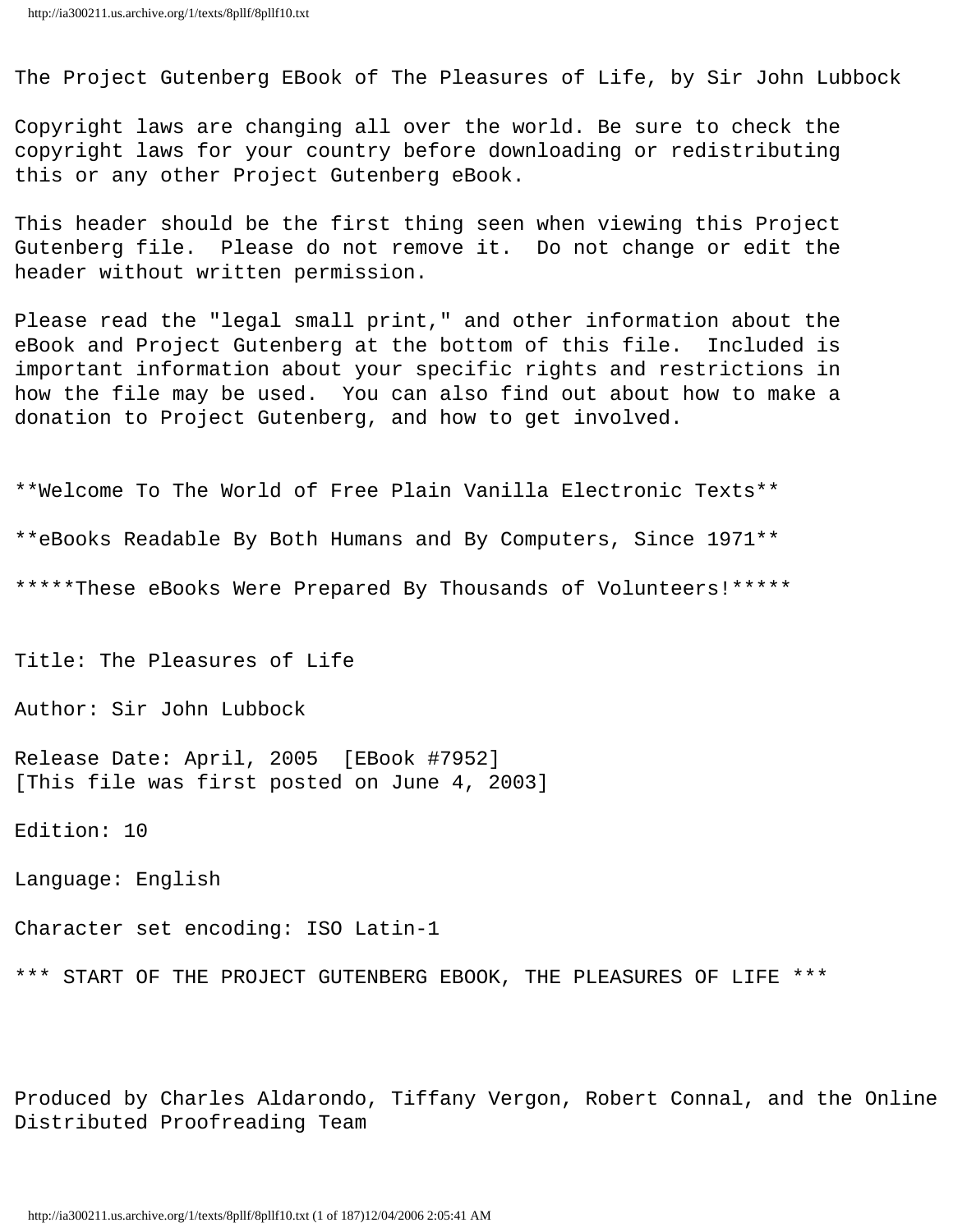#### THE PLEASURES OF LIFE

SIR JOHN LUBBOCK

CONTENTS.

PART I

CHAPTER I THE DUTY OF HAPPINESS

CHAPTER II THE HAPPINESS OF DUTY

CHAPTER III A SONG OF BOOKS

CHAPTER IV THE CHOICE OF BOOKS

CHAPTER V THE BLESSING OF FRIENDS

CHAPTER VI THE VALUE OF TIME

CHAPTER VII THE PLEASURES OF TRAVEL

CHAPTER VIII THE PLEASURES OF HOME

CHAPTER IX SCIENCE

CHAPTER X EDUCATION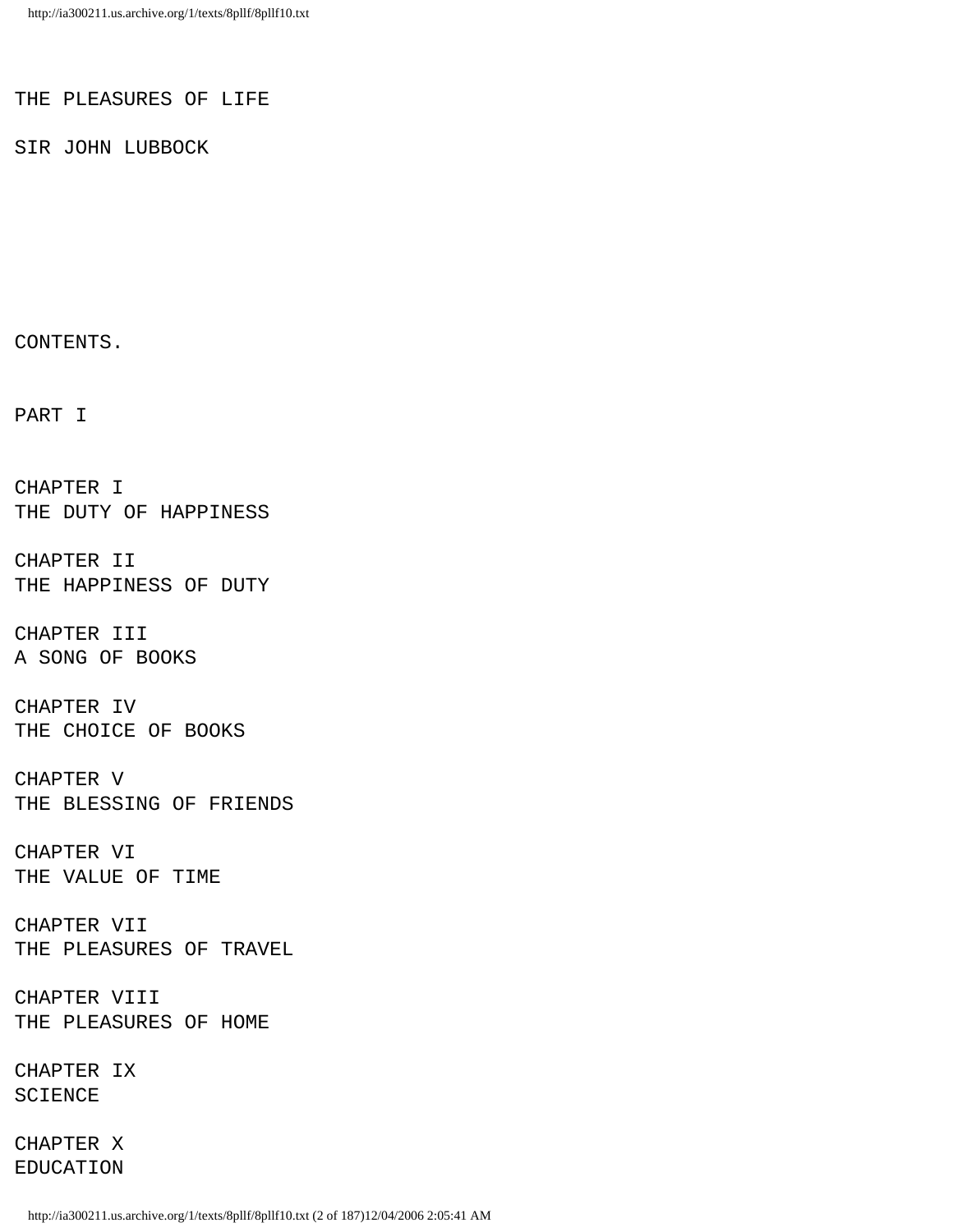PART II

CHAPTER I AMBITION

CHAPTER II WEALTH

CHAPTER III HEALTH

CHAPTER IV LOVE

CHAPTER V ART

CHAPTER VI POETRY

CHAPTER VII MUSIC

CHAPTER VIII THE BEAUTIES OF NATURE

CHAPTER IX THE TROUBLES OF LIFE

CHAPTER X LABOR AND REST

CHAPTER XI RELIGION

CHAPTER XII THE HOPE OF PROGRESS

CHAPTER XIII THE DESTINY OF MAN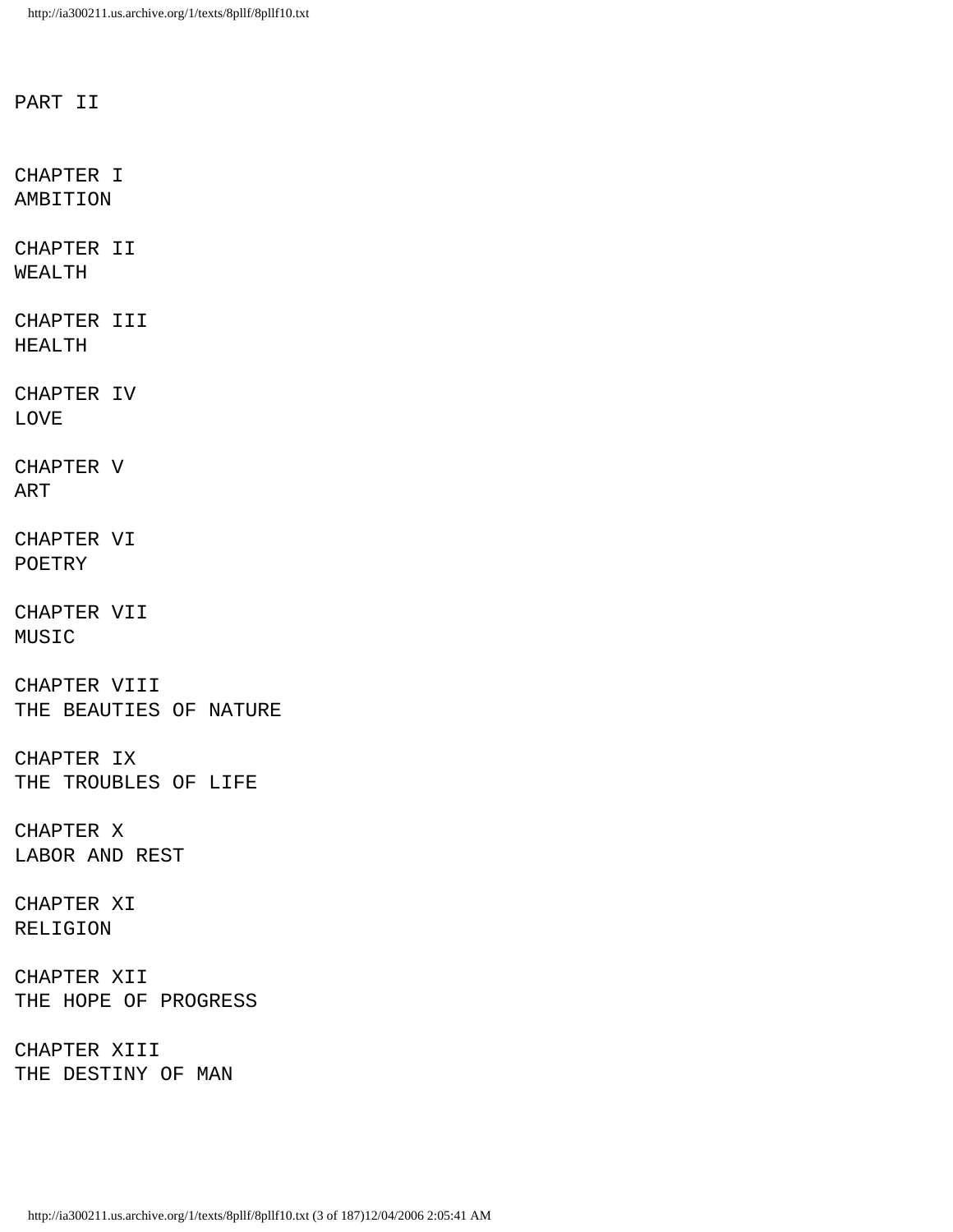## PREFACE

Those who have the pleasure of attending the opening meetings of schools and colleges, and of giving away prizes and certificates, are generally expected at the same time to offer such words of counsel and encouragement as the experience of the world might enable them to give to those who are entering life.

Having been myself when young rather prone to suffer from low spirits, I have at several of these gatherings taken the opportunity of dwelling on the privileges and blessings we enjoy, and I reprint here the substance of some of these addresses (omitting what was special to the circumstances of each case, and freely making any alterations and additions which have since occurred to me), hoping that the thoughts and quotations in which I have myself found most comfort may perhaps be of use to others also.

It is hardly necessary to say that I have not by any means referred to all the sources of happiness open to us, some indeed of the greatest pleasures and blessings being altogether omitted.

In reading over the proofs I feel that some sentences may appear too dogmatic, but I hope that allowance will be made for the circumstances under which they were delivered.

HIGH ELMS,

DOWN, KENT, \_January 1887\_.

## PREFACE

TO THE TWENTIETH EDITION.

A lecture which I delivered three years ago at the Working Men's College, and which forms the fourth chapter of this book, has given rise to a good deal of discussion. The \_Pall Mall Gazette\_ took up the subject and issued a circular to many of those best qualified to express an opinion. This elicited many interesting replies, and some other lists of books were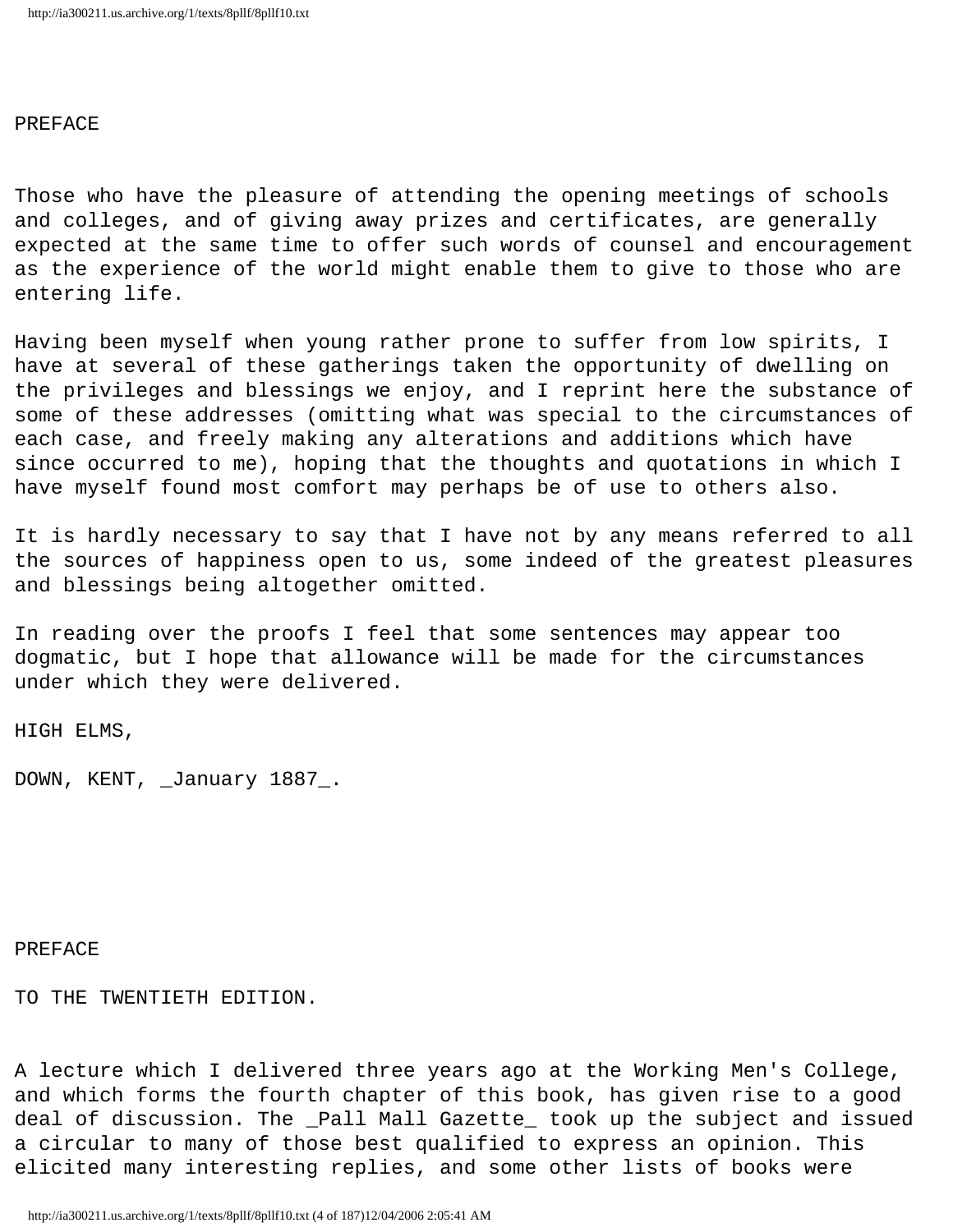http://ia300211.us.archive.org/1/texts/8pllf/8pllf10.txt

drawn up. When my book was translated, a similar discussion took place in Germany. The result has been very gratifying, and after carefully considering the suggestions which have been made, I see no reason for any material change in the first list. I had not presumed to form a list of my own, nor did I profess to give my own favorites. My attempt was to give those most generally recommended by previous writers on the subject. In the various criticisms on my list, while large additions, amounting to several hundred works in all, have been proposed, very few omissions have been suggested. As regards those works with reference to which some doubts have been expressed--namely, the few Oriental books, Wake's Apostolic Fathers etc.--I may observe that I drew up the list, not as that of the hundred best books, but, which is very different, of those which have been most frequently recommended as best worth reading.

For instance as regards the \_Sheking\_ and the \_Analects\_ of Confucius, I must humbly confess that I do not greatly admire either; but I recommended them because they are held in the most profound veneration by the Chinese race, containing 400,000,000 of our fellow-men. I may add that both works are quite short.

The \_Ramayana\_ and \_Maha Bharata\_ (as epitomized by Wheeler) and St. Hilaire's \_Bouddha\_ are not only very interesting in themselves, but very important in reference to our great oriental Empire.

The authentic writings of the Apostolic Fathers are very short, being indeed comprised in one small volume, and as the only works (which have come down to us) of those who lived with and knew the Apostles, they are certainly well worth reading.

I have been surprised at the great divergence of opinion which has been expressed. Nine lists of some length have been published. These lists contain some three hundred works not mentioned by me (without, however, any corresponding omissions), and yet there is not one single book which occurs in every list, or even in half of them, and only about half a dozen which appear in more than one of the nine.

If these authorities, or even a majority of them, had concurred in their recommendations, I would have availed myself of them; but as they differ so greatly I will allow my list to remain almost as I first proposed it. I have, however, added Kalidasa's \_Sakuntala\_ or \_The Lost Ring\_, and Schiller's \_William Tell\_, omitting, in consequence, Lucretius and Miss Austen: Lucretius because though his work is most remarkable, it is perhaps less generally suitable than most of the others in the list; and Miss Austen because English novelists were somewhat over-represented.

HIGH ELMS,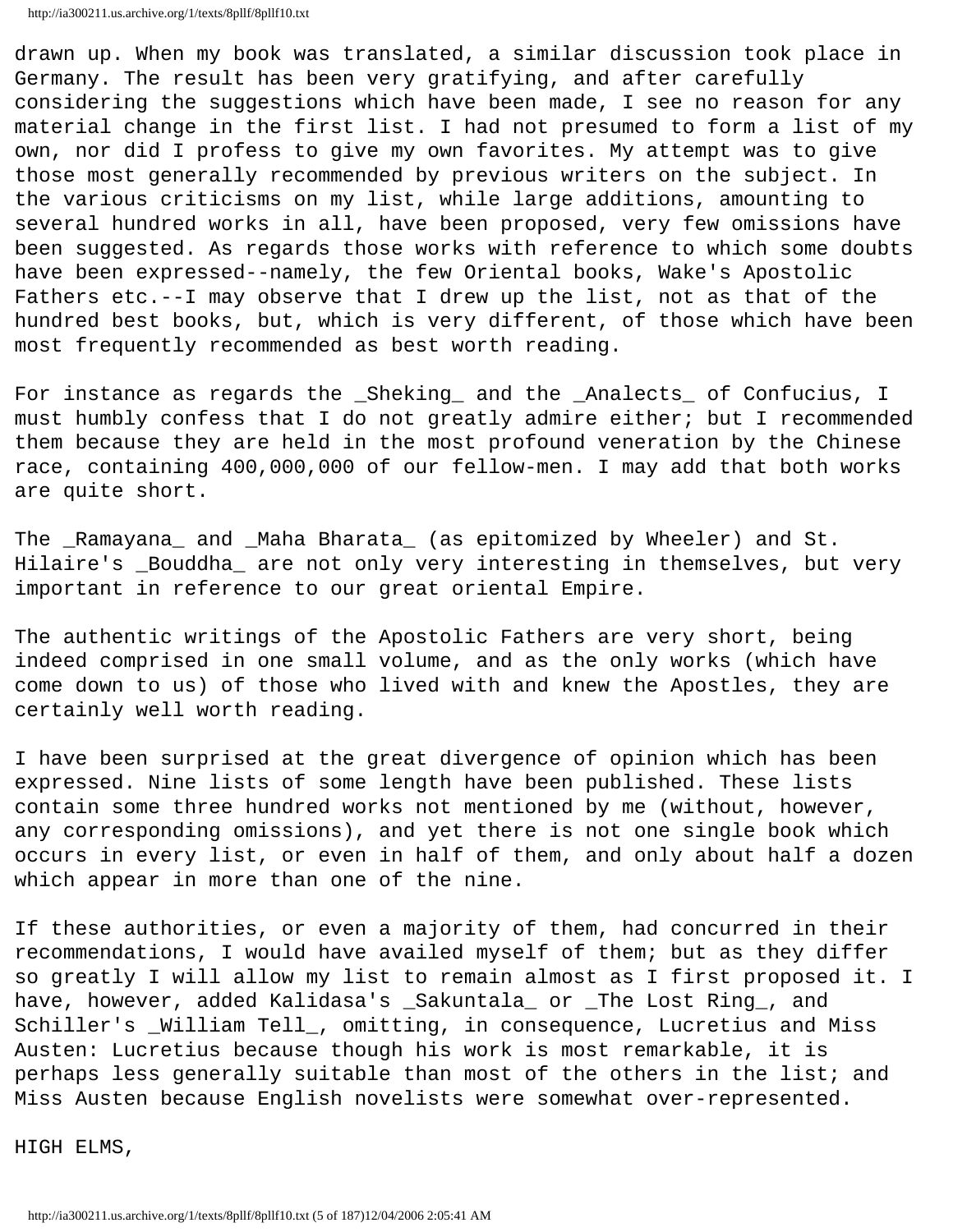DOWN, KENT, \_August 1890\_.

### THE PLEASURES OF LIFE

PART I

 "All places that the eye of Heaven visits Are to the wise man ports and happy havens."

SHAKESPEARE.

 "Some murmur, when their sky is clear And wholly bright to view, If one small speck of dark appear In their great heaven of blue. And some with thankful love are fill'd If but one streak of light, One ray of God's good mercy gild The darkness of their night.

 "In palaces are hearts that ask, In discontent and pride, Why life is such a dreary task, And all good things denied. And hearts in poorest huts admire How love has in their aid (Love that not ever seems to tire) Such rich provision made."

TRENCH.

# CHAPTER I.

THE DUTY OF HAPPINESS.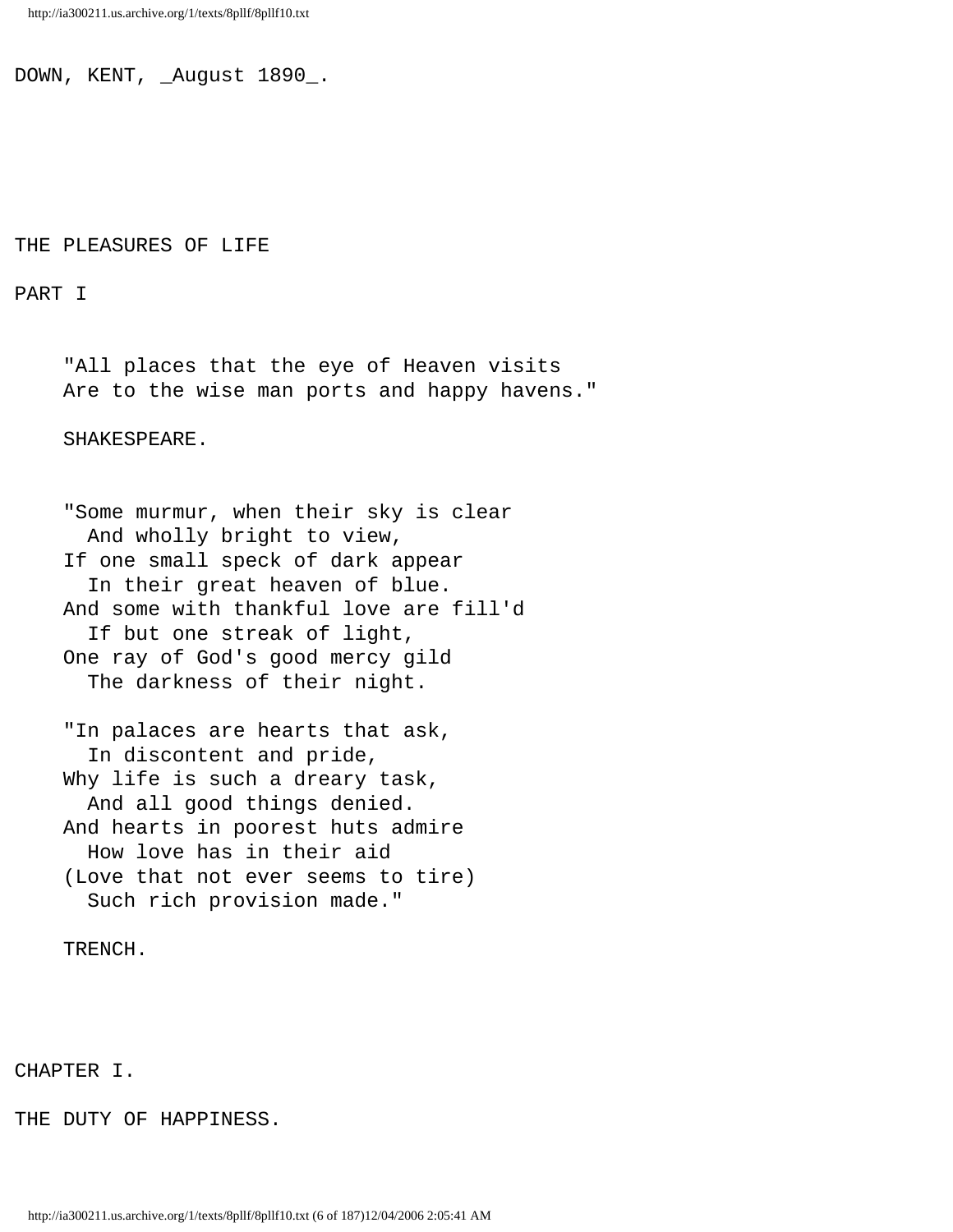"If a man is unhappy, this must be his own fault; for God made all men to be happy."--EPICTETUS.

Life is a great gift, and as we reach years of discretion, we most of us naturally ask ourselves what should be the main object of our existence. Even those who do not accept "the greatest good of the greatest number" as an absolute rule, will yet admit that we should all endeavor to contribute as far as we may to the happiness of our fellow-creatures. There are many, however, who seem to doubt whether it is right that we should try to be happy ourselves. Our own happiness ought not, of course, to be our main object, nor indeed will it ever be secured if selfishly sought. We may have many pleasures in life, but must not let them have rule over us, or they will soon hand us over to sorrow; and "into what dangerous and miserable servitude doth he fall who suffereth pleasures and sorrows (two unfaithful and cruel commanders) to possess him successively?" [1]

I cannot, however, but think that the world would be better and brighter if our teachers would dwell on the Duty of Happiness as well as on the Happiness of Duty, for we ought to be as cheerful as we can, if only because to be happy ourselves, is a most effectual contribution to the happiness of others.

Every one must have felt that a cheerful friend is like a sunny day, which sheds its brightness on all around; and most of us can, as we choose, make of this world either a palace or a prison.

There is no doubt some selfish satisfaction in yielding to melancholy, and fancying that we are victims of fate; in brooding over grievances, especially if more or less imaginary. To be bright and cheerful often requires an effort; there is a certain art in keeping ourselves happy; and in this respect, as in others, we require to watch over and manage ourselves, almost as if we were somebody else.

Sorrow and joy, indeed, are strangely interwoven. Too often

 "We look before and after, And pine for what is not: Our sincerest laughter With some pain is fraught; Our sweetest songs are those that tell of saddest thought." [2]

As a nation we are prone to melancholy. It has been said of our countrymen that they take even their pleasures sadly. But this, if it be true at all, will, I hope, prove a transitory characteristic. "Merry England" was the old saying, let us hope it may become true again. We must look to the East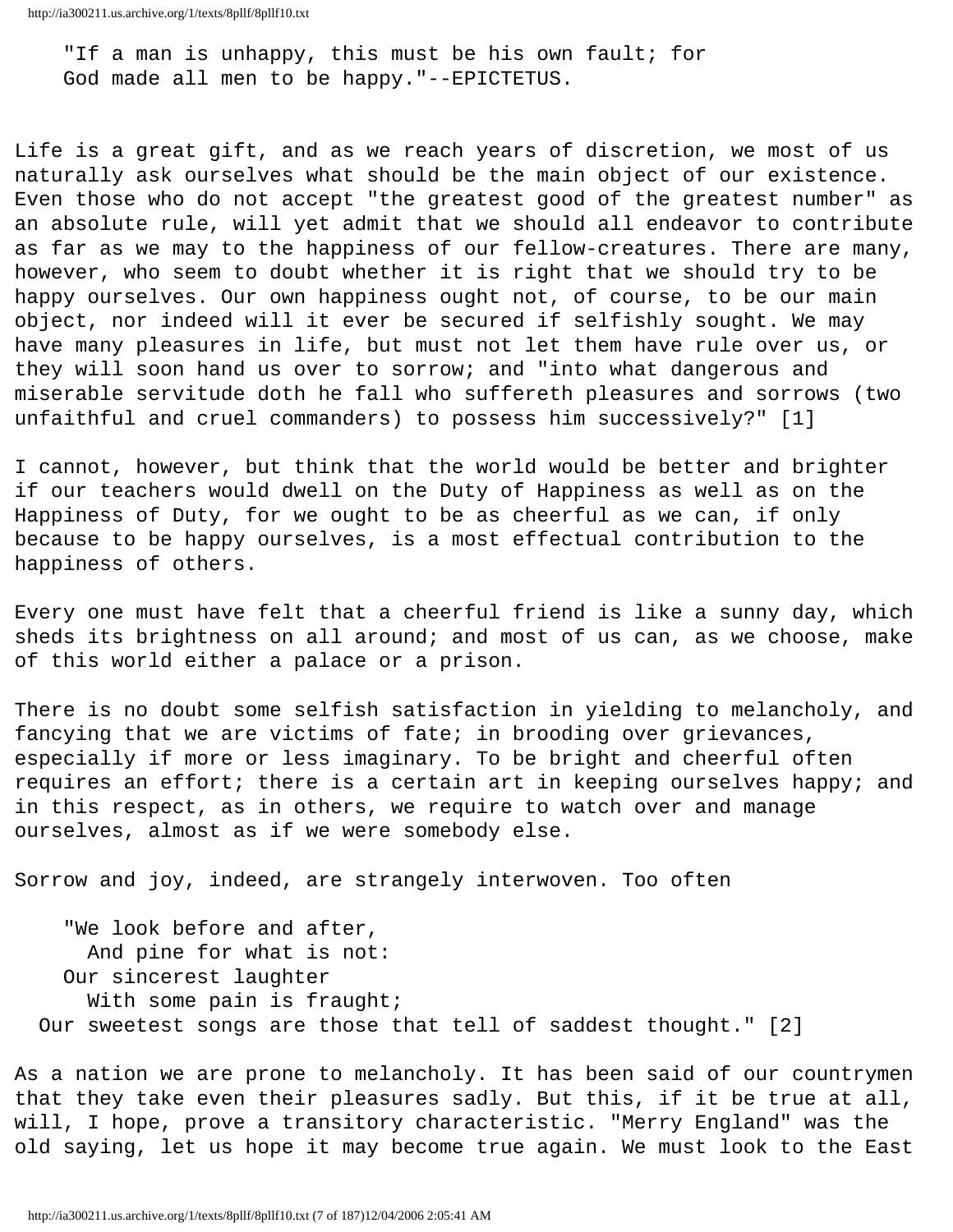http://ia300211.us.archive.org/1/texts/8pllf/8pllf10.txt

for real melancholy. What can be sadder than the lines with which Omar Khayyam opens his quatrains: [3]

 "We sojourn here for one short day or two, And all the gain we get is grief and woe; And then, leaving life's problems all unsolved And harassed by regrets, we have to go;"

or the Devas' song to Prince Siddârtha, in Edwin Arnold's beautiful version:

 "We are the voices of the wandering wind, Which moan for rest, and rest can never find. Lo! as the wind is, so is mortal life-- A moan, a sigh, a sob, a storm, a strife."

If indeed this be true, if mortal life be so sad and full of suffering, no wonder that Nirvâna--the cessation of sorrow--should be welcomed even at the sacrifice of consciousness.

But ought we not to place before ourselves a very different ideal--a healthier, manlier, and nobler hope?

Life is not to live merely, but to live well. There are some "who live without any design at all, and only pass in the world like straws on a river: they do not go; they are carried," [4]--but as Homer makes Ulysses say, "How dull it is to pause, to make an end, to rest unburnished; not to shine in use--as though to breathe were life!"

Goethe tells us that at thirty he resolved "to work out life no longer by halves, but in all its beauty and totality."

 "Im Ganzen, Guten, Schönen Resolut zu leben."

Life indeed must be measured by thought and action, not by time. It certainly may be, and ought to be, bright, interesting, and happy; and, according to the Italian proverb, "if all cannot live on the Piazza, every one may feel the sun."

If we do our best; if we do not magnify trifling troubles; if we look resolutely, I do not say at the bright side of things, but at things as they really are; if we avail ourselves of the manifold blessings which surround us; we cannot but feel that life is indeed a glorious inheritance.

"More servants wait on man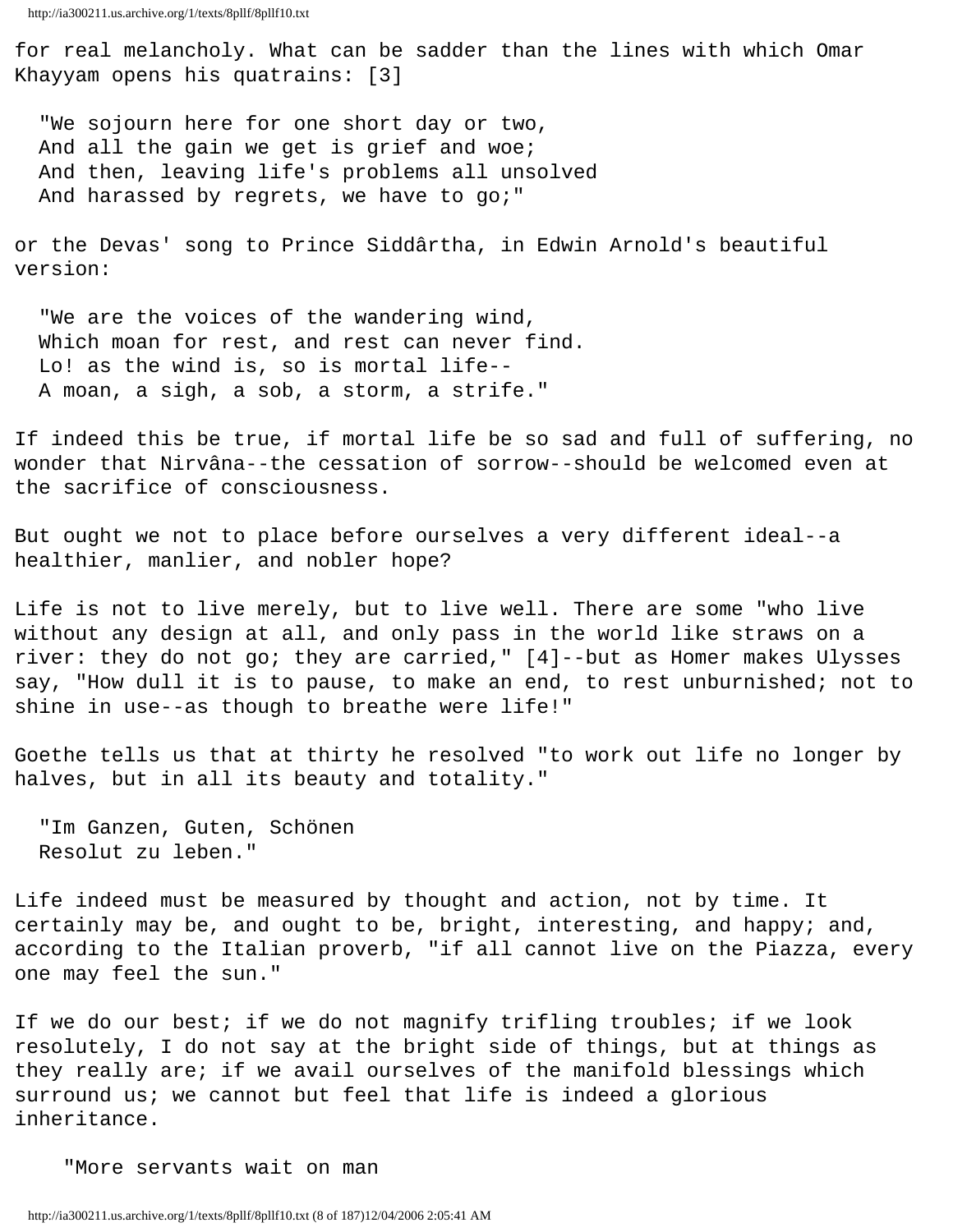http://ia300211.us.archive.org/1/texts/8pllf/8pllf10.txt

 Than he'll take notice of. In every path He treads down that which doth befriend him When sickness makes him pale and wan Oh mighty Love! Man is one world, and hath Another to attend him." [5]

Few of us, however, realize the wonderful privilege of living, or the blessings we inherit; the glories and beauties of the Universe, which is our own if we choose to have it so; the extent to which we can make ourselves what we wish to be; or the power we possess of securing peace, of triumphing over pain and sorrow.

Dante pointed to the neglect of opportunities as a serious fault:

 "Man can do violence To himself and his own blessings, and for this He, in the second round, must aye deplore, With unavailing penitence, his crime. Whoe'er deprives himself of life and light In reckless lavishment his talent wastes, And sorrows then when he should dwell in joy."

Ruskin has expressed this with special allusion to the marvellous beauty of this glorious world, too often taken as a matter of course, and remembered, if at all, almost without gratitude. "Holy men," he complains, "in the recommending of the love of God to us, refer but seldom to those things in which it is most abundantly and immediately shown; though they insist much on His giving of bread, and raiment, and health (which He gives to all inferior creatures): they require us not to thank Him for that glory of His works which He has permitted us alone to perceive: they tell us often to meditate in the closet, but they send us not, like Isaac, into the fields at even: they dwell on the duty of self denial, but they exhibit not the duty of delight:" and yet, as he justly says elsewhere, "each of us, as we travel the way of life, has the choice, according to our working, of turning all the voices of Nature into one song of rejoicing; or of withering and quenching her sympathy into a fearful withdrawn silence of condemnation,--into a crying out of her stones and a shaking of her dust against us."

Must we not all admit, with Sir Henry Taylor, that "the retrospect of life swarms with lost opportunities"? "Whoever enjoys not life," says Sir T. Browne, "I count him but an apparition, though he wears about him the visible affections of flesh."

St. Bernard, indeed, goes so far as to maintain that "nothing can work me damage except myself; the harm that I sustain I carry about with me, and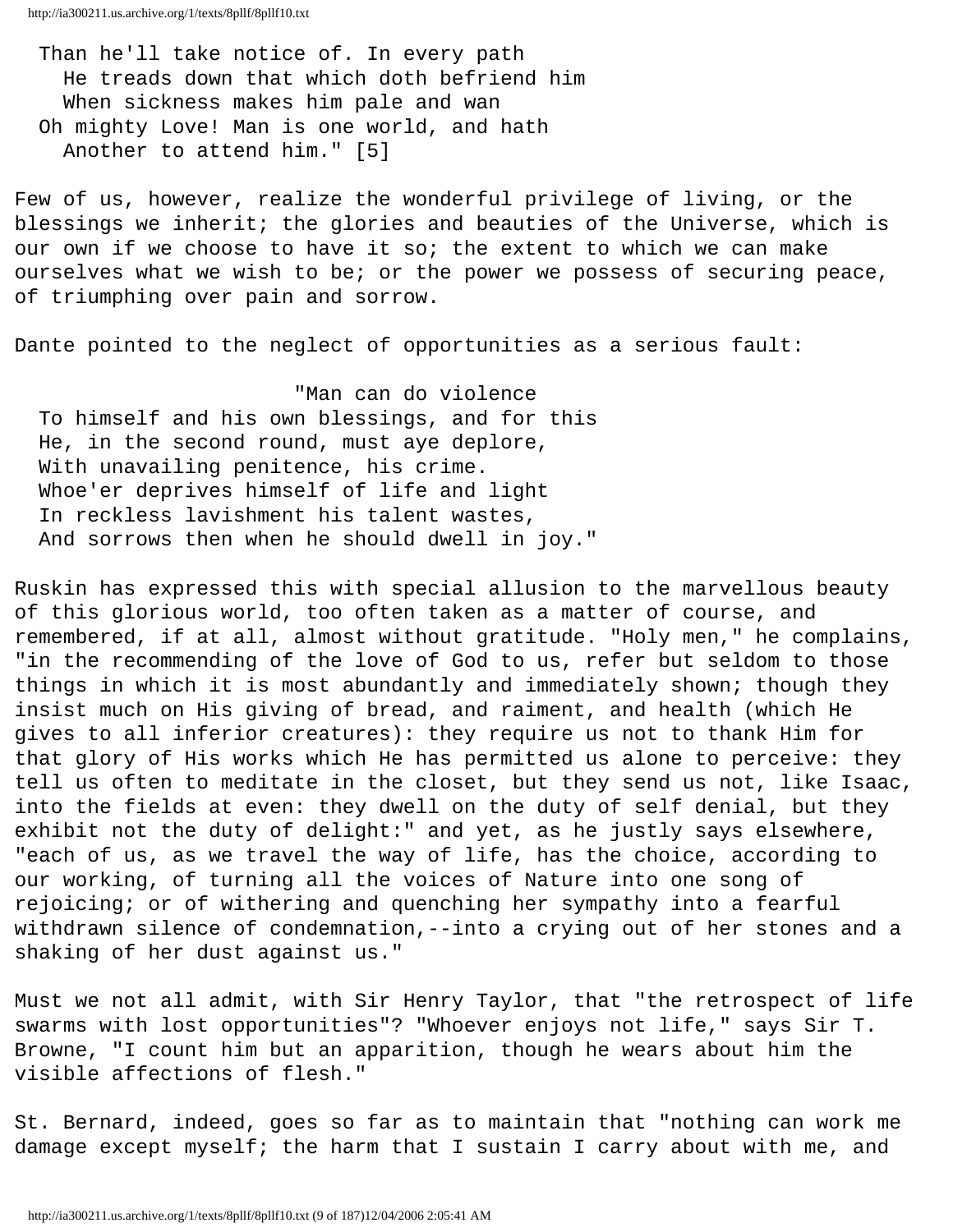never am a real sufferer but by my own fault."

Some Heathen moralists also have taught very much the same lesson. "The gods," says Marcus Aurelius, "have put all the means in man's power to enable him not to fall into real evils. Now that which does not make a man worse, how can it make his life worse?"

Epictetus takes the same line: "If a man is unhappy, remember that his unhappiness is his own fault; for God has made all men to be happy." "I am," he elsewhere says, "always content with that which happens; for I think that what God chooses is better than what I choose." And again: "Seek not that things should happen as you wish; but wish the things which happen to be as they are, and you will have a tranquil flow of life.... If you wish for anything which belongs to another, you lose that which is your own."

Few, however, if any, can I think go as far as St. Bernard. We cannot but suffer from pain, sickness, and anxiety; from the loss, the unkindness, the faults, even the coldness of those we love. How many a day has been damped and darkened by an angry word!

Hegel is said to have calmly finished his \_Phaenomenologie des Geistes\_ at Jena, on the 14th October 1806, not knowing anything whatever of the battle that was raging round him.

Matthew Arnold has suggested that we might take a lesson from the heavenly bodies.

 "Unaffrighted by the silence round them, Undistracted by the sights they see, These demand not the things without them Yield them love, amusement, sympathy.

 "Bounded by themselves, and unobservant In what state God's other works may be, In their own tasks all their powers pouring, These attain the mighty life you see."

It is true that

 "A man is his own star; Our acts our angels are For good or ill,"

and that "rather than follow a multitude to do evil," one should "stand like Pompey's pillar, conspicuous by oneself, and single in integrity." [6] But to many this isolation would be itself most painful,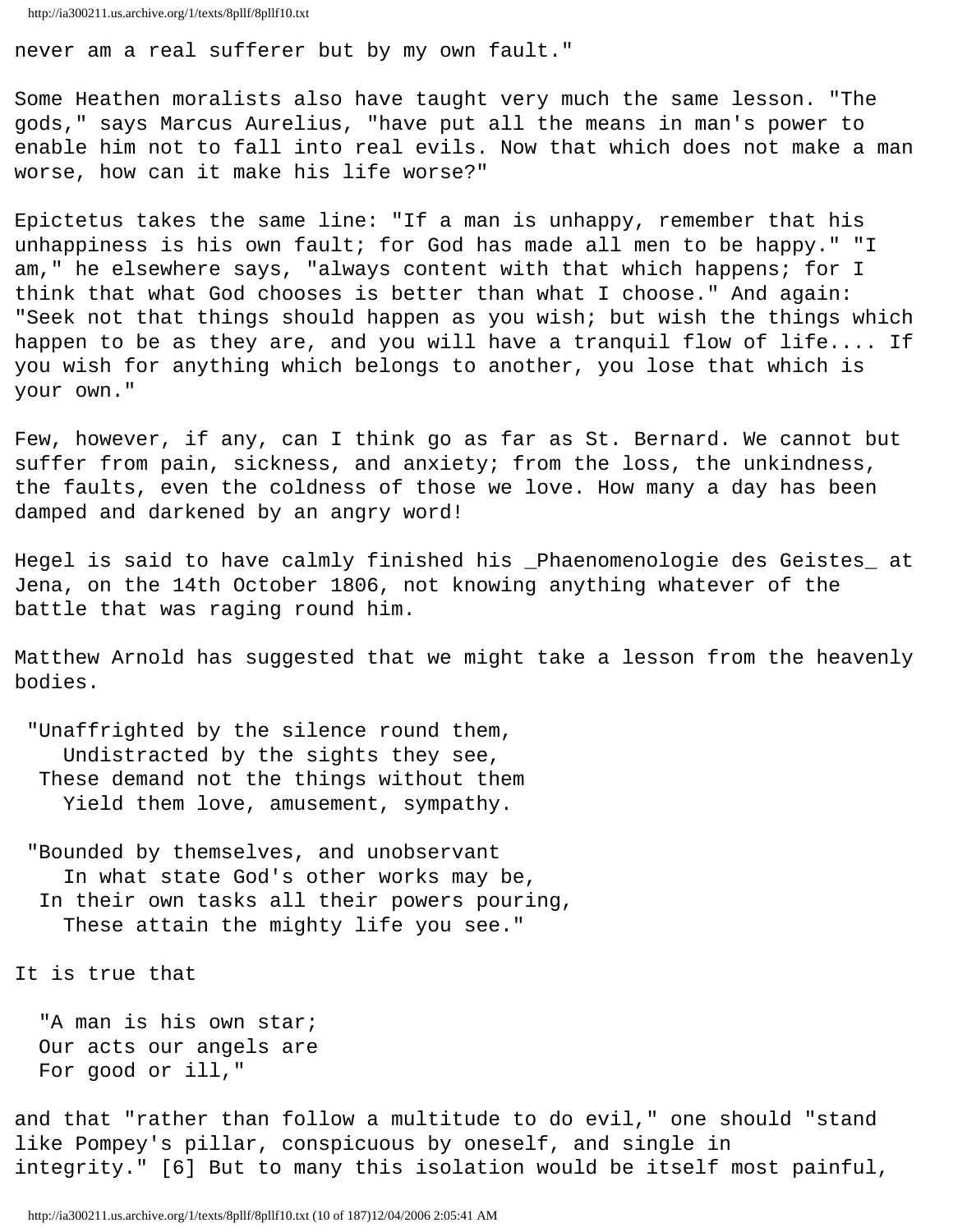for the heart is "no island cut off from other lands, but a continent that joins to them." [7]

If we separate ourselves so much from the interests of those around us that we do not sympathize with them in their sufferings, we shut ourselves out from sharing their happiness, and lose far more than we gain. If we avoid sympathy and wrap ourselves round in a cold chain armor of selfishness, we exclude ourselves from many of the greatest and purest joys of life. To render ourselves insensible to pain we must forfeit also the possibility of happiness.

Moreover, much of what we call evil is really good in disguise, and we should not "quarrel rashly with adversities not yet understood, nor overlook the mercies often bound up in them." [8] Pleasure and pain are, as Plutarch says, the nails which fasten body and soul together. Pain is a warning of danger, a very necessity of existence. But for it, but for the warnings which our feelings give us, the very blessings by which we are surrounded would soon and inevitably prove fatal. Many of those who have not studied the question are under the impression that the more deeply-seated portions of the body must be most sensitive. The very reverse is the case. The skin is a continuous and ever-watchful sentinel, always on guard to give us notice of any approaching danger; while the flesh and inner organs, where pain would be without purpose, are, so long as they are in health, comparatively without sensation.

"We talk," says Helps, "of the origin of evil;... but what is evil? We mostly speak of sufferings and trials as good, perhaps, in their result; but we hardly admit that they may be good in themselves. Yet they are knowledge--how else to be acquired, unless by making men as gods, enabling them to understand without experience. All that men go through may be absolutely the best for them--no such thing as evil, at least in our customary meaning of the word."

Indeed, "the vale best discovereth the hill," [9] and "pour sentir les grands biens, il faut qu'il connoisse les petits maux." [10]

But even if we do not seem to get all that we should wish, many will feel, as in Leigh Hunt's beautiful translation of Filicaja's sonnet, that--

 "So Providence for us, high, infinite, Makes our necessities its watchful task. Hearkens to all our prayers, helps all our wants, And e'en if it denies what seems our right, Either denies because 'twould have us ask, Or seems but to deny, and in denying grants."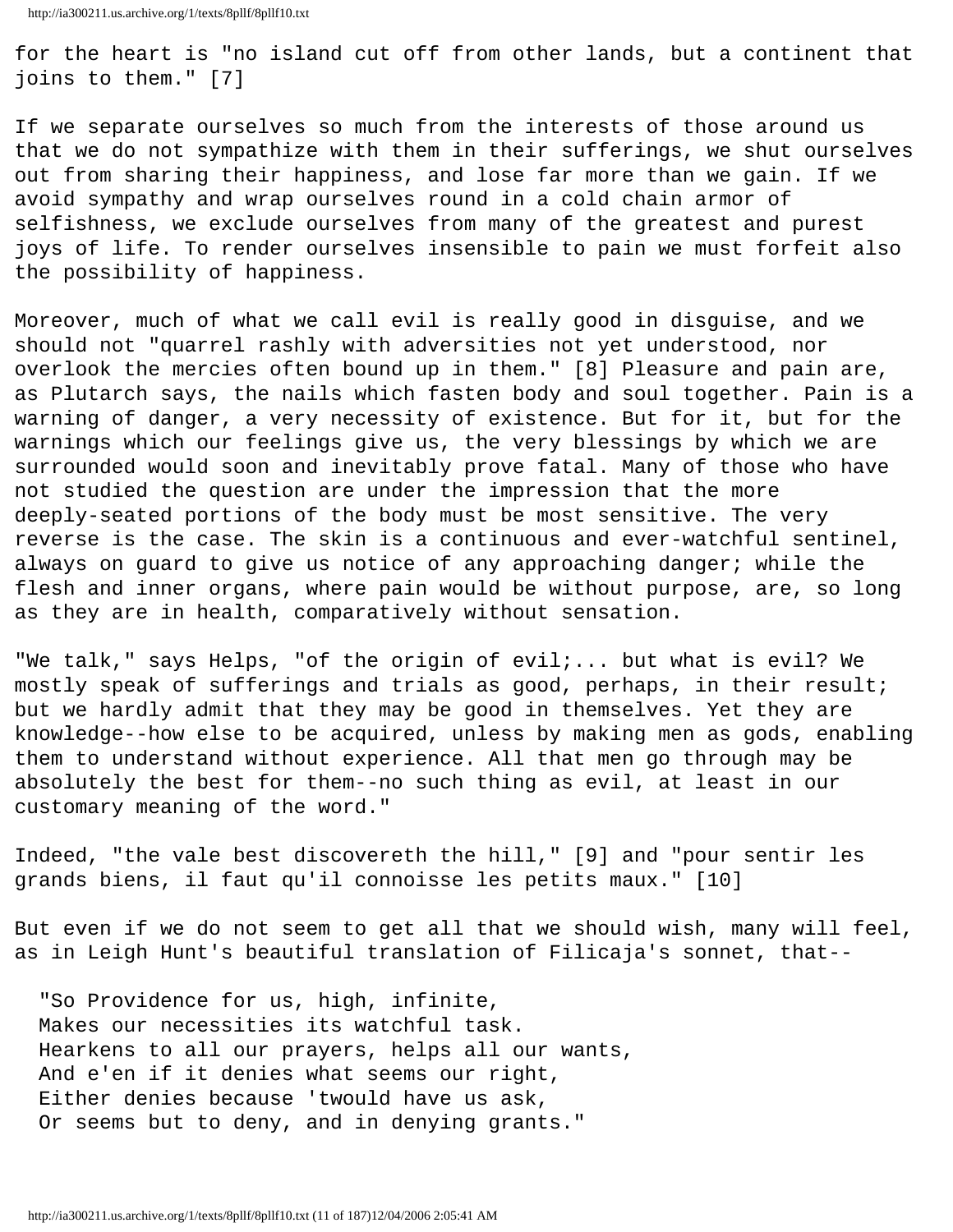Those on the other hand who do not accept the idea of continual interferences, will rejoice in the belief that on the whole the laws of the Universe work out for the general happiness.

And if it does come--

 "Grief should be Like joy, majestic, equable, sedate, Confirming, cleansing, raising, making free: Strong to consume small troubles; to commend Great thoughts, grave thoughts, thoughts lasting to the end." [11]

If, however, we cannot hope that life will be all happiness, we may at least secure a heavy balance on the right side; and even events which look like misfortune, if boldly faced, may often be turned to good. Oftentimes, says Seneca, "calamity turns to our advantage; and great ruins make way for greater glories." Helmholtz dates his start in science to an attack of illness. This led to his acquisition of a microscope, which he was enabled to purchase, owing to his having spent his autumn vacation of 1841 in the hospital, prostrated by typhoid fever; being a pupil, he was nursed without expense, and on his recovery he found himself in possession of the savings of his small resources.

"Savonarola," says Castelar, "would, under different circumstances, undoubtedly have been a good husband, a tender father; a man unknown to history, utterly powerless to print upon the sands of time and upon the human soul the deep trace which he has left; but misfortune came to visit him, to crush his heart, and to impart that marked melancholy which characterizes a soul in grief; and the grief that circled his brows with a crown of thorns was also that which wreathed them with the splendor of immortality. His hopes were centered in the woman he loved, his life was set upon the possession of her, and when her family finally rejected him, partly on account of his profession, and partly on account of his person, believed that it was death that had come upon him, when in truth it was immortality."

It is however, impossible to deny the existence of evil, and the reason for it has long exercised the human intellect. The Savage solves it by the supposition of evil Spirits. The Greeks attributed the misfortunes of men in great measure to the antipathies and jealousies of gods and goddesses. Others have imagined two divine principles, opposite and antagonistic--the one friendly, the other hostile, to men.

Freedom of action, however, seems to involve the existence of evil. If any power of selection be left us, much must depend on the choice we make. In the very nature of things, two and two cannot make five. Epictetus imagines Jupiter addressing man as follows: "If it had been possible to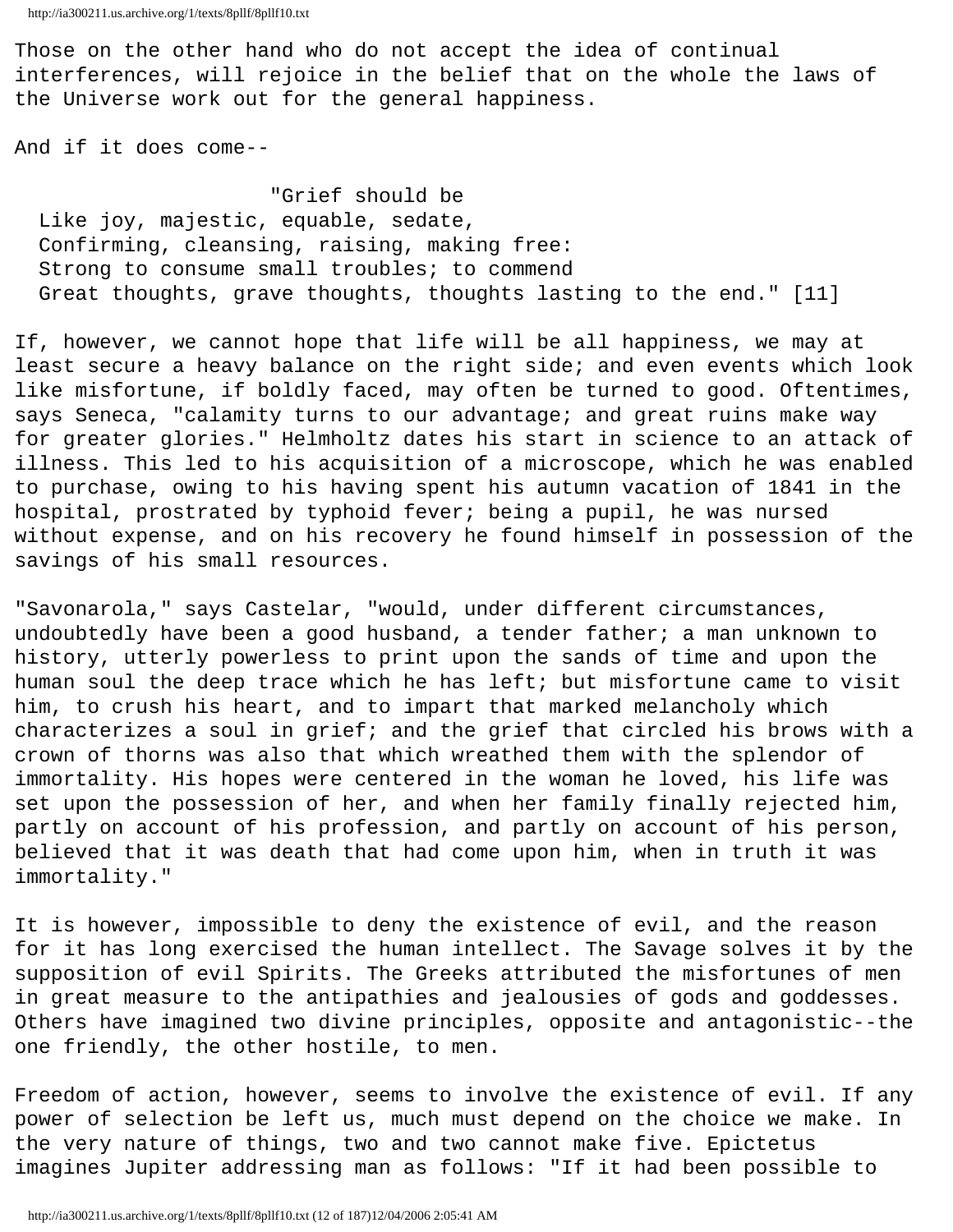make your body and your property free from liability to injury, I would have done so. As this could not be, I have given you a small portion of myself."

This divine gift it is for us to use wisely. It is, in fact, our most valuable treasure. "The soul is a much better thing than all the others which you possess. Can you then show me in what way you have taken care of it? For it is not likely that you, who are so wise a man, inconsiderately and carelessly allow the most valuable thing that you possess to be neglected and to perish." [12]

Moreover, even if evil cannot be altogether avoided, it is no doubt true that not only whether the life we lead be good and useful, or evil and useless, but also whether it be happy or unhappy, is very much in our own power, and depends greatly on ourselves. "Time alone relieves the foolish from sorrow, but reason the wise." [13] and no one was ever yet made utterly miserable excepting by himself. We are, if not the masters, at any rate almost the creators of ourselves.

With most of us it is not so much great sorrows, disease, or death, but rather the little "daily dyings" which cloud over the sunshine of life. Many of our troubles are insignificant in themselves, and might easily be avoided!

How happy home might generally be made but for foolish quarrels, or misunderstandings, as they are well named! It is our own fault if we are querulous or ill-humored; nor need we, though this is less easy, allow ourselves to be made unhappy by the querulousness or ill-humors of others.

Much of what we suffer we have brought on ourselves, if not by actual fault, at least by ignorance or thoughtlessness. Too often we think only of the happiness of the moment, and sacrifice that of the life. Troubles comparatively seldom come to us, it is we who go to them. Many of us fritter our life away. La Bruyère says that "most men spend much of their lives in making the rest miserable;" or, as Goethe puts it:

 "Careworn man has, in all ages, Sown vanity to reap despair."

Not only do we suffer much in the anticipation of evil, as "Noah lived many years under the affliction of a flood, and Jerusalem was taken unto Jeremy before it was besieged," but we often distress ourselves greatly in the apprehension of misfortunes which after all never happen at all. We should do our best and wait calmly the result. We often hear of people breaking down from overwork, but in nine cases out of ten they are really suffering from worry or anxiety.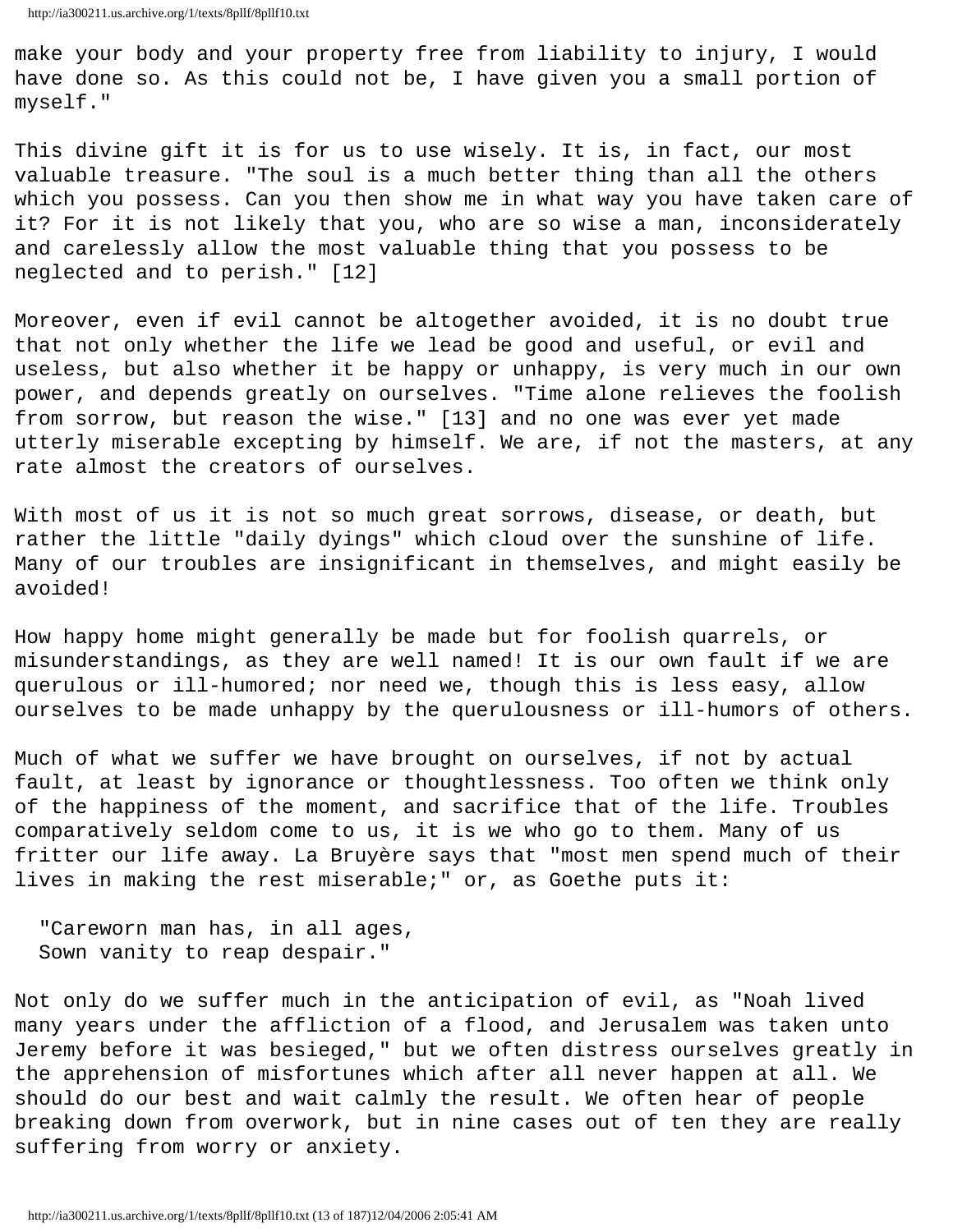"Nos maux moraux," says Rousseau, "sont tous dans l'opinion, hors un seul, qui est le crime; et celui-la dépend de nous: nos maux physiques nous détruisent, ou se détruisent. Le temps, ou la mort, sont nos remèdes."

 "Our remedies oft in ourselves do lie, Which we ascribe to heaven." [14]

This, however, applies to the grown up. With children of course it is different. It is customary, but I think it is a mistake, to speak of happy childhood. Children, however, are often over-anxious and acutely sensitive. Man ought to be man and master of his fate; but children are at the mercy of those around them. Mr. Rarey, the great horse-tamer, has told us that he has known an angry word raise the pulse of a horse ten beats in a minute. Think then how it must affect a child!

It is small blame to the young if they are over-anxious; but it is a danger to be striven against. "The terrors of the storm are chiefly felt in the parlor or the cabin." [15]

To save ourselves from imaginary, or at any rate problematical, evils, we often incur real suffering. "The man," said Epicurus, "who is not content with little is content with nothing." How often do we "labor for that which satisfieth not." More than we use is more than we need, and only a burden to the bearer. [16] We most of us give ourselves an immense amount of useless trouble; encumber ourselves, as it were, on the journey of life with a dead weight of unnecessary baggage; and as "a man maketh his train longer, he makes his wings shorter." [17] In that delightful fairy tale, \_Alice through the Looking-Glass\_, the "White Knight" is described as having loaded himself on starting for a journey with a variety of odds and ends, including a mousetrap, in case he was troubled by mice at night, and a beehive in case he came across a swarm of bees.

Hearne, in his \_Journey to the Mouth of the Coppermine River\_ tells us that a few days after starting on his expedition he met a party of Indians, who annexed a great deal of his property, and all Hearne says is, "The weight of our baggage being so much lightened, our next day's journey was much pleasanter." I ought, however, to add that the Indians broke up the philosophical instruments, which, no doubt, were rather an encumbrance.

When troubles do come, Marcus Aurelius wisely tells us to "remember on every occasion which leads thee to vexation to apply this principle, that this is not a misfortune, but that to bear it nobly is good fortune." Our own anger indeed does us more harm than the thing which makes us angry; and we suffer much more from the anger and vexation which we allow acts to rouse in us, than we do from the acts themselves at which we are angry and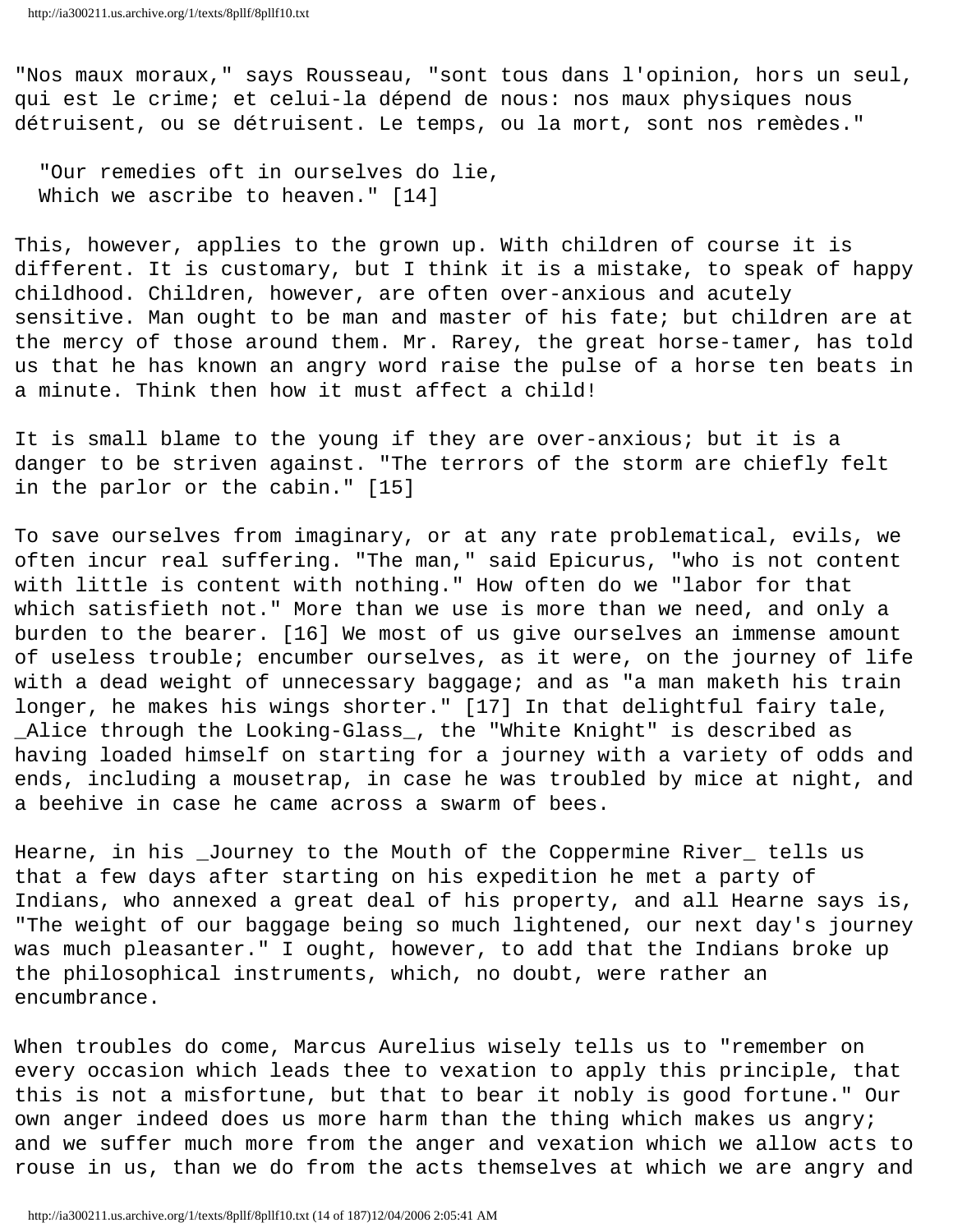vexed. How much most people, for instance, allow themselves to be distracted and disturbed by quarrels and family disputes. Yet in nine cases out of ten one ought not to suffer from being found fault with. If the condemnation is just, it should be welcome as a warning; if it is undeserved, why should we allow it to distress us?

Moreover, if misfortunes happen we do but make them worse by grieving over them.

"I must die," again says Epictetus. "But must I then die sorrowing? I must be put in chains. Must I then also lament? I must go into exile. Can I be prevented from going with cheerfulness and contentment? But I will put you in prison. Man, what are you saying? You may put my body in prison, but my mind not even Zeus himself can overpower."

If, indeed, we cannot be happy, the fault is generally in ourselves. Socrates lived under the Thirty Tyrants. Epictetus was a poor slave, and yet how much we owe him!

"How is it possible," he says, "that a man who has nothing, who is naked, houseless, without a hearth, squalid, without a slave, without a city, can pass a life that flows easily? See, God has sent a man to show you that it is possible. Look at me, who am without a city, without a house, without possessions, without a slave; I sleep on the ground; I have no wife, no children, no praetorium, but only the earth and heavens, and one poor clock. And what do I want? Am I not without sorrow? Am I not without fear? Am I not free? When did any of you see me failing in the object of my desire? or ever falling into that which I would avoid? Did I ever blame God or man? Did I ever accuse any man? Did any of you ever see me with a sorrowful countenance? And how do I meet with those whom you are afraid of and admire? Do not I treat them like slaves? Who, when he sees me, does not think that he sees his king and master?"

Think how much we have to be thankful for. Few of us appreciate the number of our everyday blessings; we look on them as trifles, and yet "trifles make perfection, and perfection is no trifle," as Michael Angelo said. We forget them because they are always with us; and yet for each of us, as Mr. Pater well observes, "these simple gifts, and others equally trivial, bread and wine, fruit and milk, might regain that poetic and, as it were, moral significance which surely belongs to all the means of our daily life, could we but break through the veil of our familiarity with things by no means vulgar in themselves."

"Let not," says Isaak Walton, "the blessings we receive daily from God make us not to value or not praise Him because they be common; let us not forget to praise Him for the innocent mirth and pleasure we have met with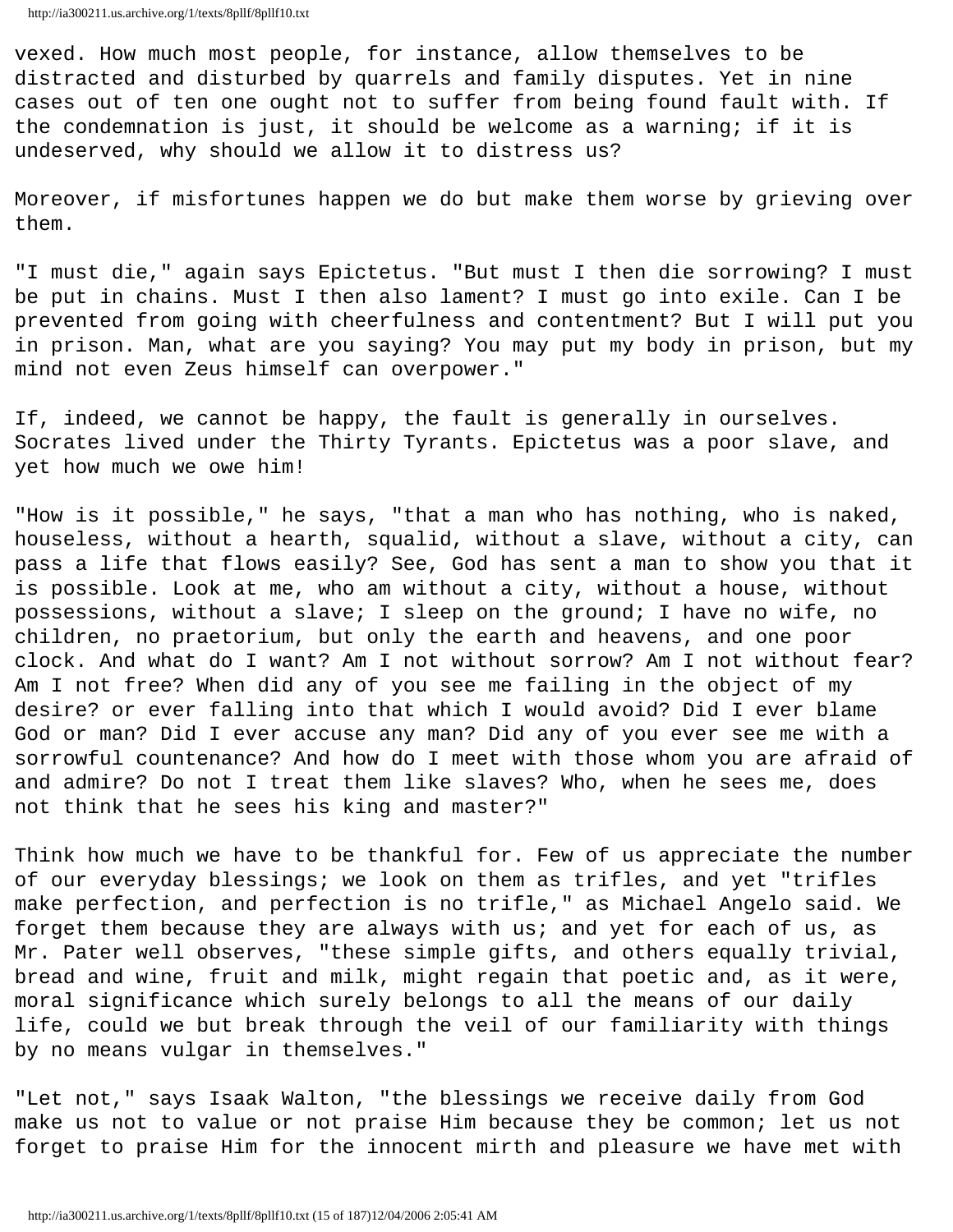since we met together. What would a blind man give to see the pleasant rivers and meadows and flowers and fountains; and this and many other like blessings we enjoy daily."

Contentment, we have been told by Epicurus, consists not in great wealth, but in few wants. In this fortunate country, however, we may have many wants, and yet, if they are only reasonable, we may gratify them all.

Nature indeed provides without stint the main requisites of human happiness. "To watch the corn grow, or the blossoms set; to draw hard breath over plough-share or spade; to read, to think, to love, to pray," these, says Ruskin, "are the things that make men happy."

"I have fallen into the hands of thieves," says Jeremy Taylor; "what then? They have left me the sun and moon, fire and water, a loving wife and many friends to pity me, and some to relieve me, and I can still discourse; and, unless I list, they have not taken away my merry countenance and my cheerful spirit and a good conscience.... And he that hath so many causes of joy, and so great, is very much in love with sorrow and peevishness who loses all these pleasures, and chooses to sit down on his little handful of thorns."

"When a man has such things to think on, and sees the sun, the moon, and stars, and enjoys earth and sea, he is not solitary or even helpless." [18]

"Paradise indeed might," as Luther said, "apply to the whole world." What more is there we could ask for ourselves? "Every sort of beauty," says Mr. Greg, [19] "has been lavished on our allotted home; beauties to enrapture every sense, beauties to satisfy every taste; forms the noblest and the loveliest, colors the most gorgeous and the most delicate, odors the sweetest and subtlest, harmonies the most soothing and the most stirring: the sunny glories of the day; the pale Elysian grace of moonlight; the lake, the mountain, the primeval forest, and the boundless ocean; 'silent pinnacles of aged snow' in one hemisphere, the marvels of tropical luxuriance in another; the serenity of sunsets; the sublimity of storms; everything is bestowed in boundless profusion on the scene of our existence; we can conceive or desire nothing more exquisite or perfect than what is round us every hour; and our perceptions are so framed as to be consciously alive to all. The provision made for our sensuous enjoyment is in overflowing abundance; so is that for the other elements of our complex nature. Who that has revelled in the opening ecstasies of a young Imagination, or the rich marvels of the world of Thought, does not confess that the Intelligence has been dowered at least with as profuse a beneficence as the Senses? Who that has truly tasted and fathomed human Love in its dawning and crowning joys has not thanked God for a felicity which indeed 'passeth understanding.' If we had set our fancy to picture a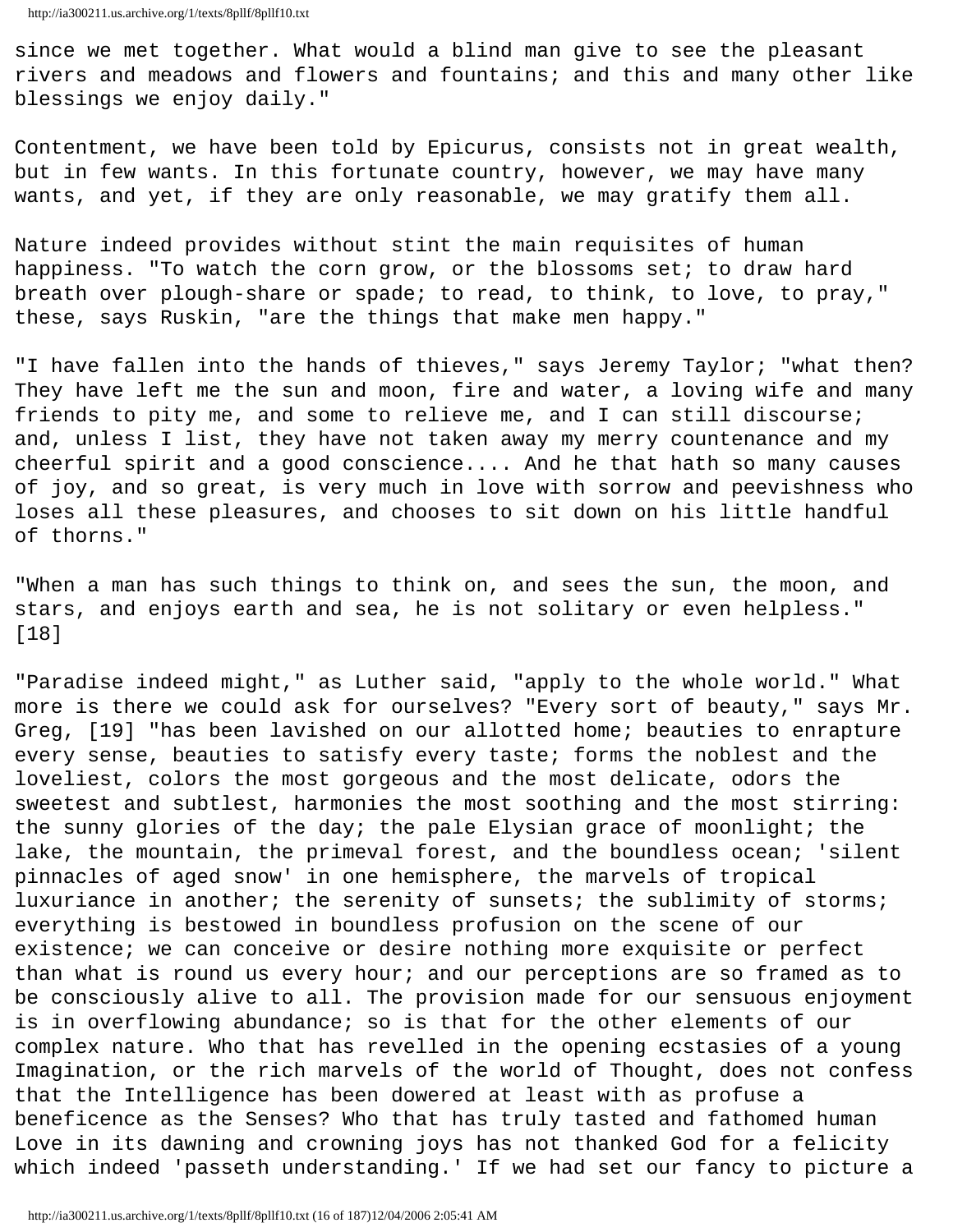Creator occupied solely in devising delight for children whom he loved, we could not conceive one single element of bliss which is not here."

- [1] Seneca.
- [2] Shelley.
- [3] I quote from Whinfield's translation.
- [4] Seneca.
- [5] Herbert.
- [6] Sir T. Browne.
- [7] Bacon.
- [8] Sir T. Browne.
- [9] Bacon.
- [10] Rousseau.
- [11] Aubrey de Vere.
- [12] Epictetus.
- [13] \_Ibid\_.
- [14] Shakespeare.
- [15] Emerson.
- [16] Seneca.
- [17] Bacon.
- [18] Epictetus.
- [19] The Enigmas of Life.

# CHAPTER II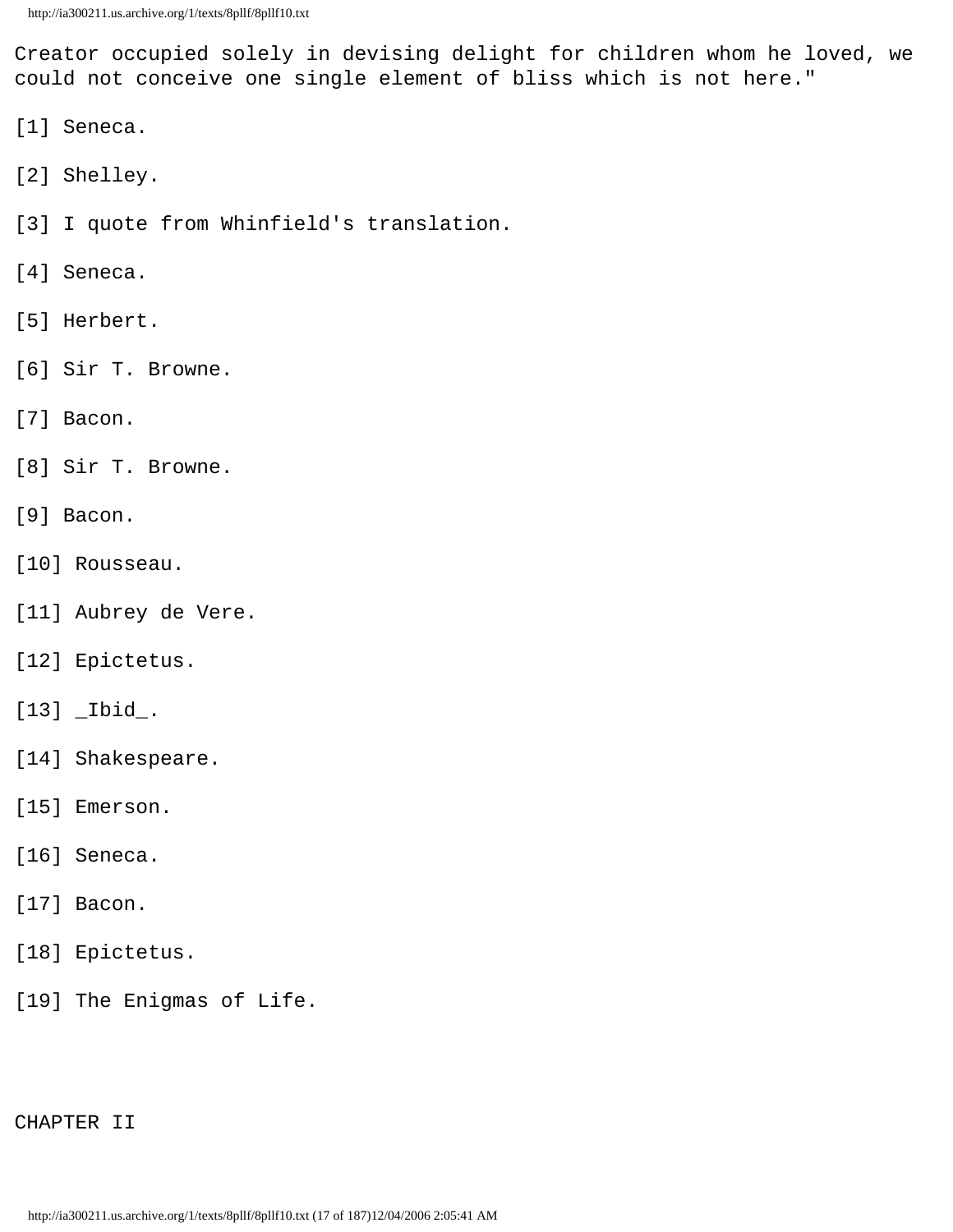THE HAPPINESS OF DUTY.

 "I am always content with that which happens; for I think that what God chooses is better than what I choose."

EPICTETUS.

 "O God, All conquering! this lower earth Would be for men the blest abode of mirth If they were strong in Thee As other things of this world well are seen; Oh then, far other than they yet have been, How happy would men be."

 KING ALFRED'S ed. of Boethius's \_Consolations of Philosophy\_.

We ought not to picture Duty to ourselves, or to others, as a stern taskmistress. She is rather a kind and sympathetic mother, ever ready to shelter us from the cares and anxieties of this world, and to guide us in the paths of peace.

To shut oneself up from mankind is, in most cases, to lead a dull, as well as a selfish life. Our duty is to make ourselves useful, and thus life may be most interesting, and yet comparatively free from anxiety.

But how can we fill our lives with \_life\_, energy, and interest, and yet keep care outside?

Many great men have made shipwreck in the attempt. "Anthony sought for happiness in love; Brutus in glory; Caesar in dominion: the first found disgrace, the second disgust, the last ingratitude, and each destruction." [1] Riches, again, often bring danger, trouble, and temptation; they require care to keep, though they may give much happiness if wisely spent.

How then is this great object to be secured? What, says Marcus Aurelius, "What is that which is able to conduct a man? One thing and only one--philosophy. But this consists in keeping the daemon [2] within a man free from violence and unharmed, superior to pains and pleasures, doing nothing without a purpose, yet not falsely and with hypocrisy, not feeling the need of another man's doing or not doing anything; and besides, accepting all that happens, and all that is allotted, as coming from thence, wherever it is, from whence he himself came; and, finally, waiting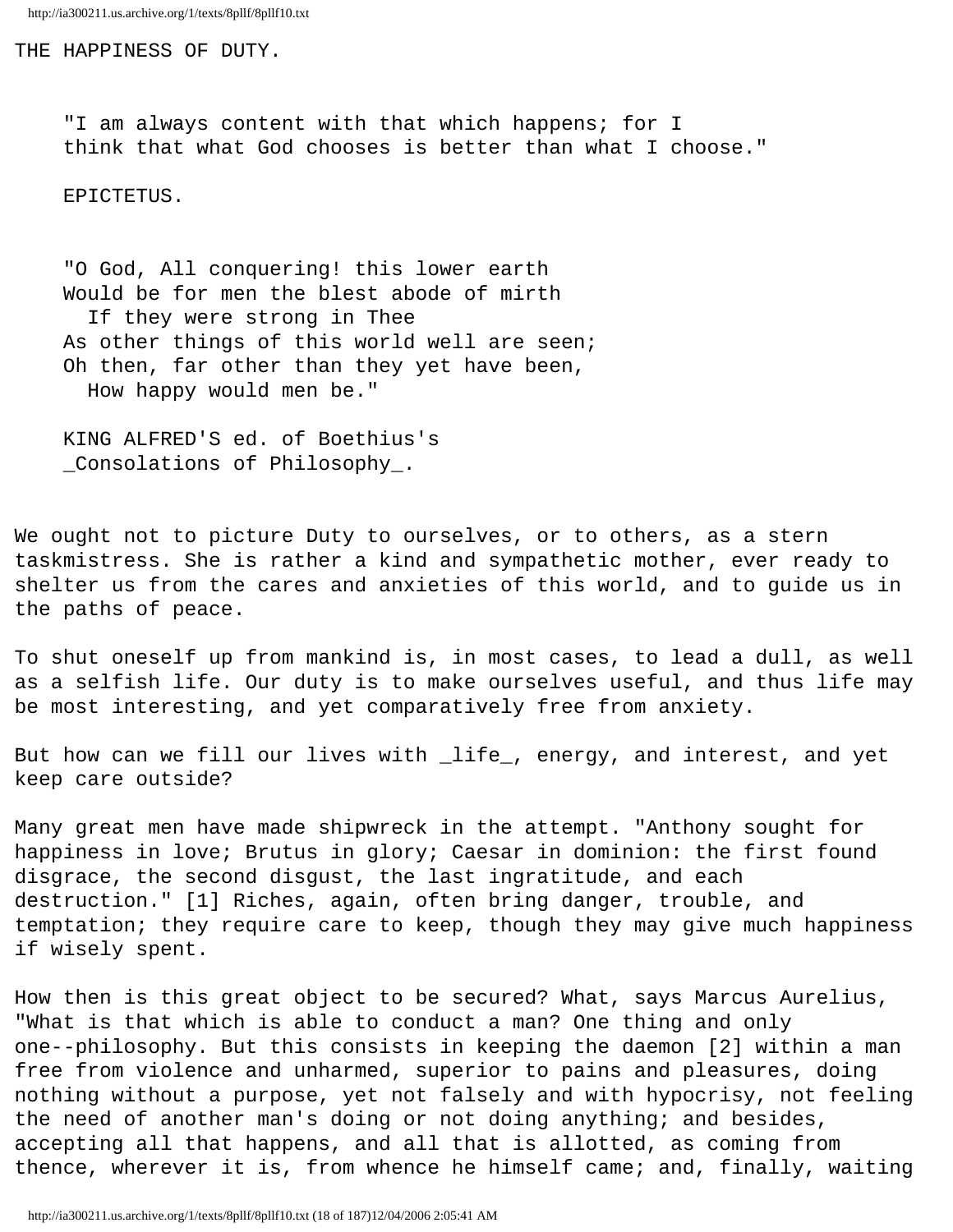for death with a cheerful mind, as being nothing else than a dissolution of the elements of which every living being is compounded." I confess I do not feel the force of these last few words, which indeed scarcely seem requisite for his argument. The thought of death, however, certainly influences the conduct of life less than might have been expected.

Bacon truly points out that "there is no passion in the mind of man so weak, but it mates and masters the fear of death.... Revenge triumphs over death, love slights it, honor aspireth to it, grief flieth to it."

 "Think not I dread to see my spirit fly Through the dark gates of fell mortality; Death has no terrors when the life is true; 'Tis living ill that makes us fear to die." [3]

We need certainly have no such fear if we have done our best to make others happy; to promote "peace on earth and goodwill amongst men." Nothing, again, can do more to release us from the cares of this world, which consume so much of our time, and embitter so much of our life. When we have done our best, we should wait the result in peace; content, as Epictetus says, "with that which happens, for what God chooses is better than what I choose."

At any rate, if we have not effected all we wished, we shall have influenced ourselves. It may be true that one cannot do much. "You are not Hercules, and you are not able to purge away the wickedness of others; nor yet are you Theseus, able to drive away the evil things of Attica. But you may clear away your own. From yourself, from your own thoughts, cast away, instead of Procrustes and Sciron, [4] sadness, fear, desire, envy, malevolence, avarice, effeminacy, intemperance. But it is not possible to eject these things otherwise than by looking to God only, by fixing your affections on Him only, by being consecrated by his commands." [5]

People sometimes think how delightful it would be to be quite free. But a fish, as Ruskin says, is freer than a man, and as for a fly, it is "a black incarnation of freedom." A life of so-called pleasure and self-indulgence is not a life of real happiness or true freedom. Far from it, if we once begin to give way to ourselves, we fall under a most intolerable tyranny. Other temptations are in some respects like that of drink. At first, perhaps, it seems delightful, but there is bitterness at the bottom of the cup. Men drink to satisfy the desire created by previous indulgence. So it is in other things. Repetition soon becomes a craving, not a pleasure. Resistance grows more and more painful; yielding, which at first, perhaps, afforded some slight and temporary gratification, soon ceases to give pleasure, and even if for a time it procures relief, ere long becomes odious itself.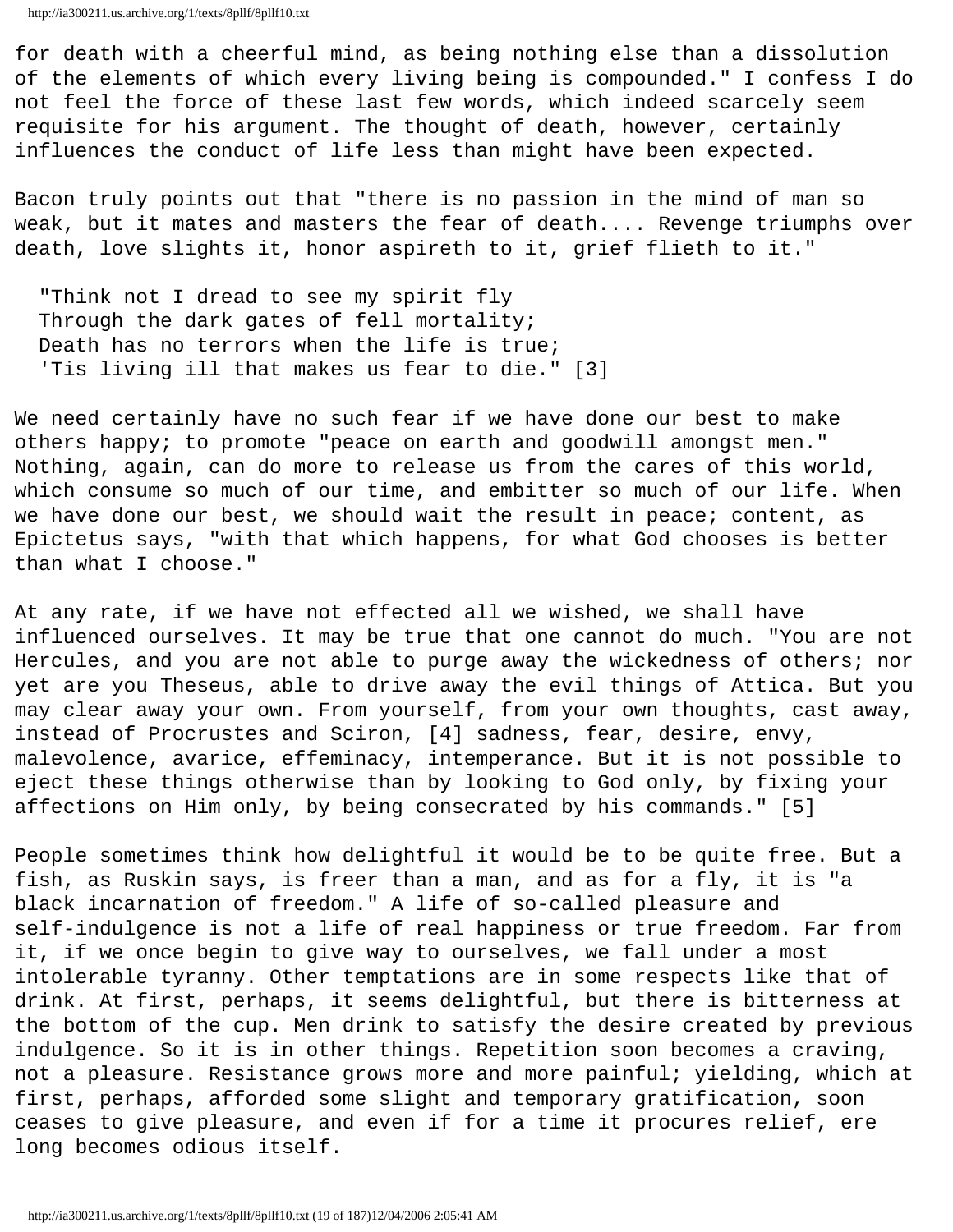To resist is difficult, to give way is painful; until at length the wretched victim to himself, can only purchase, or thinks he can only purchase, temporary relief from intolerable craving and depression, at the expense of far greater suffering in the future.

On the other hand, self-control, however difficult at first, becomes step by step easier and more delightful. We possess mysteriously a sort of dual nature, and there are few truer triumphs, or more delightful sensations, than to obtain thorough command of oneself.

How much pleasanter it is to ride a spirited horse, even perhaps though requiring some strength and skill, than to creep along upon a jaded hack. In the one case you feel under you the free, responsive spring of a living and willing force; in the other you have to spur a dull and lifeless slave.

To rule oneself is in reality the greatest triumph. "He who is his own monarch," says Sir T. Browne, "contentedly sways the sceptre of himself, not envying the glory to crowned heads and Elohim of the earth;" for those are really highest who are nearest to heaven, and those are lowest who are farthest from it.

True greatness has little, if anything, to do with rank or power. "Eurystheus being what he was," says Epictetus, "was not really king of Argos nor of Mycenae, for he could not even rule himself; while Hercules purged lawlessness and introduced justice, though he was both naked and alone."

We are told that Cineas the philosopher once asked Pyrrhus what he would do when he had conquered Italy. "I will conquer Sicily." "And after Sicily?" "Then Africa." "And after you have conquered the world?" "I will take my ease and be merry." "Then," asked Cineas, "why can you not take your ease and be merry now?"

Moreover, as Sir Arthur Helps has wisely pointed out, "the enlarged view we have of the Universe must in some measure damp personal ambition. What is it to be king, sheikh, tetrarch, or emperor over a 'bit of a bit' of this little earth?" "All rising to great place," says Bacon, "is by a winding stair;" and "princes are like heavenly bodies, which have much veneration, but no rest."

Plato in the \_Republic\_ mentions an old myth that after death every soul has to choose a lot in life for the existence in the next world; and he tells us that the wise Ulysses searched for a considerable time for the lot of a private man. He had some difficulty in finding it, as it was lying neglected in a corner, but when he had secured it he was delighted;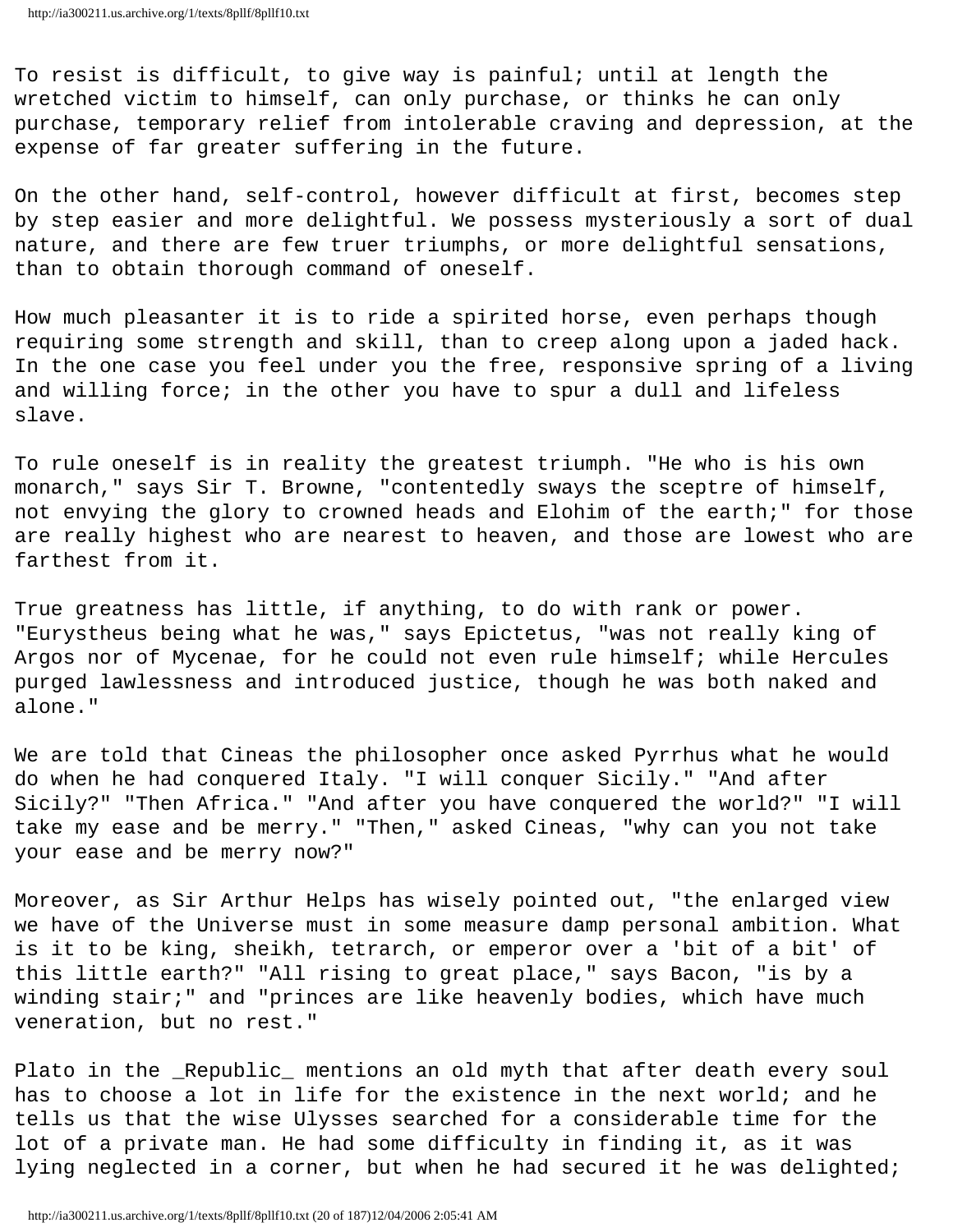the recollection of all he had gone through on earth, having disenchanted him of ambition.

Moreover, there is a great deal of drudgery in the lives of courts. Ceremonials may be important, but they take up much time and are terribly tedious.

A man then is his own best kingdom. "He that ruleth his speech," says Solomon, "is better than he that taketh a city." But self-control, this truest and greatest monarchy, rarely comes by inheritance. Every one of us must conquer himself; and we may do so, if we take conscience for our guide and general.

No one really fails who does his best. Seneca observes that "no one saith the three hundred Fabii were defeated, but that they were slain," and if you have done your best, you will, in the words of an old Norse ballad, have gained

"Success in thyself, which is best of all."

Being myself engaged in business, I was rather startled to find it laid down by no less an authority than Aristotle (almost as if it were a self-evident proposition) that commerce "is incompatible with that dignified life which it is our wish that our citizens should lead, and totally adverse to that generous elevation of mind with which it is our ambition to inspire them." I know not how far that may really have been the spirit and tendency of commerce among the ancient Greeks; but if so, I do not wonder that it was not more successful.

I may, indeed, quote Aristotle against himself, for he has elsewhere told us that "business should be chosen for the sake of leisure; and things necessary and useful for the sake of the beautiful in conduct."

It is not true that the ordinary duties of life in a country like ours--commerce, manufactures, agriculture,--the pursuits to which the vast majority are and must be devoted--are incompatible with the dignity or nobility of life. Whether a life is noble or ignoble depends, not on the calling which is adopted, but on the spirit in which it is followed. The humblest life may be noble, while that of the most powerful monarch or the greatest genius may be contemptible. Commerce, indeed, is not only compatible, but I would almost go further and say that it will be most successful, if carried on in happy union with noble aims and generous aspirations. What Ruskin says of art is, with due modification, true of life generally. It does not matter whether a man "paint the petal of a rose or the chasms of a precipice, so that love and admiration attend on him as he labors, and wait for ever on his work. It does not matter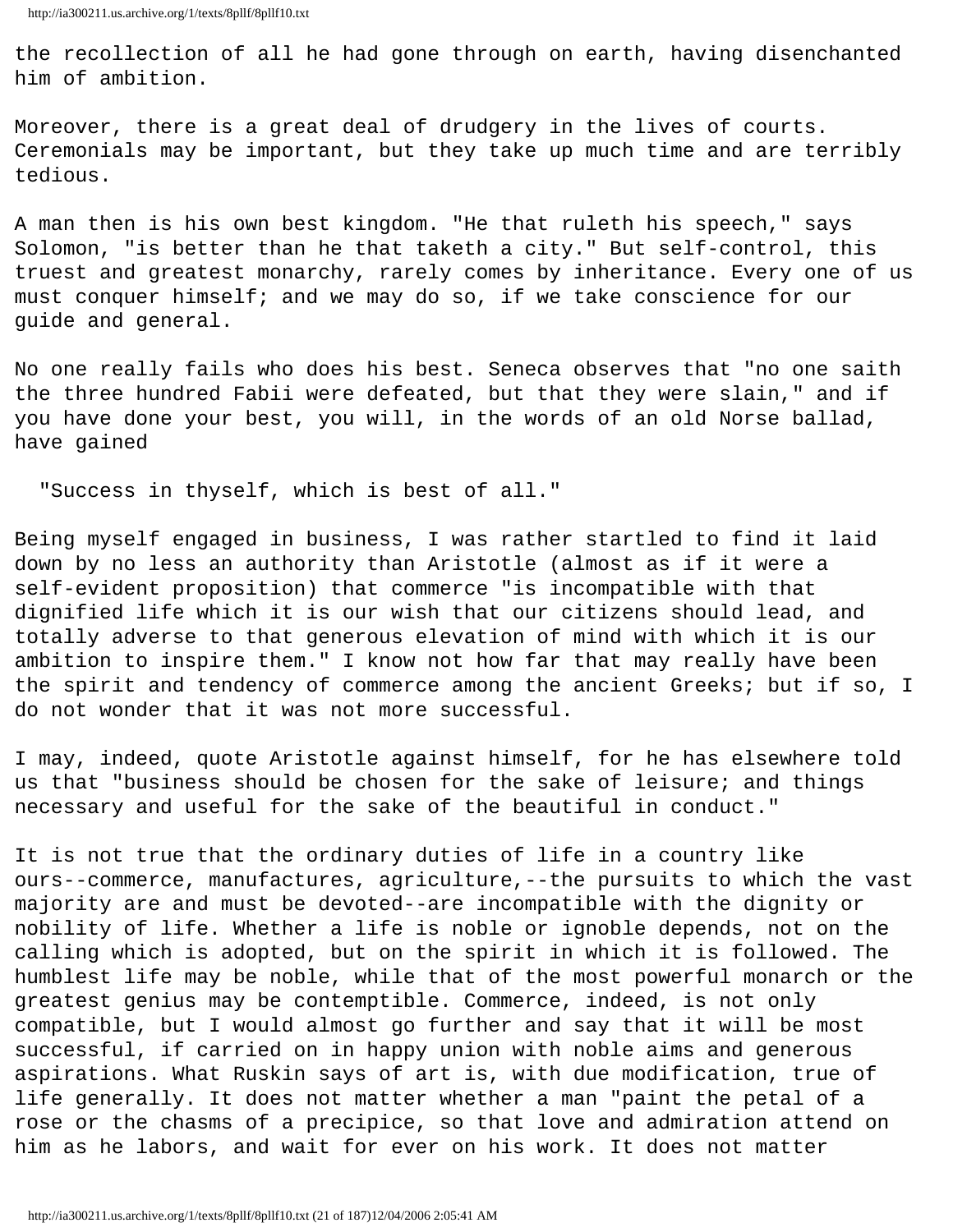whether he toil for months on a few inches of his canvas, or cover a palace front with color in a day; so only that it be with a solemn purpose, that he have filled his heart with patience, or urged his hand to haste."

It is true that in a subsequent volume he refers to this passage, and adds, "But though all is good for study, and all is beautiful, some is better than the rest for the help and pleasure of others; and this it is our duty always to choose if we have opportunity," adding, however, "being quite happy with what is within our reach if we have not."

We read of and admire the heroes of old, but every one of us has to fight his own Marathon and Thermopylae; every one meets the Sphinx sitting by the road he has to pass; to each of us, as to Hercules, is offered the choice of Vice or Virtue; we may, like Paris, give the apple of life to Venus, or Juno, or Minerva.

There are many who seem to think that we have fallen on an age in the world when life is especially difficult and anxious, when there is less leisure than of yore, and the struggle for existence is keener than ever.

On the other hand, we must remember how much we have gained in security? It may be an age of hard work, but when this is not carried to an extreme, it is by no means an evil. If we have less leisure, one reason is because life is so full of interest. Cheerfulness is the daughter of employment, and on the whole I believe there never was a time when modest merit and patient industry were more sure of reward.

We must not, indeed, be discouraged if success be slow in coming, nor puffed up if it comes quickly. We often complain of the nature of things when the fault is all in ourselves. Seneca, in one of his letters, mentions that his wife's maid, Harpaste, had nearly lost her eyesight, but "she knoweth not she is blind, she saith the house is dark. This that seemeth ridiculous unto us in her, happeneth unto us all. No man understandeth that he is covetous, or avaricious. He saith, I am not ambitious, but no man can otherwise live in Rome; I am not sumptuous, but the city requireth great expense."

Newman, in perhaps the most beautiful of his hymns, "Lead, kindly light," says:

 "Keep thou my feet, I do not ask to see The distant scene; one step enough for me."

But we must be sure that we are really following some trustworthy guide, and not out of mere laziness allowing ourselves to drift. We have a guide within us which will generally lead us straight enough.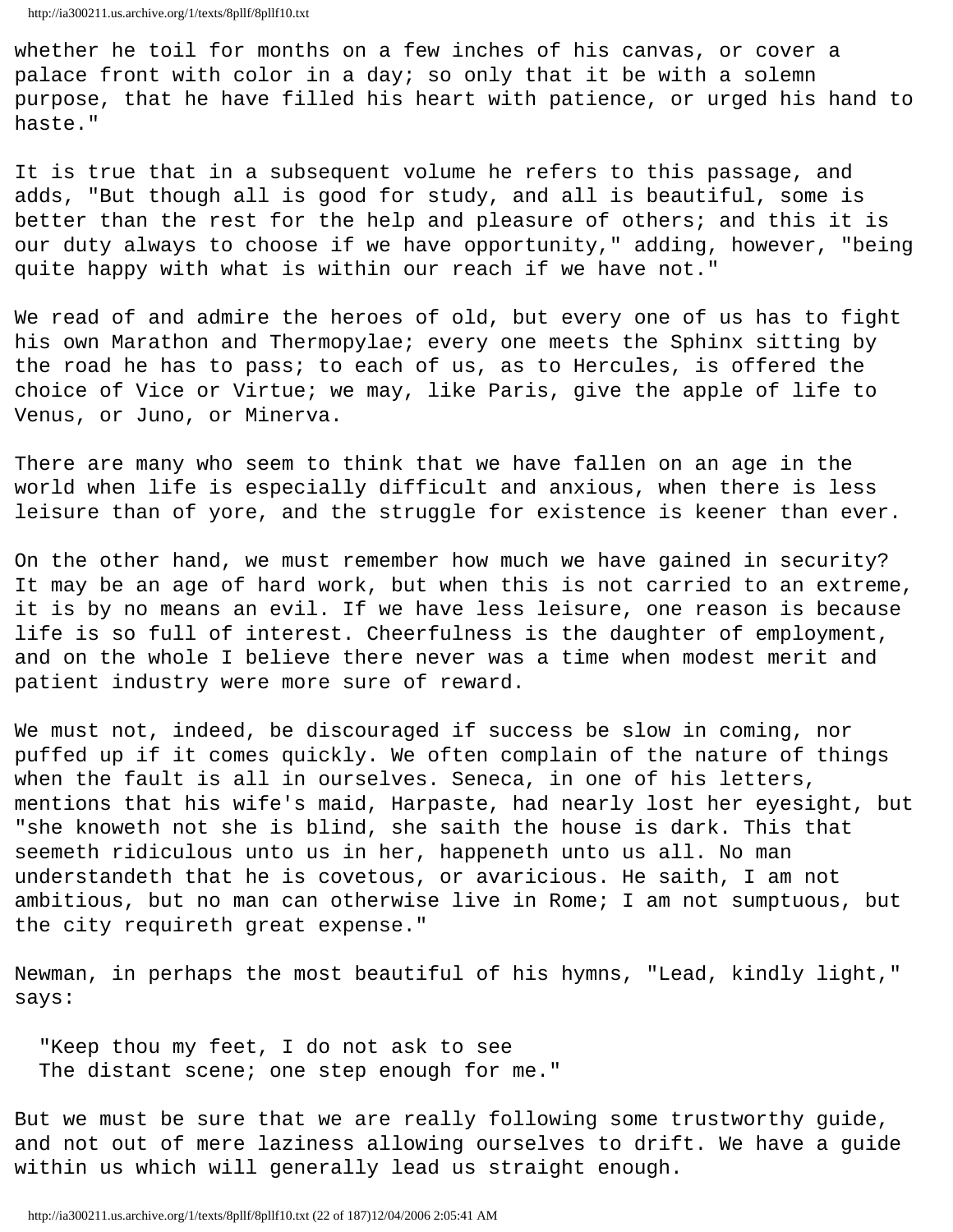Religion, no doubt, is full of difficulties, but if we are often puzzled what to think, we need seldom be in doubt what to do.

 "To say well is good, but to do well is better; Do well is the spirit, and say well the letter; If do well and say well were fitted in one frame, All were won, all were done, and got were all the gain."

Cleanthes, who appears to have well merited the statue erected to him at Assos, says:

 "Lead me, O Zeus, and thou, O Destiny. The way that I am bid by you to go: To follow I am ready. If I choose not, I make myself a wretch;--and still must follow."

If we are ever in doubt what to do, it is a good rule to ask ourselves what we shall wish on the morrow that we had done.

Moreover, the result in the long run will depend not so much on some single resolution, or on our action in a special case, but rather on the preparation of daily life. Battles are often won before they are fought. To control our passions we must govern our habits, and keep watch over ourselves in the small details of everyday life.

The importance of small things has been pointed out by philosophers over and over again from AEsop downward. "Great without small makes a bad wall," says a quaint Greek proverb, which seems to go back to cyclopean times. In an old Hindoo story Ammi says to his son, "Bring me a fruit of that tree and break it open. What is there?" The son said, "Some small seeds." "Break one of them and what do you see?" "Nothing, my lord," "My child," said Ammi, "where you see nothing there dwells a mighty tree." It may almost be questioned whether anything can be truly called small.

 "There is no great and no small To the soul that maketh all; And where it cometh all things are, And it cometh everywhere." [6]

We should therefore watch ourselves in small things. If "you wish not to be of an angry temper, do not feed the habit: throw nothing on it which will increase it: at first keep quiet, and count the days on which you have not been angry. I used to be in passion every day; now every second day; then every third; then every fourth. But if you have intermitted thirty days, make a sacrifice to God. For the habit at first begins to be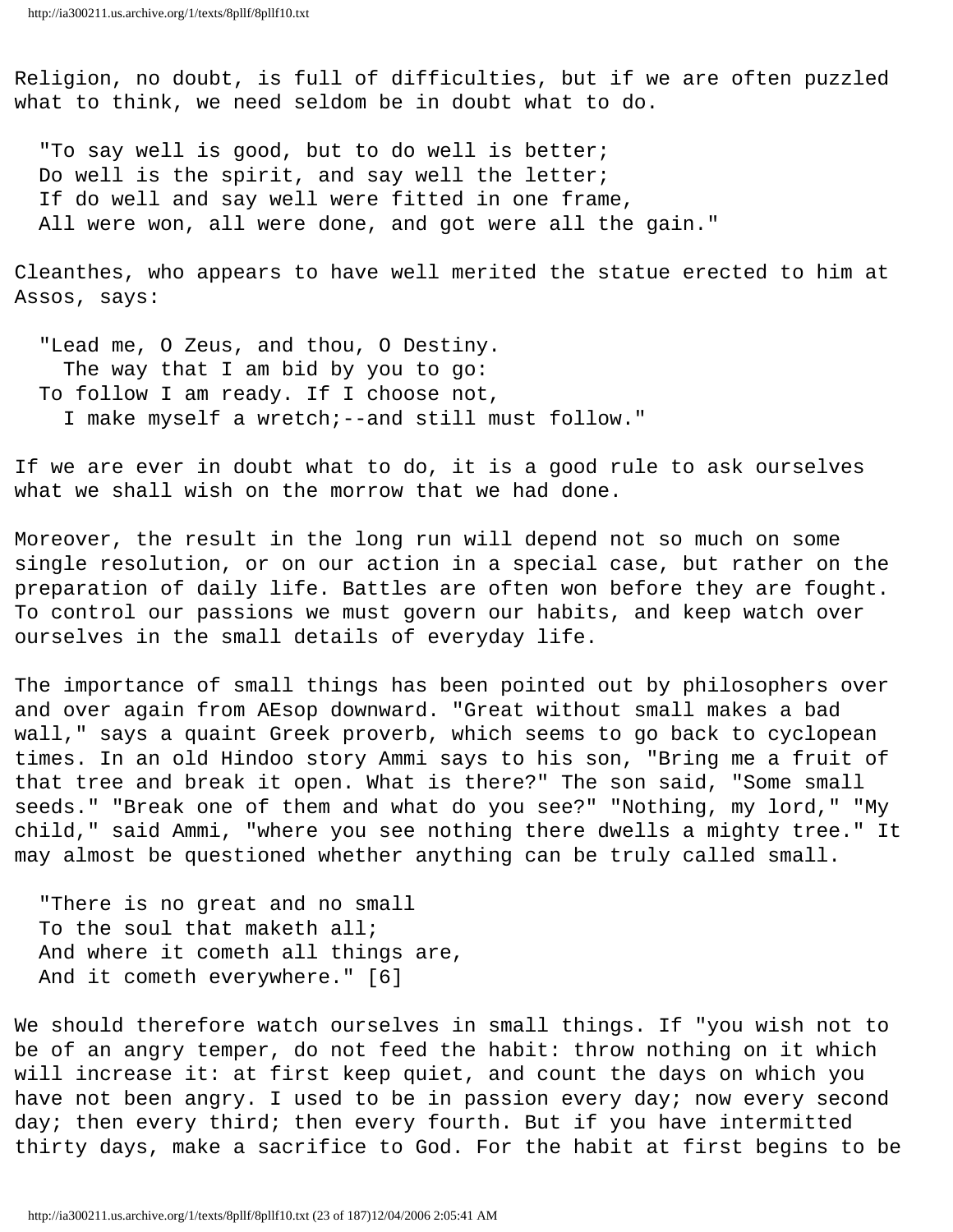```
http://ia300211.us.archive.org/1/texts/8pllf/8pllf10.txt
```
weakened, and then is completely destroyed. When you can say, 'I have not been vexed to-day, nor the day before, nor yet on any succeeding day during two or three months; but I took care when some exciting things happened,' be assured that you are in a good way." [7]

Emerson closes his \_Conduct of Life\_ with a striking allegory. The young Mortal enters the Hall of the Firmament. The Gods are sitting there, and he is alone with them. They pour on him gifts and blessings, and beckon him to their thrones. But between him and them suddenly appear snow-storms of illusions. He imagines himself in a vast crowd, whose behests he fancies he must obey. The mad crowd drives hither and thither, and sways this way and that. What is he that he should resist? He lets himself be carried about. How can he think or act for himself? But the clouds lift, and there are the Gods still sitting on their thrones; they alone with him alone.

"The great man," he elsewhere says, "is he who in the midst of the crowd keeps with perfect sweetness the serenity of solitude."

We may all, if we will, secure peace of mind for ourselves.

"Men seek retreats," says Marcus Aurelius, "houses in the country, seashores, and mountains; and thou too art wont to desire such things very much. But this is altogether a mark of the most common sort of men; for it is in thy power whenever thou shalt choose, to retire into thyself. For nowhere either with more quiet or more freedom from trouble does a man retire, than into his own soul, particularly when he has within him such thoughts that by looking into them he is immediately in perfect tranquillity."

Happy indeed is he who has such a sanctuary in his own soul. "He who is virtuous is wise; and he who is wise is good; and he who is good is happy." [8]

But we cannot expect to be happy if we do not lead pure and useful lives. To be good company for ourselves we must store our minds well; fill them with pure and peaceful thoughts; with pleasant memories of the past, and reasonable hopes for the future. We must, as far as may be, protect ourselves from self-reproach, from care, and from anxiety. We shall make our lives pure and peaceful, by resisting evil, by placing restraint upon our appetites, and perhaps even more by strengthening and developing our tendencies to good. We must be careful, then, on what we allow our minds to dwell. The soul is dyed by its thoughts; we cannot keep our minds pure if we allow them to be sullied by detailed accounts of crime and sin. Peace of mind, as Ruskin beautifully observes, "must come in its own time, as the waters settle themselves into clearness as well as quietness; you can no more filter your mind into purity than you can compress it into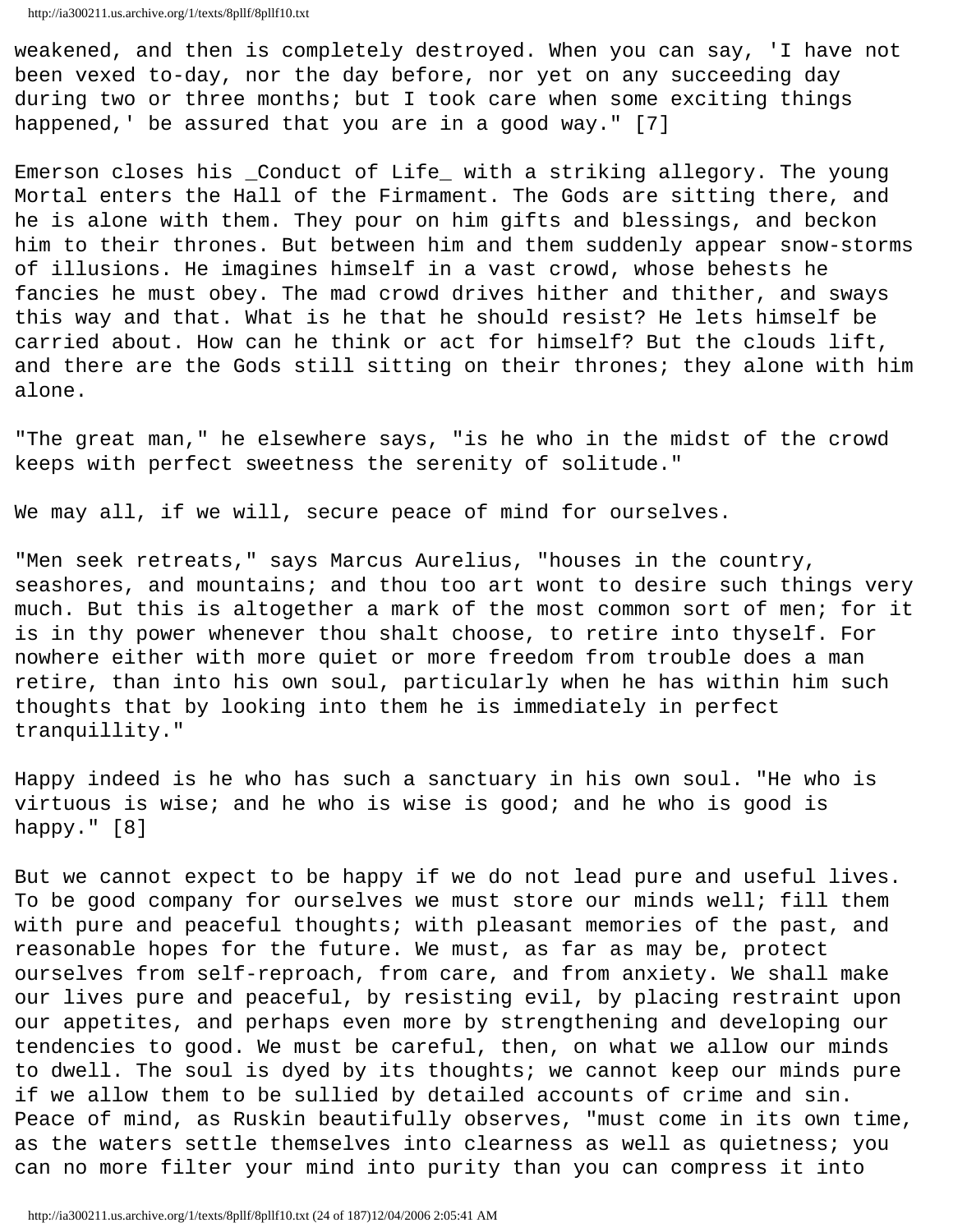calmness; you must keep it pure if you would have it pure, and throw no stones into it if you would have it quiet."

The penalty of injustice, said Socrates, is not death or stripes, but the fatal necessity of becoming more and more unjust. Few men have led a wiser or more virtuous life than Socrates himself, of whom Xenophon gives us the following description:--"To me, being such as I have described him, so pious that he did nothing without the sanction of the gods; so just, that he wronged no man even in the most trifling affair, but was of service in the most important matters to those who enjoyed his society; so temperate that he never preferred pleasure to virtue; so wise, that he never erred in distinguishing better from worse; needing no counsel from others, but being sufficient in himself to discriminate between them; so able to explain and settle such questions by argument; and so capable of discerning the character of others, of confuting those who were in error, and of exhorting them to virtue and honor, he seemed to be such as the best and happiest of men would be. But if any one disapproves of my opinion let him compare the conduct of others with that of Socrates, and determine accordingly."

Marcus Aurelius again has drawn for us a most instructive lesson in his character of Antoninus:--"Remember his constancy in every act which was conformable to reason, his evenness in all things, his piety, the serenity of his countenance, his sweetness, his disregard of empty fame, and his efforts to understand things; how he would never let anything pass without having first carefully examined it and clearly understood it; how he bore with those who blamed him unjustly without blaming them in return; how he did nothing in a hurry; how he listened not to calumnies, and how exact an examiner of manners and actions he was; not given to reproach people, nor timid, nor suspicious, nor a sophist; with how little he was satisfied, such as lodging, bed, dress, food, servants; how laborious and patient; how sparing he was in his diet; his firmness and uniformity in his friendships; how he tolerated freedom of speech in those who opposed his opinions; the pleasure that he had when any man showed him anything better, and how pious he was without superstition. Imitate all this that thou mayest have as good a conscience, when thy last hour comes, as he had."

Such peace of mind is indeed an inestimable boon, a rich reward of duty fulfilled. Well then does Epictetus ask, "Is there no reward? Do you seek a reward greater than that of doing what is good and just? At Olympia you wish for nothing more, but it seems to you enough to be crowned at the games. Does it then seem to you so small and worthless a thing to be good and happy?"

In Bernard of Morlaix's beautiful lines--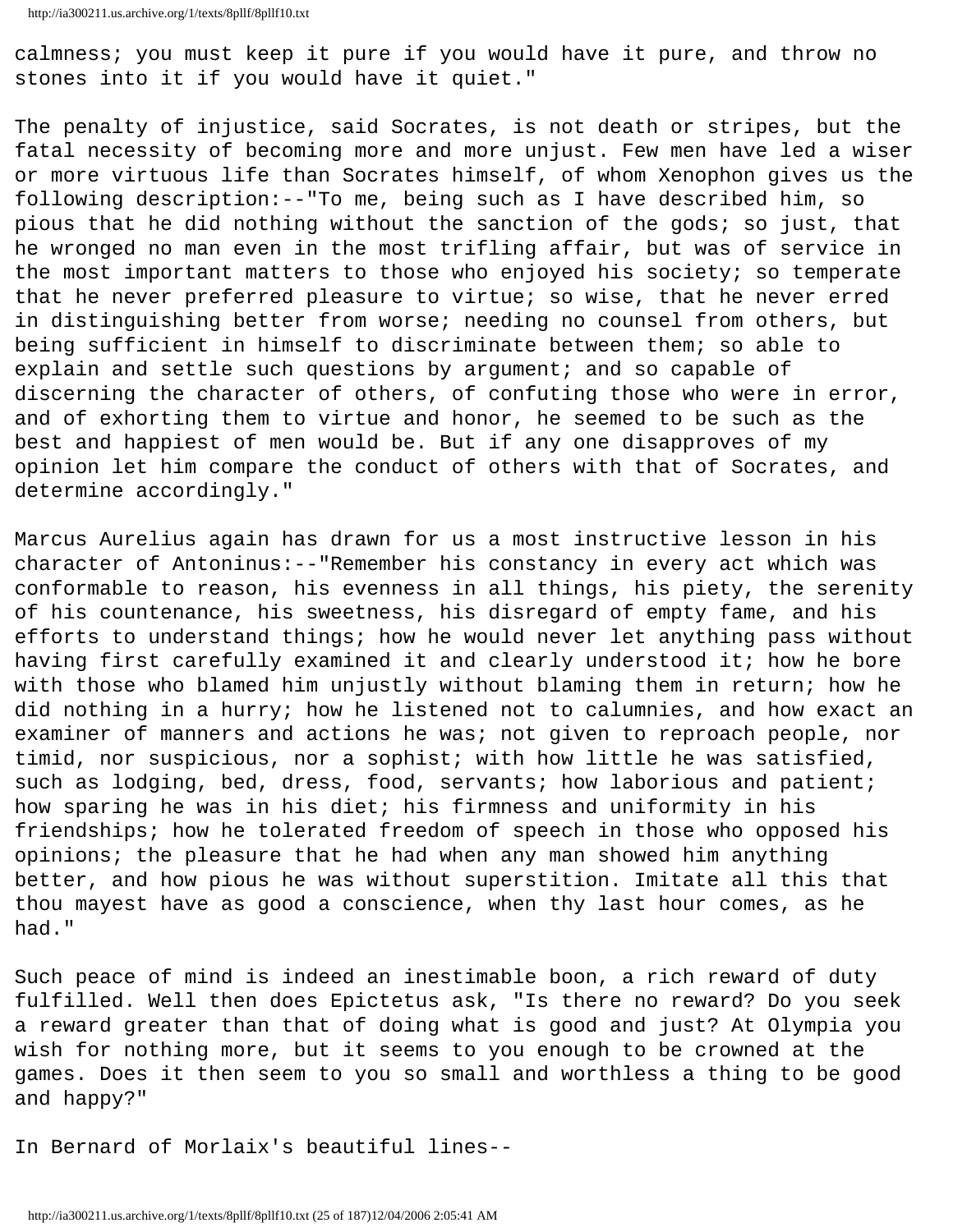"Pax erit illa fidelibus, illa beata, Irrevocabilis, Invariabilis, Intemerata. Pax sine crimine, pax sine turbine, pax sine rixâ, Meta Laboribus, inque tumultibus anchora fixa; Pax erit omnibus unica. Sed quibus? Immaculatis Pectore mitibus, ordine stantibus, ore sacratis."

What greater reward can we have than this; than the "peace which passeth all understanding," "which cannot be gotten for gold, neither shall silver be weighed for the price thereof." [9]

[1] Colton, Lacon, or Many Things in Few Words\_.

 $[2]$   $\_\text{i.e.}$  spirit.

[3] Omar Khayyam.

[4] Two robbers destroyed by Theseus.

[5] Epictetus.

[6] Emerson.

[7] Epictetus.

[8] King Alfred's \_Boethius\_.

[9] Job.

CHAPTER III

A SONG OF BOOKS.

 "Oh for a booke and a shadie nooke, Eyther in doore or out; With the grene leaves whispering overhead Or the streete cryes all about. Where I maie reade all at my ease, Both of the newe and old; For a jollie goode booke whereon to looke, Is better to me than golde."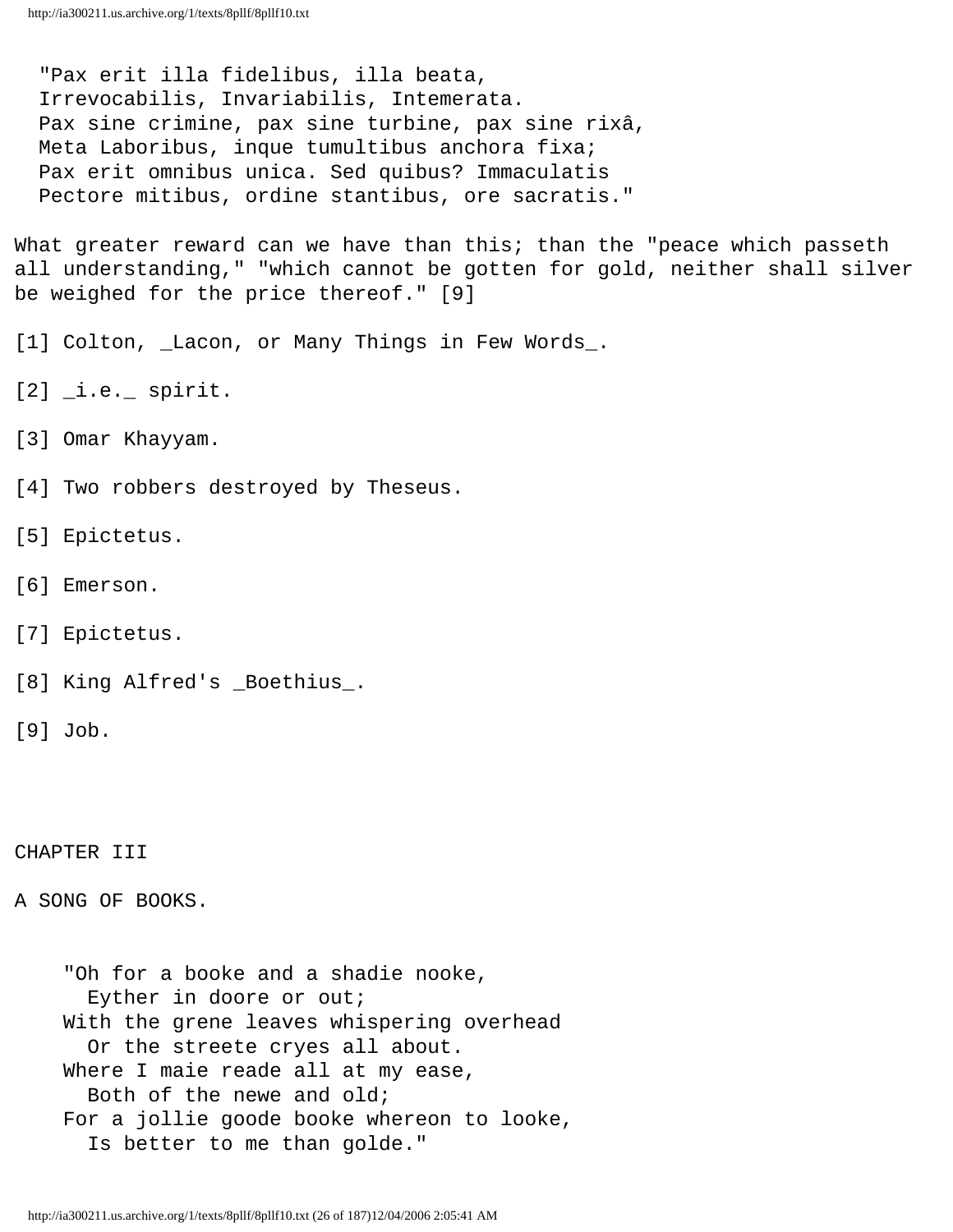OLD ENGLISH SONG.

Of all the privileges we enjoy in this nineteenth century there is none, perhaps, for which we ought to be more thankful than for the easier access to books.

The debt we owe to books was well expressed by Richard de Bury, Bishop of Durham, author of \_Philobiblon\_, written as long ago as 1344, published in 1473, and the earliest English treatise on the delights of literature:--"These," he says, "are the masters who instruct us without rods and ferules, without hard words and anger, without clothes or money. If you approach them, they are not asleep; if investigating you interrogate them, they conceal nothing; if you mistake them, they never grumble; if you are ignorant, they cannot laugh at you. The library, therefore, of wisdom is more precious than all riches, and nothing that can be wished for is worthy to be compared with it. Whosoever therefore acknowledges himself to be a zealous follower of truth, of happiness, of wisdom, of science, or even of the faith, must of necessity make himself a lover of books." But if the debt were great then, how much more now.

This feeling that books are real friends is constantly present to all who love reading. "I have friends," said Petrarch, "whose society is extremely agreeable to me; they are of all ages, and of every country. They have distinguished themselves both in the cabinet and in the field, and obtained high honors for their knowledge of the sciences. It is easy to gain access to them, for they are always at my service, and I admit them to my company, and dismiss them from it, whenever I please. They are never troublesome, but immediately answer every question I ask them. Some relate to me the events of past ages, while others reveal to me the secrets of Nature. Some teach me how to live, and others how to die. Some, by their vivacity, drive away my cares and exhilarate my spirits; while others give fortitude to my mind, and teach me the important lesson how to restrain my desires, and to depend wholly on myself. They open to me, in short, the various avenues of all the arts and sciences, and upon their information I may safely rely in all emergencies. In return for all their services, they only ask me to accommodate them with a convenient chamber in some corner of my humble habitation, where they may repose in peace; for these friends are more delighted by the tranquillity of retirement than with the tumults of society."

"He that loveth a book," says Isaac Barrow, "will never want a faithful friend, a wholesome counsellor, a cheerful companion, an effectual comforter. By study, by reading, by thinking, one may innocently divert and pleasantly entertain himself, as in all weathers, so in all fortunes."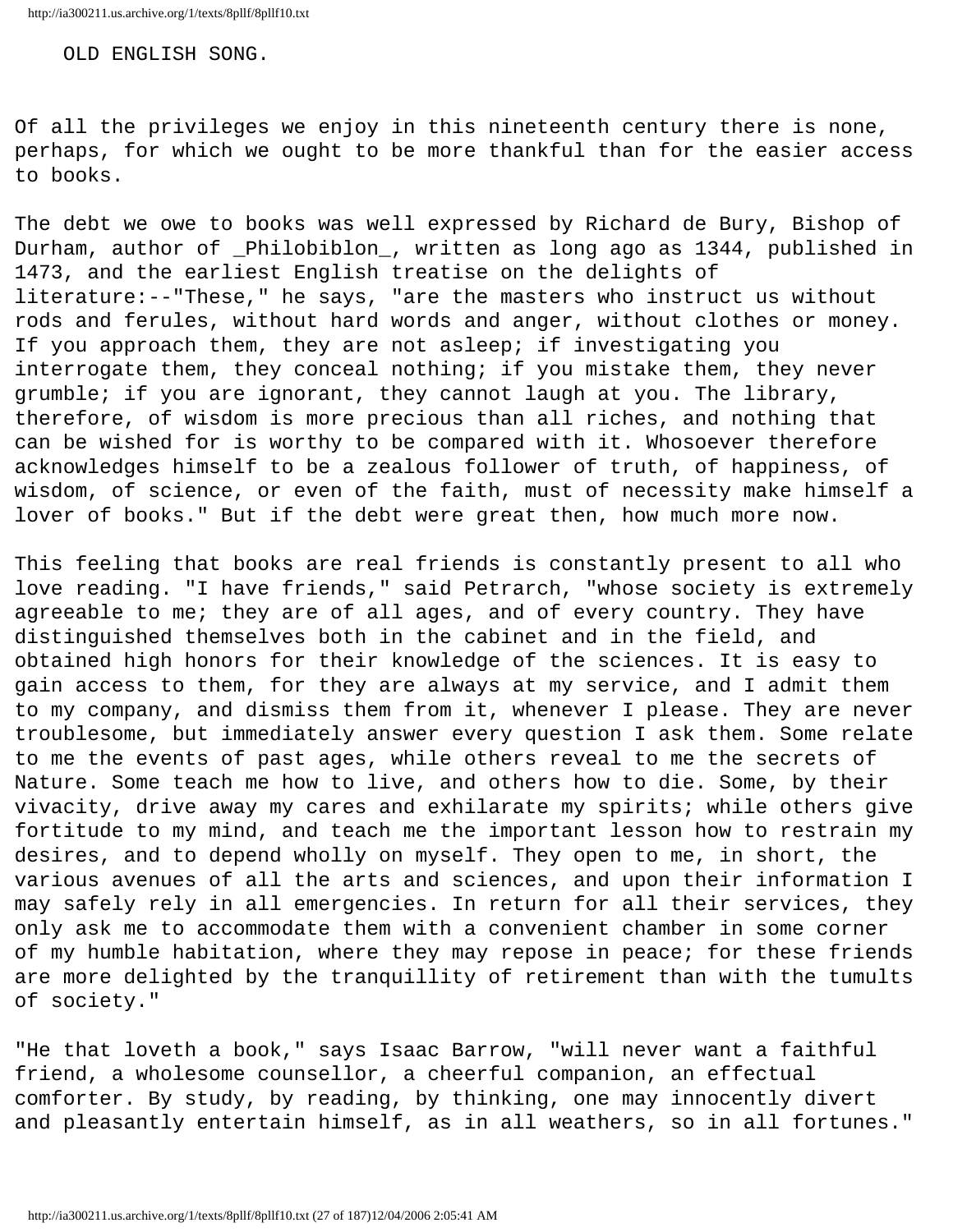Southey took a rather more melancholy view:

 "My days among the dead are pass'd, Around me I behold, Where'er these casual eyes are cast, The mighty minds of old. My never-failing friends are they, With whom I converse day by day."

Imagine, in the words of Aikin, "that we had it in our power to call up the shades of the greatest and wisest men that ever existed, and oblige them to converse with us on the most interesting topics--what an inestimable privilege should we think it!--how superior to all common enjoyments! But in a well-furnished library we, in fact, possess this power. We can question Xenophon and Caesar on their campaigns, make Demosthenes and Cicero plead before us, join in the audiences of Socrates and Plato, and receive demonstrations from Euclid and Newton. In books we have the choicest thoughts of the ablest men in their best dress."

"Books," says Jeremy Collier, "are a guide in youth and an entertainment for age. They support us under solitude, and keep us from being a burthen to ourselves. They help us to forget the crossness of men and things; compose our cares and our passions; and lay our disappointments asleep. When we are weary of the living, we may repair to the dead, who have nothing of peevishness, pride, or design in their conversation."

Sir John Herschel tells an amusing anecdote illustrating the pleasure derived from a book, not assuredly of the first order. In a certain village the blacksmith having got hold of Richardson's novel, \_Pamela, or Virtue Rewarded\_, used to sit on his anvil in the long summer evenings and read it aloud to a large and attentive audience. It is by no means a short book, but they fairly listened to it all. At length, when the happy turn of fortune arrived, which brings the hero and heroine together, and sets them living long and happily together according to the most approved rules, the congregation were so delighted as to raise a great shout, and procuring the church keys, actually set the parish bells a-ringing.

"The lover of reading," says Leigh Hunt, "will derive agreeable terror from \_Sir Bertram\_ and the \_Haunted Chamber\_; will assent with, delighted reason to every sentence in \_Mrs. Barbauld's Essay\_; will feel himself wandering into solitudes with \_Gray\_; shake honest hands with \_Sir Roger de Coverley\_; be ready to embrace \_Parson Adams\_, and to chuck \_Pounce\_ out of the window instead of the hat; will travel with \_Marco Polo\_ and \_Mungo Park\_; stay at home with \_Thomson\_; retire with \_Cowley\_; be industrious with \_Hutton\_; sympathizing with \_Gay\_ and \_Mrs. Inchbald\_; laughing with (and at) \_Buncle\_; melancholy, and forlorn, and self-restored with the shipwrecked mariner of \_De Foe\_."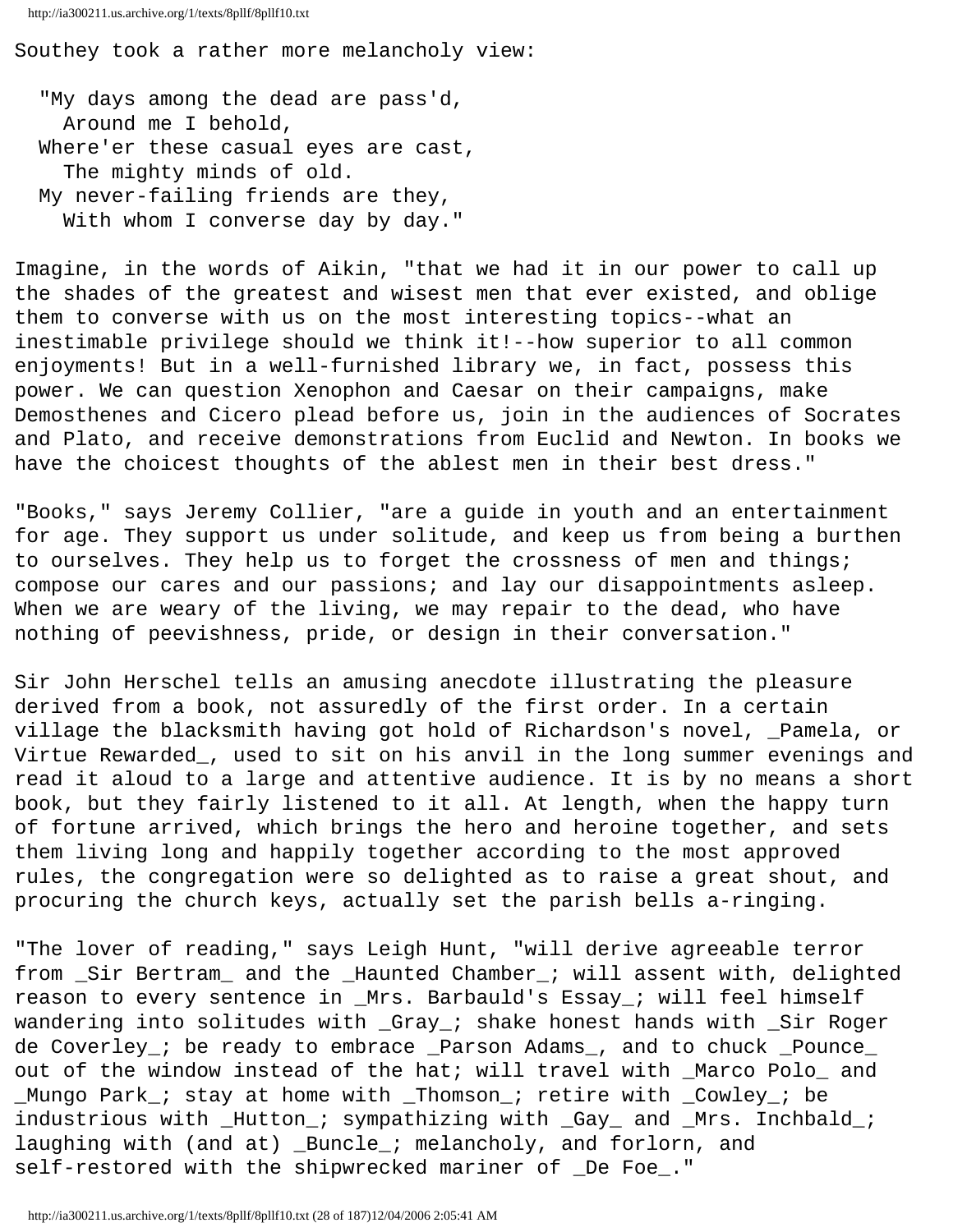Carlyle has wisely said that a collection of books is a real university.

The importance of books has been appreciated in many quarters where we might least expect it. Among the hardy Norsemen runes were supposed to be endowed with miraculous power. There is an Arabic proverb, that "a wise man's day is worth a fool's life," and another--though it reflects perhaps rather the spirit of the Califs than of the Sultans,--that "the ink of science is more precious than the blood of the martyrs."

Confucius is said to have described himself as a man who "in his eager pursuit of knowledge forgot his food, who in the joy of its attainment forgot his sorrows, and did not even perceive that old age was coming on."

Yet, if this could be said by the Arabs and the Chinese, what language can be strong enough to express the gratitude we ought to feel for the advantages we enjoy! We do not appreciate, I think, our good fortune in belonging to the nineteenth century. Sometimes, indeed, one may even be inclined to wish that one had not lived quite so soon, and to long for a glimpse of the books, even the school-books, of one hundred years hence. A hundred years ago not only were books extremely expensive and cumbrous, but many of the most delightful were still uncreated--such as the works of Scott, Thackeray, Dickens, Bulwer Lytton, and Trollope, not to mention living authors. How much more interesting science has become especially, if I were to mention only one name, through the genius of Darwin! Renan has characterized this as a most amusing century; I should rather have described it as most interesting: presenting us as it does with an endless vista of absorbing problems; with infinite opportunities; with more interest and less danger than surrounded our less fortunate ancestors.

Cicero described a room without books, as a body without a soul. But it is by no means necessary to be a philosopher to love reading.

Reading, indeed, is by no means necessarily study. Far from it. "I put," says Mr. Frederic Harrison, in his excellent article on the "Choice of Books," "I put the poetic and emotional side of literature as the most needed for daily use."

In the prologue to the \_Legende of Goode Women\_, Chaucer says:

 "And as for me, though that I konne but lyte, On bokes for to rede I me delyte, And to him give I feyth and ful credence, And in myn herte have him in reverence, So hertely, that ther is game noon, That fro my bokes maketh me to goon,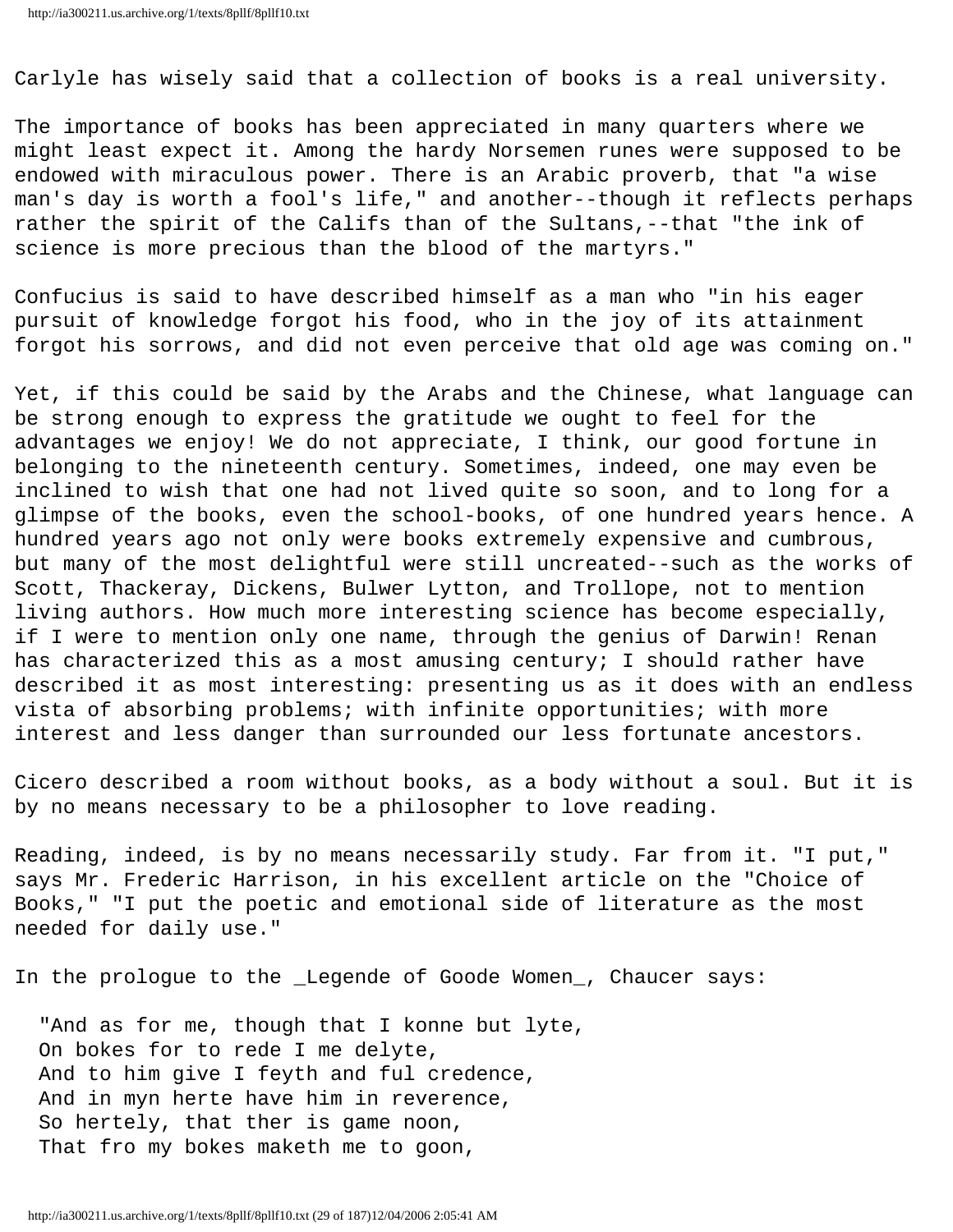But yt be seldome on the holy day, Save, certynly, when that the monthe of May Is comen, and that I here the foules synge, And that the floures gynnen for to sprynge, Farwel my boke and my devocion."

But I doubt whether, if he had enjoyed our advantages, he could have been so certain of tearing himself away, even in the month of May.

Macaulay, who had all that wealth and fame, rank and talents could give, yet, we are told, derived his greatest happiness from books. Sir G. Trevelyan, in his charming biography, says that--"of the feelings which Macaulay entertained toward the great minds of bygone ages it is not for any one except himself to speak. He has told us how his debt to them was incalculable; how they guided him to truth; how they filled his mind with noble and graceful images; how they stood by him in all vicissitudes- comforters in sorrow, nurses in sickness, companions in solitude, the old friends who are never seen with new faces; who are the same in wealth and in poverty, in glory and in obscurity. Great as were the honors and possessions which Macaulay acquired by his pen, all who knew him were well aware that the titles and rewards which he gained by his own works were as nothing in the balance compared with the pleasure he derived from the works of others."

There was no society in London so agreeable that Macaulay would have preferred it at breakfast or at dinner "to the company of Sterne or Fielding, Horace Walpole or Boswell." The love of reading which Gibbon declared he would not exchange for all the treasures of India was, in fact, with Macaulay "a main element of happiness in one of the happiest lives that it has ever fallen to the lot of the biographer to record."

"History," says Fuller, "maketh a young man to be old without either wrinkles or gray hair, privileging him with the experience of age without either the infirmities or the inconveniences thereof."

So delightful indeed are books that we must be careful not to forget other duties for them; in cultivating the mind we must not neglect the body.

To the lover of literature or science, exercise often presents itself as an irksome duty, and many a one has felt like "the fair pupil of Ascham (Lady Jane Gray), who, while the horns were sounding and dogs in full cry, sat in the lonely oriel, with eyes riveted to that immortal page which tells how meekly and bravely (Socrates) the first martyr of intellectual liberty took the cup from his weeping jailer." [1]

Still, as the late Lord Derby justly observed, [2] those who do not find time for exercise will have to find time for illness.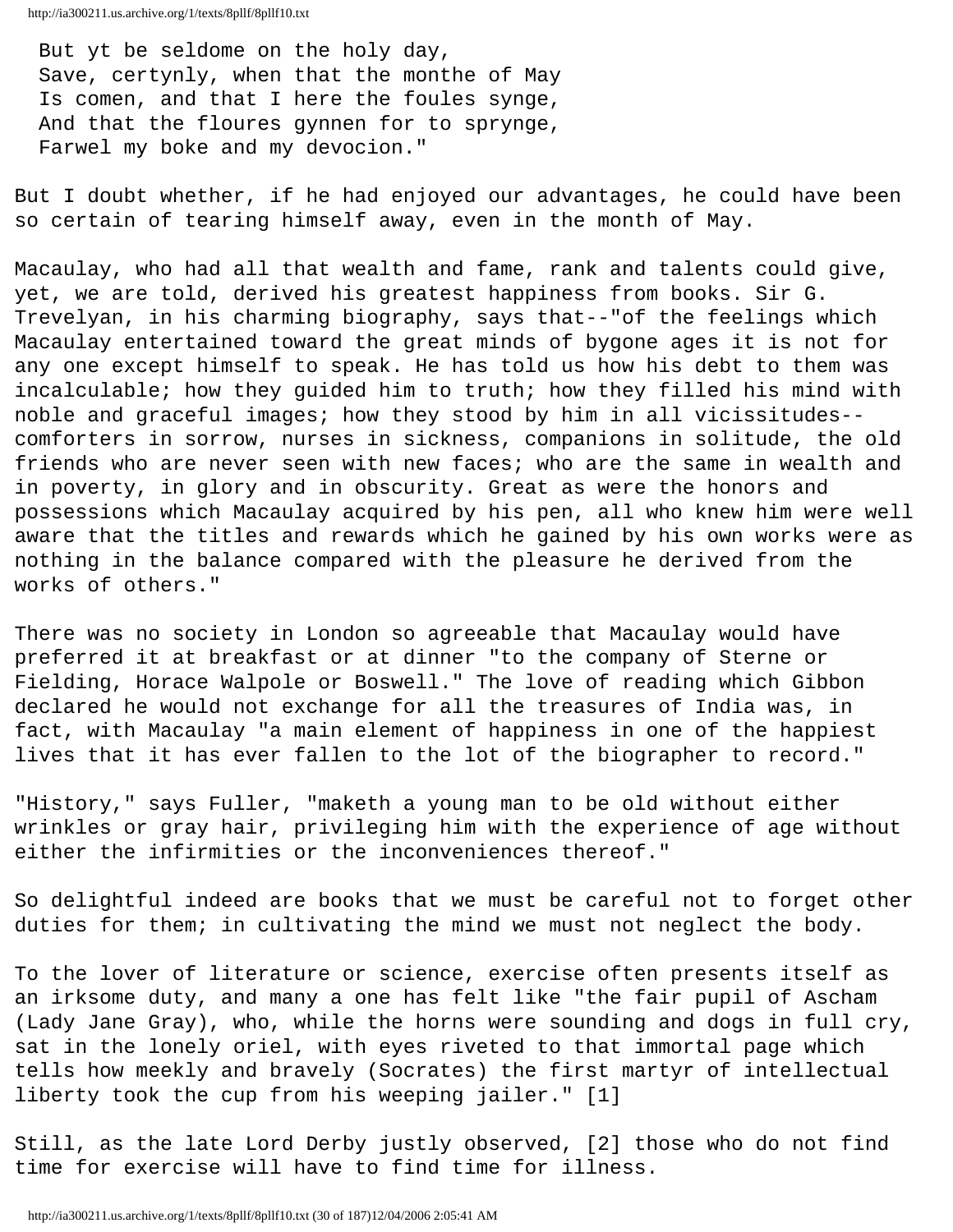Books, again, are now so cheap as to be within the reach of almost every one. This was not always so. It is quite a recent blessing. Mr. Ireland, to whose charming little \_Book Lover's Enchiridion\_, in common with every lover of reading. I am greatly indebted, tells us that when a boy he was so delighted with White's \_Natural History of Selborne\_, that in order to possess a copy of his own he actually copied out the whole work.

Mary Lamb gives a pathetic description of a studious boy lingering at a bookstall:

 "I saw a boy with eager eye Open a book upon a stall, And read, as he'd devour it all; Which, when the stall man did espy, Soon to the boy I heard him call, 'You, sir, you never buy a book, Therefore in one you shall not look.' The boy passed slowly on, and with a sigh He wished he never had been taught to read, Then of the old churl's books he should have had no need."

Such snatches of literature have indeed, special and peculiar charm. This is, I believe, partly due to the very fact of their being brief. Many readers miss much of the pleasure of reading by forcing themselves to dwell too long continuously on one subject. In a long railway journey, for instance, many persons take only a single book. The consequence is that, unless it is a story, after half an hour or an hour they are quite tired of it. Whereas, if they had two, or still better three books, on different subjects, and one of them of an amusing character, they would probably find that, by changing as soon as they felt at all weary, they would come back again and again to each with renewed zest, and hour after hour would pass pleasantly away. Every one, of course, must judge for himself, but such at least is my experience.

I quite agree, therefore, with Lord Iddesleigh as to the charm of desultory reading, but the wider the field the more important that we should benefit by the very best books in each class. Not that we need confine ourselves to them, but that we should commence with them, and they will certainly lead us on to others. There are of course some books which we must read, mark, learn, and inwardly digest. But these are exceptions. As regards by far the larger number, it is probably better to read them quickly, dwelling only on the best and most important passages. In this way, no doubt, we shall lose much, but we gain more by ranging over a wider field. We may, in fact, I think, apply to reading Lord Brougham's wise dictum as regards education, and say that it is well to read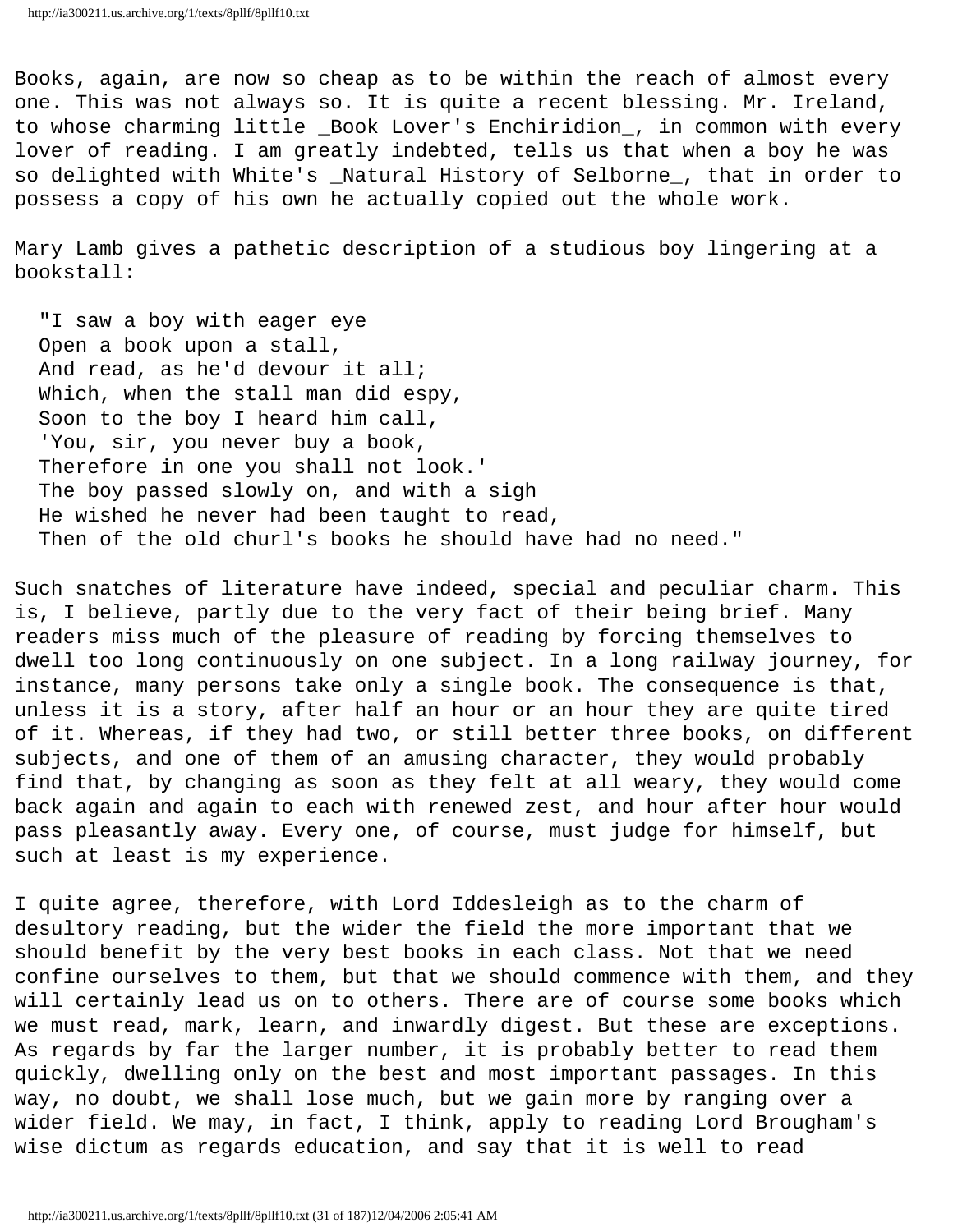everything of something, and something of everything. In this way only we can ascertain the bent of our own tastes, for it is a general, though not of course an invariable, rule, that we profit little by books which we do not enjoy.

Every one, however, may suit himself. The variety is endless.

Not only does a library contain "infinite riches in a little room," [3] but we may sit at home and yet be in all quarters of the earth. We may travel round the world with Captain Cook or Darwin, with Kingsley or Ruskin, who will show us much more perhaps than ever we should see for ourselves. The world itself has no limits for us; Humboldt and Herschel will carry us far away to the mysterious nebulae, beyond the sun and even the stars: time has no more bounds than space; history stretches out behind us, and geology will carry us back for millions of years before the creation of man, even to the origin of the material Universe itself. Nor are we limited to one plane of thought. Aristotle and Plato will transport us into a sphere none the less delightful because we cannot appreciate it without some training.

Comfort and consolation, refreshment and happiness, may indeed be found in his library by any one "who shall bring the golden key that unlocks its silent door." [4] A library is true fairyland, a very palace of delight, a haven of repose from the storms and troubles of the world. Rich and poor can enjoy it equally, for here, at least, wealth gives no advantage. We may make a library, if we do but rightly use it, a true paradise on earth, a garden of Eden without its one drawback; for all is open to us, including, and especially, the fruit of the Tree of Knowledge, for which we are told that our first mother sacrificed all the Pleasures of Paradise. Here we may read the most important histories, the most exciting volumes of travels and adventures, the most interesting stories, the most beautiful poems; we may meet the most eminent statesmen, poets, and philosophers, benefit by the ideas of the greatest thinkers, and enjoy the grandest creations of human genius.

[1] Macaulay.

- [2] Address, Liverpool College, 1873.
- [3] Marlowe.
- [4] Matthews.

CHAPTER IV.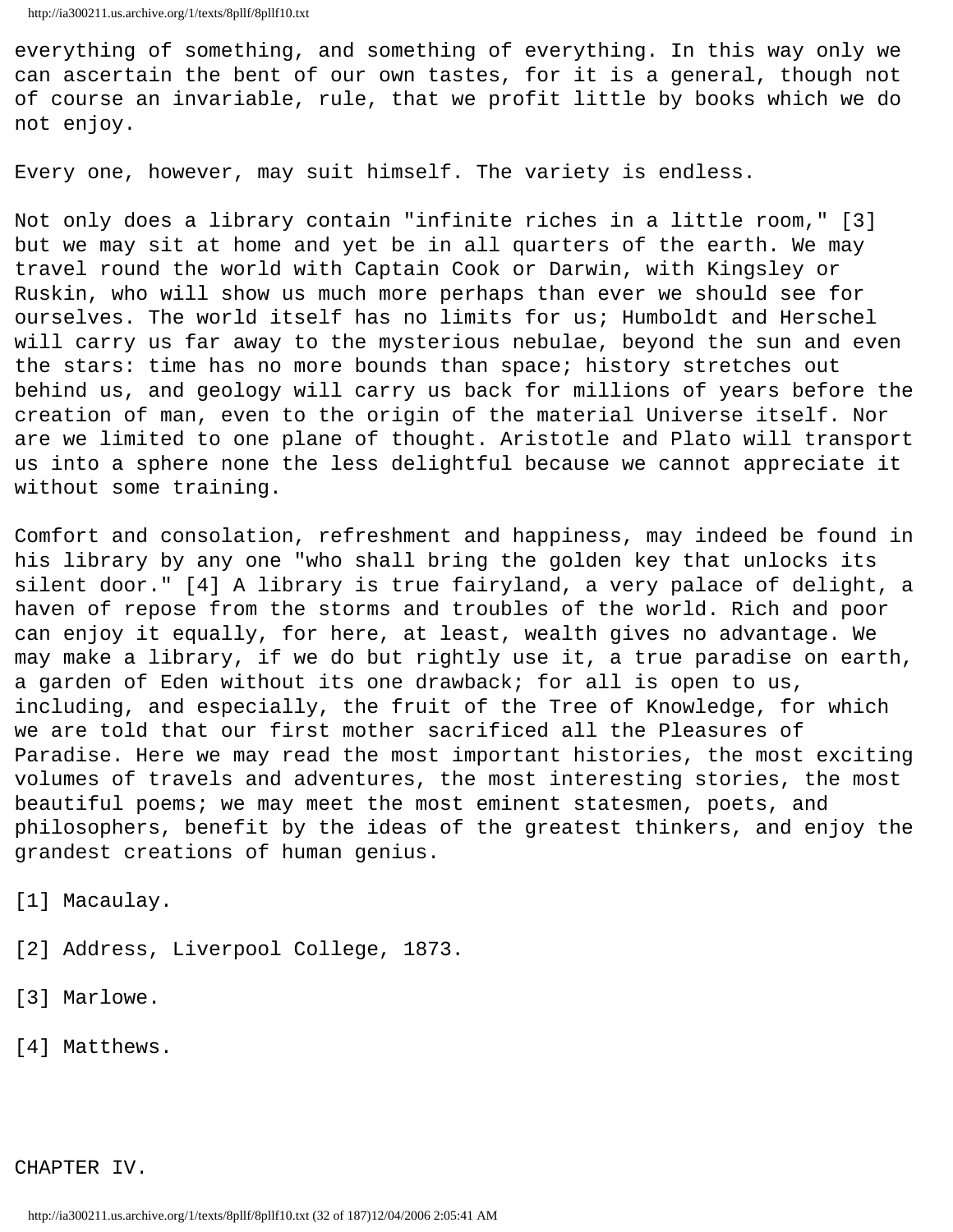THE CHOICE OF BOOKS.

 "All round the room my silent servants wait My friends in every season, bright and dim, Angels and Seraphim Come down and murmur to me, sweet and low, And spirits of the skies all come and go Early and Late."

PROCTOR.

And yet too often they wait in vain. One reason for this is, I think, that people are overwhelmed by the crowd of books offered to them.

In old days books were rare and dear. Now on the contrary, it may be said with greater truth than ever that

 "Words are things, and a small drop of ink, Falling like dew upon a thought, produces That which makes thousands, perhaps millions, think."

Our ancestors had a difficulty in procuring them. Our difficulty now is what to select. We must be careful what we read, and not, like the sailors of Ulysses, take bags of wind for sacks of treasure--not only lest we should even now fall into the error of the Greeks, and suppose that language and definitions can be instruments of investigation as well as of thought, but lest, as too often happens, we should waste time over trash. There are many books to which one may apply, in the sarcastic sense, the ambiguous remark said to have been made to an unfortunate author, "I will lose no time in reading your book."

There are, indeed, books and books, and there are books which, as Lamb said, are not books at all. It is wonderful how much innocent happiness we thoughtlessly throw away. An Eastern proverb says that calamities sent by heaven may be avoided, but from those we bring on ourselves there is no escape.

Many, I believe, are deterred from attempting what are called stiff books for fear they should not understand them; but there are few who need complain of the narrowness of their minds, if only they would do their best with them.

In reading, however, it is most important to select subjects in which one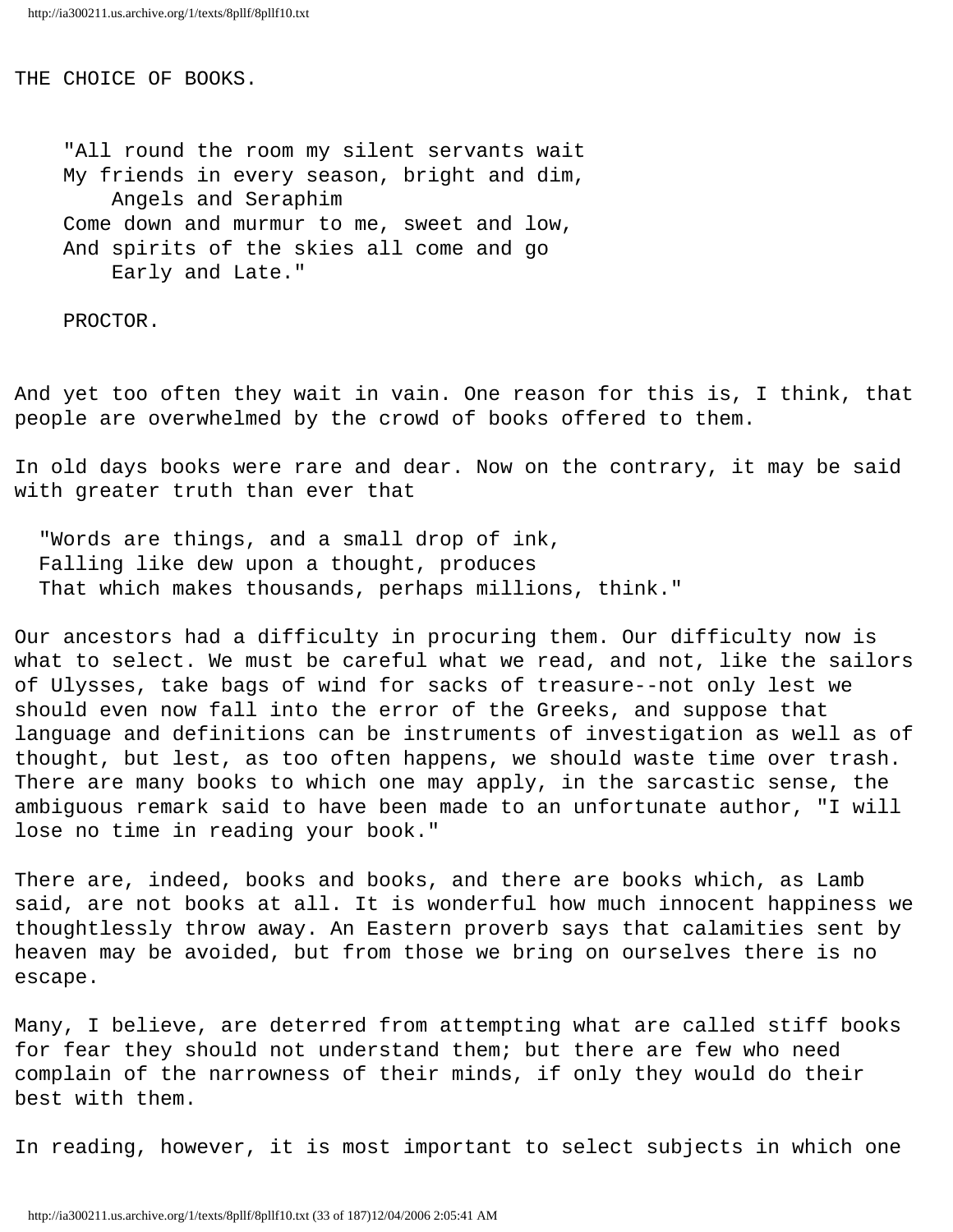is interested. I remember years ago consulting Mr. Darwin as to the selection of a course of study. He asked me what interested me most, and advised me to choose that subject. This, indeed, applies to the work of life generally.

I am sometimes disposed to think that the readers of the next generation will be, not our lawyers and doctors, shopkeepers and manufacturers, but the laborers and mechanics. Does not this seem natural? The former work mainly with their head; when their daily duties are over the brain is often exhausted, and of their leisure time much must be devoted to air and exercise. The laborer and mechanic, on the contrary, besides working often for much shorter hours, have in their work-time taken sufficient bodily exercise, and could therefore give any leisure they might have to reading and study. They have not done so as yet, it is true; but this has been for obvious reasons. Now, however, in the first place, they receive an excellent education in elementary schools, and in the second have more easy access to the best books.

Ruskin has observed that he does not wonder at what men suffer, but he often wonders at what they lose. We suffer much, no doubt, from the faults of others, but we lose much more by our own ignorance.

"If," says Sir John Herschel, "I were to pray for a taste which should stand me in stead under every variety of circumstances, and be a source of happiness and cheerfulness to me through life, and a shield against its ills, however things might go amiss and the world frown upon me, it would be a taste for reading. I speak of it of course only as a worldly advantage, and not in the slightest degree as superseding or derogating from the higher office and surer and stronger panoply of religious principles--but as a taste, and instrument, and a mode of pleasurable gratification. Give a man this taste, and the means of gratifying it, and you can hardly fail of making a happy man, unless, indeed, you put into his hands a most perverse selection of books."

It is one thing to own a library; it is quite another to use it wisely. I have often been astonished how little care people devote to the selection of what they read. Books, we know, are almost innumerable; our hours for reading are, alas! very few. And yet many people read almost by hazard. They will take any book they chance to find in a room at a friend's house; they will buy a novel at a railway-stall if it has an attractive title; indeed, I believe in some cases even the binding affects their choice. The selection is, no doubt, far from easy. I have often wished some one would recommend a list of a hundred good books. If we had such lists drawn up by a few good guides they would be most useful. I have indeed sometimes heard it said that in reading every one must choose for himself, but this reminds me of the recommendation not to go into the water till you can swim.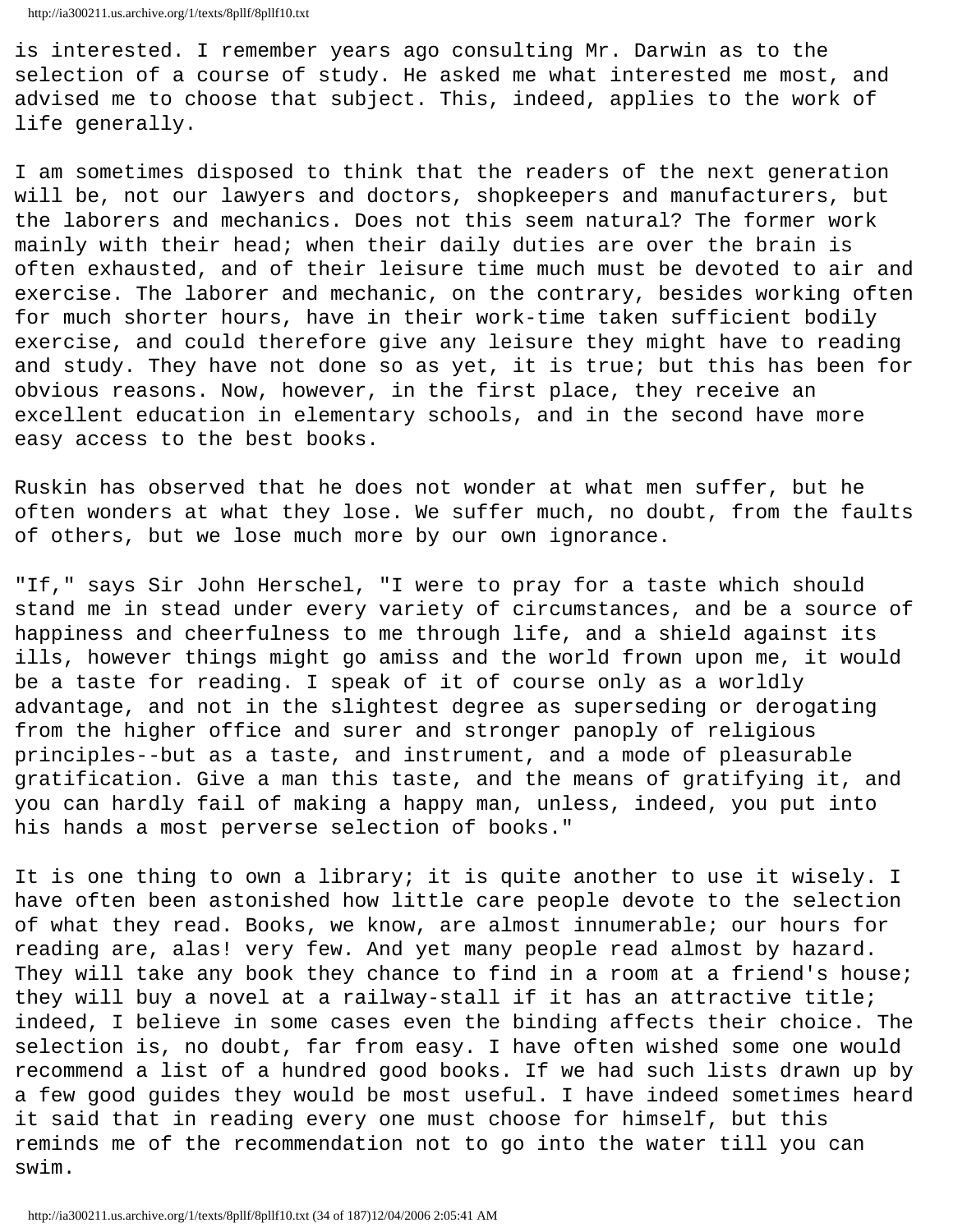In the absence of such lists I have picked out the books most frequently mentioned with approval by those who have referred directly or indirectly to the pleasure of reading, and have ventured to include some which, though less frequently mentioned, are especial favorites of my own. Every one who looks at the list will wish to suggest other books, as indeed I should myself, but in that case the number would soon run up. [1]

I have abstained, for obvious reasons, from mentioning works by living authors, though from many of them--Tennyson, Ruskin, and others--I have myself derived the keenest enjoyment; and I have omitted works on science, with one or two exceptions, because the subject is so progressive.

I feel that the attempt is over bold, and I must beg for indulgence, while hoping for criticism; indeed one object which I have had in view is to stimulate others more competent far than I am to give us the advantage of their opinions.

Moreover, I must repeat that I suggest these works rather as those which, as far as I have seen, have been most frequently recommended, than as suggestions of my own, though I have slipped in a few of my own special favorites.

In any such selection much weight should, I think, be attached to the general verdict of mankind. There is a "struggle for existence" and a "survival of the fittest" among books, as well as among animals and plants. As Alonzo of Aragon said, "Age is a recommendation in four things--old wood to burn, old wine to drink, old friends to trust, and old books to read." Still, this can not be accepted without important qualifications. The most recent books of history and science contain or ought to contain, the most accurate information and the most trustworthy conclusions. Moreover, while the books of other races and times have an interest from their very distance, it must be admitted that many will still more enjoy, and feel more at home with, those of our own century and people.

Yet the oldest books of the world are remarkable and interesting on account of their very age; and the works which have influenced the opinions, or charmed the leisure hours, of millions of men in distant times and far-away regions are well worth reading on that very account, even if to us they seem scarcely to deserve their reputation. It is true that to many, such works are accessible only in translations; but translations, though they can never perhaps do justice to the original, may yet be admirable in themselves. The Bible itself, which must stand first in the list, is a conclusive case.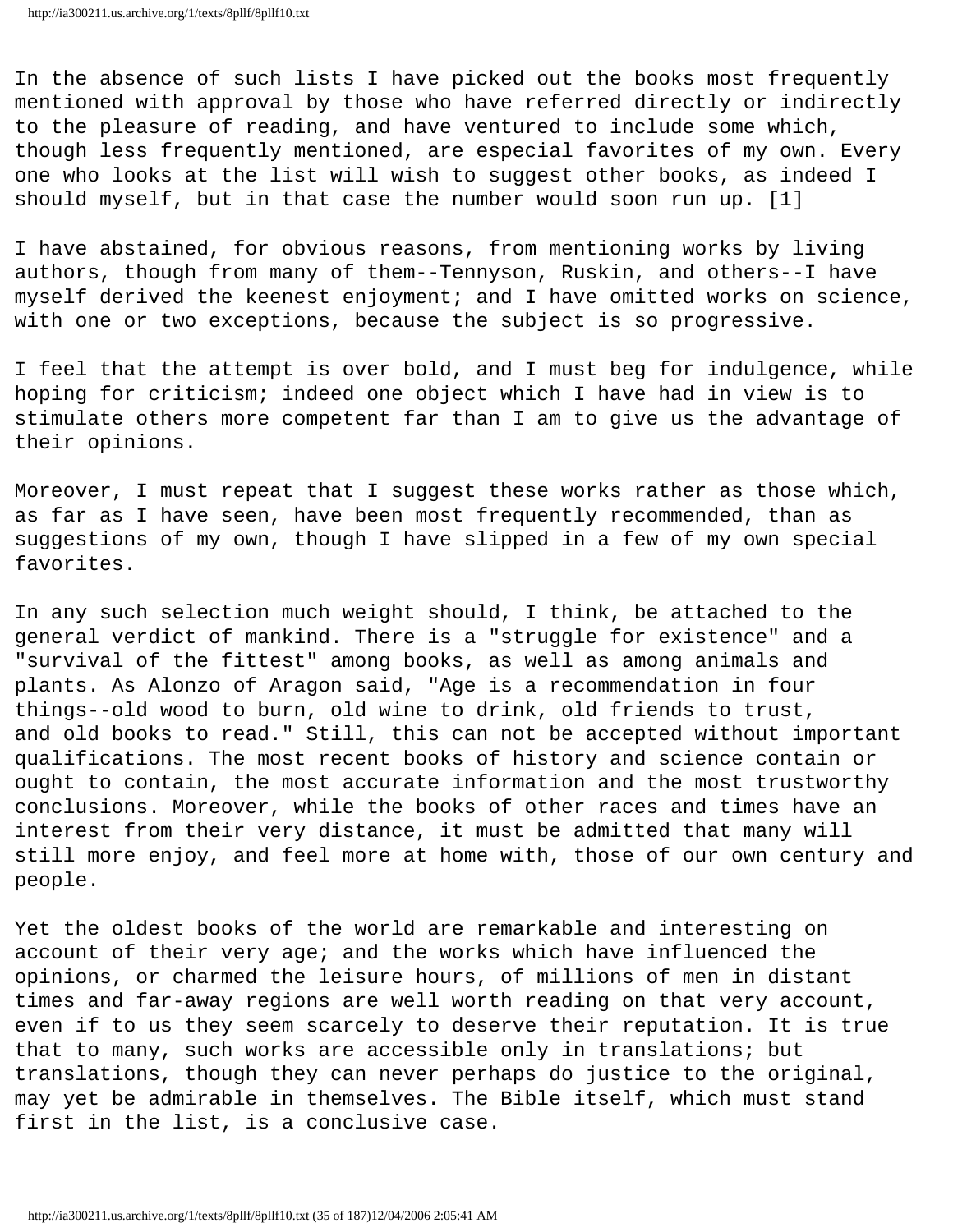http://ia300211.us.archive.org/1/texts/8pllf/8pllf10.txt

At the head of all non-Christian moralists, I must place the \_Enchiridion\_ of Epictetus, certainly one of the noblest books in the whole of literature; it has, moreover, been admirably translated. With Epictetus, [2] I think must come Marcus Aurelius. The \_Analects\_ of Confucius will, I believe, prove disappointing to most English readers, but the effect it has produced on the most numerous race of men constitutes in itself a peculiar interest. The \_Ethics\_ of Aristotle, perhaps, appear to some disadvantage from the very fact that they have so profoundly influenced our views of morality. The \_Koran\_, like the \_Analects\_ of Confucius, will to most of us derive its principal interest from the effect it has exercised, and still exercises, on so many millions of our fellow-men. I doubt whether in any other respect it will seem to repay perusal, and to most persons probably certain extracts, not too numerous, would appear sufficient.

The writings of the Apostolic Fathers have been collected in one volume by Wake. It is but a small one, and though I must humbly confess that I was disappointed, they are perhaps all the more curious from the contrast they afford to those of the Apostles themselves. Of the later Fathers I have included only the \_Confessions\_ of St. Augustine, which Dr. Pusey selected for the commencement of the \_Library of the Fathers\_, and which, as he observes, has "been translated again and again into almost every European language, and in all loved;" though Luther was of opinion that St. Augustine "wrote nothing to the purpose concerning faith." But then Luther was no great admirer of the Father. St. Jerome, he says, "writes, alas! very coldly;" Chrysostom "digresses from the chief points;" St. Jerome is "very poor;" and in fact, he says, "the more I read the books of the Fathers the more I find myself offended;" while Renan, in his interesting autobiography, compared theology to a Gothic Cathedral, "elle a la grandeur, les vides immenses, et le peu de solidité."

Among other devotional works most frequently recommended are Thomas à Kempis' \_Imitation of Christ\_, Pascal's \_Pensées\_, Spinoza's \_Tractatus Theologico-Politicus\_, Butler's \_Analogy of Religion\_, Jeremy Taylor's \_Holy Living and Dying\_, Bunyan's \_Pilgrim's Progress\_, and last, not least, Keble's beautiful \_Christian Year\_.

Aristotle and Plato again stand at the head of another class. The \_Politics\_ of Aristotle, and Plato's \_Dialogues\_, if not the whole, at any rate the \_Phaedo\_, the \_Apology\_, and the \_Republic\_, will be of course read by all who wish to know anything of the history of human thought, though I am heretical enough to doubt whether the latter repays the minute and laborious study often devoted to it.

Aristotle being the father, if not the creator, of the modern scientific method, it has followed naturally--indeed, almost inevitably--that his principles have become part of our very intellectual being, so that they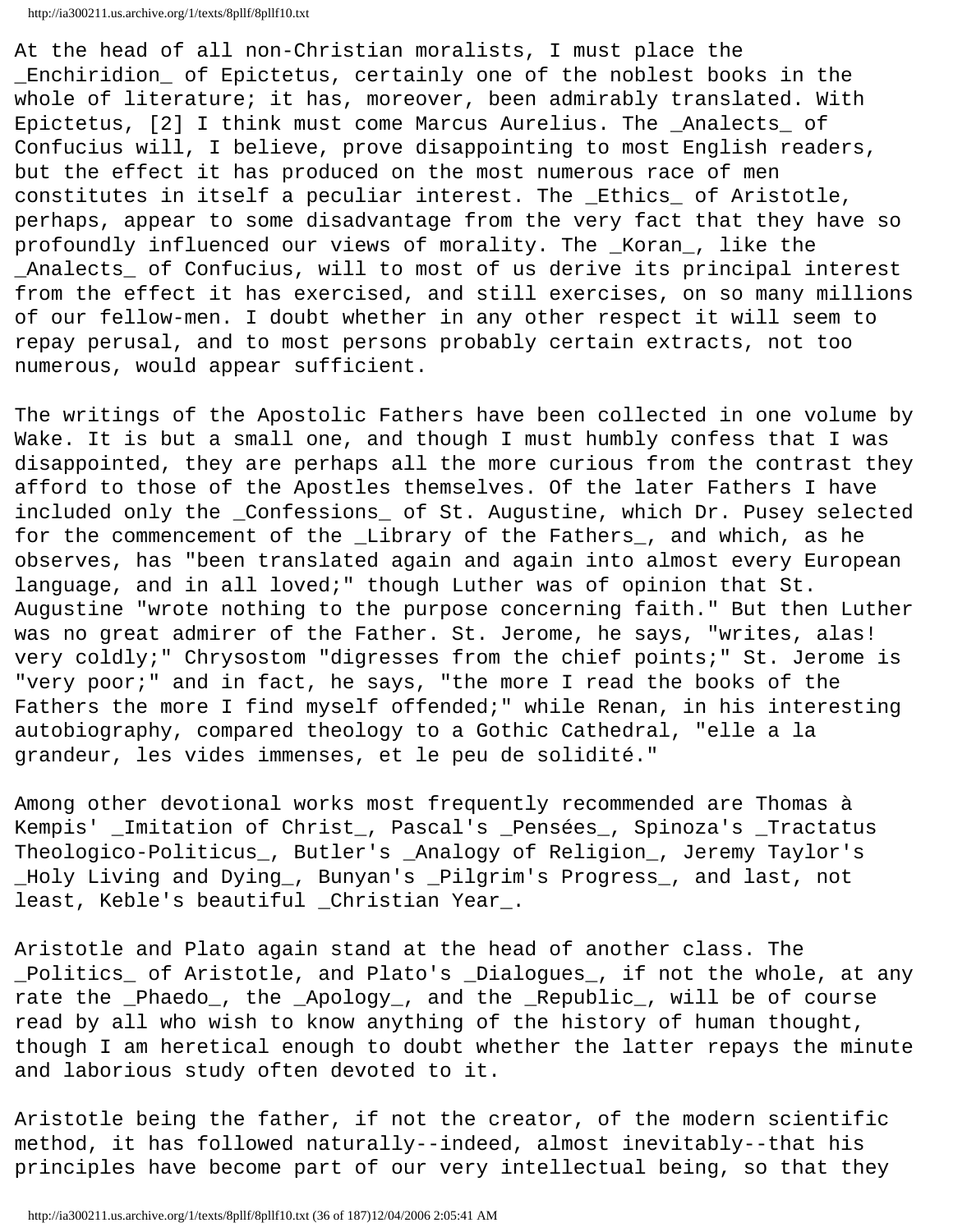seem now almost self-evident, while his actual observations, though very remarkable--as, for instance, when he observes that bees on one journey confine themselves to one kind of flower--still have been in many cases superseded by others, carried on under more favorable conditions. We must not be ungrateful to the great master, because his lessons have taught us how to advance.

Plato, on the other hand, I say so with all respect, seems to me in some cases to play on words: his arguments are very able, very philosophical, often very noble; but not always conclusive; in a language differently constructed they might sometimes tell in exactly the opposite sense. If this method has proved less fruitful, if in metaphysics we have made but little advance, that very fact in one point of view leaves the \_Dialogues\_ of Socrates as instructive now as ever they were; while the problems with which they deal will always rouse our interest, as the calm and lofty spirit which inspires them must command our admiration. Of the \_Apology\_ and the \_Phaedo\_ especially it would be impossible to speak too gratefully.

I would also mention Demosthenes' \_De Coronâ\_, which Lord Brougham pronounced the greatest oration of the greatest of orators; Lucretius, Plutarch's Lives, Horace, and at least the \_De Officiis\_, \_De Amicitiâ\_, and \_De Senectute\_ of Cicero.

The great epics of the world have always constituted one of the most popular branches of literature. Yet how few, comparatively, ever read Homer or Virgil after leaving school.

The \_Nibelungenlied\_, our great Anglo-Saxon epic, is perhaps too much neglected, no doubt on account of its painful character. Brunhild and Kriemhild, indeed, are far from perfect, but we meet with few such "live" women in Greek or Roman literature. Nor must I omit to mention Sir T. Malory's \_Morte d'Arthur\_, though I confess I do so mainly in deference to the judgment of others.

Among the Greek tragedians I include Aeschylus, if not all his works, at any rate \_Prometheus\_, perhaps the sublimest poem in Greek literature, and the \_Trilogy\_ (Mr. Symonds in his \_Greek Poets\_ speaks of the "unrivalled majesty" of the \_Agamemnon\_, and Mark Pattison considered it "the grandest work of creative genius in the whole range of literature"); or, as Sir M. E. Grant Duff recommends, the \_Persae\_; Sophocles (\_Oedipus Tyrannus\_), Euripides (\_Medea\_), and Aristophanes (\_The Knights\_ and \_Clouds\_); unfortunately, as Schlegel says, probably even the greatest scholar does not understand half his jokes; and I think most modern readers will prefer our modern poets.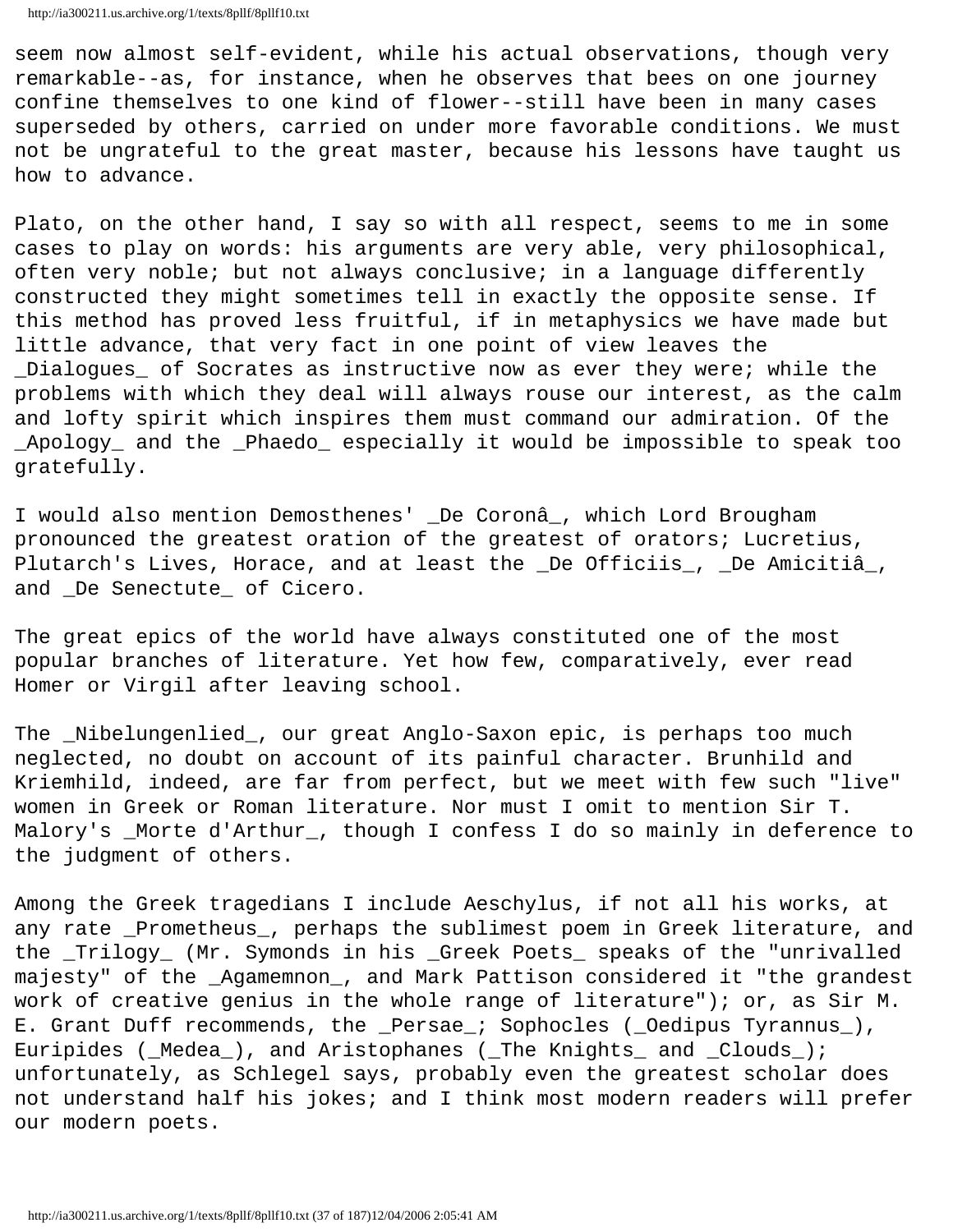I should like, moreover, to say a word for Eastern poetry, such as portions of the \_Maha Bharata\_ and \_Ramayana\_ (too long probably to be read through, but of which Talboys Wheeler has given a most interesting epitome in the first two volumes of his \_History of India\_); the \_Shah-nameh\_, the work of the great Persian poet Firdusi; Kalidasa's \_Sakuntala\_, and the Sheking, the classical collection of ancient Chinese odes. Many I know, will think I ought to have included Omar Khayyam.

In history we are beginning to feel that the vices and vicissitudes of kings and queens, the dates of battles and wars, are far less important than the development of human thought, the progress of art, of science, and of law, and the subject is on that very account even more interesting than ever. I will, however, only mention, and that rather from a literary than a historical point of view, Herodotus, Xenophon (the \_Anabasis\_), Thucydides, and Tacitus (\_Germania\_); and of modern historians, Gibbon's \_Decline and Fall\_ ("the splendid bridge from the old world to the new"), Hume's \_History of England\_, Carlyle's \_French Revolution\_, Grote's \_History of Greece\_, and Green's \_Short History of the English People\_.

Science is so rapidly progressive that, though to many minds it is the most fruitful and interesting subject of all, I cannot here rest on that agreement which, rather than my own opinion, I take as the basis of my list. I will therefore only mention Bacon's \_Novum Organum\_, Mill's \_Logic\_, and Darwin's \_Origin of Species\_; in Political Economy, which some of our rulers do not now sufficiently value, Mill, and parts of Smith's \_Wealth of Nations\_, for probably those who do not intend to make a special study of political economy would scarcely read the whole.

Among voyages and travels, perhaps those most frequently suggested are Cook's \_Voyages\_, Humboldt's \_Travels\_, and Darwin's \_Naturalist's Journal\_; though I confess I should like to have added many more.

Mr. Bright not long ago specially recommended the less known American poets, but he probably assumed that every one would have read Shakespeare, Milton (\_Paradise Lost\_, \_Lycidas\_, \_Comus\_ and minor poems), Chaucer, Dante, Spencer, Dryden, Scott, Wordsworth, Pope, Byron, and others, before embarking on more doubtful adventures.

Among other books most frequently recommended are Goldsmith's \_Vicar of Wakefield\_, Swift's \_Gulliver's Travels\_, Defoe's \_Robinson Crusoe\_, \_The Arabian Nights\_, \_Don Quixote\_, Boswell's \_Life of Johnson\_, White's \_Natural History of Selborne\_, Burke's Select Works (Payne), the Essays of Bacon, Addison, Hume, Montaigne, Macaulay, and Emerson, Carlyle's \_Past and Present\_, Smiles' \_Self-Help\_, and Goethe's \_Faust\_ and \_Autobiography\_.

Nor can one go wrong in recommending Berkeley's \_Human Knowledge\_,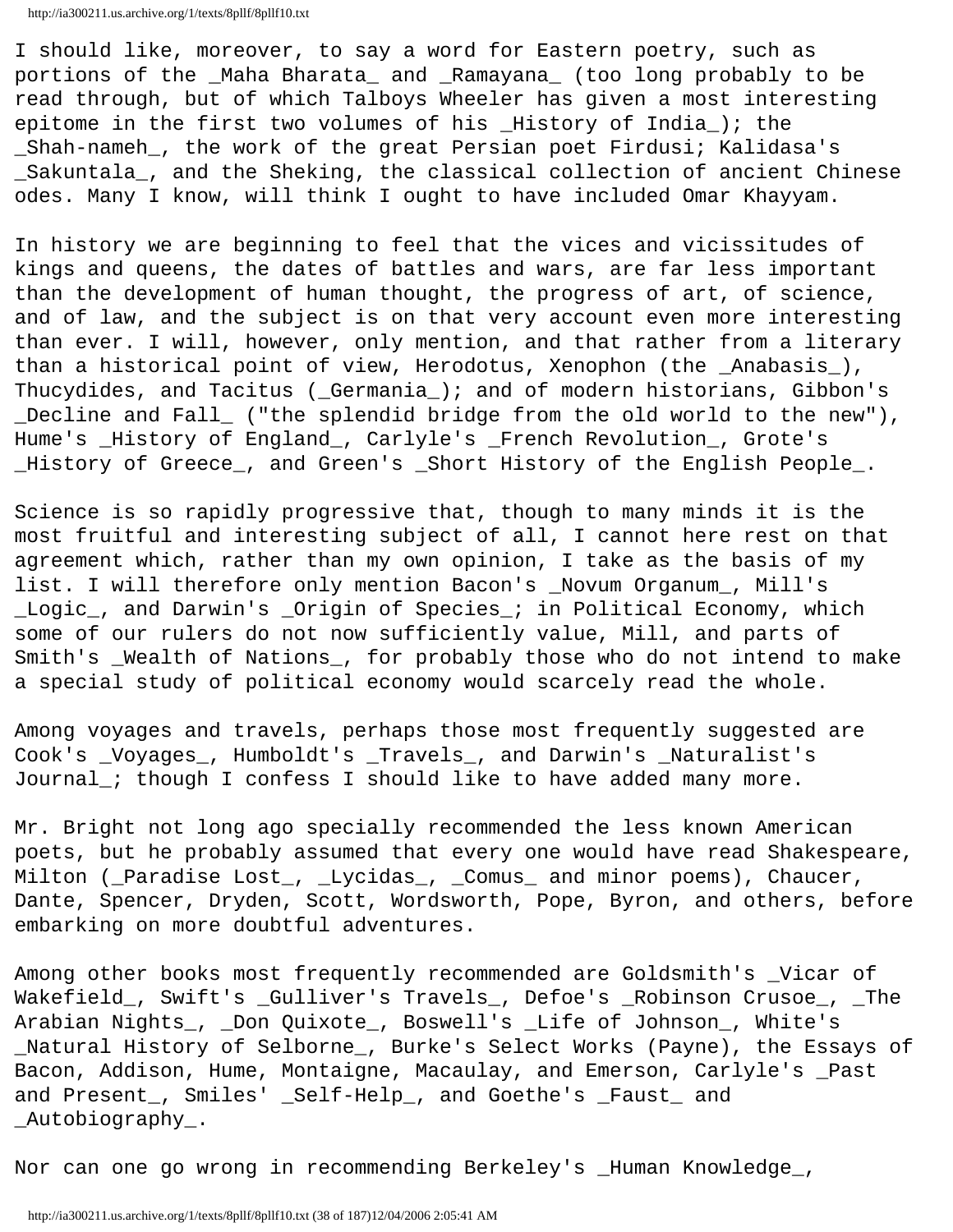Descartes' \_Discours sur la Méthode\_, Locke's \_Conduct of the Understanding\_, Lewes' \_History of Philosophy\_; while, in order to keep within the number one hundred, I can only mention Moliere and Sheridan among dramatists. Macaulay considered Marivaux's \_La Vie de Marianne\_ the best novel in any language, but my number is so nearly complete that I must content myself with English: and will suggest Thackeray (\_Vanity Fair\_ and \_Pendennis\_), Dickens (\_Pickwick\_ and \_David Copperfield\_), G. Eliot (\_Adam Bede\_ or \_The Mill on the Floss\_), Kingsley (\_Westward Ho!\_), Lytton (\_Last Days of Pompeii\_), and last, not least, those of Scott, which indeed constitute a library in themselves, but which I must ask, in return for my trouble, to be allowed, as a special favor, to count as one.

To any lover of books the very mention of these names brings back a crowd of delicious memories, grateful recollections of peaceful home hours, after the labors and anxieties of the day. How thankful we ought to be for these inestimable blessings, for this numberless host of friends who never weary, betray, or forsake us!

LIST OF 100 BOOKS.

\_Works by Living Authors are omitted\_.

 The Bible The Meditations of Marcus Aurelius Epictetus Aristotle's Ethics Analects of Confucius St. Hilaire's "Le Bouddha et sa religion" Wake's Apostolic Fathers Thos. à Kempis' Imitation of Christ Confessions of St. Augustine (Dr. Pusey) The Koran (portions of) Spinoza's Tractatus Theologico-Politicus Comte's Catechism of Positive Philosophy Pascal's Pensées Butler's Analogy of Religion Taylor's Holy Living and Dying Bunyan's Pilgrim's Progress Keble's Christian Year

\* \* \* \* \*

Plato's Dialogues; at any rate, the Apology, Crito, and Phaedo Xenophon's Memorabilia Aristotle's Politics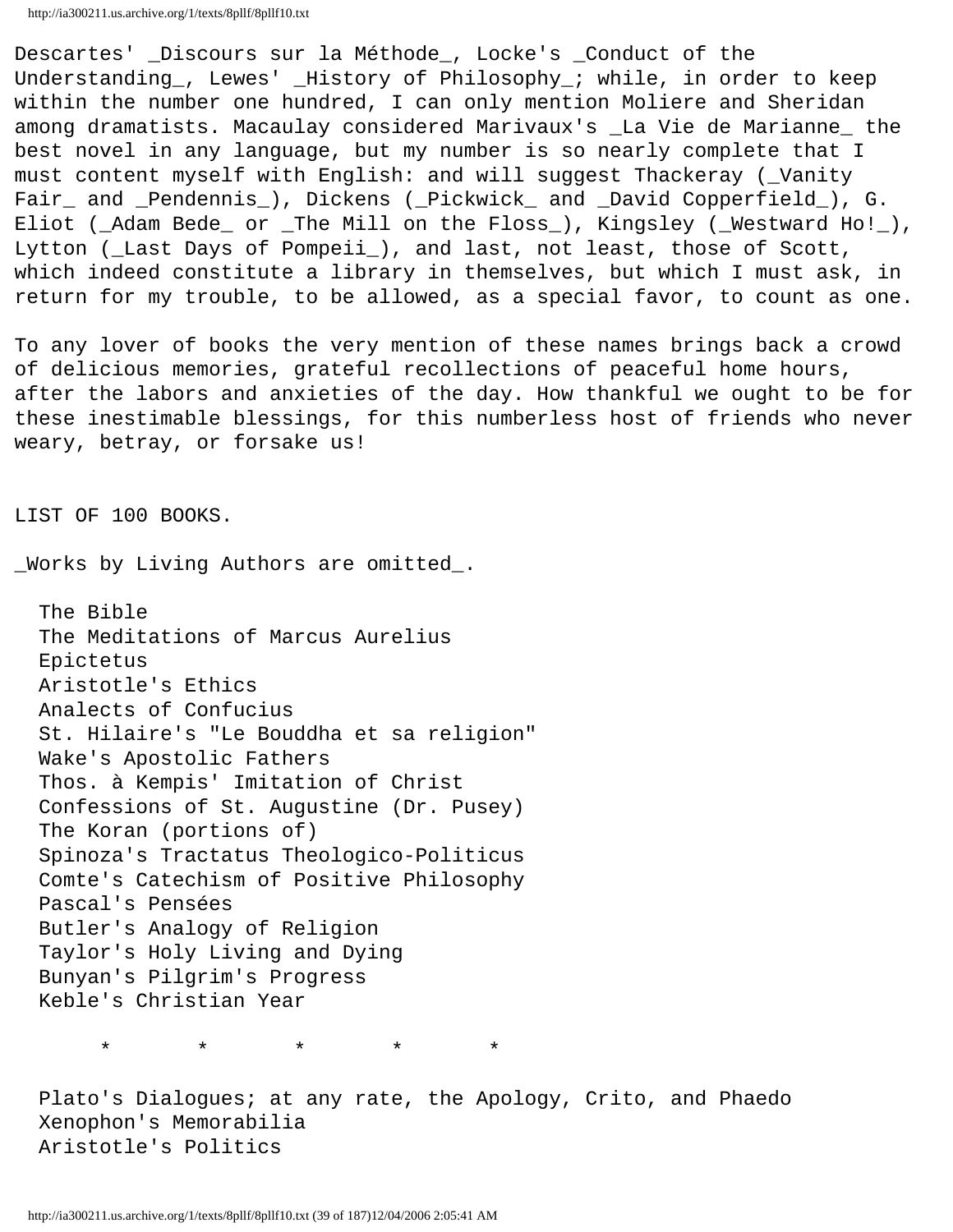Demosthenes' De Corona. Cicero's De Officiis, De Amicitia, and De Senectute Plutarch's Lives Berkeley's Human Knowledge Descartes' Discours sur la Methode Locke's On the Conduct of the Understanding

\* \* \* \* \*

 Homer Hesiod Virgil Maha Bharata |Epitomized in Talboys Wheeler's Ramayana | History of India, vols. i. and ii. The Shahnameh The Nibelungenlied Malory's Morte d'Arthur

\* \* \* \* \*

 The Sheking Kalidasa's Sakuntala or The Lost Ring Aeschylus' Prometheus Trilogy of Orestes Sophocles' OEdipus Euripides' Medea Aristophanes' The Knights and Clouds Horace

\* \* \* \* \*

 Chaucer's Canterbury Tales (perhaps in Morris' edition; or, if expurgated, in C. Clarke's, or Mrs. Haweis') Shakespeare Milton's Paradise Lost, Lycidas, Comus, and the shorter poems Dante's Divina Commedia Spenser's Fairie Queen Dryden's Poems Scott's Poems Wordsworth (Mr. Arnold's selection) Pope's Essay on Criticism Essay on Man Rape of the Lock Burns Byron's Childe Harold Gray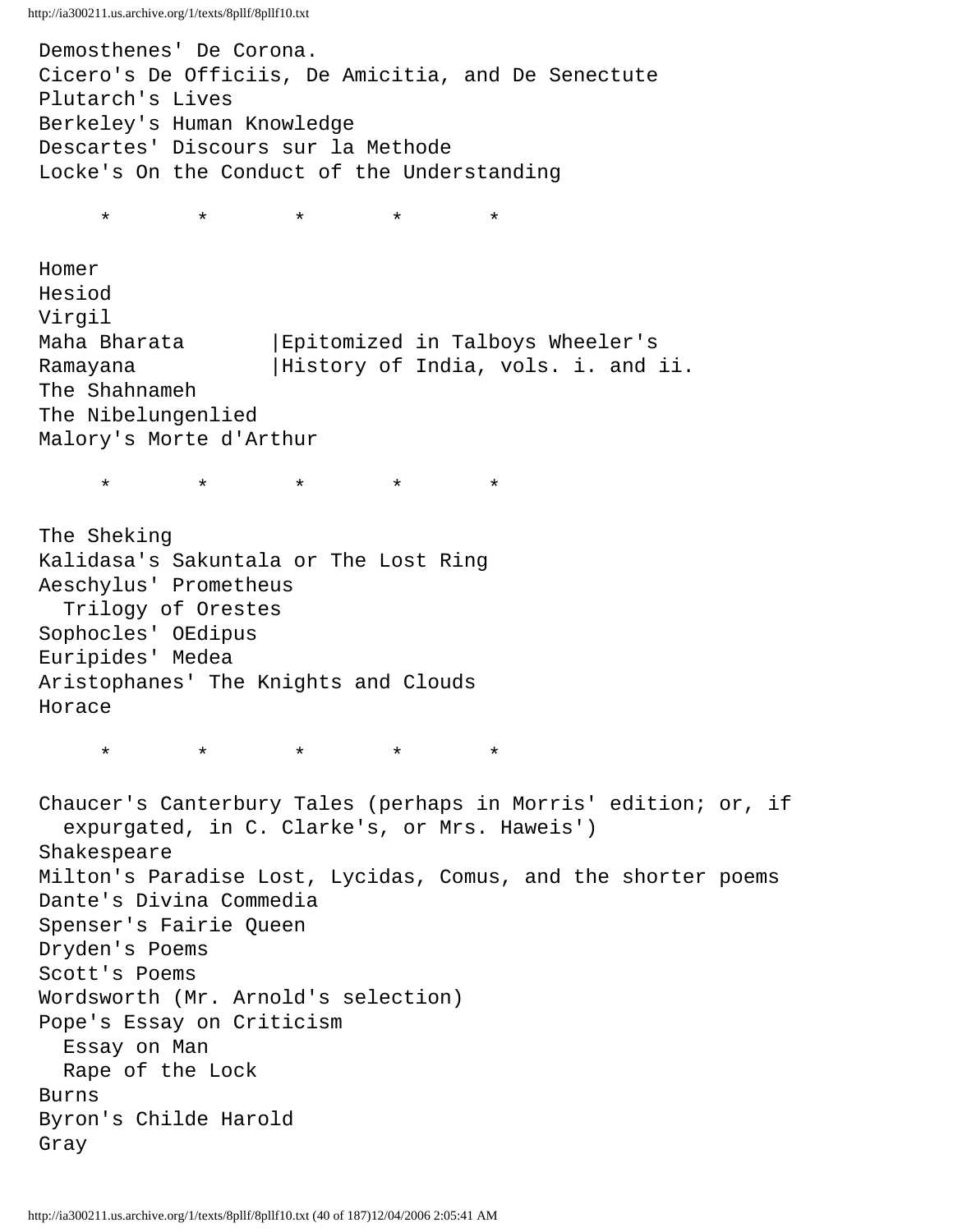\* \* \* \* \*

 Herodotus Xenophon's Anabasis and Memorabilia Thucydides Tacitus' Germania Livy Gibbon's Decline and Fall Hume's History of England Grote's History of Greece Carlyle's French Revolution Green's Short History of England Lewes' History of Philosophy

\* \* \* \* \*

 Arabian Nights Swift's Gulliver's Travels Defoe's Robinson Crusoe Goldsmith's Vicar of Wakefield Cervantes' Don Quixote Boswell's Life of Johnson Molière Schiller's William Tell Sheridan's The Critic, School for Scandal, and The Rivals Carlyle's Past and Present

\* \* \* \* \*

 Bacon's Novum Organum Smith's Wealth of Nations (part of) Mill's Political Economy Cook's Voyages Humboldt's Travels White's Natural History of Selborne Darwin's Origin of Species Naturalist's Voyage Mill's Logic

\* \* \* \* \*

 Bacon's Essays Montaigne's Essays Hume's Essays Macaulay's Essays Addison's Essays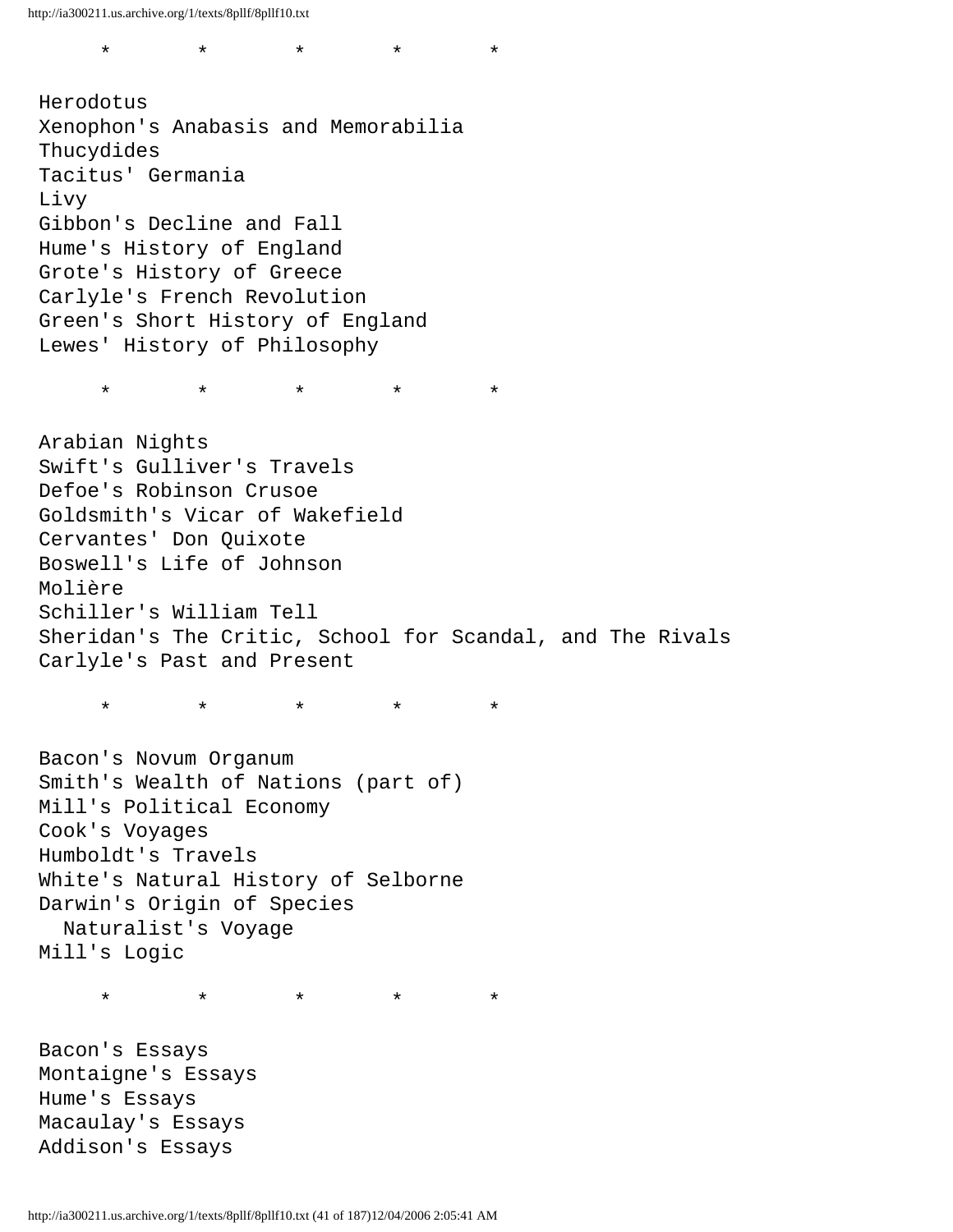Emerson's Essays Burke's Select Works Smiles' Self-Help \* \* \* \* \*

 Voltaire's Zadig and Micromegas Goethe's Faust, and Autobiography Thackeray's Vanity Fair Pendennis Dickens' Pickwick David Copperfield Lytton's Last Days of Pompeii George Eliot's Adam Bede Kingsley's Westward Ho! Scott's Novels

[1] Several longer lists have been given; for instance, by Comte, \_Catechism, of Positive Philosophy\_; Pycroft, \_Course of English Reading\_; Baldwin, \_The Book Lover\_; Perkins, \_The Best Reading\_; and by Mr. Ireland, \_Books for General Readers\_.

[2] It is much to be desired that some one would publish a selection from the works of Seneca.

CHAPTER V.

THE BLESSING OF FRIENDS.

 "They seem to take away the sun from the world who withdraw friendship from life; for we have received nothing better from the Immortal Gods, nothing more delightful."--CICERO.

Most of those who have written in praise of books have thought they could say nothing more conclusive than to compare them to friends.

"All men," said Socrates, "have their different objects of ambition--horses, dogs, money, honor, as the case may be; but for his own part he would rather have a good friend than all these put together." And again, men know "the number of their other possessions, although they might be very numerous, but of their friends, though but few, they were not only ignorant of the number, but even when they attempted to reckon it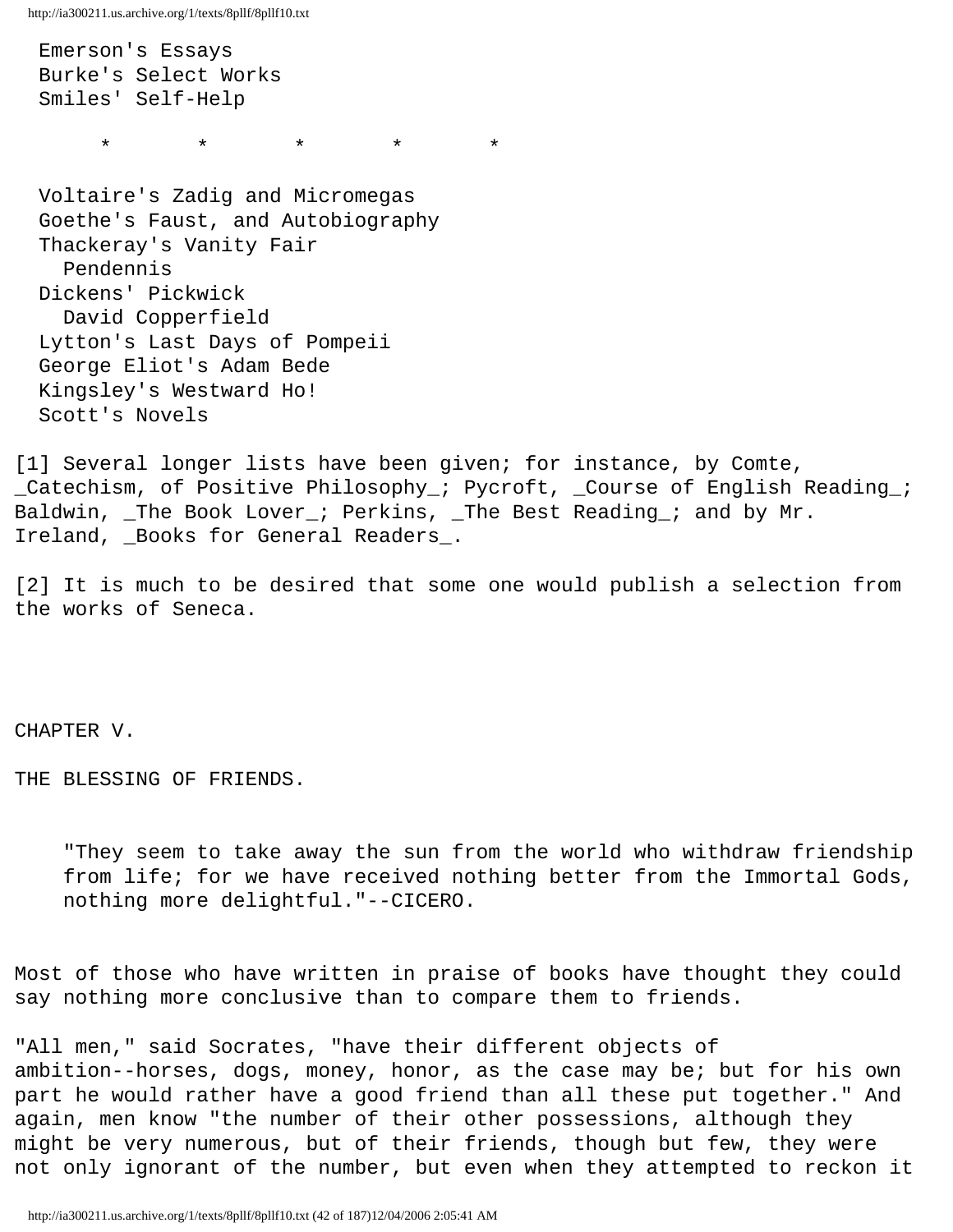to such as asked them, they set aside again some that they had previously counted among their friends; so little did they allow their friends to occupy their thoughts. Yet in comparison with what possession, of all others, would not a good friend appear far more valuable?"

"As to the value of other things," says Cicero, "most men differ; concerning friendship all have the same opinion. What can be more foolish than, when men are possessed of great influence by their wealth, power, and resources, to procure other things which are bought by money--horses, slaves, rich apparel, costly vases--and not to procure friends, the most valuable and fairest furniture of life?" And yet, he continues, "every man can tell how many goats or sheep he possesses, but not how many friends." In the choice, moreover, of a dog or of a horse, we exercise the greatest care: we inquire into its pedigree, its training and character, and yet we too often leave the selection of our friends, which is of infinitely greater importance--by whom our whole life will be more or less influenced either for good or evil--almost to chance.

It is no doubt true, as the \_Autocrat of the Breakfast Table\_ says, that all men are bores except when we want them. And Sir Thomas Browne quaintly observes that "unthinking heads who have not learnt to be alone, are a prison to themselves if they be not with others; whereas, on the contrary, those whose thoughts are in a fair and hurry within, are sometimes fain to retire into company to be out of the crowd of themselves." Still I do not quite understand Emerson's idea that "men descend to meet." In another place, indeed, he qualifies the statement, and says, "Almost all people descend to meet." Even so I should venture to question it, especially considering the context. "All association," he adds, "must be a compromise, and, what is worse, the very flower and aroma of the flower of each of the beautiful natures disappears as they approach each other." What a sad thought! Is it really so; need it be so? And if it were, would friends be any real advantage? I should have thought that the influence of friends was exactly the reverse: that the flower of a beautiful nature would expand, and the colors grow brighter, when stimulated by the warmth and sunshine of friendship.

It has been said that it is wise always to treat a friend, remembering that he may become an enemy, and an enemy, remembering that he may become a friend; and whatever may be thought of the first part of the adage, there is certainly much wisdom in the latter. Many people seem to take more pains and more pleasure in making enemies, than in making friends. Plutarch, indeed, quotes with approbation the advice of Pythagoras "not to shake hands with too many," but as long as friends are well chosen, it is true rather that

"He who has a thousand friends,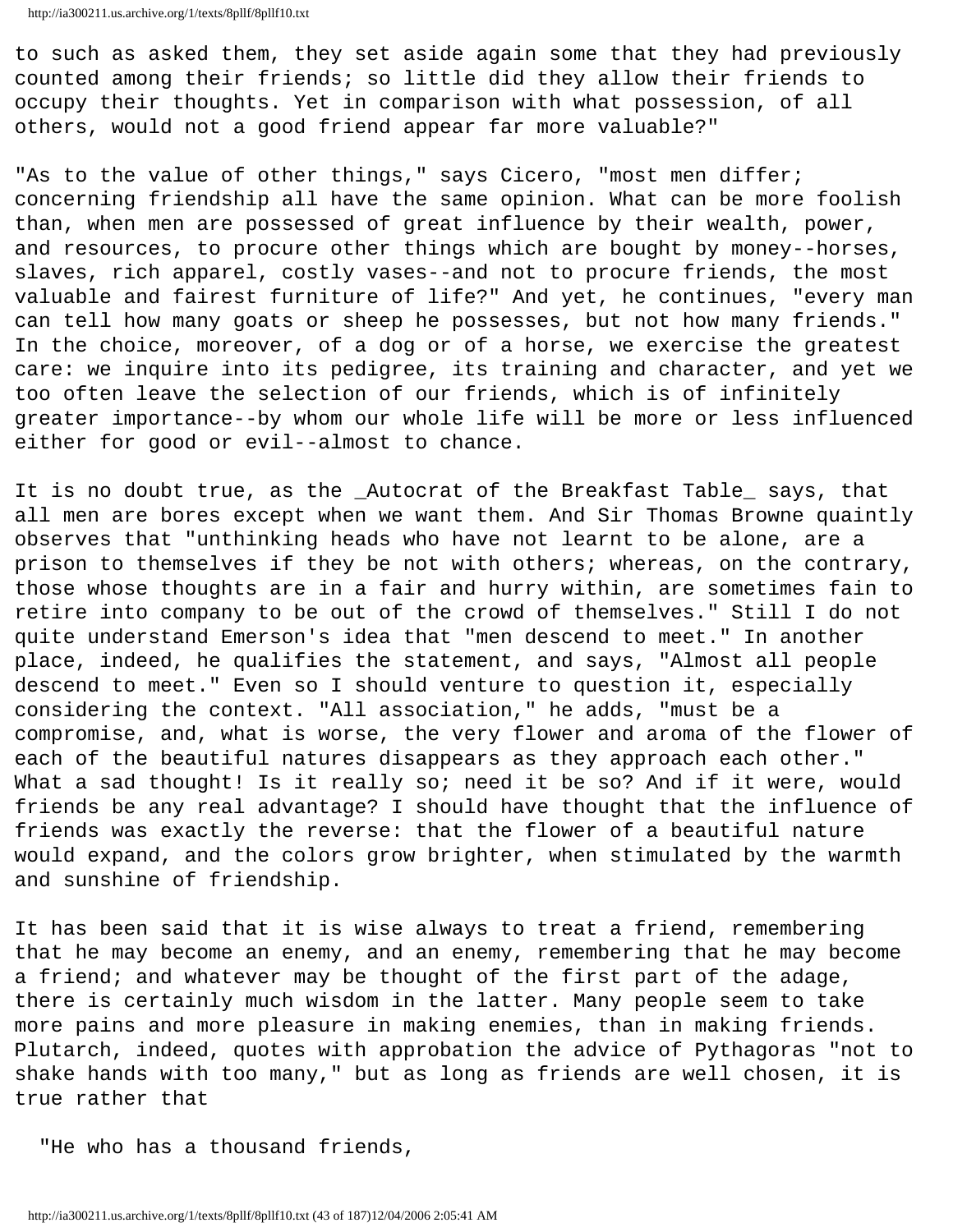Has never a one to spare, And he who has one enemy, Will meet him everywhere,"

and unfortunately, while there are few great friends there is no little enemy.

I guard myself, however, by saying again--As long as they are well chosen. One is thrown in life with a great many people who, though not actively bad, though they may not wilfully lead us astray, yet take no pains with themselves, neglect their own minds, and direct the conversation to petty puerilities or mere gossip; who do not seem to realize that conversation may by a little effort be made most instructive and delightful, without being in any way pedantic; or, on the other hand, may be allowed to drift into a mere morass of muddy thought and weedy words. There is hardly anyone from whom we may not learn much, if only they will trouble themselves to tell us. Nay, even if they teach us nothing, they may help us by the stimulus of intelligent questions, or the warmth of sympathy. But if they do neither, then indeed their companionship, if companionship it can be called, is mere waste of time, and of such we may well say, "I do desire that we be better strangers."

Much certainly of the happiness and purity of our lives depends on our making a wise choice of our companions and friends. If our friends are badly chosen they will inevitably drag us down; if well they will raise us up. Yet many people seem to trust in this matter to the chapter of accident. It is well and right, indeed, to be courteous and considerate to every one with whom we are brought into contact, but to choose them as real friends is another matter. Some seem to make a man a friend, or try to do so, because he lives near, because he is in the same business, travels on the same line of railway, or for some other trivial reason. There cannot be a greater mistake. These are only, in the words of Plutarch, "the idols and images of friendship."

To be friendly with every one is another matter; we must remember that there is no little enemy, and those who have ever really loved any one will have some tenderness for all. There is indeed some good in most men. "I have heard much," says Mr. Nasmyth in his charming autobiography, "about the ingratitude and selfishness of the world. It may have been my good fortune, but I have never experienced either of these unfeeling conditions." Such also has been my own experience.

 "Men talk of unkind hearts, kind deeds With coldness still returning. Alas! the gratitude of men Has oftener left me mourning."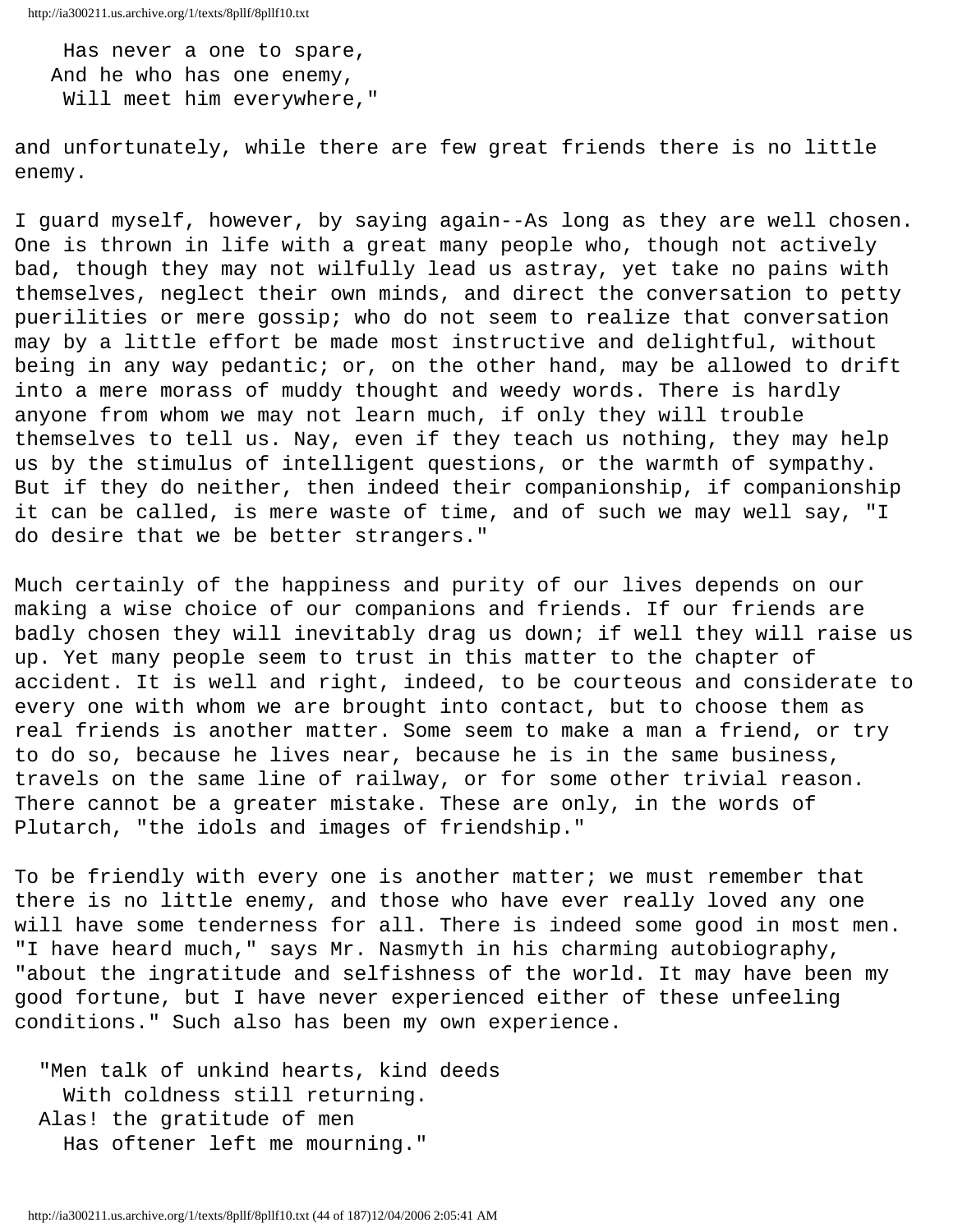I cannot, then, agree with Emerson that "we walk alone in the world. Friends such as we desire are dreams and fables. But a sublime hope cheers ever the faithful heart, that elsewhere in other regions of the universal power souls are now acting, enduring, and daring, which can love us, and which we can love."

No doubt, much as worthy friends add to the happiness and value of life, we must in the main depend on ourselves, and every one is his own best friend or worst enemy.

Sad, indeed, is Bacon's assertion that "there is little friendship in the world, and least of all between equals, which was wont to be magnified. That that is, is between superior and inferior, whose fortunes may comprehend the one to the other." But this can hardly be taken as his deliberate opinion, for he elsewhere says, "but we may go farther, and affirm most truly, that it is a mere and miserable solitude to want true friends, without which the world is but a wilderness." Not only, he adds, does friendship introduce "daylight in the understanding out of darkness and confusion of thoughts;" it "maketh a fair day in the affections from storm and tempests:" in consultation with a friend a man "tosseth his thoughts more easily; he marshalleth them more orderly; he seeth how they look when they are turned into words; finally, he waxeth wiser than himself, and that more by an hour's discourse than by a day's meditation."... "But little do men perceive what solitude is, and how far it extendeth, for a crowd is not company, and faces are but a gallery of pictures, and talk but a tinkling cymbal where there is no love."

With this last assertion I cannot altogether concur. Surely even strangers may be most interesting! and many will agree with Dr. Johnson when, describing a pleasant evening, he summed it up--"Sir, we had a good talk."

Epictetus gives excellent advice when he dissuades from conversation on the very subjects most commonly chosen, and advises that it should be on "none of the common subjects--not about gladiators, nor horse-races, nor about athletes, nor about eating or drinking, which are the usual subjects; and especially not about men, as blaming them;" but when he adds, "or praising them," the injunction seems to me of doubtful value. Surely Marcus Aurelius more wisely advises that "when thou wishest to delight thyself, think of the virtues of those who live with thee; for instance, the activity of one, and the modesty of another, and the liberality of a third, and some other good quality of a fourth. For nothing delights so much as the examples of the virtues, when they are exhibited in the morals of those who live with us and present themselves in abundance, as far as is possible. Wherefore we must keep them before us." Yet how often we know merely the sight of those we call our friends, or the sound of their voices, but nothing whatever of their mind or soul.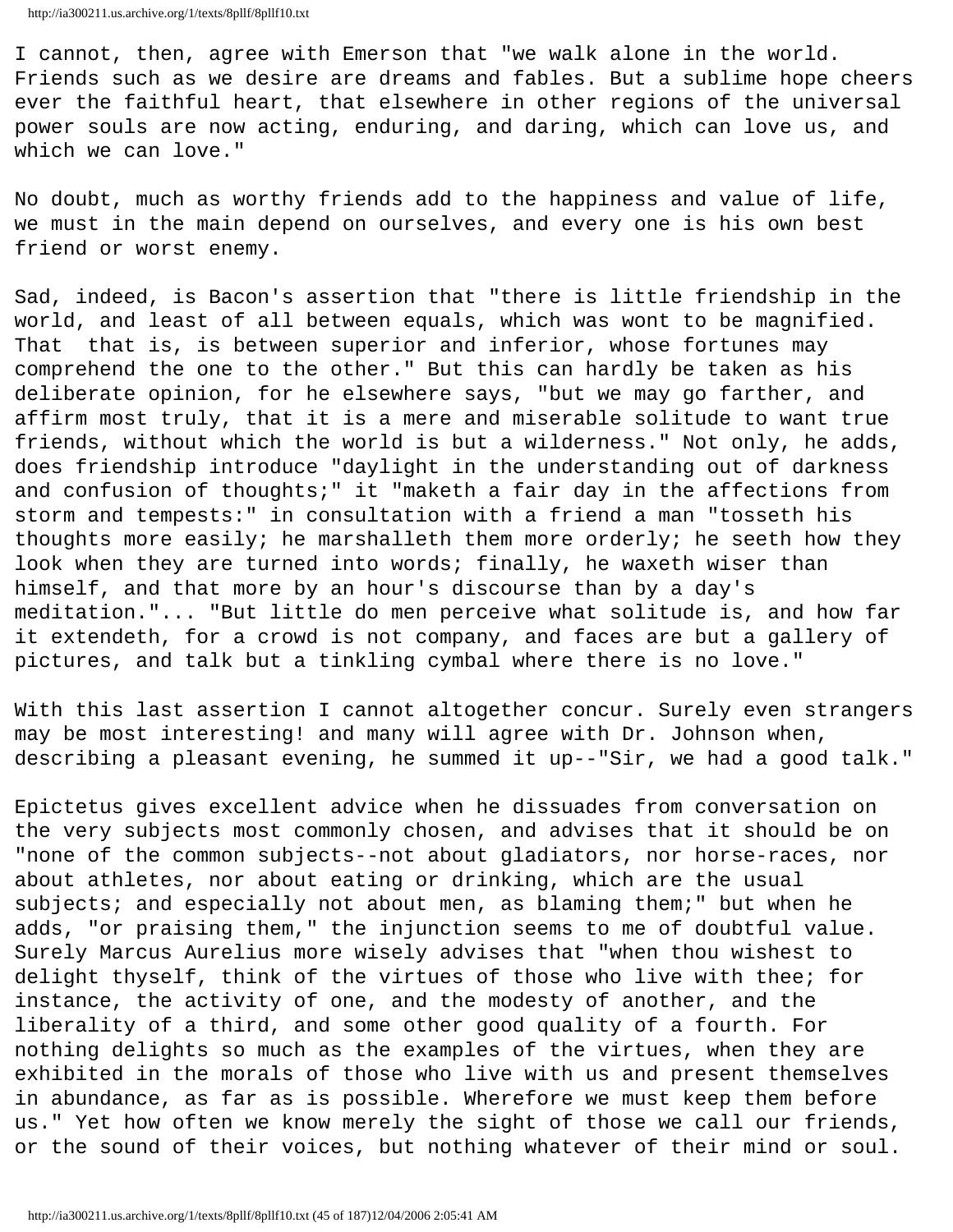We must, moreover, be as careful to keep friends as to make them. If every one knew what one said of the other, Pascal assures us that "there would not be four friends in the world." This I hope and think is too strong, but at any rate try to be one of the four. And when you have made a friend, keep him. Hast thou a friend, says an Eastern proverb, "visit him often, for thorns and brushwood obstruct the road which no one treads." The affections should not be mere "tents of a night."

Still less does Friendship confer any privilege to make ourselves disagreeable. Some people never seem to appreciate their friends till they have lost them. Anaxagoras described the Mausoleum as the ghost of wealth turned into stone.

"But he who has once stood beside the grave to look back on the companionship which has been for ever closed, feeling how impotent \_then\_ are the wild love and the keen sorrow, to give one instant's pleasure to the pulseless heart, or atone in the lowest measure to the departed spirit for the hour of unkindness, will scarcely for the future incur that debt to the heart which can only be discharged to the dust." [1]

Death, indeed, cannot sever friendship. "Friends," says Cicero, "though absent, are still present; though in poverty they are rich; though weak, yet in the enjoyment of health; and, what is still more difficult to assert, though dead they are alive." This seems a paradox, yet it there not much truth in his explanation? "To me, indeed, Scipio still lives, and will always live; for I love the virtue of that man, and that worth is not yet extinguished.... Assuredly of all things that either fortune or time has bestowed on me, I have none which I can compare with the friendship of Scipio."

If, then, we choose our friends for what they are, not for what they have, and if we deserve so great a blessing, then they will be always with us, preserved in absence, and even after death, in the "amber of memory."

[1] Ruskin.

CHAPTER VI.

THE VALUE OF TIME.

Each day is a little life.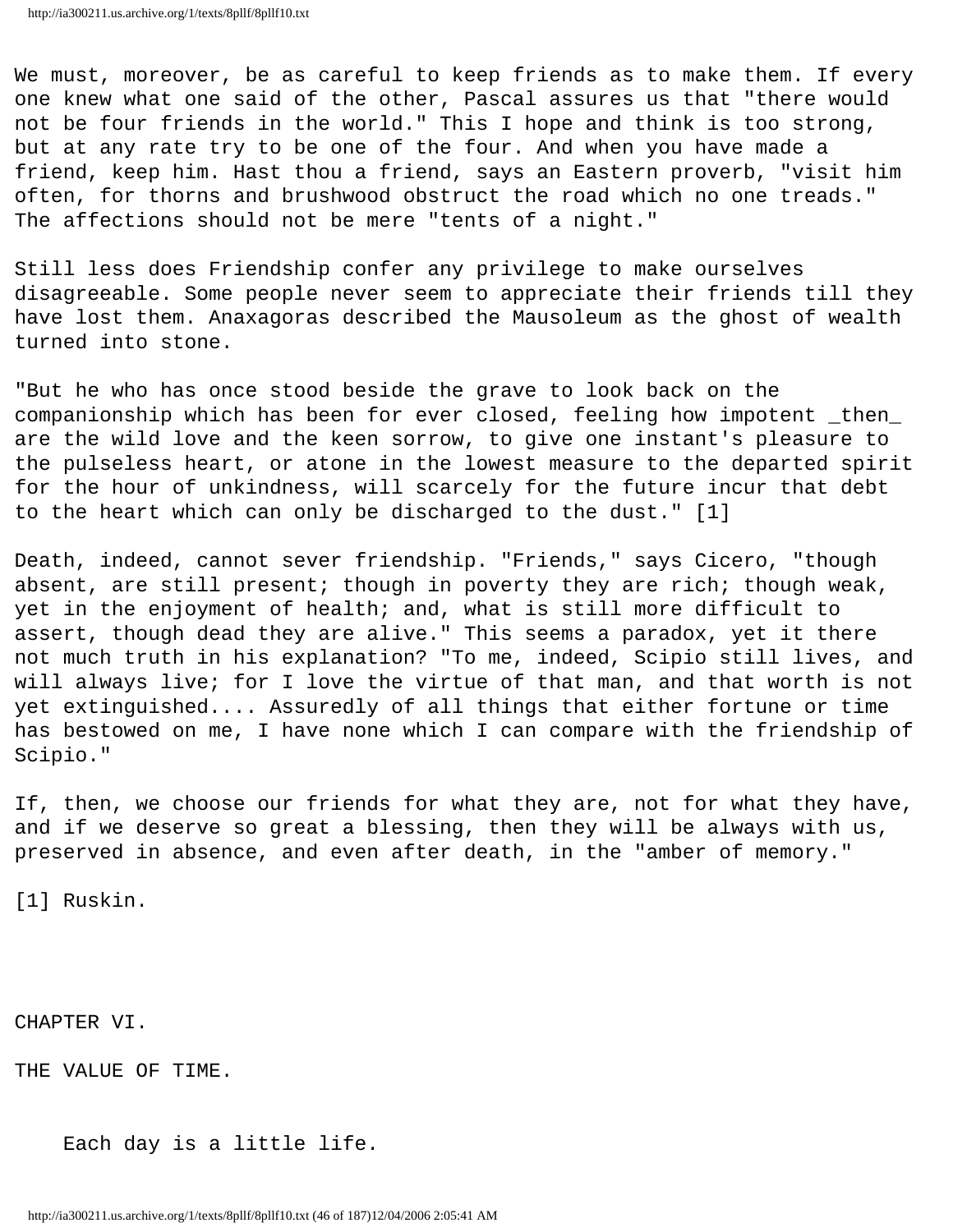All other good gifts depend on time for their value. What are friends, books, or health, the interest of travel or the delights of home, if we have not time for their enjoyment? Time is often said to be money, but it is more-it is life; and yet many who would cling desperately to life, think nothing of wasting time.

Ask of the wise, says Schiller in Lord Sherbrooke's translation,

 "The moments we forego Eternity itself cannot retrieve."

And, in the words of Dante,

"For who knows most, him loss of time most grieves."

Not that a life of drudgery should be our ideal. Far from it. Time spent in innocent and rational enjoyments, in healthy games, in social and family intercourse, is well and wisely spent. Games not only keep the body in health, but give a command over the muscles and limbs which cannot be overvalued. Moreover, there are temptations which strong exercise best enables us to resist.

It is the idle who complain they cannot find time to do that which they fancy they wish. In truth, people can generally make time for what they choose to do; it is not really the time but the will that is wanting: and the advantage of leisure is mainly that we may have the power of choosing our own work, not certainly that it confers any privilege of idleness.

"Time travels in divers paces with divers persons. I'll tell you who time ambles withal, who time trots withal, who time gallops withal, and who he stands still withal." [1]

For it is not so much the hours that tell, as the way we use them.

 "Circles are praised, not that excel In largeness, but th'exactly framed; So life we praise, that doth excel Not in much time, but acting well." [2]

"Idleness," says Jeremy Taylor, "is the greatest prodigality in the world; it throws away that which is invaluable in respect of its present use, and irreparable when it is past, being to be recovered by no power of art or nature."

Life must be measured rather by depth than by length, by thought and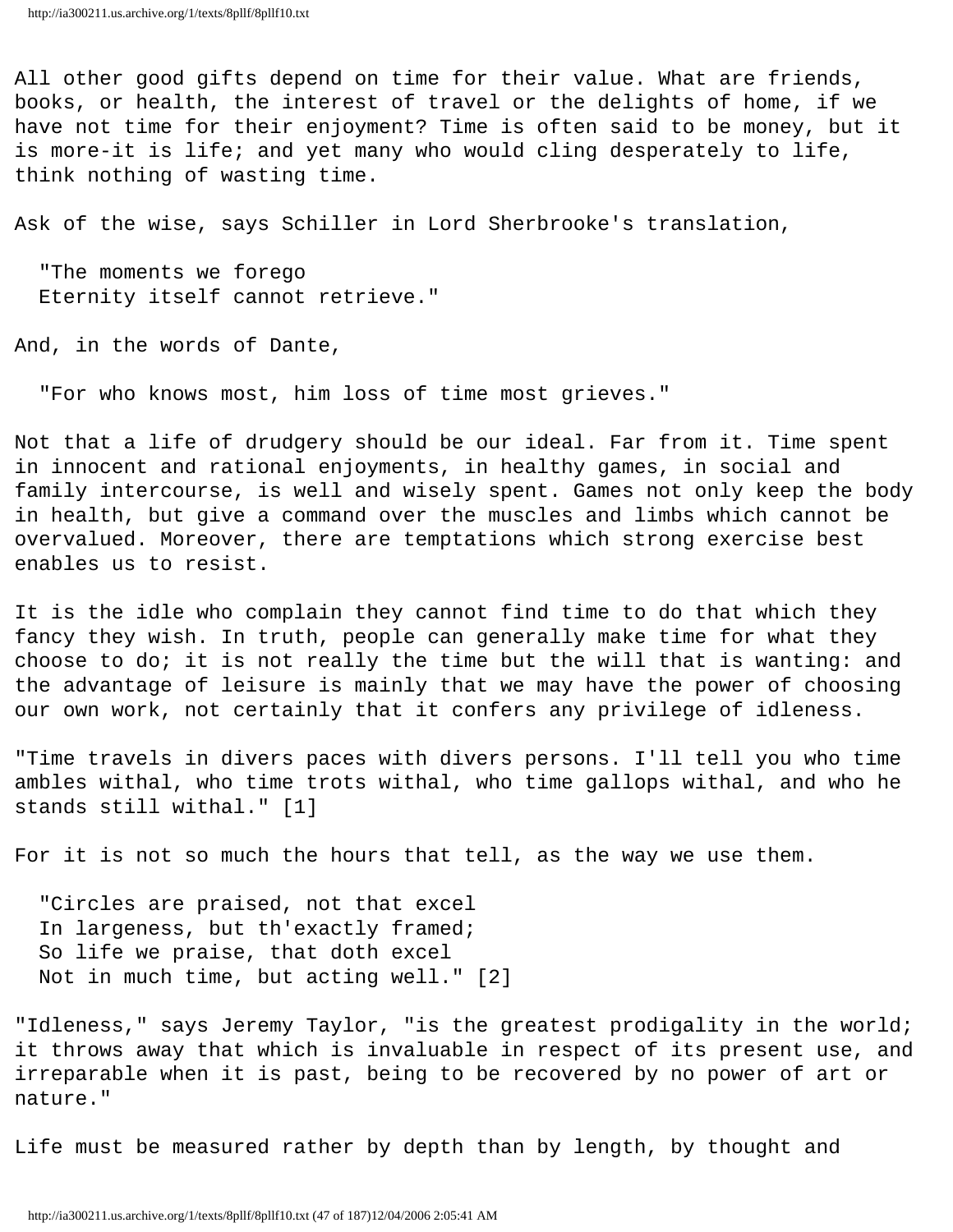action rather than by time. "A counted number of pulses only," says Pater, "is given to us of a variegated, aromatic, life. How may we see in them all that is to be seen by the finest senses? How can we pass most swiftly from point to point, and be present always at the focus where the greatest number of vital forces unite in their purest energy? To burn always with this hard gem-like flame, to maintain this ecstasy, is success in life. Failure is to form habits, for habit is relation to a stereotyped world:... while all melts under our feet, we may well catch at any exquisite passion, or any contribution to knowledge, that seems, by a lifted horizon, to set the spirit free for a moment."

I would not quote Lord Chesterfield as generally a safe guide, but there is certainly much shrewd wisdom in his advice to his son with reference to time. "Every moment you now lose, is so much character and advantage lost; as, on the other hand, every moment you now employ usefully, is so much time wisely laid out, at prodigious interest."

And again, "It is astonishing that any one can squander away in absolute idleness one single moment of that small portion of time which is allotted to us in the world ... Know the true value of time; snatch, seize, and enjoy every moment of it."

 "Are you in earnest? seize this very minute, What you can do, or think you can, begin it." [3]

There is a Turkish proverb that the Devil tempts the Idle man, but the Idle man tempts the Devil. I remember, says Hilliard, "a satirical poem, in which the Devil is represented as fishing for men, and adapting his bait to the tastes and temperaments of his prey; but the idlers were the easiest victims, for they swallowed even the naked hook."

The mind of the idler indeed preys upon itself. "The human heart is like a millstone in a mill; when you put wheat under it, it turns and grinds and bruises the wheat to flour; if you put no wheat, it still grinds on--and grinds itself away." [4]

It is not work, but care, that kills, and it is in this sense, I suppose, that we are told to "take no thought for the morrow." To "consider the lilies of the field, how they grow; they toil not, neither do they spin: and yet even Solomon, in all his glory, was not arrayed like one of these. Wherefore, if God so clothe the grass of the field, which to-day is, and to-morrow is cast into the oven, shall he not much more clothe you, O ye of little faith?" It would indeed be a mistake to suppose that lilies are idle or imprudent. On the contrary, plants are most industrious, and lilies store up in their complex bulbs a great part of the nourishment of one year to quicken the growth of the next. Care, on the other hand, they certainly know not. [5]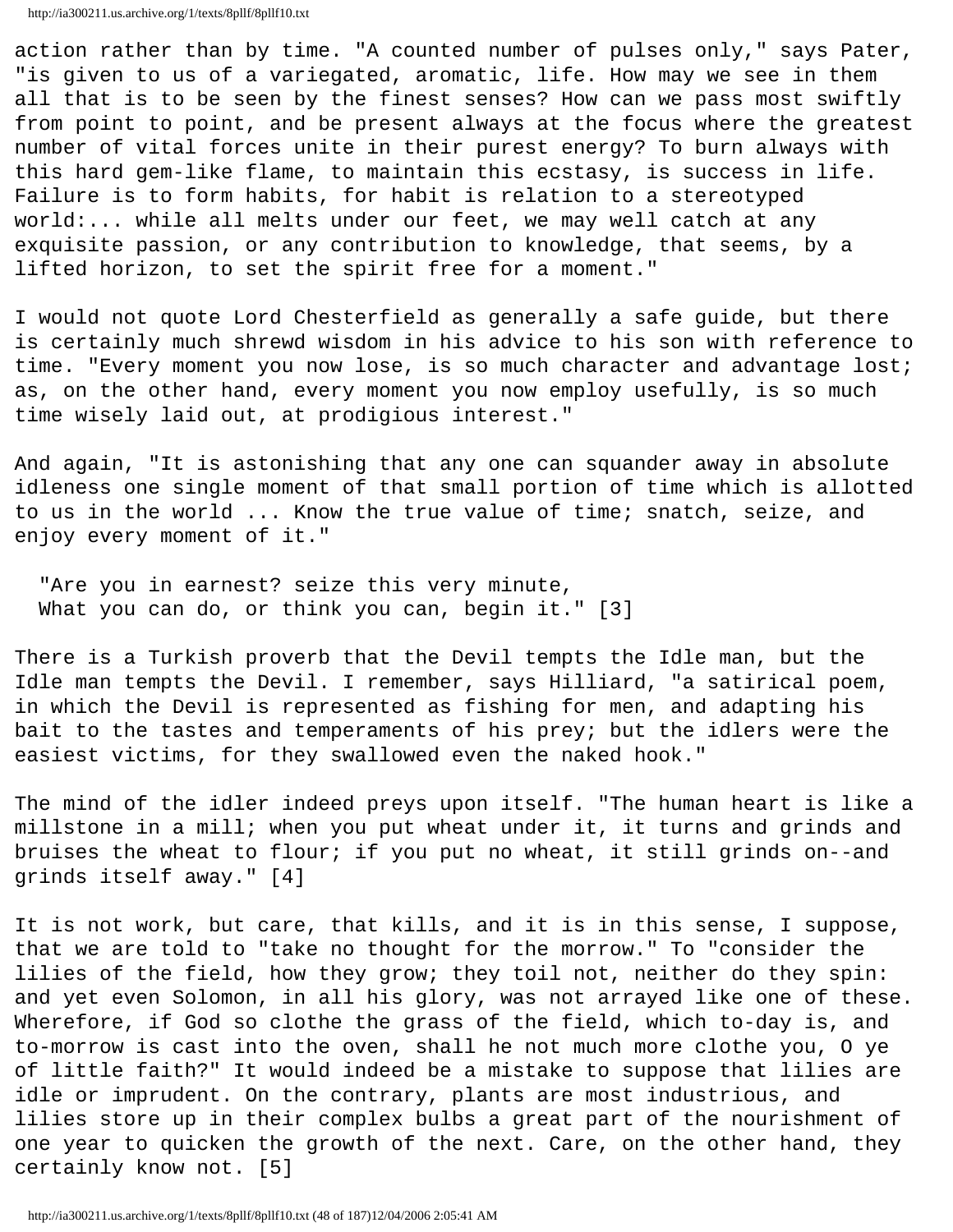"Hours have wings, fly up to the author of time, and carry news of our usage. All our prayers cannot entreat one of them either to return or slacken his pace. The misspents of every minute are a new record against us in heaven. Sure if we thought thus, we should dismiss them with better reports, and not suffer them to fly away empty, or laden with dangerous intelligence. How happy is it when they carry up not only the messages, but the fruits of good, and stay with the Ancient of Days to speak for us before His glorious throne!" [6]

Time is often said to fly; but it is not so much the time that flies; as we that waste it, and wasted time is worse than no time at all; "I wasted time," Shakespeare makes Richard II. say, "and now doth time waste me."

"He that is choice of his time," says Jeremy Taylor, "will also be choice of his company, and choice of his actions; lest the first engage him in vanity and loss, and the latter, by being criminal, be a throwing his time and himself away, and a going back in the accounts of eternity."

The life of man is seventy years, but how little of this is actually our own. We must deduct the time required for sleep, for meals, for dressing and undressing, for exercise, etc., and then how little remains really at our own disposal!

"I have lived," said Lamb, "nominally fifty years, but deduct from them the hours I have lived for other people, and not for myself, and you will find me still a young fellow."

The hours we live for other people, however, are not those that should be deducted, but rather those which benefit neither oneself nor any one else; and these, alas! are often very numerous.

"There are some hours which are taken from us, some which are stolen from us, and some which slip from us." [7] But however we may lose them, we can never get them back. It is wonderful, indeed, how much innocent happiness we thoughtlessly throw away. An Eastern proverb says that calamities sent by heaven may be avoided, but from those we bring on ourselves there is no escape.

Some years ago I paid a visit to the principal lake villages of Switzerland in company with a distinguished archaeologist, M. Morlot. To my surprise I found that his whole income was £100 a year, part of which, moreover, he spent in making a small museum. I asked him whether he contemplated accepting any post or office, but he said certainly not. He valued his leisure and opportunities as priceless possessions far more than silver or gold, and would not waste any of his time in making money.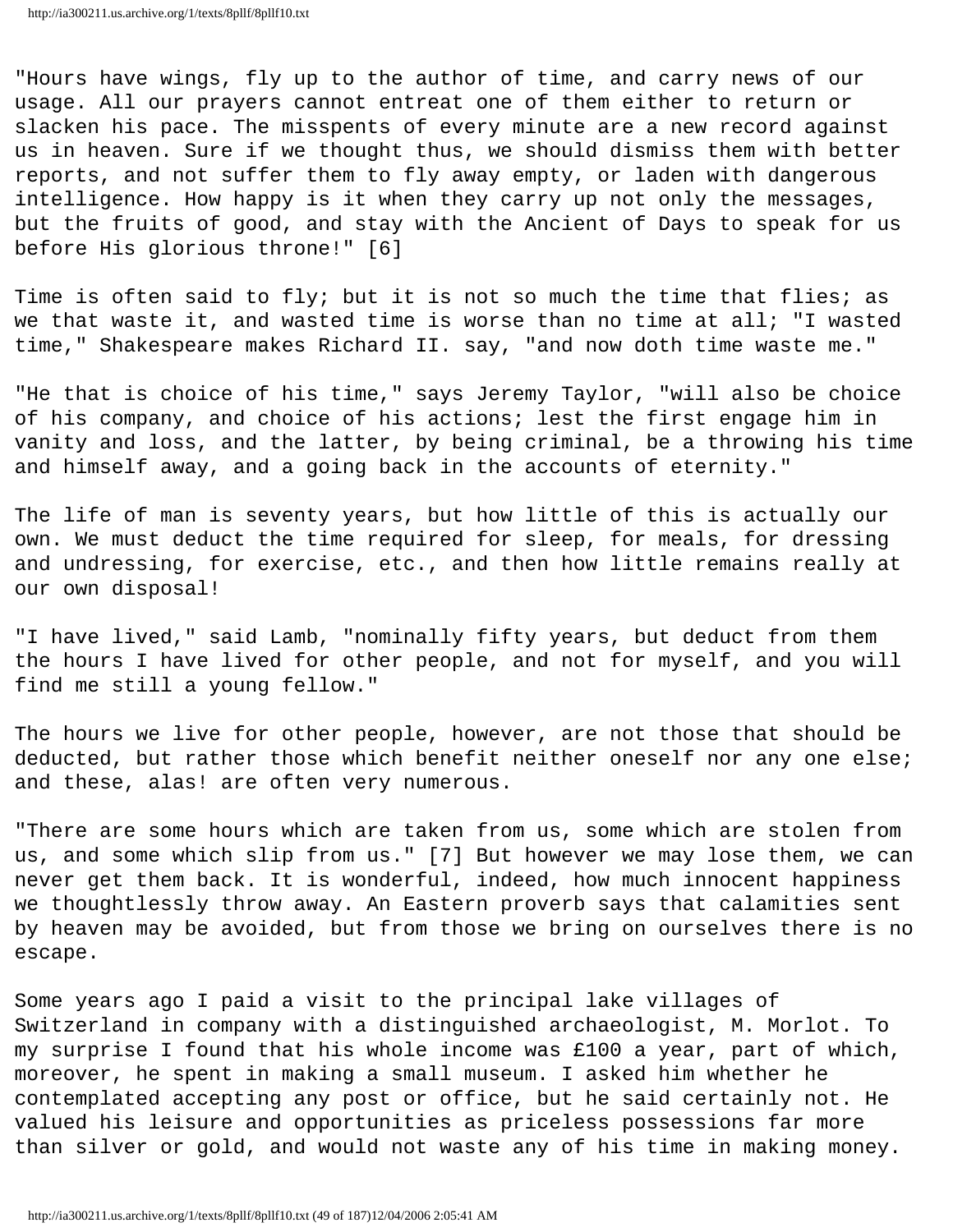Time indeed, is a sacred gift, and each day is a little life. Just think of our advantages here in London! We have access to the whole literature of the world; we may see in our National Gallery the most beautiful productions of former generations, and in the Royal Academy and other galleries the works of the greatest living artists. Perhaps there is no one who has ever found time to see the British Museum thoroughly. Yet consider what it contains; or rather, what does it not contain? The most gigantic of living and extinct animals; the marvellous monsters of geological ages; the most beautiful birds, shells, and minerals; precious stones and fragments from other worlds; the most interesting antiquities; curious and fantastic specimens illustrating different races of men; exquisite gems, coins, glass, and china; the Elgin marbles; the remains of the Mausoleum; of the temple of Diana of Ephesus; ancient monuments of Egypt and Assyria; the rude implements of our predecessors in England, who were coeval with the hippopotamus and rhinoceros, the musk-ox, and the mammoth; and beautiful specimens of Greek and Roman art.

Suffering may be unavoidable, but no one has any excuse for being dull. And yet some people \_are\_ dull. They talk of a better world to come, while whatever dulness there may be here is all their own. Sir Arthur Helps has well said: "What! dull, when you do not know what gives its loveliness of form to the lily, its depth of color to the violet, its fragrance to the rose; when you do not know in what consists the venom of the adder, any more than you can imitate the glad movements of the dove. What! dull, when earth, air, and water are all alike mysteries to you, and when as you stretch out your hand you do not touch anything the properties of which you have mastered; while all the time Nature is inviting you to talk earnestly with her, to understand her, to subdue her, and to be blessed by her! Go away, man; learn something, do something, understand something, and let me hear no more of your dulness."

[1] Shakespeare.

- [2] Waller.
- $[3]$   $_$  Faust $_$ .
- [4] Luther.

[5] The word used [Greek: merimnaesaete] is translated in Liddell and Scott "to be anxious about, to be distressed in mind, to be cumbered with many cares."

[6] Milton.

[7] Seneca.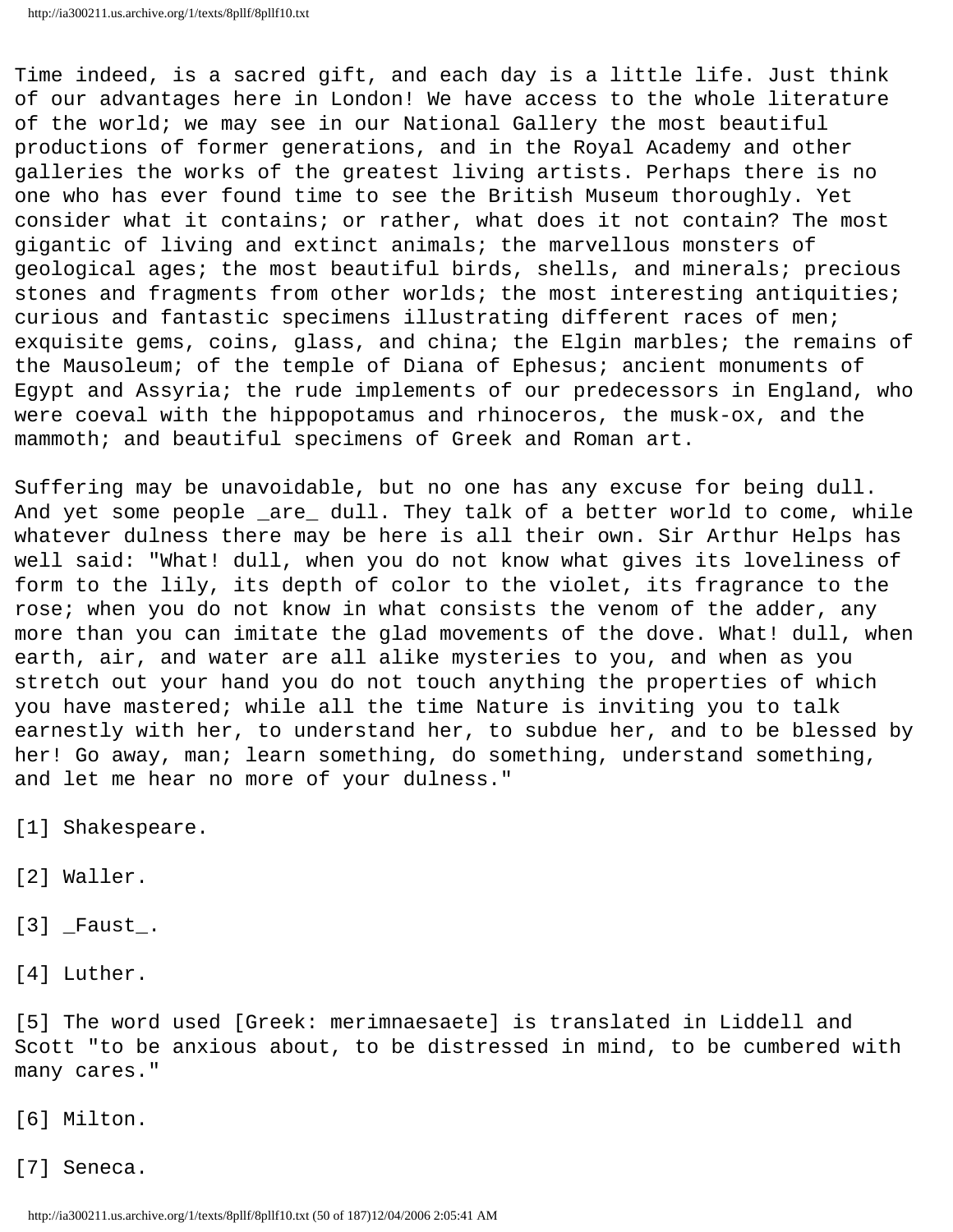CHAPTER VII.

THE PLEASURES OF TRAVEL.

"I am a part of all that I have seen."--TENNYSON.

I am sometimes disposed to think that there are few things in which we of this generation enjoy greater advantages over our ancestors than in the increased facilities of travel; but I hesitate to say this, not because our advantages are not great, but because I have already made the same remark with reference to several other aspects of life.

The very word "travel" is suggestive. It is a form of "travail"--excessive labor; and, as Skeat observes, it forcibly recalls the toil of travel in olden days. How different things are now!

It is sometimes said that every one should travel on foot "like Thales, Plato, and Pythagoras"; we are told that in these days of railroads people rush through countries and see nothing. It may be so, but that is not the fault of the railways. They confer upon us the inestimable advantage of being able, so rapidly and with so little fatigue, to visit countries which were much less accessible to our ancestors. What a blessing it is that not our own islands only--our smiling fields and rich woods, the mountains that are full of peace and the rivers of joy, the lakes and heaths and hills, castles and cathedrals, and many a spot immortalized in the history of our country:--not these only, but the sun and scenery of the South, the Alps the palaces of Nature, the blue Mediterranean, and the cities of Europe, with all their memories and treasures, are now brought within a few hours of us.

Surely no one who has the opportunity should omit to travel. The world belongs to him who has seen it. "But he that would make his travels delightful must first make himself delightful." [1]

According to the old proverb, "the fool wanders, the wise man travels." Bacon tells us that "the things to be seen and observed are the courts of princes, especially when they give audience to ambassadors; the courts of justice while they sit and hear causes; and so of consistories ecclesiastic; the churches and monasteries, with the monuments which are therein extant; the walls and fortifications of cities and towns; and so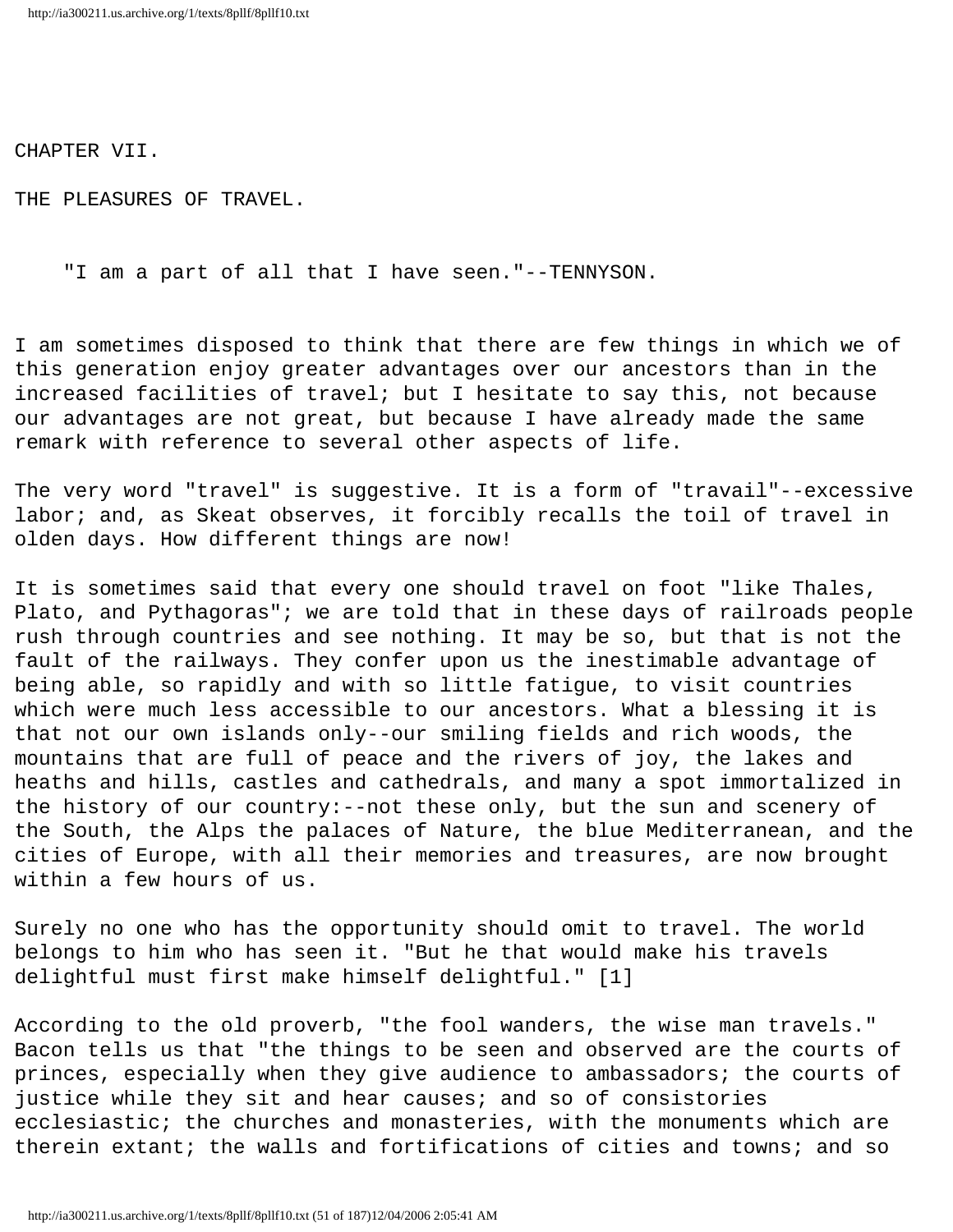the havens and harbors, antiquities and ruins, libraries, colleges, disputations and lectures, when any are; shipping and navies; houses and gardens of state and pleasure near great cities; armories, arsenals, magazines, exchanges, burses, warehouses, exercises of horsemanship, fencing, training of soldiers, and the like; comedies, such whereunto the better sort of persons do resort; treasuries of jewels and robes; cabinets and rarities; and, to conclude, whatsoever is memorable in the places where they go."

But this depends on the time at our disposal, and the object with which we travel. If we can stay long in any one place Bacon's advice is no doubt excellent; but for the moment I am thinking rather of an annual holiday, taken for the sake of rest and health; for fresh air and exercise rather than for study. Yet even so, if we have eyes to see we cannot fail to lay in a stock of new ideas as well as a store of health.

We may have read the most vivid and accurate description, we may have pored over maps and plans and pictures, and yet the reality will burst on us like a revelation. This is true not only of mountains and glaciers, of palaces and cathedrals, but even of the simplest examples.

For instance, like every one else, I had read descriptions and seen photographs and pictures of the Pyramids. Their form is simplicity itself. I do not know that I could put into words any characteristic of the original for which I was not prepared. It was not that they were larger; it was not that they differed in form, in color, or situation. And yet, the moment I saw them, I felt that my previous impression had been but a faint shadow of the reality. The actual sight seemed to give life to the idea.

Every one who has been in the East will agree that a week of oriental travel brings out, with more than stereoscopic effect, the pictures of patriarchal life as given us in the Old Testament. And what is true of the Old Testament is true of history generally. To those who have been in Athens or Rome, the history of Greece or Italy becomes far more interesting; while, on the other hand, some knowledge of the history and literature enormously enhances the interest of the scenes themselves.

Good descriptions and pictures, however, help us to see much more than we should perhaps perceive for ourselves. It may even be doubted whether some persons do not derive a more correct impression from a good drawing or description, which brings out the salient points, than they would from actual, but unaided, inspection. The idea may gain in accuracy, in character, and even in detail, more than it misses in vividness. But, however this may be, for those who cannot travel, descriptions and pictures have an immense interest; while to those who \_have\_ traveled, they will afford an inexhaustible delight in reviving the memories of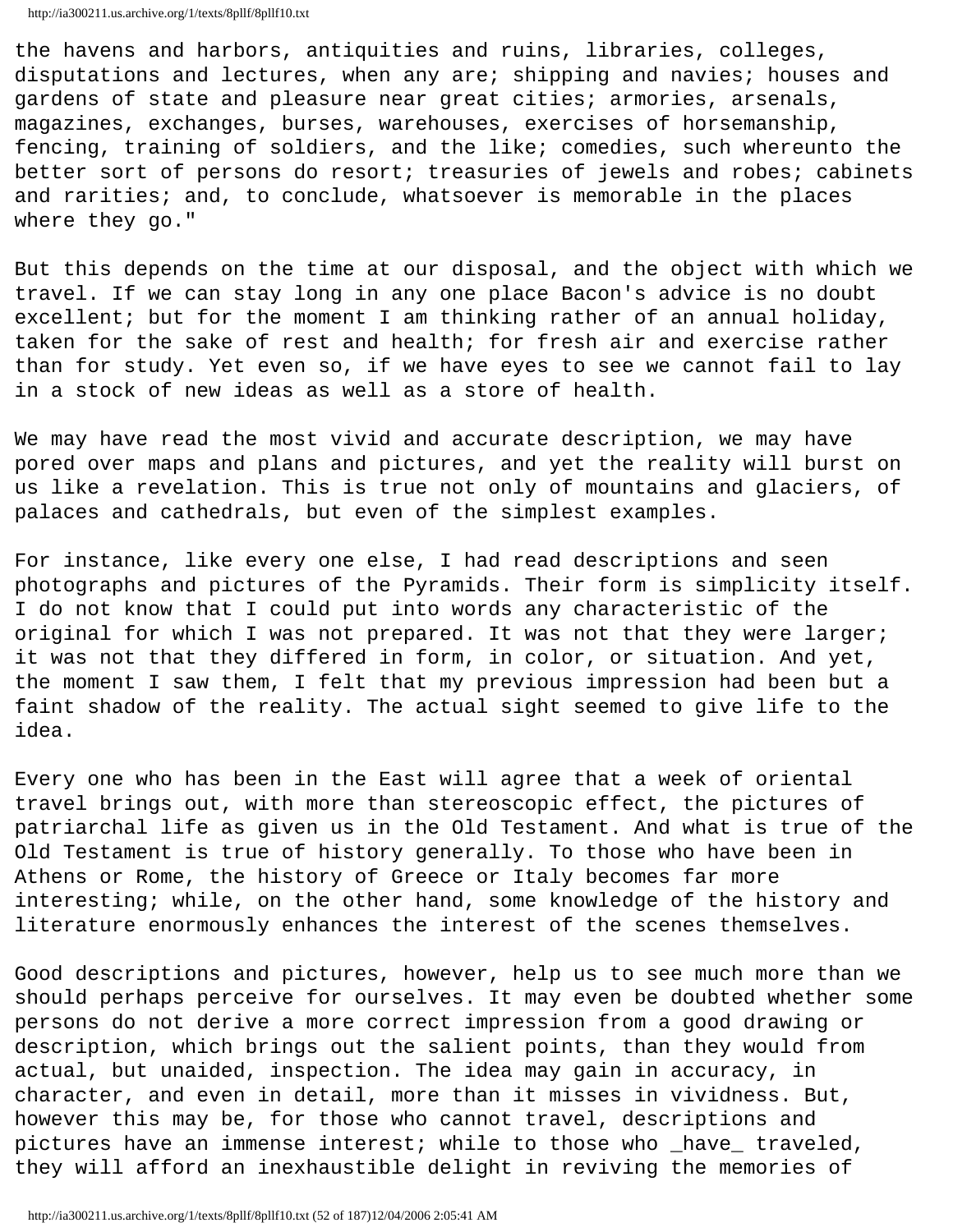```
http://ia300211.us.archive.org/1/texts/8pllf/8pllf10.txt
```
beautiful scenes and interesting expeditions.

It is really astonishing how little most of us see of the beautiful world in which we live. Mr. Norman Lockyer tells me that while traveling on a scientific mission in the Rocky Mountains, he was astonished to meet an aged French Abbé, and could not help showing his surprise. The Abbé observed this, and in the course of conversation explained his presence in that distant region.

"You were," he said, "I easily saw, surprised to find me here. The fact is, that some months ago I was very ill. My physicians gave me up: one morning I seemed to faint and thought that I was already in the arms of the Bon Dieu. I fancied one of the angels came and asked me, 'Well, M. l'Abbé how did you like the beautiful world you have just left?' And then it occurred to me that I who had been all my life preaching about heaven, had seen almost nothing of the world in which I was living. I determined therefore, if it pleased Providence to spare me, to see something of this world; and so here I am."

Few of us are free, however much we might wish it, to follow the example of the worthy Abbé. But although it may not be possible for us to reach the Rocky Mountains, there are other countries nearer home which most of us might find time to visit.

Though it is true that no descriptions can come near the reality, they may at least persuade us to give ourselves this great advantage. Let me then try to illustrate this by pictures in words, as realized by one of our most illustrious countrymen; I will select references to foreign countries only, not that we have not equal beauties here, but because everywhere in England one feels oneself at home.

The following passage from \_Tyndall's Hours of Exercise in the Alps\_, is almost as good as an hour in the Alps themselves:

"I looked over this wondrous scene toward Mont Blanc, the Grand Combin, the Dent Blanche, the Weisshorn, the Dom, and the thousand lesser peaks which seem to join in the celebration of the risen day. I asked myself, as on previous occasions, How was this colossal work performed? Who chiselled these mighty and picturesque masses out of a mere protuberance of the earth? And the answer was at hand. Ever young, ever mighty-with the vigor of a thousand worlds still within him-the real sculptor was even then climbing up the eastern sky. It was he who raised aloft the waters which cut out these ravines; it was he who planted the glaciers on the mountain slopes, thus giving gravity a plough to open out the valleys; and it is he who, acting through the ages, will finally lay low these mighty monuments, rolling them gradually seaward, sowing the seeds of continents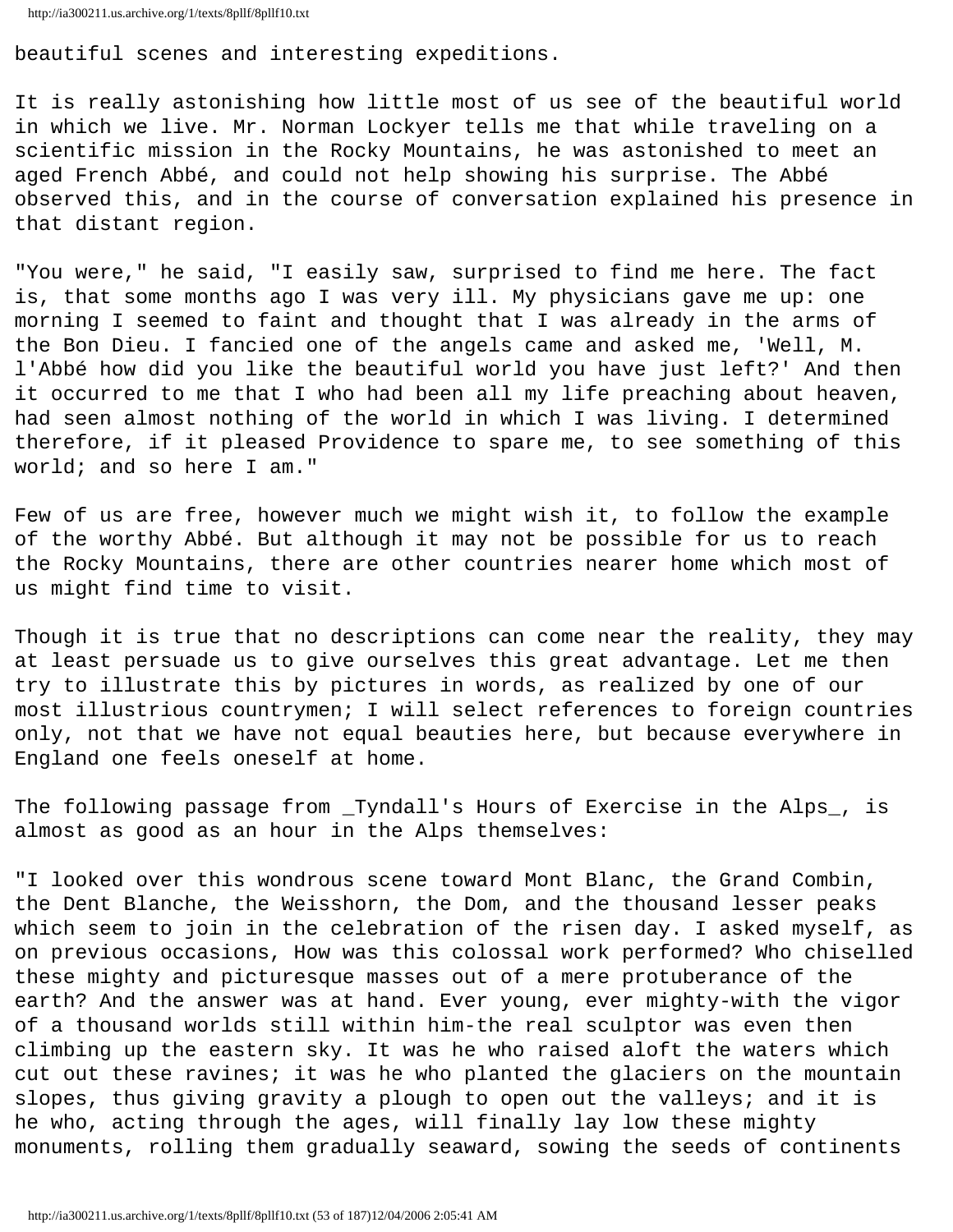to be; so that the people of an older earth may see mould spread, and corn wave over the hidden rocks which at this moment bear the weight of the Jungfrau." And the Alps lie within twenty-four hours of London!

Tyndall's writings also contain many vivid descriptions of glaciers; those "silent and solemn causeways ... broad enough for the march of an army in line of battle and quiet as a street of tombs in a buried city." [2] I do not, however, borrow from him or from any one else any description of glaciers, for they are so unlike anything else, that no one who has not seen, can possibly visualize them.

The history of European rivers yet remains to be written, and is most interesting. They did not always run in their present courses. The Rhone, for instance, appears to have been itself a great traveler. At least there seems reasons to believe that the upper waters of the Valais fell at first into the Danube, and so into the Black Sea; subsequently joined the Rhine and the Thames, and so ran far north over the plains which once connected the mountains of Scotland and of Norway--to the Arctic Ocean; and to have only comparatively of late years adopted their present course into the Mediterranean.

But, however this may be, the Rhine of Germany and the Rhine of Switzerland are very unlike. The catastrophe of Schaffhausen seems to alter the whole character of the river, and no wonder. "Stand for half an hour," says Ruskin, "beside the Fall of Schaffhausen, on the north side where the rapids are long, and watch how the vault of water first bends, unbroken, in pure polished velocity, over the arching rocks at the brow of the cataract, covering them with a dome of crystal twenty feet thick, so swift that its motion is unseen except when a foam globe from above darts over it like a falling star:... and how ever and anon, startling you with its white flash, a jet of spray leaps hissing out of the fall, like a rocket, bursting in the wind and driven away in dust, filling the air with light; and how, through the curdling wreaths of the restless crushing abyss below, the blue of the water, paled by the foam in its body, shows purer than the sky through white rain-cloud; ... their dripping masses lifted at intervals, like sheaves of loaded corn, by some stronger gush from the cataract, and bowed again upon the mossy rocks as its roar dies away."

But much as we may admire the majestic grandeur of a mighty river, either in its eager rush or its calmer moments, there is something which fascinates even more in the free life, the young energy, the sparkling transparence, and merry music of smaller streams.

"The upper Swiss valleys," as the same great Seer says, "are sweet with perpetual streamlets, that seem always to have chosen the steepest places to come down, for the sake of the leaps, scattering their handfuls of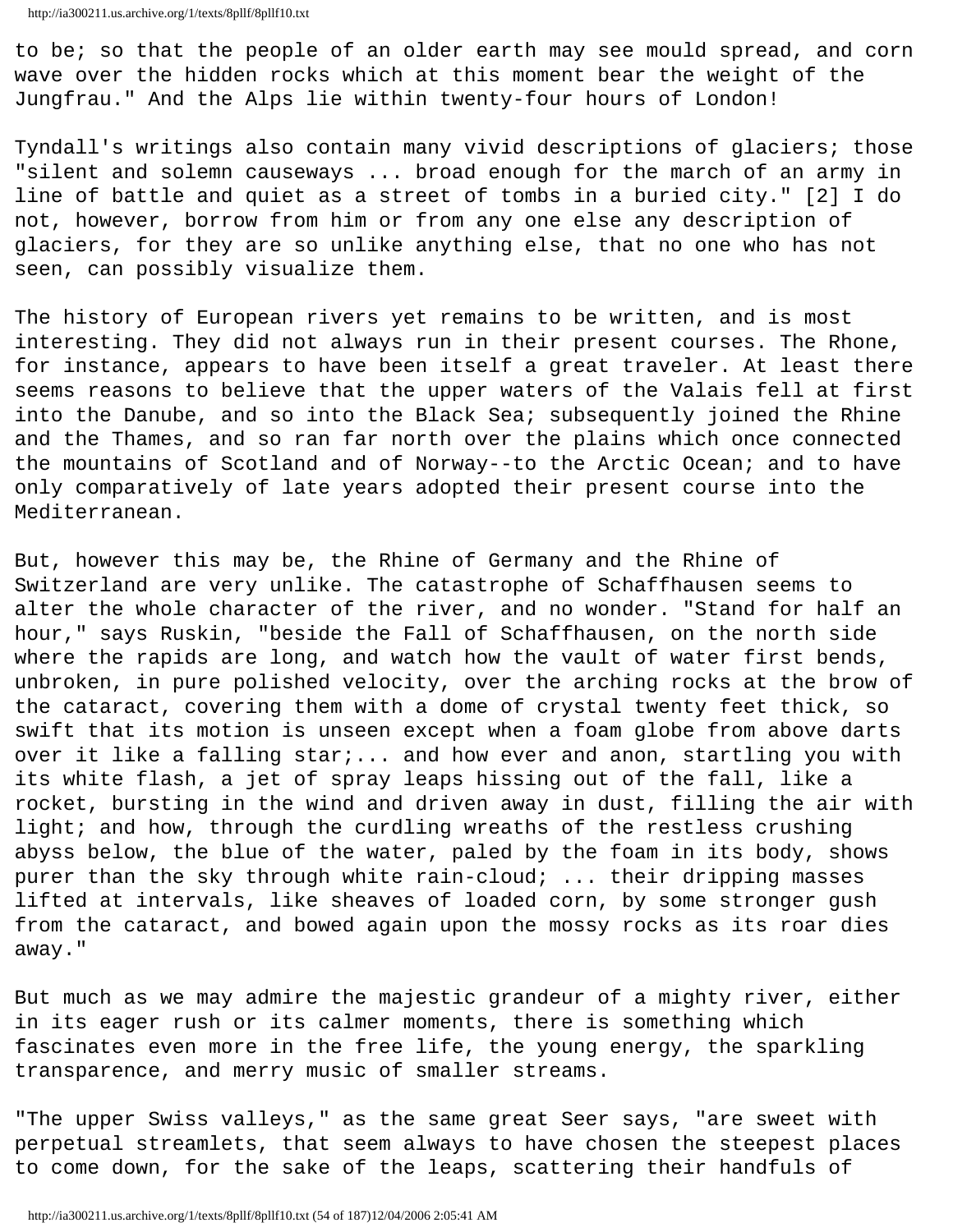crystal this way and that, as the winds take them, with all the grace, but with none of the formalism, of fountains ... until at last ... they find their way down to the turf, and lose themselves in that, silently; with quiet depth of clear water furrowing among the grass blades, and looking only like their shadow, but presently emerging again in little startled gushes and laughing hurries, as if they had remembered suddenly that the day was too short for them to get down the hill."

How vividly does Symonds bring before us the sunny shores of the Mediterranean, which he loves so well, and the contrast between the scenery of the North and the South.

"In northern landscapes the eye travels through vistas of leafy boughs to still, secluded crofts and pastures, where slow-moving oxen graze. The mystery of dreams and the repose of meditation haunt our massive bowers. But in the South, the lattice-work of olive boughs and foliage scarcely veils the laughing sea and bright blue sky, while the hues of the landscape find their climax in the dazzling radiance of the sun upon the waves, and the pure light of the horizon. There is no concealment and no melancholy here. Nature seems to hold a never-ending festival and dance, in which the waves and sunbeams and shadows join. Again, in northern scenery, the rounded forms of full-foliaged trees suit the undulating country, with its gentle hills and brooding clouds; but in the South the spiky leaves and sharp branches of the olive carry out the defined outlines which are everywhere observable through the broader beauties of mountain and valley and sea-shore. Serenity and intelligence characterize this southern landscape, in which a race of splendid men and women lived beneath the pure light of Phoebus, their ancestral god. Pallas protected them, and golden Aphrodite favored them with beauty. Olives are not, however, by any means the only trees which play a part in idyllic scenery. The tall stone pine is even more important.... Near Massa, by Sorrento, there are two gigantic pines so placed that, lying on the grass beneath them, one looks on Capri rising from the sea, Baiae, and all the bay of Naples sweeping round to the base of Vesuvius. Tangled growths of olives, and rose-trees fill the garden-ground along the shore, while far away in the distance pale Inarime sleeps, with her exquisite Greek name, a virgin island on the deep.

"On the wilder hills you find patches of ilex and arbutus glowing with crimson berries and white waxen bells, sweet myrtle rods and shafts of bay, frail tamarisk and tall tree-heaths that wave their frosted boughs above your head. Nearer the shore the lentisk grows, a savory shrub, with cytisus and aromatic rosemary. Clematis and polished garlands of tough sarsaparilla wed the shrubs with clinging, climbing arms; and here and there in sheltered nooks the vine shoots forth luxuriant tendrils bowed with grapes, stretching from branch to branch of mulberry or elm, flinging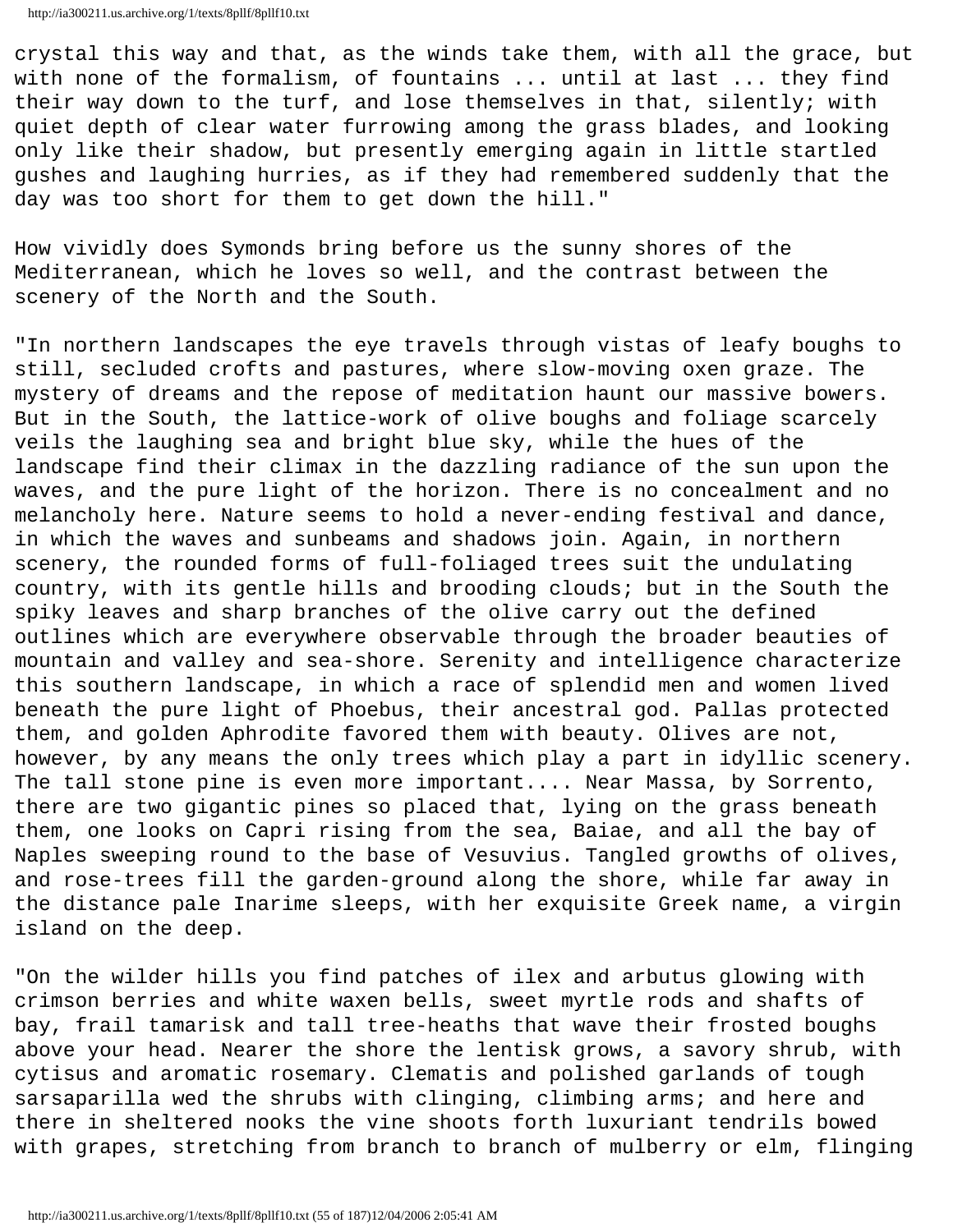festoons on which young loves might sit and swing, or weaving a lattice-work of leaves across the open shed. Nor must the sounds of this landscape be forgotten,--sounds of bleating flocks, and murmuring bees, and nightingales, and doves that moan, and running streams, and shrill cicadas, and hoarse frogs, and whispering pines. There is not a single detail which a patient student may not verify from Theocritus.

"Then too it is a landscape in which sea and country are never sundered. The higher we climb upon the mountain-side the more marvellous is the beauty of the sea, which seems to rise as we ascend, and stretch into the sky. Sometimes a little flake of blue is framed by olive boughs, sometimes a turning in the road reveals the whole broad azure calm below. Or, after toiling up a steep ascent we fall upon the undergrowth of juniper, and lo! a double sea, this way and that, divided by the sharp spine of the jutting hill, jewelled with villages along its shore, and smiling with fair islands and silver sails."

To many of us the mere warmth of the South is a blessing and a delight. The very thought of it is delicious. I have read over again and again Wallace's graphic description of a tropical sunrise--of the "sun of the early morning that turneth all into gold." [3]

"Up to about a quarter past five o'clock," he says, "the darkness is complete; but about that time a few cries of birds begin to break the silence of night, perhaps indicating that signs of dawn are perceptible in the eastern horizon. A little later the melancholy voices of the goatsuckers are heard, varied croakings of frogs, the plaintive whistle of mountain thrushes, and strange cries of birds or mammals peculiar to each locality. About half-past five the first glimmer of light becomes perceptible; it slowly becomes lighter, and then increases so rapidly that at about a quarter to six it seems full daylight. For the next quarter of an hour this changes very little in character; when, suddenly, the sun's rim appears above the horizon, decking the dew-laden foliage with glittering gems sending gleams of golden light far into the woods, and waking up all nature to life and activity. Birds chirp and flutter about, parrots scream, monkeys chatter, bees hum among the flowers, and gorgeous butterflies flutter lazily along or sit with full expanded wings exposed to the warm and invigorating rays. The first hour of morning in the equatorial regions possesses a charm and a beauty that can never be forgotten. All nature seems refreshed and strengthened by the coolness and moisture of the past night, new leaves and buds unfold almost before the eye, and fresh shoots may often be observed to have grown many inches since the preceding day. The temperature is the most delicious conceivable. The slight chill of early dawn, which was itself agreeable, is succeeded by an invigorating warmth; and the intense sunshine lights up the glorious vegetation of the tropics, and realizes all that the magic art of the painter or the glowing words of the poet have pictured as their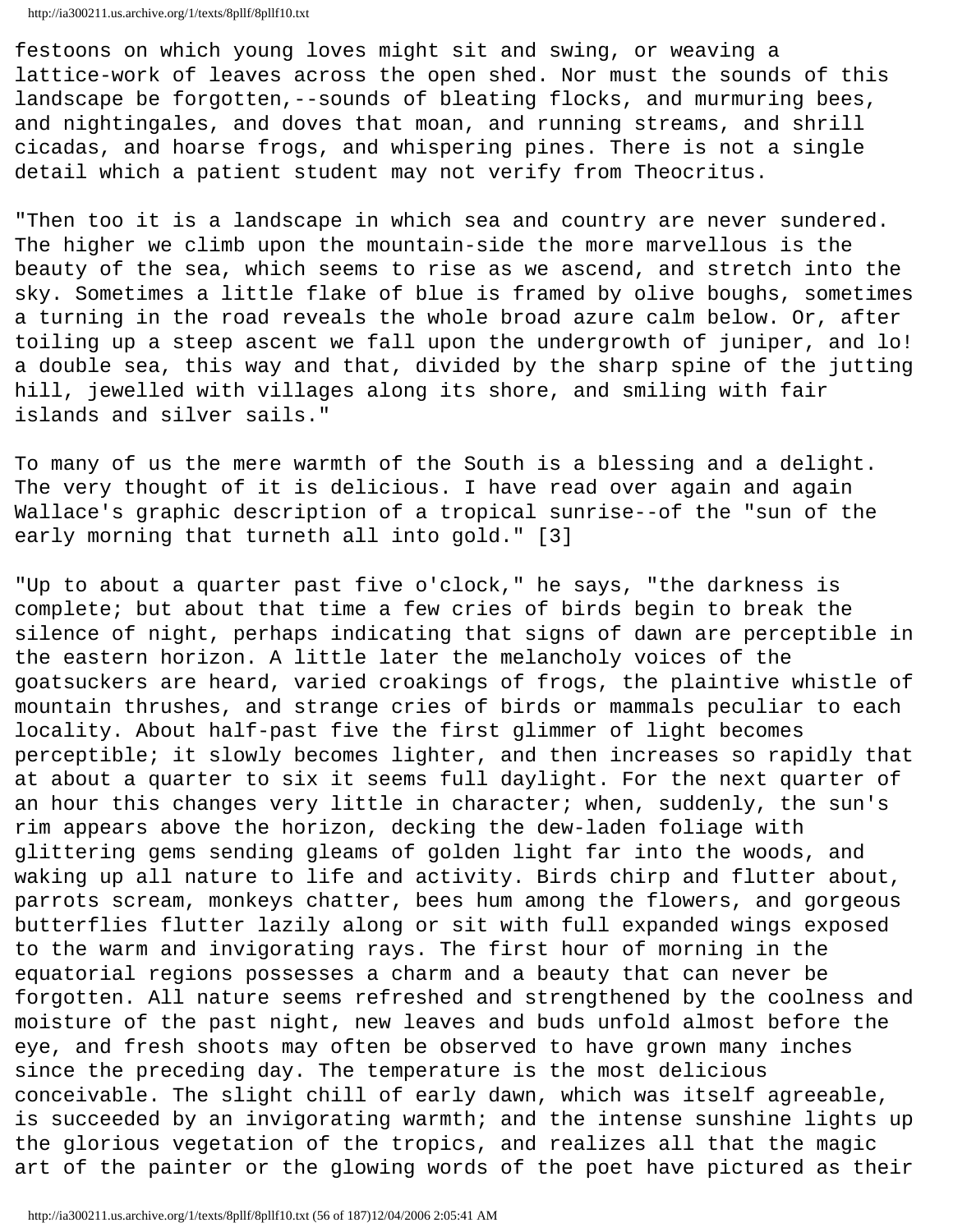```
http://ia300211.us.archive.org/1/texts/8pllf/8pllf10.txt
```
ideals of terrestrial beauty."

Or take Dean Stanley's description of the colossal statues of Amenophis III., the Memnon of the Greeks, at Thebes--"The sun was setting, the African range glowed red behind them; the green plain was dyed with a deeper green beneath them, and the shades of evening veiled the vast rents and fissures in their aged frames. As I looked back at them in the sunset, and they rose up in front of the background of the mountain, they seemed, indeed, as if they were part of it,--as if they belonged to some natural creation."

But I must not indulge myself in more quotations, though it is difficult to stop. Such extracts recall the memory of many glorious days: for the advantages of travel last through life; and often, as we sit at home, "some bright and perfect view of Venice, of Genoa, or of Monte Rosa comes back on you, as full of repose as a day wisely spent in travel." [4]

So far is a thorough love and enjoyment of travel from interfering with the love of home, that perhaps no one can thoroughly enjoy his home who does not sometimes wander away. They are like exertion and rest, each the complement of the other; so that, though it may seem paradoxical, one of the greatest pleasures of travel is the return; and no one who has not roamed abroad, can realize the devotion which the wanderer feels for Domiduca--the sweet and gentle goddess who watches over our coming home.

[1] Seneca.

[2] Ruskin.

[3] Morris.

[4] Helps.

CHAPTER VIII.

THE PLEASURES OF HOME.

"There's no place like Home."--\_Old English Song\_.

It may well be doubted which is more delightful,--to start for a holiday which has been fully earned, or to return home from one which has been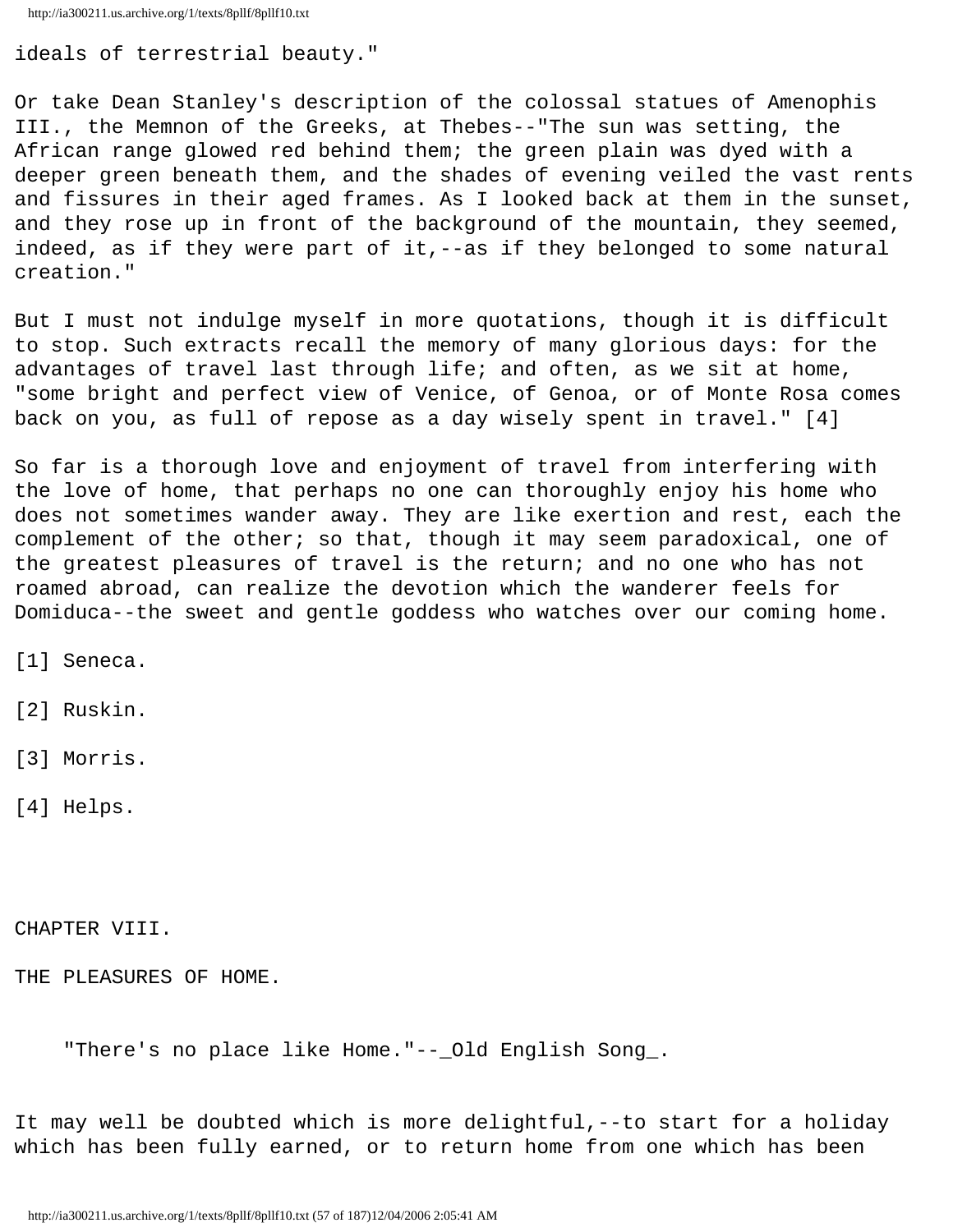thoroughly enjoyed; to find oneself, with renewed vigor, with a fresh store of memories and ideas, back once more by one's own fireside, with one's family, friends, and books.

"To sit at home," says Leigh Hunt, "with an old folio (?) book of romantic yet credible voyages and travels to read, an old bearded traveller for its hero, a fireside in an old country house to read it by, curtains drawn, and just wind enough stirring out of doors to make an accompaniment to the billows or forests we are reading of--this surely is one of the perfect moments of existence."

It is no doubt a great privilege to visit foreign countries; to travel say in Mexico or Peru, or to cruise among the Pacific Islands; but in some respects the narratives of early travellers, the histories of Prescott or the voyages of Captain Cook, are even more interesting; describing to us, as they do, a state of society which was then so unlike ours, but which has now been much changed and Europeanized.

Thus we may make our daily travels interesting, even though, like those of the Vicar of Wakefield, all our adventures are by our own fireside, and all our migrations from one room to another.

Moreover, even if the beauties of home are humble, they are still infinite, and a man "may lie in his bed, like Pompey and his sons, in all quarters of the earth." [1]

It is, then, wise to "cultivate a talent very fortunate for a man of my disposition, that of travelling in my easy chair; of transporting myself, without stirring from my parlor, to distant places and to absent friends; of drawing scenes in my mind's eye; and of peopling them with the groups of fancy, or the society of remembrance." [2]

We may indeed secure for ourselves endless variety without leaving our own firesides.

In the first place, the succession of seasons multiplies every home. How different is the view from our windows as we look on the tender green of spring, the rich foliage of summer, the glorious tints of autumn, or the delicate tracery of winter.

Our climate is so happy, that even in the worst months of the year, "calm mornings of sunshine visit us at times, appearing like glimpses of departed spring amid the wilderness of wet and windy days that lead to winter. It is pleasant, when these interludes of silver light occur, to ride into the woods and see how wonderful are all the colors of decay. Overhead, the elms and chestnuts hang their wealth of golden leaves, while the beeches darken into russet tones, and the wild cherry glows like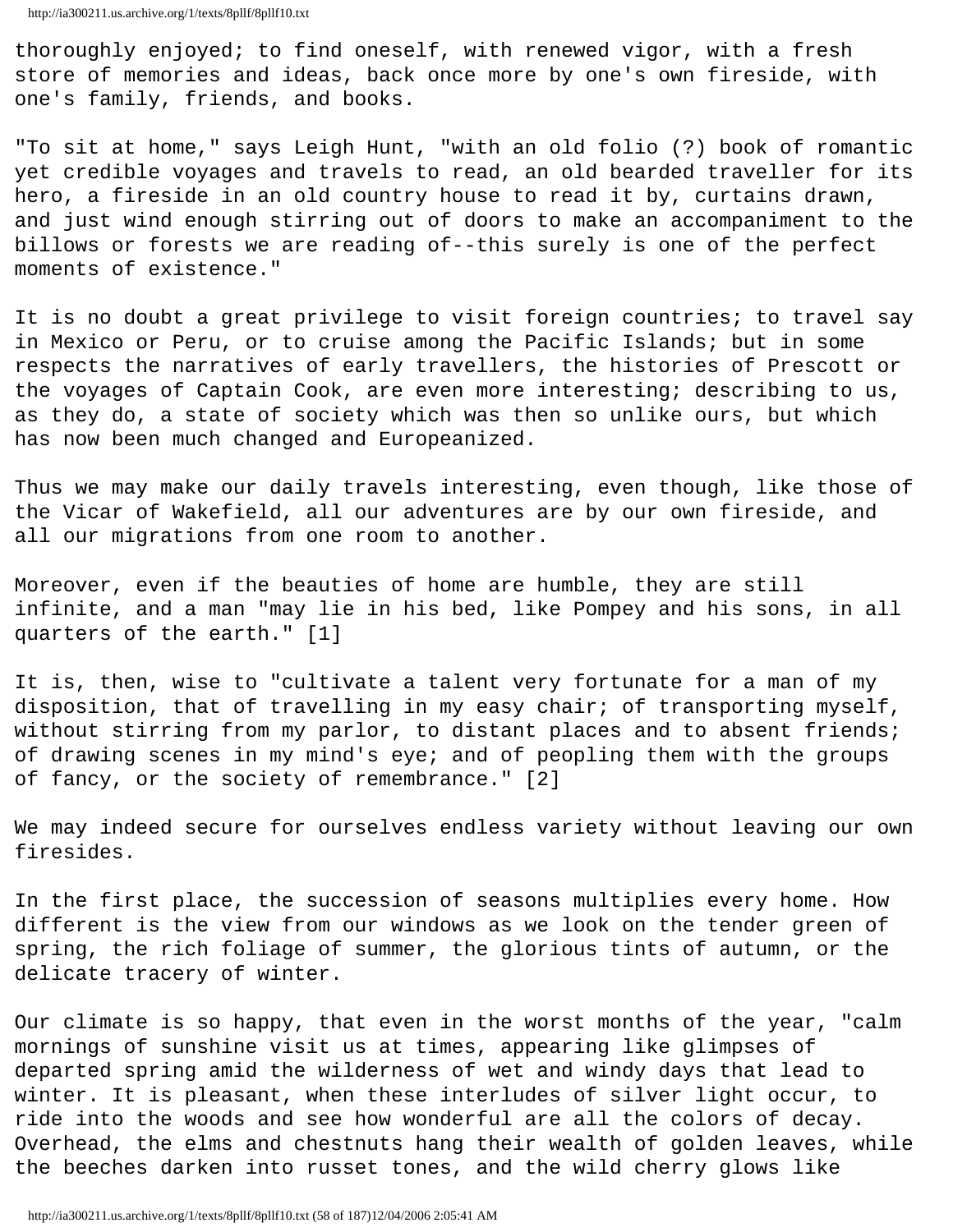blood-red wine. In the hedges crimson haws and scarlet hips are wreathed with hoary clematis or necklaces of coral briony-berries; the brambles burn with many-colored flames; the dog-wood is bronzed to purple; and here and there the spindle-wood puts forth its fruit, like knots of rosy buds, on delicate frail twigs. Underneath lie fallen leaves, and the brown brake rises to our knees as we thread the forest paths." [3]

Nay, every day gives us a succession of glorious pictures in never-ending variety. It is remarkable how few people seem to derive any pleasure from the beauty of the sky. Gray, after describing a sunrise--how it began with a slight whitening, just tinged with gold and blue, lit up all at once by a little line of insufferable brightness which rapidly grew to half an orb, and so to a whole one too glorious to be distinctly seen--adds, "I wonder whether any one ever saw it before. I hardly believe it." [4]

No doubt from the dawn of poetry, the splendors of the morning and evening skies have delighted all those who have eyes to see. But we are especially indebted to Ruskin for enabling us more vividly to realize these glorious sky pictures. As he says, in language almost as brilliant as the sky itself, the whole heaven, "from the zenith to the horizon, becomes one molten, mantling sea of color and fire; every block bar turns into massy gold, every ripple and wave into unsullied, shadowless crimson, and purple, and scarlet, and colors for which there are no words in language, and no ideas in the mind--things which can only be conceived while they are visible; the intense hollow blue of the upper sky melting through it all, showing here deep and pure, and lightness; there, modulated by the filmy, formless body of the transparent vapor, till it is lost imperceptibly in its crimson and gold."

It is in some cases indeed "not color but conflagration," and though the tints are richer and more varied toward morning and at sunset, the glorious kaleidoscope goes on all day long. Yet "it is a strange thing how little in general people know about the sky. It is the part of creation in which Nature has done more for the sake of pleasing man, more for the sole and evident purpose of talking to him, and teaching him, than in any other of her works, and it is just the part in which we least attend to her. There are not many of her other works in which some more material or essential purpose than the mere pleasing of man is not answered by every part of their organization; but every essential purpose of the sky might, so far as we know, be answer, if once in three days, or thereabouts, a great, ugly, black rain-cloud were brought up over the blue, and everything well watered, and so all left blue again till next time, with perhaps a film of morning and evening mist for dew. And instead of this, there is not a moment of any day of our lives when Nature is not producing scene after scene, picture after picture, glory after glory, and working still upon such exquisite and constant principles of the most perfect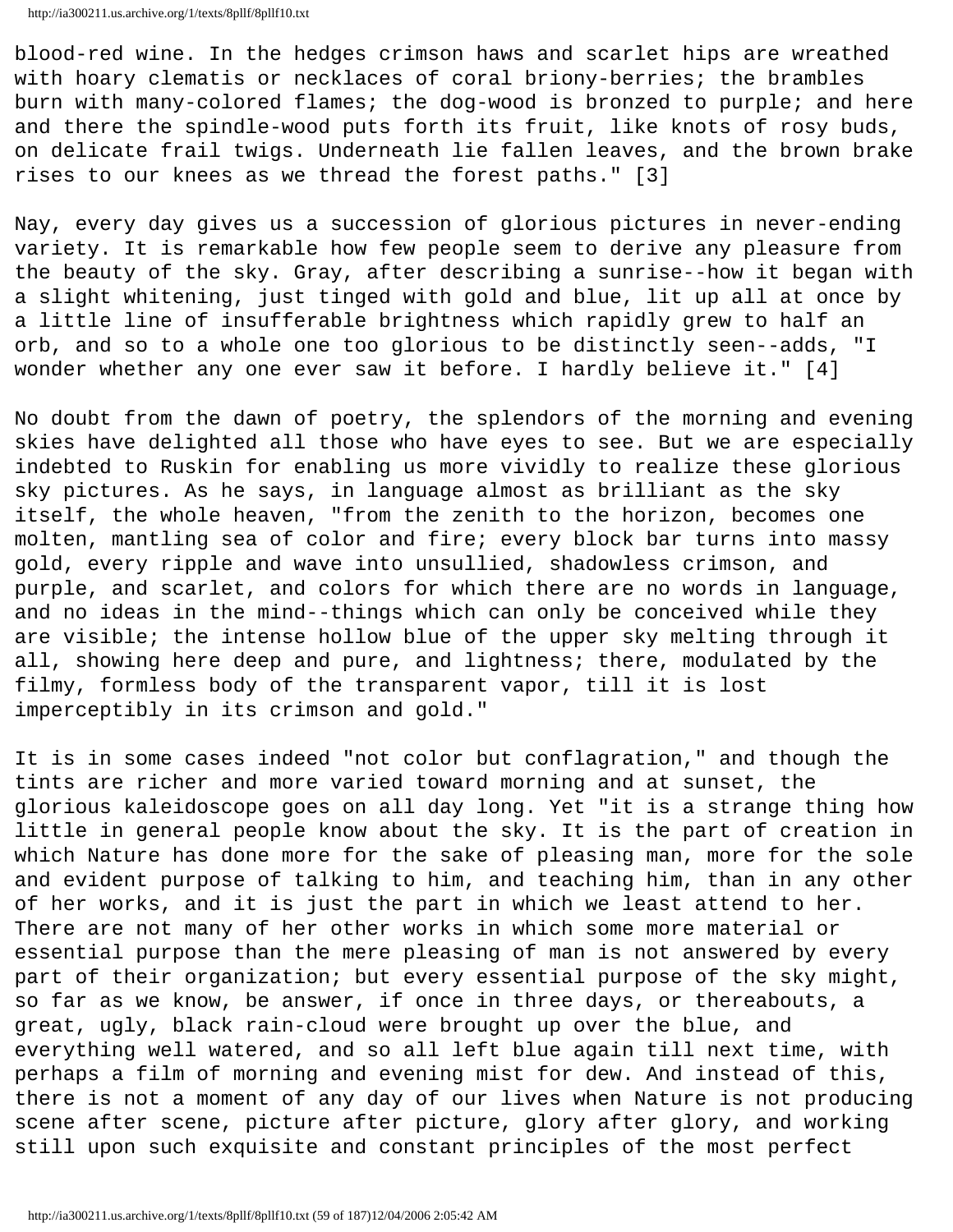beauty, that it is quite certain it is all done for us, and intended for our perpetual pleasure." [5]

Nor does the beauty end with the day. "It is nothing to sleep under the canopy of heaven, where we have the globe of the earth for our place of repose, and the glories of the heavens for our spectacle?" [6] For my part I always regret the custom of shutting up our rooms in the evening, as though there was nothing worth seeing outside. What, however, can be more beautiful than to "look how the floor of heaven is thick inlaid with patines of bright gold," or to watch the moon journeying in calm and silver glory through the night. And even if we do not feel that "the man who has seen the rising moon break out of the clouds at midnight, has been present like an Archangel at the creation of light and of the world," [7] still "the stars say something significant to all of us: and each man has a whole hemisphere of them, if he will but look up, to counsel and befriend him"; [8] for it is not so much, as Helps elsewhere observes, "in guiding us over the seas of our little planet, but out of the dark waters of our own perturbed minds, that we may make to ourselves the most of their significance." Indeed,

 "How beautiful is night! A dewy freshness fills the silent air; No mist obscures, nor cloud, nor speck, nor stain, Breaks the serene of heaven: In full-orbed glory yonder moon divine Rolls through the dark blue depths; Beneath her steady ray The desert circle spreads, Like the round ocean, girdled with the sky; How beautiful is night!" [9]

I have never wondered at those who worshipped the sun and moon.

On the other hand, when all outside is dark and cold; when perhaps

 "Outside fall the snowflakes lightly; Through the night loud raves the storm; In my room the fire glows brightly, And 'tis cosy, silent, warm.

 "Musing sit I on the settle By the firelight's cheerful blaze, Listening to the busy kettle Humming long forgotten lays." [10]

For after all the true pleasures of home are not without, but within; and "the domestic man who loves no music so well as his own kitchen clock and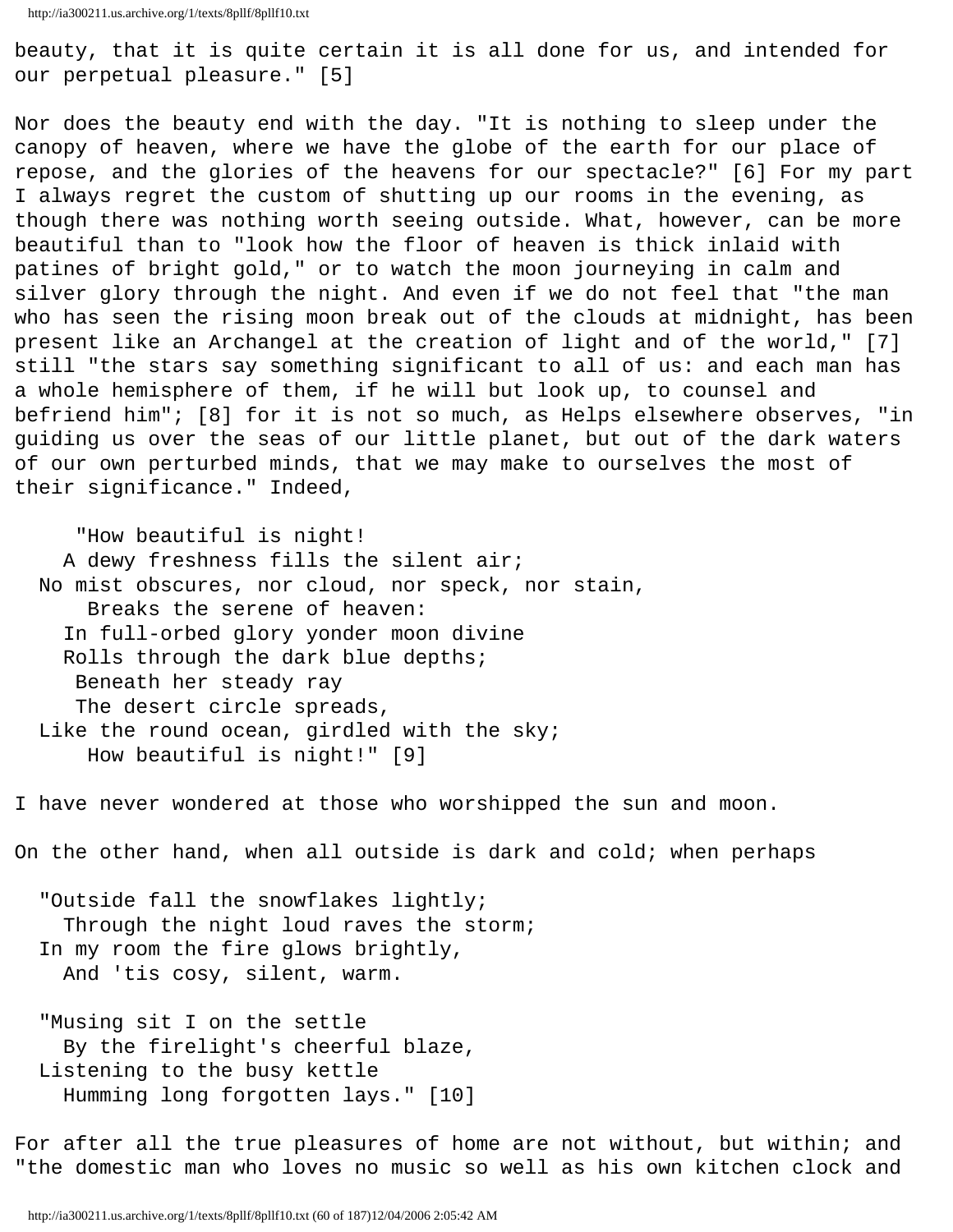the airs which the logs sing to him as they burn on the hearth, has solaces which others never dream of." [11]

We love the ticking of the clock, and the flicker of the fire, like the sound of the cawing of rooks, not so much for any beauty of their own as for their associations.

It is a great truth that when we retire into ourselves we can call up what memories we please.

 "How dear to this heart are the scenes of my childhood, When fond recollection recalls them to view.-- The orchard, the meadow, the deep-tangled wildwood And every lov'd spot which my infancy knew." [12]

It is not so much the

 "Fireside enjoyments, And \_all the comforts\_ of the lowly roof," [13]

but rather, according to the higher and better ideal of Keble,

 "Sweet is the smile of home; the mutual look, When hearts are of each other sure; Sweet all the joys that crowd the household nook, The haunt of all affections pure."

In ancient times, not only among savage races, but even among the Greeks themselves, there seems to have been but little family life. What a contrast was the home life of the Greeks, as it seems to have been, to that, for instance, described by Cowley--a home happy "in books and gardens," and above all, in a

 "Virtuous wife, where thou dost meet Both pleasures more refined and sweet; The fairest garden in her looks And in her mind the wisest books."

No one who has ever loved mother or wife, sister or daughter, can read without astonishment and pity St. Chrysostom's description of woman as "a necessary evil, a natural temptation, a desirable calamity, a domestic peril, a deadly fascination, and a painted ill."

In few respects has mankind made a greater advance than in the relations of men and women. It is terrible to think how women suffer in savage life; and even among the intellectual Greeks, with rare exceptions, they seem to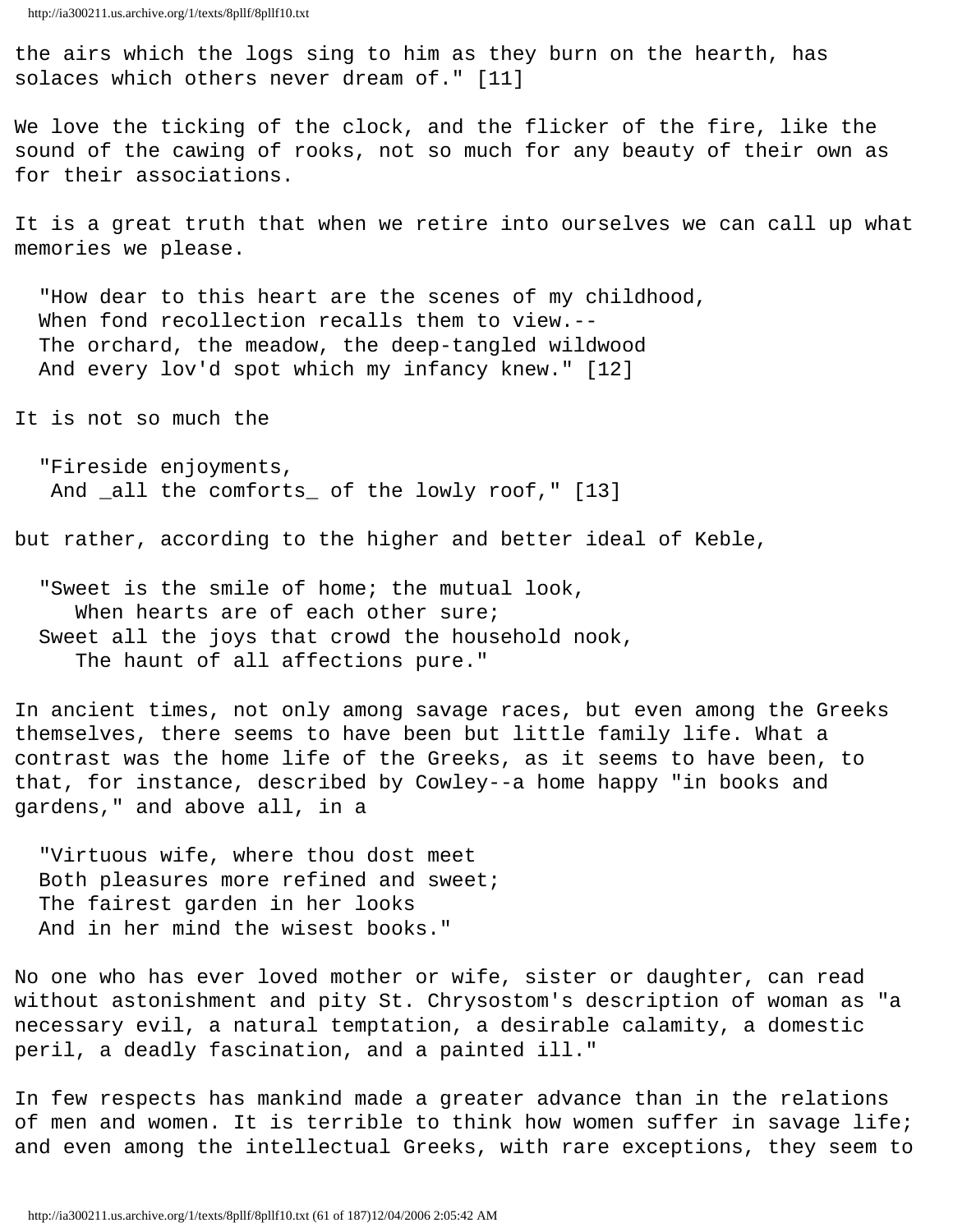have been treated rather as housekeepers or playthings than as the Angels who make a Heaven of home.

The Hindoo proverb that you should "never strike a wife, even with a flower," though a considerable advance, tells a melancholy tale of what must previously have been.

In \_The Origin of Civilization\_ I have given many cases showing how small a part family affection plays in savage life. Here I will only mention one case in illustration. The Algonquin (North America) language contained no word for "to love," so that when the missionaries translated the Bible into it they were obliged to invent one. What a life, and what a language, without love.

Yet in marriage even the rough passion of a savage may contrast favorably with any cold calculation, which, like the enchanted hoard of the Nibelungs, is almost sure to bring misfortune. In the Kalevala, the Finnish epic, the divine smith, Ilmarinnen, forges a bride of gold and silver for Wainamoinen, who was pleased at first to have so rich a wife, but soon found her intolerably cold, for, in spite of fires and furs, whenever he touched her she froze him.

Moreover, apart from mere coldness, how much we suffer from foolish quarrels about trifles; from mere misunderstandings; from hasty words thoughtlessly repeated, sometimes without the context or tone which would have deprived them of any sting. How much would that charity which "beareth all things, believeth all things, hopeth all things, endureth all things," effect to smooth away the sorrows of life and add to the happiness of home. Home indeed may be a sure haven of repose from the storms and perils of the world. But to secure this we must not be content to pave it with good intentions, but must make it bright and cheerful.

If our life be one of toil and of suffering, if the world outside be cold and dreary, what a pleasure to return to the sunshine of happy faces and the warmth of hearts we love.

- [1] Sir T. Browne.
- [2] Mackenzie, \_The Lounger\_.
- [3] J. A. Symonds.
- [4] Gray's Letters.
- [5] Ruskin.
- [6] Seneca.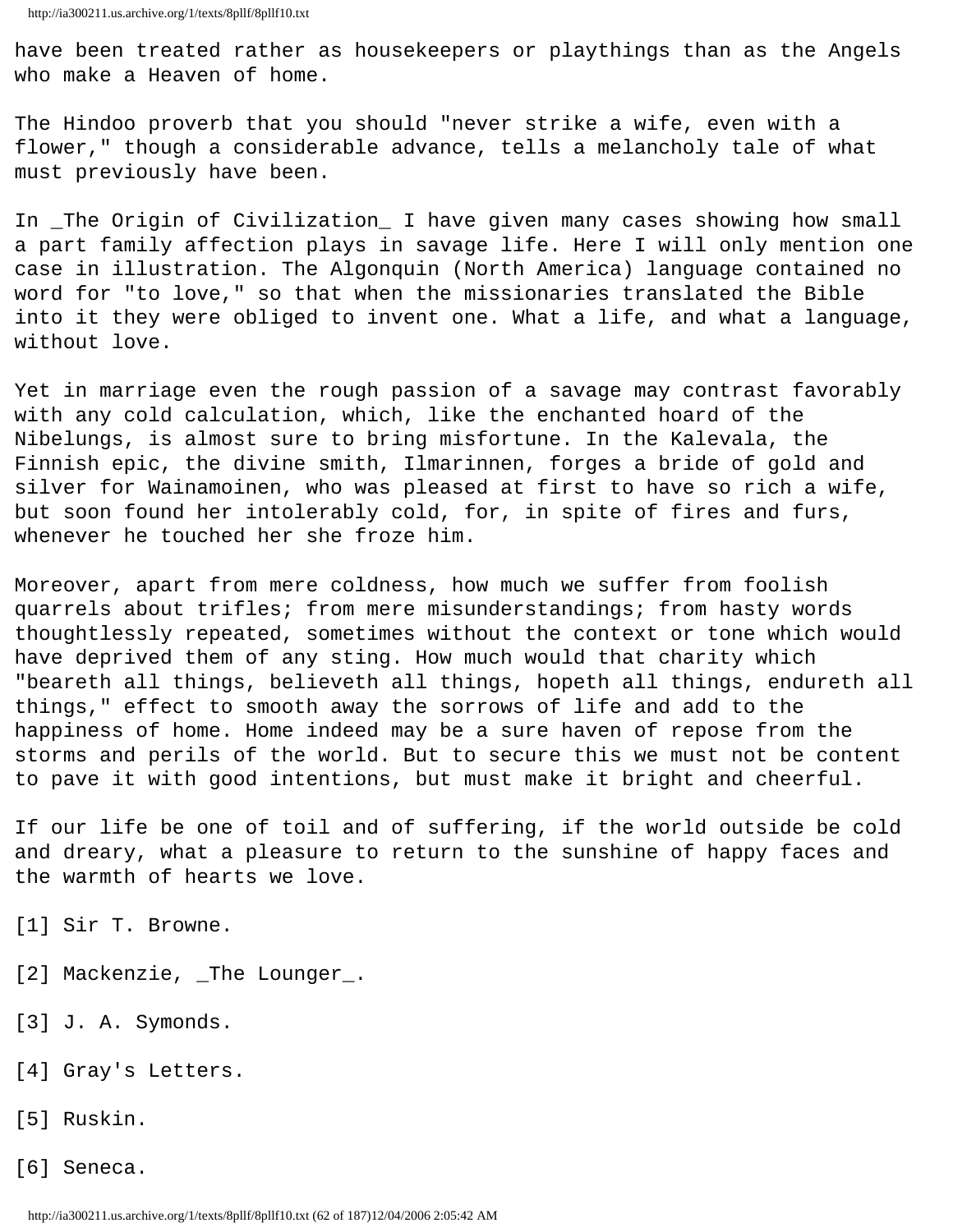[7] Emerson.

[8] Helps.

[9] Southey.

[10] Heine, trans. by E. A. Bowring.

[11] Emerson.

[12] Woodworth.

[13] Cowper.

CHAPTER IX.

SCIENCE.

 "Happy is he that findeth wisdom, And the man that getteth understanding: For the merchandise of it is better than silver, And the gain thereof than fine gold. She is more precious than rubies: And all the things thou canst desire are not to be compared unto her. Length of days is in her right hand, And in her left hand riches and honor. Her ways are ways of pleasantness, And all her paths are peace."

PROVERBS OF SOLOMON.

Those who have not tried for themselves can hardly imagine how much Science adds to the interest and variety of life. It is altogether a mistake to regard it as dry, difficult, or prosaic--much of it is as easy as it is interesting. A wise instinct of old united the prophet and the "seer." "The wise man's eyes are in his head, but the fool walketh in darkness." Technical works, descriptions of species, etc., bear the same relation to science as dictionaries do to literature.

Occasionally, indeed, Science may destroy some poetical myth of antiquity,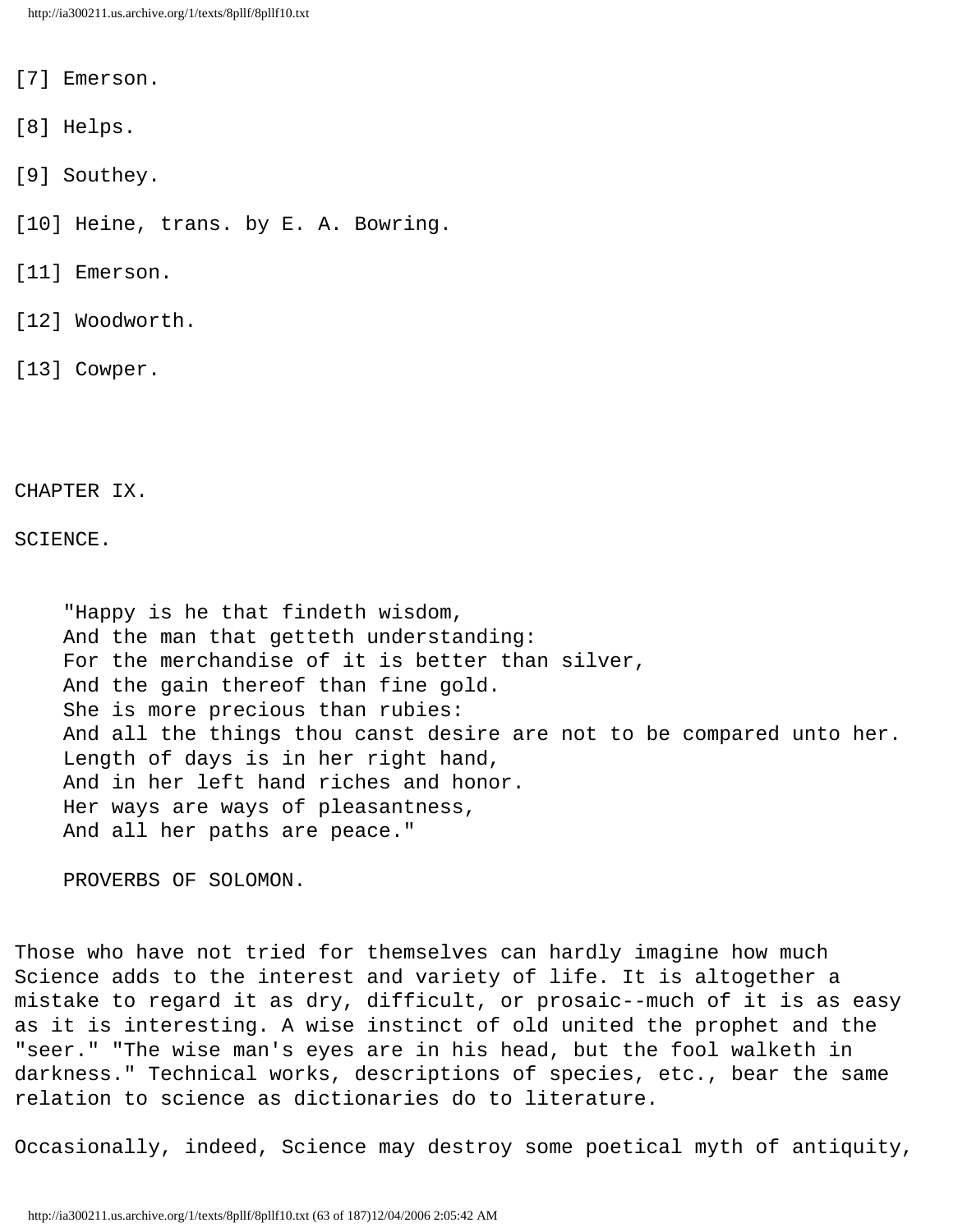```
http://ia300211.us.archive.org/1/texts/8pllf/8pllf10.txt
```
such as the ancient Hindoo explanation of rivers, that "Indra dug out their beds with his thunderbolts, and sent them forth by long continuous paths;" but the real causes of natural phenomena are far more striking, and contain more true poetry, than those which have occurred to the untrained imagination of mankind.

In endless aspects science is as wonderful and interesting as a fairy tale.

 "There are things whose strong reality Outshines our fairyland; in shape and hues More beautiful than our fantastic sky, And the strange constellations which the Muse O'er her wild universe is skillful to diffuse." [1]

Mackay justly exclaims:

 "Blessings on Science! When the earth seemed old, When Faith grew doting, and our reason cold, 'Twas she discovered that the world was young, And taught a language to its lisping tongue."

Botany, for instance, is by many regarded as a dry science. Yet though without it we may admire flowers and trees, it is only as strangers, only as one may admire a great man or a beautiful woman in a crowd. The botanist, on the contrary--nay, I will not say the botanist, but one with even a slight knowledge of that delightful science--when he goes out into the woods, or into one of those fairy forests which we call fields, finds himself welcomed by a glad company of friends, every one with something interesting to tell. Dr. Johnson said that, in his opinion, when you had seen one green field you had seen all; and a greater even than Johnson--Socrates--the very type of intellect without science, said he was always anxious to learn, and from fields and trees he could learn nothing.

It has, I know, been said that botanists

 "Love not the flower they pluck and know it not. And all their botany is but Latin names."

Contrast this, however, with the language of one who would hardly claim to be a master in botany, though he is certainly a loving student. "Consider," says Ruskin, "what we owe to the meadow grass, to the covering of the dark ground by that glorious enamel, by the companies of those soft, countless, and peaceful spears of the field! Follow but for a little time the thought of all that we ought to recognize in those words. All spring and summer is in them--the walks by silent scented paths, the rest in noonday heat, the joy of the herds and flocks, the power of all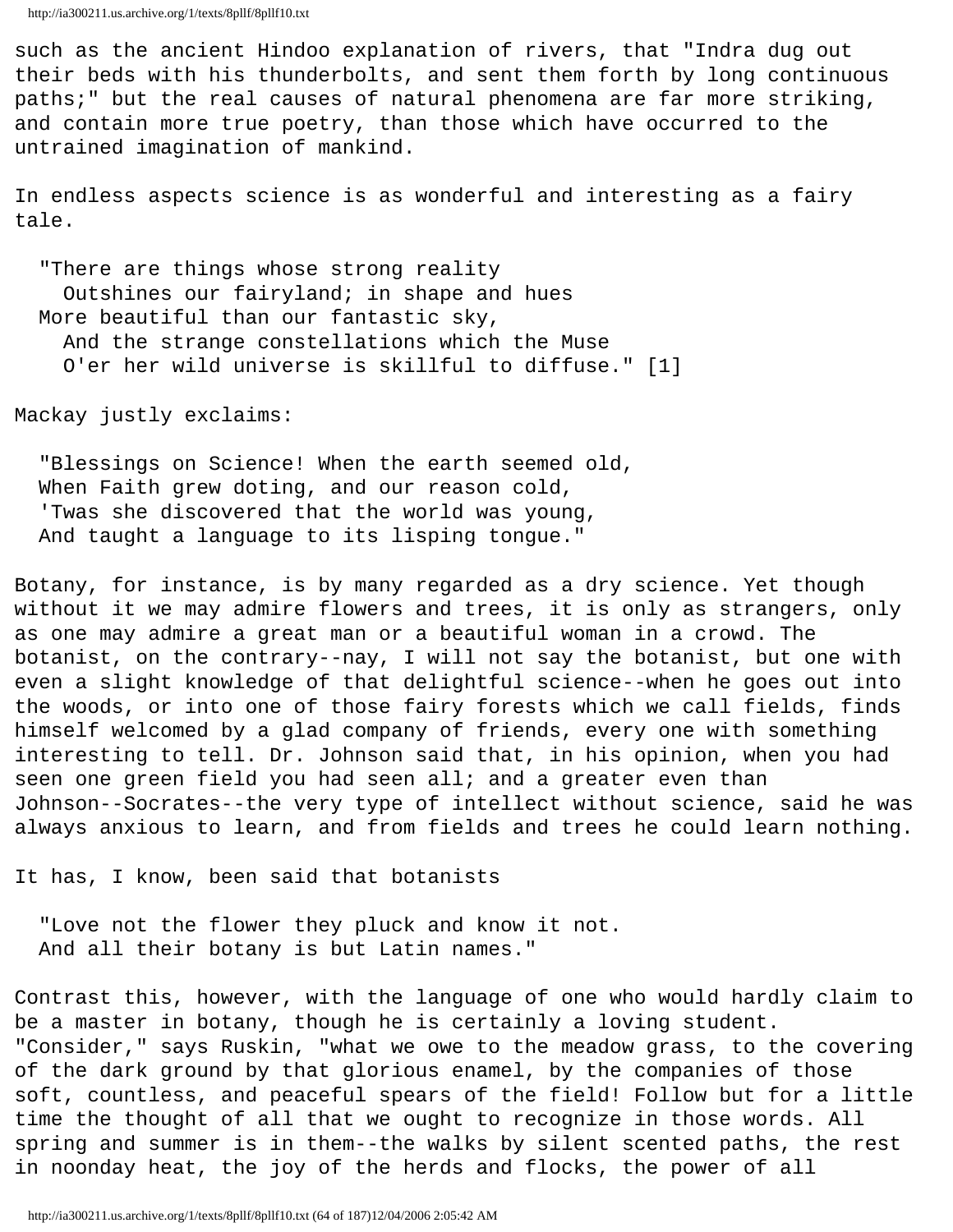shepherd life and meditation; the life of the sunlight upon the world, falling in emerald streaks and soft blue shadows, when else it would have struck on the dark mould or scorching dust; pastures beside the pacing brooks, soft banks and knolls of lowly hills, thymy slopes of down overlooked by the blue line of lifted sea; crisp lawns all dim with early dew, or smooth in evening warmth of barred sunshine, dinted by happy feet, softening in their fall the sound of loving voices."

My own tastes and studies have led me mainly in the direction of Natural History and Archaeology; but if you love one science, you cannot but feel intense interest in them all. How grand are the truths of Astronomy! Prudhomme, in a sonnet beautifully translated by Arthur O'Shaugnessy, has pictured an Observatory. He says--

 "'Tis late; the astronomer in his lonely height, Exploring, all the dark, descries afar Orbs that like distant isles of splendor are."

He notices a comet, and calculating its orbit, finds that it will return in a thousand years--

 "The star will come. It dare not by one hour Cheat Science, or falsify her calculation; Men will have passed, but, watchful in the tower, Man shall remain in sleepless contemplation; And should all men have perished in their turn, Truth in their place would watch that star's return."

Ernest Rhys well says of a student's chamber--

 "Strange things pass nightly in this little room, All dreary as it looks by light of day; Enchantment reigns here when at evening play Red fire-light glimpses through the pallid gloom."

And the true student, in Ruskin's words, stands on an eminence from which he looks back on the universe of God and forward over the generations of men.

Even if it be true that science was dry when it was buried in huge folios, that is certainly no longer the case now; and Lord Chesterfield's wise wish, that Minerva might have three graces as well as Venus, has been amply fulfilled.

The study of natural history indeed seems destined to replace the loss of what is, not very happily I think, termed "sport;" engraven in us as it is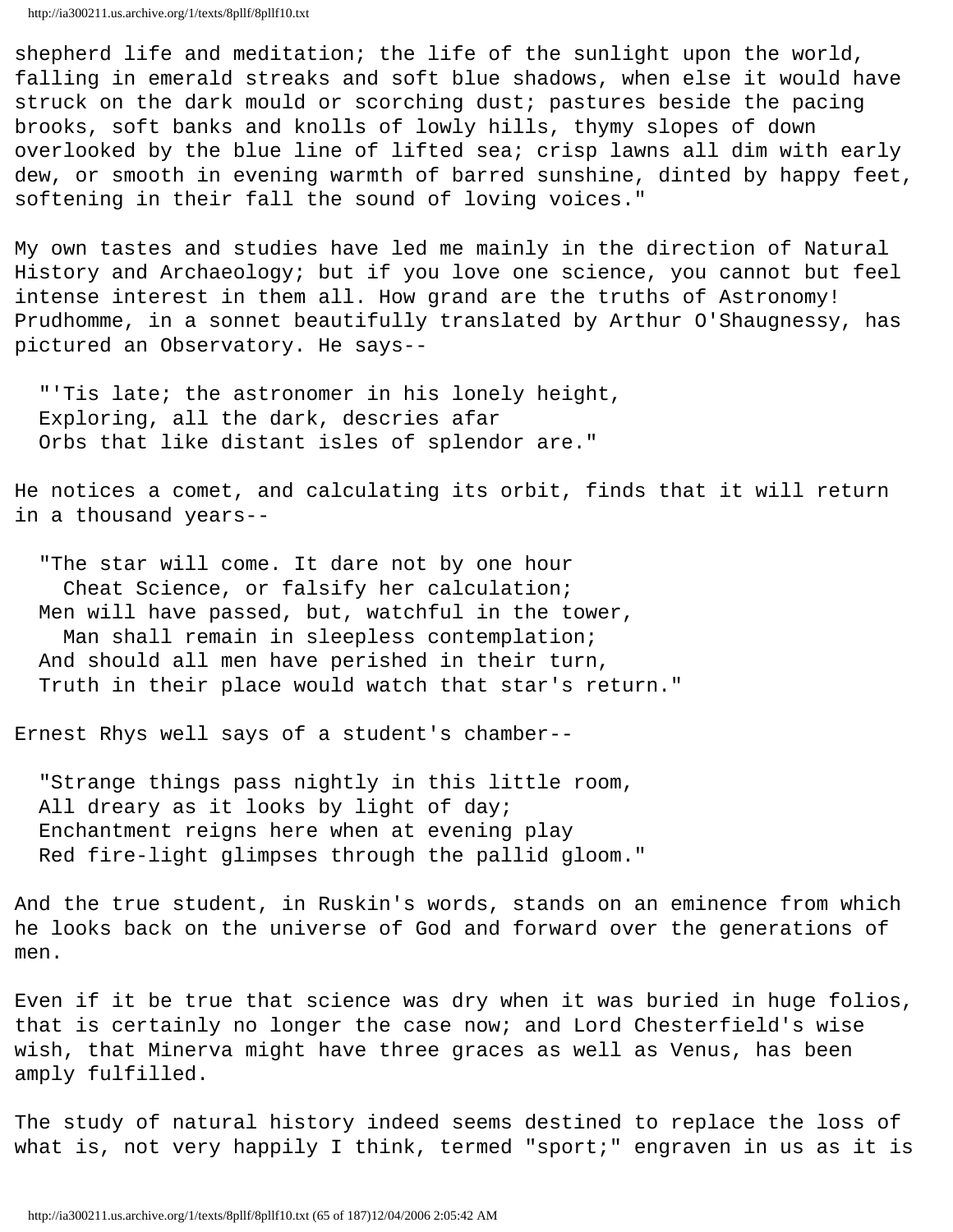by the operation of thousands of years, during which man lived greatly on the produce of the chase. Game is gradually becoming "small by degrees and beautifully less." Our prehistoric ancestors hunted the mammoth, the woolly-haired rhinoceros, and Irish elk; the ancient Britons had the wild ox, the deer, and the wolf. We have still the pheasant, the partridge, the fox, and the hare; but even these are becoming scarcer, and must be preserved first, in order that they may be killed afterwards. Some of us even now--and more, no doubt, will hereafter--satisfy instincts, essentially of the same origin, by the study of birds, or insects, or even infusoria--of creatures which more than make up by their variety what they want in size.

Emerson avers that when a naturalist has "got all snakes and lizards in his phials, science has done for him also, and has put the man into a bottle." I do not deny that there are such cases, but they are quite exceptional. The true naturalist is no mere dry collector.

I cannot resist, although it is rather long, quoting the following description from Hudson and Gosse's beautiful work on the Rotifera:--

"On the Somersetshire side of the Avon, and not far from Clifton, is a little combe, at the bottom of which lies an old fish-pond. Its slopes are covered with plantations of beech and fir, so as to shelter the pond on three sides, and yet leave it open to the soft south-western breezes, and to the afternoon sun. At the head of the combe wells up a clear spring, which sends a thread of water, trickling through a bed of osiers, into the upper end of the pond. A stout stone wall has been drawn across the combe from side to side, so as to dam up the stream; and there is a gap in one corner through which the overflow finds its way in a miniature cascade, down into the lower plantation.

"If we approach the pond by the gamekeeper's path from the cottage above, we shall pass through the plantation, and come unseen right on the corner of the wall; so that one quiet step will enable us to see at a glance its whole surface, without disturbing any living thing that may be there.

"Far off at the upper end a water-hen is leading her little brood among the willows; on the fallen trunk of an old beech, lying half way across the pond, a vole is sitting erect, rubbing his right ear, and the splash of a beech husk just at our feet tells of a squirrel who is dining somewhere in the leafy crown above us.

"But see, the water-rat has spied us out, and is making straight for his hole in the bank, while the ripple above him is the only thing that tells of his silent flight. The water-hen has long ago got under cover, and the squirrel drops no more husks. It is a true Silent Pond, and without a sign of life.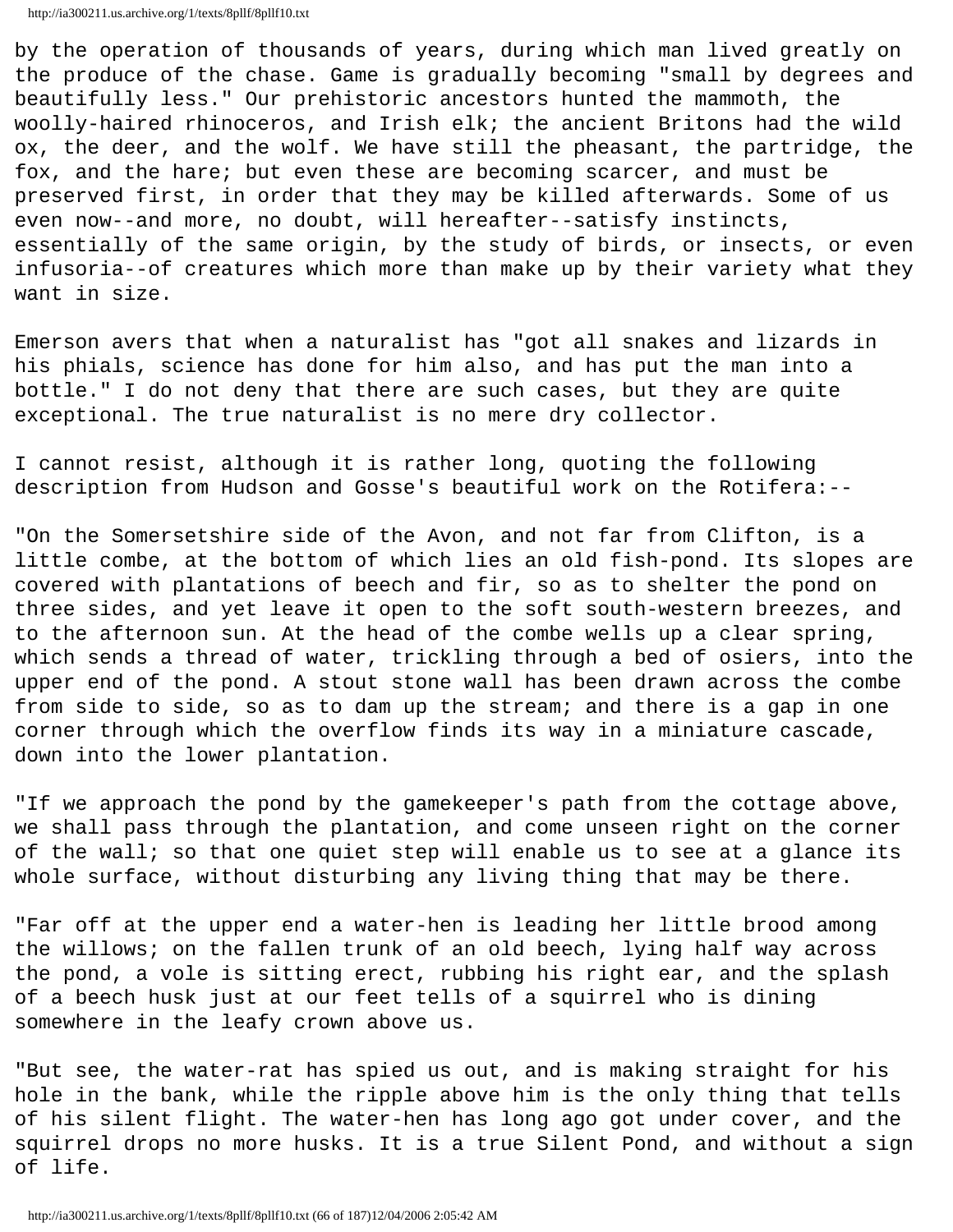"But if, retaining sense and sight, we could shrink into living atoms and plunge under the water, of what a world of wonders should we then form part! We should find this fairy kingdom peopled with the strangest creatures--creatures that swim with their hair, that have ruby eyes blazing deep in their necks, with telescopic limbs that now are withdrawn wholly within their bodies and now stretched out to many times their own length. Here are some riding at anchor, moored by delicate threads spun out from their toes; and there are others flashing by in glass armor, bristling with sharp spikes or ornamented with bosses and flowing curves; while fastened to a great stem is an animal convolvulus that, by some invisible power, draws a never-ceasing stream of victims into its gaping cup, and tears them to death with hooked jaws deep down within its body.

"Close by it, on the same stem, is something that looks like a filmy heart's-ease. A curious wheelwork runs round its four outspread petals; and a chain of minute things, living and dead, is winding in and out of their curves into a gulf at the back of the flower. What happens to them there we cannot see; for round the stem is raised a tube of golden-brown balls, all regularly piled on each other. Some creature dashes by, and like a flash the flower vanishes within its tube.

"We sink still lower, and now see on the bottom slow gliding lumps of jelly that thrust a shapeless arm out where they will, and grasping their prey with these chance limbs, wrap themselves round their food to get a meal; for they creep without feet, seize without hands, eat without mouths, and digest without stomachs."

Too many, however, still feel only in Nature that which we share "with the weed and the worm;" they love birds as boys do--that is, they love throwing stones at them; or wonder if they are good to eat, as the Esquimaux asked about the watch; or treat them as certain devout Afreedee villagers are said to have treated a descendant of the Prophet--killed him in order to worship at his tomb: but gradually we may hope that the love of Science--the notes "we sound upon the strings of nature" [2]--will become to more and more, as already it is to many, a "faithful and sacred element of human feeling."

Science summons us

 "To that cathedral, boundless as our wonder, Whose quenchless lamps the sun and moon supply; Its choir the winds and waves, its organ thunder, Its dome the sky." [3]

Where the untrained eye will see nothing but mire and dirt, Science will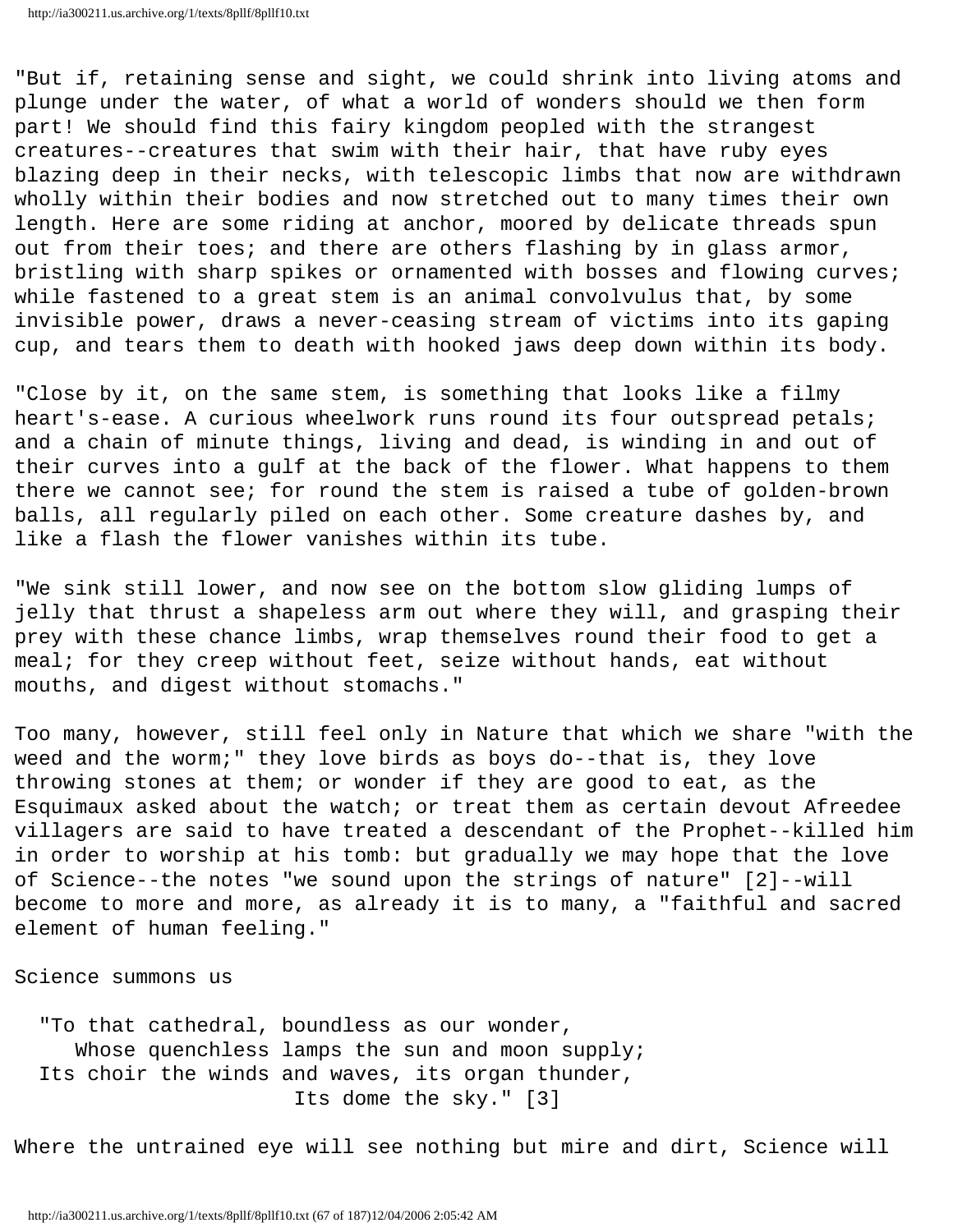often reveal exquisite possibilities. The mud we tread under our feet in the street is a grimy mixture of clay and sand, soot and water. Separate the sand, however, as Ruskin observes--let the atoms arrange themselves in peace according to their nature--and you have the opal. Separate the clay, and it becomes a white earth, fit for the finest porcelain; or if it still further purifies itself, you have a sapphire. Take the soot, and if properly treated it will give you a diamond. While, lastly, the water, purified and distilled, will become a dew-drop, or crystallize into a lovely star. Or, again, you may see as you will in any shallow pool either the mud lying at the bottom, or the image of the heavens above.

Nay, even if we imagine beauties and charms which do not really exist; still if we err at all it is better to do so on the side of charity; like Nasmyth, who tells us in his delightful autobiography, that he used to think one of his friends had a charming and kindly twinkle, and was one day surprised to discover that he had a glass eye.

But I should err indeed were I to dwell exclusively on science as lending interest and charm to our leisure hours. Far from this, it would be impossible to overrate the importance of scientific training on the wise conduct of life.

"Science," said the Royal Commission of 1861, "quickens and cultivates directly the faculty of observation, which in very many persons lies almost dormant through life, the power of accurate and rapid generalization, and the mental habit of method and arrangement; it accustoms young persons to trace the sequence of cause and effect; it familiarizes them with a kind of reasoning which interests them, and which they can promptly comprehend; and it is perhaps the best corrective for that indolence which is the vice of half-awakened minds, and which shrinks from any exertion that is not, like an effort of memory, merely mechanical."

Again, when we contemplate the grandeur of science, if we transport ourselves in imagination back into primeval times, or away into the immensity of space, our little troubles and sorrows seem to shrink into insignificance. "Ah, beautiful creations!" says Helps, speaking of the stars, "it is not in guiding us over the seas of our little planet, but out of the dark waters of our own perturbed minds, that we may make to ourselves the most of your significance." They teach, he tells us elsewhere, "something significant to all of us; and each man has a whole hemisphere of them, if he will but look up, to counsel and befriend him."

There is a passage in an address given many years ago by Professor Huxley to the South London Working Men's College which struck me very much at the time, and which puts this in language more forcible than any which I could use.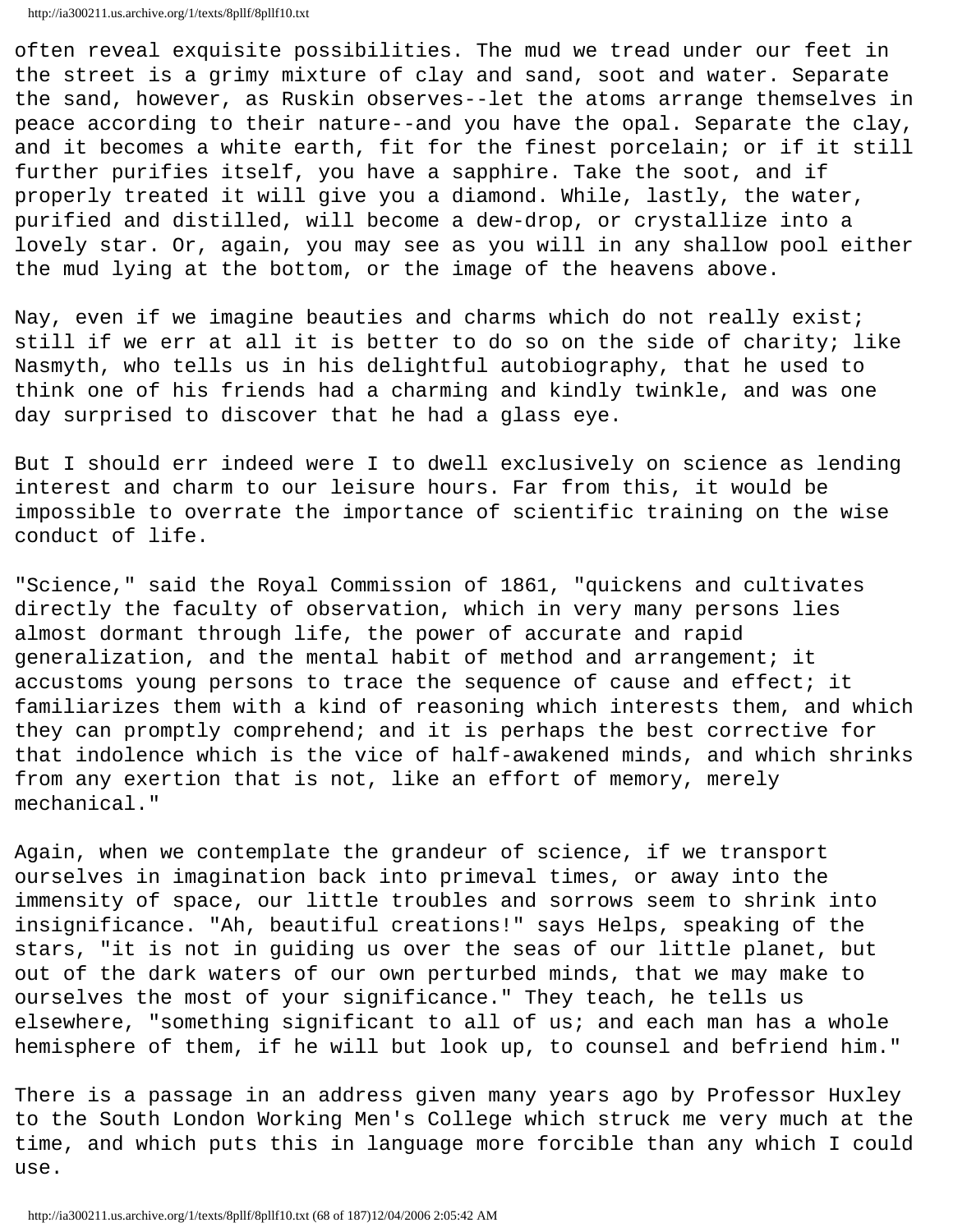"Suppose," he said, "it were perfectly certain that the life and fortune of every one of us would, one day or other, depend upon his winning or losing a game of chess. Don't you think that we should all consider it to be a primary duty to learn at least the names and the moves of the pieces? Do you not think that we should look with a disapprobation amounting to scorn upon the father who allowed his son, or the State which allowed its members, to grow up without knowing a pawn from a knight? Yet it is a very plain and elementary truth that the life, the fortune, and the happiness of every one of us, and more or less of those who are connected with us, do depend upon our knowing something of the rules of a game infinitely more difficult and complicated than chess. It is a game which has been played for untold ages, every man and woman of us being one of the two players in a game of his or her own. The chessboard is the world, the pieces are the phenomena of the Universe, the rules of the game are what we call the laws of Nature. The player on the other side is hidden from us. We know that his play is always fair, just, and patient. But also we know to our cost that he never overlooks a mistake or makes the smallest allowance for ignorance. To the man who plays well the highest stakes are paid, with that sort of overflowing generosity which with the strong shows delight in strength. And one who plays ill is checkmated--without haste, but without remorse."

I have elsewhere endeavored to show the purifying and ennobling influence of science upon religion; how it has assisted, if indeed it may not claim the main share, in sweeping away the dark superstitions, the degrading belief in sorcery and witchcraft, and the cruel, however well-intentioned, intolerance which embittered the Christian world almost from the very days of the Apostles themselves. In this she has surely performed no mean service to religion itself. As Canon Fremantle has well and justly said, men of science, and not the clergy only, are ministers of religion.

Again, the national necessity for scientific education is imperative. We are apt to forget how much we owe to science, because so many of its wonderful gifts have become familiar parts of our everyday life, that their very value makes us forget their origin. At the recent celebration of the sexcentenary of Peterhouse College, near the close of a long dinner, Sir Frederick Bramwell was called on, some time after midnight, to return thanks for Applied Science. He excused himself from making a long speech on the ground that, though the subject was almost inexhaustible, the only illustration which struck him as appropriate under the circumstances was "the application of the domestic lucifer to the bedroom candle." One cannot but feel how unfortunate was the saying of the poet that

"The light-outspeeding telegraph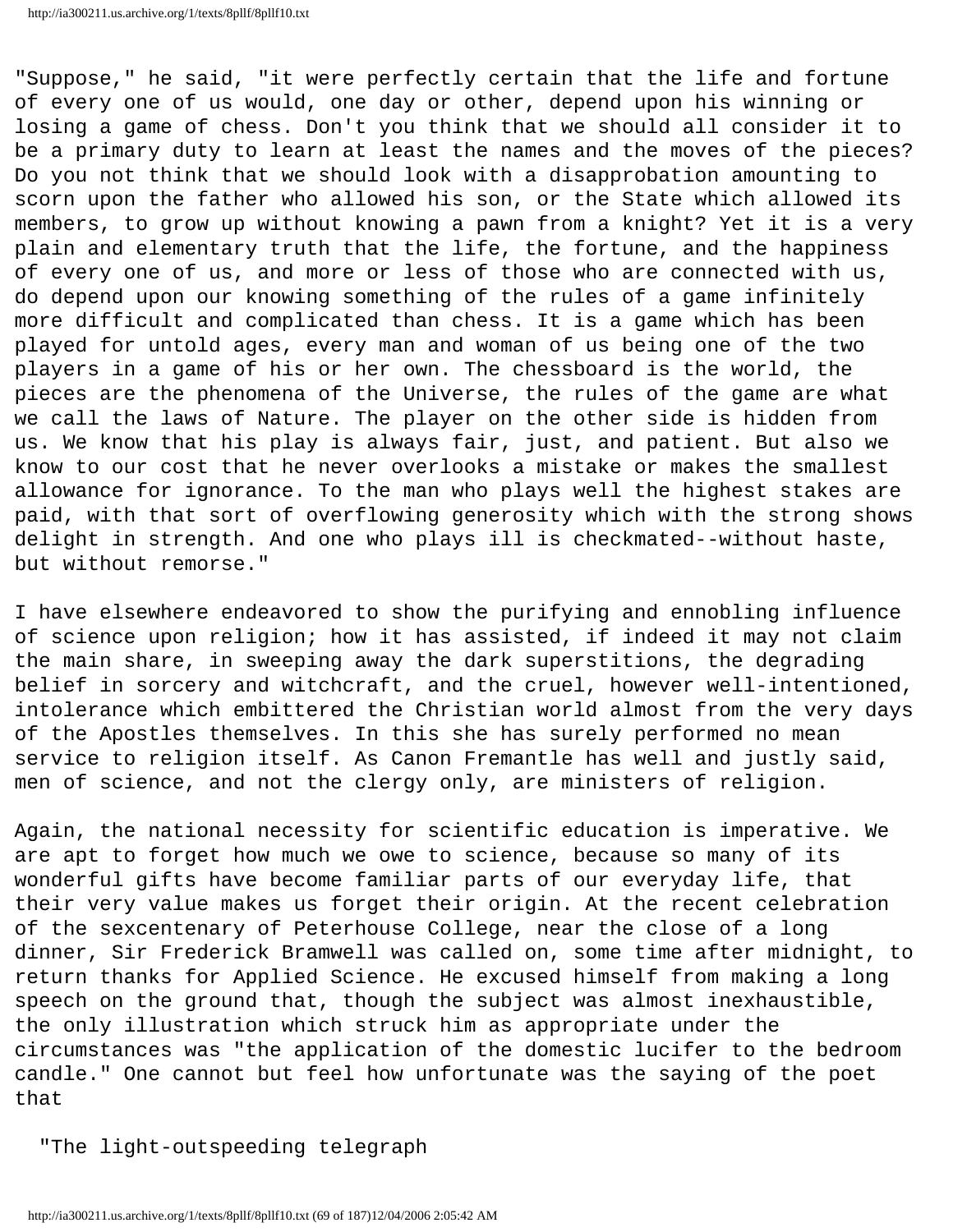Bears nothing on its beam."

The report of the Royal Commission on Technical Instruction, which has recently been issued, teems with illustrations of the advantages afforded by technical instruction. At the same time, technical training ought not to begin too soon, for, as Bain truly observes, "in a right view of scientific education the first principles and leading examples, with select details, of all the great sciences, are the proper basis of the complete and exhaustive study of any single science." Indeed, in the words of Sir John Herschel, "it can hardly be pressed forcibly enough on the attention of the student of Nature, that there is scarcely any natural phenomenon which can be fully and completely explained in all its circumstances, without a union of several, perhaps of all, the sciences." The most important secrets of Nature are often hidden away in unexpected places. Many valuable substances have been discovered in the refuse of manufactories; and it was a happy thought of Glauber to examine what everybody else threw away. There is perhaps no nation the future happiness and prosperity of which depend more on science than our own. Our population is over 35,000,000, and is rapidly increasing. Even at present it is far larger than our acreage can support. Few people whose business does not lie in the study of statistics realize that we have to pay foreign countries no less than £140,000,000 a year for food. This, of course, we purchase mainly by manufactured articles. We hear now a great deal about depression of trade, and foreign, especially American, competition, which, let me observe, will be much keener a few years hence, when the United States have paid off their debt, and consequently reduced taxation.

But let us look forward a hundred years--no long time in the history of a nation. Our coal supplies will then be greatly diminished. The population of Great Britain doubles at the present rate of increase in about fifty years, so that we should, if the present rate continues, require to import over £400,000,000 a year in food. How, then, is this to be paid for? We have before us, as usual, three courses. The natural rate of increase may be stopped, which means suffering and outrage; or the population may increase, only to vegetate in misery and destitution; or, lastly, by the development of scientific training and appliances, they may probably be maintained in happiness and comfort. We have, in fact, to make our choice between science and suffering. It is only by wisely utilizing the gifts of science that we have any hope of maintaining our population in plenty and comfort. Science, however, will do this for us if we will only let her. She may be no Fairy Godmother indeed, but she will richly endow those who love her.

That discoveries, innumerable, marvellous, and fruitful, await the successful explorers of Nature no one can doubt. What would one not give for a Science primer of the next century? for, to paraphrase a well-known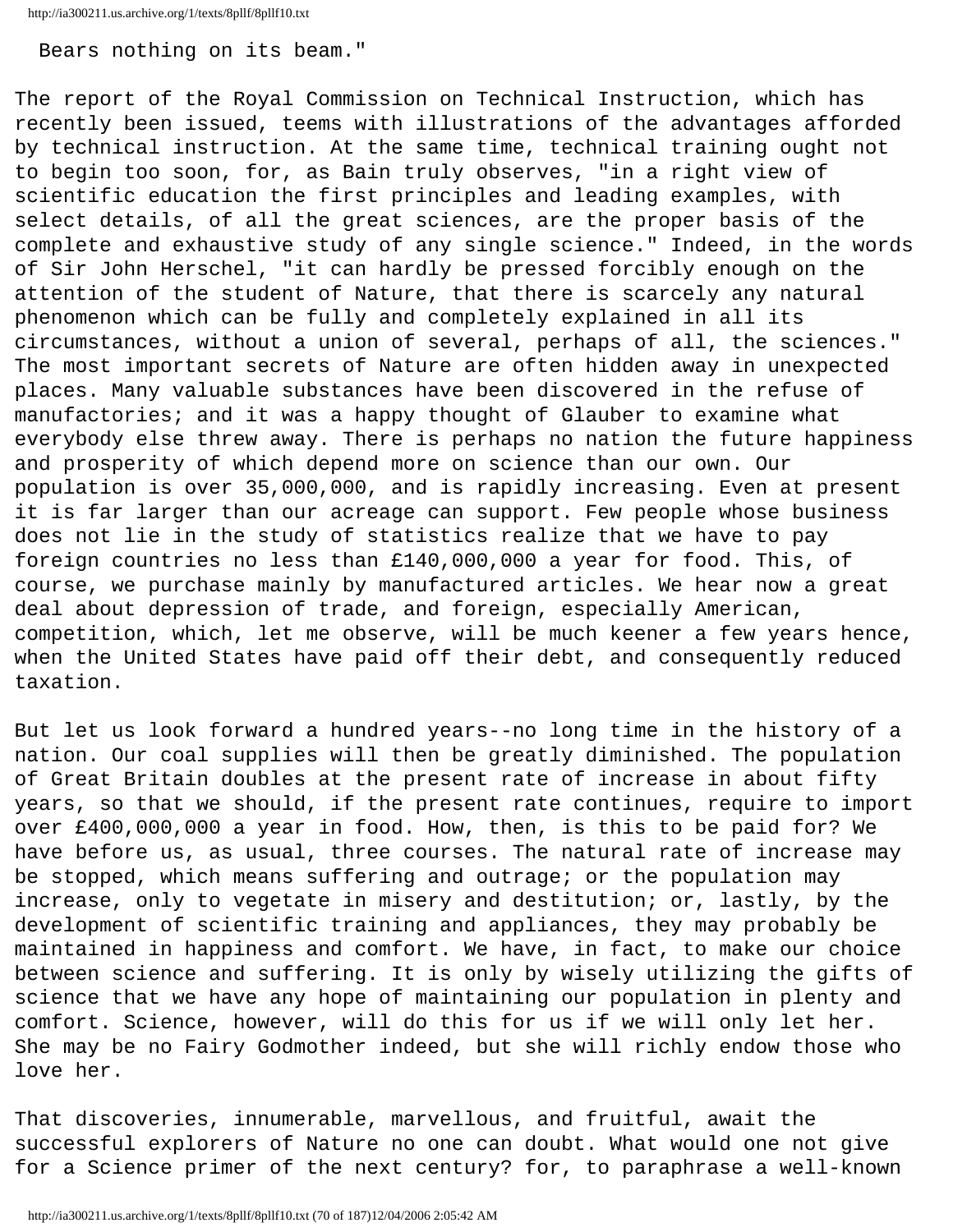saying, even the boy at the plough will then know more of science than the wisest of our philosophers do now. Boyle entitled one of his essays "Of Man's great Ignorance of the Uses of Natural Things; or that there is no one thing in Nature whereof the uses to human life are yet thoroughly understood"--a saying which is still as true now as when it was written. And, lest I should be supposed to be taking too sanguine a view, let me give the authority of Sir John Herschel, who says: "Since it cannot but be that innumerable and most important uses remain to be discovered among the materials and objects already known to us, as well as among those which the progress of science must hereafter disclose, we may hence conceive a well-grounded expectation, not only of constant increase in the physical resources of mankind, and the consequent improvement of their condition, but of continual accession to our power of penetrating into the arcana of Nature and becoming acquainted with her highest laws."

Nor is it merely in a material point of view that science would thus benefit the nation. She will raise and strengthen the national, as surely as the individual, character. The great gift which Minerva offered to Paris is now freely tendered to all, for we may apply to the nation, as well as to the individual, Tennyson's noble lines:--

 "Self-reverence, self-knowledge, self-control: These three alone lead life to sovereign power, Yet not for power (power of herself Would come uncalled for), but to live by law; Acting the law we live by without fear."

"In the vain and foolish exultation of the heart," said John Quincy Adams, at the close of his final lecture on resigning his chair at Boston, "which the brighter prospects of life will sometimes excite, the pensive portress of Science shall call you to the sober pleasures of her holy cell. In the mortification of disappointment, her soothing voice shall whisper serenity and peace. In social converse with the mighty dead of ancient days, you will never smart under the galling sense of dependence upon the mighty living of the present age. And in your struggles with the world, should a crisis ever occur, when even friendship may deem it prudent to desert you, when priest and Levite shall come and look on you and pass by on the other side, seek refuge, my unfailing friends, and be assured you shall find it, in the friendship of Laelius and Scipio, in the patriotism of Cicero, Demosthenes, and Burke, as well as in the precepts and example of Him whose law is love, and who taught us to remember injuries only to forgive them."

Let me in conclusion quote the glowing description of our debt to science given by Archdeacon Farrar in his address at Liverpool College--testimony, moreover, all the more valuable, considering the source from which it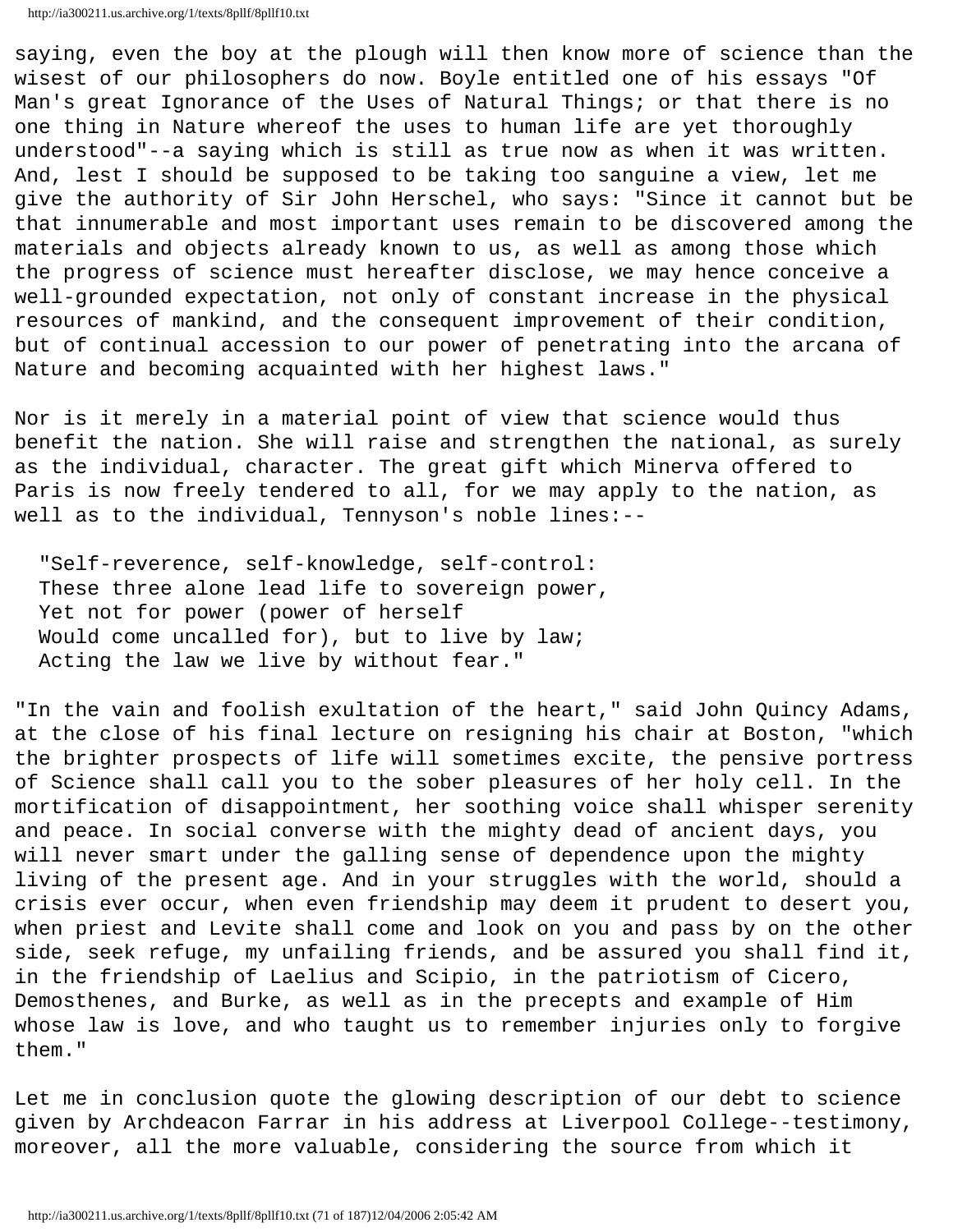comes.

"In this great commercial city," he said, "where you are surrounded by the triumphs of science and of mechanism--you, whose river is ploughed by the great steamships whose white wake has been called the fittest avenue to the palace front of a mercantile people--you know well that in the achievements of science there is not only beauty and wonder, but also beneficence and power. It is not only that she has revealed to us infinite space crowded with unnumbered worlds; infinite time peopled by unnumbered existences; infinite organisms hitherto invisible but full of delicate and iridescent loveliness; but also that she has been, as a great Archangel of Mercy, devoting herself to the service of man. She has labored, her votaries have labored, not to increase the power of despots or to add to the magnificence of courts, but to extend human happiness, to economize human effort, to extinguish human pain. Where of old, men toiled, half blinded and half naked, in the mouth of the glowing furnace to mix the white-hot iron, she now substitutes the mechanical action of the viewless air. She has enlisted the sunbeam in her service to limn for us, with absolute fidelity, the faces of the friends we love. She has shown the poor miner how he may work in safety, even amid the explosive fire-damp of the mine. She hits, by her anaesthetics, enabled the sufferer to be hushed and unconscious while the delicate hand of some skilled operator cuts a fragment from the nervous circle of the unquivering eye. She points not to pyramids built during weary centuries by the sweat of miserable nations, but to the lighthouse and the steamship, to the railroad and the telegraph. She has restored eyes to the blind and hearing to the deaf. She has lengthened life, she has minimized danger, she has controlled madness, she has trampled on disease. And on all these grounds, I think that none of our sons should grow up wholly ignorant of studies which at once train the reason and fire the imagination, which fashion as well as forge, which can feed as well as fill the mind."

[1] Byron.

[2] Emerson.

[3] H. Smith.

CHAPTER X.

EDUCATION.

"No pleasure is comparable to the standing upon the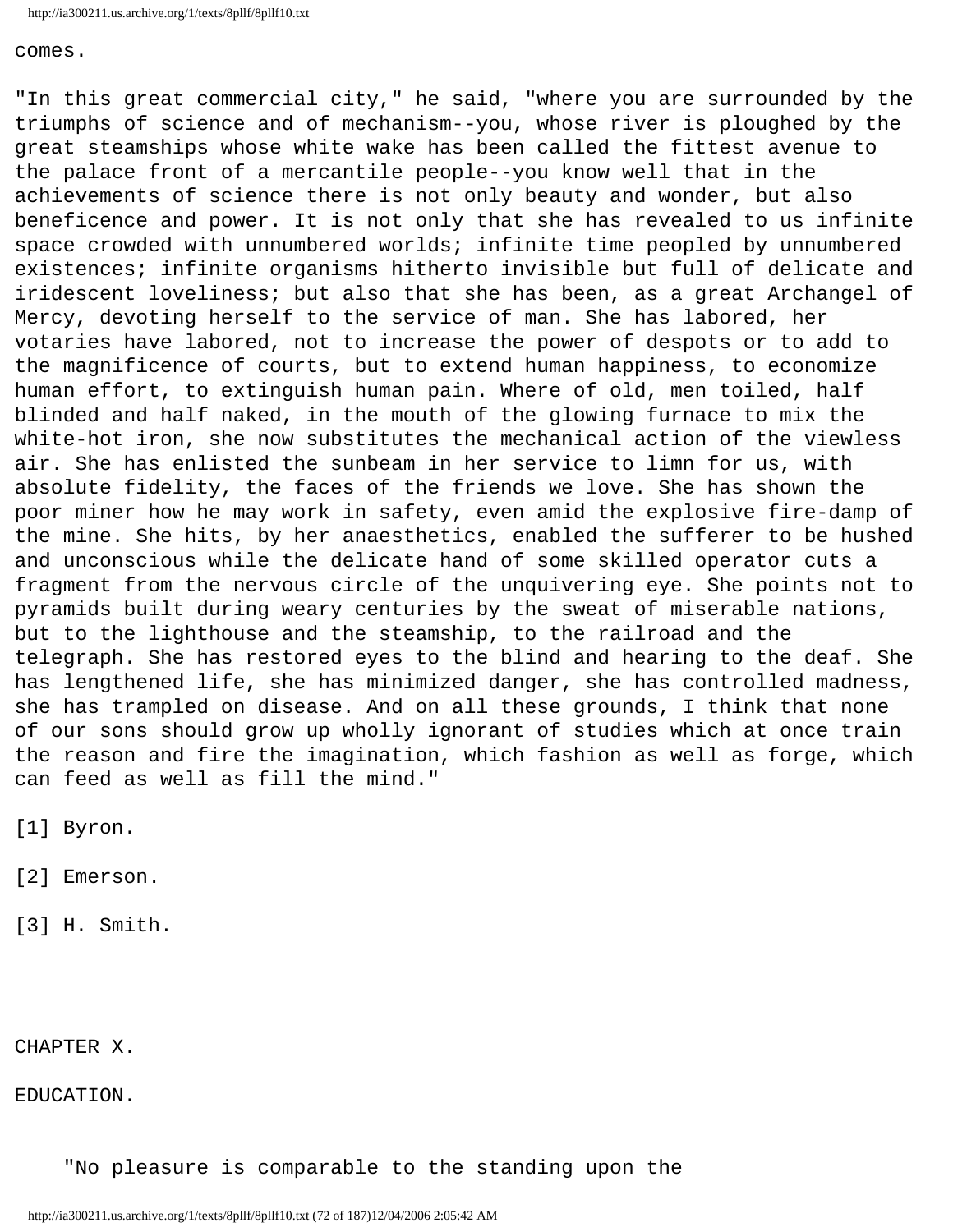vantage ground of truth."--BACON.

 "Divine Philosophy! Not harsh and crabbed as dull fools suppose, But musical as is Apollo's lute, And a perpetual feast of nectar'd sweets Where no crude surfeit reigns."--MILTON.

It may seem rather surprising to include education among the pleasures of life; for in too many cases it is made odious to the young, and is supposed to cease with school; while, on the contrary, if it is to be really successful it must be suitable, and therefore interesting, to children, and must last through life. The very process of acquiring knowledge is a privilege and a blessing. It used to be said that there was no royal road to learning; it would be more true to say that the avenues leading to it are all royal.

"It is not," says Jeremy Taylor, "the eye that sees the beauties of heaven, nor the ear that hears the sweetness of music, or the glad tidings of a prosperous accident; but the soul that perceives all the relishes of sensual and intellectual perceptions: and the more noble and excellent the soul is, the greater and more savory are its perceptions. And if a child behold the rich ermine, or the diamonds of a starry night, or the order of the world, or hears the discourses of an apostle; because he makes no reflex act on himself and sees not what he sees, he can have but the pleasure of a fool or the deliciousness of a mule."

Herein lies the importance of education. I say education rather than instruction, because it is far more important to cultivate the mind than to store the memory. Studies are a means and not an end. "To spend too much time in studies is sloth; to use them too much for ornament is affectation; to make judgment wholly by their rules is the humor of a scholar: they perfect nature, and are perfected by experience.... Crafty men contemn studies, simple men admire them, and wise men use them." [1]

Moreover, though, as Mill says, "in the comparatively early state of human development in which we now live, a person cannot indeed feel that entireness of sympathy with all others which would make any real discordance in the general direction of their conduct in life impossible," yet education might surely do more to root in us the feeling of unity with our fellow-creatures. At any rate, if we do not study in this spirit, all our learning will but leave us as weak and sad as Faust.

"I've now, alas! Philosophy,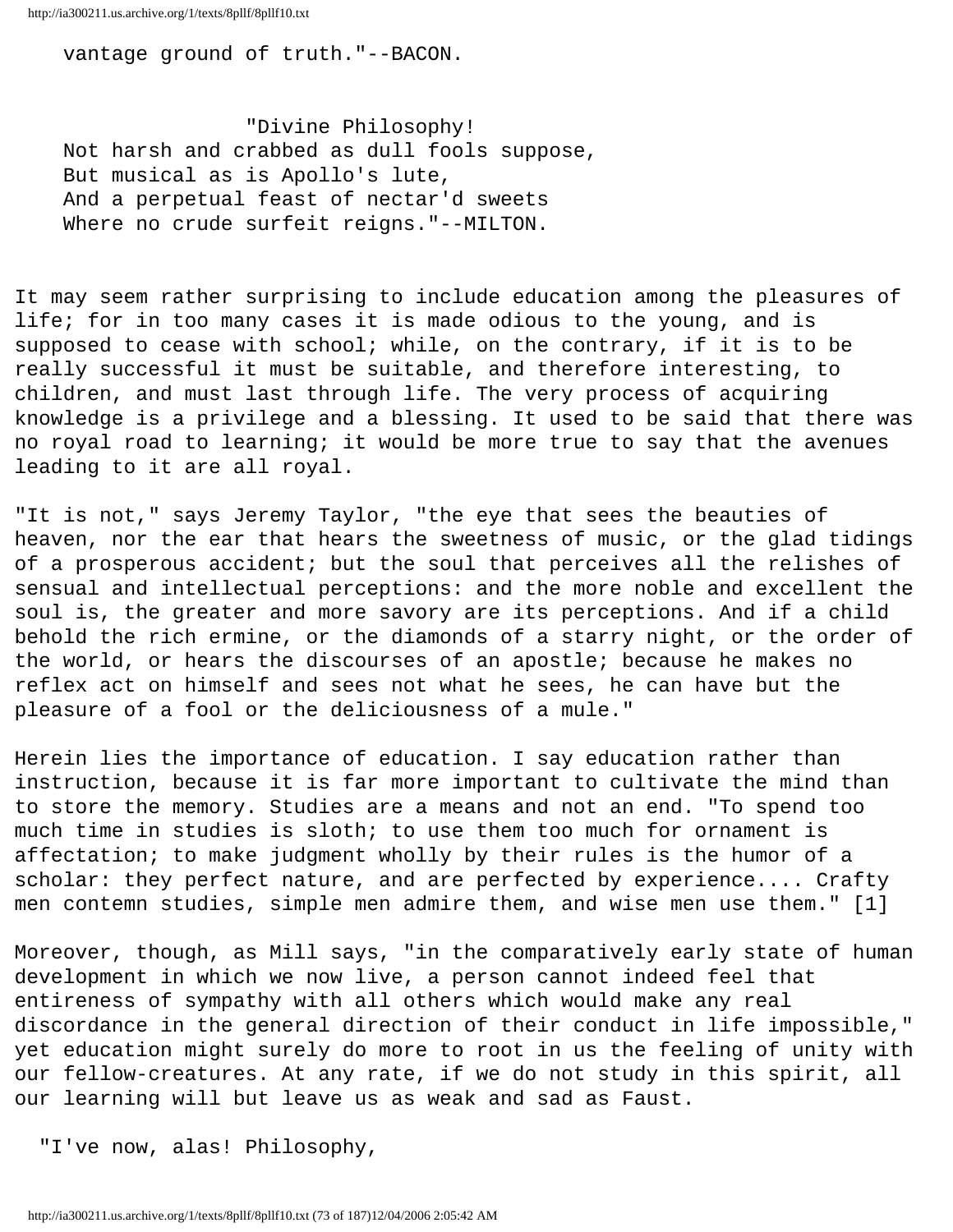Medicine and Jurisprudence too, And to my cost Theology, With ardent labor studied through, And here I stand, with all my lore Poor fool, no wiser than before." [2]

Our studies should be neither "a couch on which to rest; nor a cloister in which to promenade alone; nor a tower from which to look down on others; nor a fortress whence we may resist them; nor a workshop for gain and merchandise; but a rich armory and treasury for the glory of the creator and the ennoblement of life." [3]

For in the noble words of Epictetus, "you will do the greatest service to the state if you shall raise, not the roofs of the houses, but the souls of the citizens: for it is better that great souls should dwell in small houses rather than for mean slaves to lurk in great houses."

It is then of great importance to consider whether our present system of education is the one best calculated to fulfil these great objects. Does it really give that love of learning which is better than learning itself? Does all the study of the classics to which our sons devote so many years give any just appreciation of them; or do they not on leaving college too often feel with Byron--

"Then farewell, Horace; whom I hated so!"

Too much concentration on any one subject is a great mistake, especially in early life. Nature herself indicates the true system, if we would but listen to her. Our instincts are good guides, though not infallible, and children will profit little by lessons which do not interest them. In cheerfulness, says Pliny, is the success of our studies--"studia hilaritate proveniunt"--and we may with advantage take a lesson from Theognis, who, in his Ode on the Marriage of Cadmus and Harmonia, makes the Muses sing:

 "What is good and fair, Shall ever be our care; Thus the burden of it rang, That shall never be our care, Which is neither good nor fair. Such were the words your lips immortal sang."

There are some who seem to think that our educational system is as good as possible, and that the only remaining points of importance are the number of schools and scholars, the question of fees, the relation of voluntary and board schools, etc. "No doubt," says Mr. Symonds, in his \_Sketches in Italy and Greece\_, "there are many who think that when we not only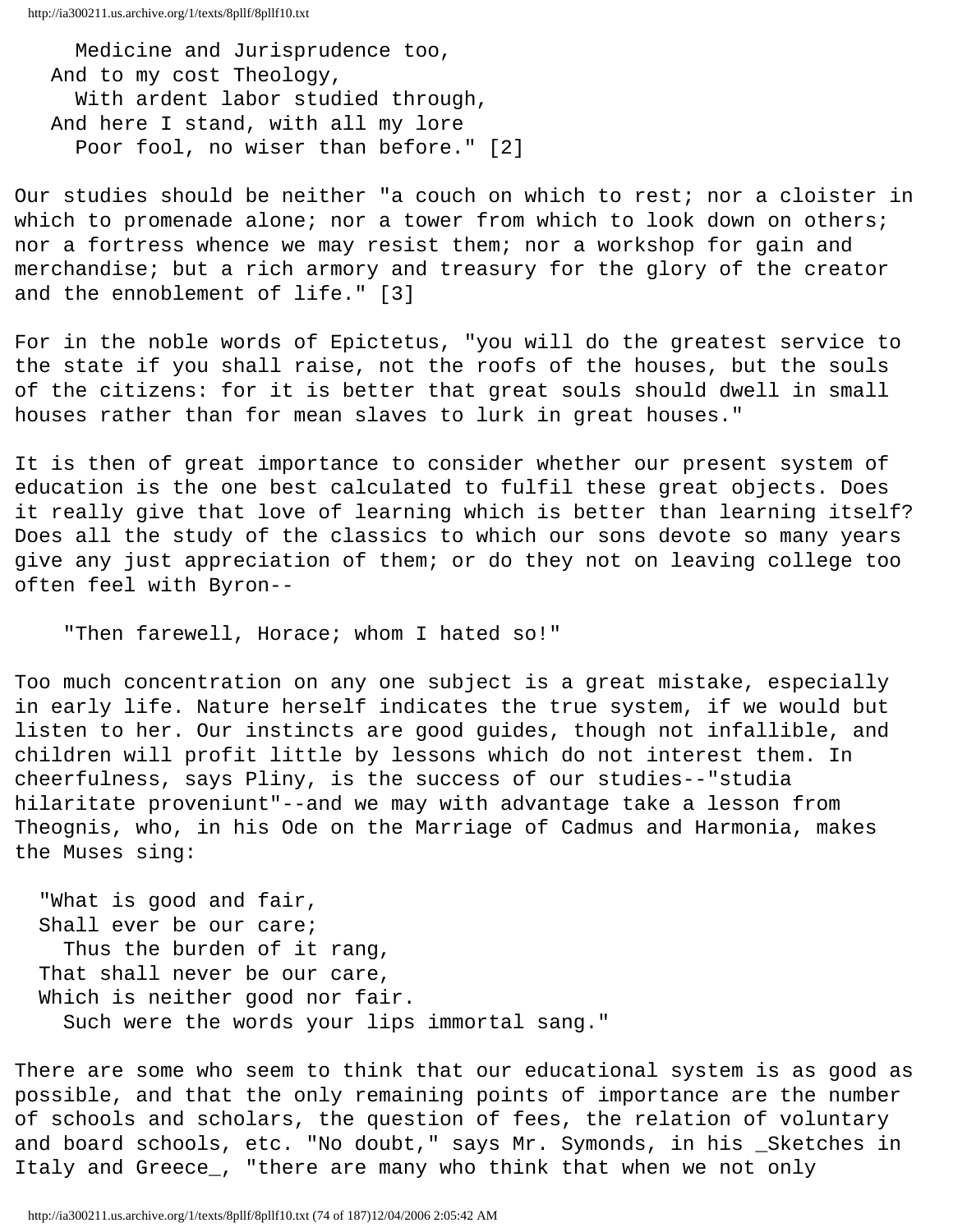advocate education but discuss the best system we are simply beating the air; that our population is as happy and cultivated as can be, and that no substantial advance is really possible. Mr. Galton, however, has expressed the opinion, and most of those who have written on the social condition of Athens seem to agree with him, that the population of Athens, taken as a whole, was as superior to us as we are to Australian savages."

That there is, indeed, some truth in this, probably no student of Greek history will deny. Why, then, should this be so? I cannot but think that our system of education is partly responsible.

Manual and science teaching need not in any way interfere with instruction in other subjects. Though so much has been said about the importance of science and the value of technical instruction, or of hand-training, as I should prefer to call it, it is unfortunately true that in our system of education, from the highest schools downward, both of them are sadly neglected, and the study of language reigns supreme.

This is no new complaint. Ascham, in \_The Schoolmaster\_, long ago lamented it; Milton, in his letter to Mr. Samuel Hartlib, complained "that our children are forced to stick unreasonably in these grammatick flats and shallows;" and observes that, "though a linguist should pride himself to have all the tongues Babel cleft the world into, yet, if he have not studied the solid things in them as well as the words and lexicons, he were nothing so much to be esteemed a learned man as any yeoman or tradesman competently wise in his mother dialect only;" and Locke said that "schools fit us for the university rather than for the world." Commission after commission, committee after committee, have reiterated the same complaint. How then do we stand now?

I see it indeed constantly stated that, even if the improvement is not so rapid as could be desired, still we are making considerable progress. But is this so? I fear not. I fear that our present system does not really train the mind, or cultivate the power of observation, or even give the amount of information which we may reasonably expect from the time devoted to it.

Sir M. E. Grant-Duff has expressed the opinion that a boy or girl of fourteen might reasonably be expected to "read aloud clearly and agreeably, to write a large distinct round hand, and to know the ordinary rules of arithmetic, especially compound addition--a by no means universal accomplishment; to speak and write French with ease and correctness, and have some slight acquaintance with French literature; to translate \_ad aperturam libri\_ from an ordinary French or German book; to have a thoroughly good elementary knowledge of geography, under which are comprehended some notions of astronomy--enough to excite his curiosity; a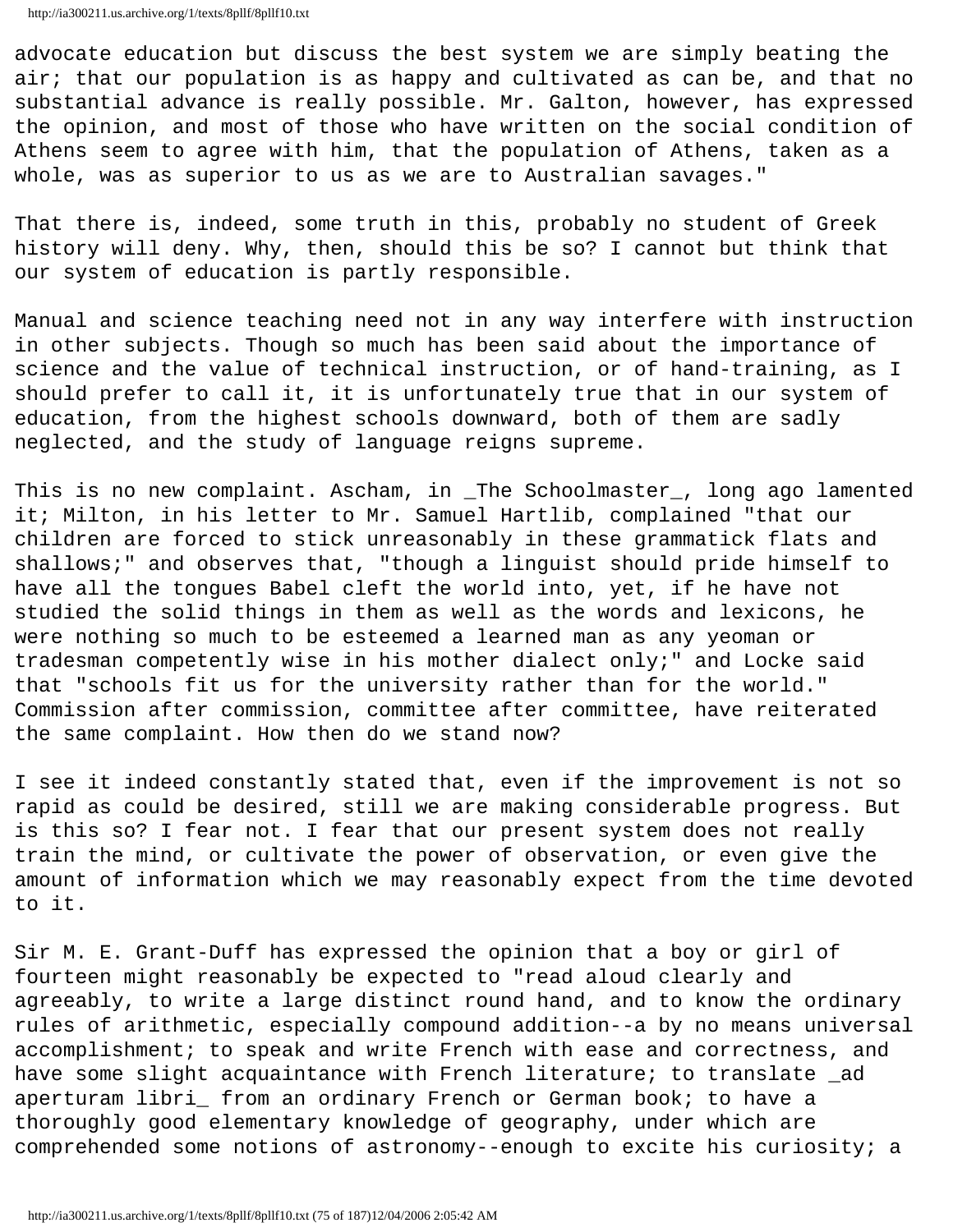knowledge of the very broadest facts of geology and history--enough to make him understand, in a clear but perfectly general way, how the larger features of the world he lives in, physical and political, came to be like what they are; to have been trained from earliest infancy to use his powers of observation on plants, or animals, or rocks, or other natural objects; and to have gathered a general acquaintance with what is most supremely good in that portion of the more important English classics which is suitable to his time of life; to have some rudimentary acquaintance with drawing and music."

To effect this, no doubt, "industry must be our oracle, and reason our Apollo," as Sir T. Browne says; but surely it is no unreasonable estimate; yet how far do we fall short of it? General culture is often deprecated because it is said that smatterings are useless. But there is all the difference in the world between having a smattering of, or being well grounded in, a subject. It is the latter which we advocate--to try to know, as Lord Brougham well said, "everything of something, and something of everything."

"It can hardly," says Sir John Herschel, "be pressed forcibly enough on the attention of the student of nature, that there is scarcely any natural phenomenon which can be fully and completely explained, in all its circumstances, without a union of several, perhaps of all, the sciences."

The present system in most of our public schools and colleges sacrifices everything else to classics and arithmetic. They are most important subjects, but ought not to exclude science and modern languages. Moreover, after all, our sons leave college unable to speak either Latin or Greek, and too often absolutely without any interest in classical history or literature. But the boy who has been educated without any training in science has grave reason to complain of "knowledge to one entrance quite shut out."

By concentrating the attention, indeed, so much on one or two subjects, we defeat our own object, and produce a feeling of distaste where we wish to create an interest.

Our great mistake in education is, as it seems to me, the worship of book-learning--the confusion of instruction and education. We strain the memory instead of cultivating the mind. The children in our elementary schools are wearied by the mechanical act of writing, and the interminable intricacies of spelling; they are oppressed by columns of dates, by lists of kings and places, which convey no definite idea to their minds, and have no near relation to their daily wants and occupations; while in our public schools the same unfortunate results are produced by the weary monotony of Latin and Greek grammar. We ought to follow exactly the opposite course with children--to give them a wholesome variety of mental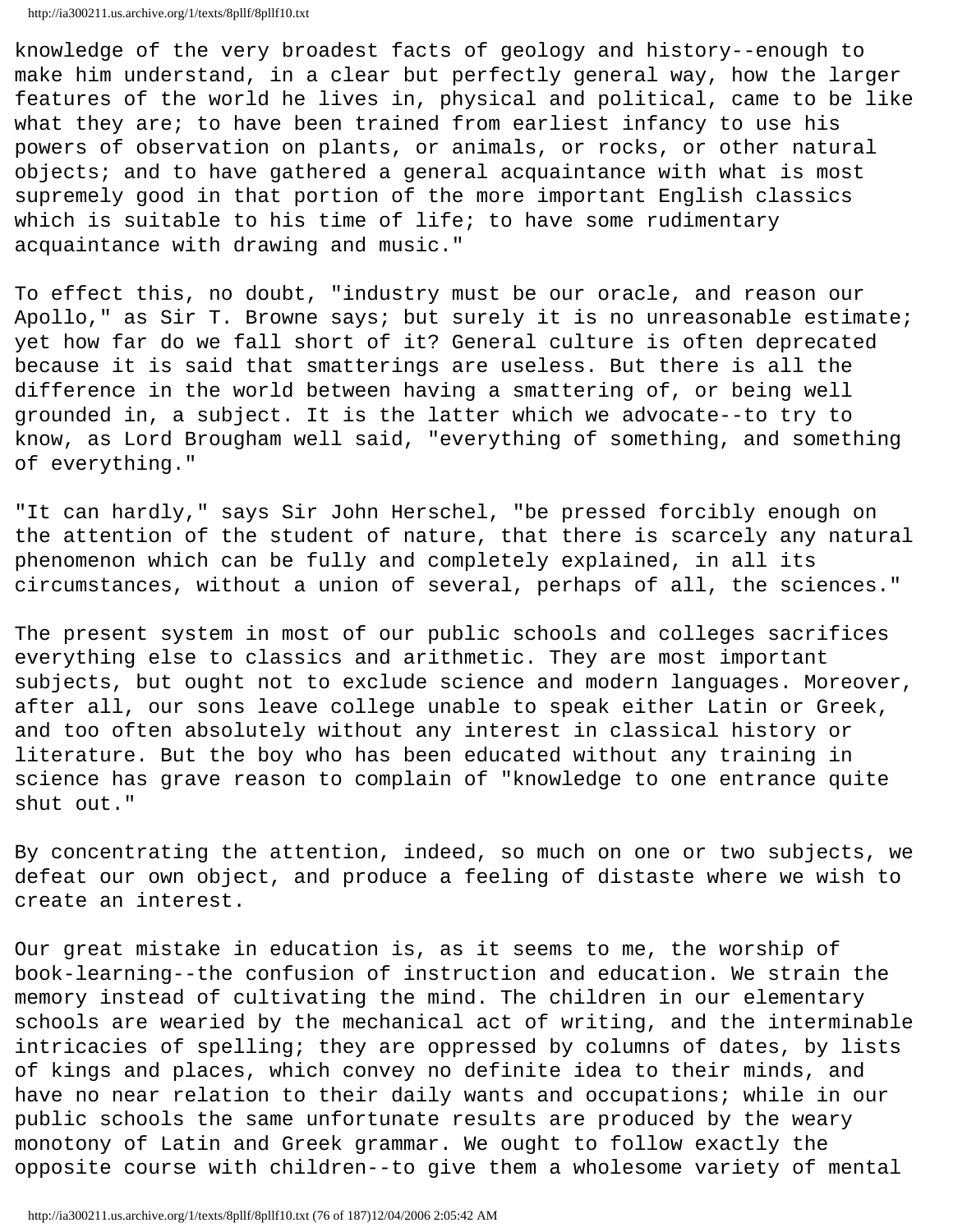```
http://ia300211.us.archive.org/1/texts/8pllf/8pllf10.txt
```
food, and endeavor to cultivate their tastes, rather than to fill their minds with dry facts. The important thing is not so much that every child should be taught, as that every child should be given the wish to learn. What does it matter if the pupil know a little more or a little less? A boy who leaves school knowing much, but hating his lessons, will soon have forgotten almost all he ever learned; while another who had acquired a thirst for knowledge, even if he had learned little, would soon teach himself more than the first ever knew. Children are by nature eager for information. They are always putting questions. This ought to be encouraged. In fact, we may to a great extent trust to their instincts, and in that case they will do much to educate themselves. Too often, however, the acquirement of knowledge is placed before them in a form so irksome and fatiguing that all desire for information is choked, or even crushed out; so that our schools, in fact, become places for the discouragement of learning, and thus produce the very opposite effect from that at which we aim. In short, children should be trained to observe and to think, for in that way there would be opened out to them a source of the purest enjoyment for leisure hours, and the wisest judgment in the work of life.

Another point in which I venture to think that our system of education might be amended, is that it tends at present to give the impression that everything is known.

Dr. Busby is said to have kept his hat on in the presence of King Charles, that the boys might see what a great man he was. I doubt, however, whether the boys were deceived by the hat; and am very skeptical about Dr. Busby's theory of education.

Master John of Basingstoke, who was Archdeacon of Leicester in 1252, learned Greek during a visit to Athens, from Constantina, daughter of the Archbishop of Athens, and used to say afterwards that though he had studied well and diligently at the University of Paris, yet he learned more from an Athenian maiden of twenty. We cannot all study so pleasantly as this, but the main fault I find with Dr. Busby's system is that it keeps out of sight the great fact of human ignorance.

Boys are given the impression that the masters know everything. If, on the contrary, the great lesson impressed on them was that what we know is as nothing to what we do not know, that the "great ocean of truth lies all undiscovered before us," surely this would prove a great stimulus, and many would be nobly anxious to enlarge the boundaries of human knowledge, and extend the intellectual kingdom of man. Philosophy, says Aristotle, begins in wonder, for Iris is the child of Thaumas.

Education ought not to cease when we leave school; but if well begun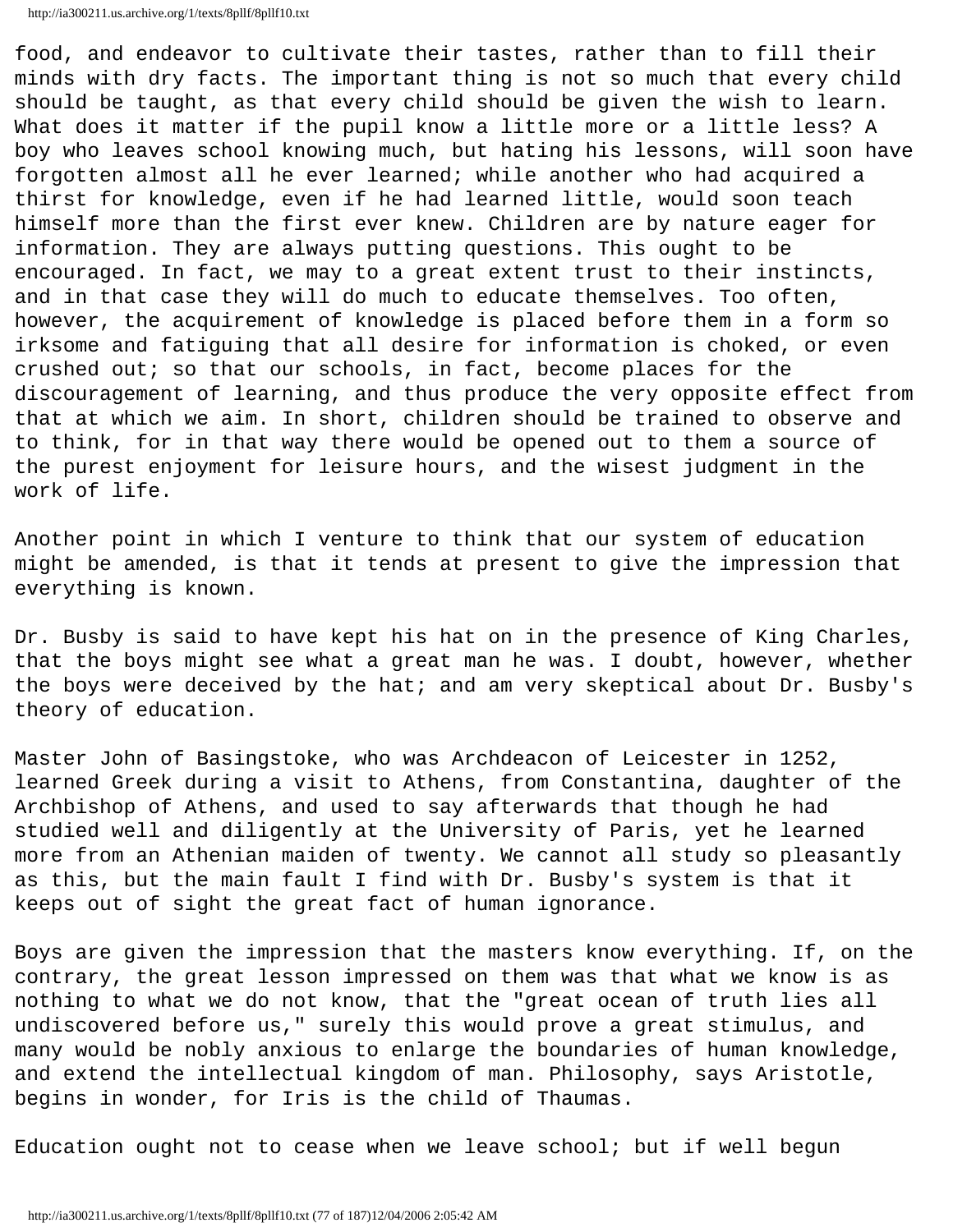```
http://ia300211.us.archive.org/1/texts/8pllf/8pllf10.txt
```
there, will continue through life.

Moreover, whatever our occupation or profession in life may be, it is most desirable to create for ourselves some other special interest. In the choice of a subject every one should consult his own instincts and interests, I will not attempt to suggest whether it is better to pursue art or science; whether we should study the motes in the sunbeam, or the heavenly bodies themselves. Whatever may be the subject of our choice, we shall find enough, and more than enough, to repay the devotion of a lifetime. Life no doubt is paved with enjoyments, but we must all expect times of anxiety, of suffering, and of sorrow; and when these come it is an inestimable comfort to have some deep interest which will, at any rate to some extent, enable us to escape from ourselves.

"A cultivated mind," says Mill--"I do not mean that of a philosopher, but any mind to which the fountains of knowledge have been opened, and which has been taught in any tolerable degree to exercise its faculties--will find sources of inexhaustible interest in all that surrounds it; in the objects of nature, the achievements of art, the imaginations of poetry, the incidents of history, the ways of mankind, past and present, and their prospects in the future. It is possible, indeed, to become indifferent to all this, and that too without having exhausted a thousandth part of it; but only when one has had from the beginning no moral or human interest in these things, and has sought in them only the gratification of curiosity."

I have been subjected to some good-natured banter for having said that I looked forward to a time when our artisans and mechanics would be great readers. But it is surely not unreasonable to regard our social condition as susceptible of great improvement. The spread of schools, the cheapness of books, the establishment of free libraries will, it may be hoped, exercise a civilizing and ennobling influence. They will even, I believe, do much to diminish poverty and suffering, so much of which is due to ignorance and to the want of interest and brightness in uneducated life. So far as our elementary schools are concerned, there is no doubt much difficulty in apportioning the National Grant without unduly stimulating mere mechanical instruction. But this is not the place to discuss the subject of religious or moral training, or the system of apportioning the grant.

If we succeed in giving the love of learning, the learning itself is sure to follow.

We should therefore endeavor to educate our children so that every country walk may be a pleasure; that the discoveries of science may be a living interest; that our national history and poetry may be sources of legitimate pride and rational enjoyment. In short, our schools, if they are to be worthy of the name--if they are to fulfil their high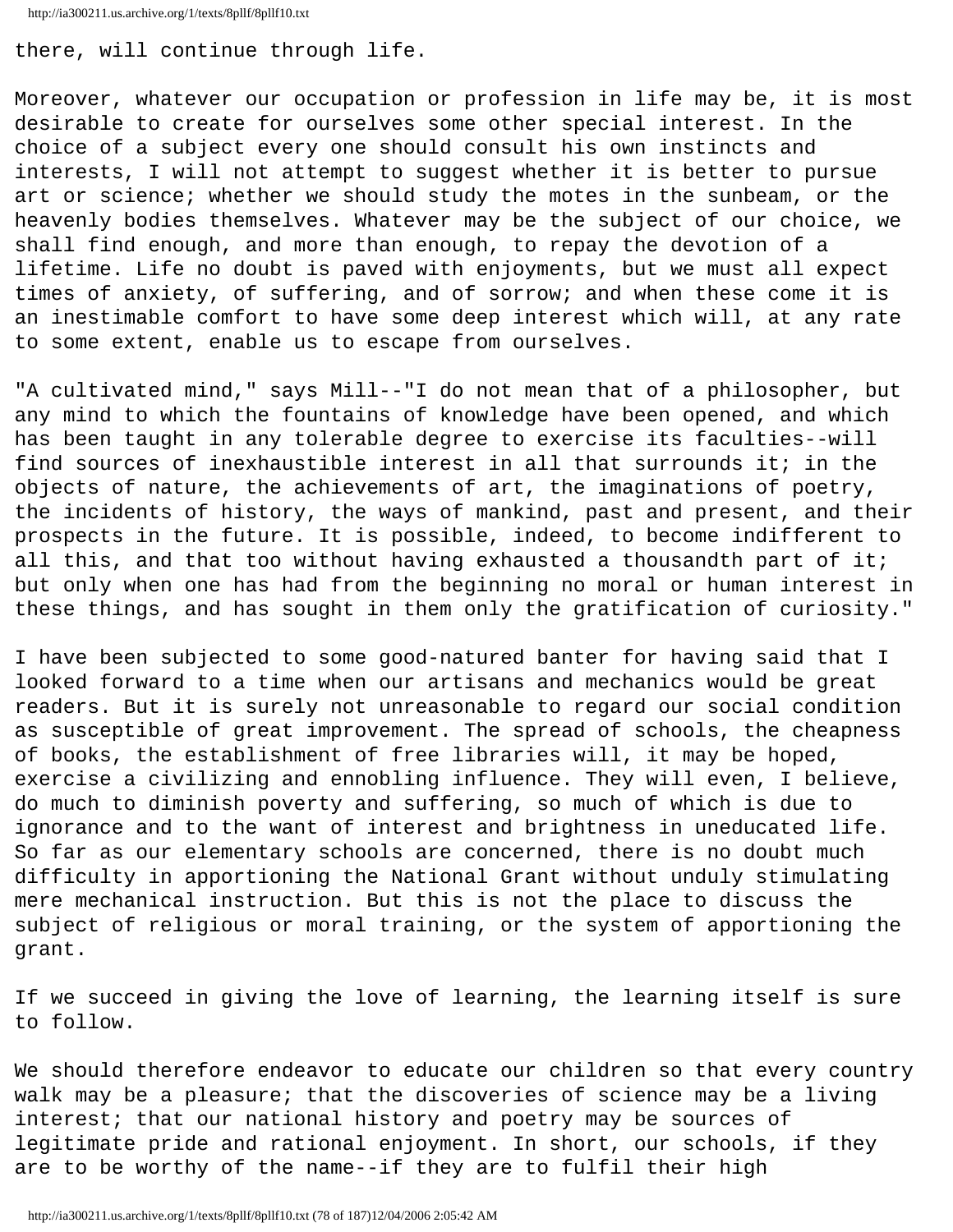function--must be something more than mere places of dry study; they must train the children educated in them so that they may be able to appreciate and enjoy those intellectual gifts which might be, and ought to be, a source of interest and of happiness, alike to the high and to the low, to the rich and to the poor.

A wise system of education will at least teach us how little man yet knows, how much he has still to learn; it will enable us to realize that those who complain of the tiresome monotony of life have only themselves to blame; and that knowledge is pleasure as well as power. It will lead us all to try with Milton "to behold the bright countenance of truth in the quiet and still air of study," and to feel with Bacon that "no pleasure is comparable is the standing upon the vantage ground of truth."

We should then indeed realize in part, for as yet we cannot do so fully, the "sacred trusts of health, strength, and time," and how thankful we ought to be for the inestimable gift of life.

[1] Bacon.

[2] Goethe.

[3] Bacon.

END OF PART I.

THE PLEASURES OF LIFE.

PART II.

PREFACE

 "And what is writ is writ-- Would it were worthier."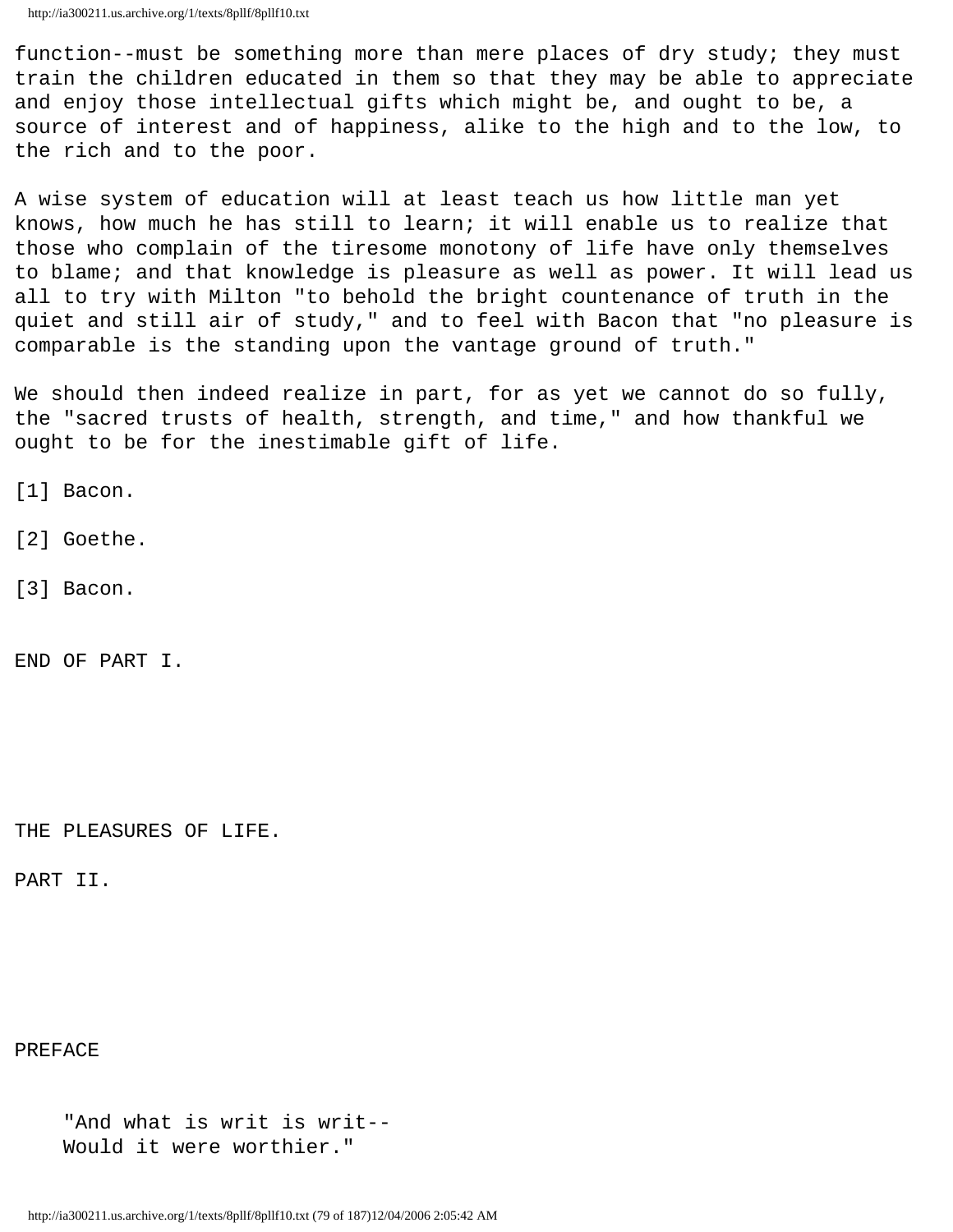## BYRON.

Herewith I launch the conclusion of my subject. Perhaps I am unwise in publishing a second part. The first was so kindly received that I am running a risk in attempting to add to it.

In the preface, however, to the first part I have expressed the hope that the thoughts and quotations in which I have found most comfort and delight, might be of use to others also.

In this my most sanguine hopes have been more than realized. Not only has the book passed through thirteen editions in less than two years, but the many letters which I have received have been most gratifying.

Two criticisms have been repeated by several of those who have done me the honor of noticing my previous volume. It has been said in the first place that my life has been exceptionally bright and full, and that I cannot therefore judge for others. Nor do I attempt to do so. I do not forget, I hope I am not ungrateful for, all that has been bestowed on me. But if I have been greatly favored, ought I not to be on that very account especially qualified to write on such a theme? Moreover, I have had,--who has not,--my own sorrows.

Again, some have complained that there is too much quotation--too little of my own. This I take to be in reality a great compliment. I have not striven to be original.

If, as I have been assured by many, my book have proved a comfort, and have been able to cheer in the hour of darkness, that is indeed an ample reward, and is the utmost I have ever hoped.

HIGH ELMS, DOWN,

KENT, \_April 1889\_.

CHAPTER I.

AMBITION.

 "Fame is the spur that the clear spirit doth raise (That last infirmity of noble minds)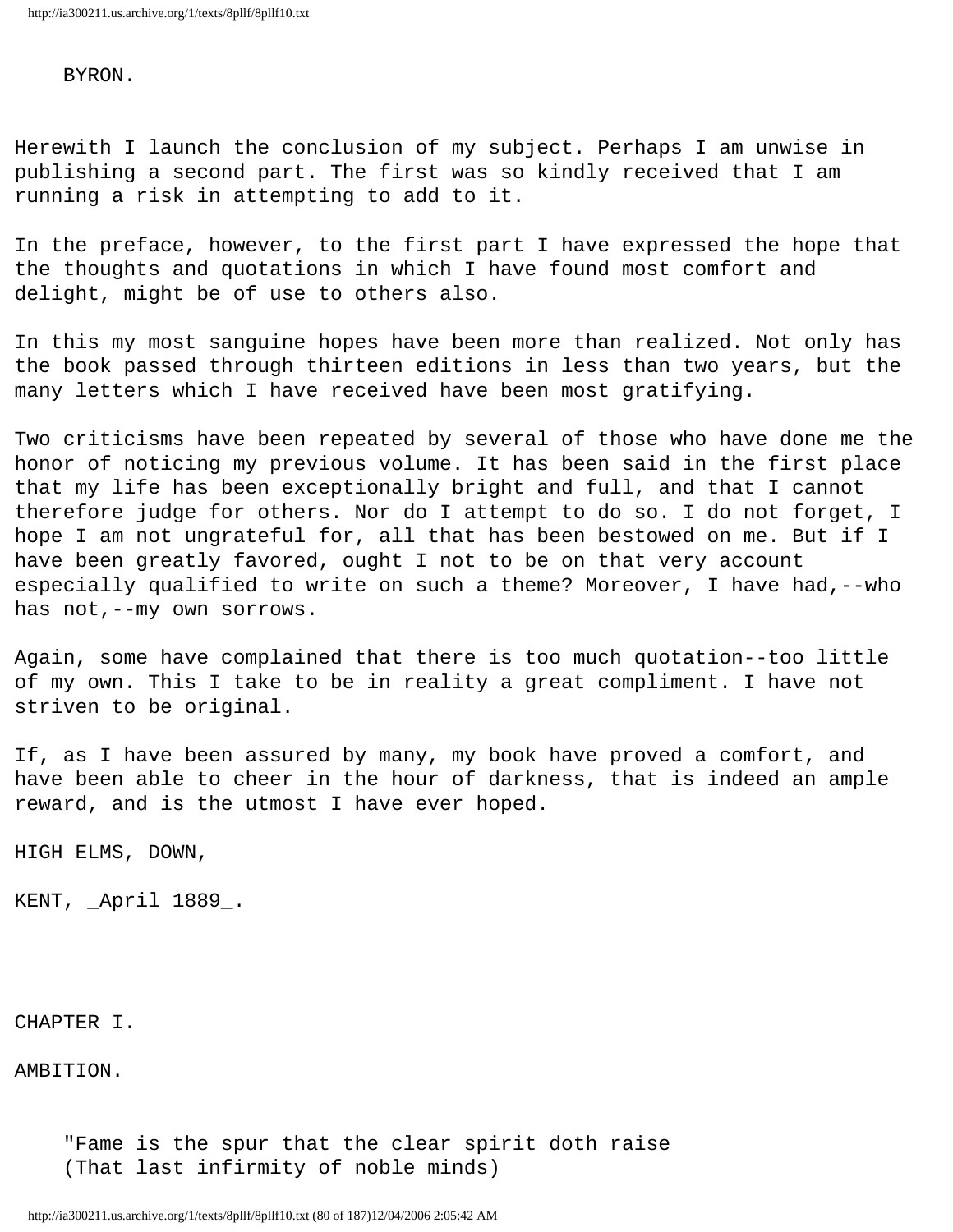To scorn delights and live laborious days."

MILTON.

CHAPTER I.

AMBITION.

If fame be the last infirmity of noble minds, ambition is often the first; though, when properly directed, it may be no feeble aid to virtue.

Had not my youthful mind, says Cicero, "from many precepts, from many writings, drunk in this truth, that glory and virtue ought to be the darling, nay, the only wish in life; that, to attain these, the torments of the flesh, with the perils of death and exile, are to be despised; never had I exposed my person in so many encounters, and to these daily conflicts with the worst of men, for your deliverance. But, on this head, books are full; the voice of the wise is full; the examples of antiquity are full: and all these the night of barbarism had still enveloped, had it not been enlightened by the sun of science."

The poet tells us that

"The many fail: the one succeeds." [1]

But this is scarcely true. All succeed who deserve, though not perhaps as they hoped. An honorable defeat is better than a mean victory, and no one is really the worse for being beaten, unless he loses heart. Though we may not be able to attain, that is no reason why we should not aspire.

I know, says Morris,

 "How far high failure overleaps the bound Of low successes."

And Bacon assures us that "if a man look sharp and attentively he shall see fortune; for though she is blind, she is not invisible."

To give ourselves a reasonable prospect of success we must realize what we hope to achieve; and then make the most of our opportunities. Of these the use of time is one of the most important. What have we to do with time, asks Oliver Wendell Holmes, but to fill it up with labor.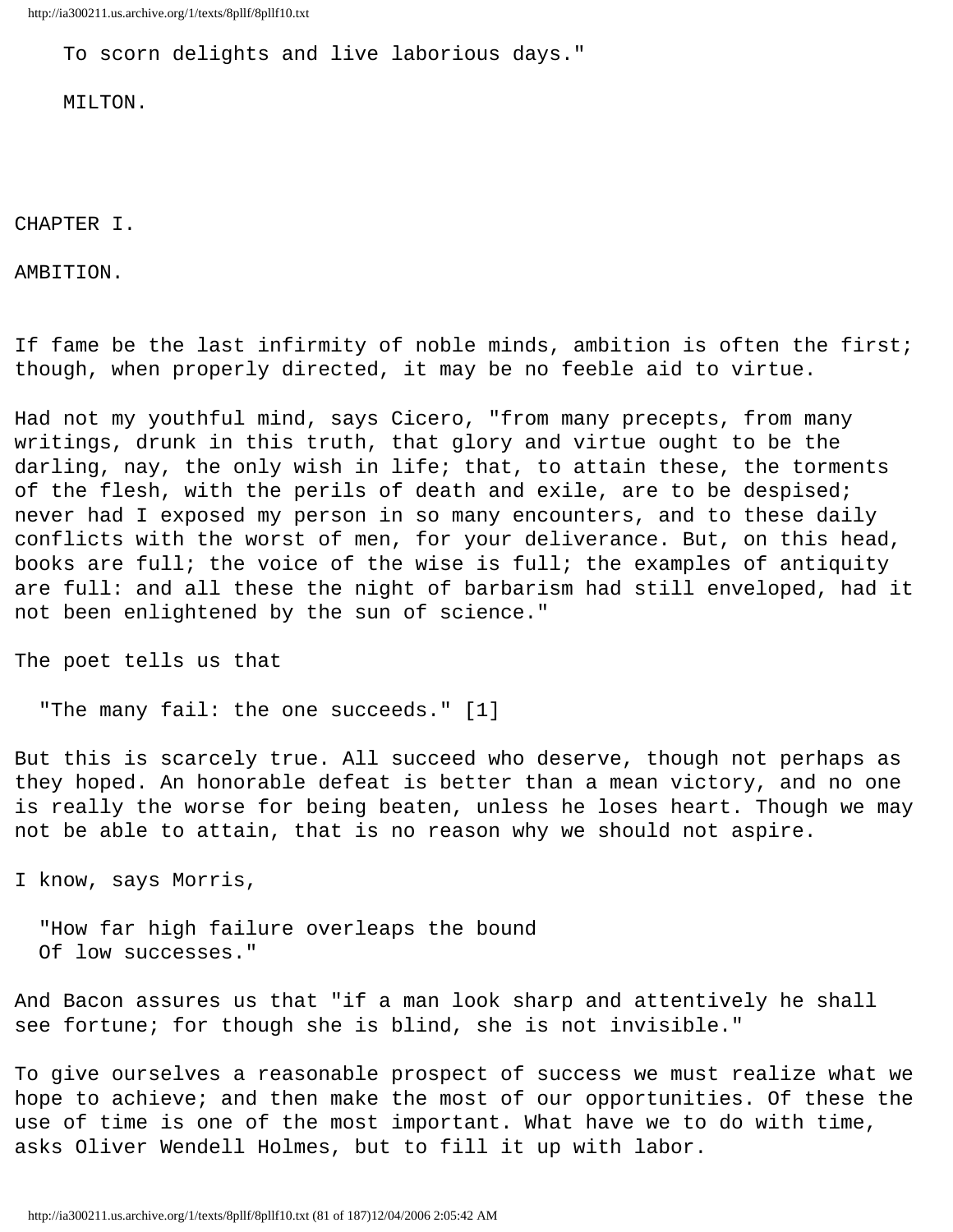"At the battle of Montebello," said Napoleon, "I ordered Kellermann to attack with 800 horse, and with these he separated the 6000 Hungarian grenadiers before the very eyes of the Austrian cavalry. This cavalry was half a league off, and required a quarter of an hour to arrive on the field of action; and I have observed that it is always these quarters of an hour that decide the fate of a battle," including, we may add, the battle of life.

Nor must we spare ourselves in other ways, for

 "He who thinks in strife To earn a deathless fame, must do, nor ever care for life." [2]

In the excitement of the struggle, moreover, he will suffer comparatively little from wounds and blows which would otherwise cause intense suffering.

It is well to weigh scrupulously the object in view, to run as little risk as may be, to count the cost with care.

But when the mind is once made up, there must be no looking back, you must spare yourself no labor, nor shrink from danger.

 "He either fears his fate too much Or his deserts are small, That dares not put it to the touch To gain or lose it all." [3]

Glory, says Renan, "is after all the thing which has the best chance of not being altogether vanity." But what is glory?

Marcus Aurelius observes that "a spider is proud when it has caught a fly, a man when he has caught a hare, another when he has taken a little fish in a net, another when he has taken wild boars, another when he has taken bears, and another when he has taken Sarmatians;" [4] but this, if from one point of view it shows the vanity of fame, also encourages us with the evidence that every one may succeed if his objects are but reasonable.

Alexander may be taken as almost a type of Ambition in its usual form, though carried to an extreme.

His desire was to conquer, not to inherit or to rule. When news was brought that his father Philip had taken some town, or won some battle, instead of appearing delighted with it, he used to say to his companions, "My father will go on conquering, till there be nothing extraordinary left for you and me to do." [5] He is said even to have been mortified at the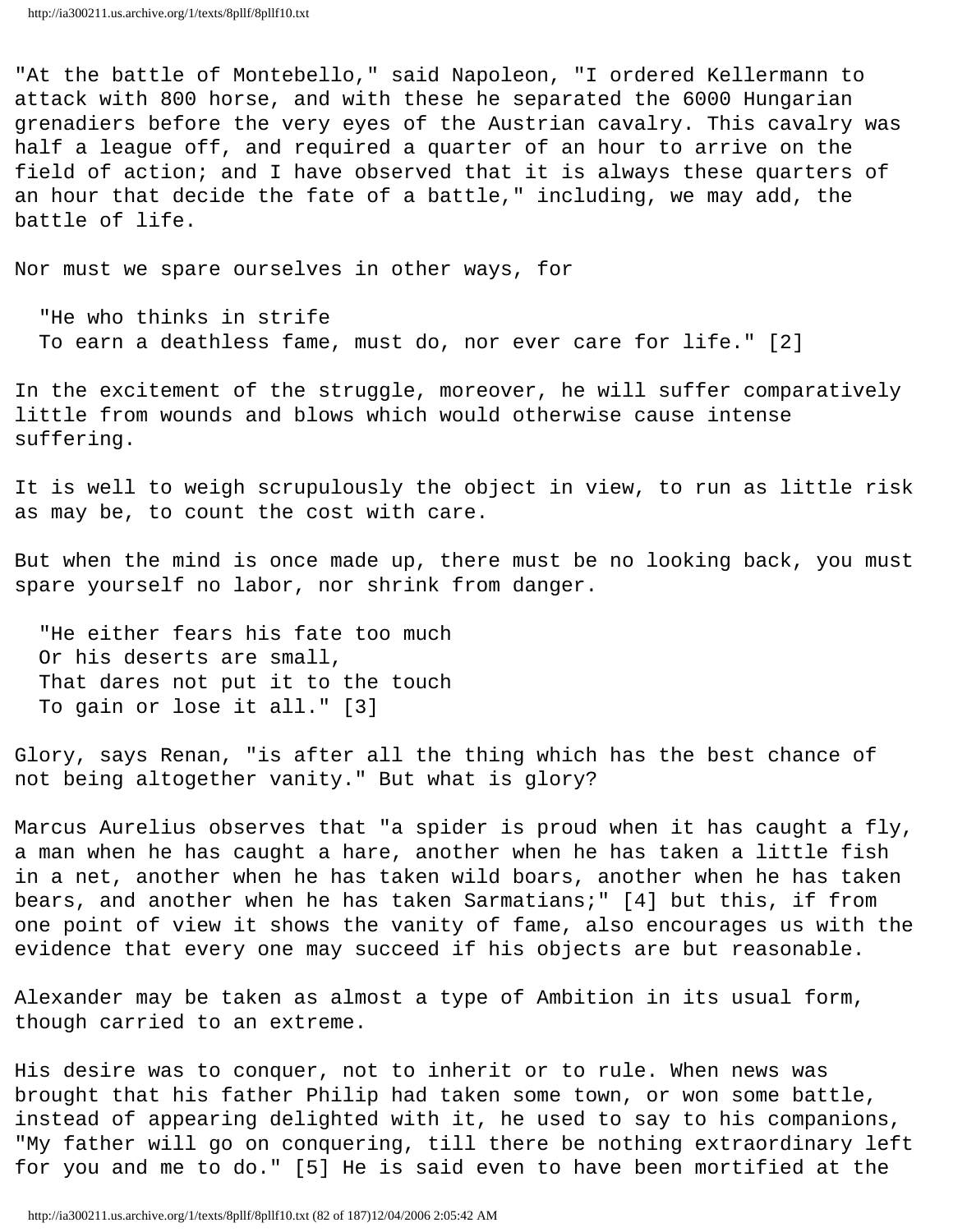number of the stars, considering that he had not been able to conquer one world. Such ambition is justly foredoomed to disappointment.

The remarks of Philosophers on the vanity of ambition refer generally to that unworthy form of which Alexander may be taken as the type--the idea of self-exaltation, not only without any reference to the happiness, but even regardless of the sufferings, of others.

"A continual and restless search after fortune," says Bacon, "takes up too much of their time who have nobler things to observe." Indeed he elsewhere extends this, and adds, "No man's private fortune can be an end any way worthy of his existence."

Goethe well observes that man "exists for culture; not for what he can accomplish, but for what can be accomplished in him." [6]

As regards fame we must not confuse name and essence. To be remembered is not necessarily to be famous. There is infamy as well as fame; and unhappily almost as many are remembered for the one as for the other, and not a few for the mixture of both.

Who would not rather be forgotten, than recollected as Ahab or Jezebel, Nero or Commodus, Messalina or Heliogabalus, King John or Richard III.?

"To be nameless in worthy deeds exceeds an infamous history. The Canaanitish woman lives more happily without a name than Herodias with one; and who would not rather have been the good thief than Pilate?" [7]

Kings and Generals are often remembered as much for their deaths as for their lives, for their misfortunes as for their successes. The Hero of Thermopylae was Leonidas, not Xerxes. Alexander's Empire fell to pieces at his death. Napoleon was a great genius, though no Hero. But what came of all his victories? They passed away like the smoke of his guns, and he left France weaker, poorer, and smaller than he found her. The most lasting result of his genius is no military glory, but the Code Napoléon.

A surer and more glorious title to fame is that of those who are remembered for some act of justice or self-devotion: the self-sacrifice of Leonidas, the good faith of Regulus, are the glories of history.

In some cases where men have been called after places, the men are remembered, while the places are forgotten. When we speak of Palestrina or Perugino, of Nelson or Wellington, of Newton or Darwin, who remembers the towns? We think only of the men.

Goethe has been called the soul of his century.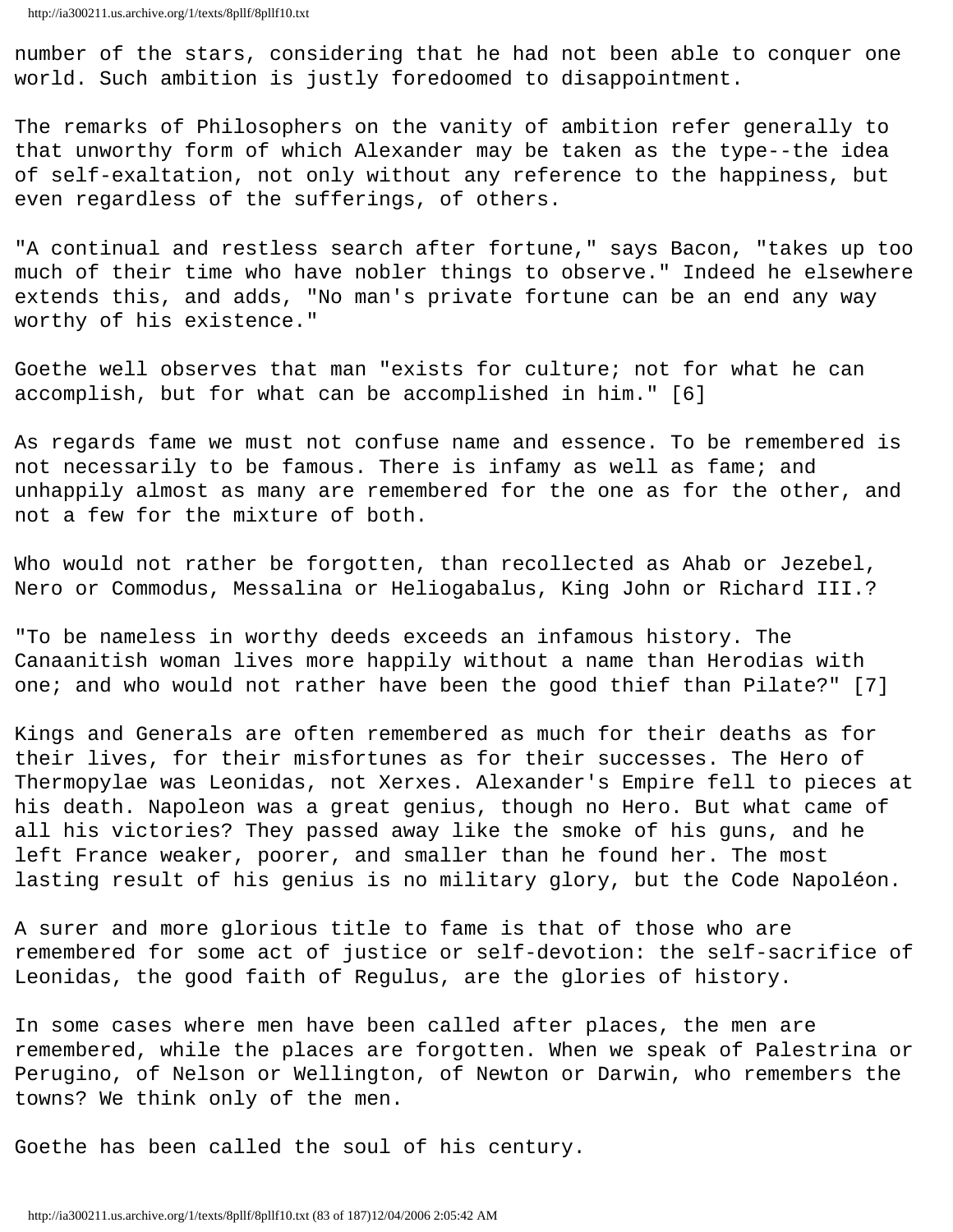It is true that we have but meagre biographies of Shakespeare or of Plato; yet how much we know about them.

Statesmen and Generals enjoy great celebrity during their lives. The newspapers chronicle every word and movement. But the fame of the Philosopher and Poet is more enduring.

Wordsworth deprecates monuments to Poets, with some exceptions, on this very account. The case of Statesmen, he says, is different. It is right to commemorate them because they might otherwise be forgotten; but Poets live in their books forever.

The real conquerors of the world indeed are not the generals but the thinkers; not Genghis Khan and Akbar, Rameses, or Alexander, but Confucius and Buddha, Aristotle, Plato, and Christ. The rulers and kings who reigned over our ancestors have for the most part long since sunk into oblivion--they are forgotten for want of some sacred bard to give them life--or are remembered, like Suddhodana and Pilate, from their association with higher spirits.

Such men's lives cannot be compressed into any biography. They lived not merely in their own generation, but for all time. When we speak of the Elizabethan period we think of Shakespeare and Bacon, Raleigh and Spenser. The ministers and secretaries of state, with one or two exceptions, we scarcely remember, and Bacon himself is recollected less as the Judge than as the Philosopher.

Moreover, to what do Generals and Statesmen owe their fame? They were celebrated for their deeds, but to the Poet and the Historian they owe their fame, and to the Poet and Historian we owe their glorious memories and the example of their virtues.

 "Vixere fortes ante Agamemnona Multi; sed omnes illacrimabiles Urgentur ignotique longâ Nocte, carent quia vate sacro."

There were many brave men before Agamemnon, but their memory has perished because they were celebrated by no divine Bard. Montrose happily combined the two, when in "My dear and only love" he promises,

 "I'll make thee glorious by my pen, And famous by my sword."

It is remarkable, and encouraging, how many of the greatest men have risen from the lowest rank, and triumphed over obstacles which might well have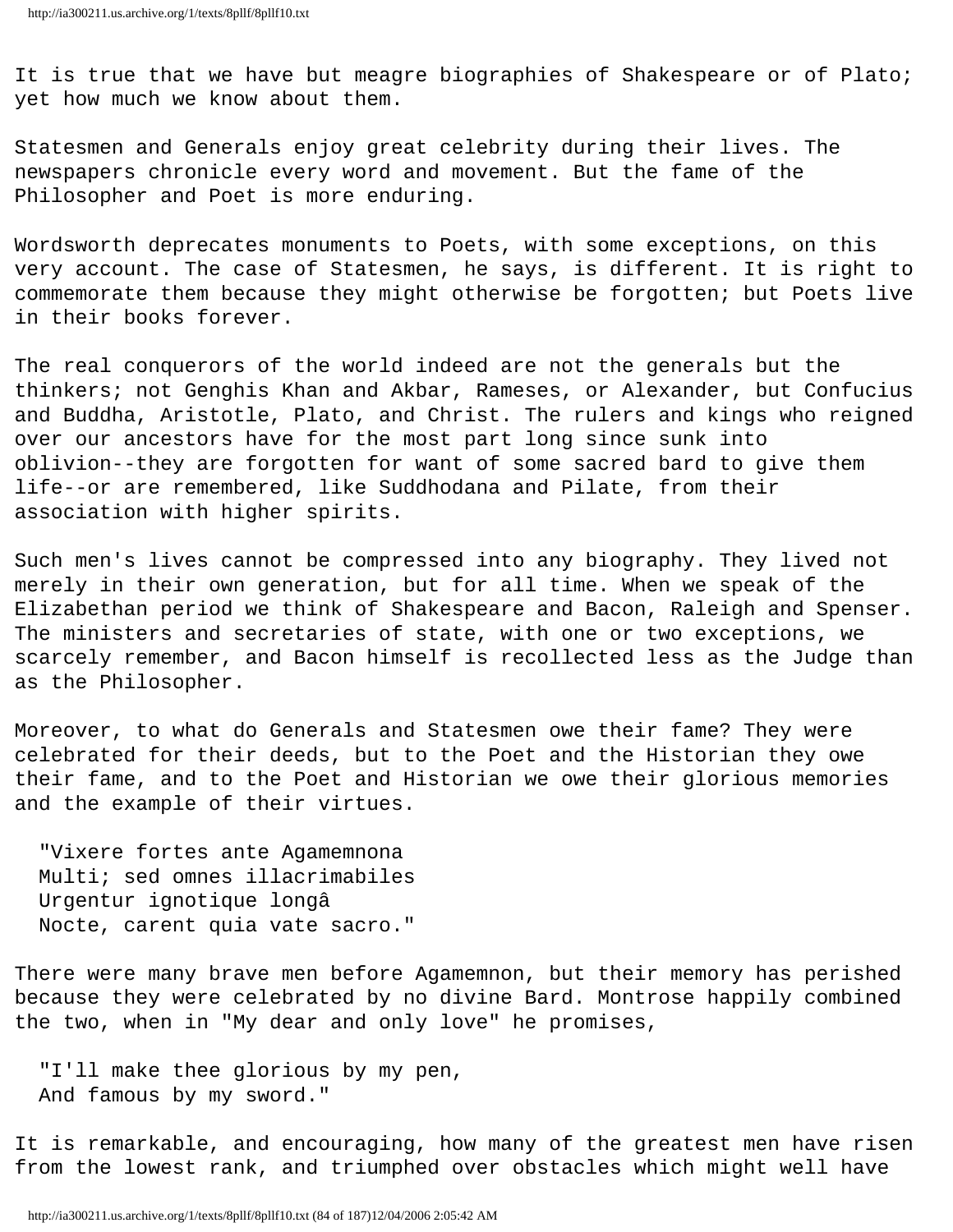seemed insurmountable; nay, even obscurity itself may be a source of honor. The very doubts as to Homer's birthplace have contributed to this glory, seven cities as we all know laying claim to the great poet--

"Smyrna, Chios, Colophon, Salamis, Rhodos, Argos, Athenae."

To take men of Science only. Ray was the son of a blacksmith, Watt of a shipwright, Franklin of a tallow-chandler, Dalton of a handloom weaver, Fraünhofer of a glazier, Laplace of a farmer, Linnaeus of a poor curate, Faraday of a blacksmith, Lamarck of a banker's clerk; Davy was an apothecary's assistant, Galileo, Kepler, Sprengel, Cuvier, and Sir W. Herschel were all children of very poor parents.

It is, on the other hand, sad to think how many of our greatest benefactors are unknown even by name. Who discovered the art of procuring fire? Prometheus is merely the personification of forethought. Who invented letters? Cadmus is a mere name.

These inventions, indeed, are lost in the mists of antiquity, but even as regards recent progress the steps are often so gradual, and so numerous, that few inventions can be attributed entirely, or even mainly, to any one person.

Columbus is said, and truly said, to have discovered America, though the Northmen were there before him.

We Englishmen have every reason to be proud of our fellow-countrymen. To take Philosophers and men of Science only, Bacon and Hobbes' Locke and Berkeley, Hume and Hamilton, will always be associated with the progress of human thought; Newton with gravitation, Adam Smith with Political Economy, Young with the undulatory theory of light, Herschel with the discovery of Uranus and the study of the star depths, Lord Worcester, Trevethick, and Watt with the steam-engine, Wheatstone with the electric telegraph, Jenner with the banishment of smallpox, Simpson with the practical application of anaesthetics, and Darwin with the creation of modern Natural History.

These men, and such as these, have made our history and moulded our opinions; and though during life they may have occupied, comparatively, an insignificant space in the eyes of their countrymen, they became at length an irresistible power, and have now justly grown to a glorious memory.

[1] Tennyson.

[2] Beowulf.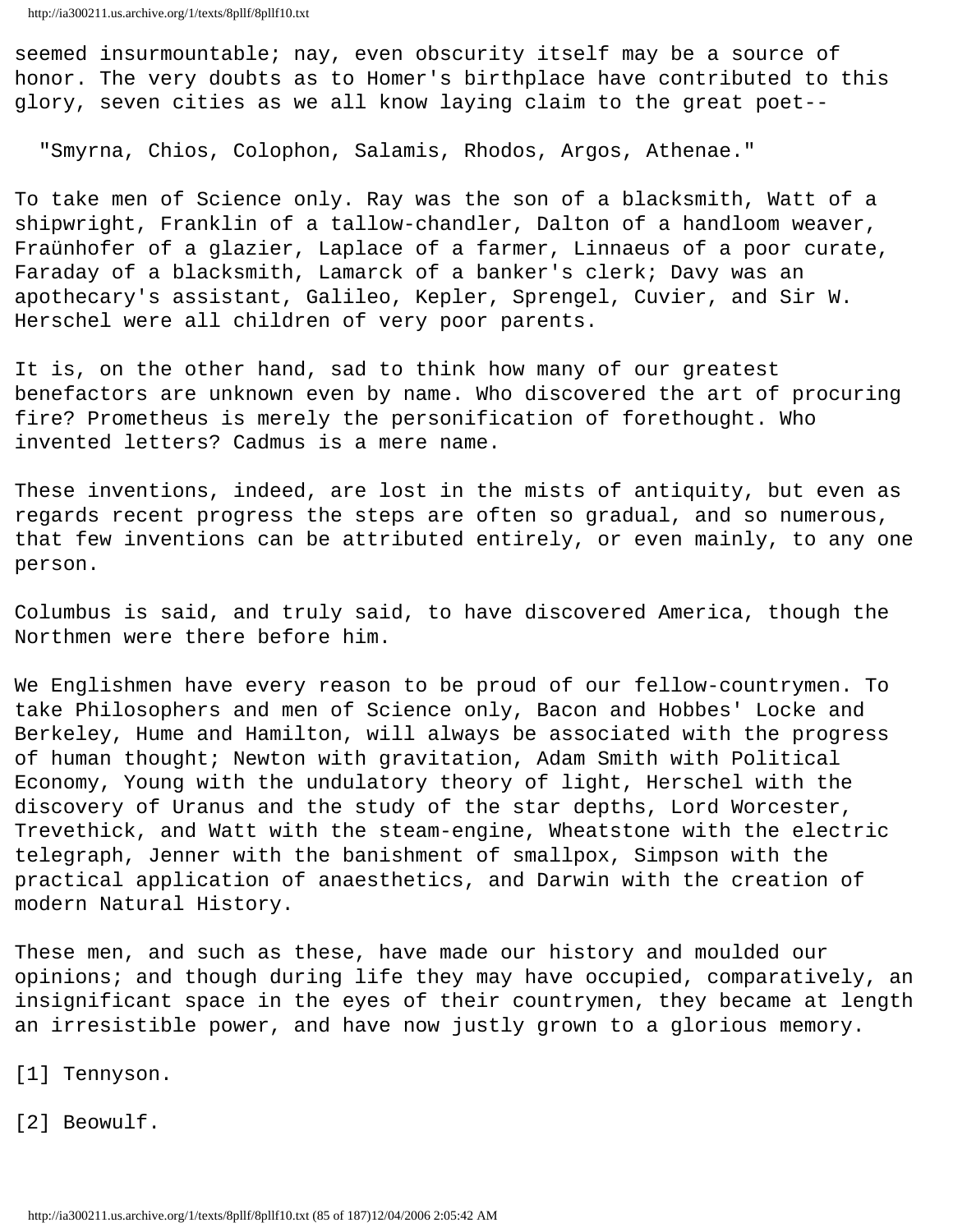[3] Montrose.

[4] He is referring here to one of his expeditions.

[5] Plutarch.

- [6] Emerson.
- [7] Sir J. Browne.

CHAPTER II.

WEALTH.

 "The rich and poor meet together: the Lord is the maker of them all."--PROVERBS OF SOLOMON.

CHAPTER II.

WEALTH.

Ambition often takes the form of a love of money. There are many who have never attempted Art or Music, Poetry or Science; but most people do something for a livelihood, and consequently an increase of income is not only acceptable in itself, but gives a pleasant feeling of success.

Doubt is often expressed whether wealth is any advantage. I do not myself believe that those who are born, as the saying is, with a silver spoon in their mouth, are necessarily any the happier for it. No doubt wealth entails almost more labor than poverty, and certainly more anxiety. Still it must, I think, be confessed that the possession of an income, whatever it may be, which increases somewhat as the years roll on, does add to the comfort of life.

Unquestionably the possession of wealth is by no means unattended by drawbacks. Money and the love of money often go together. The poor man, as Emerson says, is the man who wishes to be rich; and the more a man has, the more he often longs to be richer. Just as drinking often does but increase thirst; so in many cases the craving for riches does grow with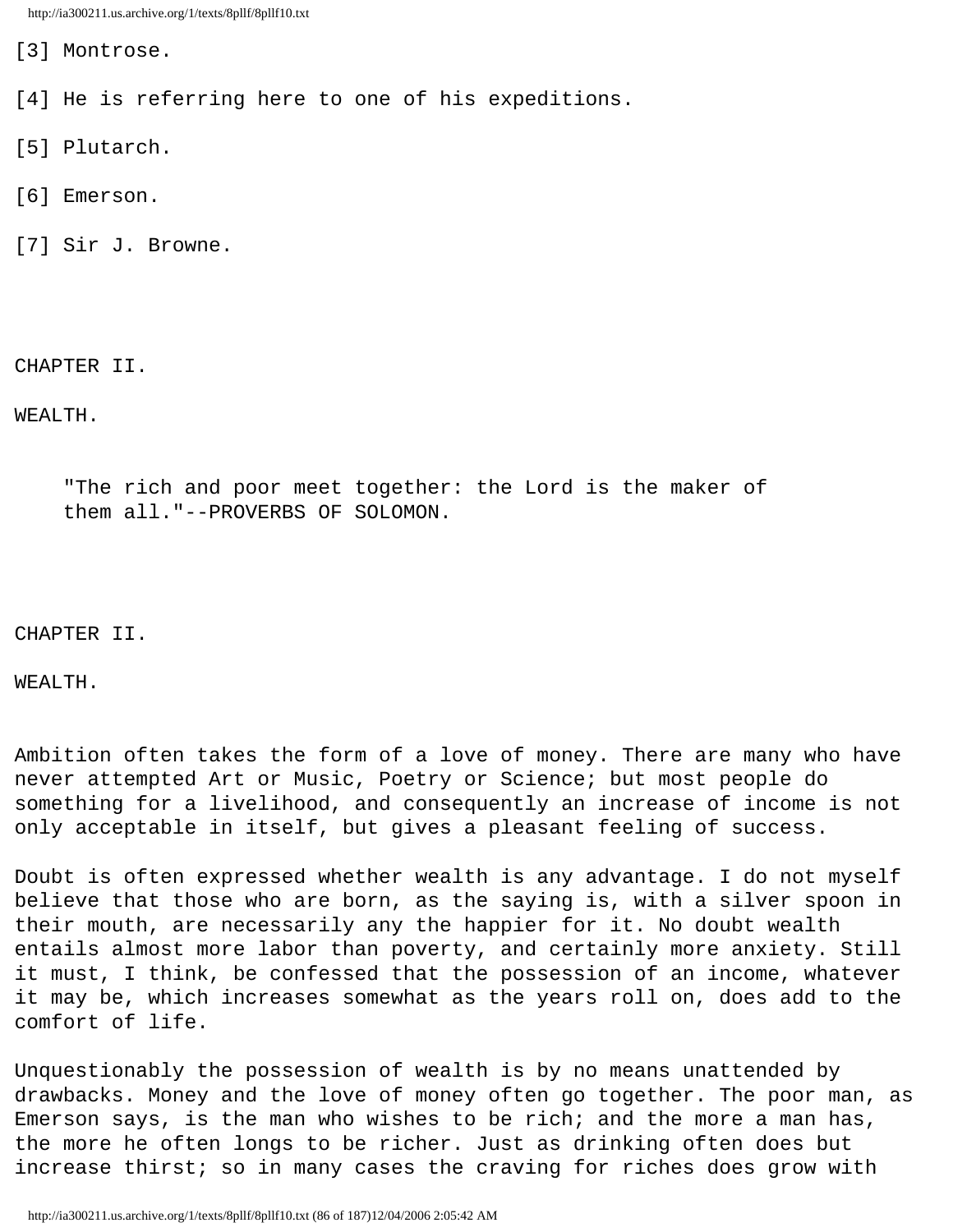wealth.

This is, of course, especially the case when money is sought for its own sake. Moreover, it is often easier to make money than to keep or to enjoy it. Keeping it is dull and anxious drudgery. The dread of loss may hang like a dark cloud over life. Apicius, when he squandered most of his patrimony, but had still 250,000 crowns left, committed suicide, as Seneca tells us, for fear he should die of hunger.

Wealth is certainly no sinecure. Moreover, the value of money depends partly on knowing what to do with it, partly on the manner in which it is acquired.

"Acquire money, thy friends say, that we also may have some. If I can acquire money and also keep myself modest, and faithful, and magnanimous, point out the way, and I will acquire it. But if you ask me to love the things which are good and my own, in order that you may gain things that are not good, see how unfair and unwise you are. For which would you rather have? Money, or a faithful and modest friend....

"What hinders a man, who has clearly comprehended these things, from living with a light heart, and bearing easily the reins, quietly expecting everything which can happen, and enduring that which has already happened? Would you have me to bear poverty? Come, and you will know what poverty is when it has found one who can act well the part of a poor man." [1]

We must bear in mind Solon's answer to Croesus, "Sir, if any other come that hath better iron than you, he will be master of all this gold."

Midas is another case in point. He prayed that everything he touched might be turned into gold, and this prayer was granted. His wine turned to gold, his bread turned to gold, his clothes, his very bed.

 "Attonitus novitate mali, divesque miserque, Effugere optat opes, et quae modo voverat, odit."

He is by no means the only man who has suffered from too much gold.

The real truth I take to be that wealth is not necessarily an advantage, but that whether it is so or not depends on the use we make of it. The same, however, might be said of most other opportunities and privileges; Knowledge and Strength, Beauty and Skill, may all be abused; if we neglect or misuse them we are worse off than if we had never had them. Wealth is only a disadvantage in the hands of those who do not know how to use it. It gives the command of so many other things--leisure, the power of helping friends, books, works of art, opportunities and means of travel.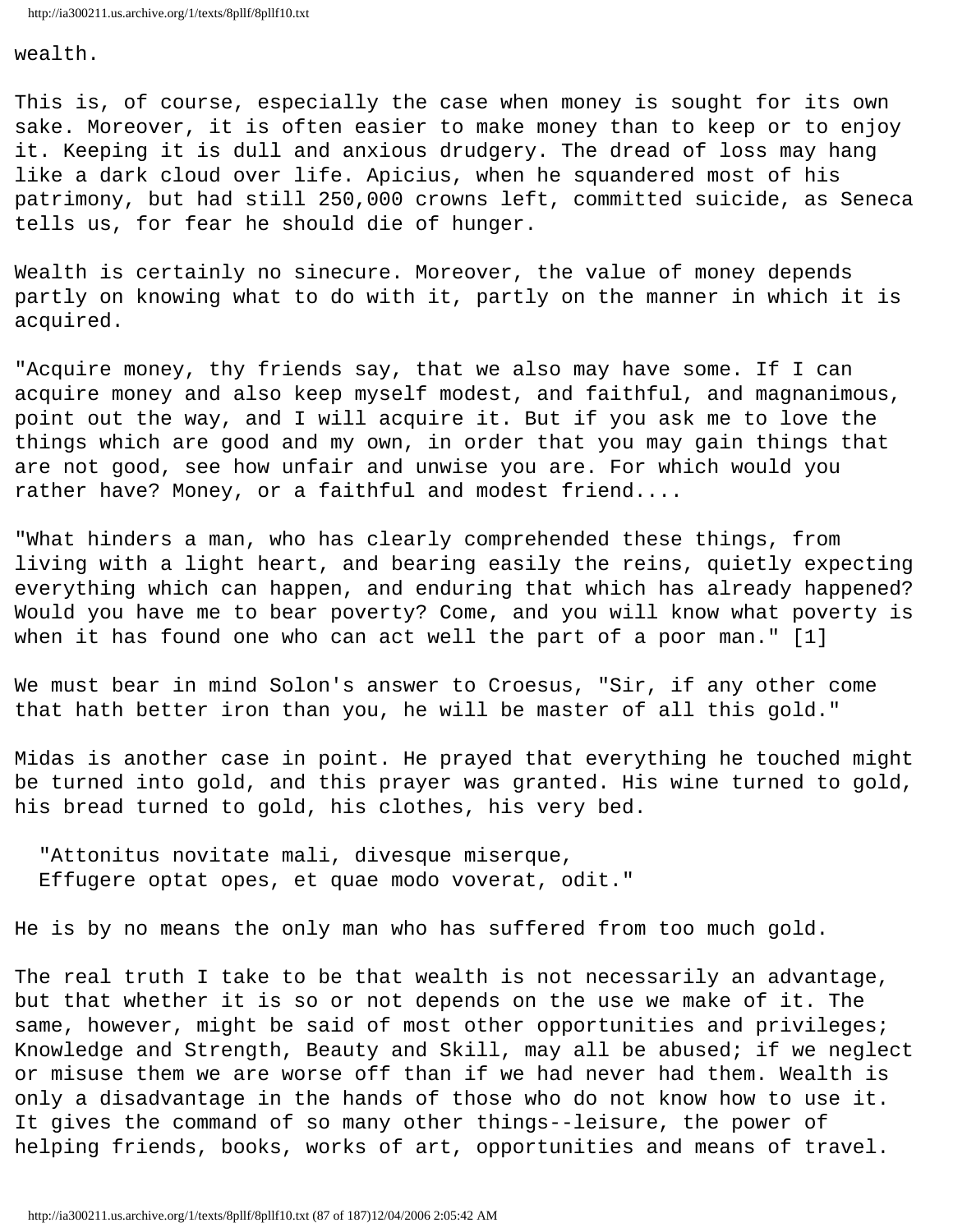It would, however, be easy to exaggerate the advantages of money. It is well worth having, and worth working for, but it does not requite too great a sacrifice; not indeed so great as is often offered up to it. A wise proverb tells us that gold may be bought too dear. If wealth is to be valued because it gives leisure, clearly it would be a mistake to sacrifice leisure in the struggle for wealth. Money has no doubt also a tendency to make men poor in spirit. But, on the other hand, what gift is there which is without danger?

Euripides said that money finds friends for men, and has great (he said the greatest) power among Mankind, cynically adding, "A mighty person indeed is a rich man, especially if his heir be unknown."

Bossuet tells us that "he had no attachment to riches, still if he had only what was barely necessary, he felt himself narrowed, and would lose more than half his talents."

Shelley was certainly not an avaricious man, and yet "I desire money," he said, "because I think I know the use of it. It commands labor, it gives leisure; and to give leisure to those who will employ it in the forwarding of truth is the noblest present an individual can make to the whole."

Many will have felt with Pepys when he quaintly and piously says, "Abroad with my wife, the first time that ever I rode in my own coach; which do make my heart rejoice and praise God, and pray him to bless it to me, and continue it."

This, indeed, was a somewhat selfish satisfaction. Yet the merchant need not quit nor be ashamed of his profession, bearing in mind only the inscription on the Church of St. Giacomo de Rialto at Venice: "Around this temple let the merchant's law be just, his weight true, and his covenants faithful." [2]

If life has been sacrificed to the rolling up of money for its own sake, the very means by which it was acquired will prevent its being enjoyed; the chill of poverty will have entered into the very bones. The term Miser was happily chosen for such persons; they are essentially miserable.

"A collector peeps into all the picture shops of Europe for a landscape of Poussin, a crayon sketch of Salvator; but the Transfiguration, the Last Judgment, the Communion of St. Jerome, and what are as transcendent as these, are on the walls of the Vatican, the Uffizi, or the Louvre, where every footman may see them: to say nothing of Nature's pictures in every street, of sunsets and sunrises every day, and the sculpture of the human body never absent. A collector recently bought at public auction in London, for one hundred and fifty-seven guineas, an autograph of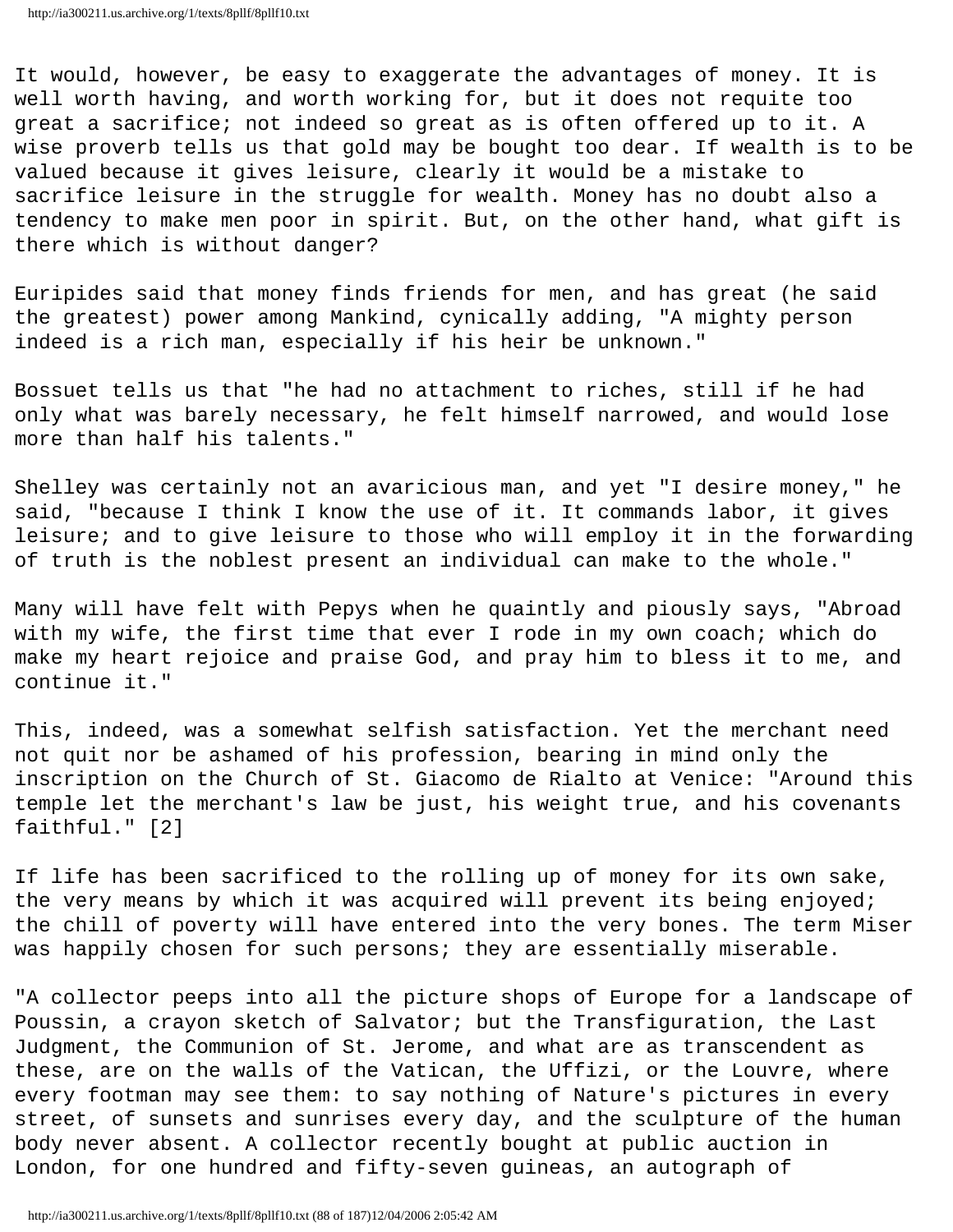Shakespeare: but for nothing a schoolboy can read Hamlet, and can detect secrets of highest concernment yet unpublished therein." [3] And yet "What hath the owner but the sight of it with his eyes." [4]

We are really richer than we think. We often hear of Earth hunger. People envy a great Landlord, and fancy how delightful it must be to possess a large estate. But, as Emerson says, "if you own land, the land owns you." Moreover, have we not all, in a better sense--have we not all thousands of acres of our own? The commons, and roads, and footpaths, and the seashore, our grand and varied coast--these are all ours. The sea-coast has, moreover, two great advantages. In the first place, it is for the most part but little interfered with by man, and in the second it exhibits most instructively the forces of Nature. We are all great landed proprietors, if we only knew it. What we lack is not land, but the power to enjoy it. Moreover, this great inheritance has the additional advantage that it entails no labor, requires no management. The landlord has the trouble, but the landscape belongs to every one who has eyes to see it. Thus Kingsley called the heaths round Eversley his "winter garden;" not because they were his in the eye of the law, but in that higher sense in which ten thousand persons may own the same thing.

- [1] Epictetus.
- [2] Ruskin.
- [3] Emerson.
- [4] Solomon.

CHAPTER III.

HEALTH.

"Health is best for mortal man; next beauty; thirdly, well gotten wealth; fourthly, the pleasures of youth among friends."

SIMONIDES.

CHAPTER III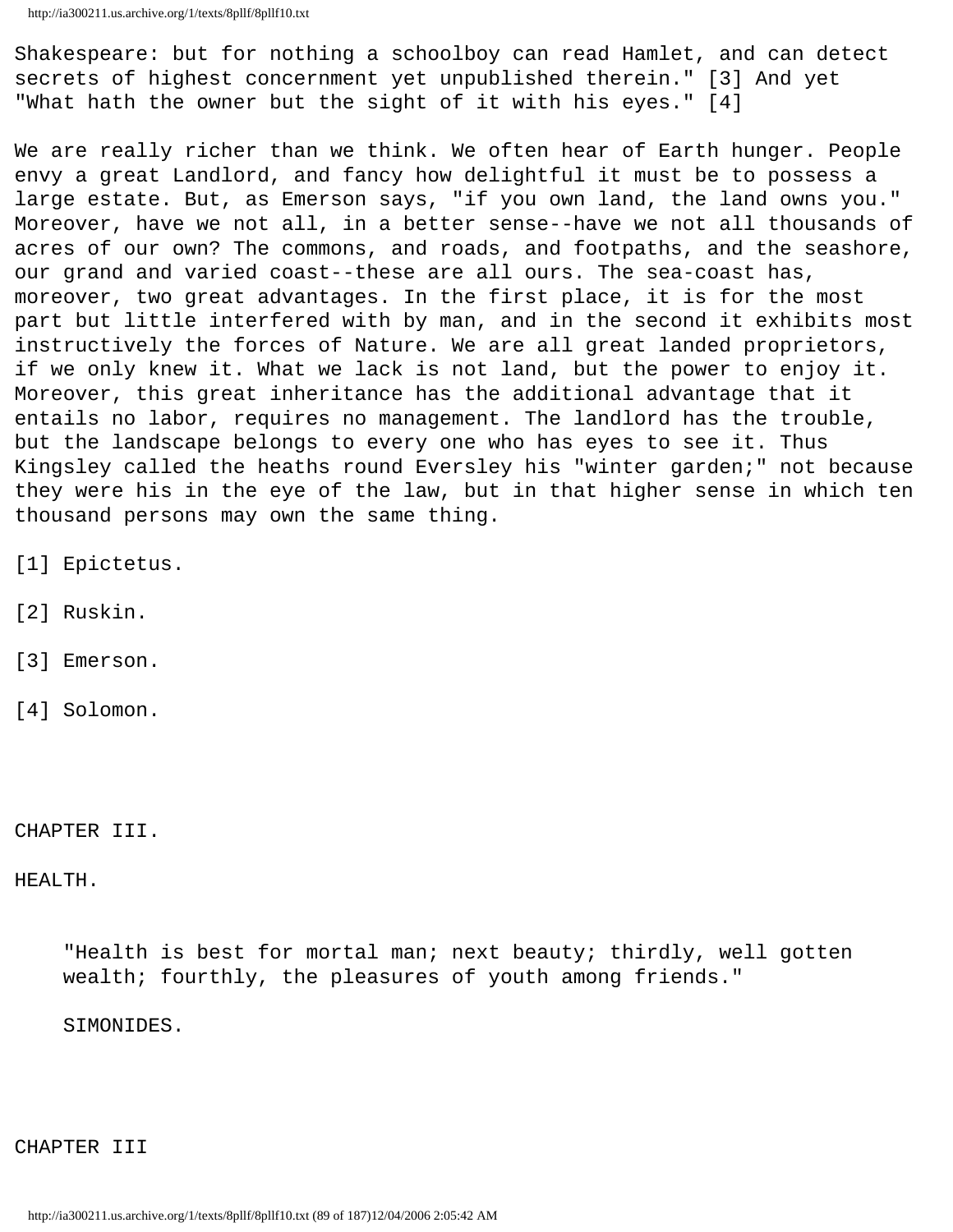## HEALTH.

But if there has been some difference of opinion as to the advantage of wealth, with reference to health all are agreed.

"Health," said Simonides long ago, "is best for mortal man; next beauty; thirdly, well gotten wealth; fourthly, the pleasure of youth among friends." "Life," says Longfellow, "without health is a burden, with health is a joy and gladness." Empedocles delivered the people of Selinus from a pestilence by draining a marsh, and was hailed as a Demigod. We are told that a coin was struck in his honor, representing the Philosopher in the act of staying the hand of Phoebus.

We scarcely realize, I think, how much we owe to Doctors. Our system of Medicine seems so natural and obvious that it hardly occurs to us as somewhat new and exceptional. When we are ill we send for a Physician; he prescribes some medicine; we take it, and pay his fee. But among the lower races of men pain and illness are often attributed to the presence of evil spirits. The Medicine Man is a Priest, or rather a Sorcerer, more than a true Doctor, and his effort is to exorcise the evil spirit.

In other countries where some advance has been made, a charm is written on a board, washed off, and drunk. In some cases the medicine is taken, not by the patient, but by the Doctor. Such a system, however, is generally transient; it is naturally discouraged by the Profession, and is indeed incompatible with a large practice. Even as regards the payment we find very different systems. The Chinese pay their medical man as long as they are well, and stop his salary as soon as they are ill. In ancient Egypt we are told that the patient feed the Doctor for the first few days, after which the Doctor paid the patient until he made him well. This is a fascinating system, but might afford too much temptation to heroic remedies.

On the whole our plan seems the best, though it does not offer adequate encouragement to discovery and research. We do not appreciate how much we owe to the discoveries of such men as Hunter and Jenner, Simpson and Lister. And yet in the matter of health we can generally do more for ourselves than the greatest Doctors can for us.

But if all are agreed as to the blessing of health, there are many who will not take the little trouble, or submit to the slight sacrifices, necessary to maintain it. Many, indeed, deliberately ruin their own health, and incur the certainty of an early grave, or an old age of suffering.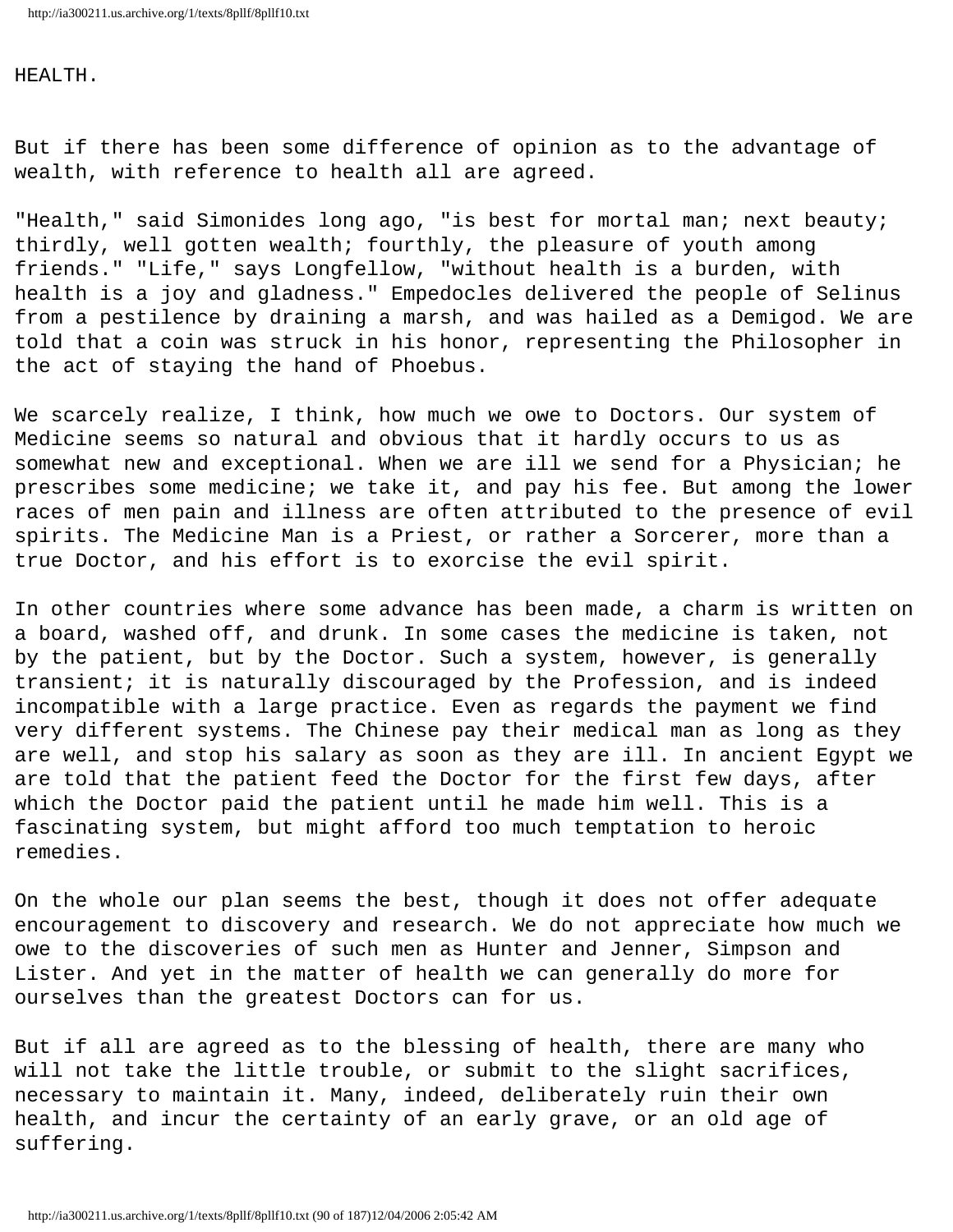No doubt some inherit a constitution which renders health almost unattainable. Pope spoke of that long disease, his life. Many indeed may say, "I suffer, therefore I am." But happily these cases are exceptional. Most of us might be well, if we would. It is very much our own fault that we are ill. We do those things which we ought not to do, and we leave undone those things which we ought to have done, and then we wonder there is no health in us.

We all know that we can make ourselves ill, but few perhaps realize how much we can do to keep ourselves well. Much of our suffering is self-inflicted. It has been observed that among the ancient Egyptians the chief aim of life seemed to be to be well buried. Many, however, live even now as if this were the principal object of their existence.

Like Naaman, we expect our health to be the subject of some miraculous interference, and neglect the homely precautions by which it might be secured.

I am inclined to doubt whether the study of health is sufficiently impressed on the minds of those entering life. Not that it is desirable to potter over minor ailments, to con over books on illnesses, or experiment on ourselves with medicine. Far from it. The less we fancy ourselves ill, or bother about little bodily discomforts, the more likely perhaps we are to preserve our health.

It is, however, a different matter to study the general conditions of health. A well-known proverb tells us that every one is a fool or a physician at forty. Unfortunately, however, many persons are invalids at forty as well as physicians.

Ill-health, however, is no excuse for moroseness. If we have one disease we may at least congratulate ourselves that we are escaping all the rest. Sydney Smith, ever ready to look on the bright side of things, once, when borne down by suffering, wrote to a friend that he had gout, asthma, and seven other maladies, but was "otherwise very well;" and many of the greatest invalids have borne their sufferings with cheerfulness and good spirits.

It is said that the celebrated physiognomist, Campanella, could so abstract his attention from any sufferings of his body, that he was even able to endure the rack without much pain; and whoever has the power of concentrating his attention and controlling his will, can emancipate himself from most of the minor miseries of life. He may have much cause for anxiety, his body may be the seat of severe suffering, and yet his mind will remain serene and unaffected; he may triumph over care and pain.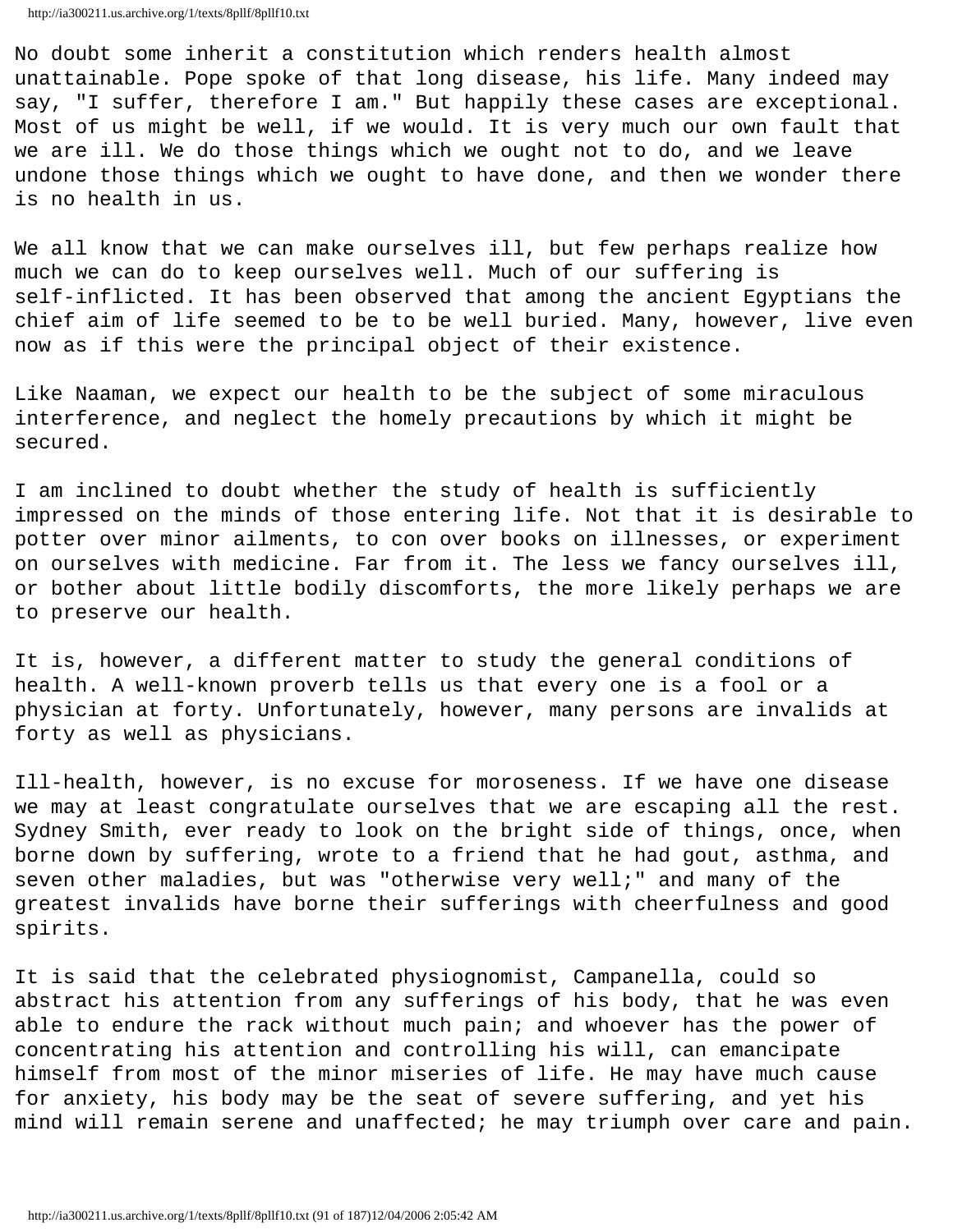But many have undergone much unnecessary suffering, and valuable lives have often been lost, through ignorance or carelessness. We cannot but fancy that the lives of many great men might have been much prolonged by the exercise of a little ordinary care.

If we take musicians only, what a grievous loss to the world it is that Pergolesi should have died at twenty-six, Schubert at thirty-one, Mozart at thirty-five, Purcell at thirty-seven, and Mendelssohn at thirty-eight.

In the old Greek myth the life of Meleager was indissolubly connected by fate with the existence of a particular log of wood. As long as this was kept safe by Althaea, his mother, Meleager bore a charmed life. It seems wonderful that we do not watch with equal care over our body, on the state of which happiness so much depends.

The requisites of health are plain enough; regular habits, daily exercise, cleanliness, and moderation in all things--in eating as well as in drinking--would keep most people well.

I need not here dwell on the evils of drinking, but we perhaps scarcely realize how much of the suffering and ill-humor of life is due to over-eating. Dyspepsia, for instance, from which so many suffer, is in nine cases out of ten their own fault, and arises from the combination of too much food with too little exercise. To lengthen your life, says an old proverb, shorten your meals. Plain living and high thinking will secure health for most of us, though it matters, perhaps, comparatively little what a healthy man eats, so long as he does not eat too much.

Mr. Gladstone has told us that the splendid health he enjoys is greatly due to his having early learnt one simple physiological maxim, and laid it down as a rule for himself always to make twenty-five bites at every bit of meat.

 "Go to your banquet then, but use delight, So as to rise still with an appetite." [1]

No doubt, however, though the rule not to eat or drink too much is simple enough in theory, it is not quite so easy in application. There have been many Esaus who sold their birthright of health for a mess of pottage.

Moreover, it may seem paradoxical, but it is certainly true, that in the long run the moderate man will derive more enjoyment even from eating and drinking, than the glutton or the drunkard will ever obtain. They know not what it is to enjoy "the exquisite taste of common dry bread." [2]

And yet even if we were to consider merely the pleasure to be derived from eating and drinking, the same rule would hold good. A lunch of bread and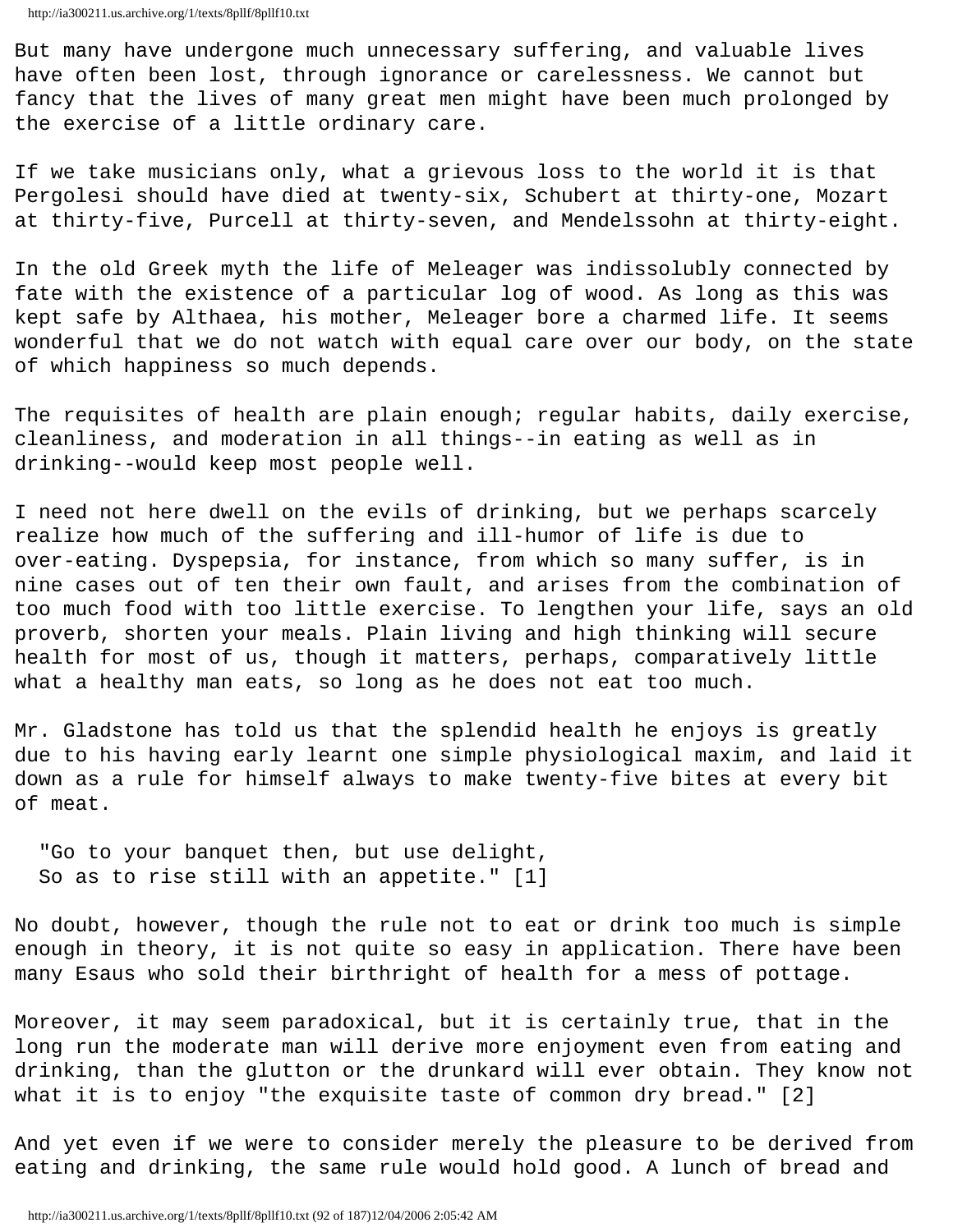cheese after a good walk is more enjoyable than a Lord Mayor's feast. Without wishing, like Apicius, for the neck of a stork, so that he might enjoy his dinner longer, we must not be ungrateful for the enjoyment we derive from eating and drinking, even though they be amongst the least aesthetic of our pleasures. They are homely, no doubt, but they come morning, noon, and night, and are not the less real because they have reference to the body rather than the soul.

We speak truly of a healthy appetite, for it is a good test of our bodily condition; and indeed in some cases of our mental state also. That

 "There cometh no good thing Apart from toil to mortals,"

is especially true with reference to appetite; to sit down to a dinner, however simple, after a walk with a friend among the mountains or along the shore, is no insignificant pleasure.

Cheerfulness and good humor, moreover, during meals are not only pleasant in themselves, but conduce greatly to health.

It has been said that hunger is the best sauce, but most would prefer some good stories at a feast even to a good appetite; and who would not like to have it said of him, as of Biron by Rosaline--

 "A merrier man Within the limit of becoming mirth I never spent an hour's talk withal."

In the three great "Banquets" of Plato, Xenophon, and Plutarch, the food is not even mentioned.

In the words of the old Lambeth adage--

 "What is a merry man? Let him do what he can To entertain his guests With wine and pleasant jests, Yet if his wife do frown All merryment goes down."

What salt is to food, wit and humor are to conversation and literature. "You do not," an amusing writer in the \_Cornhill\_ has said, "expect humor in Thomas à Kempis or Hebrew Prophets;" but we have Solomon's authority that there is a time to laugh, as well as to weep.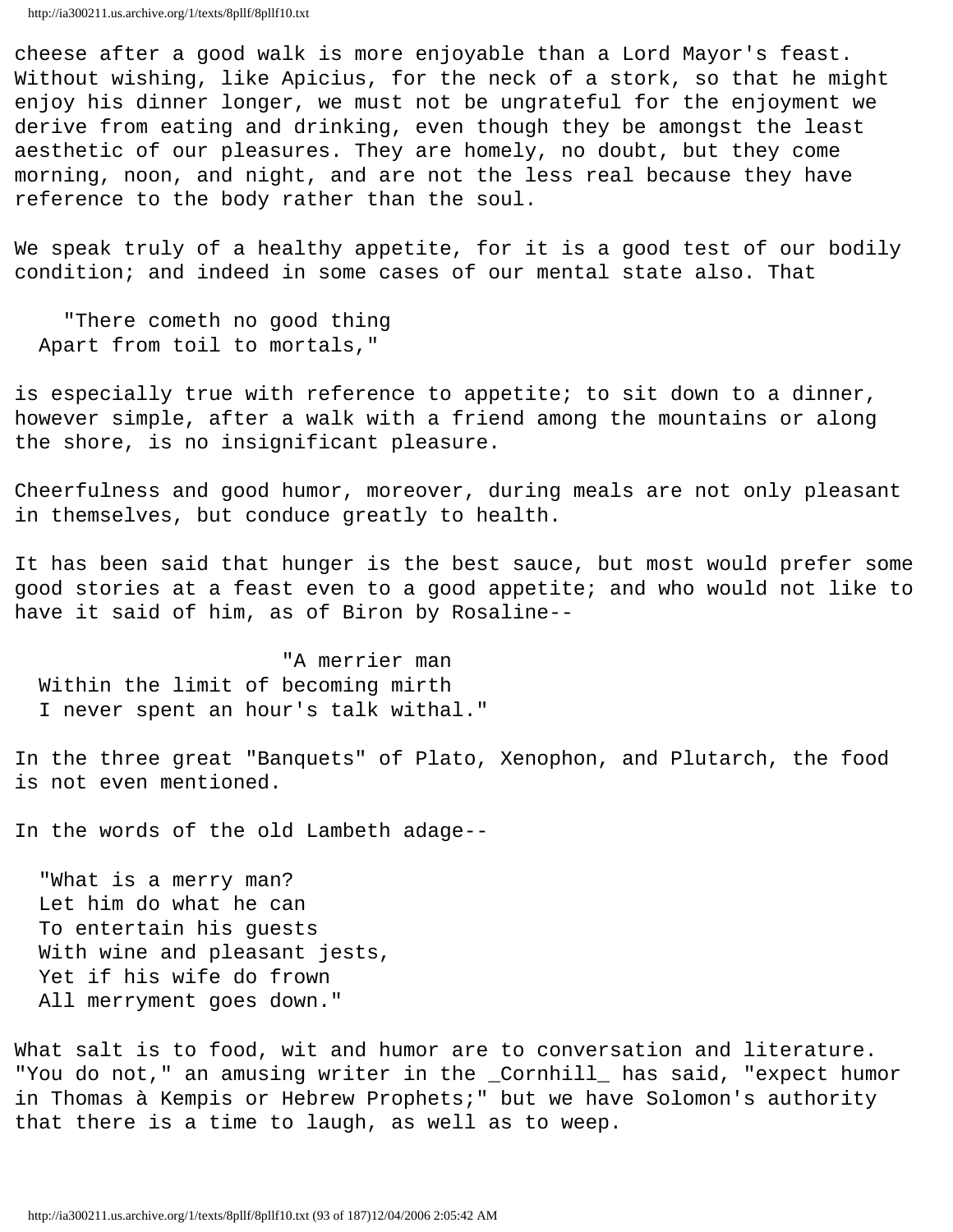"To read a good comedy is to keep the best company in the world, when the best things are said, and the most amusing things happen." [3]

It is not without reason that every one resents the imputation of being unable to see a joke.

Laughter appears to be the special prerogative of man. The higher animals present us with proof of evident, if not highly developed reasoning power, but it is more than doubtful whether they are capable of appreciating a joke.

Wit, moreover, has solved many difficulties and decided many controversies.

 "Ridicule shall frequently prevail, And cut the knot when graver reasons fail." [4]

A careless song, says Walpole, with a little nonsense in it now and then, does not misbecome a monarch, but it is difficult now to realize that James I. should have regarded skill in punning in his selections of bishops and privy councillors.

The most wasted of all days, says Chamfort, is that on which one has not laughed.

It is, moreover, no small merit of laughter that it is quite spontaneous. "You cannot force people to laugh; you cannot give a reason why they should laugh; they must laugh of themselves or not at all.... If we think we must not laugh, this makes our temptation to laugh the greater." [5] Humor is, moreover, contagious. A witty man may say, as Falstaff does of himself, "I am not only witty in myself, but the cause that wit is in other men."

But one may paraphrase the well-known remark about port wine and say that some jokes may be better than others, but anything which makes one laugh is good. "After all," says Dryden, "it is a good thing to laugh at any rate; and if a straw can tickle a man, it is an instrument of happiness," and I may add, of health.

I have been told that in omitting any mention of smoking I was overlooking one of the real pleasures of life. Not being a smoker myself I cannot perhaps judge; much must depend on the individual temperament; to some nervous natures it certainly appears to be a great comfort; but I have my doubts whether smoking, as a general rule, does add to the pleasures of life. It must, moreover, detract somewhat from the sensitiveness of taste and of smell.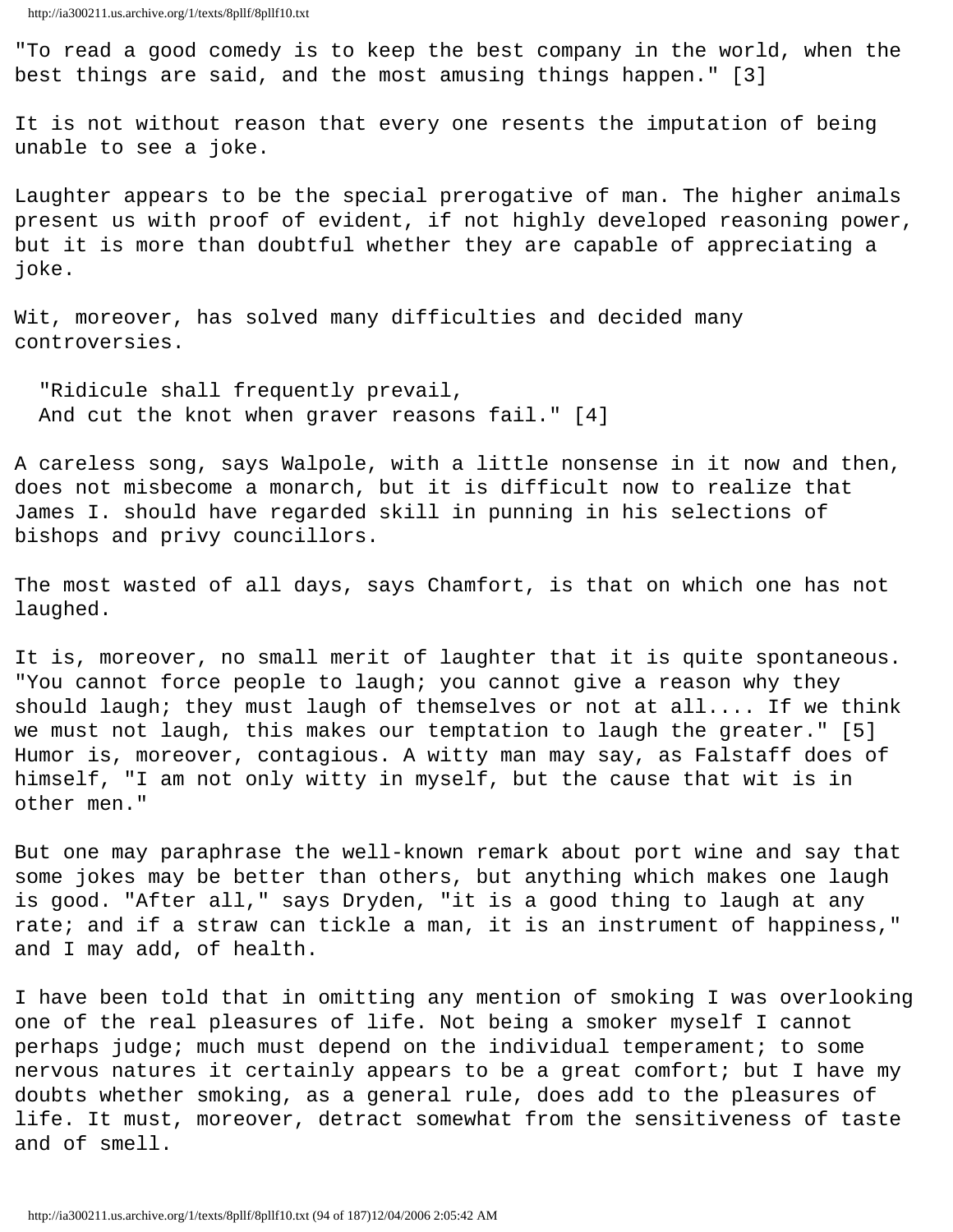Those who live in cities may almost lay it down as a rule that no time spent out of doors is ever wasted. Fresh air is a cordial of incredible virtue; old families are in all senses county families, not town families; and those who prefer Homer and Plato and Shakespeare to hares and partridges and foxes must beware that they are not tempted to neglect this great requisite of our nature.

Most Englishmen, however, love open air, and it is probably true that most of us enjoy a game at cricket or golf more than looking at any of the old masters. The love of sport is engraven in the English character. As was said of William Rufus, "he loves the tall deer as he had been their father."

An Oriental traveler is said to have watched a game of cricket and been much astonished at hearing that many of those playing were rich men. He asked why they did not pay some poor people to do it for them.

Wordsworth made it a rule to go out every day, and he used to say that as he never consulted the weather, he never had to consult the physicians.

It always seems to be raining harder than it really is when you look at the weather through the window. Even in winter, though the landscape often seems cheerless and bare enough when you look at it from the fireside, still it is far better to go out, even if you have to brave the storm: when you are once out of doors the touch of earth and the breath of the fresh air gives you fresh life and energy. Men, like trees, live in great part on air.

After a gallop over the downs, a row on the river, a sea voyage, a walk by the seashore or in the woods

 "The blue above, the music in the air, The flowers upon the ground," [6]

one feels as if one could say with Henry IV., "Je me porte comme le Ponte Neuf."

The Roman proverb that a child should be taught nothing which he cannot learn standing up, went no doubt into an extreme, but surely we fall into another when we act as if games were the only thing which boys could learn upon their feet.

The love of games among boys is certainly a healthy instinct, and though carried too far in some of our great schools, there can be no question that cricket and football, boating and hockey, bathing and birdnesting, are not only the greatest pleasures, but the best medicines for boys.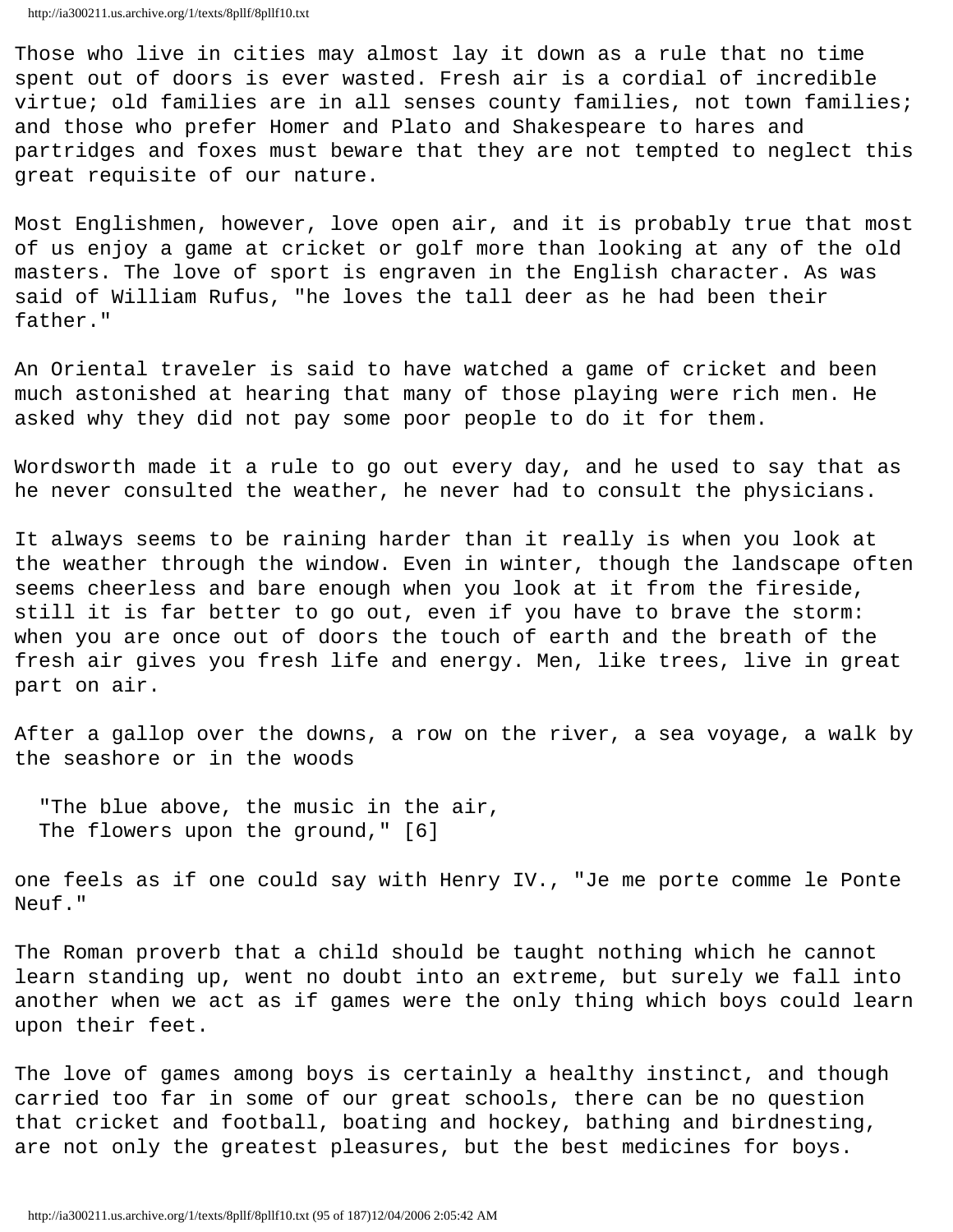We cannot always secure sleep. When important decisions have to be taken, the natural anxiety to come to a right decision will often keep us awake. Nothing, however, is more conducive to healthy sleep than plenty of open air. Then indeed we can enjoy the fresh life of the early morning: "the breezy call of incense-bearing morn." [7]

 "At morn the Blackcock trims his jetty wing, 'Tis morning tempts the linnet's blithest lay, All nature's children feel the matin spring Of life reviving with reviving day."

Epictetus described himself as "a spirit bearing about a corpse." That seems to me an ungrateful description. Surely we ought to cherish the body, even if it be but a frail and humble companion. Do we not own to the eye our enjoyment of the beauties of this world and the glories of the Heavens; to the ear the voices of friends and all the delights of music; are not the hands most faithful and invaluable instruments, ever ready in case of need, ever willing to do our bidding; and even the feet bear us without a murmur along the roughest and stoniest paths of life.

With reasonable care, then, most of us may hope to enjoy good health. And yet what a marvellous and complex organization we have!

We are indeed fearfully and wonderfully made. It is

 "Strange that a harp of a thousand strings, Should keep in tune so long."

When we consider the marvellous complexity of our bodily organization, it seems a miracle that we should live at all; much more that the innumerable organs and processes should continue day after day and year after year with so much regularity and so little friction that we are sometimes scarcely conscious of having a body at all.

And yet in that body we have more than 200 bones, of complex and varied forms, any irregularity in, or injury to, which would of course grievously interfere with our movements.

We have over 500 muscles; each nourished by almost innumerable blood vessels, and regulated by nerves. One of our muscles, the heart, beats over 30,000,000 times in a year, and if it once stops, all is over.

In the skin are wonderfully varied and complex organs--for instance, over 2,000,000 perspiration glands, which regulate the temperature and communicate with the surface by ducts, which have a total length of some ten miles.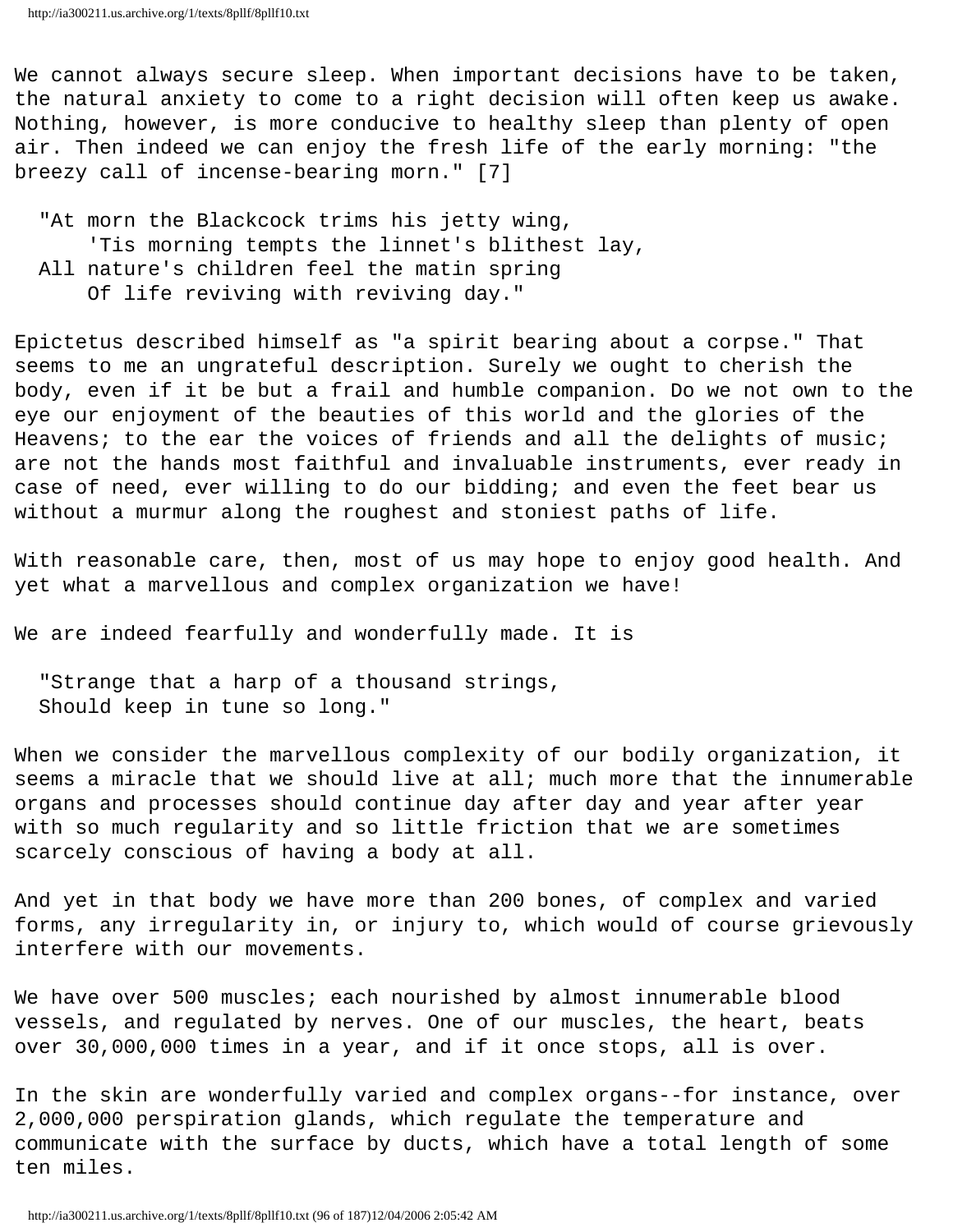Think of the miles of arteries and veins, of capillaries and nerves; of the blood, with the millions of millions of blood corpuscles, each a microcosm in itself.

Think of the organs of sense,--the eye with its cornea and lens, vitreous humor, aqueous humor, and choroid, culminating in the retina, no thicker than a sheet of paper, and yet consisting of nine distinct layers, the innermost composed of rods and cones, supposed to be the immediate recipients of the undulations of light, and so numerous that in each eye the cones are estimated at over 3,000,000, the rods at over 30,000,000.

Above all, and most wonderful of all, the brain itself. Meinert has calculated that the gray matter of the convolutions alone contains no less than 600,000,000 cells; each cell consists of several thousand visible atoms, and each atom again of many millions of molecules.

And yet with reasonable care we can most of us keep this wonderful organization in health; so that it will work without causing us pain, or even discomfort, for many years; and we may hope that even when old age comes

 "Time may lay his hand Upon your heart gently, not smiting it But as a harper lays his open palm Upon his harp, to deaden its vibrations."

- [1] Herrick.
- [2] Hamerton.
- [3] Hazlitt.
- [4] Francis.
- [5] Hazlitt.
- [6] Trench.
- [7] Gray.

CHAPTER IV.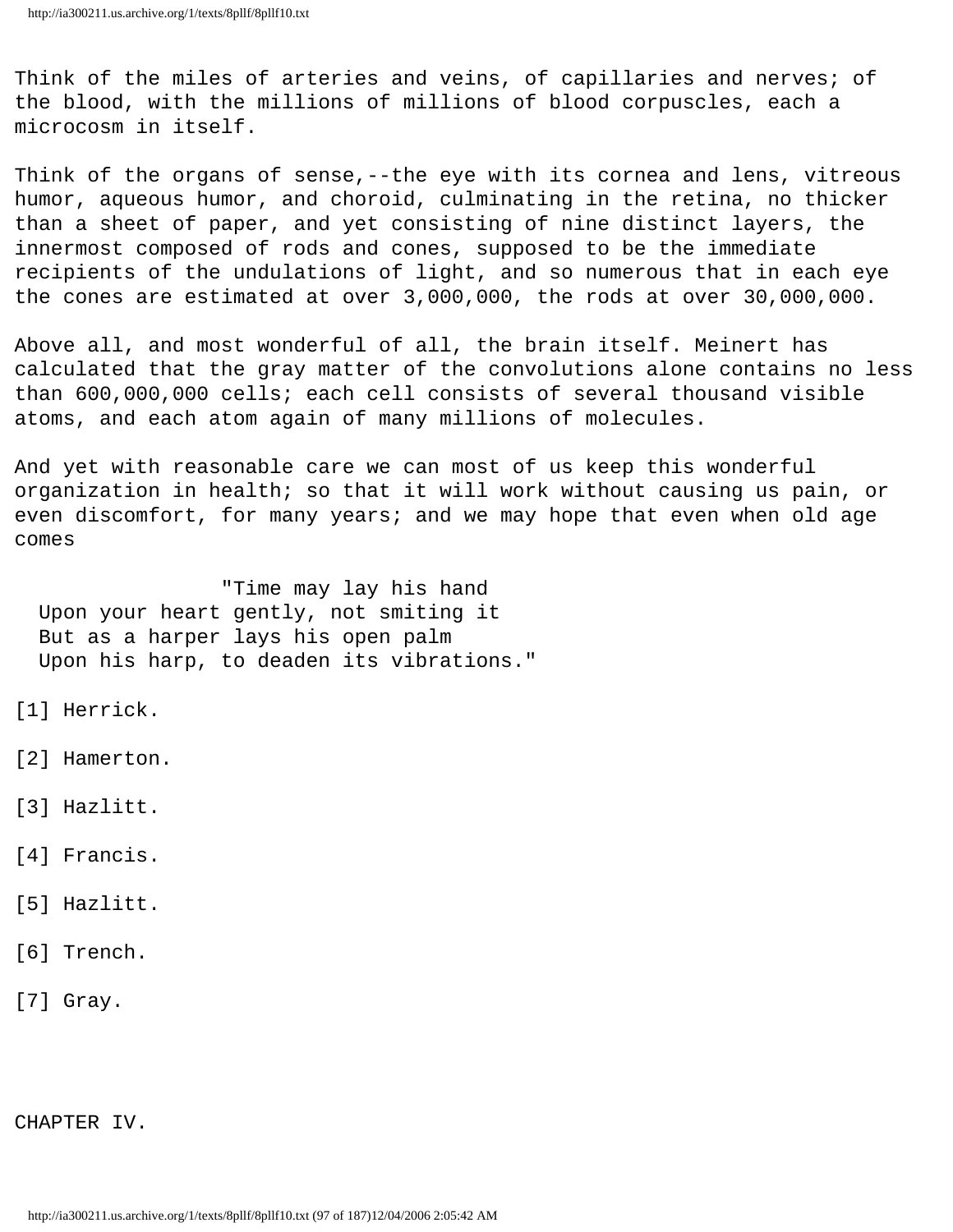LOVE.

 "Love rules the court, the camp, the grove, And men below and saints above; For love is heaven and heaven is love."

SCOTT.

CHAPTER IV.

LOVE.

Love is the light and sunshine of life. We are so constituted that we cannot fully enjoy ourselves, or anything else, unless some one we love enjoys it with us. Even if we are alone, we store up our enjoyment in hope of sharing it hereafter with those we love.

Love lasts through life, and adapts itself to every age and circumstance; in childhood for father and mother, in manhood for wife, in age for children, and throughout for brothers and sisters, relations and friends. The strength of friendship is indeed proverbial, and in some cases, as in that of David and Jonathan, is described as surpassing the love of women. But I need not now refer to it, having spoken already of what we owe to friends.

The goodness of Providence to man has been often compared to that of fathers and mothers for their children.

 "Just as a mother, with sweet, pious face, Yearns toward her little children from her seat, Gives one a kiss, another an embrace, Takes this upon her knees, that on her feet; And while from actions, looks, complaints, pretences, She learns their feelings and their various will, To this a look, to that a word, dispenses, And, whether stern or smiling, loves them still;-- So Providence for us, high, infinite, Makes our necessities its watchful task, Hearkens to all our prayers, helps all our wants, And e'en if it denies what seems our right, Either denies because 'twould have us ask, Or seems but to deny, or in denying grants." [1]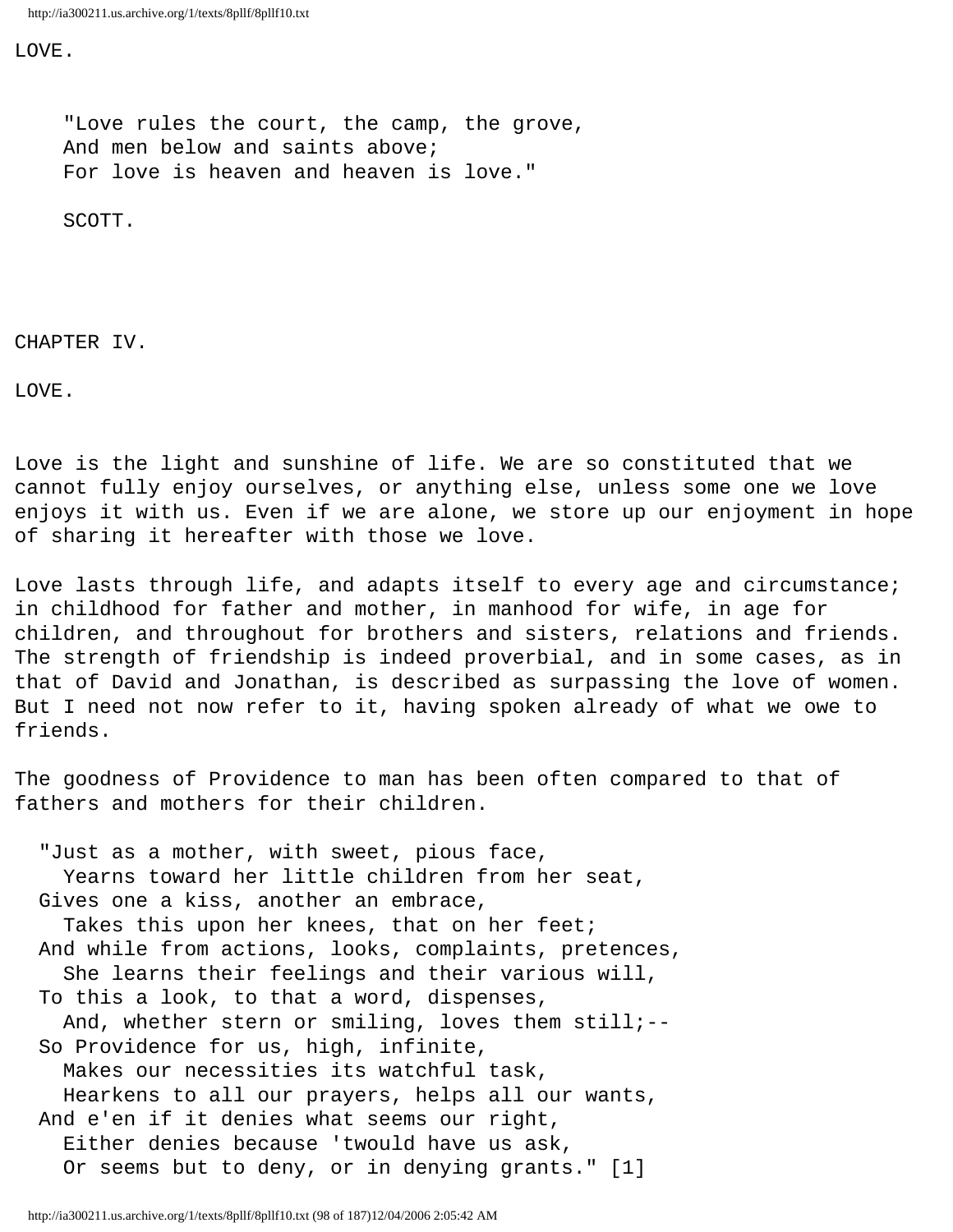Sir Walter Scott well says--

 "And if there be on Earth a tear From passion's dross [2] refined and clear, 'Tis that which pious fathers shed Upon a duteous daughter's head."

Epaminondas is said to have given as his main reason for rejoicing at the victory of Leuctra, that it would give so much pleasure to his father and mother.

Nor must the love of animals be altogether omitted. It is impossible not to sympathize with the Savage when he believes in their immortality, and thinks that after death

 "Admitted to that equal sky His faithful dog shall bear him company." [3]

In the \_Mahabharata\_, the great Indian Epic, when the family of Pandavas, the heroes, at length reach the gates of heaven, they are welcomed themselves, but are told that their dog cannot come in. Having pleaded in vain, they turn to depart, as they say they can never leave their faithful companion. Then at the last moment the Angel at the door relents, and their Dog is allowed to enter with them.

We may hope the time will come when we shall learn

 "Never to blend our pleasures or our pride, With sorrow of the meanest thing that feels." [4]

But at the present moment I am speaking rather of the love which leads to marriage. Such love is the music of life, nay, "there is music in the beauty, and the silver note of love, far sweeter than the sound of any instrument." [5]

The Symposium of Plato contains an interesting and amusing disquisition on Love.

"Love," Phaedrus is made to say, "will make men dare to die for their beloved--love alone: and women as well as men. Of this, Alcestis, the daughter of Pelias, is a monument to all Hellas; for she was willing to lay down her life on behalf of her husband, when no one else would, although he had a father and mother; but the tenderness of her love so far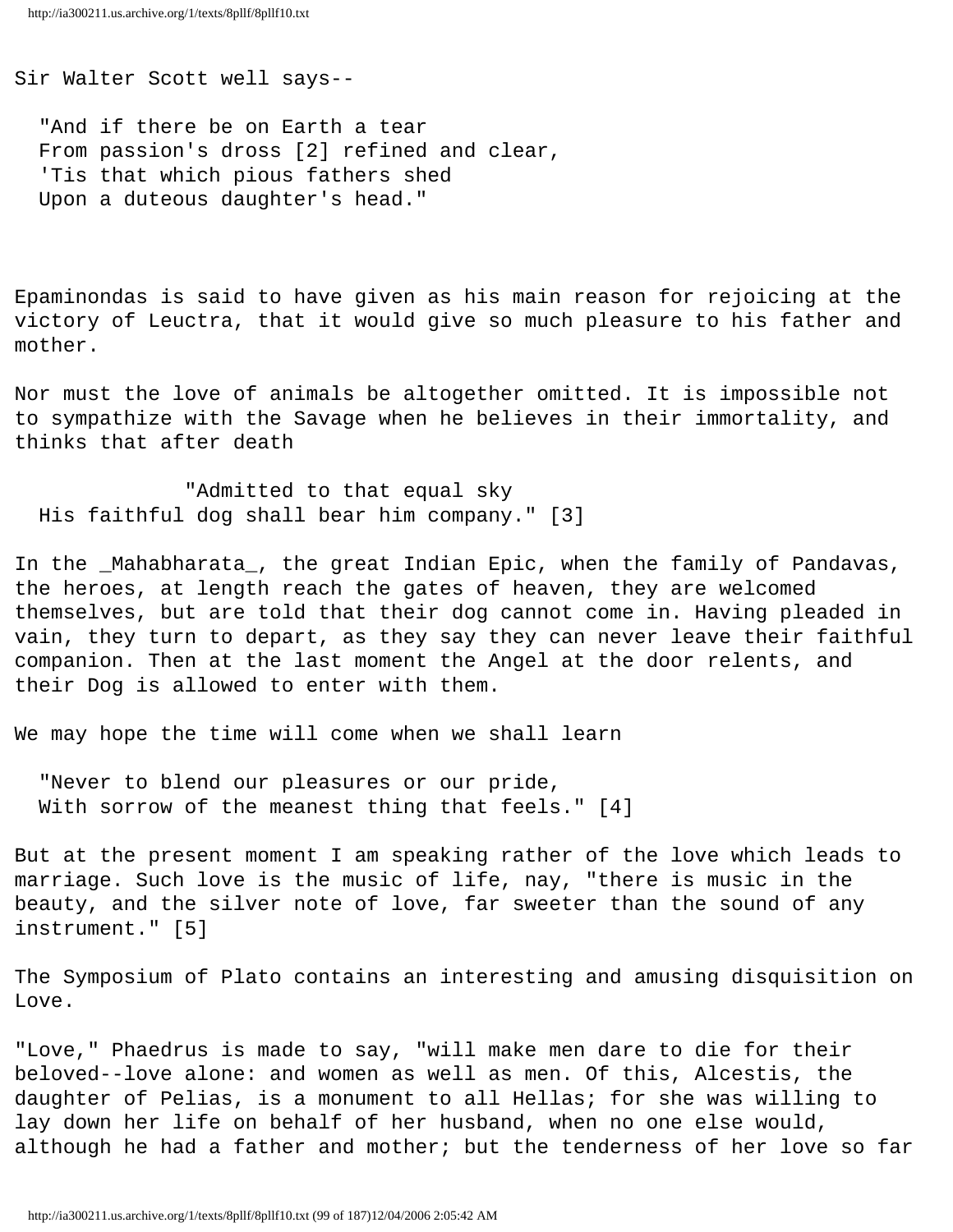exceeded theirs, that she made them seem to be strangers in blood to their own son, and in name only related to him; and so noble did this action of hers appear to the gods, as well as to men, that among the many who have done virtuously she is one of the very few to whom they have granted the privilege of returning to earth, in admiration of her virtue; such exceeding honor is paid by them to the devotion and virtue of love."

Agathon is even more eloquent--

Love "fills men with affection, and takes away their disaffection, making them meet together at such banquets as these. In sacrifices, feasts, dances, he is our lord--supplying kindness and banishing unkindness, giving friendship and forgiving anmity, the joy of the good, the wonder of the wise, the amazement of the gods, desired by those who have no part in him, and precious to those who have the better part in him; parent of delicacy, luxury, desire, fondness, softness, grace, regardful of the good, regardless of the evil. In every word, work, wish, fear--pilot, comrade, helper, savior; glory of gods and men, leader best and brightest: in whose footsteps let every man follow, sweetly singing in his honor that sweet strain with which love charms the souls of gods and men."

No doubt, even so there are two Loves, "one, the daughter of Uranus, who has no mother, and is the elder and wiser goddess; and the other, the daughter of Zeus and Dione, who is popular and common,"--but let us not examine too closely. Charity tells us even of Guinevere, "that while she lived, she was a good lover and therefore she had a good end." [6]

The origin of love has exercised philosophers almost as much as the origin of evil. The Symposium continues with a speech which Plato attributes in joke to Aristophanes, and of which Jowett observes that nothing in Aristophanes is more truly Aristophanic.

The original human nature, he says, was not like the present. The Primeval Man was round, [7] his back and sides forming a circle; and he had four hands and four feet, one head with two faces, looking opposite ways, set on a round neck and precisely alike. He could walk upright as men now do, backward or forward as he pleased, and he could also roll over and over at a great rate, whirling round on his four hands and four feet, eight in all, like tumblers going over and over with their legs in the air; this was when he wanted to run fast. Terrible was their might and strength, and the thoughts of their hearts great, and they made an attack upon the gods; of them is told the tale of Otys and Ephialtes, who, as Homer says, dared to scale heaven, and would have laid hands upon the gods. Doubt reigned in the celestial councils. Should they kill them and annihilate the race with thunderbolts, as they had done the giants, then there would be an end of the sacrifices and worship which men offered to them; but, on the other hand, the gods could not suffer their insolence to be unrestrained. At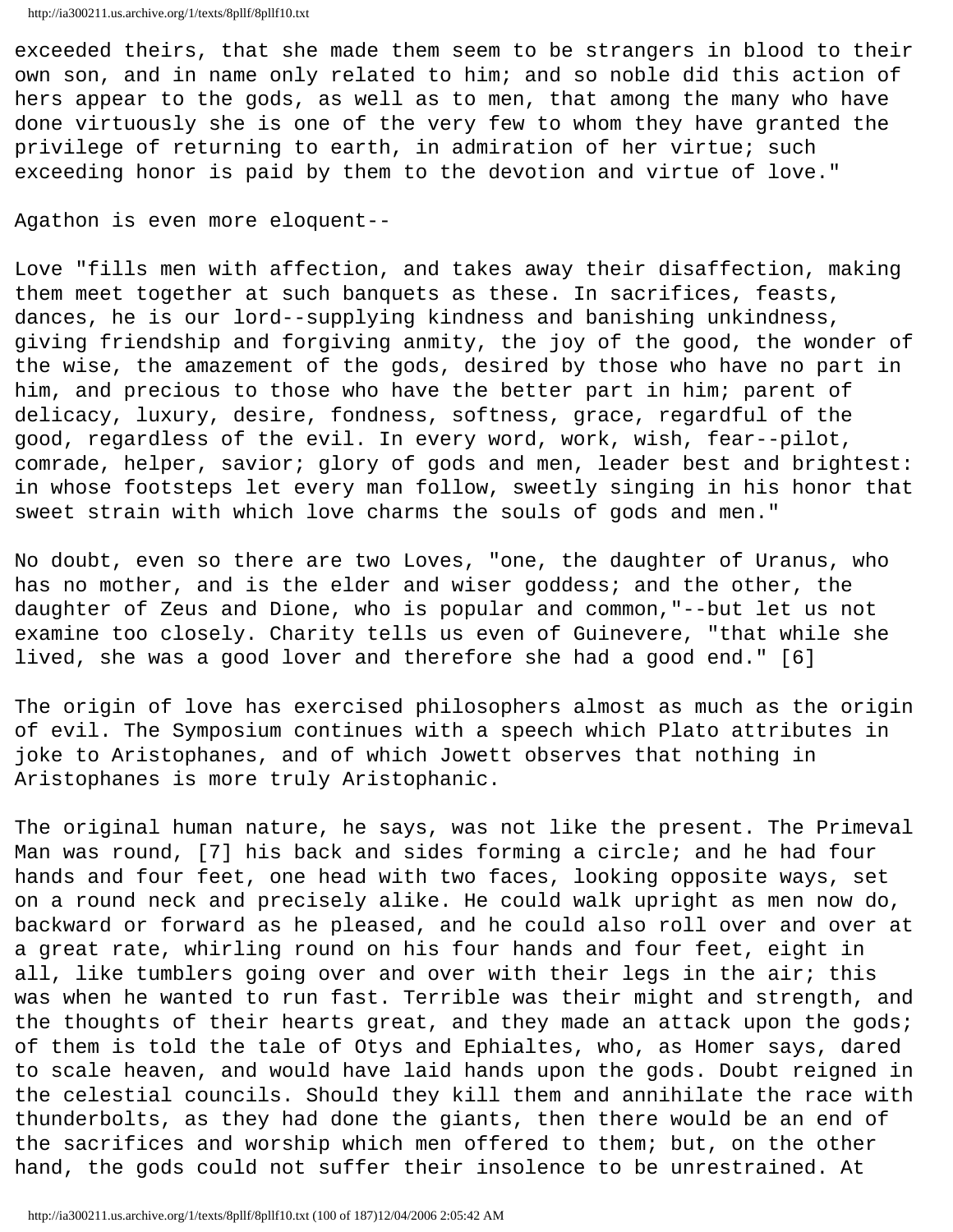last, after a good deal of reflection, Zeus discovered a way. He said; "Methinks I have a plan which will humble their pride and mend their manners; they shall continue to exist, but I will cut them in two, which will have a double advantage, for it will halve their strength and we shall have twice as many sacrifices. They shall walk upright on two legs, and if they continue insolent and will not be quiet, I will split them again and they shall hop on a single leg." He spoke and cut men in two, "as you might split an egg with a hair."... After the division the two parts of man, each desiring his other half, came together.... So ancient is the desire of one another which is implanted in us, reuniting our original nature, making one of two, and healing the state of man. Each of us when separated is but the indenture of a man, having one side only, like a flat-fish and he is always looking for his other half.

And when one of them finds his other half, the pair are lost in amazement of love and friendship and intimacy, and one will not be out of the other's sight, as I may say, even for a minute: they will pass their whole lives together; yet they could not explain what they desire of one another. For the intense yearning which each of them has toward the other does not appear to be the desire of lover's intercourse, but of something else, which the soul of either evidently desires and cannot tell, and of which she has only a dark and doubtful presentiment.

However this may be, there is such instinctive insight in the human heart that we often form our opinion almost instantaneously, and such impressions seldom change, I might even say, they are seldom wrong. Love at first sight sounds like an imprudence, and yet is almost a revelation. It seems as if we were but renewing the relations of a previous existence.

 "But to see her were to love her, Love but her, and love for ever." [8]

Yet though experience seldom falsifies such a feeling, happily the reverse does not hold good. The deepest affection is often of slow growth. Many a warm love has been won by faithful devotion.

Montaigne indeed declares that "Few have married for love without repenting it." Dr. Johnson also maintained that marriages would generally be happier if they were arranged by the Lord Chancellor; but I do not think either Montaigne or Johnson were good judges. As Lancelot said to the unfortunate Maid of Astolat, "I love not to be constrained to love, for love must arise of the heart and not by constraint." [9]

Love defies distance and the elements; Sestos and Abydos are divided by the sea, "but Love joined them by an arrow from his bow." [10]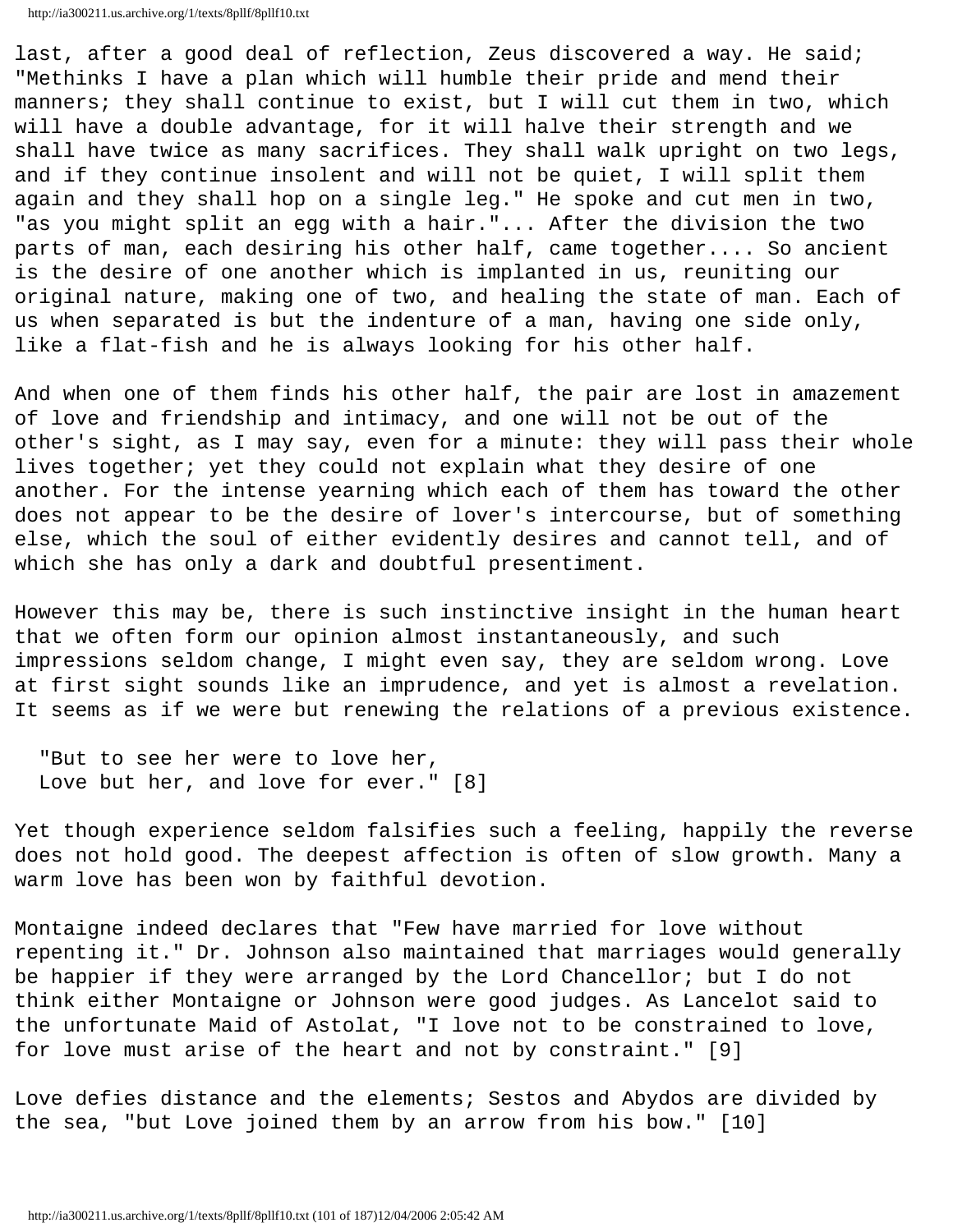Love can be happy anywhere. Byron wished

 "O that the desert were my dwelling-place, With one fair Spirit for my minister, That I might all forget the human race, And, hating no one, love but only her."

And many will doubtless have felt

 "O Love! what hours were thine and mine In lands of Palm and Southern Pine, In lands of Palm, of Orange blossom, Of Olive, Aloe, and Maize and Vine."

What is true of space holds good equally of time.

 "In peace, Love tunes the shepherd's reed. In war, he mounts the warrior's steed; In halls, in gay attire is seen; In hamlets, dances on the green. Love rules the court, the camp, the grove, And men below, and saints above; For love is heaven, and heaven is love." [11]

Even when, as among some Eastern races, Religion and Philosophy have combined to depress Love, truth reasserts itself in popular sayings, as for instance in the Turkish proverb, "All women are perfection, especially she who loves you."

A French lady having once quoted to Abd-el-Kader the Polish proverb, "A woman draws more with a hair of her head than a pair of oxen well harnessed;" he answered with a smile, "The hair is unnecessary, woman is powerful as fate."

But we like to think of Love rather as the Angel of Happiness than as a ruling force: of the joy of home when "hearts are of each other sure."

 "It is the secret sympathy, The silver link, the silken tie, Which heart to heart, and mind to mind In body and in soul can bind." [12]

What Bacon says of a friend is even truer of a wife; there is "no man that imparteth his joys to his friend, but he joyeth the more; and no man that imparteth his griefs to his friend, but he grieveth the less."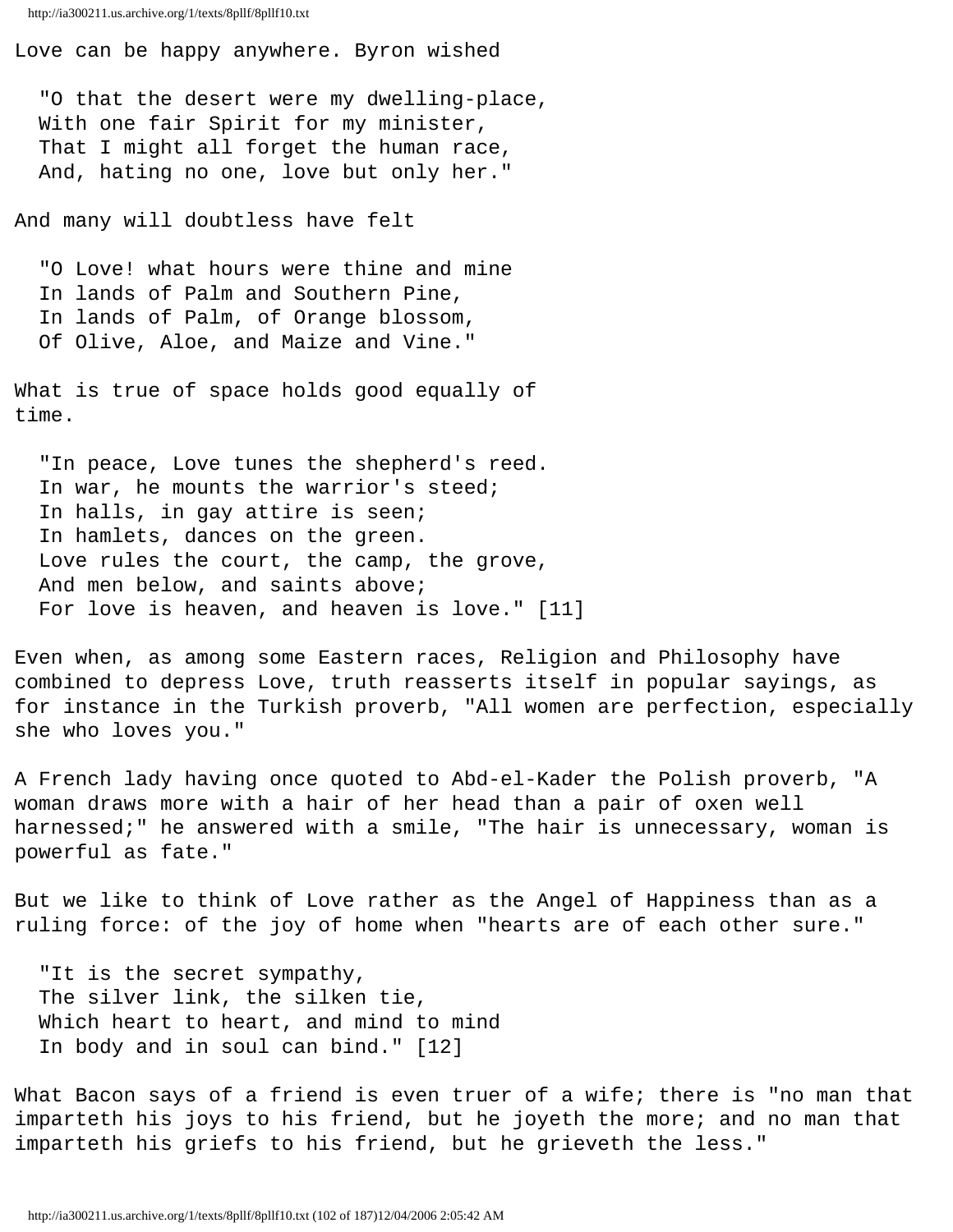Let some one we love come near us and

 "At once it seems that something new or strange Has passed upon the flowers, the trees, the ground; Some slight but unintelligible change On everything around." [13]

We might, I think, apply to love what Homer says of Fate:

 "Her feet are tender, for she sets her steps Not on the ground, but on the heads of men."

Love and Reason divide the life of man. We must give to each its due. If it is impossible to attain to virtue by the aid of Reason without Love, neither can we do so by means of Love alone without Reason.

Love, said Melanippides, "sowing in the heart of man the sweet harvest of desire, mixes the sweetest and most beautiful things together."

No one indeed could complain now, with Phaedrus in Plato's Symposium, that Love has had no worshippers among the Poets. On the contrary, Love has brought them many of their sweetest inspirations; none perhaps nobler or more beautiful than Milton's description of Paradise:

 "With thee conversing, I forget all time, All seasons, and their change, all please alike. Sweet is the breath of morn, her rising sweet With charm of earliest birds; pleasant the sun When first on this delightful land he spreads His orient beams on herb, tree, fruit, and flower Glistering with dew, fragrant the fertile earth After soft showers; and sweet the coming on Of grateful evening mild; then silent night With this her solemn bird and this fair moon, And these the gems of heaven, her starry train: But neither breath of morn when she ascends With charm of earliest birds, nor rising sun On this delightful land, nor herb, fruit, flower Glistering with dew, nor fragrance after showers, Nor grateful evening mild, nor silent night With this her solemn bird, nor walk by moon Or glittering starlight, without thee is sweet."

Moreover, no one need despair of an ideal marriage. We unfortunately differ so much in our tastes; love does so much to create love, that even the humblest may hope for the happiest marriage if only he deserves it;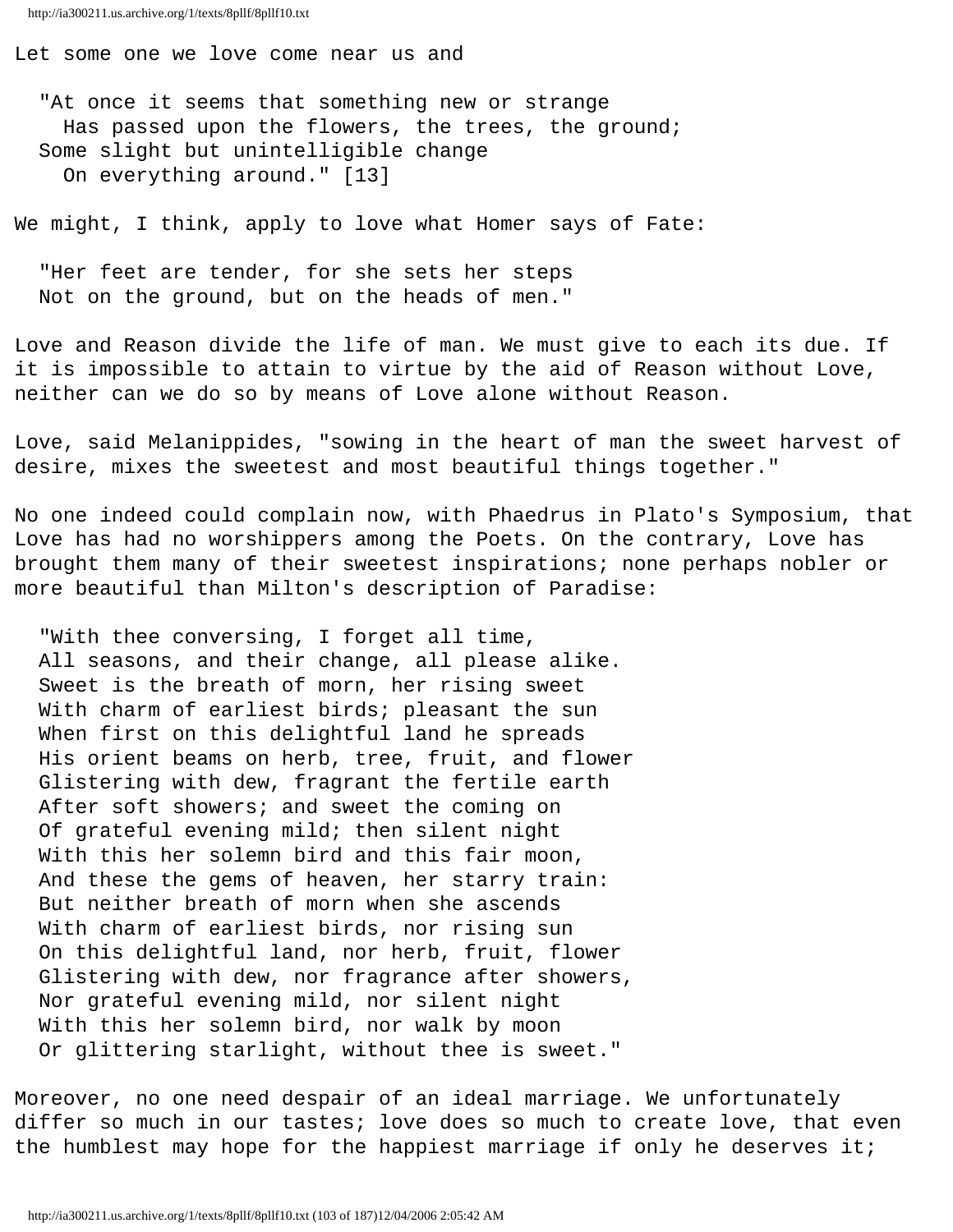and Shakespeare speaks, as he does so often, for thousands when he says

 "She is mine own, And I as rich in having such a jewel As twenty seas, if all their sands were pearls, The water nectar, and the rocks pure gold."

True love indeed will not be unreasonable or exacting.

 "Tell me not, sweet, I am unkind That from the nursery Of thy chaste breast and quiet mind To war and arms I fly. True! a new mistress now I chase, The first foe in the field, And with a stronger faith embrace A sword, a horse, a shield. Yet this inconstancy is such As you too shall adore, I could not love thee, dear, so much,

Loved I not honor more." [14]

And yet

 "Alas! how light a cause may move Dissension between hearts that love! Hearts that the world in vain had tried, And sorrow but more closely tied, That stood the storm, when waves were rough, Yet in a sunny hour fall off, Like ships that have gone down at sea, When heaven was all tranquillity." [15]

For love is brittle. Do not risk even any little jar; it may be

 "The little rift within the lute, That by and by will make the music mute, And ever widening slowly silence all." [16]

Love is delicate; "Love is hurt with jar and fret," and you might as well expect a violin to remain in tune if roughly used, as Love to survive if chilled or driven into itself. But what a pleasure to keep it alive by

 "Little, nameless, unremembered acts Of kindness and of love." [17]

"She whom you loved and chose," says Bondi,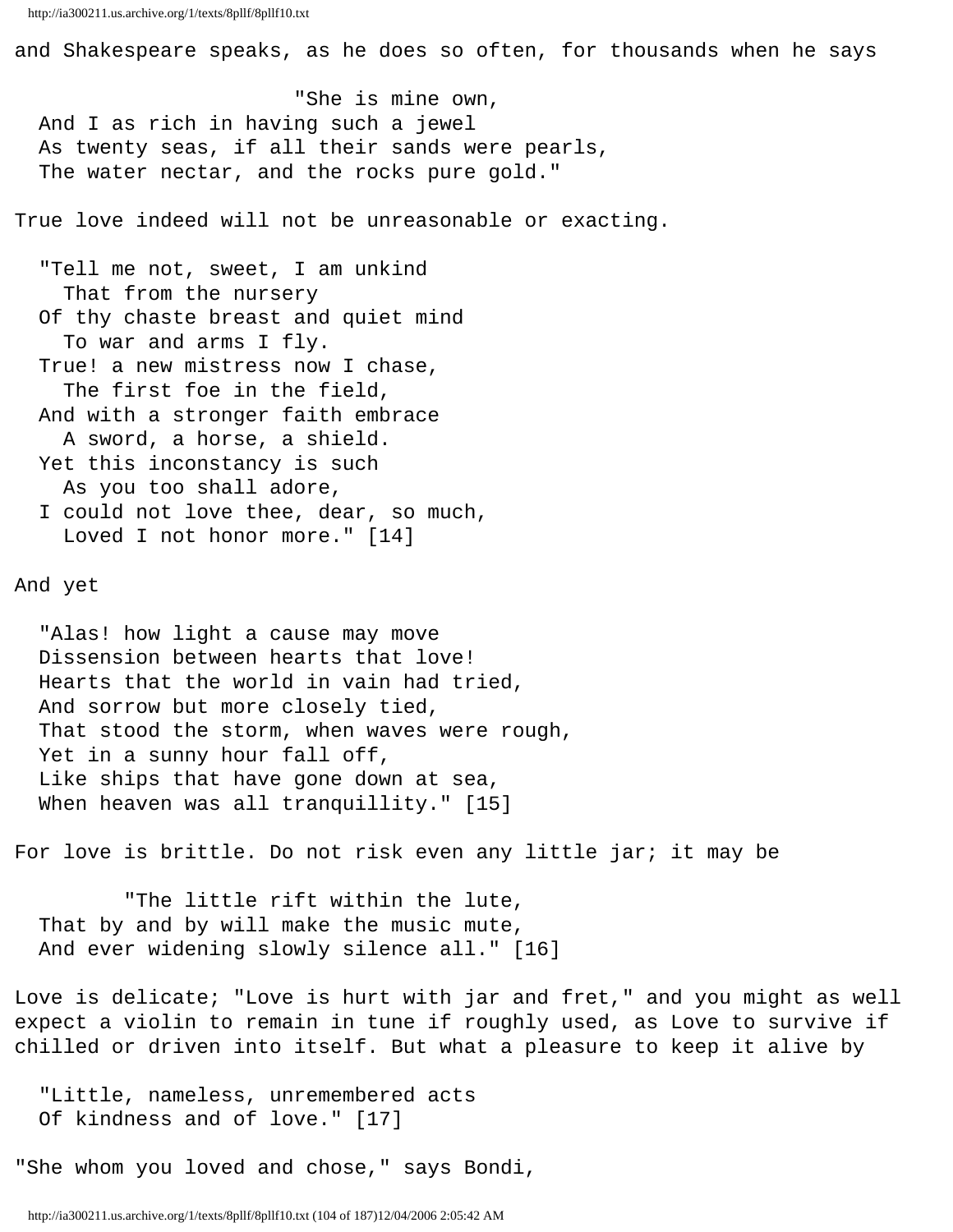"Is now your bride, The gift of heaven, and to your trust consigned; Honor her still, though not with passion blind; And in her virtue, though you watch, confide. Be to her youth a comfort, guardian, guide, In whose experience she may safety find; And whether sweet or bitter be assigned, The joy with her, as well as pain divide. Yield not too much if reason disapprove; Nor too much force; the partner of your life Should neither victim be, nor tyrant prove. Thus shall that rein, which often mars the bliss Of wedlock, scarce be felt; and thus your wife Ne'er in the husband shall the lover miss." [18]

Every one is ennobled by true love--

 "Tis better to have loved and lost Than never to have loved at all." [19]

Perhaps no one ever praised a woman more gracefully in a sentence than Steele when he said of Lady Elizabeth Hastings that "to know her was a liberal education;" but every woman may feel as she improves herself that she is not only laying in a store of happiness for herself, but also raising and blessing him whom she would most wish to see happy and good.

Love, true love, grows and deepens with time. Husband and wife, who are married indeed, live

 "By each other, till to love and live Be one." [20]

For does it end with life. A mother's love knows no bounds.

 "They err who tell us Love can die, With life all other passions fly, All others are but vanity. In Heaven Ambition cannot dwell, Nor Avarice in the vaults of Hell; Earthly these passions of the Earth; They perish where they have their birth, But Love is indestructible; Its holy flame forever burneth, From Heaven it came, to Heaven returneth; Too oft on Earth a troubled guest,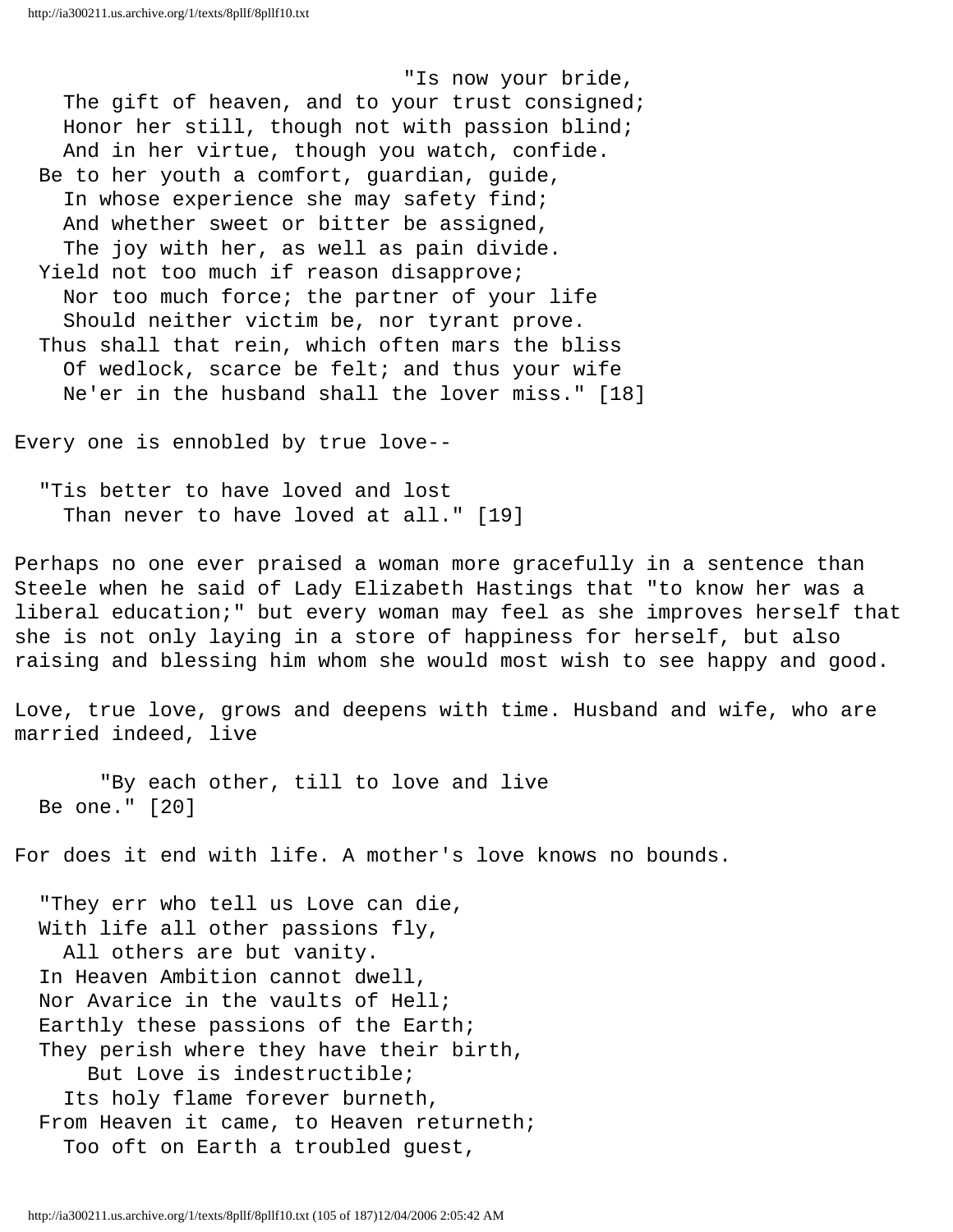At times deceived, at times opprest, It here is tried and purified, Then hath in Heaven its perfect rest: It soweth here with toil and care, But the harvest time of Love is there.

 "The mother when she meets on high The Babe she lost in infancy, Hath she not then, for pains and fears, The day of woe, the watchful night, For all her sorrow, all her tears, An over-payment of delight?" [21]

As life wears on the love of husband or wife, of friends and of children, becomes the great solace and delight of age. The one recalls the past, the other gives interest to the future; and in our children, it has been truly said, we live our lives again.

[1] \_Filicaja\_. Translated by Leigh Hunt.

- [2] Not from passion itself.
- [3] Pope.
- [4] Wordsworth.
- [5] Browne.
- [6] Malory, \_Morte d' Arthur\_.
- [7] I avail myself of Dr. Jowett's translation.
- [8] Burns.
- [9] Malory, \_Morte d' Arthur\_.
- [10] Symonds.
- [11] Scott.
- [12] Scott.
- [13] Trench.
- [14] Lovelace.
- [15] Moore.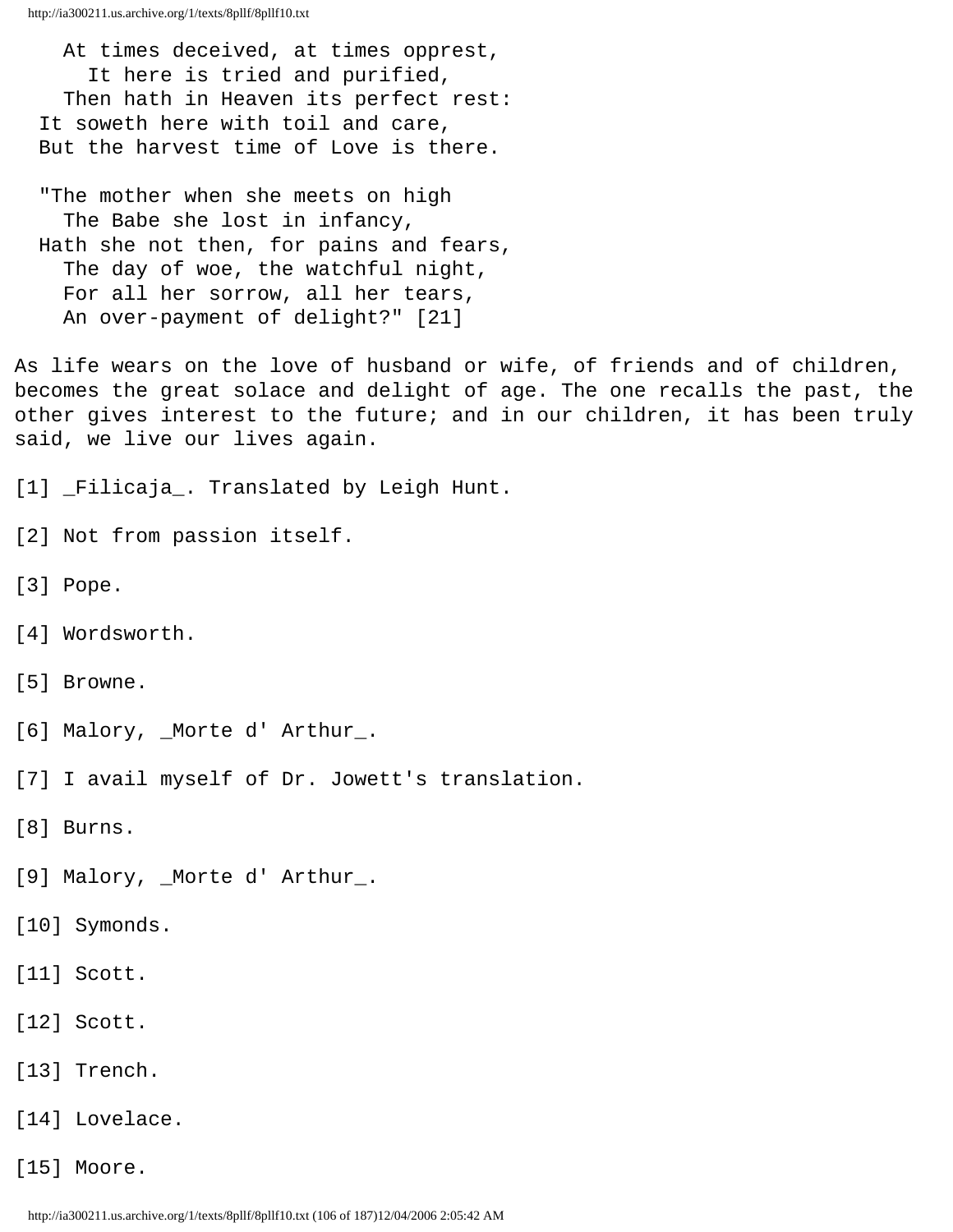- [16] Tennyson.
- [17] Wordsworth.
- [18] Bondi. Tr. by Glassfors.
- [19] Tennyson.
- [20] Swinburne.
- [21] Southey.

CHAPTER V.

ART.

 "High art consists neither in altering, nor in improving nature; but in seeking throughout nature for 'whatsoever things are lovely, whatsoever things are pure;' in loving these, in displaying to the utmost of the painter's power such loveliness as is in them, and directing the thoughts of others to them by winning art, or gentle emphasis. Art (caeteris paribus) is great in exact proportion to the love of beauty shown by the painter, provided that love of beauty forfeit no atom of truth."--RUSKIN.

CHAPTER V.

ART.

The most ancient works of Art which we possess are representations of animals, rude indeed, but often strikingly characteristic, engraved on, or carved in, stag's-horn or bone; and found in English, French, and German caves, with stone and other rude implements, and the remains of mammalia, belonging apparently to the close of the glacial epoch: not only of the deer, bear, and other animals now inhabiting temperate Europe, but of some, such as the reindeer, the musk sheep, and the mammoth, which have either retreated north or become altogether extinct. We may, I think,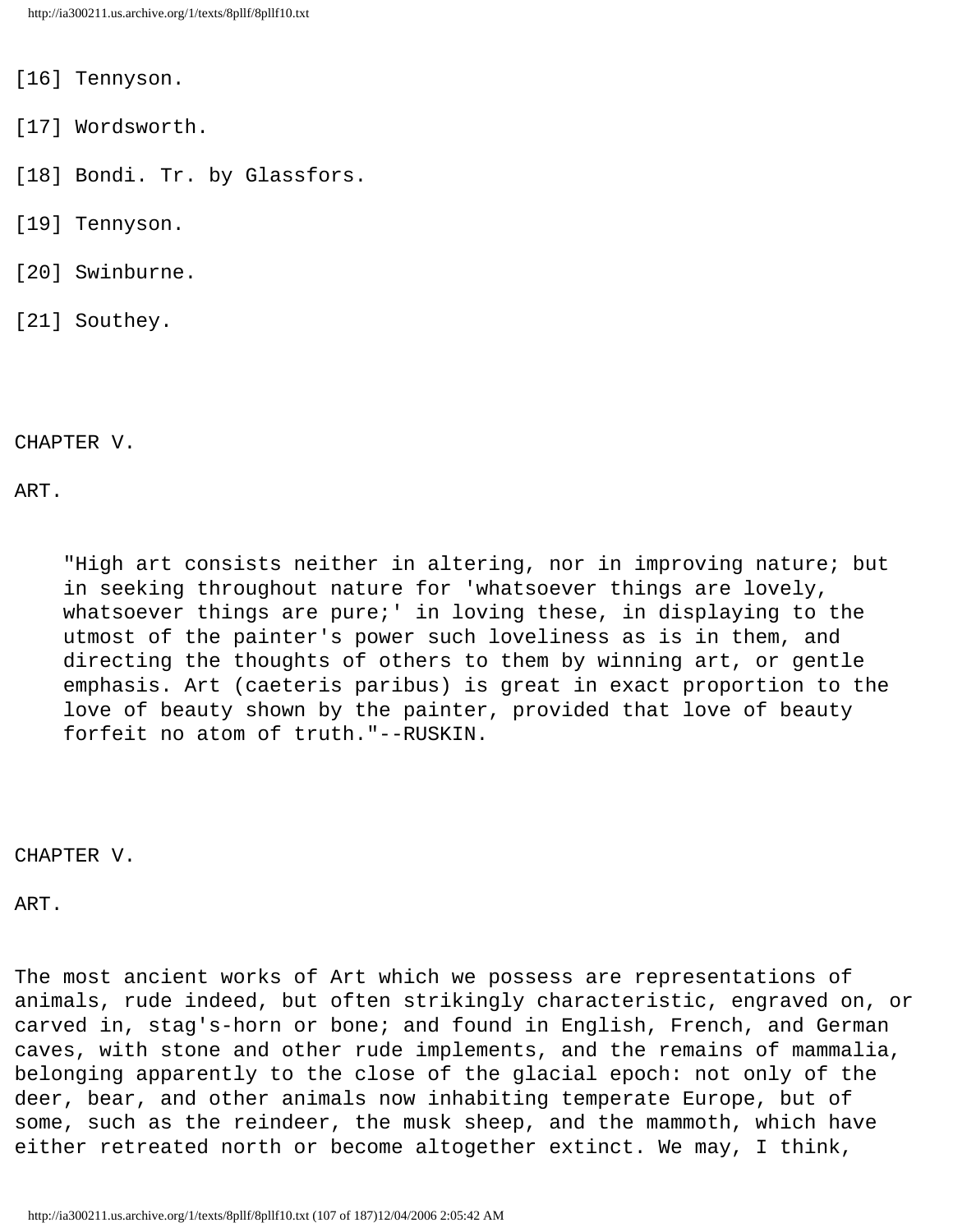venture to hope that other designs may hereafter be found, which will give us additional information as to the manners and customs of our ancestors in those remote ages.

Next to these in point of antiquity come the sculptures and paintings on Assyrian and Egyptian tombs, temples, and palaces.

These ancient scenes, considered as works of art, have no doubt many faults, and yet how graphically they tell their story! As a matter of fact a king is not, as a rule, bigger than his soldiers, but in these battle-scenes he is always so represented. We must, however, remember that in ancient warfare the greater part of the fighting was, as a matter of fact, done by the chiefs. In this respect the Homeric poems resemble the Assyrian and Egyptian representations. At any rate, we see at a glance which is the king, which are officers, which side is victorious, the struggles and sufferings of the wounded, the flight of the enemy, the city of refuge--so that he who runs may read; while in modern battle-pictures the story is much less clear, and, indeed, the untrained eye sees for some time little but scarlet and smoke.

These works assuredly possess a grandeur and dignity of their own, even though they have not the beauty of later art.

In Greece Art reached a perfection which has never been excelled, and it was more appreciated than perhaps it has ever been since.

At the time when Demetrius attacked the city of Rhodes, Protogenes was painting a picture of Ialysus. "This," says Pliny, "hindered King Demetrius from taking Rhodes, out of fear lest he should burn the picture; and not being able to fire the town on any other side, he was pleased rather to spare the painting than to take the victory, which was already in his hands. Protogenes, at that time, had his painting-room in a garden out of the town, and very near the camp of the enemies, where he was daily finishing those pieces which he had already begun, the noise of soldiers not being capable of interrupting his studies. But Demetrius causing him to be brought into his presence, and asking him what made him so bold as to work in the midst of enemies, he answered the king, 'That he understood the war which he made was against the Rhodians, and not against the Arts.'"

With the decay of Greece, Art sank too, until it was revived in the thirteenth century by Cimabue, since whose time its progress has been triumphal.

Art is unquestionably one of the purest and highest elements in human happiness. It trains the mind through the eye, and the eye through the mind. As the sun colors flowers, so does art color life.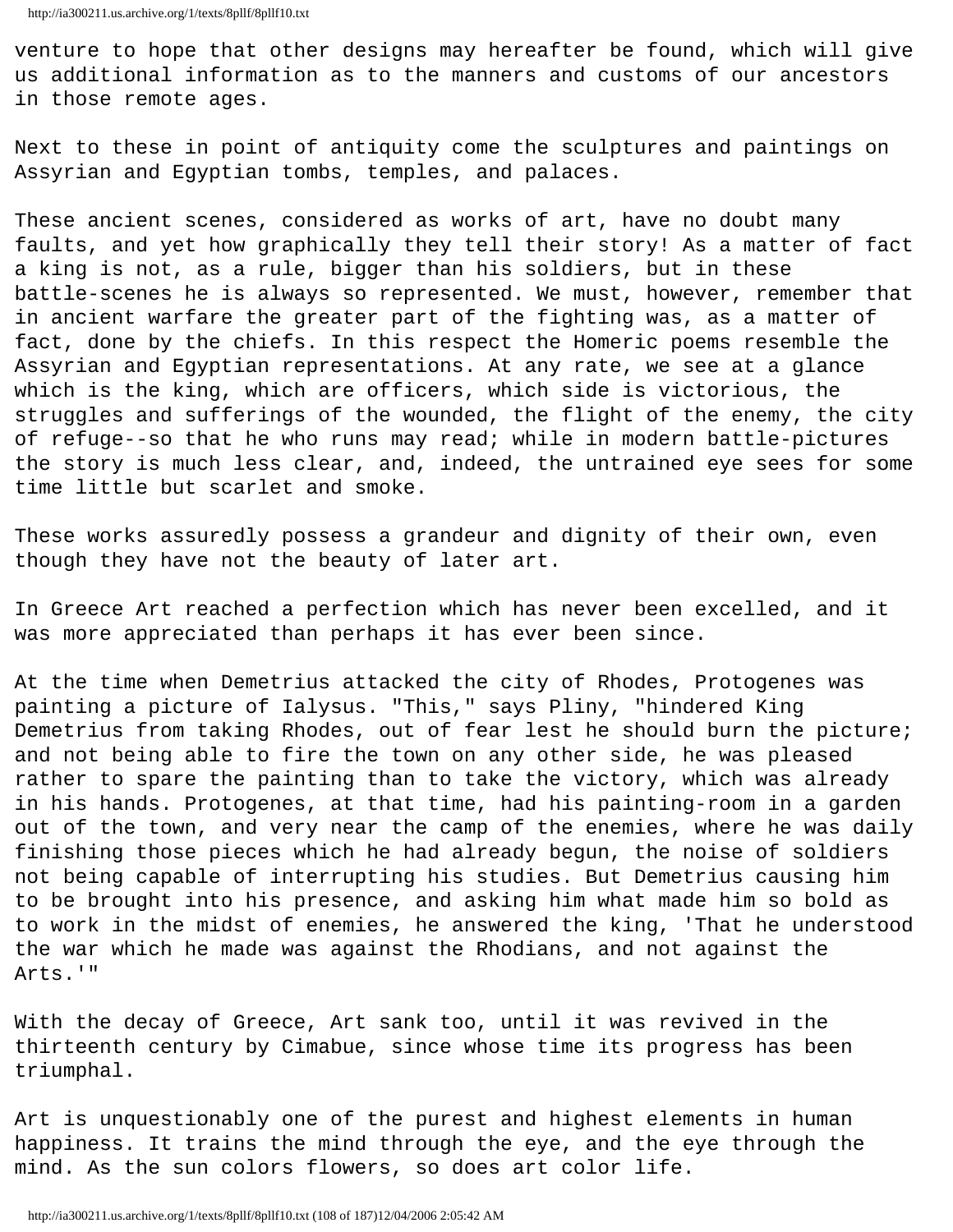"In true Art," says Ruskin, "the hand, the head, and the heart of man go together. But Art is no recreation: it cannot be learned at spare moments, nor pursued when we have nothing better to do."

It is not only in the East that great works, really due to study and labor, have been attributed to magic.

Study and labor cannot make every man an artist, but no one can succeed in art without them. In Art two and two do not make four, and no number of little things will make a great one.

It has been said, and on high authority, that the end of art is to please. But this is a very imperfect definition. It might as well be said that a library is only intended for pleasure and ornament.

Art has the advantage of nature, in so far as it introduces a human element, which is in some respects superior even to nature. "If," says Plato, "you take a man as he is made by nature and compare him with another who is the effect of art, the work of nature will always appear the less beautitiful, because art is more accurate than nature."

Bacon also, in \_The Advancement of Learning\_, speaks of "the world being inferior to the soul, by reason whereof there is agreeable to the spirit of man a more ample greatness, a more exact goodness, and a more absolute variety than can be found in the nature of things."

The poets tell us that Prometheus, having made a beautiful statue of Minerva, the goddess was so delighted that she offered to bring down anything from Heaven which could add to its perfection. Prometheus on this prudently asked her to take him there, so that he might choose for himself. This Minerva did, and Prometheus, finding that in heaven all things were animated by fire, brought back a spark, with which he gave life to his work.

In fact, Imitation is the means and not the end of Art. The story of Zeuxis and Parrhasius is a pretty tale; but to deceive birds, or even man himself, is but a trifling matter compared with the higher functions of Art. To imitate the \_Iliad\_, says Dr. Young, is not imitating Homer, but as Sir J. Reynolds adds, the more the artist studies nature "the nearer he approaches to the true and perfect idea of art."

"Following these rules and using these precautions, when you have clearly and distinctly learned in what good coloring consists, you cannot do better than have recourse to Nature herself, who is always at hand, and in comparison of whose true splendor the best colored pictures are but faint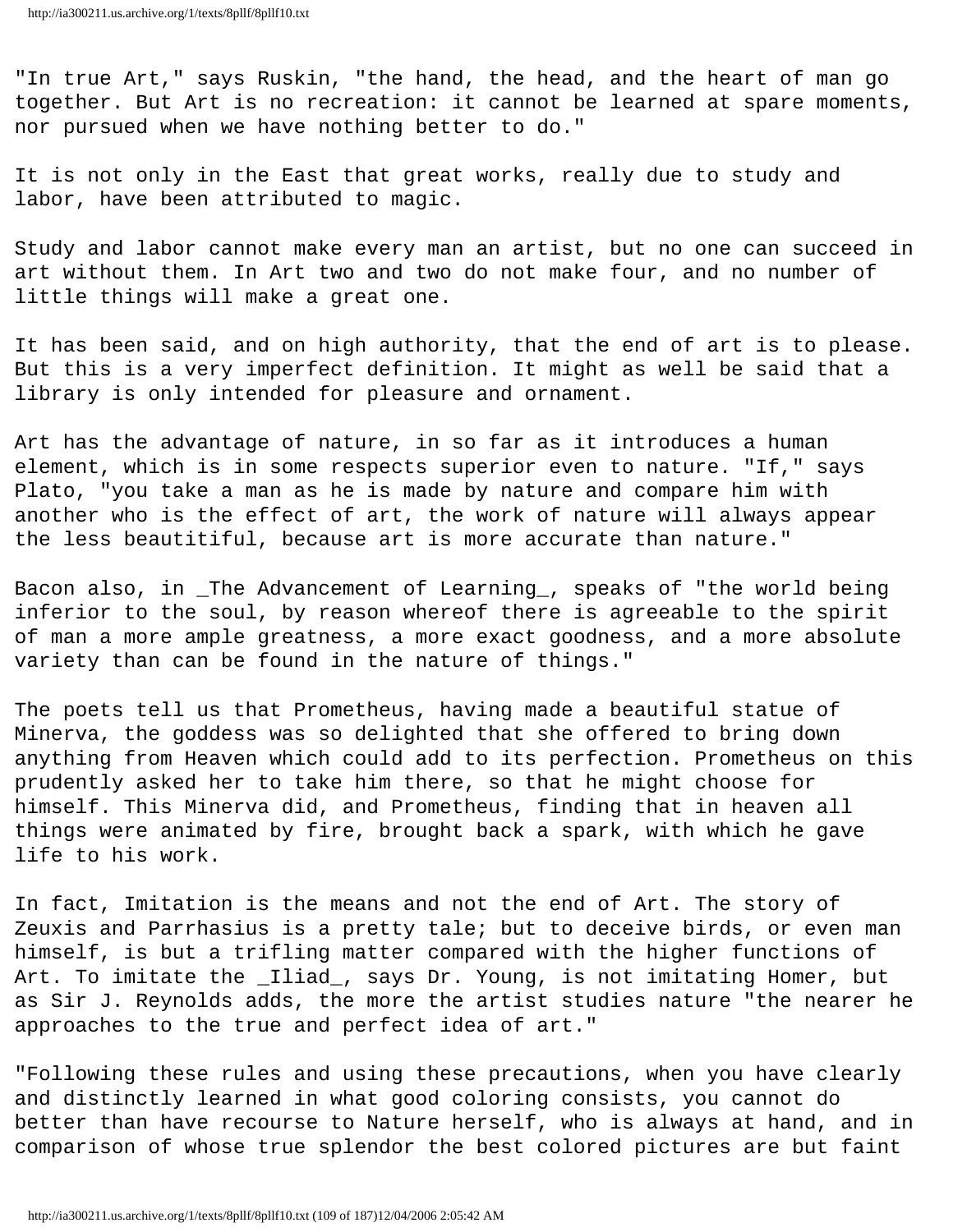and feeble." [1]

Art, indeed, must create as well as copy. As Victor Cousin well says, "The ideal without the real lacks life; but the real without the ideal lacks pure beauty. Both need to unite; to join hands and enter into alliance. In this way the best work may be achieved. Thus beauty is an absolute idea, and not a mere copy of imperfect Nature."

The grouping of the picture is of course of the utmost importance. Sir Joshua Reynolds gives two remarkable cases to show how much any given figure in a picture is affected by its surroundings. Tintoret in one of his pictures has taken the Samson of Michael Angelo, put an eagle under him, placed thunder and lightning in his right hand instead of the jawbone of an ass, and thus turned him into a Jupiter. The second instance is even more striking. Titian has copied the figure in the vault of the Sistine Chapel which represents the Deity dividing light from darkness, and has introduced it into his picture of the battle of Cadore, to represent a general falling from his horse.

We must remember that so far as the eye is concerned, the object of the artist is to train, not to deceive, and that his higher function has reference rather to the mind than to the eye.

No doubt

 "To gild refined gold, to paint the lily, To throw a perfume on the violet, To smooth the ice, or add another hue Unto the rainbow, or with taper-light To seek the beauteous eye of heaven to garnish, Is wasteful and ridiculous excess." [2]

But all is not gold that glitters, flowers are not all arrayed like the lily, and there is room for selection as well as representation.

"The true, the good, and the beautiful," says Cousin, "are but forms of the infinite: what then do we really love in truth, beauty, and virtue? We love the infinite himself. The love of the infinite substance is hidden under the love of its forms. It is so truly the infinite which charms in the true, the good, and the beautiful, that its manifestations alone do not suffice. The artist is dissatisfied at the sight even of his greatest works; he aspires still higher."

It is indeed sometimes objected that Landscape painting is not true to nature; but we must ask, What is truth? Is the object to produce the same impression on the mind as that created by the scene itself? If so, let any one try to draw from memory a group of mountains, and he will probably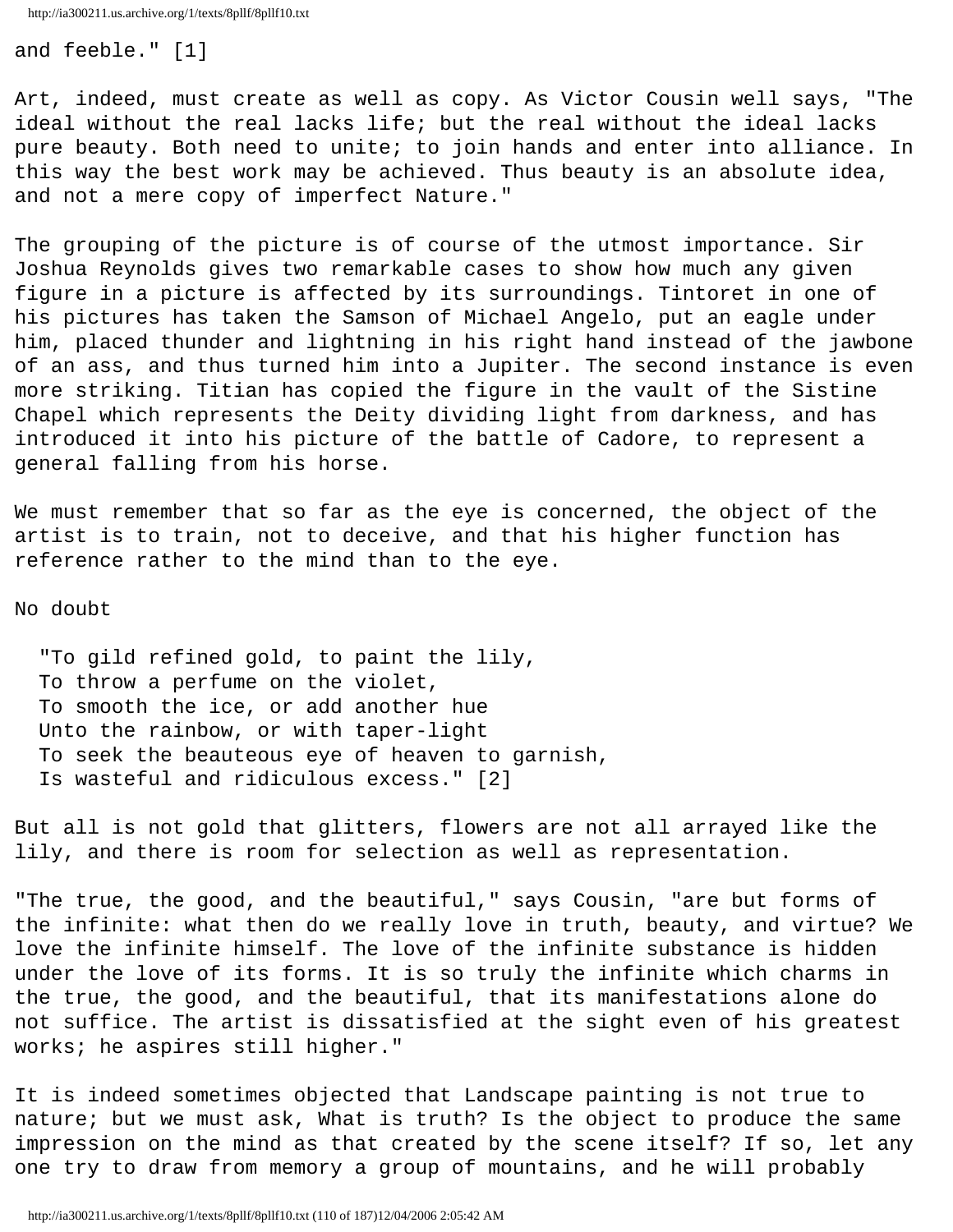find that in the impression produced on his mind the mountains are loftier and steeper, the valleys deeper and narrower, than in the actual reality. A drawing, then, which was literally exact would not be true, in the sense of conveying the same impression as Nature herself.

In fact, Art, says Goethe, is called Art simply because it is not Nature.

It is not sufficient for the artist to choose beautiful scenery, and delineate it with accuracy. He must not be a mere copyist. Something higher and more subtle is required. He must create, or at any rate interpret, as well as copy.

Turner was never satisfied merely to reach to even the most glorious scenery. He moved, and even suppressed, mountains.

A certain nobleman, we are told, was very anxious to see the model from whom Guido painted his lovely female faces. Guido placed his color-grinder, a big coarse man, in an attitude, and then drew a beautiful Magdalen. "My dear Count," he said, "the beautiful and pure idea must be in the mind, and then it is no matter what the model is."

Guido Reni, who painted St. Michael for the Church of the Capuchins at Rome, wished that he "had the wings of an angel, to have ascended unto Paradise, and there to have beheld the forms of those beautiful spirits, from which I might have copied my Archangel. But not being able to mount so high, it was in vain for me to seek for his resemblance here below; so that I was forced to look into mine own mind, and into that idea of beauty which I have formed in my own imagination." [3]

Science attempts, as far as the limited powers of Man permit, to reproduce the actual facts in a manner which, however bald, is true in itself, irrespective of time and scene. To do this she must submit to many limitations; not altogether unvexatious, and not without serious drawbacks. Art, on the contrary, endeavors to convey the impression of the original under some especial aspect.

In some respects, Art gives a clearer and more vivid idea of an unknown country than any description can convey. In literature rock may be rock, but in painting it must be granite or slate, and not merely rock in general.

It is remarkable that while artists have long recognized the necessity of studying anatomy, and there has been from the commencement a professor of anatomy in the Royal Academy, it is only of late years that any knowledge of botany or geology has been considered desirable, and even now their importance is by no means generally recognized.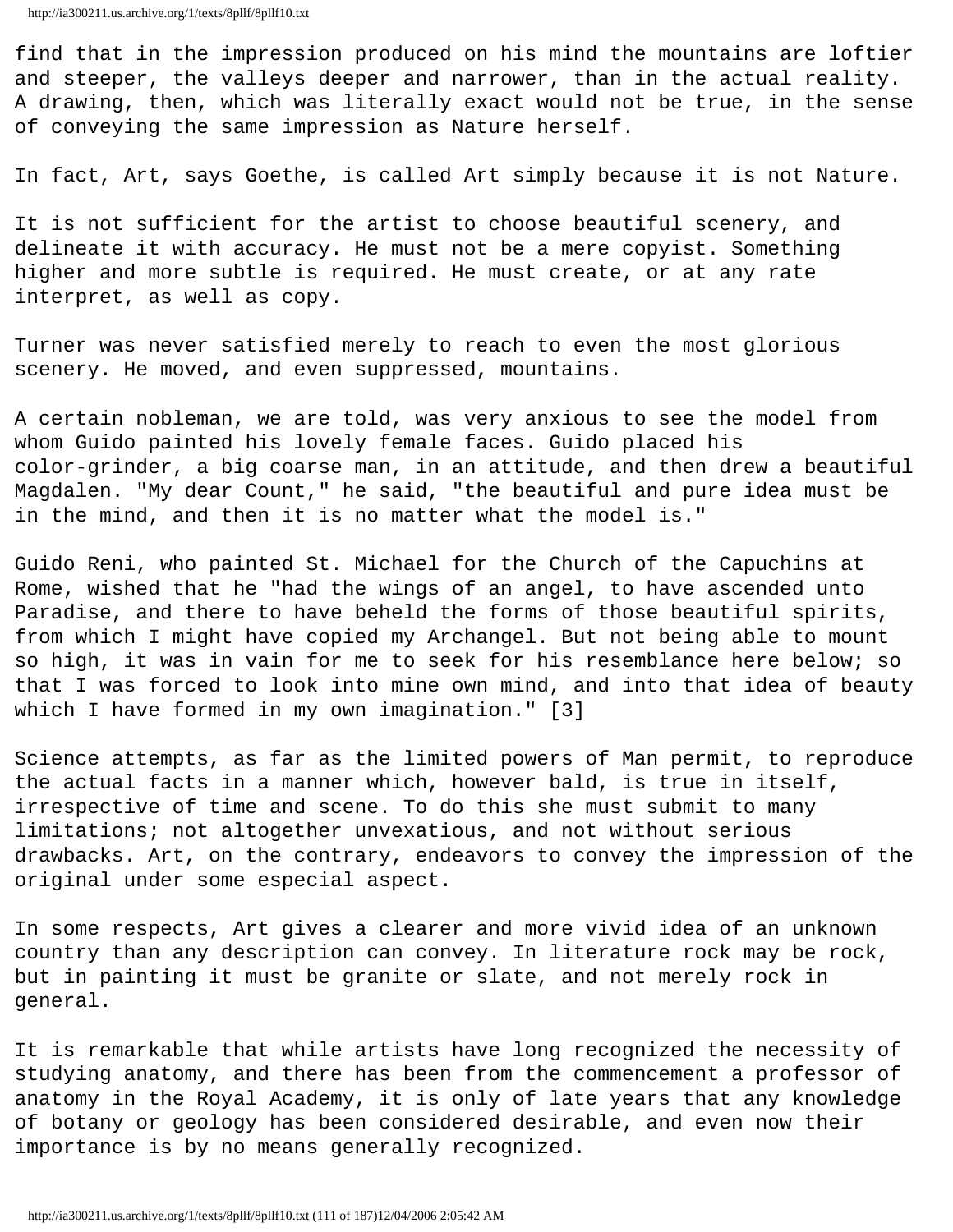Much has been written as to the relative merits of painting, sculpture, and architecture. This, if it be not a somewhat unprofitable inquiry, would at any rate be out of place here.

Architecture not only gives intense pleasure, but even the impression of something ethereal and superhuman.

Madame de Staël described it as "frozen music;" and a cathedral is a glorious specimen of "thought in stone," whose very windows are transparent walls of gorgeous hues.

Caracci said that poets paint in their words and artists speak in their works. The latter have indeed one great advantage, for a glance at a statue or a painting will convey a more vivid idea than a long and minute description.

Another advantage possessed by Art is that it is understood by all civilized nations, whilst each has a separate language.

Even from a material point of view Art is most important. In a recent address Sir F. Leighton has observed that the study of Art "is every day becoming more important in relation to certain sides of the waning material prosperity of the country. For the industrial competition between this and other countries--a competition, keen and eager, which means to certain industries almost a race for life--runs, in many cases, no longer exclusively or mainly on the lines of excellence of material and solidity of workmanship, but greatly nowadays on the lines of artistic charm and beauty of design."

The highest service, however, that Art can accomplish for man is to become "at once the voice of his nobler aspirations, and the steady disciplinarian of his emotions; and it is with this mission, rather than with any aesthetic perfection, that we are at present concerned." [4]

Science and Art are sisters, or rather perhaps they are like brother and sister. The mission of Art is in some respects like that of woman. It is not Hers so much to do the hard toil and moil of the world, as to surround it with a halo of beauty, to convert work into pleasure.

In science we naturally expect progress, but in Art the case is not so clear; and yet Sir Joshua Reynolds did not hesitate to express his conviction that in the future "so much will painting improve, that the best we can now achieve will appear like the work of children," and we may hope that our power of enjoying it may increase in an equal ratio. Wordsworth says that poets have to create the taste for their own works, and the same is, in some degree at any rate, true of artists.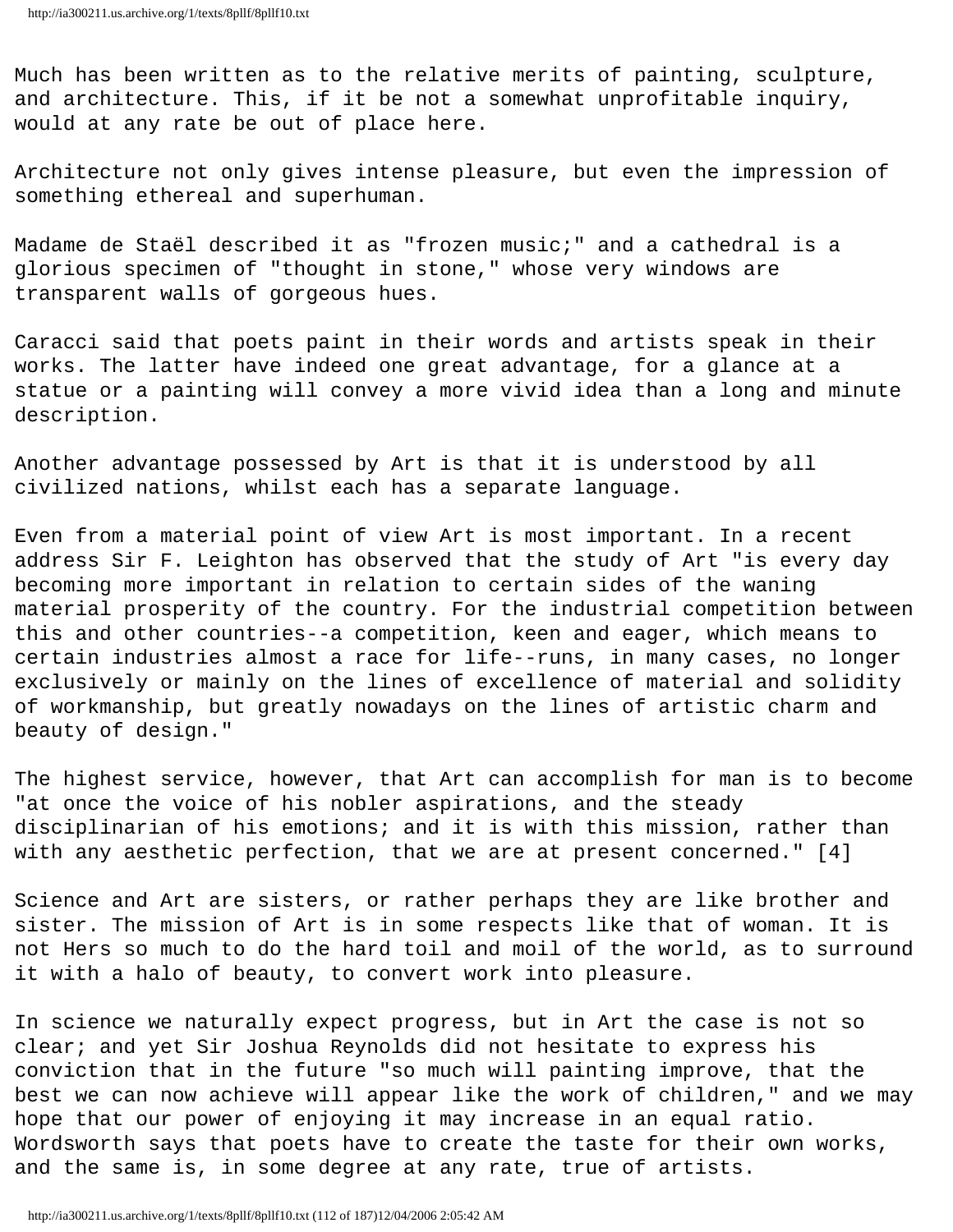In one respect especially modern painters appear to have made a marked advance, and one great blessing which in fact we owe to them is a more vivid enjoyment of scenery.

I have of course no pretensions to speak with authority, but even in the case of the greatest masters before Turner, the landscapes seem to me singularly inferior to the figures. Sir Joshua Reynolds tells us that Gainsborough framed a kind of model of a landscape on his table, composed of broken stones, dried herbs, and pieces of looking-glass, which he magnified and improved into rocks, trees, and water; and Sir Joshua solemnly discusses the wisdom of such a proceeding. "How far it may be useful in giving hints," he says, "the professors of landscape can best determine," but he does not recommend it, and is disposed to think, on the whole, the practice may be more likely to do harm than good!

In the picture of Ceyx and Alcyone, by Wilson, of whom Cunningham said that, with Gainsborough, he laid the foundation of our School of Landscape, the castle is said to have been painted from a pot of porter, and the rock from a Stilton cheese. There is indeed another version of the story, that the picture was sold for a pot of porter and a cheese, which, however, does not give a higher idea of the appreciation of the art of landscape at that date.

Until very recently the general feeling with reference to mountain scenery has been that expressed by Tacitus. "Who would leave Asia or Africa or Italy to go to Germany, a shapeless and unformed country, a harsh sky, and melancholy aspect, unless indeed it was his native land?"

It is amusing to read the opinion of Dr. Beattie, in a special treatise on \_Truth, Poetry and Music\_, written at the close of the last century, that "The Highlands of Scotland are in general a melancholy country. Long tracts of mountainous country, covered with dark heath, and often obscured by misty weather; narrow valleys thinly inhabited, and bounded by precipices resounding with the fall of torrents; a soil so rugged, and a climate so dreary, as in many parts to admit neither the amenities of pasturage, nor the labors of agriculture; the mournful dashing of waves along the firths and lakes: the portentous noises which every change of the wind is apt to raise in a lonely region, full of echoes, and rocks, and caverns; the grotesque and ghastly appearance of such a landscape by the light of the moon: objects like these diffuse a gloom over the fancy," etc. [5]

Even Goldsmith regarded the scenery of the Highlands as dismal and hideous. Johnson, we know, laid it down as an axiom that "the noblest prospect which a Scotchman ever sees is the high road that leads him to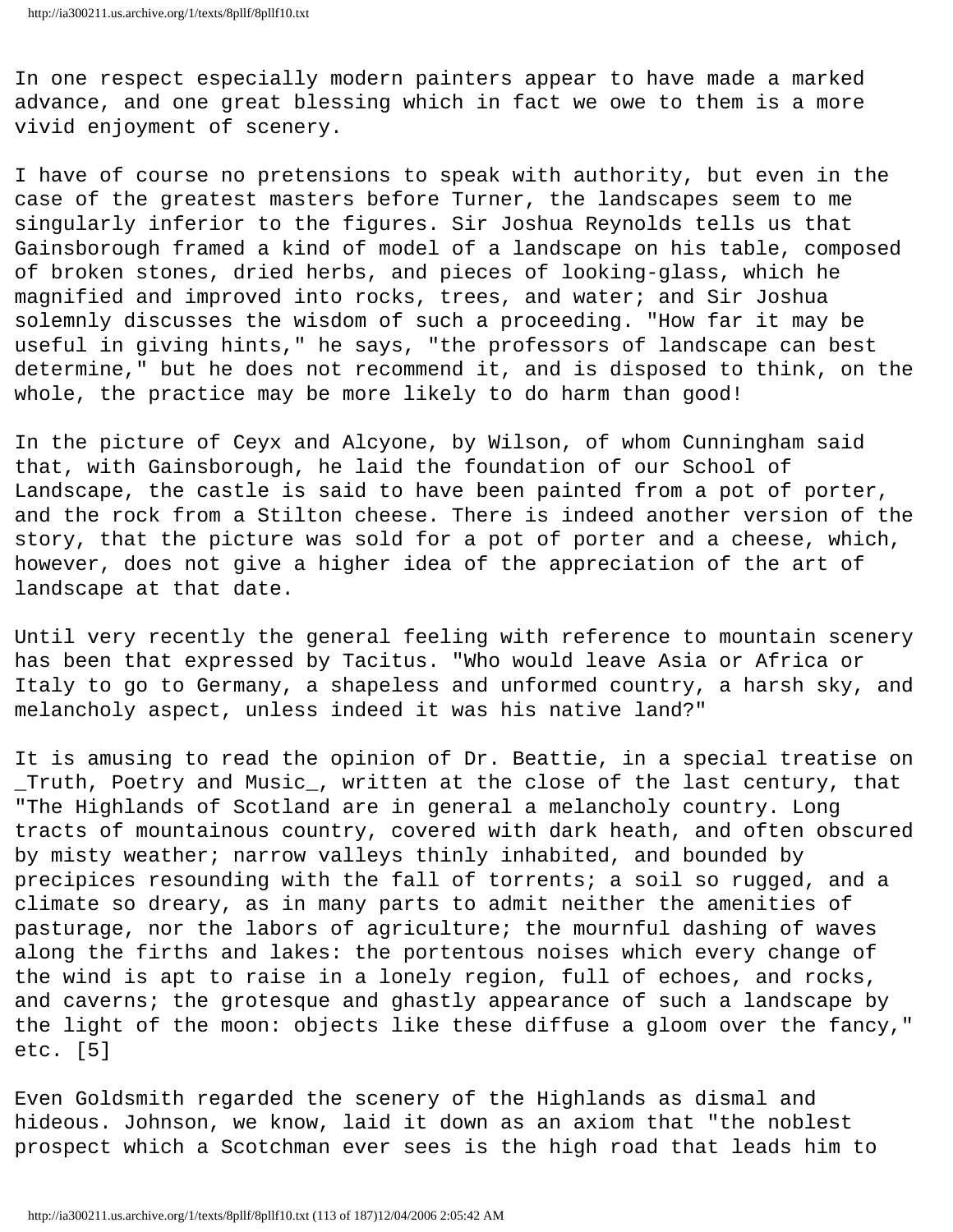England"--a saying which throws much doubt on his distinction that the Giant's Causeway was "worth seeing but not worth going to see." [6]

Madame de Staël declared, that though she would go 500 leagues to meet a clever man, she would not care to open her window to see the Bay of Naples.

Nor was the ancient absence of appreciation confined to scenery. Even Burke, speaking of Stonehenge, says, "Stonehenge, neither for disposition nor ornament, has anything admirable."

Ugly scenery, however, may in some cases have an injurious effect on the human system. It has been ingeniously suggested that what really drove Don Quixote out of his mind was not the study of his books of chivalry, so much as the monotonous scenery of La Mancha.

The love of landscape is not indeed due to Art alone. It has been the happy combination of art and science which has trained us to perceive the beauty which surrounds us.

Art helps us to see, and "hundreds of people can talk for one who can think; but thousands can think for one who can see. To see clearly is poetry, prophecy, and religion all in one.... Remembering always that there are two characters in which all greatness of Art consists--first, the earnest and intense seizing of natural facts; then the ordering those facts by strength of human intellect, so as to make them, for all who look upon them, to the utmost serviceable, memorable, and beautiful. And thus great Art is nothing else than the type of strong and noble life; for as the ignoble person, in his dealings with all that occurs in the world about him, first sees nothing clearly, looks nothing fairly in the face, and then allows himself to be swept away by the trampling torrent and unescapable force of the things that he would not foresee and could not understand: so the noble person, looking the facts of the world full in the face, and fathoming them with deep faculty, then deals with them in unalarmed intelligence and unhurried strength, and becomes, with his human intellect and will, no unconscious nor insignificant agent in consummating their good and restraining their evil." [7]

May we not also hope that in this respect also still further progress may be made, that beauties may be revealed, and pleasures may be in store for those who come after us, which we cannot appreciate, or at least can but faintly feel.

Even now there is scarcely a cottage without something more or less successfully claiming to rank as Art,--a picture, a photograph, or a statuette; and we may fairly hope that much as Art even now contributes to the happiness of life, it will do so even more effectively in the future.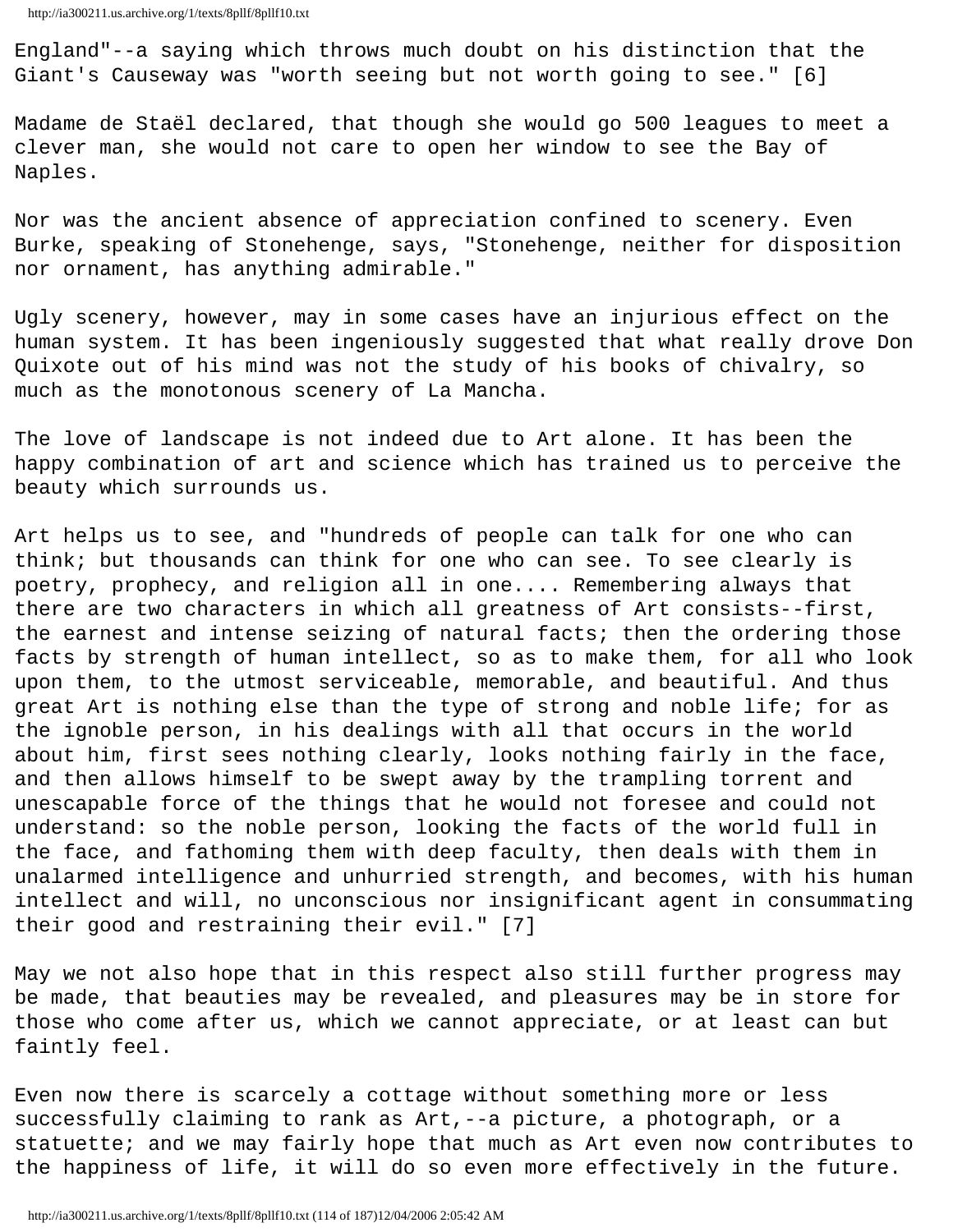- [1] Reynolds.
- [2] Shakespeare.
- [3] Dryden.
- [4] Haweis.
- [5] Beattie, 1776.
- [6] Boswell.
- [7] Ruskin.

CHAPTER VI.

POETRY.

 "And here the singer for his Art Not all in vain may plead; The song that nerves a nation's heart Is in itself a deed." TENNYSON.

CHAPTER VI.

POETRY.

After the disastrous defeat of the Athenians before Syracuse, Plutarch tells us that the Sicilians spared those who could repeat any of the poetry of Euripides.

"Some there were," he says, "who owed their preservation to Euripides. Of all the Grecians, his was the muse with whom the Sicilians were most in love. From the strangers who landed in their island they gleaned every small specimen or portion of his works, and communicated it with pleasure to each other. It is said that upon this occasion a number of Athenians on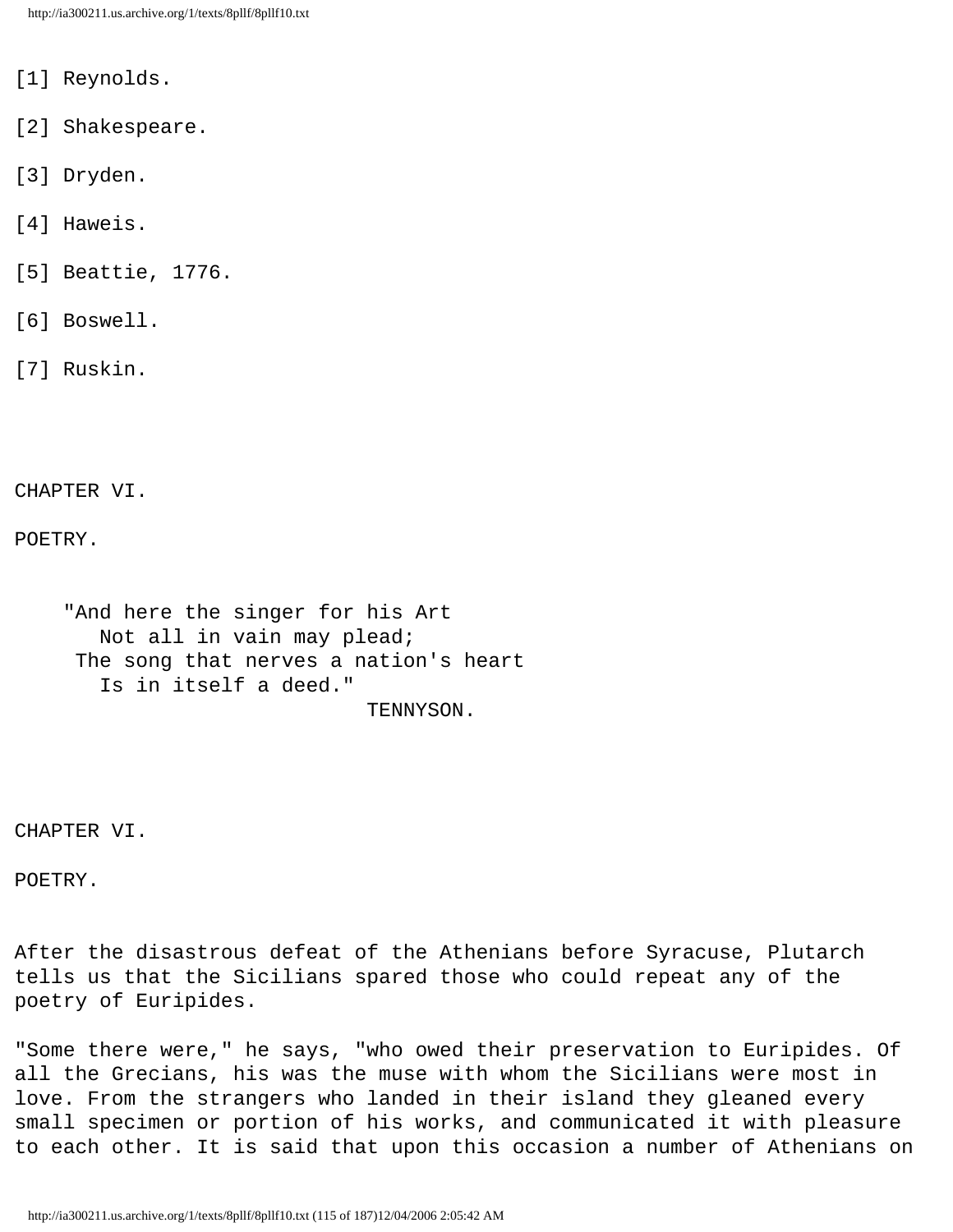their return home went to Euripides, and thanked him in the most grateful manner for their obligations to his pen; some having been enfranchised for teaching their masters what they remembered of his poems, and others having procured refreshments, when they were wandering about after the battle, by singing a few of his verses."

Nowadays we are none of us likely to owe our lives to Poetry in this sense, yet in another we many of us owe to it a similar debt. How often, when worn with overwork, sorrow, or anxiety, have we taken down Homer or Horace, Shakespeare or Milton, and felt the clouds gradually roll away, the jar of nerves subside, the consciousness of power replace physical exhaustion, and the darkness of despondency brighten once more into the light of life.

"And yet Plato," says Jowett, "expels the poets from his Republic because they are allied to sense; because they stimulate the emotions; because they are thrice removed from the ideal truth."

In that respect, as in some others, few would accept Plato's Republic as being an ideal Commonwealth, and most would agree with Sir Philip Sidney that "if you cannot bear the planet-like music of poetry ... I must send you in the behalf of all poets, that while you live, you live in love, and never get favor for lacking skill of a sonnet; and when you die, your memory die from the earth, for want of an epitaph."

Poetry has often been compared with painting and sculpture. Simonides long ago said that Poetry is a speaking picture, and painting is mute Poetry.

"Poetry," says Cousin, "is the first of the Arts because it best represents the infinite."

And again, "Though the arts are in some respects isolated, yet there is one which seems to profit by the resources of all, and that is Poetry. With words, Poetry can paint and sculpture; she can build edifices like an architect; she unites, to some extent, melody and music. She is, so to say, the center in which all arts unite."

A true poem is a gallery of pictures.

It must, I think, be admitted that painting and sculpture can give us a clearer and more vivid idea of an object we have never seen than any description can convey. But when we have once seen it, then on the contrary there are many points which the poet brings before us, and which perhaps neither in the representation, nor even in nature, should we perceive for ourselves. Objects can be most vividly brought before us by the artist, actions by the poet; space is the domain of Art, time of Poetry. [1]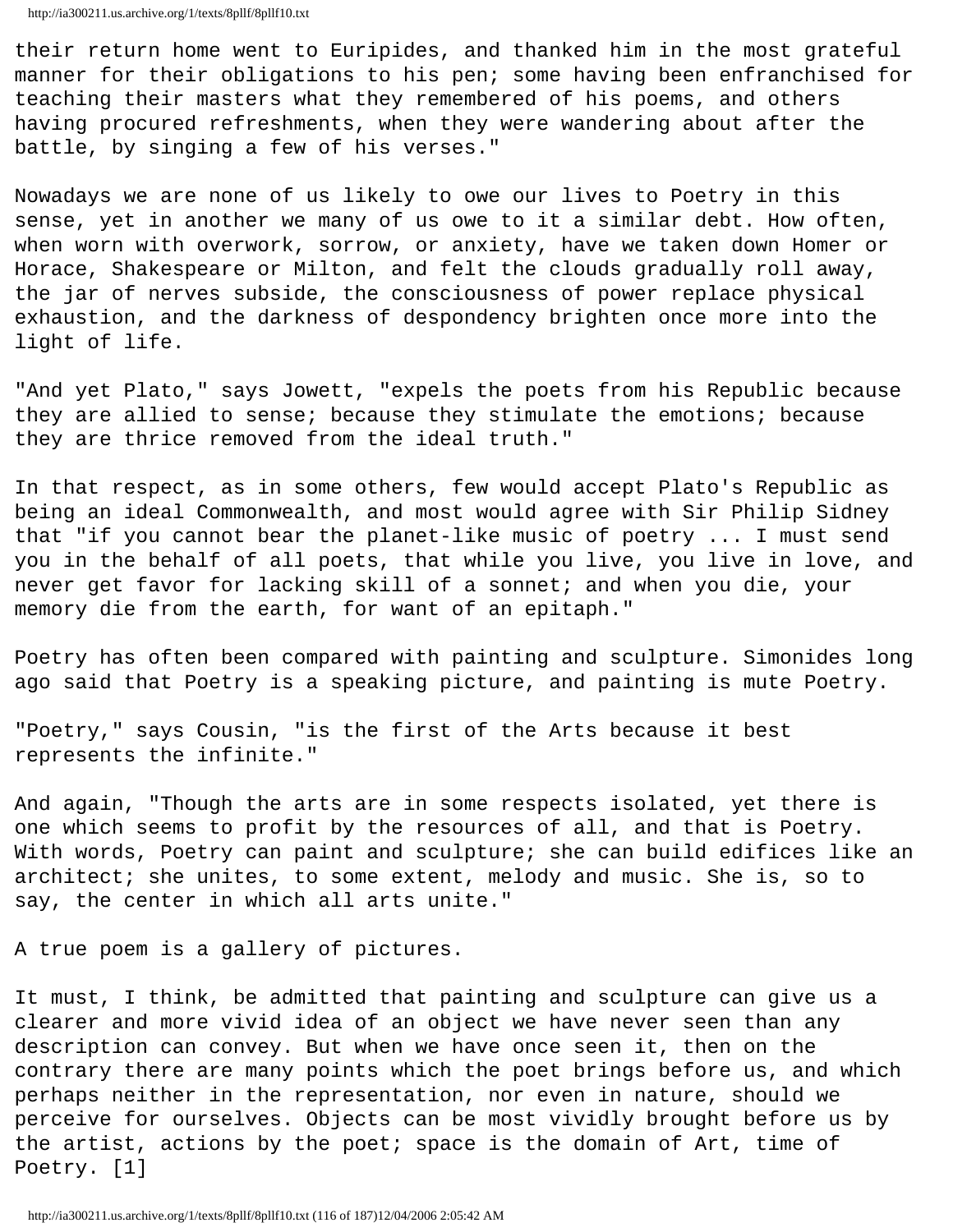Take, for instance, as a typical instance, female beauty. How labored and how cold any description appears. The greatest poets recognize this; as, for instance, when Scott wishes us to realize the Lady of the Lake he does not attempt any description, but just mentions her attitude and then adds--

 "And ne'er did Grecian chisel trace A Nymph, a Naiad, or a Grace, Of finer form or lovelier face!"

A great poet indeed must be inspired; he must possess an exquisite sense of beauty, and feelings deeper than those of most men, and yet well under his control. "The Milton of poetry is the man, in his own magnificent phrase, of devout prayer to that eternal spirit that can enrich with all utterance and knowledge, and sends out his seraphim with the hallowed fire of his altar, to touch and purify the lips of whom he pleases." [2] And if from one point of view Poetry brings home to us the immeasurable inequalities of different minds, on the other hand it teaches us that genius is no affair of rank or wealth.

"I think of Chatterton, the marvellous boy, The sleepless soul, that perish'd in his pride; Of Burns, that walk'd in glory and in joy Behind his plough upon the mountain-side." [3]

A man may be a poet and yet write no verse, but not if he writes bad or poor ones.

 "Mediocribus esse poetis Non homines, non Di, non concessere columnae." [4]

Second-rate poets, like second-rate writers generally, fade gradually into dreamland; but the great poets remain always.

Poetry will not live unless it be alive, "that which comes from the head goes to the heart;" [5] and Milton truly said that "he who would not be frustrate of his hope to write well hereafter in laudable things, ought himself to be a true poem."

For "he who, having no touch of the Muses' madness in his soul, comes to the door and thinks he will get into the temple by the help of Art--he, I say, and his Poetry are not admitted." [6]

But the work of the true poet is immortal.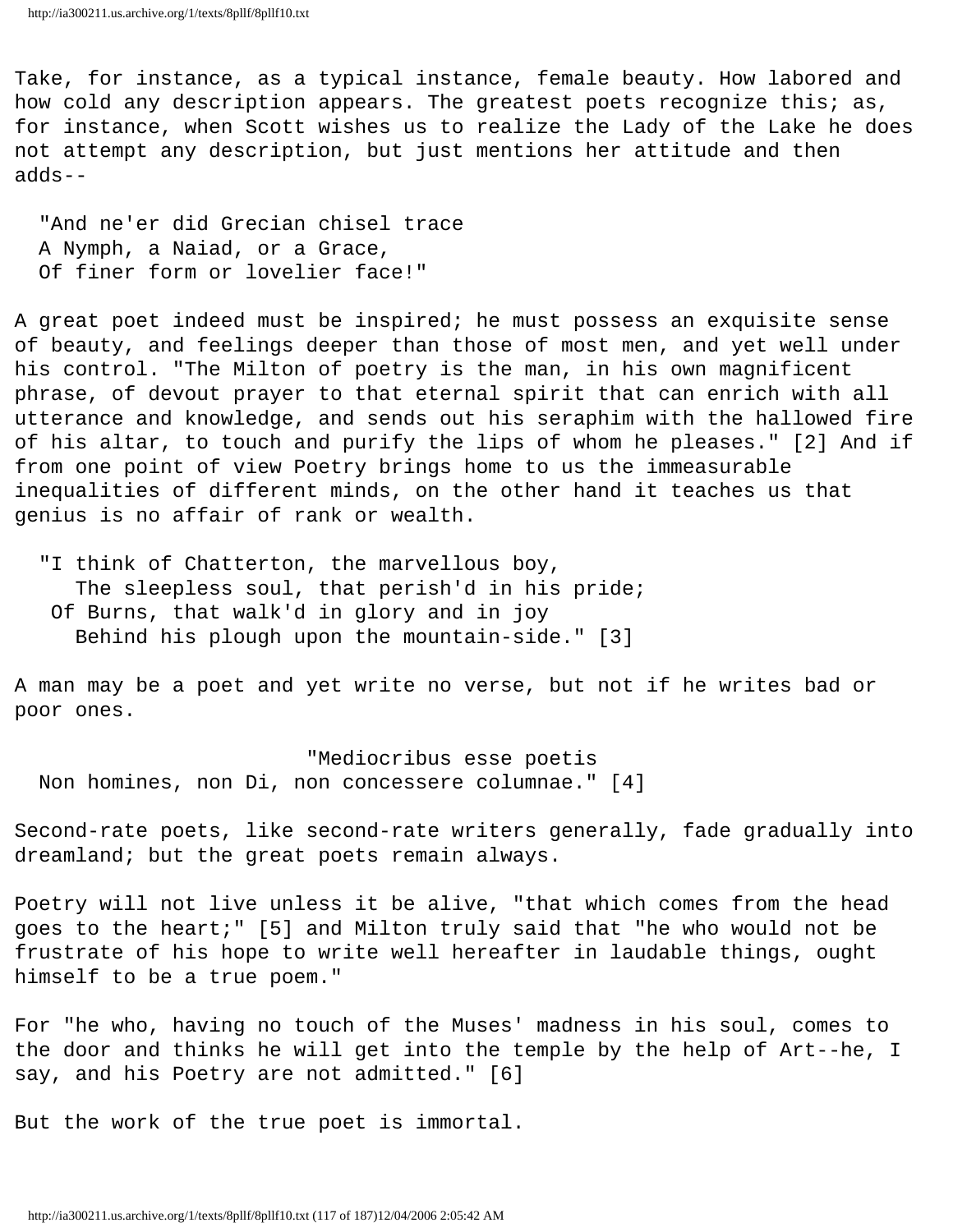"For have not the verses of Homer continued 2500 years or more without the loss of a syllable or a letter, during which time infinite palaces, temples, castles, cities, have been decayed and demolished? It is not possible to have the true pictures or statues of Cyrus, Alexander, Caesar, no, nor of the kings or great personages of much later years; for the originals cannot last, and the copies cannot but lose of the life and truth. But the images of men's wits and knowledge remain in books, exempted from the wrong of time and capable of perpetual renovation. Neither are they fitly to be called images, because they generate still and cast their seeds in the minds of others, provoking and causing infinite actions and opinions in succeeding ages: so that if the invention of the ship was thought so noble, which carrieth riches and commodities from place to place, and consociateth the most remote regions in participation of their fruits, how much more are letters to be magnified, which, as ships, pass through the vast seas of time and make ages so distant to participate of the wisdom, illuminations, and inventions, the one of the other?" [7]

The poet requires many qualifications. "Who has traced," says Cousin, "the plan of this poem? Reason. Who has given it life and charm? Love. And who has guided reason and love? The Will."

 "All men have some imagination, but The Lover and the Poet Are of imagination all compact.

\* \* \* \* \*

 "The Poet's eye, in a fine frenzy rolling, Doth glance from heaven to earth, from earth to heaven, And as imagination bodies forth The forms of things unknown, the poet's pen Turns them to shapes, and gives to airy nothing A local habitation and a name." [8]

Poetry is the fruit of genius; but it cannot be produced without labor. Moore, one of the airiest of poets, tells us that he was a slow and painstaking workman.

The works of our greatest Poets are all episodes in that one great poem which the genius of man has created since the commencement of human history.

A distinguished mathematician is said once to have inquired what was proved by Milton in his \_Paradise Lost\_; and there are no doubt still some who ask themselves, even if they shrink from putting the question to others, whether Poetry is of any use, just as if to give pleasure were not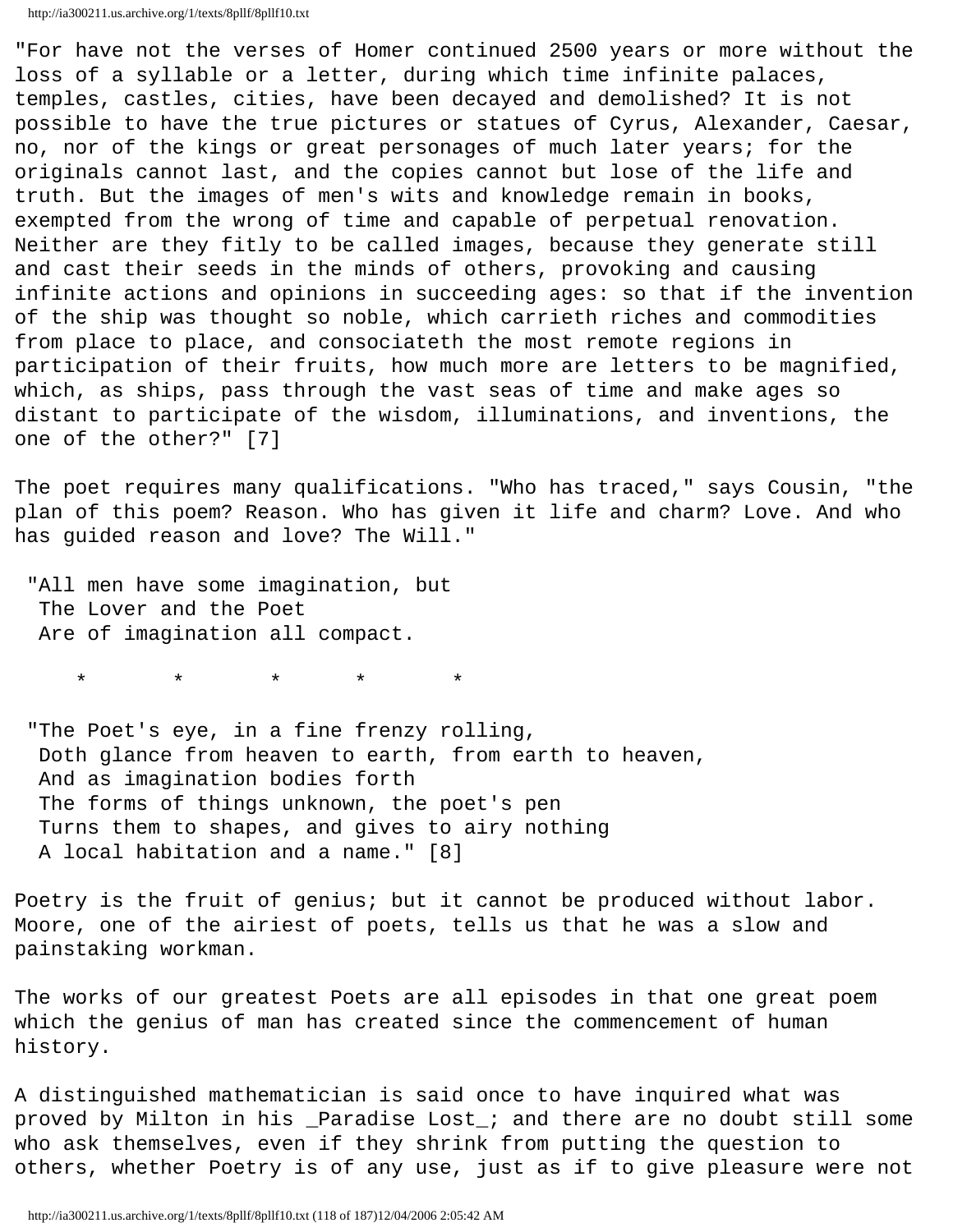useful in itself. No true Utilitarian, however, would feel this doubt, since the greatest happiness of the greatest number is the rule of his philosophy.

"We must not estimate the works of genius merely with reference to the pleasure they afford, even when pleasure was their principal object. We must also regard the intelligence which they presuppose and exercise." [9]

Thoroughly to enjoy Poetry we must not so limit ourselves, but must rise to a higher ideal.

"Yes; constantly in reading poetry, a sense for the best, the really excellent, and of the strength and joy to be drawn from it, should be present in our minds, and should govern our estimate of what we read." [10]

Cicero, in his oration for Archias, well asked, "Has not this man then a right to my love, to my admiration, to all the means which I can employ in his defence? For we are instructed by all the greatest and most learned of mankind, that education, precepts, and practice, can in every other branch of learning produce excellence. But a poet is formed by the hand of nature; he is aroused by mental vigor, and inspired by what we may call the spirit of divinity itself. Therefore our Ennius has a right to give to poets the epithet of Holy, [11] because they are, as it were, lent to mankind by the indulgent bounty of the gods."

"Poetry," says Shelley, "awakens and enlarges the mind itself by rendering it the receptacle of a thousand unapprehended combinations of thought. Poetry lifts the veil from the hidden beauty of the world, and makes familiar objects be as if they were not familiar; it reproduces all that it represents, and the impersonations clothed in its Elysian light stand thenceforward in the minds of those who have once contemplated them, as memorials of that gentle and exalted content which extends itself over all thoughts and actions with which it co-exists."

And again, "All high Poetry is infinite; it is as the first acorn, which contained all oaks potentially. Veil after veil may be undrawn, and the inmost naked beauty of the meaning never exposed. A great poem is a fountain forever overflowing with the waters of wisdom and delight."

Or, as he has expressed himself in his Ode to a Skylark:

 "Higher still and higher From the earth thou springest Like a cloud of fire; The blue deep thou wingest,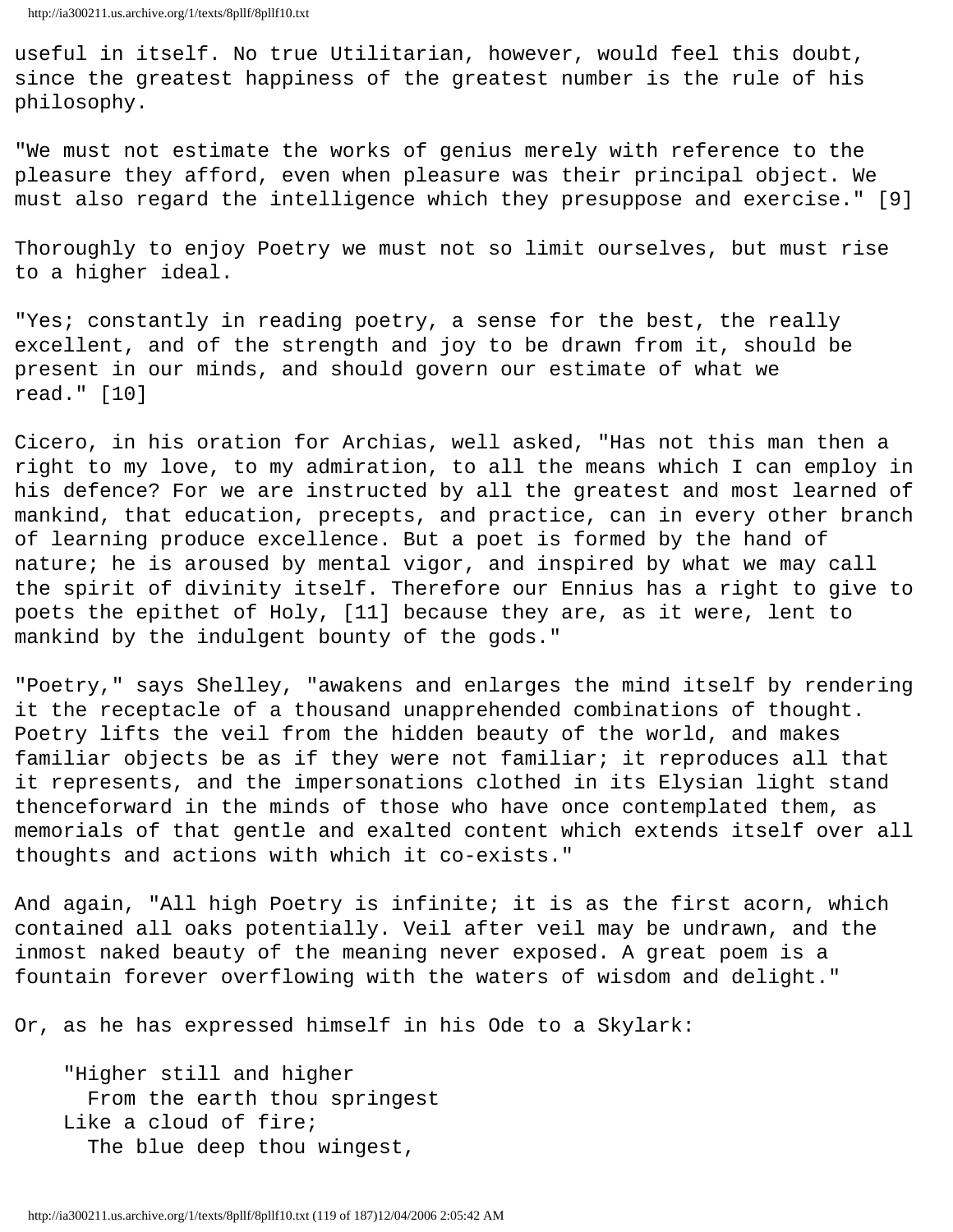And singing still dost soar, and soaring ever singest.

 "Like a poet hidden In the light of thought, Singing hymns unbidden, Till the world is wrought To sympathy with hopes and fears it heeded not.

 "Like a glow-worm golden In a dell of dew, Scattering unbeholden Its aërial hue Among the flowers and grass, which screen it from the view."

We speak now of the poet as the Maker or Creator--[Greek: poiaetaes]; the origin of the word "bard" seems doubtful.

The Hebrews well called their poets "Seers," for they not only perceive more than others, but also help other men to see much which would otherwise be lost to us. The old Greek word was [Greek: aoidos]--the Bard or Singer.

Poetry lifts the veil from the beauty of the world which would otherwise be hidden, and throws over the most familiar objects the glow and halo of imagination. The man who has a love for Poetry can scarcely fail to derive intense pleasure from Nature, which to those who love it is all "beauty to the eye and music to the ear."

"Yet Nature never set forth the earth in so rich tapestry as divers poets have done; neither with so pleasant rivers, fruitful trees, sweet-smelling flowers, nor whatsoever else may make the too-much-loved earth more lovely." [12]

In the smokiest city the poet will transport us, as if by enchantment, to the fresh air and bright sun, to the murmur of woods and leaves and water, to the ripple of waves upon sand, and enable us, as in some delightful dream, to cast off the cares and troubles of life.

The poet, indeed, must have more true knowledge, not only of human nature, but of all Nature, than other men are gifted with.

Crabbe Robinson tells us that when a stranger once asked permission to see Wordsworth's study, the maid said, "This is master's Library, but he studies in the fields." No wonder then that Nature has been said to return the poet's love.

"Call it not vain;-they do not err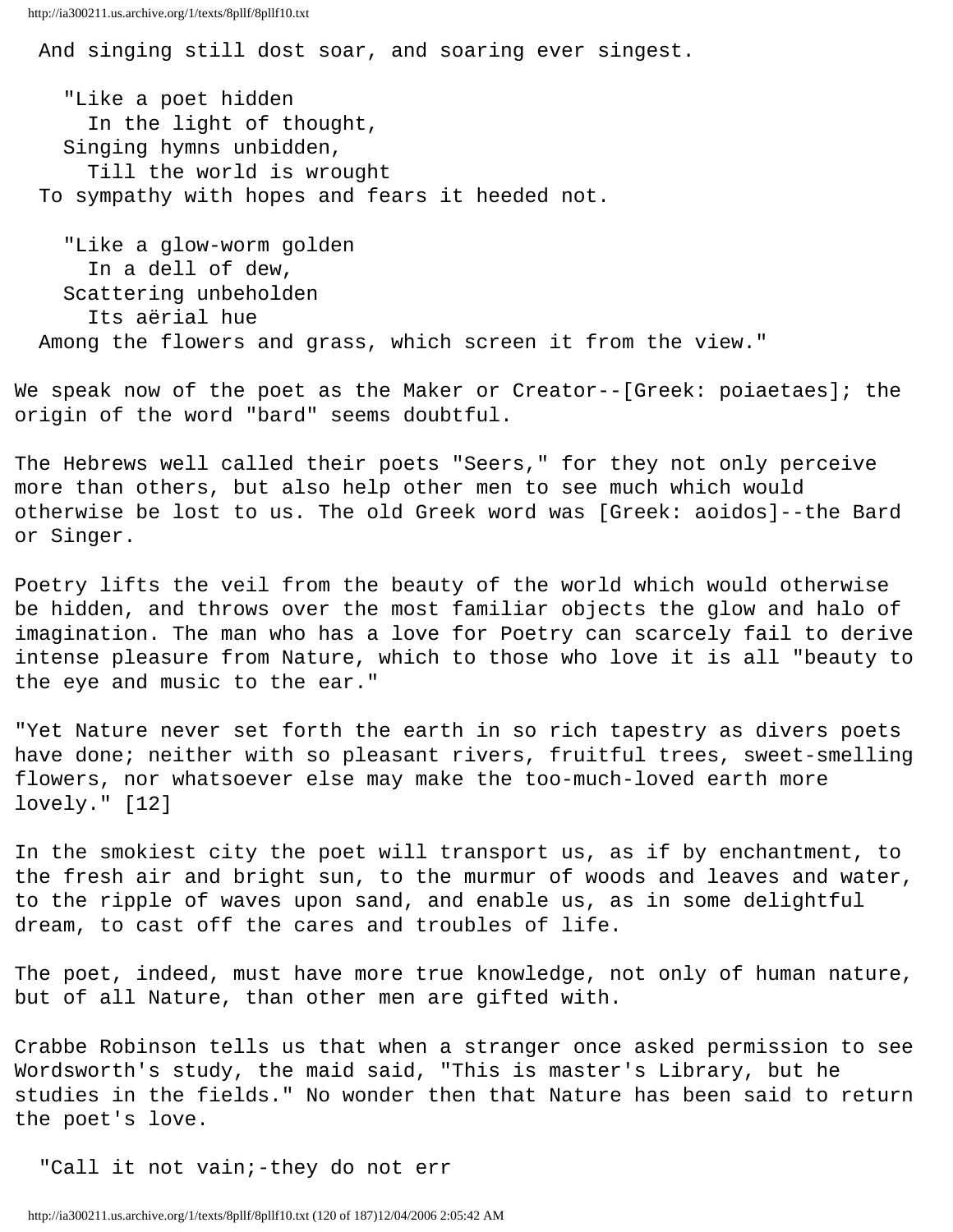Who say that, when the poet dies, Mute Nature mourns her worshipper, And celebrates his obsequies." [13]

Swinburne says of Blake, and I feel entirely with him, though in my case the application would have been different, that "The sweetness of sky and leaf, of grass and water--the bright light life of bird, child, and beast--is, so to speak, kept fresh by some graver sense of faithful and mysterious love, explained and vivified by a conscience and purpose in the artist's hand and mind. Such a fiery outbreak of spring, such an insurrection of fierce floral life and radiant riot of childish power and pleasure, no poet or painter ever gave before; such lustre of green leaves and flushed limbs, kindled cloud and fervent fleece, was never wrought into speech or shape."

To appreciate Poetry we must not merely glance at it, or rush through it, or read it in order to talk or write about it. One must compose oneself into the right frame of mind. Of course for one's own sake one will read Poetry in times of agitation, sorrow, or anxiety, but that is another matter.

The inestimable treasures of Poetry again are open to all of us. The best books are indeed the cheapest. For the price of a little beer, a little tobacco, we can buy Shakespeare or Milton--or indeed almost as many books as a man can read with profit in a year.

Nor, in considering the advantage of Poetry to man, must we limit ourselves to its past or present influence. The future of Poetry, says Mr. Matthew Arnold, and no one was more qualified to speak, "The future of Poetry is immense, because in Poetry, where it is worthy of its high destinies, our race, as time goes on, will find an ever surer and surer stay. But for Poetry the idea is everything; the rest is a world of illusion, of divine illusion. Poetry attaches its emotion to the idea; the idea is the fact. The strongest part of our religion to-day is its unconscious Poetry. We should conceive of Poetry worthily, and more highly than it has been the custom to conceive of it. We should conceive of it as capable of higher uses, and called to higher destinies than those which in general men have assigned to it hitherto."

Poetry has been well called the record "of the best and happiest moments of the happiest and best minds;" it is the light of life, the very "image of life expressed in its eternal truth;" it immortalizes all that is best and most beautiful in the world; "it purges from our inward sight the film of familiarity which obscures from us the wonder of our being;" "it is the center and circumference of knowledge;" and poets are "mirrors of the gigantic shadows which futurity caste upon the present."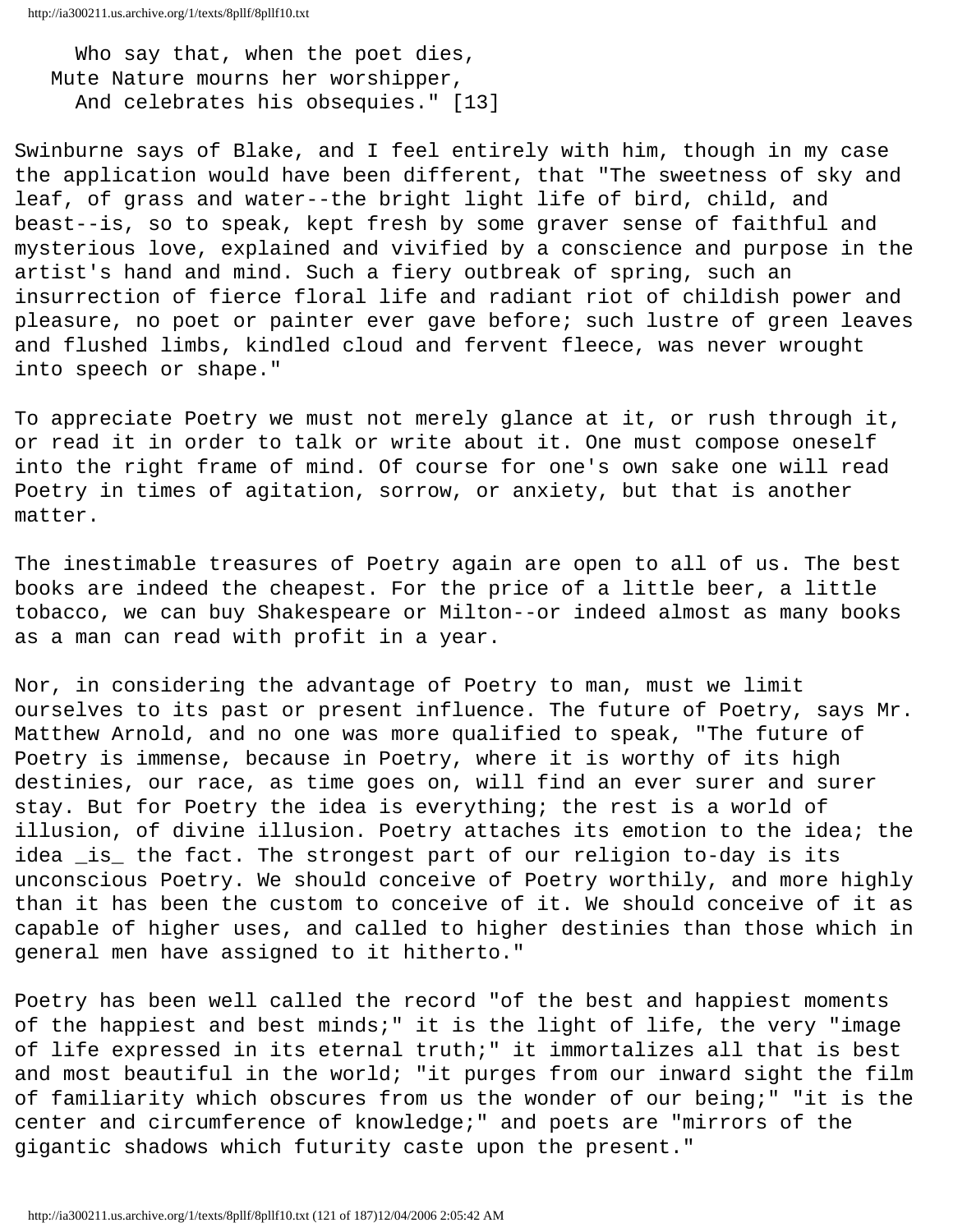Poetry, in effect, lengthens life; it creates for us time, if time be realized as the succession of ideas and not of minutes; it is the "breath and finer spirit of all knowledge;" it is bound neither by time nor space, but lives in the spirit of man. What greater praise can be given than the saying that life should be Poetry put into action.

[1] See Lessing's \_Laocoön\_.

- [2] Arnold.
- [3] Coleridge.
- [4] Horace.
- [5] Wordsworth.
- [6] Plato.
- [7] Bacon.
- [8] Shakespeare.
- [9] St. Hailare.
- [10] Arnold.
- [11] Plato styles poets the sons and interpreters of the gods.
- [12] Sydney, \_Defence of Poetry\_.

[13] Scott.

CHAPTER VII.

MUSIC.

 "Music is a moral law. It gives a soul to the universe, wings to the mind, flight to the imagination, a charm to sadness, gaiety and life to everything. It is the essence of order, and leads to all that is good, just, and beautiful, of which it is the invisible, but nevertheless dazzling, passionate, and eternal form."--PLATO.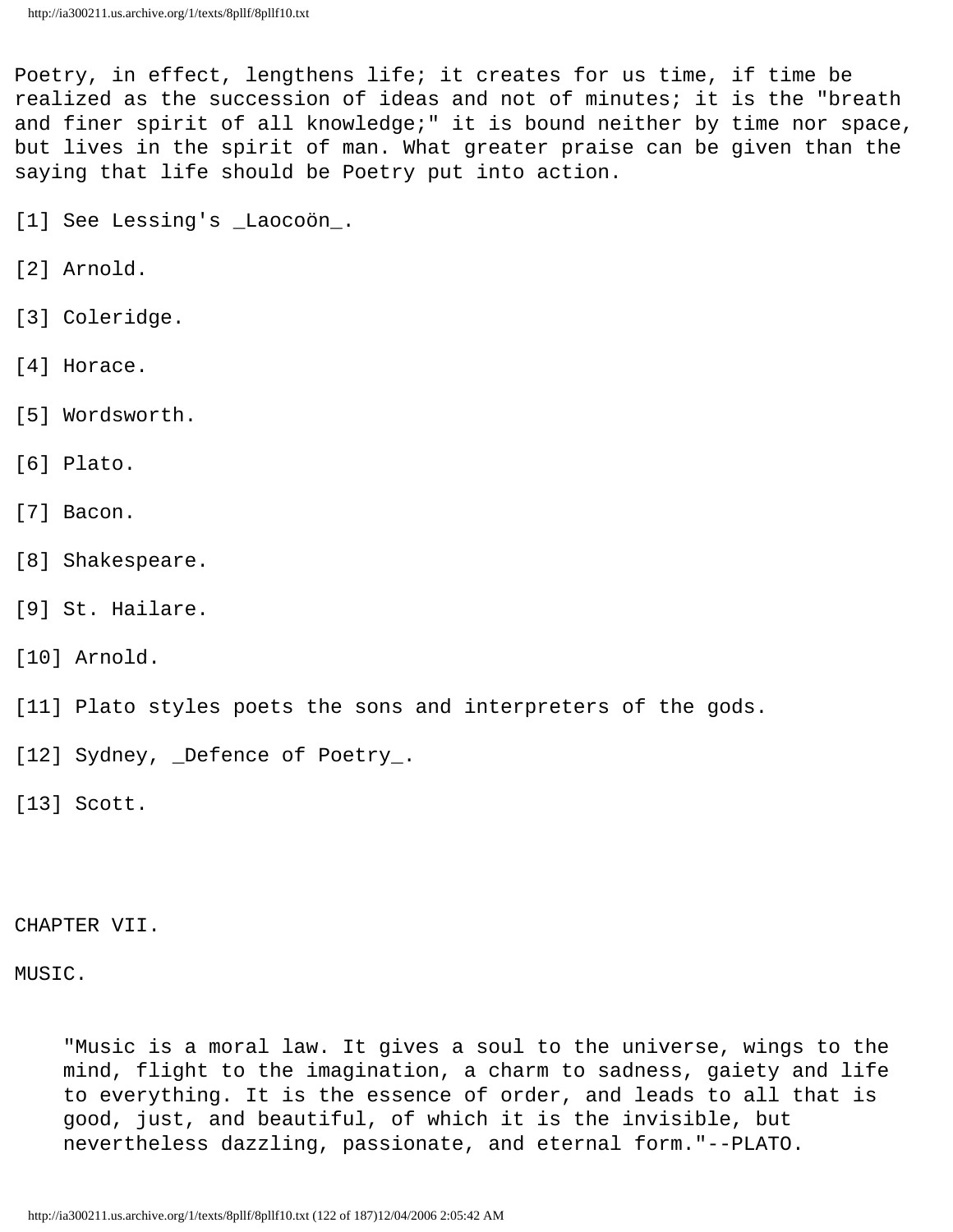CHAPTER VII.

MUSIC.

Music is in one sense far more ancient than man, and the voice was from the very commencement of human existence a source of melody: but so far as musical instruments are concerned, it is probable that percussion came first, then wind instruments, and lastly, those with strings: first the Drum, then the Flute, and thirdly, the Lyre. The early history of Music is, however, unfortunately wrapped in much obscurity. The use of letters long preceded the invention of notes, and tradition in such a matter can tell us but little.

The contest between Marsyas and Apollo is supposed by some to typify the struggle between the Flute and the Lyre; Marsyas representing the archaic Flute, Apollo the champion of the Lyre. The latter of course was victorious: it sets the voice free, and the sound

 "Of music that is born of human breath Comes straighter to the soul than any strain The hand alone can make." [1]

Various myths have grown up to explain the origin of Music. One Greek tradition was to the effect Grasshoppers were human beings themselves in a world before the Muses; that when the Muses came, being ravished with delight, they sang and sang and forgot to eat, until "they died of hunger for the love of song. And they carry to heaven the report of those who honor them on earth." [2]

The old writers and commentators tell us that Pythagoras, "as he was one day meditating on the want of some rule to guide the ear, analogous to what had been used to help the other senses, chanced to pass by a blacksmith's shop, and observing that the hammers, which were four in number, sounded very harmoniously, he had them weighed, and found them to be in the proportion of six, eight, nine, and twelve. Upon this he suspended four strings of equal length and thickness, etc., fastened weights in the above-mentioned proportions to each of them respectively, and found that they gave the same sounds that the hammers had done; viz. the fourth, fifth, and octave to the gravest tone." [3] However this may be, it would appear that the lyre had at first four strings only: Terpander is said to have given it three more, and an eighth was subsequently added.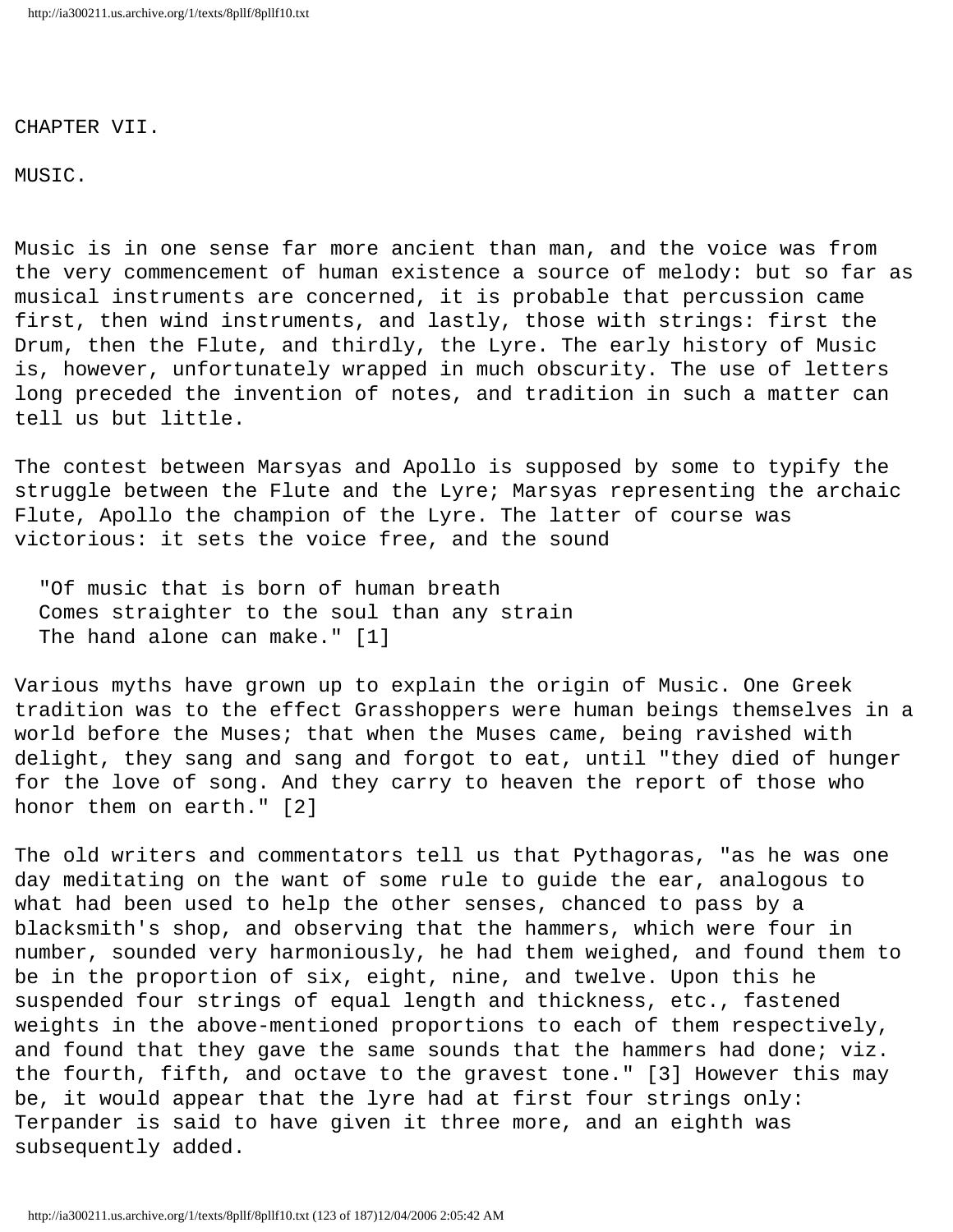We have unfortunately no specimens of Greek or Roman, or even of Early Christian music. The Chinese indicated the notes by words or their initials. The lowest was termed "Koung," or the Emperor, as being the Foundation on which all were supported; the second was Tschang, the Prime Minister; the third, the Subject; the fourth, Public Business; the fifth, the Mirror of Heaven. [4] The Greeks also had a name for each note. The so-called Gregorian notes were not invented until six hundred years after Gregory's death. The Monastery of St. Gall possesses a copy of Gregory's Antiphonary, made about the year 780 by a chorister who was sent from Rome to Charlemagne to reform the Northern music, and in this the notes are indicated by "pneumss," from which our notes were gradually developed, and first arranged along one line, to which others were gradually added. But I must not enlarge on this interesting subject.

In the matter of music Englishmen have certainly deserved well of the world. Even as long ago as 1185 Giraldus Cambrensis, Bishop of St. David's, says, "The Britons do not sing their tunes in unison like the inhabitants of other countries, but in different parts. So that when a company of singers meet to sing, as is usual in this country, as many different parts are heard as there are singers." [5]

The most ancient known piece of music for several voices is an English four men's song, "Summer is a coming in," which is considered to be at least as early as 1240, and is now in the British Museum.

The Venetian Ambassador in the time of Henry VIII. said of our English Church music: "The mass was sung by His Majesty's choristers, whose voices are more heavenly than human; they did not chant like men, but like angels."

Speaking of Purcell's anthem, "Be merciful to me, O God," Burney says it is "throughout admirable. Indeed, to my conception there is no better music existing of the kind than the opening of this anthem, in which the verse 'I will praise God' and the last movement in C natural are, in melody, harmony, and modulation, truly divine music."

Dr. Burney says that Purcell was "as much the pride of an Englishman in music as Shakespeare in productions of the stage, Milton in epic poetry, Locke in metaphysics, or Sir Isaac Newton in philosophy and mathematics;" and yet Purcell's music is unfortunately but little known to us now, as Macfarren says, "to our great loss."

The authors of some of the loveliest music, and even in some cases that of comparatively recent times, are unknown to us. This is the case for instance with the exquisite song "Drink to me only with thine eyes," the words of which were taken by Jonson from Philostratus, and which has been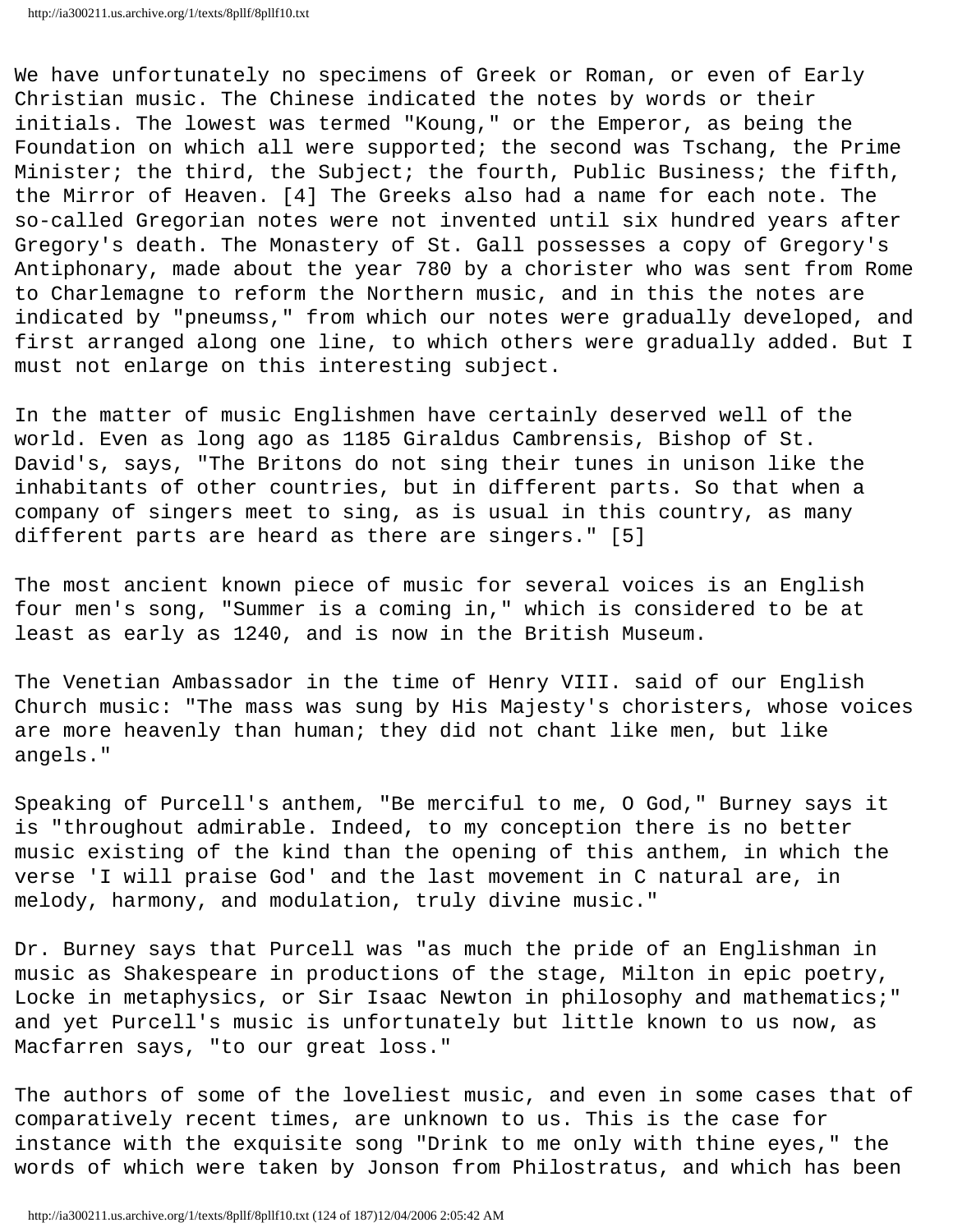```
http://ia300211.us.archive.org/1/texts/8pllf/8pllf10.txt
```
considered as the most beautiful of all "people's songs."

The music of "God save the Queen" has been adopted in more than half a dozen other countries, and yet the authorship is a matter of doubt, being attributed by some to Dr. John Bull, by others to Carey. It was apparently first sung in a tavern in Cornhill.

Both the music and words of "O Death, rock me to sleep" are said to be by Anne Boleyn: "Stay, Corydon" and "Sweet Honey-sucking Bees" by Wildye, "the first of madrigal writers." "Rule Britannia" was composed by Arne, and originally formed part of his Masque of \_Alfred\_, first performed in 1740 at Cliefden, near Maidenhead. To Arne we are also indebted for the music of "Where the Bee sucks there lurk I." "The Vicar of Bray" is set to a tune originally known as "A Country Garden." "Come unto these yellow sands" we owe to Purcell; "Sigh no more, Ladies" to Stevens; "Home, Sweet Home" to Bishop.

There is a curious melancholy in national music which is generally in the minor key; indeed this holds good with the music of savage races generally. They appear, moreover, to have no love Songs.

Herodotus tells us that during the whole time he was in Egypt he only heard one song, and that was a sad one. My own experience there was the same. Some tendency to melancholy seems indeed inherent in music, and Jessica is not alone in the feeling

"I am never merry when I hear sweet music."

The epitaphs on Musicians have been in some cases very well expressed. Such, for instance, is the following:

 "Philips, whose touch harmonious could remove The pangs of guilty power and hapless love, Rest here, distressed by poverty no more; Here find that calm thou gav'st so oft before; Sleep, undisturbed, within this peaceful shrine, Till angels wake thee with a note like thine!"

Still more so that on Purcell, whose premature death was so irreparable a loss to English music--

 "Here lies Henry Purcell, who left this life, and is gone to that blessed place, where only his harmony can be exceeded."

The histories of Music contain many curious anecdotes as to the circumstances under which different works have been composed.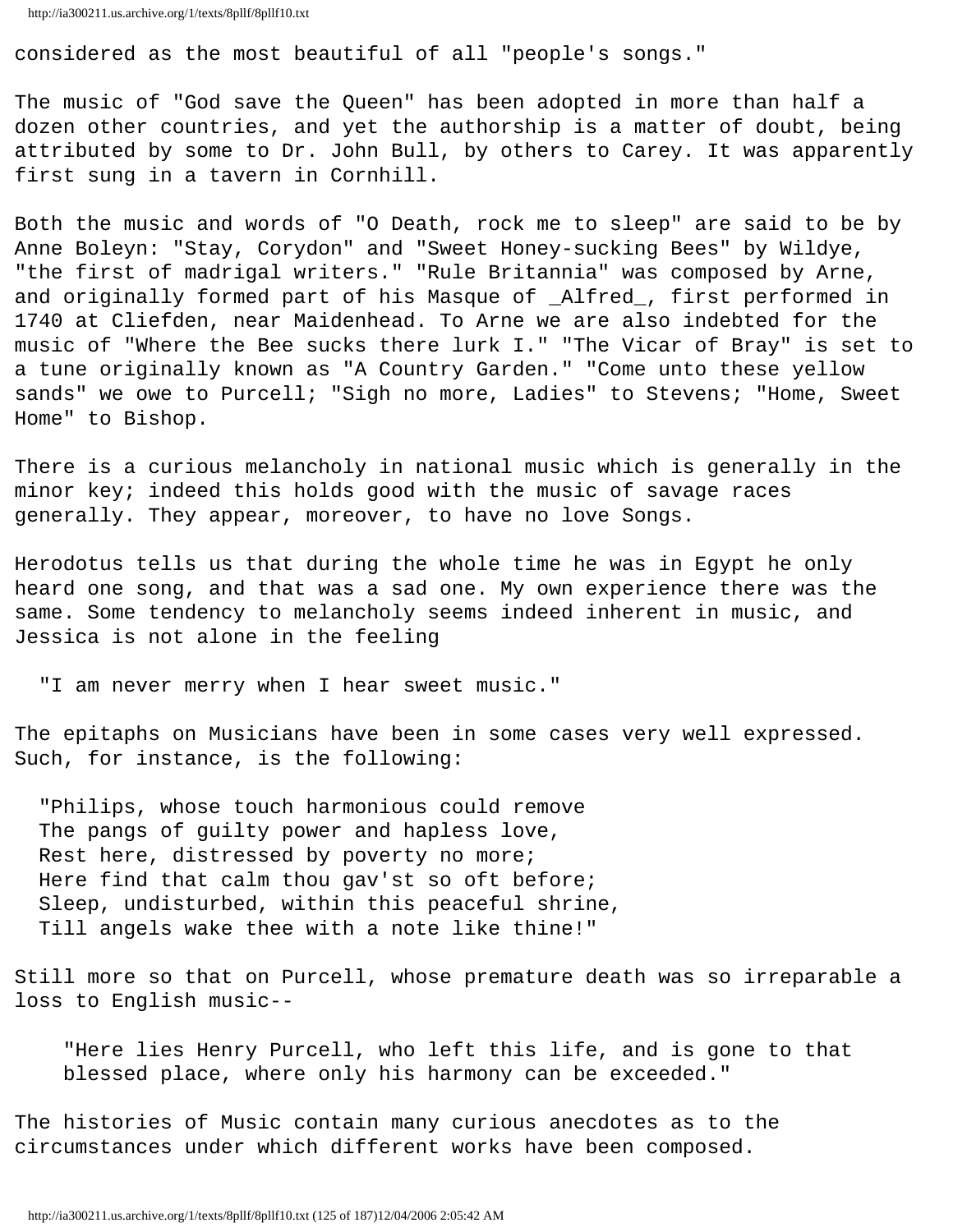Rossini tells us that he wrote the overture to the "Gazza Ladra" on the very day of the first performance, in the upper loft of the La Scala, where he had been confined by the manager under the guard of four scene-shifters, who threw the text out of the window to copyists bit by bit as it was composed. Tartini is said to have composed "Il trillo del Diavolo," considered to be his best work, in a dream. Rossini, speaking of the chorus in G minor in his "Dal tuo stellato soglio," tells us: "While I was writing the chorus in G minor I suddenly dipped my pen into a medicine bottle instead of the ink. I made a blot, and when I dried this with the sand it took the form of a natural, which instantly gave me the idea of the effect the change from G minor to G major would make, and to this blot is all the effect, if any, due." But these of course are exceptional cases.

There are other forms of Music, which though not strictly entitled to the name, are yet capable of giving intense pleasure. To the sportsman what Music can excel that of the hounds themselves. The cawing of rooks has been often quoted as a sound which has no actual beauty of its own, and yet which is delightful from its associations.

There is, however, a true Music of Nature,--the song of birds, the whisper of leaves, the ripple of waters upon a sandy shore, the wail of wind or sea.

There was also an ancient impression that the Heavenly bodies give out music as well as light: the Music of the Spheres is proverbial.

 "There's not the smallest orb which thou beholdest But in his motion like an angel sings, Still quiring to the young-eyed cherubims; Such harmony is in immortal souls But while this muddy vesture of decay Doth grossly close it in, we cannot hear it." [6]

Music indeed often seems as if it scarcely belonged to this material universe, but was

"A tone

 Of some world far from ours, Where music, and moonlight, and feeling are one." [7]

There is Music in speech as well as in song. Not merely in the voice of those we love, and the charm of association, but in actual melody; as Milton says,

"The Angel ended, and in Adam's ear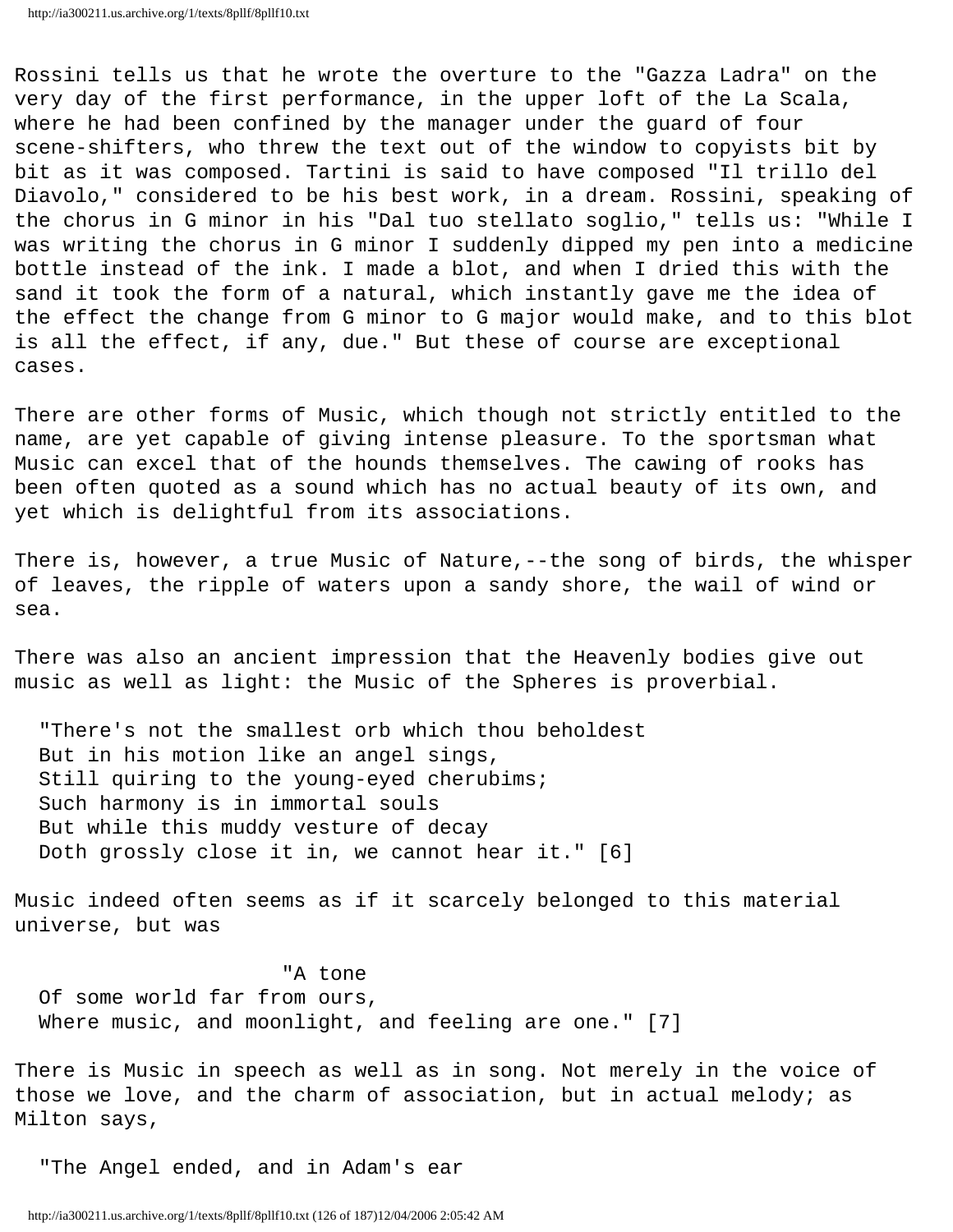So charming left his voice, that he awhile Thought him still speaking, still stood fixed to hear."

It is remarkable that more pains are not taken with the voice in conversation as well as in singing, for

 "What plea so tainted and corrupt But, being seasoned with a gracious voice, Obscures the show of evil."

It may be true as a general rule that

 "The man that hath no Music in himself Nor is not moved with concord of sweet sounds Is fit for treasons, stratagems, and spoils;" [8]

but there are some notable exceptions. Dr. Johnson had no love of music. On one occasion, hearing that a certain piece of music was very difficult, he expressed his regret that it was not impossible.

Poets, as might have been expected, have sung most sweetly in praise of song. They have, moreover, done so from the most opposite points of view.

Milton invokes it as a luxury--

 "And ever against eating cares Lap me in soft Lydian airs; Married to immortal verse Such as the meeting soul may pierce, In notes with many a winding bout Of linked sweetness long drawn out; With wanton heed, and giddy cunning, The melting voice through mazes running; Untwisting all the chains that tie The hidden soul of harmony."

Sometimes as a temptation; so Spenser says of Phaedria,

 "And she, more sweet than any bird on bough Would oftentimes amongst them bear a part, And strive to passe (as she could well enough) Their native musicke by her skilful art."

Or as an element of pure happiness--

"There is in Souls a sympathy with sounds;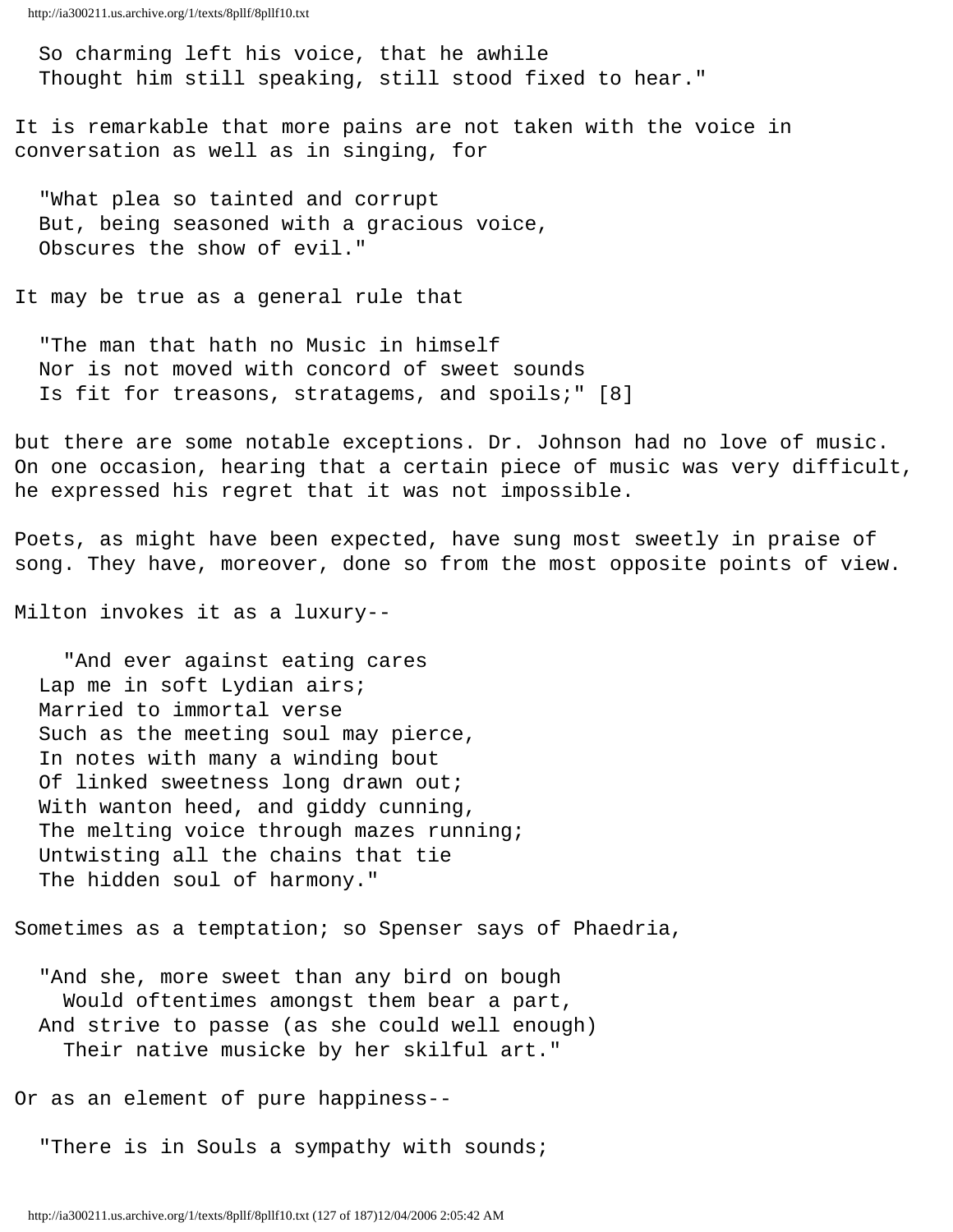And as the mind is pitched, the ear is pleased With melting airs or martial, brisk or grave; Some chord in unison with what we hear Is touched within us, and the heart replies. How soft the music of those village bells, Falling at intervals upon the ear In cadence sweet, now dying all away, Now pealing loud again and louder still Clear and sonorous, as the gale comes on." [9]

As touching the human heart--

 "The soul of music slumbers in the shell, Till waked and kindled by the master's spell, And feeling hearts--touch them but lightly--pour A thousand melodies unheard before." [10]

As an education--

 "I have sent books and music there, and all Those instruments with which high spirits call The future from its cradle, and the past Out of its grave, and make the present last In thoughts and joys which sleep, but cannot die, Folded within their own eternity." [11]

As an aid to religion--

 "As from the power of sacred lays The spheres began to move, And sung the great Creator's praise To all the blessed above, So when the last and dreadful hour This crumbling pageant shall devour, The trumpet shall be heard on high. The dead shall live, the living die, And music shall untune the sky." [12]

Or again--

 "Hark how it falls! and now It steals along, Like distant bells upon the lake at eve. When all is still; and now it grows more strong As when the choral train their dirges weave Mellow and many voiced; where every close O'er the old minster roof, in echoing waves reflows. Oh! I am rapt aloft. My spirit soars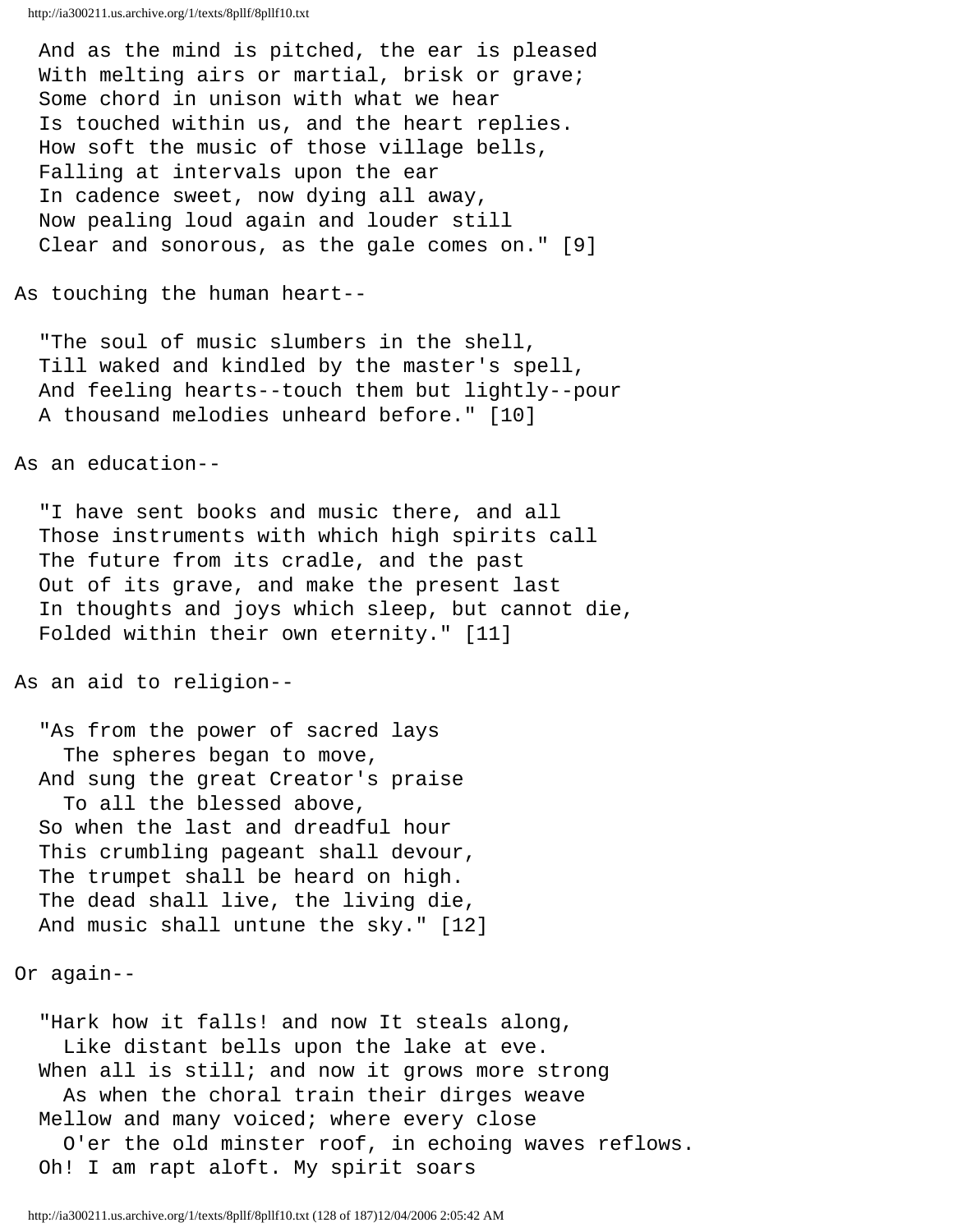Beyond the skies, and leaves the stars behind; Lo! angels lead me to the happy shores, And floating paeans fill the buoyant wind. Farewell! base earth, farewell! my soul is freed."

The power of Music to sway the feelings of Man has never been more cleverly portrayed than by Dryden in "The Feast of Alexander," though the circumstances of the case precluded any reference to the influence of Music in its noblest aspects.

Poets have always attributed to Music--and who would wish to deny it?--a power even over the inanimate forces of Nature. Shakespeare accounts for shooting stars by the attraction of Music:

 "The rude sea grew civil at her song, And certain stars shot madly from their spheres To hear the Sea-maid's music."

Prose writers have also been inspired by Music to their highest eloquence. "Music," says Plato, "is a moral law. It gives a soul to the universe, wings to the mind, flight to the imagination, a charm to sadness, gaiety and life to everything. It is the essence of order, and leads to all that is good, just, and beautiful, of which it is the invisible, but nevertheless dazzling, passionate, and eternal form." "Music," said Luther, "is a fair and glorious gift from God. I would not for the world renounce my humble share in music." "Music," said Halevy, "is an art that God has given us, in which the voices of all nations may unite their prayers in one harmonious rhythm." Or Carlyle, "Music is a kind of inarticulate, unfathomable speech, which leads us to the edge of the infinite, and lets us for moments gaze into it."

Let me also quote Helmholtz, one of the profoundest exponents of modern science. "Just as in the rolling ocean, this movement, rhythmically repeated, and yet ever-varying, rivets our attention and hurries us along. But whereas in the sea blind physical forces alone are at work, and hence the final impression on the spectator's mind is nothing but solitude--in a musical work of art the movement follows the outflow of the artist's own emotions. Now gently gliding, now gracefully leaping, now violently stirred, penetrated, or laboriously contending with the natural expression of passion, the stream of sound, in primitive vivacity, bears over into the hearer's soul unimagined moods which the artist has overheard from his own, and finally raises him up to that repose of everlasting beauty of which God has allowed but few of his elect favorites to be the heralds."

"There are but seven notes in the scale; make them fourteen," says Newman, "yet what a slender outfit for so vast an enterprise! What science brings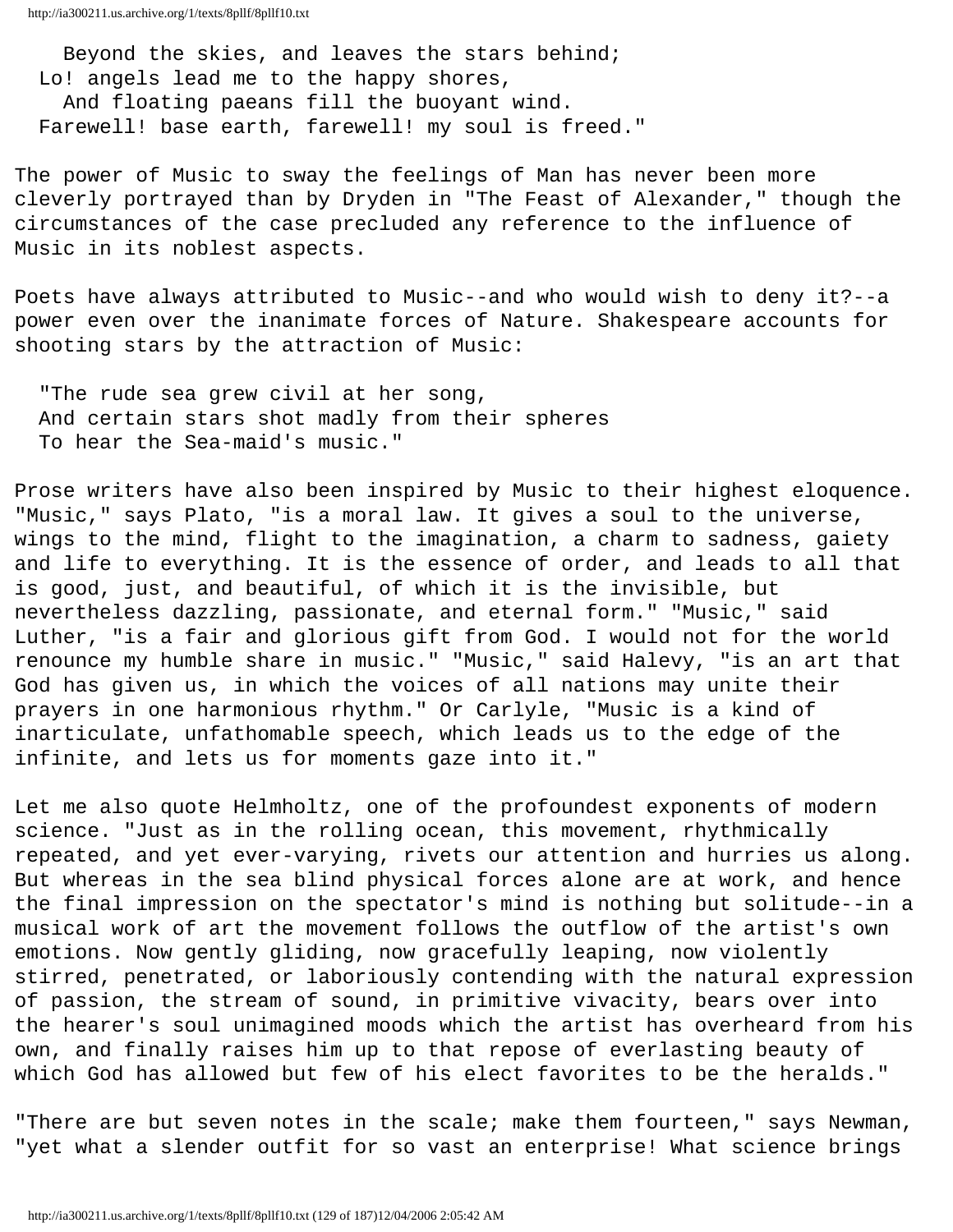so much out of so little? Out of what poor elements does some great master in it create his new world! Shall we say that all this exuberant inventiveness is a mere ingenuity or trick of art, like some game of fashion of the day, without reality, without meaning?... Is it possible that that inexhaustible evolution and disposition of notes, so rich yet so simple, so intricate yet so regulated, so various yet so majestic, should be a mere sound, which is gone and perishes? Can it be that those mysterious stirrings of the heart, and keen emotions, and strange yearnings after we know not what, and awful impressions from we know not whence, should be wrought in us by what is unsubstantial, and comes and goes, and begins and ends in itself? it is not so; it cannot be. No; they have escaped from some higher sphere; they are the outpourings of eternal harmony in the medium of created sound; they are echoes from our Home; they are the voices of Angels, or the Magnificat of Saints, or the living laws of Divine Governance, or the Divine Attributes; something are they besides themselves, which we cannot compass, which we cannot utter, though mortal man, and he perhaps not otherwise distinguished above his fellows, has the gift of eliciting them."

Poetry and Music unite in song. From the earliest ages song has been the sweet companion of labor. The rude chant of the boatman floats upon the water, the shepherd sings upon the hill, the milkmaid in the dairy, the ploughman at the plough. Every trade, every occupation, every act and scene of life, has long had its own especial music. The bride went to her marriage, the laborer to his work, the old man to his last long rest, each with appropriate and immemorial music.

Music has been truly described as the mother of sympathy, the handmaid of Religion, and will never exercise its full effect, as the Emperor Charles VI. said to Farinelli, unless it aims not merely to charm the ear, but to touch the heart.

There are many who consider that our life at present is peculiarly prosaic and mercenary. I greatly doubt whether that be the case, but if so our need for Music is all the more imperative.

Much as Music has already done for man, we may hope even more from it in the future.

It is, moreover, a joy for all. To appreciate Science or Art requires some training, and no doubt the cultivated ear will more and more appreciate the beauties of Music; but though there are exceptional individuals, and even races, almost devoid of any love of Music, still they are happily but rare.

Good Music, moreover, does not necessarily involve any considerable outlay; it is even now no mere luxury of the rich, and we may hope that as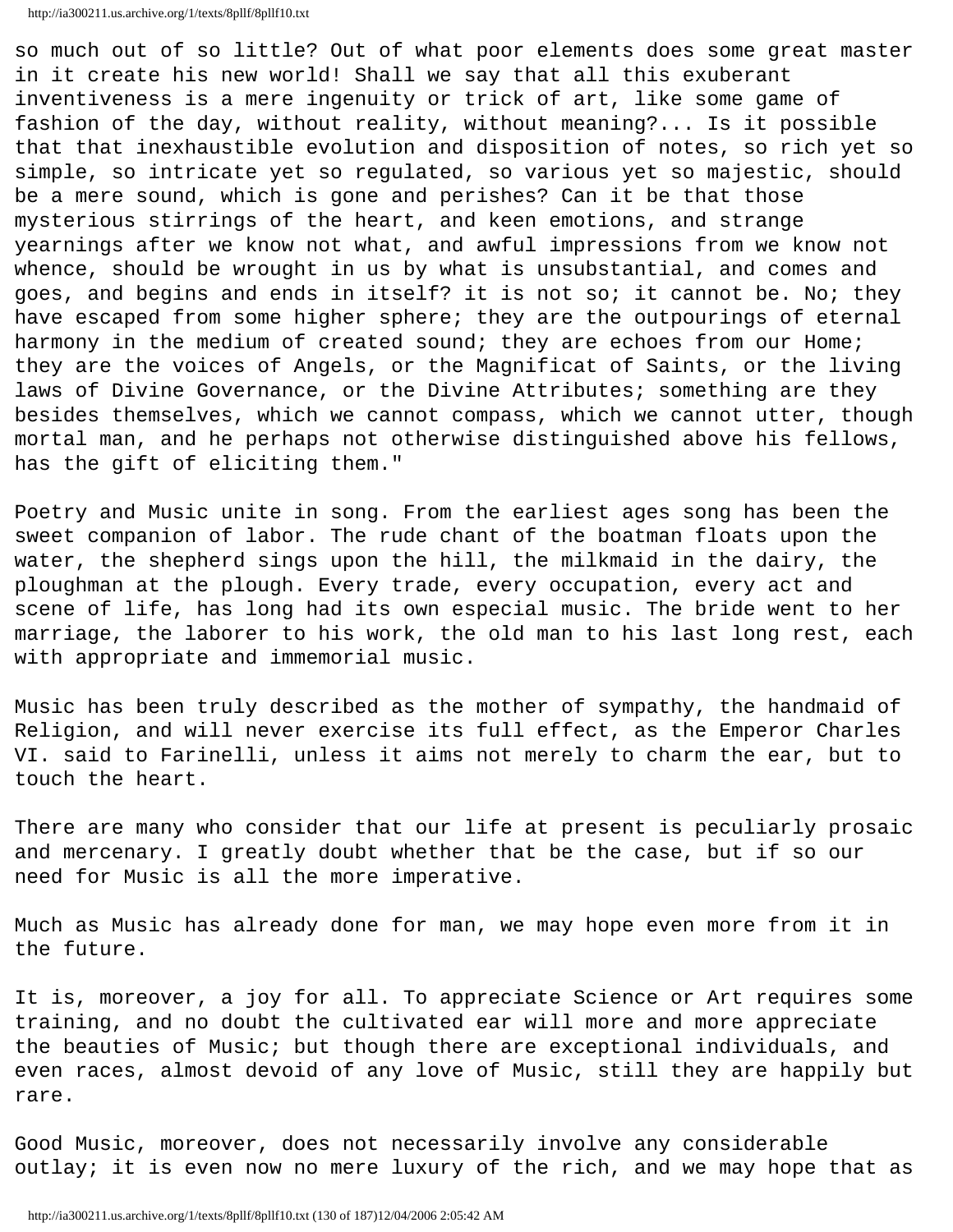time goes on, it will become more and more the comfort and solace of the poor.

- [1] Morris.
- [2] Plato.
- [3] Crowest.
- [4] \_Rowbotham, History of Music\_.
- [5] Wakefield.
- [6] Shakespeare.
- [7] Swinburne.
- [8] Shakespeare.
- [9] Cowper.
- [10] Rogers.
- [11] Shelley.
- [12] Dryden.

CHAPTER VIII.

THE BEAUTIES OF NATURE.

"Speak to the earth and it shall teach thee."

JOB.

 "And this our life, exempt from public haunt, Finds tongues in trees, books in the running brooks, Sermons in stones, and good in everything."

SHAKESPEARE.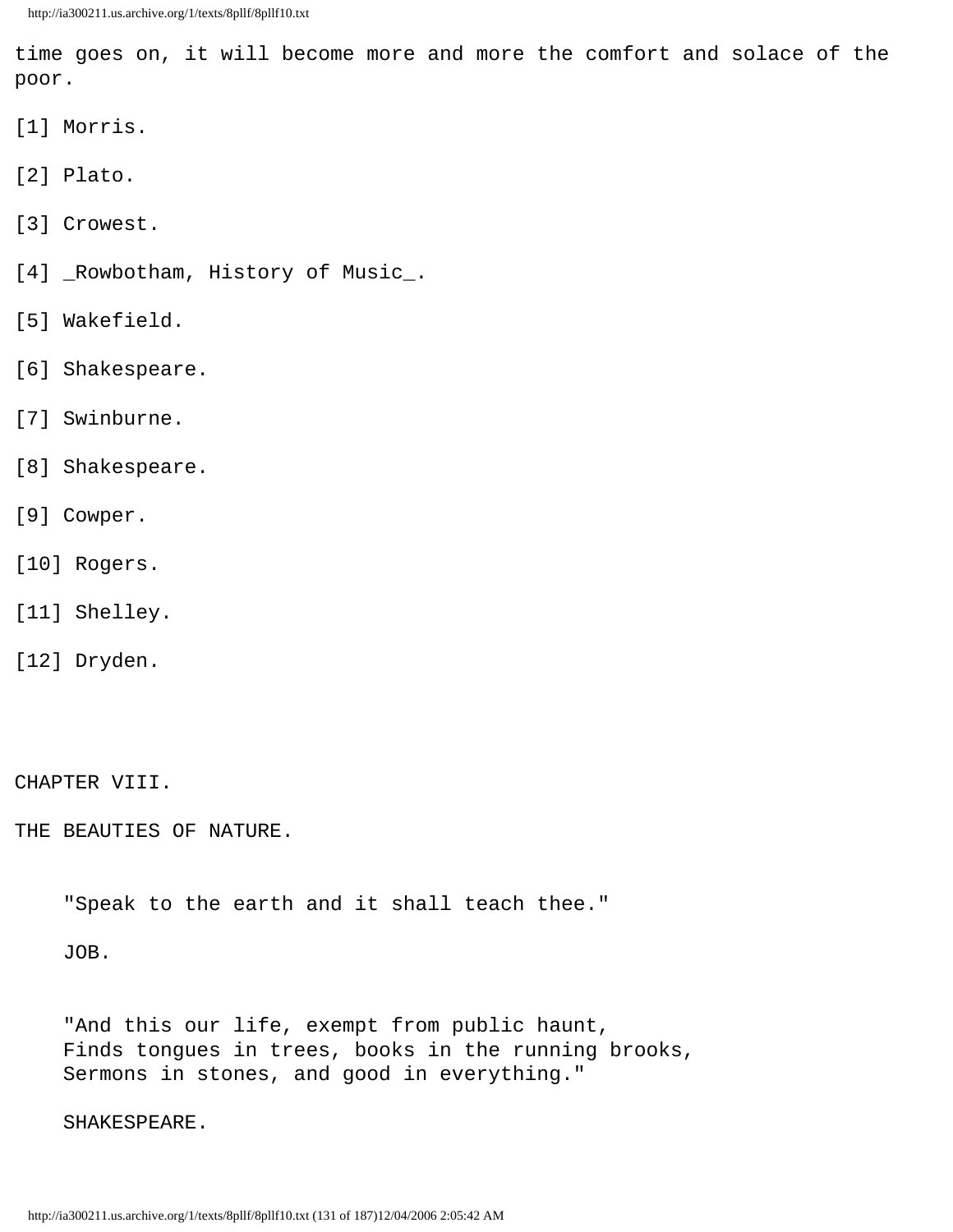CHAPTER VIII.

THE BEAUTIES OF NATURE.

We are told in the first chapter of Genesis that at the close of the sixth day "God saw every thing that he had made, and, behold, it was very good." Not merely good, but very good. Yet how few of us appreciate the beautiful world in which we live!

In preceding chapters I have incidentally, though only incidentally, referred to the Beauties of Nature; but any attempt, however imperfect, to sketch the blessings of life must contain some special reference to this lovely world itself, which the Greeks happily called [Greek: chosmos] --beauty.

Hamerton, in his charming work on \_Landscape\_, says, "There are, I believe, four new experiences for which no description ever adequately prepares us, the first sight of the sea, the first journey in the desert, the sight of flowing molten lava, and a walk on a great glacier. We feel in each case that the strange thing is pure nature, as much nature as a familiar English moor, yet so extraordinary that we might be in another planet." But it would, I think, be easier to enumerate the Wonders of Nature for which description can prepare us, than those which are altogether beyond the power of language.

Many of us, however, walk through the world like ghosts, as if we were in it, but not of it. We have "eyes and see not, ears and hear not." To look is much less easy than to overlook, and to be able to see what we do see, is a great gift. Ruskin maintains that "The greatest thing a human soul ever does in this world is to see something, and tell what it saw in a plain way." I do not suppose that his eyes are better than ours, but how much more he sees with them!

We must look before we can expect to see. "To the attentive eye," says Emerson, "each moment of the year has its own beauty; and in the same field it beholds every hour a picture that was never seen before, and shall never be seen again. The heavens change every moment and reflect their glory or gloom on the plains beneath."

The love of Nature is a great gift, and if it is frozen or crushed out, the character can hardly fail to suffer from the loss. I will not, indeed, say that a person who does not love Nature is necessarily bad; or that one who does, is necessarily good; but it is to most minds a great help. Many,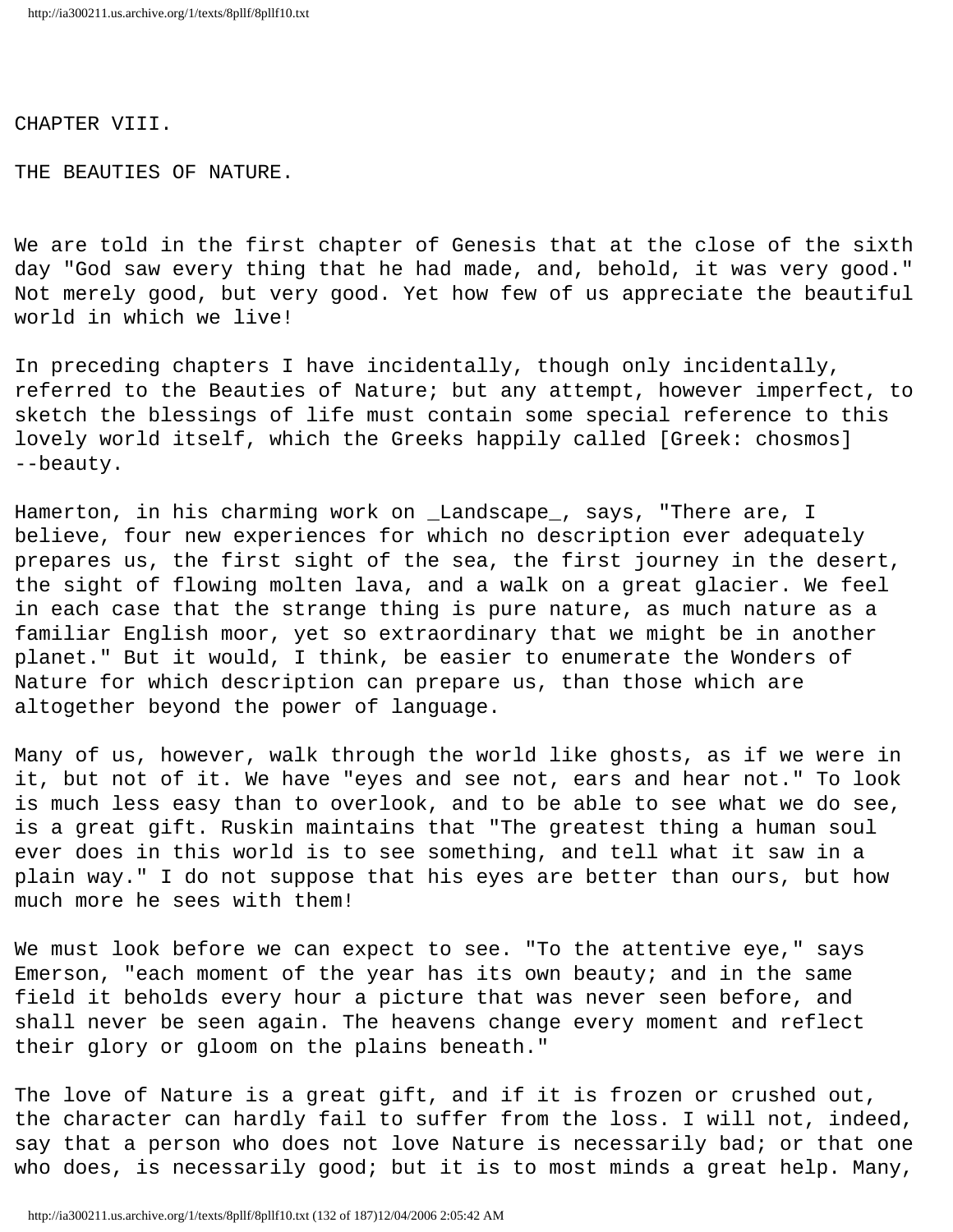```
http://ia300211.us.archive.org/1/texts/8pllf/8pllf10.txt
```
as Miss Cobbe says, enter the Temple through the gate called Beautiful.

There are doubtless some to whom none of the beautiful wonders of Nature; neither the glories of the rising or setting sun; the magnificent spectacle of the boundless ocean, sometimes so grand in its peaceful tranquillity, at others so majestic in its mighty power; the forests agitated by the storm, or alive with the song of birds; nor the glaciers and mountains--there are doubtless some whom none of these magnificent spectacles can move, whom "all the glories of heaven and earth may pass in daily succession without touching their hearts or elevating their minds." [1]

Such men are indeed pitiable. But, happily, they are exceptions. If we can none of us as yet fully appreciate the beauties of Nature, we are beginning to do so more and more.

For most of us the early summer has a special charm. The very life is luxury. The air is full of scent, and sound, and sunshine, of the song of birds and the murmur of insects; the meadows gleam with golden buttercups, it almost seems as if one could see the grass grow and the buds open; the bees hum for very joy, and the air is full of a thousand scents, above all perhaps that of new-mown hay.

The exquisite beauty and delight of a fine summer day in the country has never perhaps been more truly, and therefore more beautifully, described than by Jefferies in his "Pageant of Summer." "I linger,'" he says, "in the midst of the long grass, the luxury of the leaves, and the song in the very air. I seem as if I could feel all the glowing life the sunshine gives and the south wind calls to being. The endless grass, the endless leaves, the immense strength of the oak expanding, the unalloyed joy of finch and blackbird; from all of them I receive a little.... In the blackbird's melody one note is mine; in the dance of the leaf shadows the formed maze is for me, though the motion is theirs; the flowers with a thousand faces have collected the kisses of the morning. Feeling with them, I receive some, at least, of their fulness of life. Never could I have enough; never stay long enough.... The hours when the mind is absorbed by beauty are the only hours when we really live, so that the longer we can stay among these things so much the more is snatched from inevitable Time.... These are the only hours that are not wasted-these hours that absorb the soul and fill it with beauty. This is real life, and all else is illusion, or mere endurance. To be beautiful and to be calm, without mental fear, is the ideal of Nature. If I cannot achieve it, at least I can think it."

This chapter is already so long that I cannot touch on the contrast and variety of the seasons, each with its own special charm and interest, as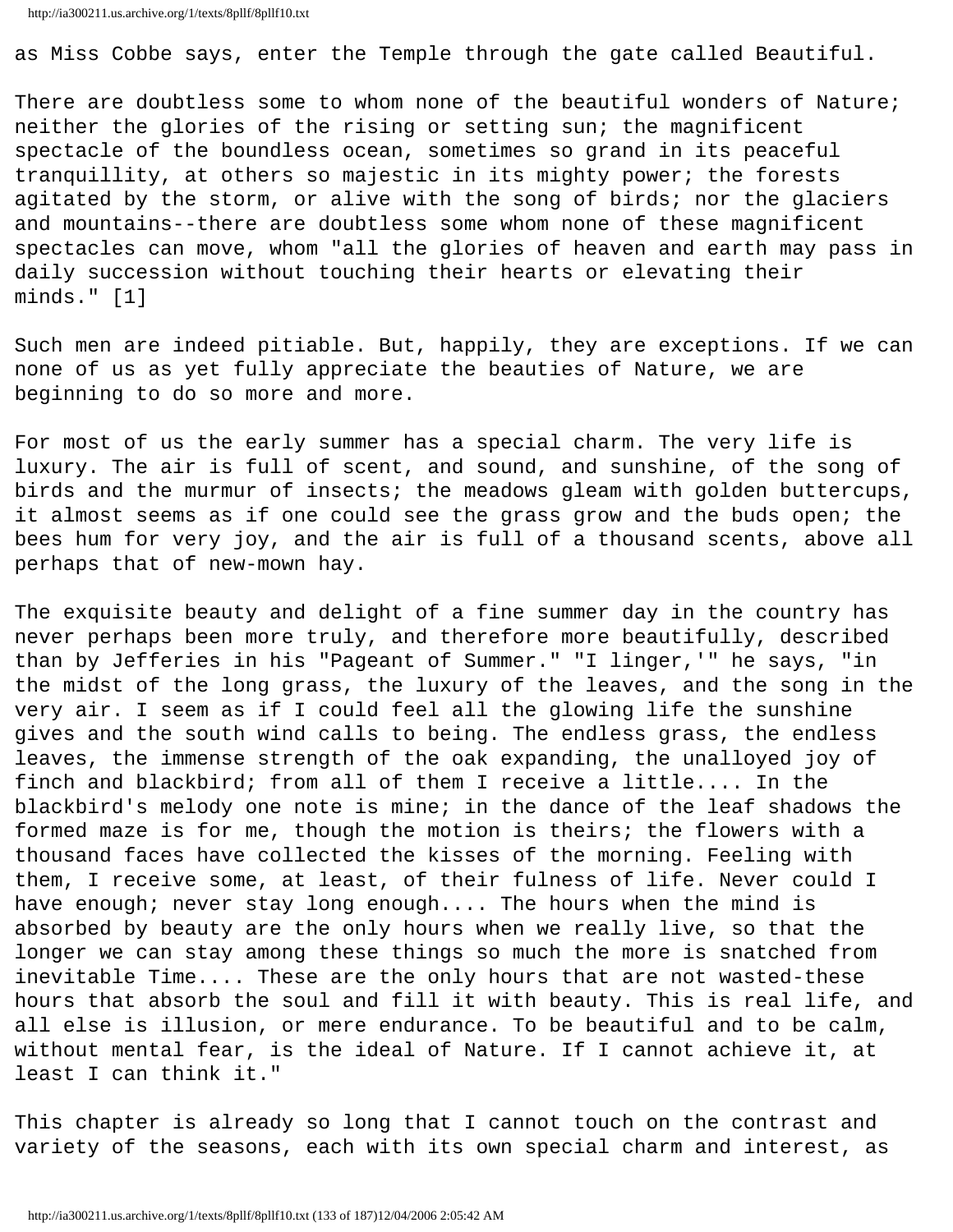"The daughters of the year Dance into light and die into the shade." [2]

Our countrymen derive great pleasure from the animal kingdom, in hunting, shooting, and fishing, thus obtaining fresh air and exercise, and being led into much varied and beautiful scenery. Still it will probably ere long be recognized that even from a purely selfish point of view, killing animals is not the way to get the greatest enjoyment from them. How much more interesting would every walk in the country be, if Man would but treat other animals with kindness, so that they might approach us without fear, and we might have the constant pleasure of watching their winning ways. Their origin and history, structure and habits, senses and intelligence, offer an endless field of interest and wonder.

The richness of life is wonderful. Any one who will sit down quietly on the grass and watch a little will be indeed surprised at the number and variety of living beings, every one with a special history of its own, every one offering endless problems of great interest.

"If indeed thy heart were right, then would every creature be to thee a mirror of lifer and a book of holy doctrine." [3]

The study of Natural History has the special advantage of carrying us into the country and the open air.

Not but what towns are beautiful too. They teem with human interest and historical associations.

Wordsworth was an intense lover of nature; yet does he not tell us, in lines which every Londoner will appreciate, that he knew nothing in nature more fair, no calm more deep, than the city of London at early dawn?

"Earth has not anything to show more fair; Dull would he be of soul who could pass by A sight so touching in its majesty: This City now doth, like a garment, wear The beauty of the morning; silent, bare, Ships, towers, domes, theatres, and temples lie Open unto the fields, and to the sky; All bright and glittering in the smokeless air. Never did sun more beautifully steep In his first splendor, valley, rock, or hill; Ne'er saw I, never felt, a calm so deep! The river glideth at its own sweet will: Dear God! the very houses seem asleep; And all that mighty heart is lying still!"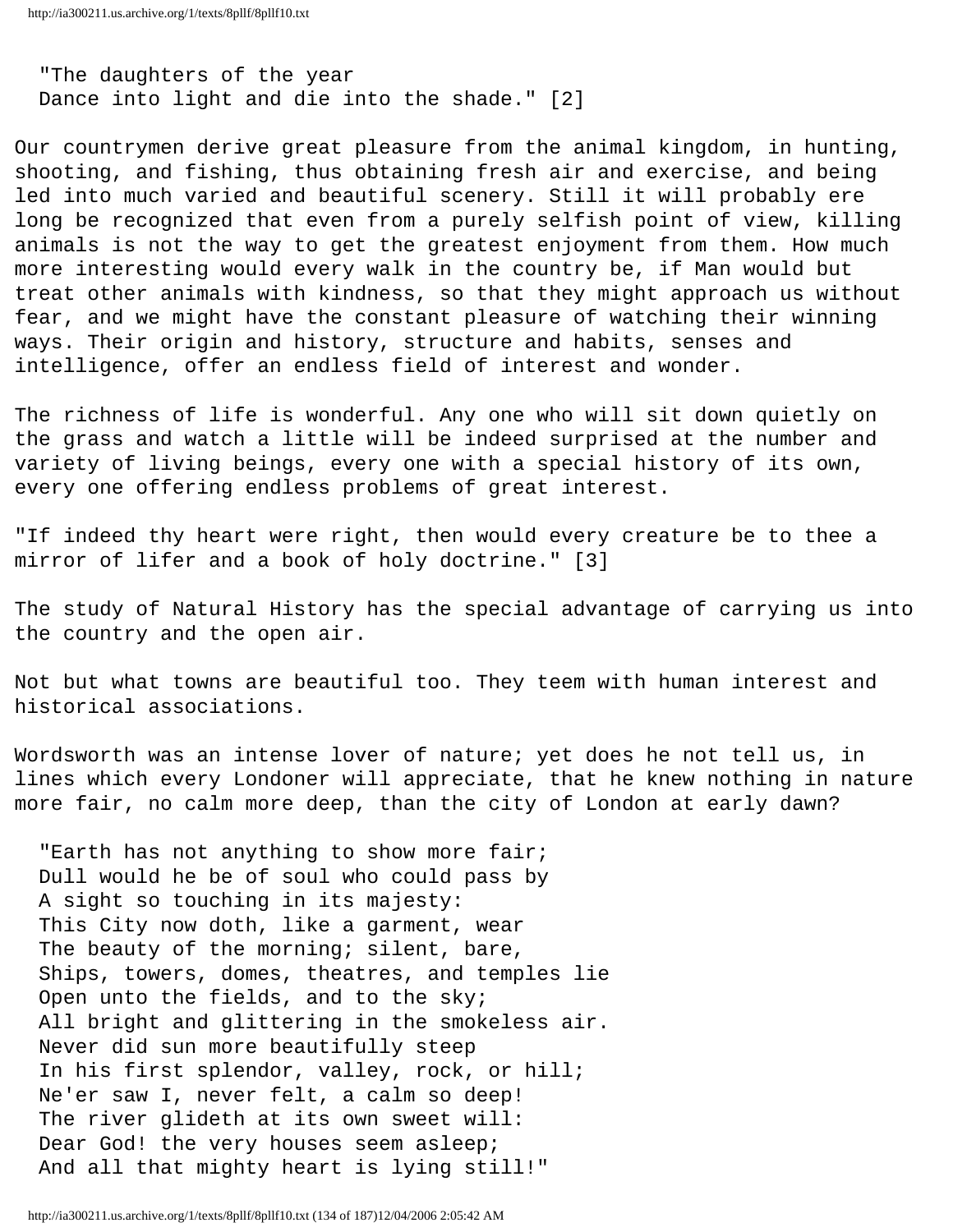Milton also described London as

 "Too blest abode, no loveliness we see In all the earth, but it abounds in thee."

But after being some time in a great city, one feels a longing for the country.

 "The meanest floweret of the vale, The simplest note that swells the gale, The common sun, the air, the skies, To him are opening paradise." [4]

Here Gray justly places flowers in the first place, for when in any great town we think of the country, flowers seem first to suggest themselves.

"Flowers," says Ruskin, "seem intended for the solace of ordinary humanity. Children love them; quiet, tender, contented, ordinary people love them as they grow; luxurious and disorderly people rejoice in them gathered. They are the cottager's treasure; and in the crowded town mark, as with a little broken fragment of rainbow the windows of the workers in whose heart rest the covenant of peace." But in the crowded street, or even in the formal garden, flowers always seem, to me at least, as if they were pining for the freedom of the woods and fields, where they can live and grow as they please.

There are flowers for almost all seasons and all places. Flowers for spring, summer, and autumn, while even in the very depth of winter here and there one makes its appearance. There are flowers of the fields and woods and hedgerows, of the seashore and the lake's margin, of the mountain-side up to the very edge of the eternal snow.

And what an infinite variety they present.

 "Daffodils, That come before the swallow dares, and take The winds of March with beauty; violets, dim, But sweeter than the lids of Juno's eyes, Or Cytherea's breath; pale primroses, That die unmarried, ere they can behold Bright Phoebus in his strength, a malady Most incident to maids; bold oxlips and The crown imperial; lilies of all kinds, The flower-de-luce being one." [5]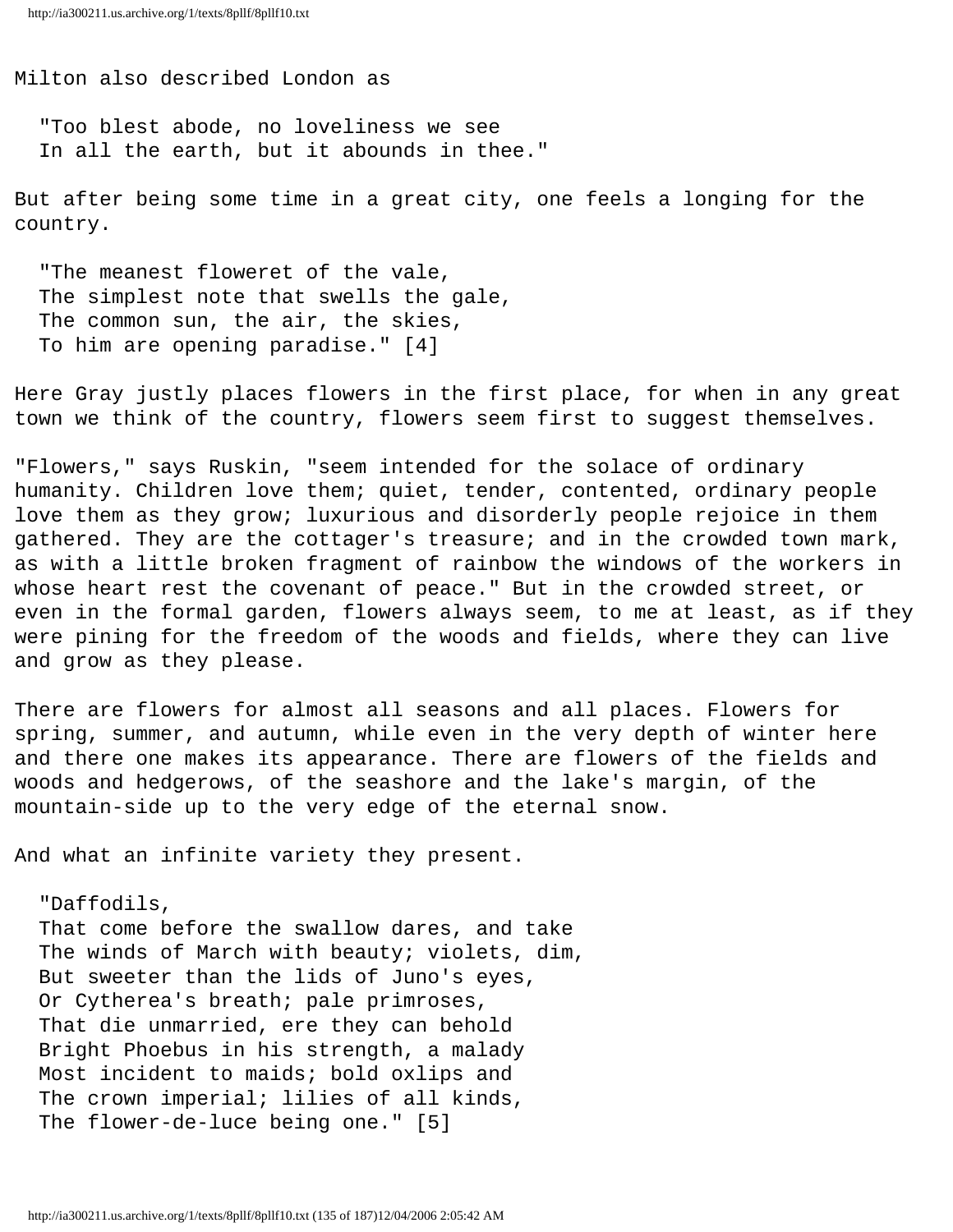Nor are they mere delights to the eye; they are full of mystery and suggestions. They almost seem like enchanted princesses waiting for some princely deliverer. Wordsworth tells us that

 "To me the meanest flower that blows can give Thoughts that do often lie too deep for tears."

Every color again, every variety of form, has some purpose and explanation.

And yet, lovely as Flowers are, Leaves add even more to the Beauty of Nature. Trees in our northern latitudes seldom own large flowers; and though of course there are notable exceptions, such as the Horse-chestnut, still even in these cases the flowers live only a few days, while the leaves last for months. Every tree indeed is a picture in itself: The gnarled and rugged Oak, the symbol and source of our navy, sacred to the memory of the Druids, the type of strength, the sovereign of British trees; the Chestnut, with its beautiful, tapering, and rich green, glossy leaves, its delicious fruit, and to the durability of which we owe the grand and historic roof of Westminster Abbey.

The Birch is the queen of trees, with her feathery foliage, scarcely visible in spring but turning to leaves of gold in autumn; the pendulous twigs tinged with purple, and silver stems so brilliantly marked with black and white.

The Elm forms grand masses of foliage which turn a beautiful golden yellow in autumn; and the Black Poplar with its perpendicular leaves, rustling and trembling with every breath of wind, towers over most other forest trees.

The Beech enlivens the country by its tender green in spring, rich green in summer, and glorious gold and orange in autumn, set off by the graceful gray stems; and has moreover, such a wealth of leaves that in autumn there are enough not only to clothe the tree itself but to cover the grass underneath.

If the Beech owes much to its delicate gray stem, even more beautiful is the reddish crimson of the Scotch Pines, in such charming contrast with the rich green of the foliage, by which it is shown off rather than hidden; and, with the green spires of the Firs, they keep the woods warm in winter.

Nor must I overlook the smaller trees: the Yew with its thick green foliage; the wild Guelder rose, which lights up the woods in autumn with translucent glossy berries and many-tinted leaves; or the Bryonies, the Briar, the Traveler's Joy, and many another plant, even humbler perhaps,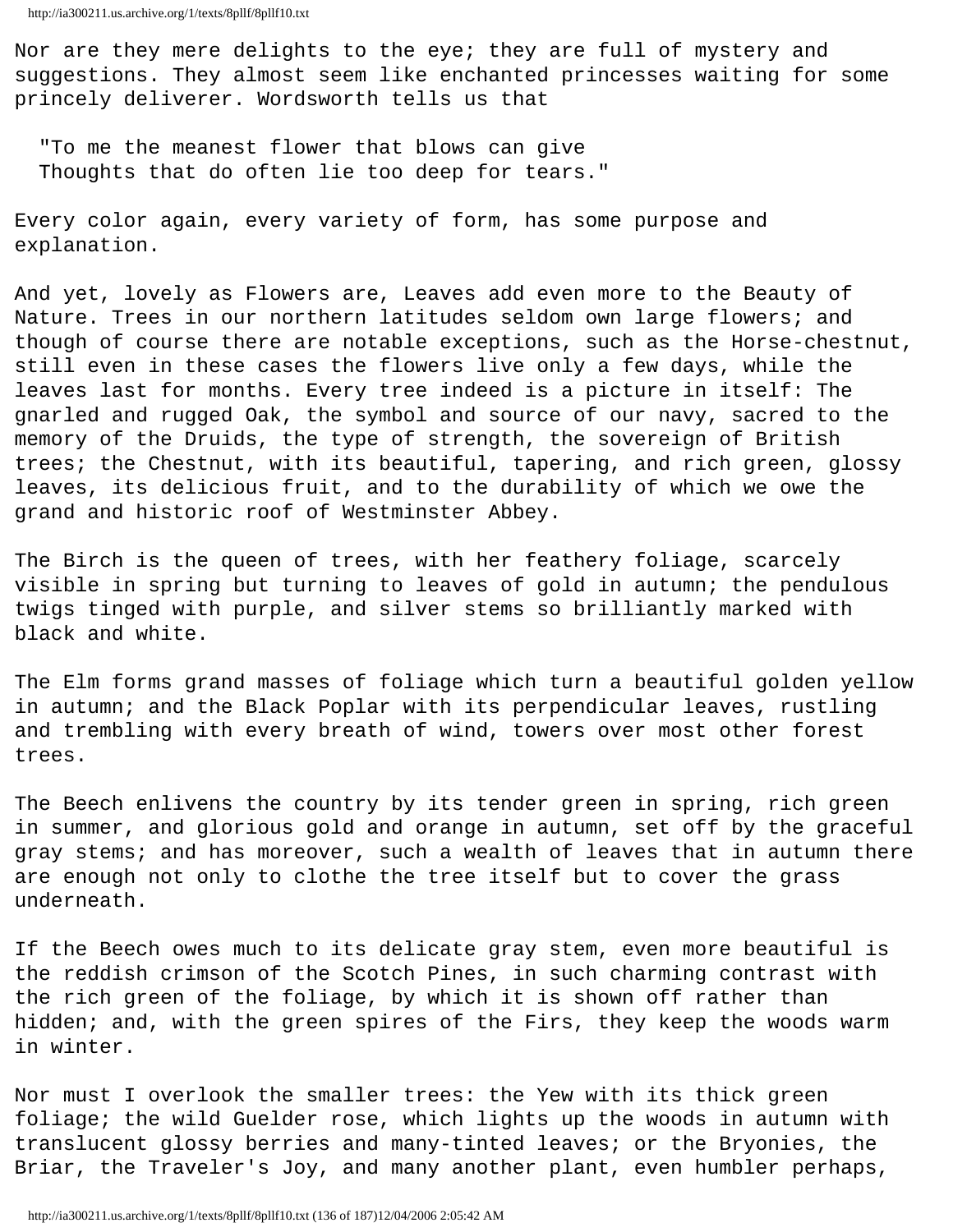and yet each with some exquisite beauty and grace of its own, so that we must all have sometimes felt our hearts overflowing with gladness and gratitude, as if the woods were full of music--as if

 "The woods were filled so full with song There seemed no room for sense of wrong." [6]

On the whole no doubt, woodlands are less beautiful in the winter: yet even then the delicate tracery of the branches, which cannot be so well seen when they are clothed with leaves, has a special beauty of its own; while every now and then hoar frost or snow settles like silver on every branch and twig, lighting up the forest as if by enchantment in preparation for some fairy festival.

I feel with Jefferies that "by day or by night, summer or winter, beneath trees the heart feels nearer to that depth of life which the far sky means. The rest of spirit found only in beauty, ideal and pure, comes there because the distance seems within touch of thought."

The general effect of forests in tropical regions must be very different from that of those in our latitudes. Kingsley describes it as one of helplessness, confusion, awe, all but terror. The trunks are very lofty and straight, and rising to a great height without a branch, so that the wood seems at first comparatively open. In Brazilian forests, for instance, the trees struggle upward, and the foliage forms an unbroken canopy, perhaps a hundred feet overhead. Here, indeed, high up in the air is the real life of the forest. Everything seems to climb, to the light. The quadrupeds climb, birds climb, reptiles climb, and the variety of climbing plants is far greater than anything to which we are accustomed.

Many savage nations worship trees, and I really think my first feeling would be one of delight and interest rather than of surprise, if some day when I am alone in a wood one of the trees were to speak to me. Even by day there is something mysterious in a forest, and this is much more the case at night.

With wood, water seems to be naturally associated. Without water no landscape is complete, while overhead the clouds add beauty to the heavens themselves. The spring and the rivulet, the brook, the river, and the lake, seem to give life to Nature, and were indeed regarded by our ancestors as living entities themselves. Water is beautiful in the morning mist, in the broad lake, in the glancing stream or the river pool, in the wide ocean, beautiful in all its varied moods. Water nourishes vegetation; it clothes the lowlands with green and the mountains with snow. It sculptures the rocks and excavates the valleys, in most cases acting mainly through the soft rain, though our harder rocks are still grooved by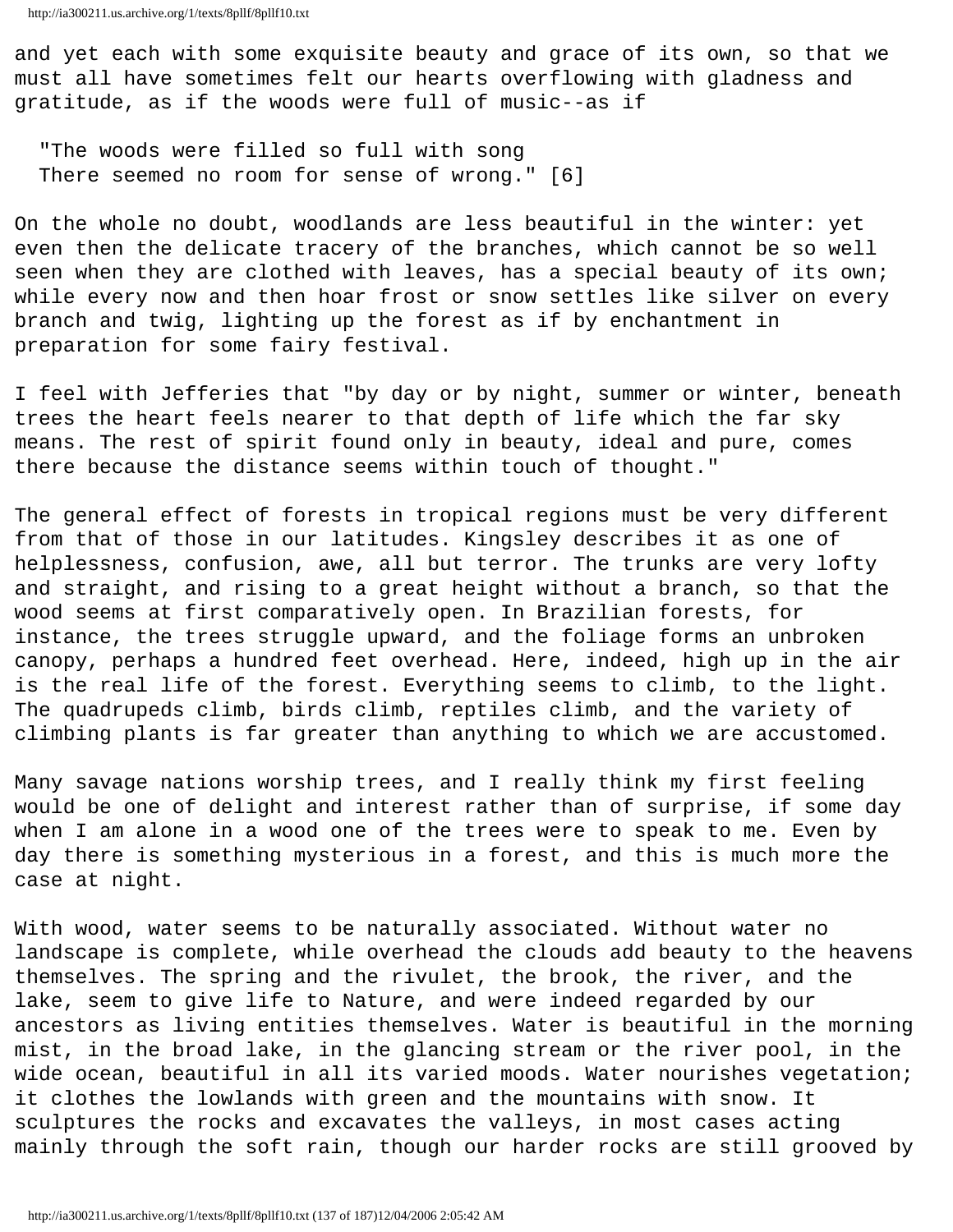the ice-chisel of bygone ages.

The refreshing pour of water upon the earth is scarcely greater than that which it exercises on the mind of man. After a long spell of work how delightful it is to sit by a lake or river, or on the seashore, and enjoy

 "A little murmur in mine ear, A little ripple at my feet." [7]

Every Englishman loves the sight of the Sea We feel that it is to us a second home. It seems to vivify the very atmosphere, so that Sea air is proverbial as a tonic, and makes the blood dance in our veins. The Ocean gives an impression of freedom and grandeur more intense perhaps than the aspect of the heavens themselves. A poor woman from Manchester, on being taken to the seaside, is said to have expressed her delight on seeing for the first time something of which there was enough for everybody. The sea coast is always interesting. When we think of the cliff sections with their histories of bygone ages; the shore itself teeming with seaweeds and animals, waiting for the return of the tide, or thrown up from deeper water by the waves; the weird cries of seabirds; the delightful feeling that with every breath we are laying in a store of fresh life, and health, and energy, it is impossible to over-estimate all we owe to the sea.

It is, moreover, always changing. We went for our holiday this year to Lyme Regis. Let me attempt to describe the changes in the view from our windows during a single day. Our sitting-room opened on to a little lawn, beyond which the ground drops suddenly to the sea, while over about two miles of water were the hills of the Dorsetshire coast--Golden Cap, with its bright crest of yellow sand, and the dark blue Lias Cliff of Black Ven. When I came early down in the morning the sun was rising opposite, shining into the room over a calm sea, along an avenue of light; by degrees, as it rose, the whole sea was gilt with light, and the hills bathed in a violet mist. By breakfast-time all color had faded from the sea--it was like silver passing on each side into gray; the sky was blue, flecked with fleecy clouds; while, on the gentler slopes of the coast opposite, fields and woods, and quarries and lines of stratification begin to show themselves, though the cliffs are still in shadow, and the more distant headlands still a mere succession of ghosts, each one fainter than the one before it. As the morning advances the sea becomes blue, the dark woods, green meadows, and golden cornfields of the opposite coast more distinct, and the details of the cliffs come gradually into view, and fishing-boats with dark sails begin to appear.

Gradually the sun rises higher, a yellow line of shore appears under the opposite cliffs, and the sea changes its color, mapping itself out as it were, the shallower parts turquoise blue, almost green; the deeper ones deep violet.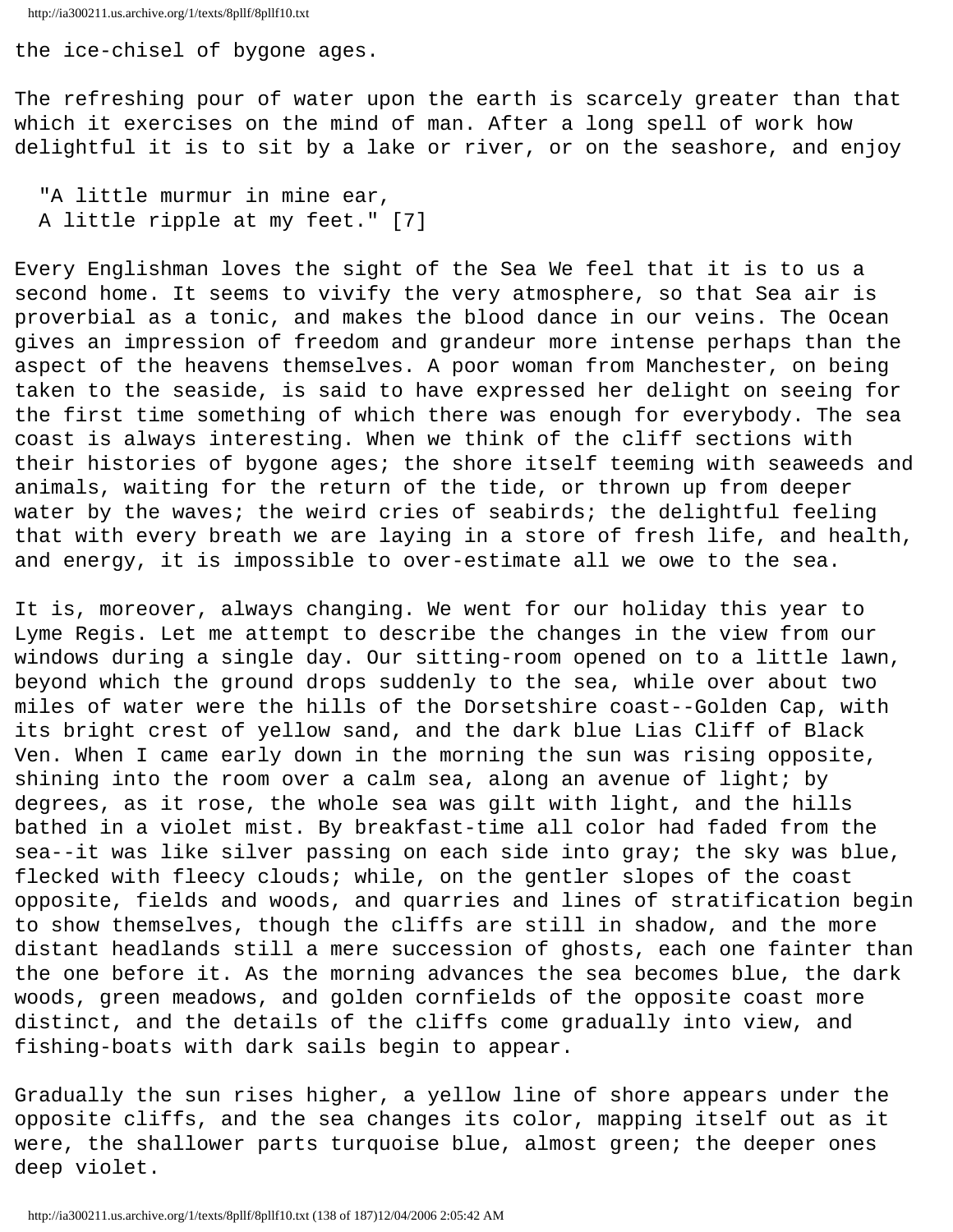This does not last long--a thunderstorm comes up. The wind mutters overhead, the rain patters on the leaves, the coast opposite seems to shrink into itself, as if it would fly from the storm. The sea grows dark and rough, and white horses appear here and there.

But the storm is soon over. The clouds break, the rain stops, the sun shines once more, the hills opposite come out again. They are divided now not only into fields and woods, but into sunshine and shadow. The sky clears, and as the sun begins to descend westwards the sea becomes one beautiful clear uniform azure, changing again soon to pale blue in front and dark violet beyond: and once more as clouds begin to gather again, into an archipelago of bright blue sea and deep islands of ultramarine. As the sun travels westward, the opposite hills change again. They scarcely seem like the same country. What was in sun is now in shade, and what was in shade now lies bright in the sunshine. The sea once more becomes a uniform solid blue, only flecked in places by scuds of wind, and becoming paler towards evening as the sun sinks, the cliffs which catch his setting rays losing their deep color and in some places looking almost as white as chalk, while at sunset they light up again for a moment with a golden glow, the sea at the same time sinking to a cold gray. But soon the hills grow cold too, Golden Cap holding out bravely to the last, and the shades of evening settle over cliff and wood, cornfield and meadow.

These are but a part, and a very small part, of the changes of a single day. And scarce any two days are alike. At times a sea-fog covers everything. Again the sea which sleeps to-day so peacefully sometimes rages, and the very existence of the bay itself bears witness to its force.

The night, again, varies like the day. Sometimes shrouded by a canopy of darkness, sometimes lit up by millions of brilliant worlds, sometimes bathed in the light of a moon, which never retains the same form for two nights together.

If Lakes are less grand than the sea, they are in some respects even more lovely. The seashore is comparatively bare. The banks of Lakes are often richly clothed with vegetation which comes close down to the water's edge, sometimes hanging even into the water itself. They are often studded with well-wooded islands. They are sometimes fringed with green meadows, sometimes bounded by rocky promontories rising directly from comparatively deep water, while the calm bright surface is often fretted by a delicate pattern of interlacing ripples, or reflects a second, softened, and inverted landscape.

To water again we owe the marvellous spectacle of the rainbow--"God's bow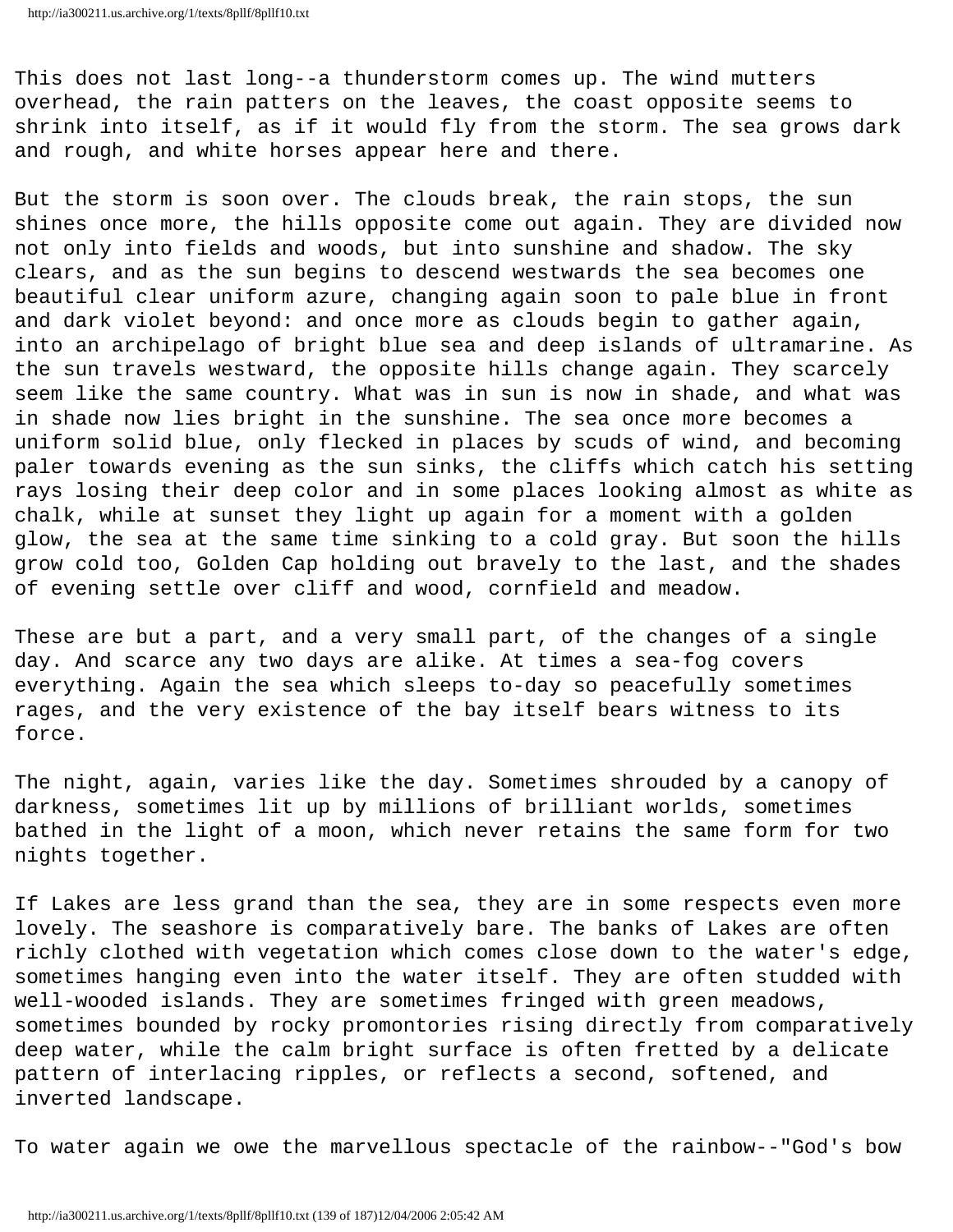in the clouds." It is indeed truly a heavenly messenger, and so unlike anything else that it scarcely seems to belong to this world.

Many things are colored, but the rainbow seems to be color itself.

 "First the flaming red Sprang vivid forth; the tawny orange next, And next delicious yellow; by whose side Fell the kind beams of all-refreshing green. Then the pure blue that swells autumnal skies, Ethereal play'd; and then, of sadder hue Emerged the deeper indigo (as when The heavy-skirted evening droops with frost), While the last gleamings of refracted light Died in the fainting violet away." [8]

We do not, I think, sufficiently realize how wonderful is the blessing of color. It would have been possible, it would even seem more probable, that though light might have enabled us to perceive objects, this could only have been by shade and form. How we perceive color it is very difficult to comprehend, and yet when we speak of beauty, among the ideas which come to us most naturally are those of birds and butterflies, flowers and shells, precious stones, skies, and rainbows.

Our minds might have been constituted exactly as they are, we might have been capable of comprehending the highest and sublimest truths, and yet, but for a small organ in the head, the world of sound would have been shut out from us; we should have lost the sounds of nature, the charms of music, the conversation of friends, and have been condemned to perpetual silence: and yet a slight alteration in the retina, which is not thicker than a sheet of paper, not larger than a finger nail,--and the glorious spectacle of this beautiful world, the exquisite variety of form, the glory and play of color, the variety of scenery, of woods and fields, and lakes and hills, seas and mountains, the glory of the sky alike by day and night, would all have been lost to us.

Mountains, again, "seem to have been built for the human race, as at once their schools and cathedrals; full of treasures of illuminated manuscript for the scholar, kindly in simple lessons for the worker, quiet in pale cloisters for the thinker, glorious in holiness for the worshipper. And of these great cathedrals of the earth, with their gates of rock, pavements of cloud, choirs of stream and stone, altars of snow, and vaults of purple traversed by the continual stars." [9]

All these beauties are comprised in Tennyson's exquisite description of Oenone's vale--the city, flowers, trees, river, and mountains.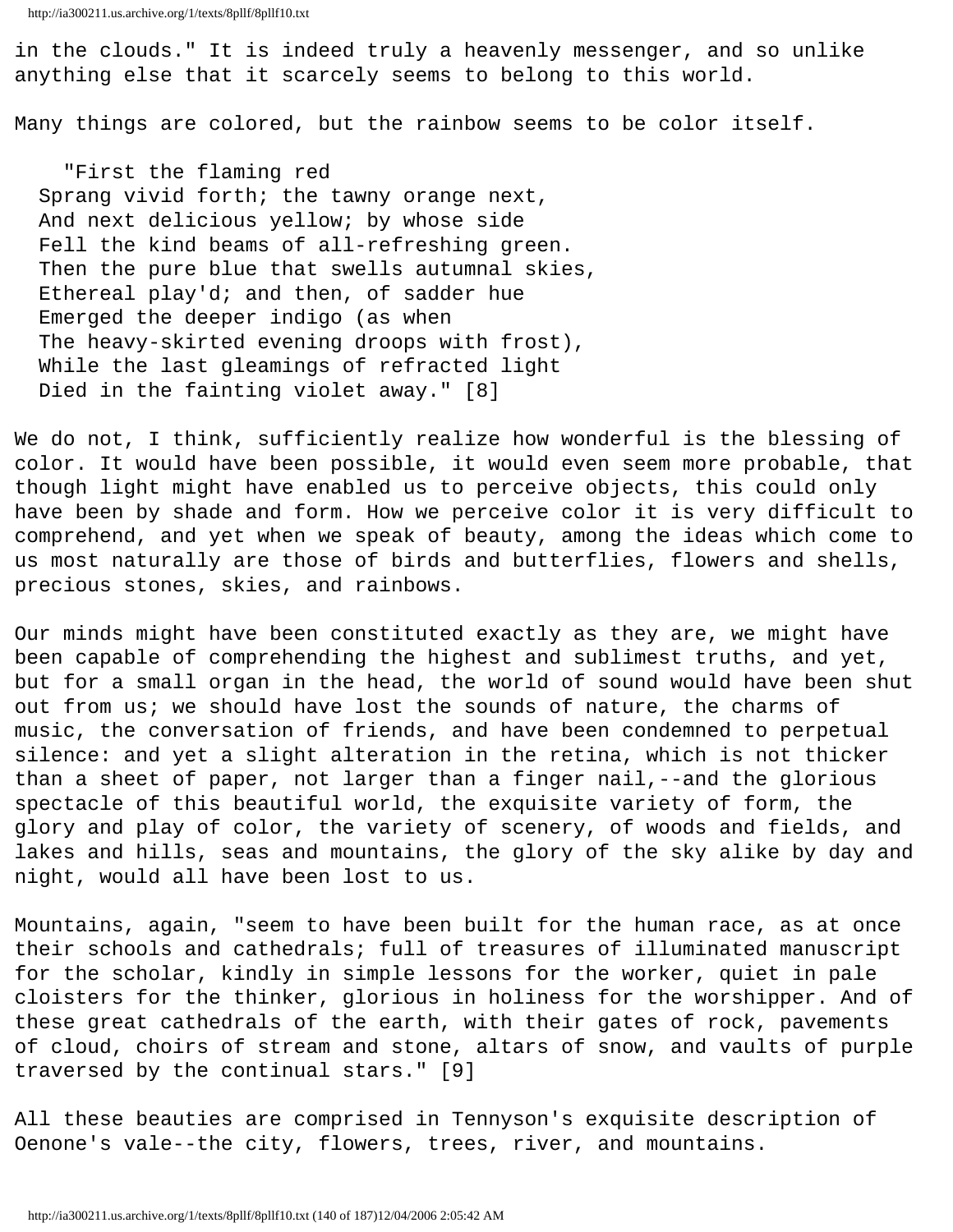"There is a vale in Ida, lovelier Than all the valleys of Ionian hills. The swimming vapor slopes athwart the glen, Puts forth an arm, and creeps from pine to pine, And loiters, slowly drawn. On either hand The lawns and meadow-ledges midway down Hang rich in flowers, and far below them roars The long brook falling thro' the clov'n ravine In cataract after cataract to the sea. Behind the valley topmost Gargarus Stands up and takes the morning; but in front The gorges, opening wide apart, reveal Troas and Ilion's column'd citadel, The crown of Troas."

And when we raise our eyes from earth, who has not sometimes felt "the witchery of the soft blue sky;" who has not watched a cloud floating upward as if on its way to heaven, or when

 "Sunbeam proof, I hang like a roof The mountain its columns be." [10]

And yet "if, in our moments of utter idleness and insipidity, we turn to the sky as a last resource, which of its phenomena do we speak of? One says, it has been wet; and another, it has been windy; and another, it has been warm. Who, among the whole chattering crowd, can tell me of the forms and the precipices of the chain of tall white mountains that girded the horizon at noon yesterday? Who saw the narrow sunbeam that came out of the south, and smote upon their summits until they melted and mouldered away in a dust of blue rain? Who saw the dance of the dead clouds when the sunlight left them last night, and the west wind blew them before it like withered leaves? All has passed, unregretted as unseen; or if the apathy be ever shaken off, even for an instant, it is only by what is gross, or what is extraordinary; and yet it is not in the broad and fierce manifestations of the elemental energies, not in the clash of the hail, nor the drift of the whirlwind, that the highest characters of the sublime are developed." [11]

But exquisitely lovely as is the blue arch of the midday sky, with its inexhaustible variety of clouds, "there is yet a light which the eye invariably seeks with a deeper feeling of the beautiful, the light of the declining or breaking day, and the flakes of scarlet cloud burning like watch-fires in the green sky of the horizon." [12] The evening colors indeed soon fade away, but as night comes on,

"How glorious the firmament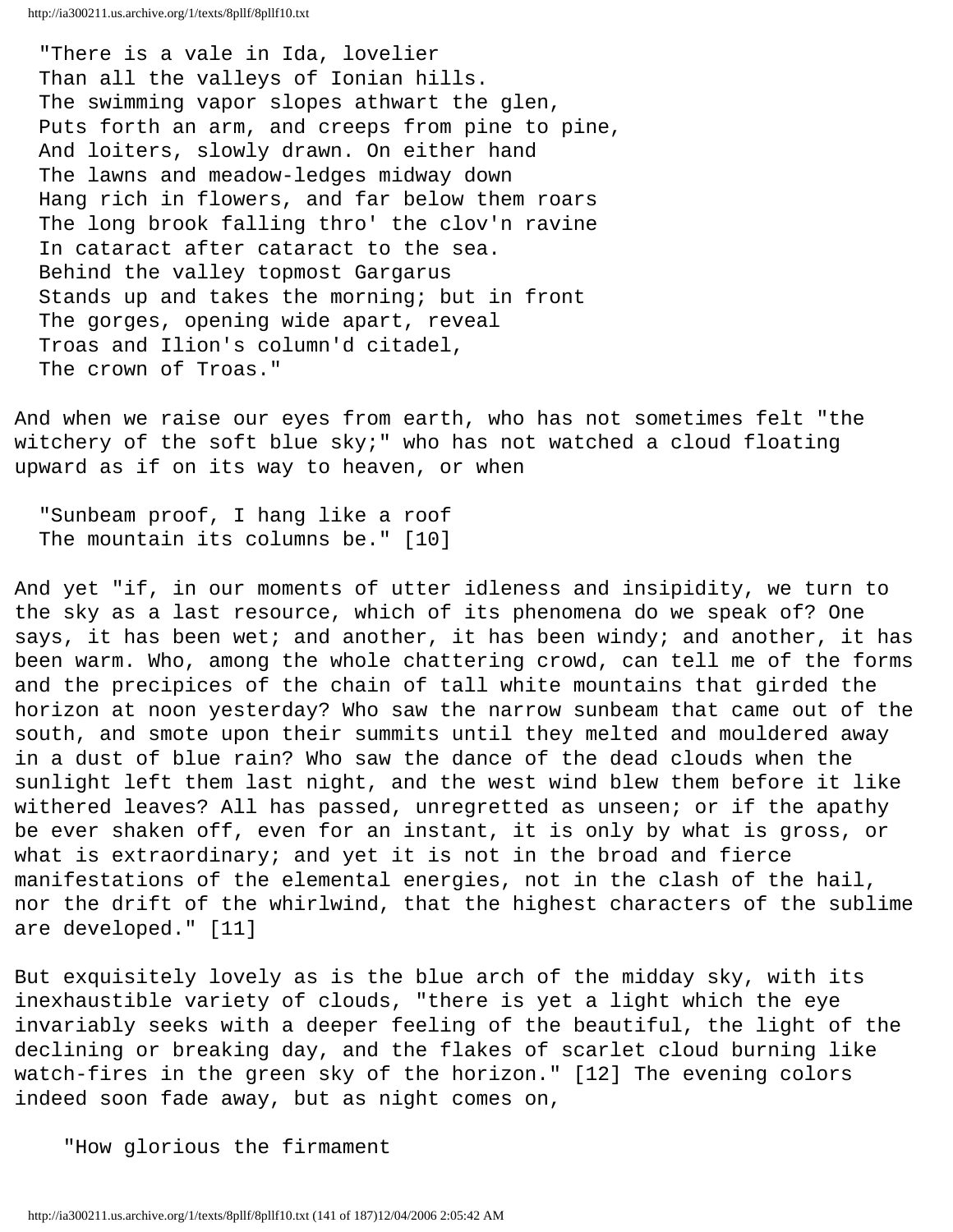With living sapphires! Hesperus that led The starry host, rode brightest; till the moon Rising in clouded majesty, at length, Apparent queen, unveiled her peerless light, And o'er the dark her silver mantle threw." [13]

We generally speak of a beautiful night when it is calm and clear, and the stars shine brightly overhead; but how grand also are the wild ways of Nature, how magnificent when the lightning flashes, "between gloom and glory;" when

 "From peak to peak, the rattling crags among Leaps the live thunder." [14]

In the words of Ossian--

"Ghosts ride in the tempest to-night; Sweet is their voice between the gusts of wind, Their songs are of other worlds."

Nor are the wonders and beauties of the heavens limited by the clouds and the blue sky, lovely as they are. In the heavenly bodies we have before us "the perpetual presence of the sublime." They are so immense and so far away, and yet on soft summer nights "they seem leaning down to whisper in the ear of our souls." [15]

"A man can hardly lift up his eyes toward the heavens," says Seneca, "without wonder and veneration, to see so many millions of radiant lights, and to observe their courses and revolutions, even without any respect to the common good of the Universe."

Who does not sympathize with the feelings of Dante as he rose from his visit to the lower regions, until, he says,

 "On our view the beautiful lights of heaven Dawned through a circular opening in the cave, Thence issuing, we again beheld the stars."

As we watch the stars at night they seem so still and motionless that we can hardly realize that all the time they are rushing on with a velocity far far exceeding any that man has ever accomplished.

Like the sands of the sea, the stars of heaven have ever been used as an appropriate symbol of number, and we know that there are some 75,000,000, many, no doubt, with planets of their own. But this is by no means all. The floor of heaven is not only "thick inlaid with patines of bright gold," but is studded also with extinct stars, once probably as brilliant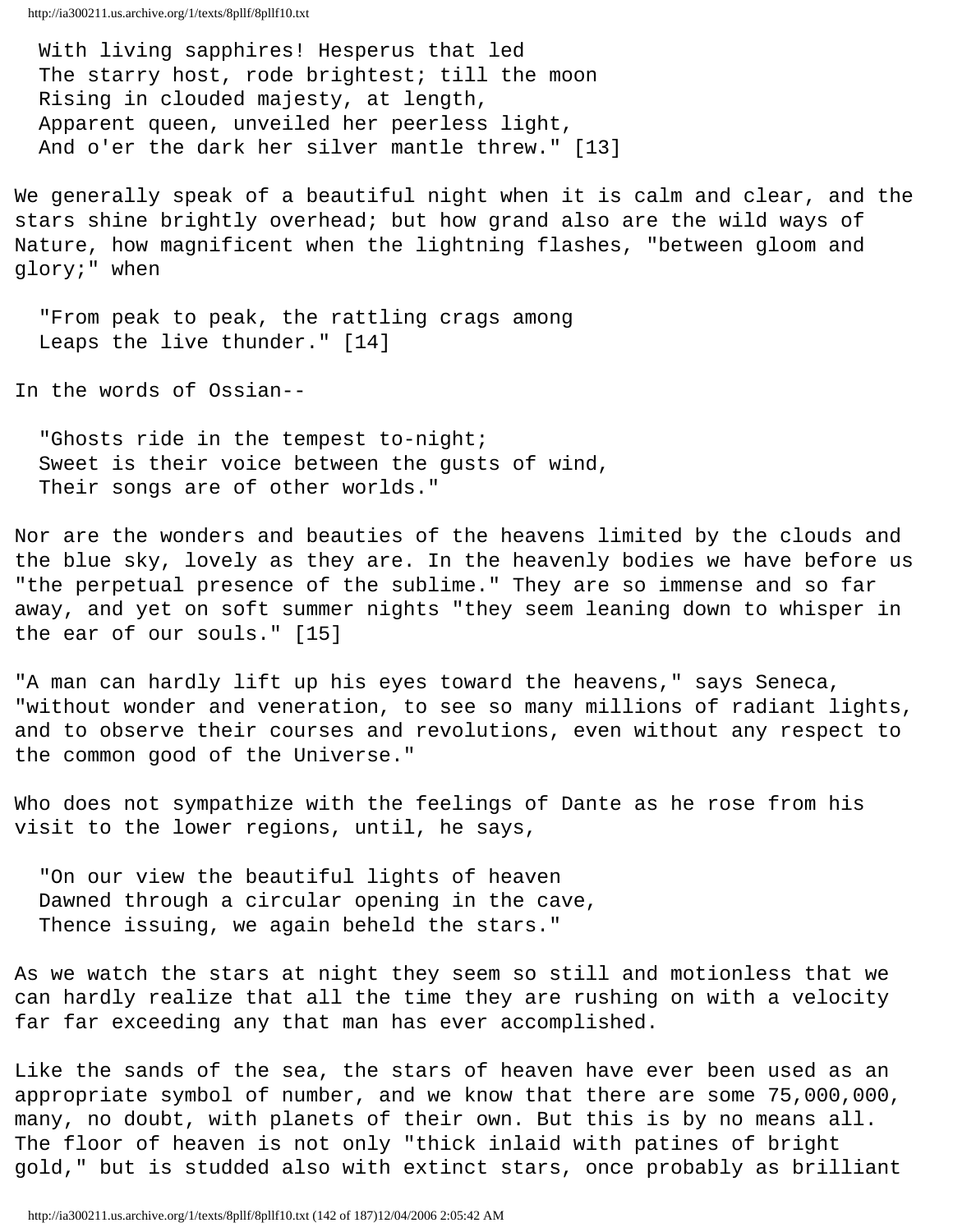as our own sun, but now dead and cold, as Helmholtz tells us our sun itself will be some seventeen millions of years hence. Then, again, there are the comets, which, though but few are visible to us at once, are even more numerous than the stars; there are the nebulae, and the countless minor bodies circulating in space, and occasionally visible as meteors.

Nor is it only the number of the heavenly bodies which is so overwhelming; their magnitude and distances are almost more impressive. The ocean is so deep and broad as to be almost infinite, and indeed in so far as our imagination is the limit, so it may be. Yet what is the ocean compared to the sky? Our globe is little compared to the giant orbs of Jupiter and Saturn, which again sink into insignificance by the side of the sun. The sun itself is almost as nothing compared with the dimensions of the solar system. Sirius is calculated to be a thousand times as great as the Sun, and a million times as far away. The solar system itself travels in one region of space, sailing between worlds and worlds, and is surrounded by many other systems as great and complex as itself; and we know that even then we have not reached the limits of the Universe itself.

There are stars so distant that their light, though traveling 180,000 miles in a second, yet takes years to reach us; and beyond all these are other systems of stars which are so far away that they cannot be perceived singly, but even in our most powerful telescopes appear only as minute clouds or nebulae. It is, indeed, but a feeble expression of the truth to say that the infinities revealed to us by Science,--the infinitely great in the one direction, and the infinitely small in the other,--go far beyond anything which had occurred to the unaided imagination of Man, and are not only a never-failing source of pleasure and interest, but seem to lift us out of the petty troubles and sorrows of life.

- [1] Beattie.
- [2] Tennyson.
- [3] Thomas à Kempis.
- [4] Gray.
- [5] Shakespeare.
- [6] Tennyson.
- [7] Trench.
- [8] Thomson.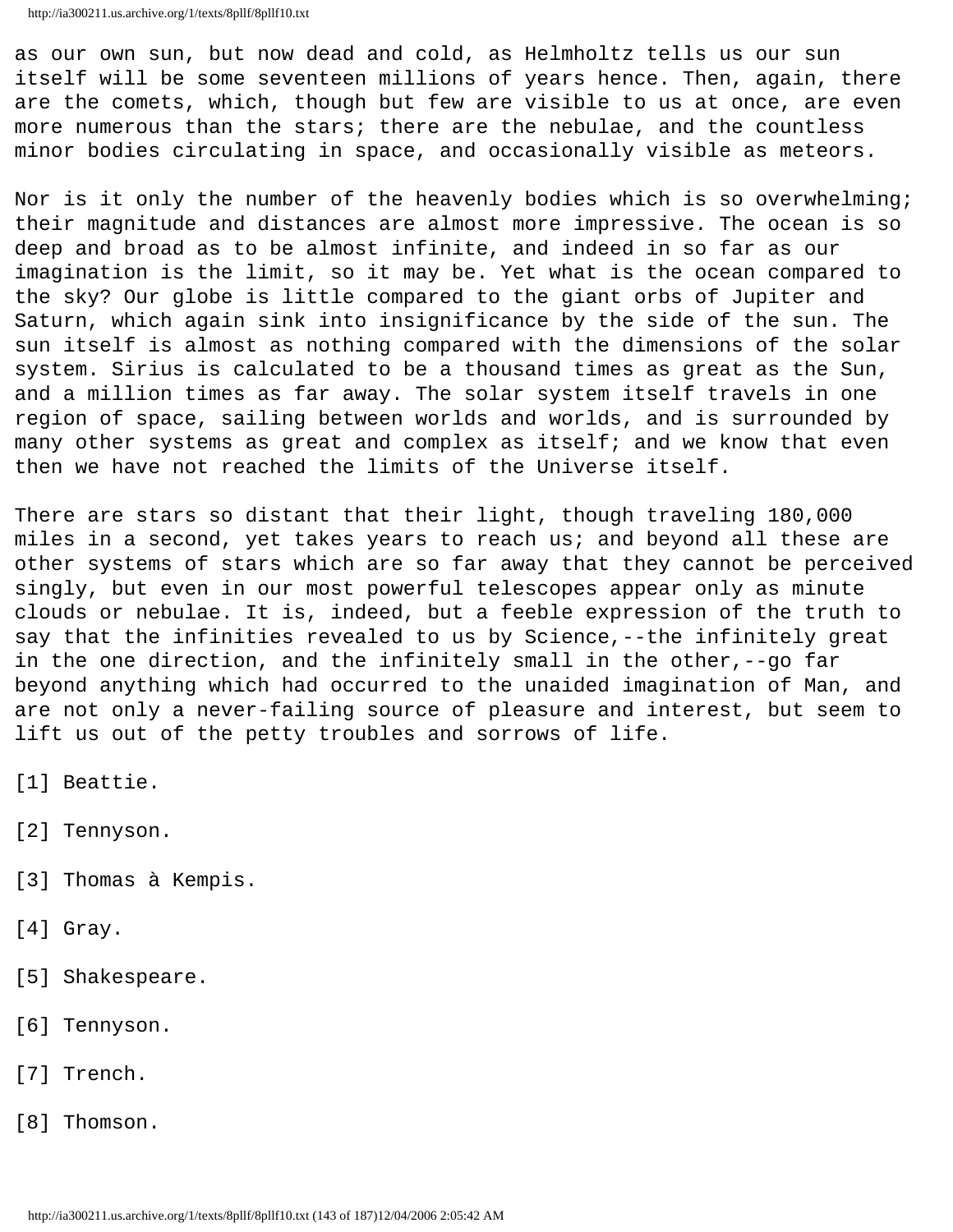- [9] Ruskin.
- [10] Shelley.
- [11] Ruskin.
- [12] \_Ibid\_.
- [13] Wordsworth.
- [14] Swinburne.
- [15] Symonds.

CHAPTER IX.

THE TROUBLES OF LIFE.

CHAPTER IX.

THE TROUBLES OF LIFE.

We have in life many troubles, and troubles are of many kinds. Some sorrows, alas, are real enough, especially those we bring on ourselves, but others, and by no means the least numerous, are mere ghosts of troubles: if we face them boldly, we find that they have no substance or reality, but are mere creations of our own morbid imagination, and that it is as true now as in the time of David that "Man disquieteth himself in a vain shadow."

Some, indeed, of our troubles are evils, but not real; while others are real, but not evils.

"And yet, into how unfathomable a gulf the mind rushes when the troubles of this world agitate it. If it then forget its own light, which is eternal joy, and rush into the outer darkness, which are the cares of this world, as the mind now does, it knows nothing else but lamentations." [1]

"Athens," said Epictetus, "is a good place, --but happiness is much better; to be free from passions, free from disturbance."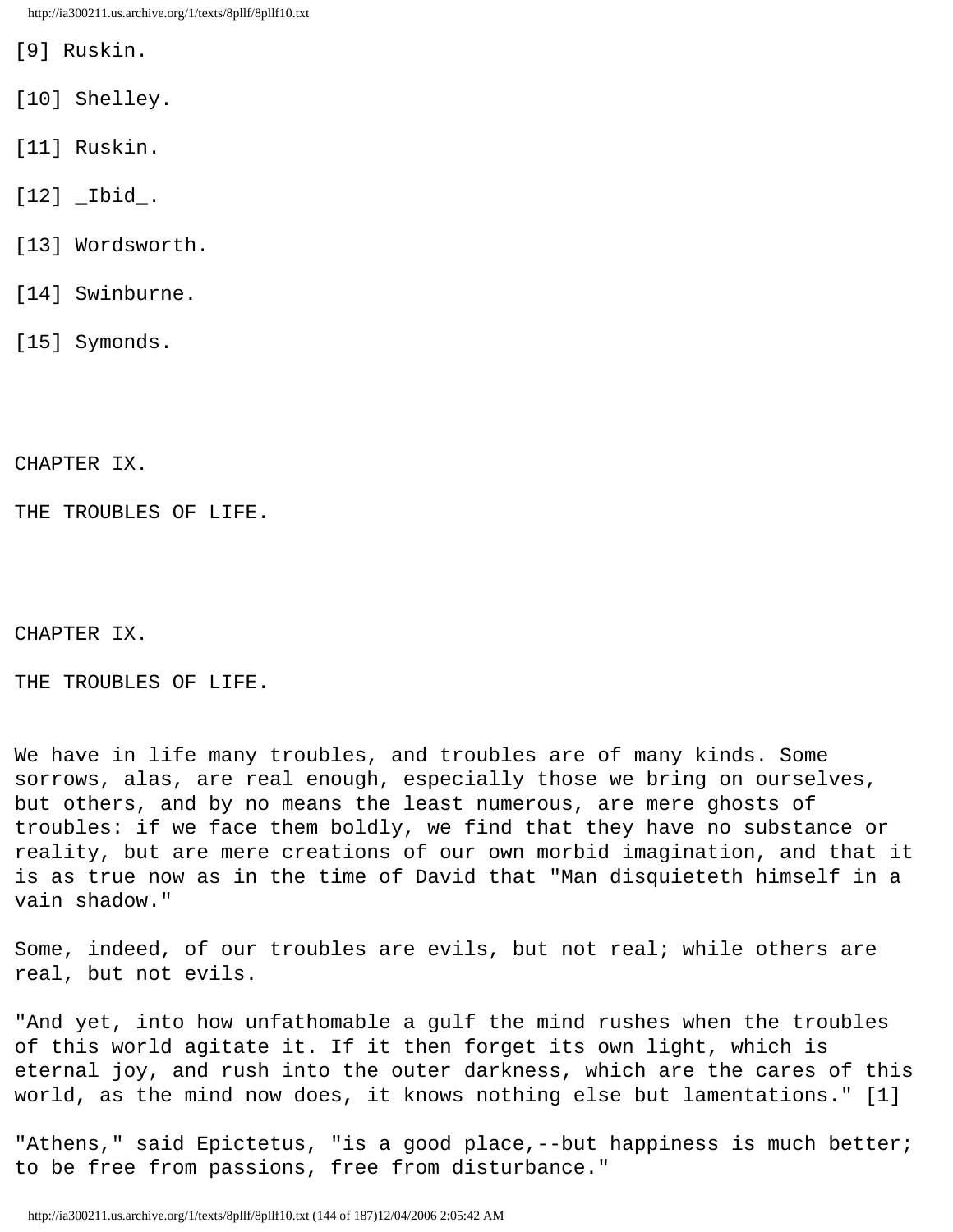We should endeavor to maintain ourselves in

 "That blessed mood In which the burden of the mystery, In which the heavy and the weary weight, Of all this unintelligible world Is lightened." [2]

So shall we fear "neither the exile of Aristides, nor the prison of Anaxagoras, nor the poverty of Socrates, nor the condemnation of Phocion, but think virtue worthy our love even under such trials." [3] We should then be, to a great extent, independent of external circumstances, for

 "Stone walls do not a prison make, Nor iron bars a cage, Minds innocent and quiet take That for a hermitage.

"If I have freedom in my love, And in my soul am free; Angels alone that soar above Enjoy such liberty." [4]

Happiness indeed depends much more on what is within than without us. When Hamlet says the world is "a goodly prison; in which there are many confines, wards, and dungeons; Denmark being one of the worst," and Rosencrantz differs from him, he rejoins wisely, "Why then, 'tis none to you: for there is nothing either good or bad, but thinking makes it so: to me it is a prison." "All is opinion," said Marcus Aurelius. "That which does not make a man worse, how can it make his life worse? But death certainly, and life, honor and dishonor, pain and pleasure, all these things happen equally to good men and bad, being things which make us neither better nor worse."

"The greatest evils," says Jeremy Taylor, "are from within us; and from ourselves also we must look for our greatest good."

"The mind," says Milton,

 "is its own place, and in itself Can make a Heaven of Hell, a Hell of Heaven."

Milton indeed in his blindness saw more beautiful visions, and Beethoven in his deafness heard more heavenly music, than most of us can ever hope to enjoy.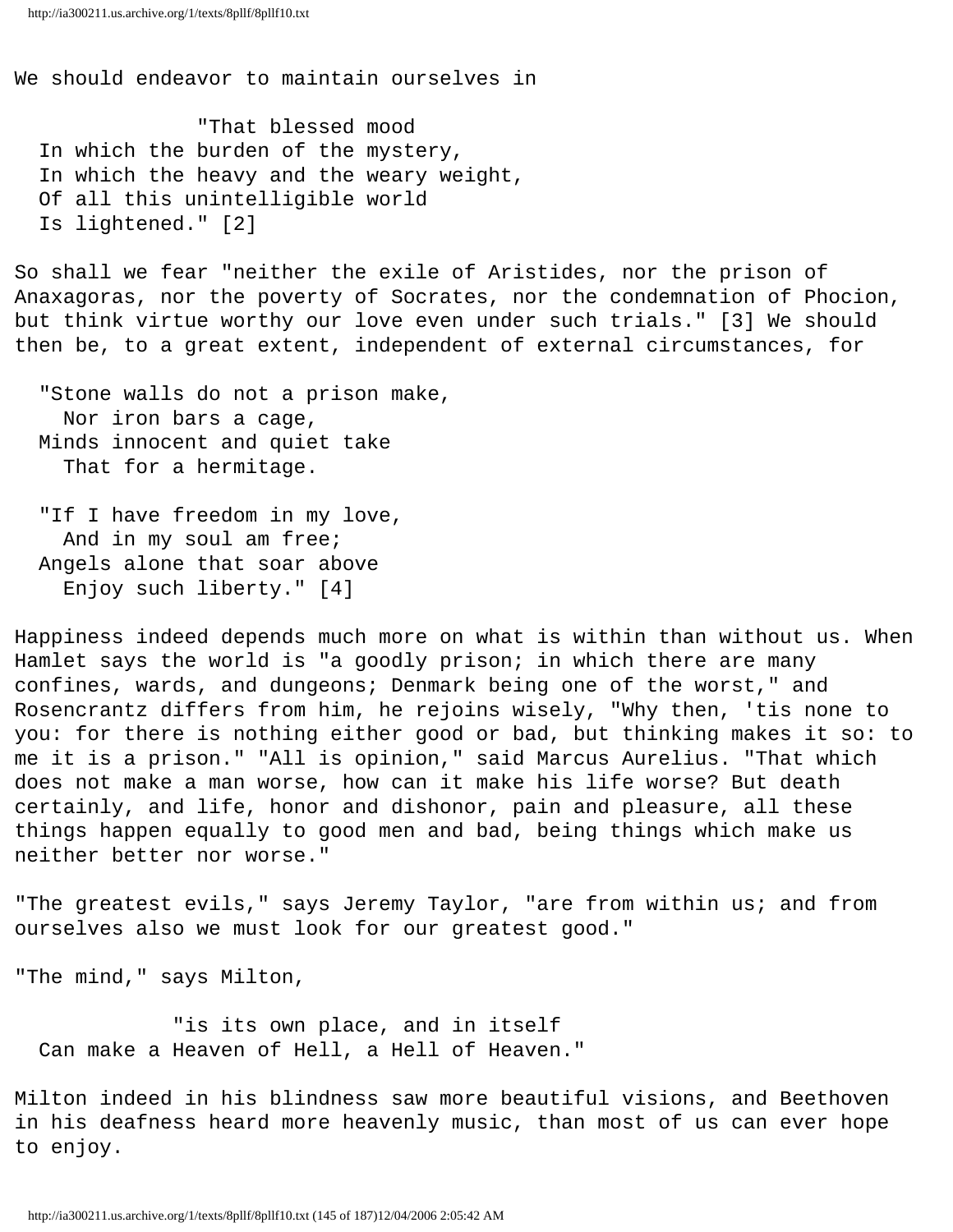We are all apt, when we know not what may happen, to fear the worst. When we know the full extent of any danger, it is half over. Hence, we dread ghosts more than robbers, not only without reason, but against reason; for even if ghosts existed, how could they hurt us? and in ghost stories, few, even those who say that they have seen a ghost, ever profess or pretend to have felt one.

Milton, in his description of death, dwells on this characteristic of obscurity:

 "The other shape, If shape it might be call'd that shape had none Distinguishable, in member, joint, or limb; Or substance might be call'd that shadow seem'd, For each seem'd either; black he stood as night; Fierce as ten furies; terrible as hell; And shook a deadly dart. What seem'd his head The likeness of a kingly crown had on."

The effect of darkness and night in enhancing terrors is dwelt on in one of the sublimest passages in Job--

 "In thoughts from the visions of the night, When deep sleep falleth on men, Fear came upon me, and trembling, Which made all my bones to shake. Then a spirit passed before my face; The hair of my flesh stood up. It stood still, an image was before mine eyes. There was silence; and I heard a voice saying Shall mortal man be more just than God?"

Thus was the terror turned into a lesson of comfort and of mercy.

We often magnify troubles and difficulties, and look at them till they seem much greater than they really are.

"Dangers are no more light, if they once seem light; and more dangers have deceived men than forced them: nay, it were better to meet some dangers half way, though they come nothing near, than to keep too long a watch upon their approaches; for if a man watch too long, it is odds he will fall asleep." [5]

Foresight is very wise, but foresorrow is very foolish; and castles are at any rate better than dungeons, in the air.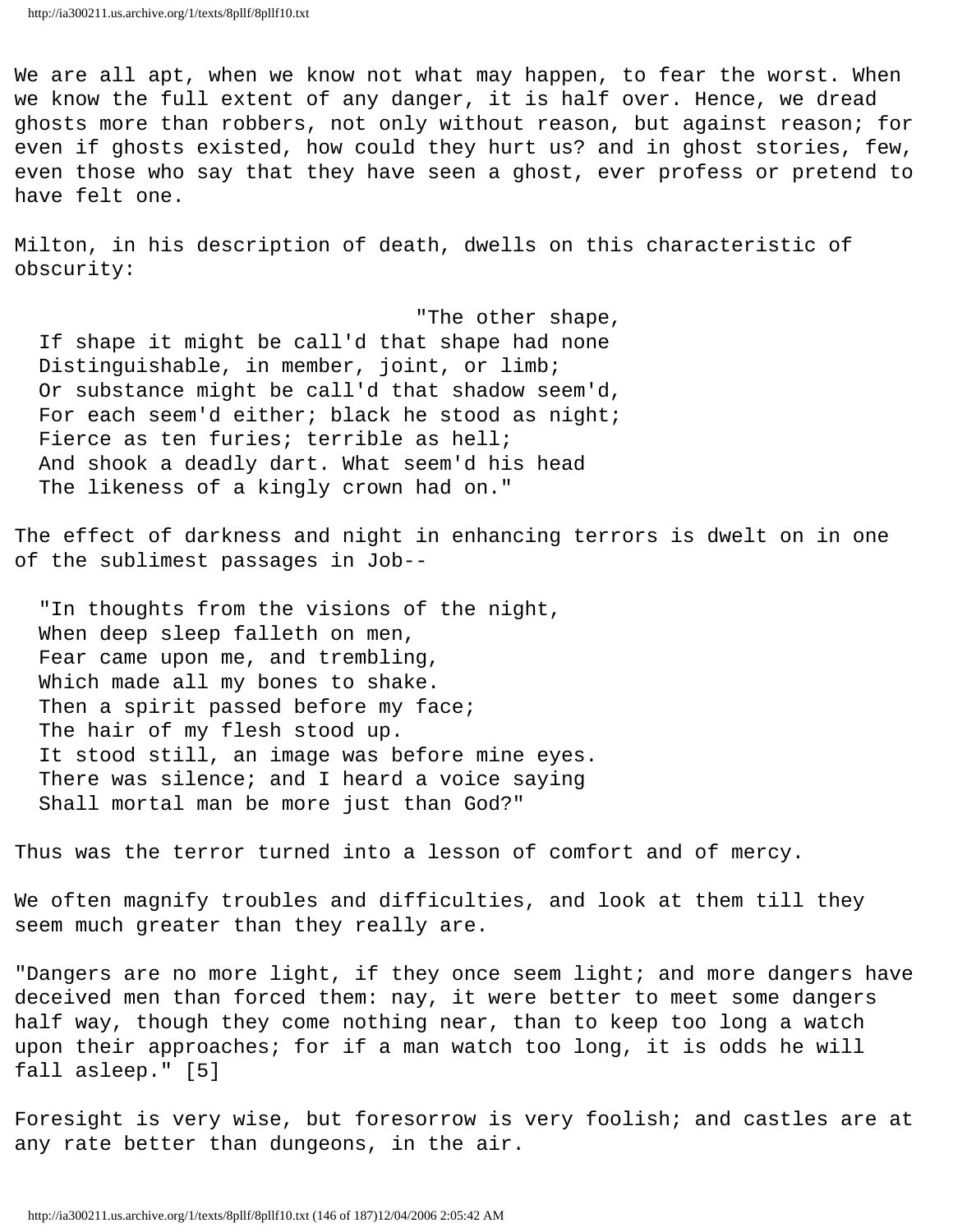Some of our troubles, no doubt, are real enough, but yet are not evils.

It happens, unfortunately too often, that by some false step, intentional or unintentional, we have missed the right road, and gone wrong. Can we then retrace our steps? can we recover what is lost? This may be done. It is too gloomy a view to affirm that

 "A word too much, or a kiss too long, And the world is never the same again."

There are two noble sayings of Socrates, that to do evil is more to be avoided than to suffer it; and that when a man has done evil, it is better for him to be punished than to be unpunished.

We generally speak of selfishness as a fault, and as if it interfered with the general happiness. But this is not altogether correct.

The pity is that so many people are foolishly selfish: that they pursue a course of action which neither makes themselves nor any one else happy.

"Every man," says Goethe, "ought to begin with himself, and make his own happiness first, from which the happiness of the whole world would at last unquestionably follow." It is easy to say that this is too broadly stated, and of course exceptions might be pointed out: but if every one would avoid excess, and take care of his own health; would keep himself strong and cheerful; would make his home happy, and give no cause for the petty vexations which embitter domestic life; would attend to his own affairs and keep himself sober and solvent; would, in the words of the Chinese proverb, "sweep away the snow from before his own door, and never mind the frost upon his neighbor's tiles;" though it might not be the noblest course of conduct; still, how well it would be for their family, relations, and friends. But, unfortunately,

 "Look round the habitable world, how few Know their own good, or, knowing it, pursue." [6]

It would be a great thing if people could be brought to realize that they can never add to the sum of their happiness by doing wrong. In the case of children, indeed, we recognize this; we perceive that a spoilt child is not a happy one; that it would have been far better for him to have been punished at first and thus saved from greater suffering in after life.

It is a beautiful idea that every man has with him a Guardian Angel; and it is true too: for Conscience is ever on the watch, ever ready to warn us of danger.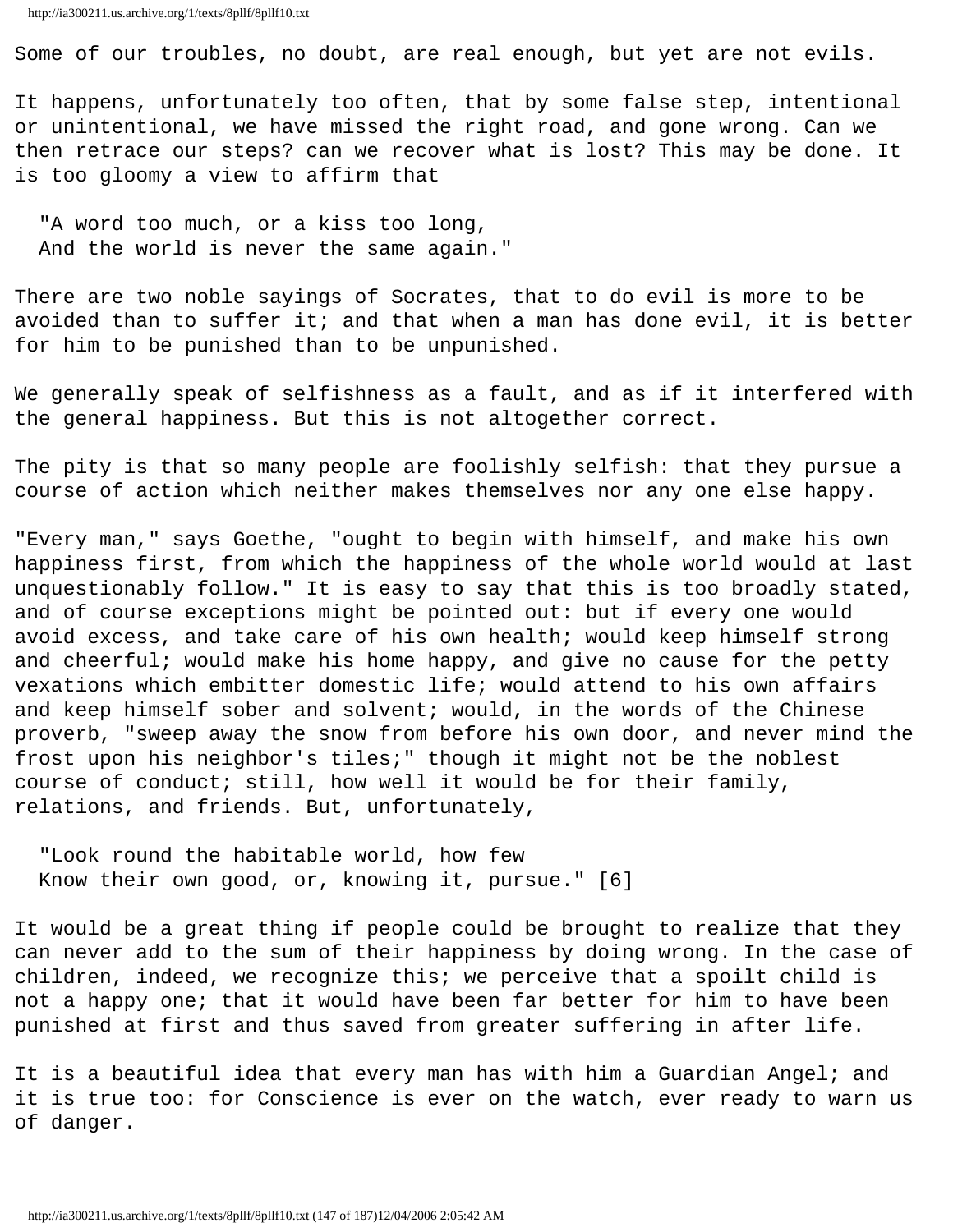We often feel disposed to complain, and yet it is most ungrateful:

 "For who would lose, Though full of pain, this intellectual being, Those thoughts that wander through Eternity; To perish rather, swallowed up, and lost In the wide womb of uncreated thought." [7]

But perhaps it will be said that we are sent here in preparation for another and a better world. Well, then, why should we complain of what is but a preparation for future happiness?

We ought to

 "Count each affliction, whether light or grave, God's messenger sent down to thee; do thou With courtesy receive him; rise and bow; And, ere his shadow pass thy threshold, crave Permission first his heavenly feet to lave; Then lay before him all thou hast; allow No cloud of passion to usurp thy brow, Or mar thy hospitality; no wave Of mortal tumult to obliterate The soul's marmoreal calmness: Grief shall be Like joy, majestic, equable, sedate; Confirming, cleansing, raising, making free; Strong to consume small troubles; to commend Great thoughts, grave thoughts, thoughts lasting to the end." [8]

Some persons are like the waters of Siloam, and require to be troubled before they can exercise their virtue.

"We shall get more contentedness," says Plutarch, "from the presence of all these blessings if we fancy them as absent, and remember from time to time how people when ill yearn for health, and people in war for peace, and strangers and unknown in a great city for reputation and friends, and how painful it is to be deprived of all these when one has once had them. For then each of these blessings will not appear to us only great and valuable when it is lost, and of no value when we have it.... And yet it makes much for contentedness of mind to look for the most part at home and to our own condition; or if not, to look at the case of people worse off than ourselves, and not, as people do, to compare ourselves with those who are better off.... But you will find others, Chians, or Galatians, or Bithynians, not content with the share of glory or power they have among their fellow-citizens, but weeping because they do not wear senators' shoes; or, if they have them, that they cannot be praetors of Rome; or if they get that office, that they are not consuls; or if they are consuls,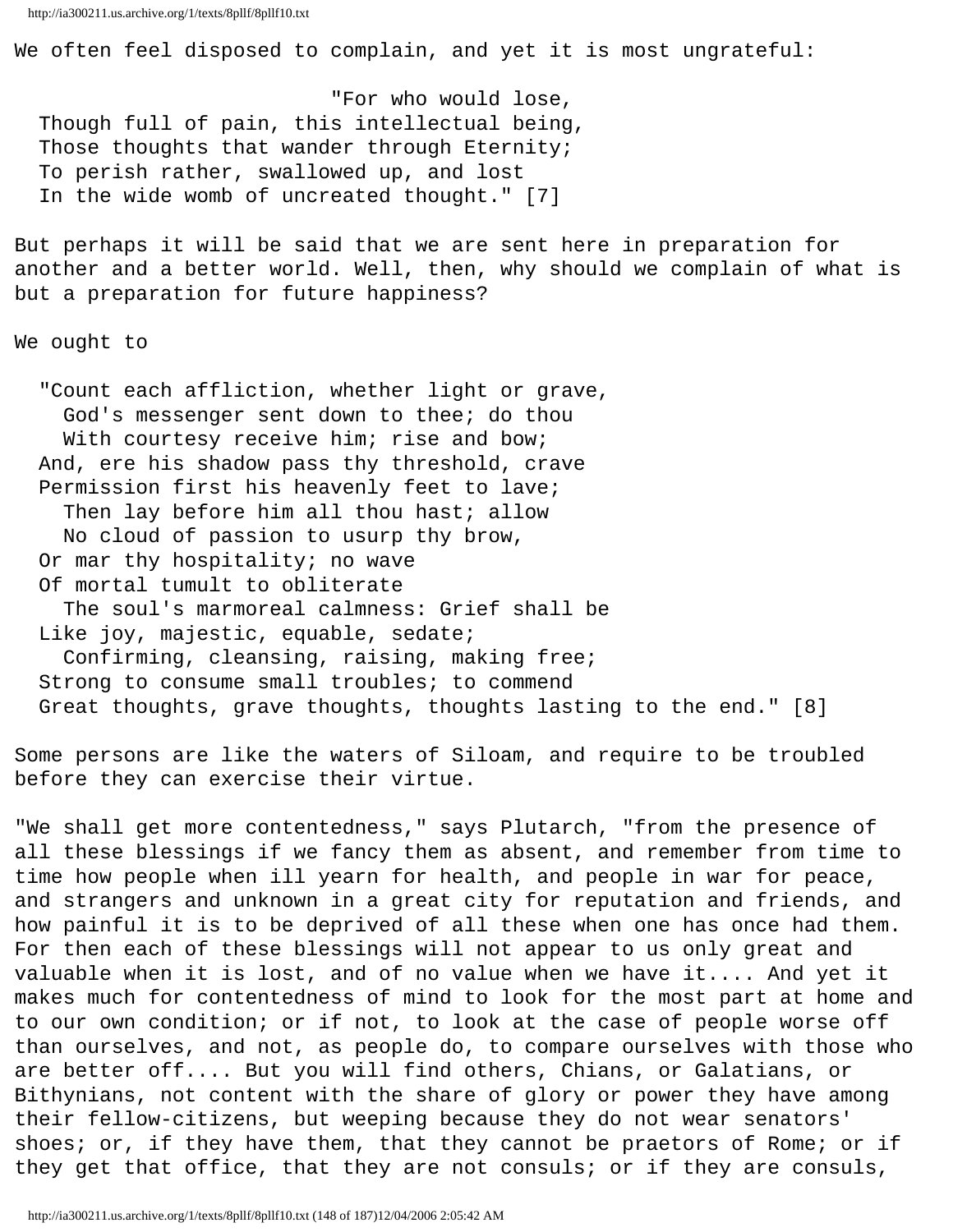that they are only proclaimed second and not first.... Whenever, then, you admire any one carried by in his litter as a greater man than yourself, lower your eyes and look at those that bear the litter." And again, "I am very taken with Diogenes' remark to a stranger at Lacedaemon, who was dressing with much display for a feast, 'Does not a good man consider every day a feast?' ... Seeing then that life is the most complete initiation into all these things, it ought to be full of ease of mind and joy; and if properly understood, would enable us to acquiesce in the present without repining, to remember the past with thankfulness, and to meet the future hopefully and cheerfully without fear of suspicion."

[1] King Alfred's translations of the \_Consolations of Boethius\_.

- [2] Wordsworth.
- [3] Plutarch.
- [4] Lovelace.
- [5] Bacon.
- [6] Dryden.
- [7] Milton.
- [8] Aubrey de Vere.

CHAPTER X.

LABOR AND REST.

"Through labor to rest, through combat to victory."

THOMAS À KEMPIS.

CHAPTER X.

LABOR AND REST.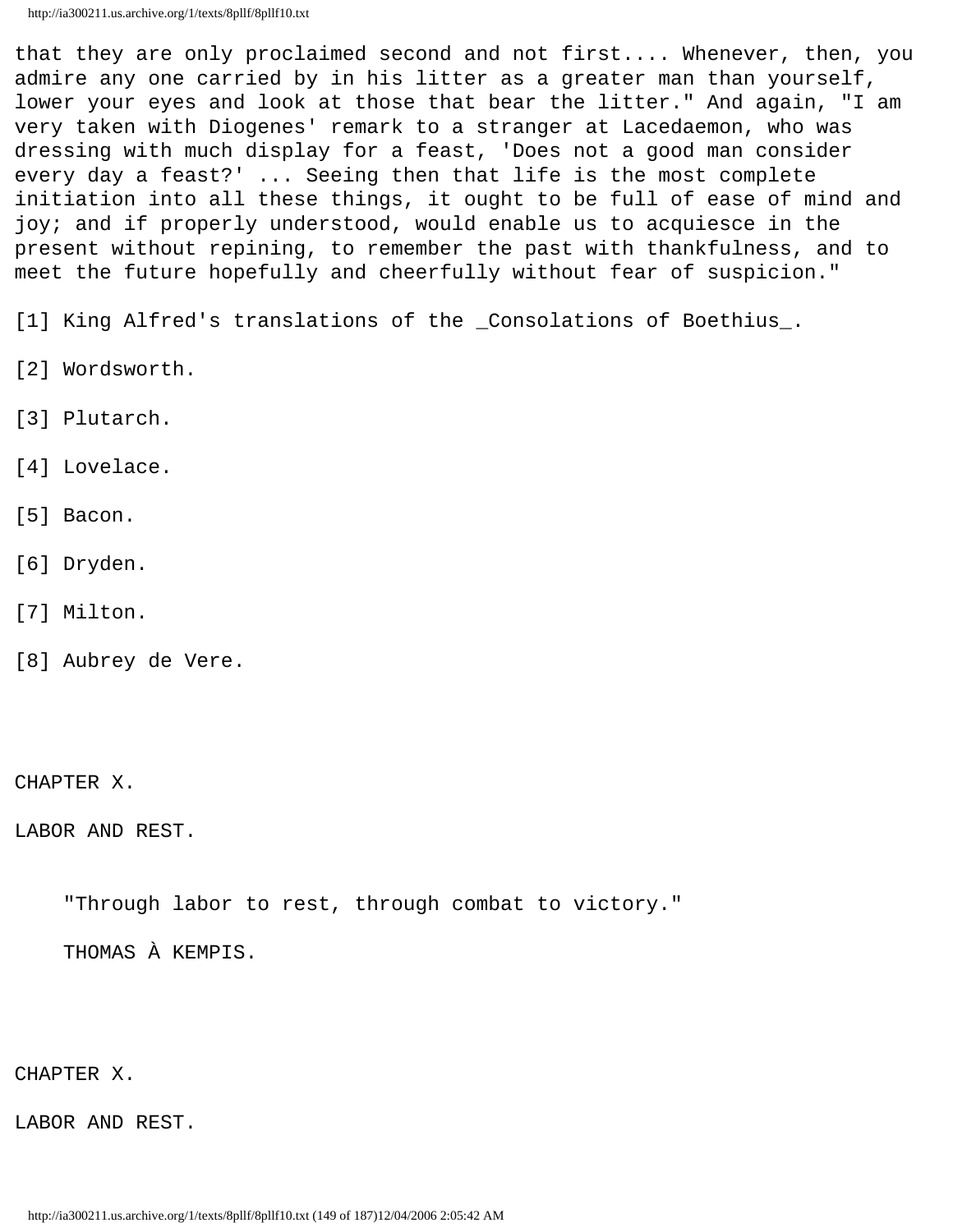Among the troubles of life I do not, of course, reckon the necessity of labor.

Work indeed, and hard work, if only it is in moderation, is in itself a rich source of happiness. We all know how quickly time passes when we are well employed, while the moments hang heavily on the hands of the idle. Occupation drives away care and all the small troubles of life. The busy man has no time to brood or to fret.

 "From toil he wins his spirits light, From busy day the peaceful night; Rich, from the very want of wealth, In Heaven's best treasures, peace and health." [1]

This applies especially to the labor of the field and the workshop. Humble it may be, but if it does not dazzle with the promise of fame, it gives the satisfaction of duty fulfilled, and the inestimable blessing of health. As Emerson reminds those entering life, "The angels that live with them, and are weaving laurels of life for their youthful brows, are toil and truth and mutual faith."

Labor was truly said by the ancients to be the price which the gods set upon everything worth having. We all admit, though we often forget, the marvellous power of perseverance, and yet all Nature, down to Bruce's spider, is continually impressing this lesson on us.

Hard writing, it has been said, makes easy reading; Plato is said to have rewritten the first page of the \_Republic\_ thirteen times; and Carlo Maratti, we are told, sketched the head of Antinoüs three hundred times before he wrought it to his satisfaction.

It is better to wear out than to rust out, and there is "a dust which settles on the heart, as well as that which rests upon the ledge." [2]

But though labor is good for man, it may be, and unfortunately often is, carried to excess. Many are wearily asking themselves

 "Ah why Should life all labor be?" [3]

There is a time for all things, says Solomon, a time to work and a time to play: we shall work all the better for reasonable change, and one reward of work is to secure leisure.

It is a good saying that where there's a will there's a way; but while it is all very well to wish, wishes must not take the place of work.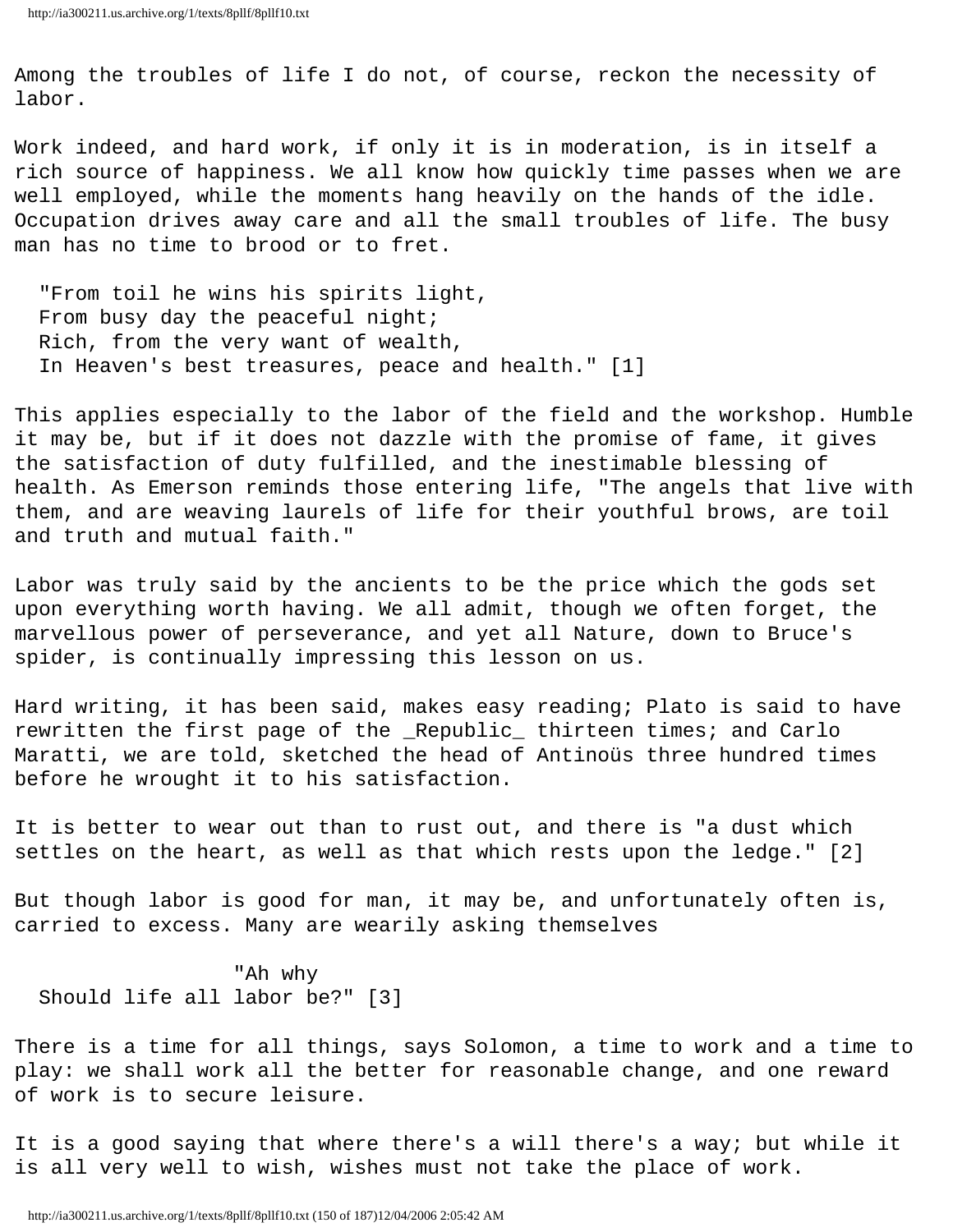In whatever sphere his duty lies every man must rely mainly on himself. Others can help us, but we must make ourselves. No one else can see for us. To profit by our advantages we must learn to use for ourselves

 "The dark lantern of the spirit Which none can see by, but he who bears it."

It is hardly an exaggeration to say that honest work is never thrown away. If we do not find the imaginary treasure, at any rate we enrich the vineyard.

"Work," says Nature to man, "in every hour, paid or unpaid; see only that thou work, and thou canst not escape the reward: whether thy work be fine or coarse, planting corn or writing epics, so only it be honest work, done to thine own approbation, it shall earn a reward to the senses as well as to the thought: no matter how often defeated, you are born to victory. The reward of a thing well done is to have done it." [4]

Nor can any work, however persevering, or any success, however great, exhaust the prizes of life.

The most studious, the most successful, must recognize that there yet remain

 "So much to do that is not e'en begun, So much to hope for that we cannot see, So much to win, so many things to be." [5]

At the present time, though there may be some special drawbacks, still we come to our work with many advantages which were not enjoyed in olden times. We live in much greater security ourselves, and are less liable to have the fruits of our labor torn violently from us.

In olden times the difficulties of study were far greater than they are now. Books were expensive and cumbersome, in many cases moreover chained to the desks on which they were kept. The greatest scholars have often been very poor. Erasmus used to read by moonlight because he could not afford a candle, and "begged a penny, not for the love of charity, but for the love of learning." [6]

Want of time is no excuse for idleness. "Our life," says Jeremy Taylor, "is too short to serve the ambition of a haughty prince or a usurping rebel; too little time to purchase great wealth, to satisfy the pride of a vainglorious fool, to trample upon all the enemies of our just or unjust interest: but for the obtaining virtue, for the purchase of sobriety and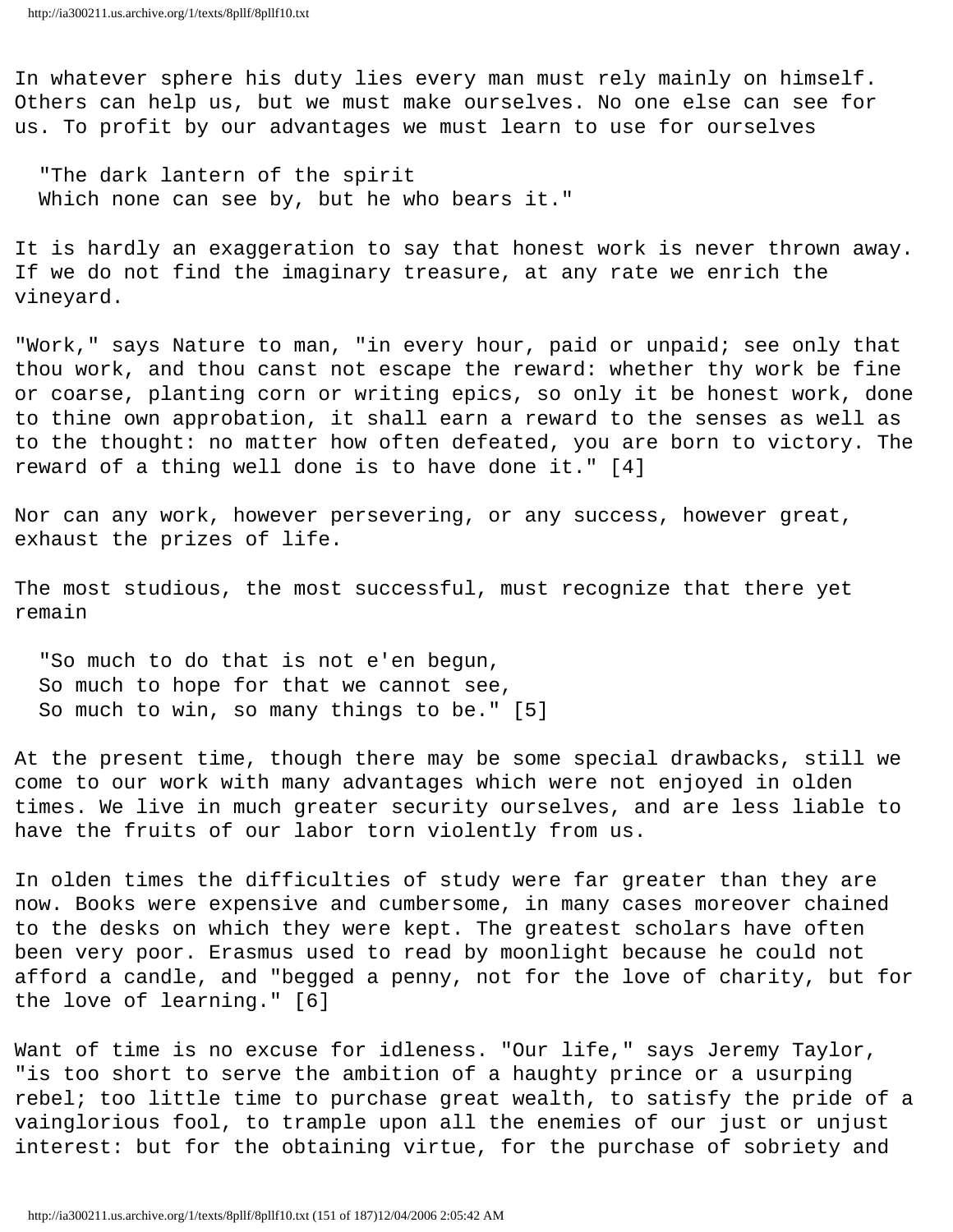modesty, for the actions of religion, God gives us time sufficient, if we make the outgoings of the morning and evening, that is our infancy and old age, to be taken into the computations of a man."

Work is so much a necessity of existence, that it is less a question whether, than how, we shall work. An old proverb tells us that the Devil finds work for those who do not make it for themselves.

If we Englishmen have succeeded as a race, it has been due in no small measure to the fact that we have worked hard. Not only so, but we have induced the forces of Nature to work for us. "Steam," says Emerson, "is almost an Englishman."

The power of work has especially characterized our greatest men. Cecil said of Sir W. Raleigh that he "could toil terribly."

We are most of us proud of belonging to the greatest Empire the world has ever seen. It may be said of us with especial truth in Wordsworth's words that

"The world is too much with us; late and soon Getting and spending, we lay waste our powers."

Yes, but what world? The world will be with us sure enough, and whether we please or not. But what sort of world it will be for us will depend greatly on ourselves.

We are told to pray not to be taken out of the world, but to be kept from the evil.

There are various ways of working. Quickness may be good, but haste is bad.

 "Wie das Gestirn Ohne Hast Ohne Rast Drehe sich Jeder Um die eigne Last." [7]

"Like a star, without haste, without rest, let every one fulfil his own hest."

Newton is reported to have described as his mode of working that "I keep the subject constantly before me, and wait till the first dawnings open slowly by little and little into a full and clear light."

"The secret of genius," says Emerson, "is to suffer no fiction to exist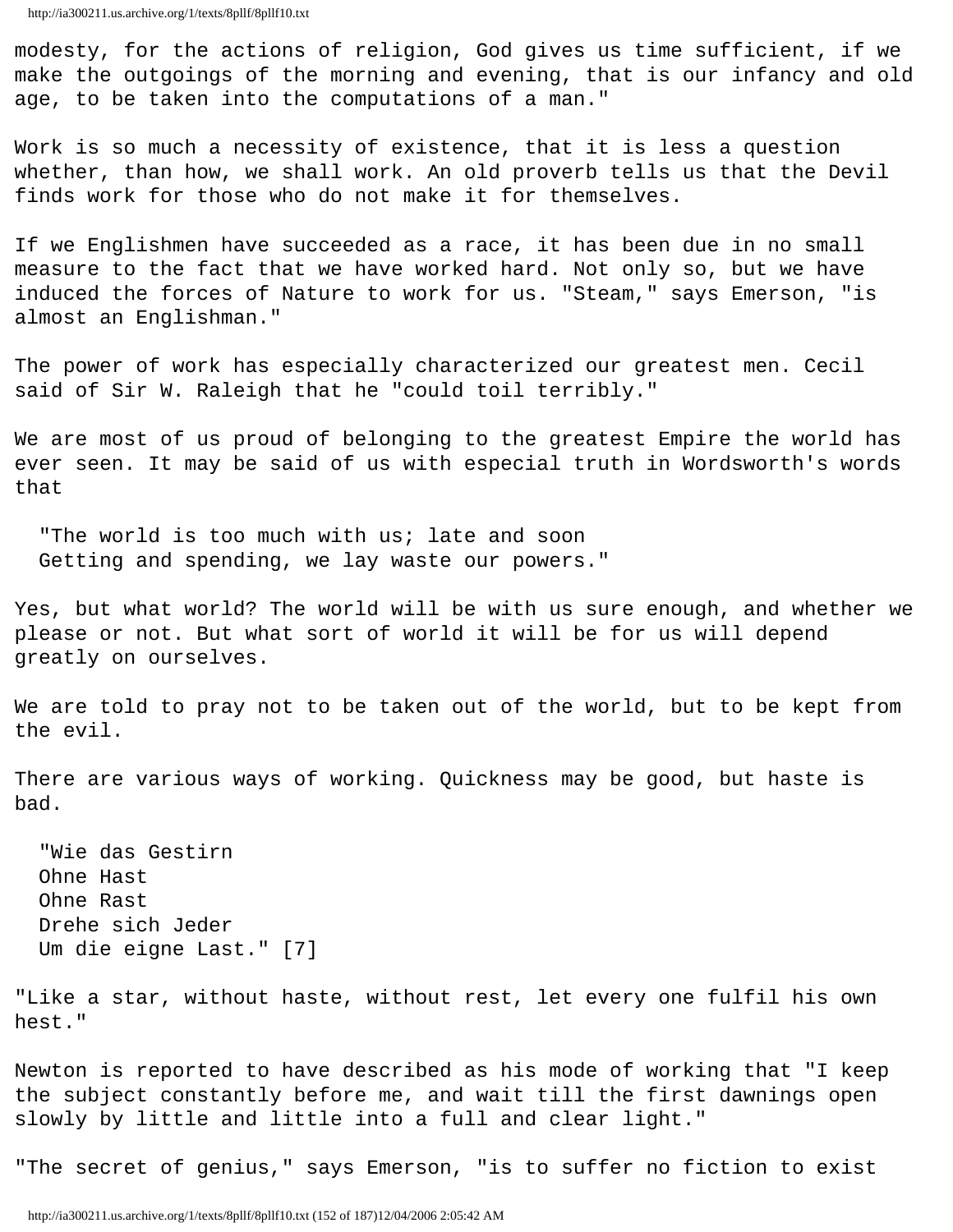for us; to realize all that we know; in the high refinement of modern life, in Arts, in Sciences, in books, in men, to exact good faith, reality, and a purpose; and first, last, midst, and without end, to honor every truth by use."

Lastly, work secures the rich reward of rest, we must rest to be able to work well, and work to be able to enjoy rest.

"We must no doubt beware that our rest become not the rest of stones, which so long as they are torrent-tossed and thunder-stricken maintain their majesty; but when the stream is silent, and the storm past, suffer the grass to cover them, and the lichen to feed on them, and are ploughed down into the dust.... The rest which is glorious is of the chamois couched breathless in its granite bed, not of the stalled ox over his fodder." [8]

When we have done our best we may wait the result without anxiety.

"What hinders a man, who has clearly comprehended these things, from living with a light heart and bearing easily the reins; quietly expecting everything which can happen, and enduring that which has already happened? Would you have me to bear poverty? Come and you will know what poverty is when it has found one who can act well the part of a poor man. Would you have me to possess power? Let me have the power, and also the trouble of it. Well, banishment? Wherever I shall go, there it will be well with me." [9]

The Buddhists believe in many forms of future punishment; but the highest reward of virtue is Nirvana--the final and eternal rest.

Very touching is the appeal of Ashmanezer to be left in peace, which was engraved on his Sarcophagus at Sidon,--now in Paris.

"In the month of Bul, the fourteenth year of my reign, I, King Ashmanezer, King of the Sidonians, son of King Tabuith, King of the Sidonians, spake, saying: 'I have been stolen away before my time--a son of the flood of days. The whilom great is dumb; the son of gods is dead. And I rest in this grave, even in this tomb, in the place which I have built. My adjuration to all the Ruling Powers and all men: Let no one open this resting-place, nor search for treasure, for there is no treasure with us; and let him not bear away the couch of my rest, and not trouble us in this resting-place by disturbing the couch of my slumbers.... For all men who should open the tomb of my rest, or any man who should carry away the couch of my rest, or any one who trouble me on this couch: unto them there shall be no rest with the departed: they shall not be buried in a grave, and there shall be to them neither son nor seed.... There shall be to them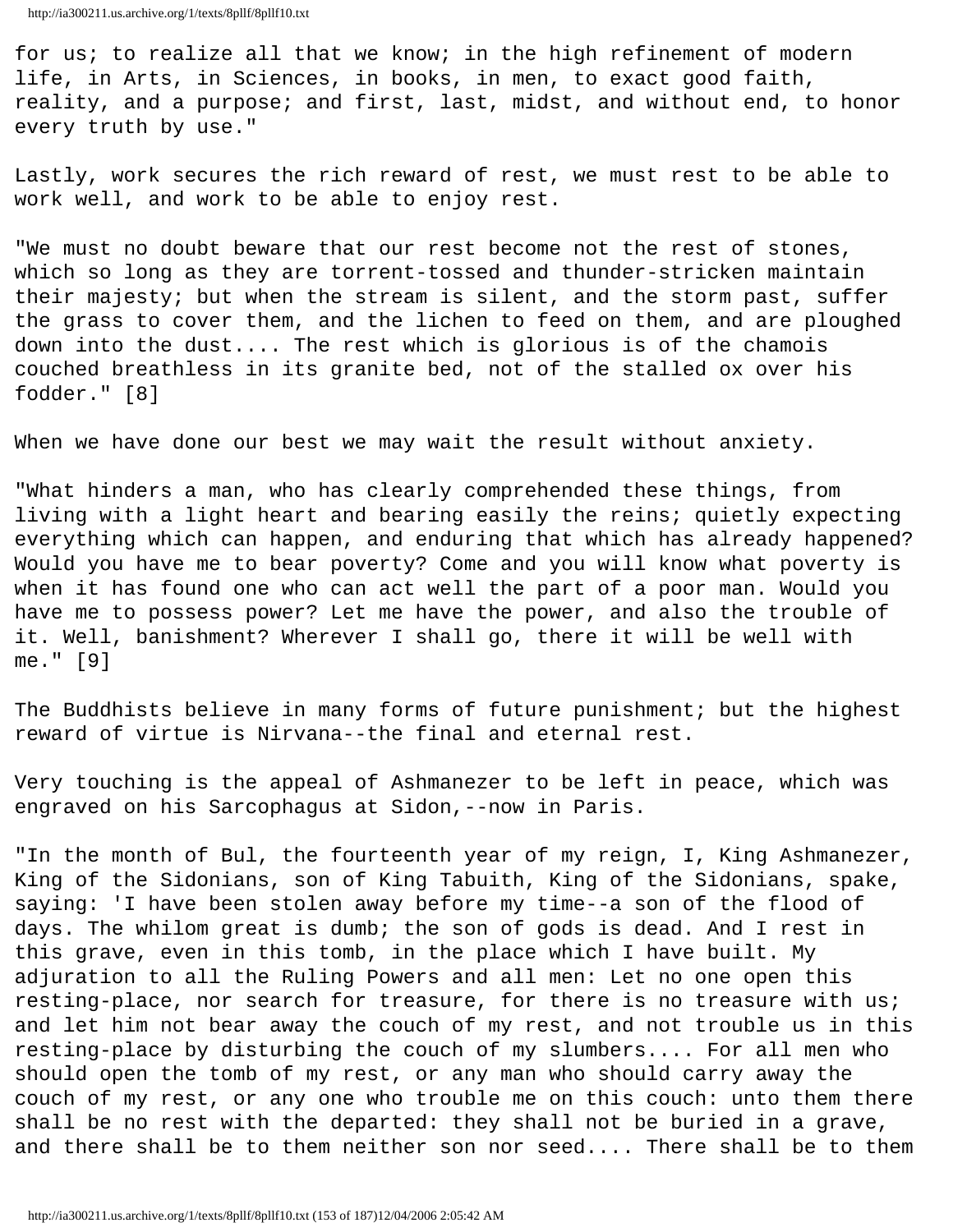neither root below nor fruit above, nor honor among the living under the sun.'" [10]

The idle man does not know what it is to rest. Hard work, moreover, tends not only to give us rest for the body, but, what is even more important, peace to the mind. If we have done our best to do, and to be, we can rest in peace.

"En la sua voluntade é nostra pace." [11] In His will is our peace; and in such peace the mind will find its truest delight, for

"When care sleeps, the soul wakes."

In youth, as is right enough, the idea of exertion, and of struggles, is inspiriting and delightful; but as years advance the hope and prospect of peace and of rest gain ground gradually, and

 "When the last dawns are fallen on gray, And all life's toils and ease complete, They know who work, not they who play, If rest is sweet." [12]

- [1] Gray.
- [2] Jefferies.
- [3] Tennyson.
- [4] Emerson.
- [5] Morris.
- [6] Coleridge.
- [7] Goethe.
- [8] Ruskin.
- [9] Epictetus.
- [10] From Sir M. S. Grant Duff's \_A Winter in Syria\_.
- [11] Dante.
- [12] Symonds.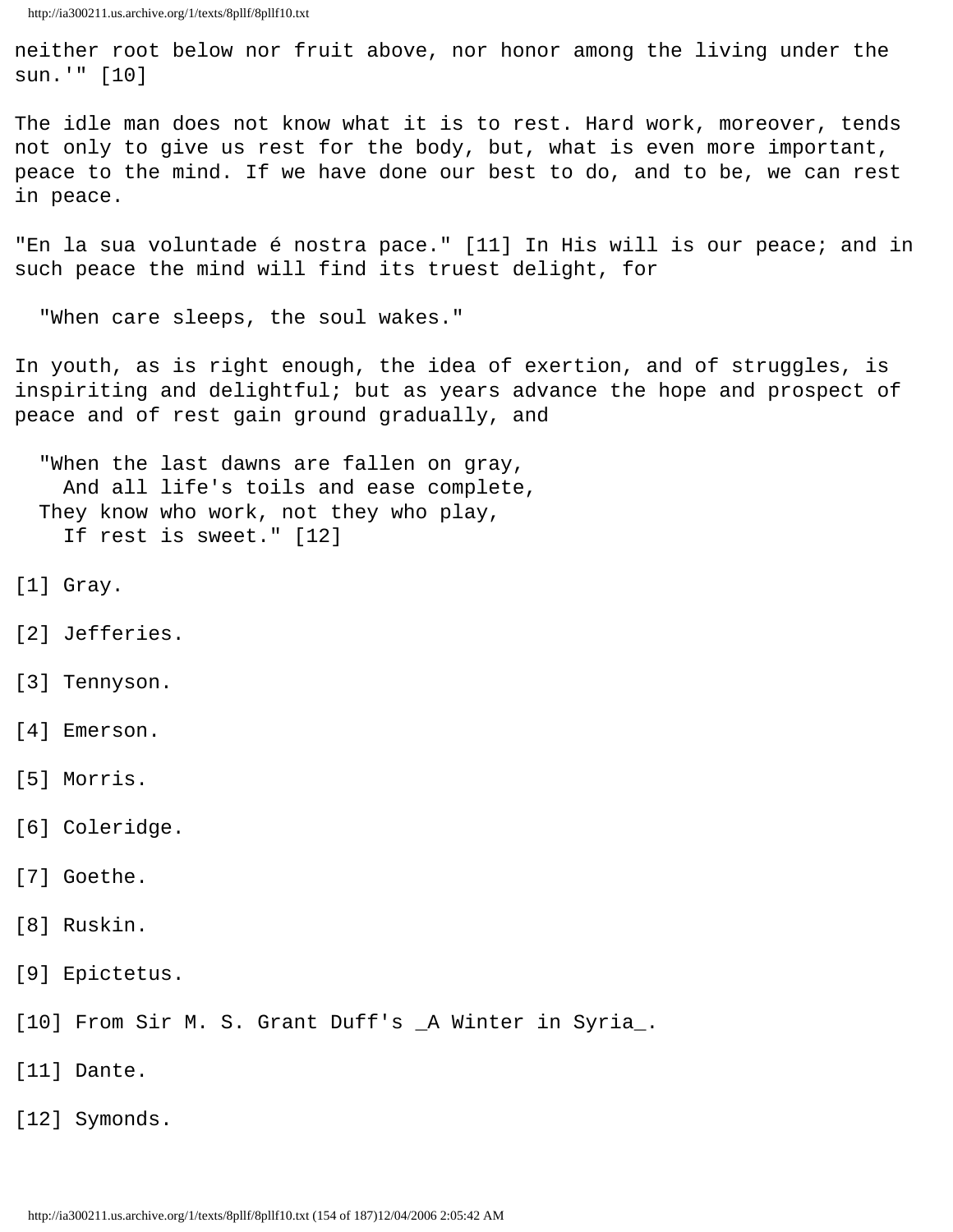CHAPTER XI.

RELIGION.

 "For what doth the Lord require of thee, but to do justly, to love mercy, and to walk humbly with thy God."--MICAH.

 "Pure religion and undefiled is this, to visit the fatherless and widows in their affliction, and to keep himself unspotted from the world."--JAMES I.

"The letter killeth, but the spirit giveth life."

2 CORINTHIANS.

CHAPTER XI.

RELIGION.

It would be quite out of place here to enter into any discussion of theological problems or to advocate any particular doctrines. Nevertheless I could not omit what is to most so great a comfort and support in sorrow and suffering, and a source of the purest happiness.

We commonly, however, bring together under this term two things which are yet very different: the religion of the heart, and that of the head. The first deals with conduct, and the duties of Man; the second with the nature of the supernatural and the future of the soul, being in fact a branch of knowledge.

Religion should be a strength, guide, and comfort, not a source of intellectual anxiety or angry argument. To persecute for religion's sake implies belief in a jealous, cruel, and unjust Deity. If we have done our best to arrive at the truth, to torment oneself about the result is to doubt the goodness of God, and, in the words of Bacon, "to bring down the Holy Ghost, instead of the likeness of a dove, in the shape of a raven." "The letter killeth, but the spirit giveth life," and the first duty of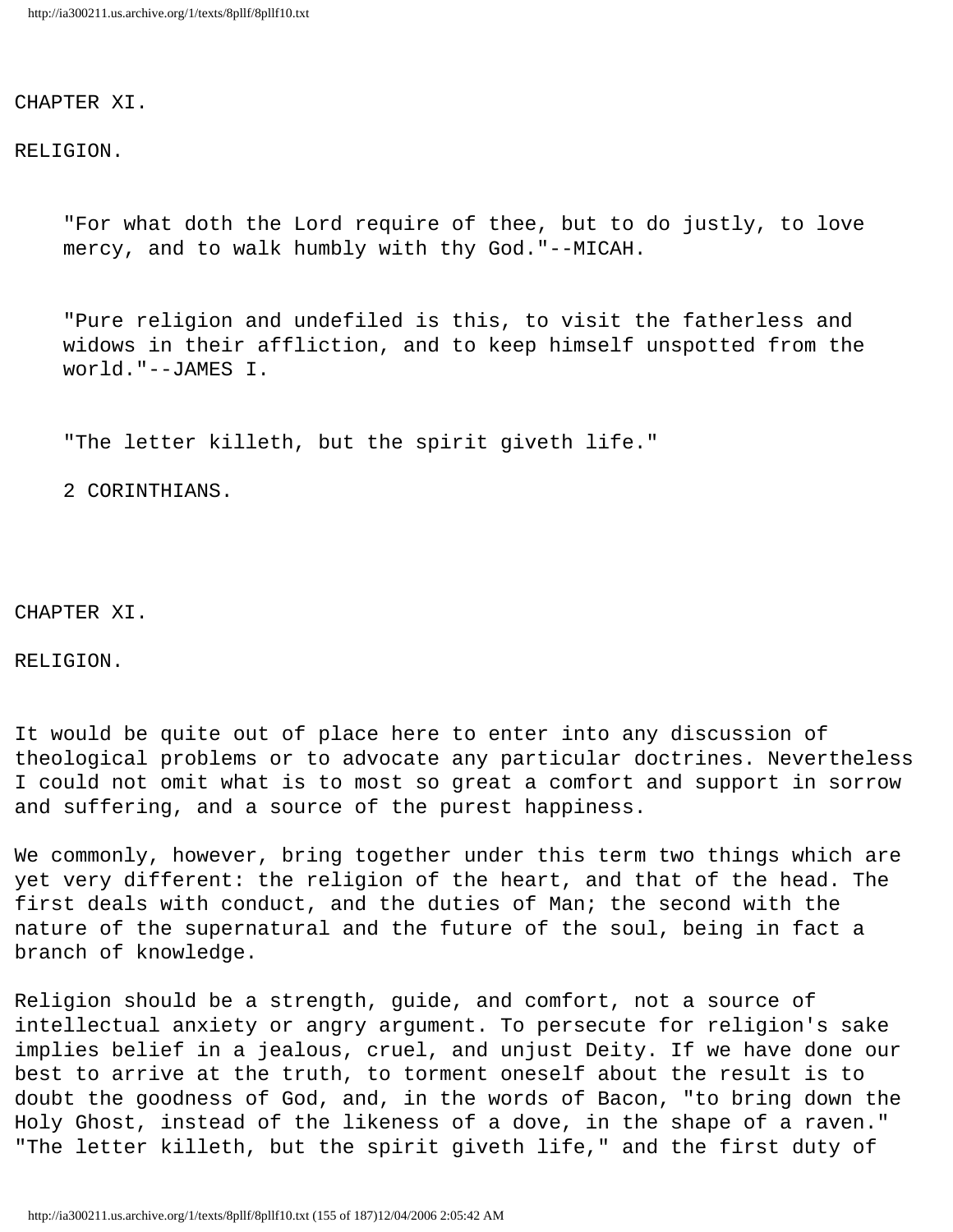```
http://ia300211.us.archive.org/1/texts/8pllf/8pllf10.txt
```
religion is to form the highest possible conception of God.

Many a man, however, and still more many a woman, render themselves miserable on entering life by theological doubts and difficulties. These have reference, in ninety-nine cases out of a hundred, not to what we should do, but to what we should think. As regards action, conscience is generally a ready guide; to follow it is the real difficulty. Theology, on the other hand, is a most abstruse science; but as long as we honestly wish to arrive at truth we need not fear that we shall be punished for unintentional error. "For what," says Micah, "doth the Lord require of thee, but to do justly, to love mercy, and to walk humbly with thy God." There is very little theology in the Sermon on the Mount, or indeed in any part of the Gospels; and the differences which keep us apart have their origin rather in the study than the Church. Religion was intended to bring peace on earth and goodwill toward men, and whatever tends to hatred and persecution, however correct in the letter, must be utterly wrong in the spirit.

How much misery would have been saved to Europe if Christians had been satisfied with the Sermon on the Mount!

Bokhara is said to have contained more than three hundred colleges, all occupied with theology, but ignorant of everything else, and it was probably one of the most bigoted and uncharitable cities in the world. "Knowledge puffeth up, but charity edifieth."

We must not forget that

 "He prayeth best who loveth best All things both great and small."

Theologians too often appear to agree that

 "The awful shadow of some unseen power Floats, though unseen, among us"; [1]

and in the days of the Inquisition many must have sighed for the cheerful child-like religion of the Greeks, if they could but have had the Nymphs and Nereids, the Fays and Faeries, with Destiny and Fate, but without Jupiter and Mars.

Sects are the work of Sectarians. No truly great religious teacher, as Carlyle said, ever intended to found a new Sect.

Diversity of worship, says a Persian proverb, "has divided the human race into seventy-two nations." From among all their dogmas I have selected one--"Divine Love." And again, "He needs no other rosary whose thread of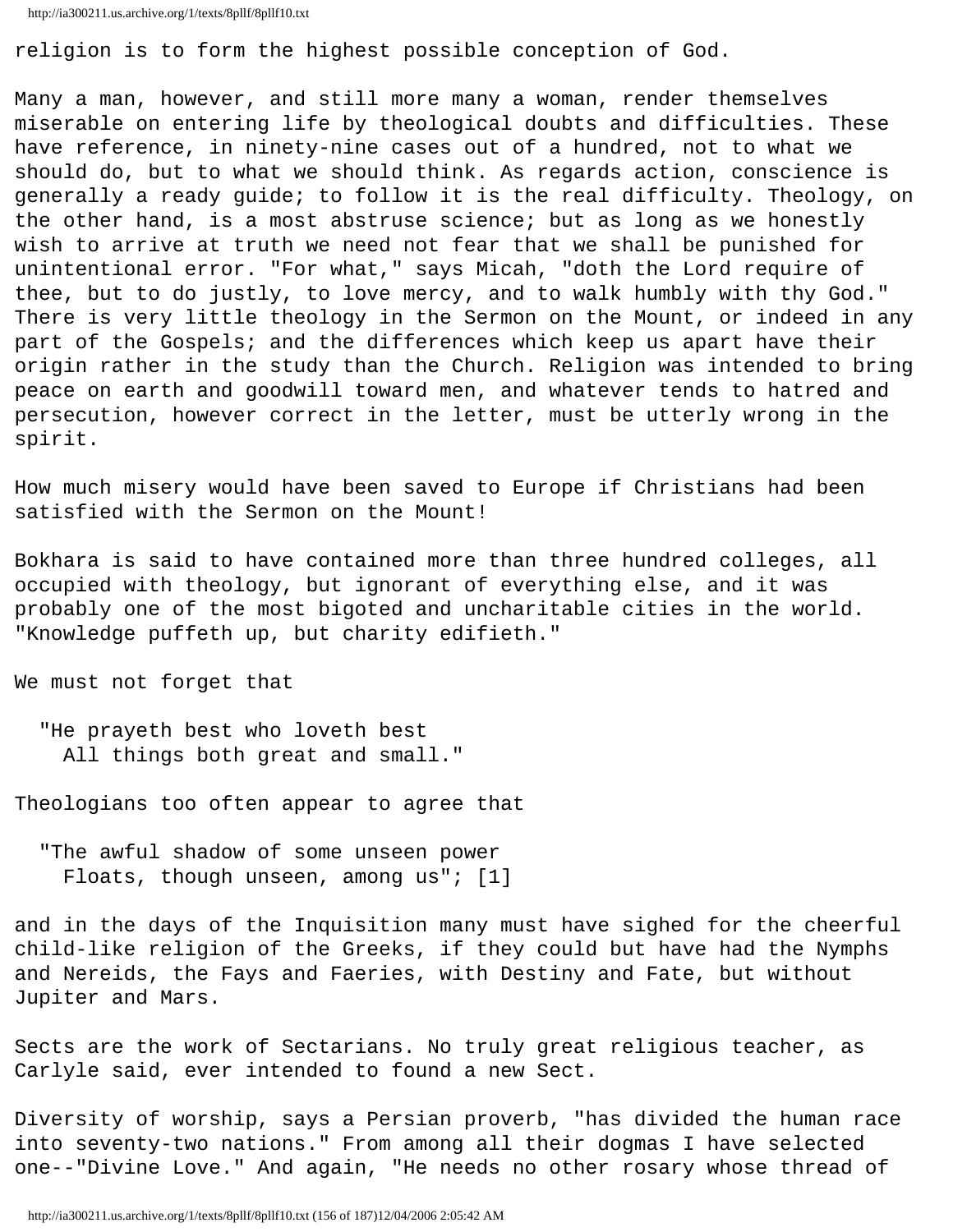life is strung with the beads of love and thought."

There is more true Christianity in some pagan Philosophers than in certain Christian theologians. Take, for instance, Plato, Marcus Aurelius, Epictetus, and Plutarch.

"Now I, Callicles," says Socrates, "am persuaded of the truth of these things, and I consider how I shall present my soul whole and undefiled before the judge in that day. Renouncing the honors at which the world aims, I desire only to know the truth, and to live as well as I can, and, when the time comes, to die. And, to the utmost of my power, I exhort all other men to do the same. And in return for your exhortation of me, I exhort you also to take part in the great combat, which is the combat of life, and greater than every other earthly conflict."

"As to piety toward the Gods," says Epictetus, "you must know that this is the chief thing, to have right opinions about them, to think that they exist, and that they administer the All well and justly; and you must fix yourself in this principle (duty), to obey them, and to yield to them in everything which happens, and voluntarily to follow it as being accomplished by the wisest intelligence."

"Do not act," says Marcus Aurelius, "as if thou wert going to live ten thousand years. Death hangs over thee. While thou livest, while it is in thy power, be good....

"Since it is possible that thou mayest depart from life this very moment, regulate every act and thought accordingly. But to go away from among men, if there be gods, is not a thing to be afraid of, for the gods will not involve thee in evil; but if indeed they do not exist, or if they have no concern about human affairs, what is it to me to live in a universe devoid of gods, or devoid of Providence. But in truth they do exist, and they do care for human things, and they have put all the means in man's power to enable him not to fall into real evils. And as for the rest, if there was anything evil, they would have provided for this also, that it should be altogether in a man's power not to fall into it."

And Plutarch: "The Godhead is not blessed by reason of his silver and gold, nor yet Almighty through his thunder and lightnings, but on account of knowledge and intelligence."

It is no doubt very difficult to arrive at the exact teaching of Eastern Moralists, but the same spirit runs through Oriental Literature. For instance, in the \_Toy Cart\_, when the wicked Prince wishes Vita to murder the Heroine, and says that no one would see him, Vita declares "All nature would behold the crime--the Genii of the Grove, the Sun, the Moon, the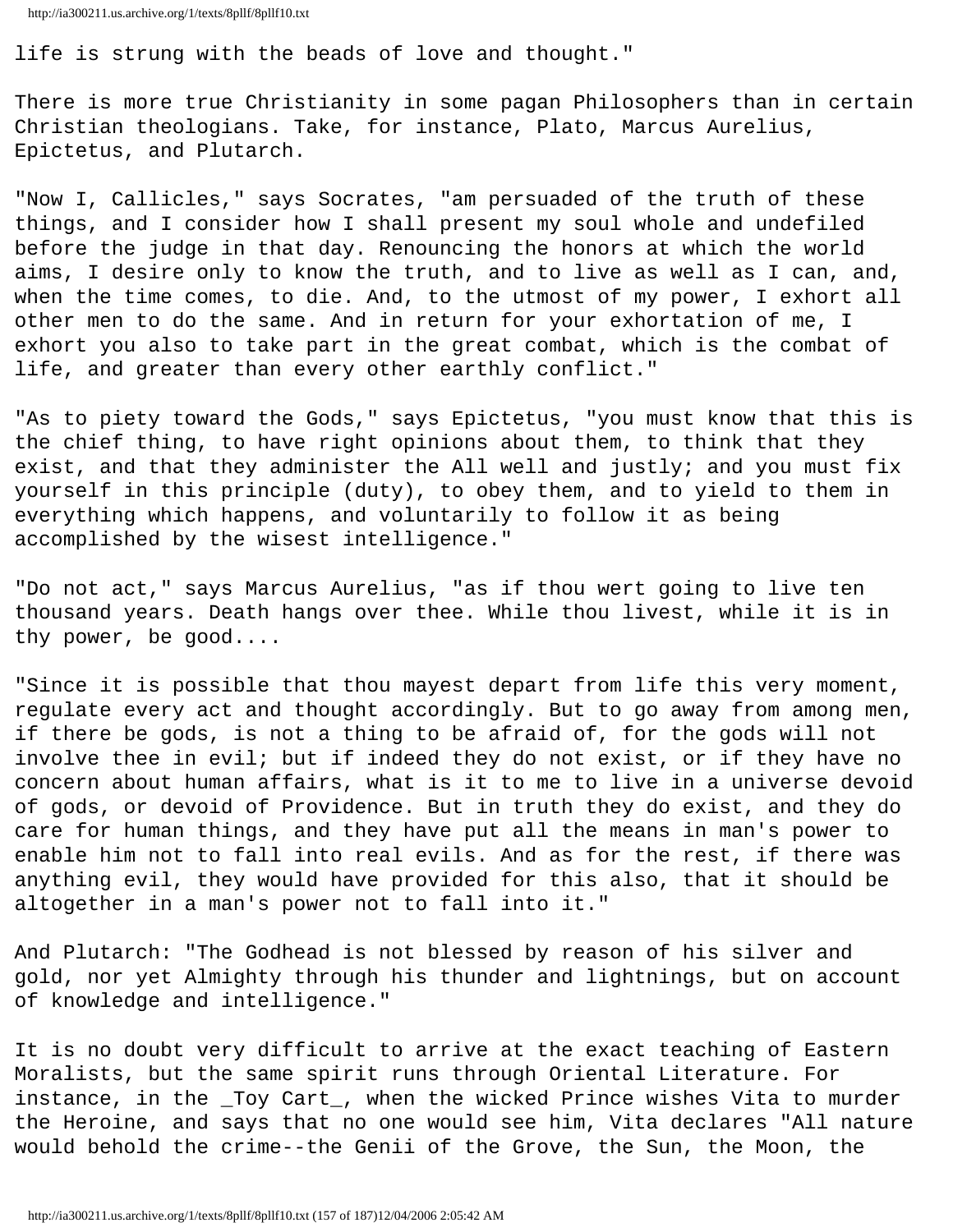Winds, the Vault of Heaven, the firm-set Earth, the mighty Yama who judges the dead, and the conscious Soul."

Take even the most extreme type of difference. Is the man, says Plutarch, "a criminal who holds there are no gods; and is not he that holds them to be such as the superstitious believe them, is he not possessed with notions infinitely more atrocious? I for my part would much rather have men say of me that there never was a Plutarch at all, nor is now, than to say that Plutarch is a man inconstant, fickle, easily moved to anger, revengeful for trifling provocations, vexed at small things."

There is no doubt a tone of doubting sadness in Roman moralists, as in Hadrian's dying lines to his soul--

 "Animula, vagula, blandula Hospes, comesque corporis Qua nunc abibis in loca: Pallidula, rigida, nudula, Nec, ut soles, dabis jocos."

The same spirit indeed is expressed in the epitaph on the tomb of the Duke of Buckingham in Westminster Abbey--

 "Dubius non improbus vixi Incertus morior, non perturbatus; Humanum est nescire et errare, Deo confido Omnipotenti benevolentissimo: Ens entium miserere mei."

Many things have been mistaken for religion, selfishness especially, but also fear, hope, love of music, of art, of pomp; scruples often take the place of love, and the glory of heaven is sometimes made to depend upon precious stones and jewelry. Many, as has been well said, run after Christ, not for the miracles, but for the loaves.

In many cases religious differences are mainly verbal. There is an Eastern tale of four men, an Arab, a Persian, a Turk, and a Greek, who agreed to club together for an evening meal, but when they had done so they quarrelled as to what it should be. The Turk proposed Azum, the Arab Aneb, the Persian Anghur, while the Greek insisted on Stapylion. While they were disputing

 "Before their eyes did pass, Laden with grapes, a gardener's ass. Sprang to his feet each man, and showed, With eager hand, that purple load.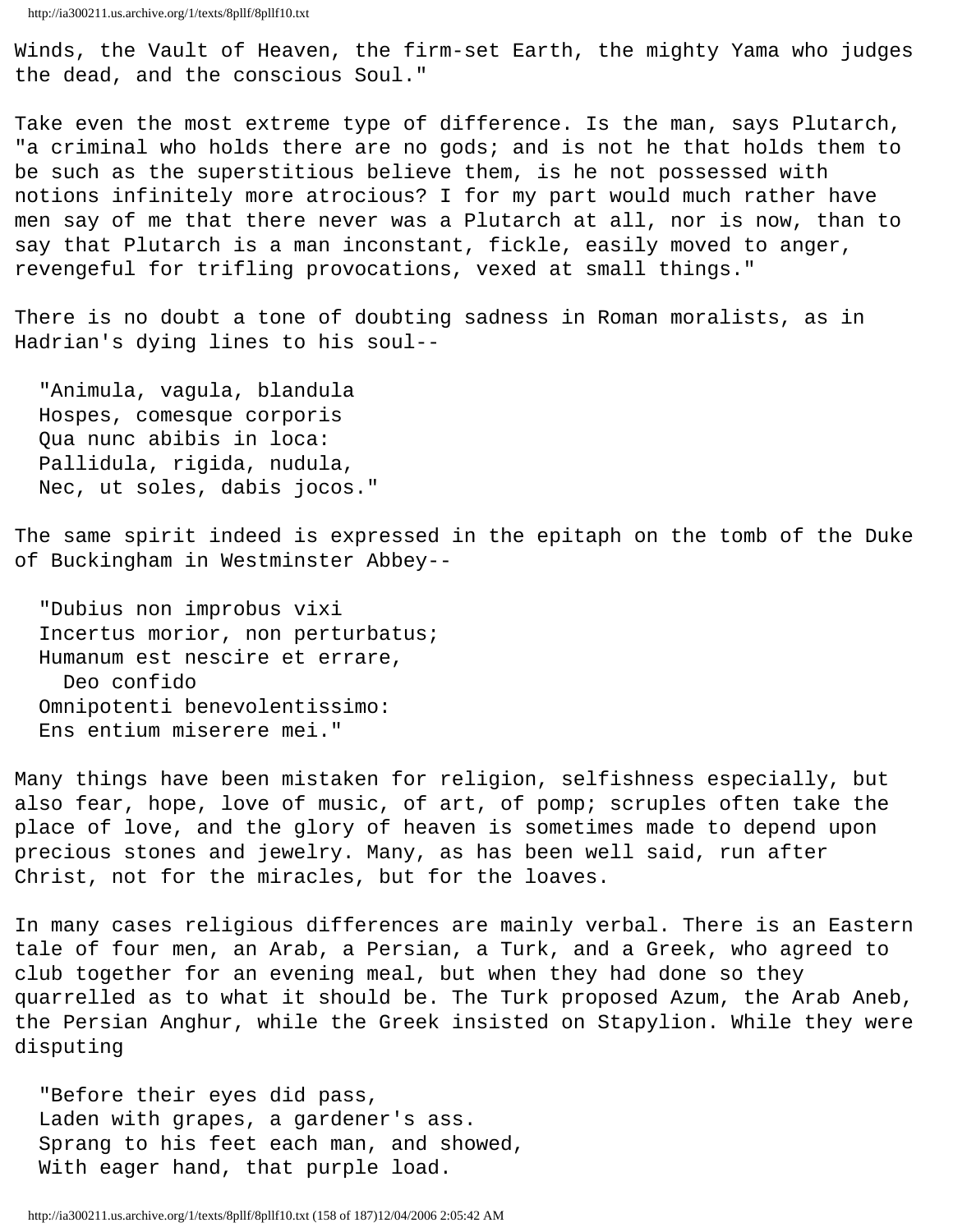'See Azum,' said the Turk; and 'see Anghur,' the Persian; 'what should be Better.' 'Nay Aneb, Aneb 'tis,' The Arab cried. The Greek said, 'This Is my Stapylion.' Then they bought Their grapes in peace. Hence be ye taught." [2]

It is said that on one occasion, when Dean Stanley had been explaining his views to Lord Beaconsfield, the latter replied, "Ah! Mr. Dean, that is all very well, but you must remember,--No dogmas, no Deans." To lose such Deans as Stanley would indeed be a great misfortune; but does it follow? Religions, far from being really built on Dogmas, are too often weighed down and crushed by them. No one can doubt that Stanley has done much to strengthen the Church of England.

We may not always agree with Spinoza, but is he not right when he says, "The first precept of the divine law, therefore, indeed its sum and substance, is to love God unconditionally as the supreme good--unconditionally, I say, and not from any love or fear of aught besides"? And again, that the very essence of religion is belief in "a Supreme Being who delights in justice and mercy, whom all who would be saved are bound to obey, and whose worship consists in the practice of justice and charity toward our neighbors"?

Doubt is of two natures, and we often confuse a wise suspension of judgment with the weakness of hesitation. To profess an opinion for which we have no sufficient reason is clearly illogical, but when it is necessary to act we must do so on the best evidence available, however slight that may be. Herein lies the importance of common sense, the instincts of a General, the sagacity of a Statesman. Pyrrho, the recognized representative of doubt, was often wise in suspending his judgment, however foolish in hesitating to act, and in apologizing when, after resisting all the arguments of philosophy, an angry dog drove him from his position.

Collect from the Bible all that Christ thought necessary for his disciples, and how little Dogma there is. "Pure religion and undefiled is this, to visit the fatherless and widows in their affliction, and to keep himself unspotted from the world." "By this shall all men know that ye are my disciples, if ye have love one to another." "Suffer little children to come unto me." And one lesson which little children have to teach us is that religion is an affair of the heart and not of the mind only.

Why should we expect Religion to solve questions with reference to the origin and destiny of the Universe? We do not expect the most elaborate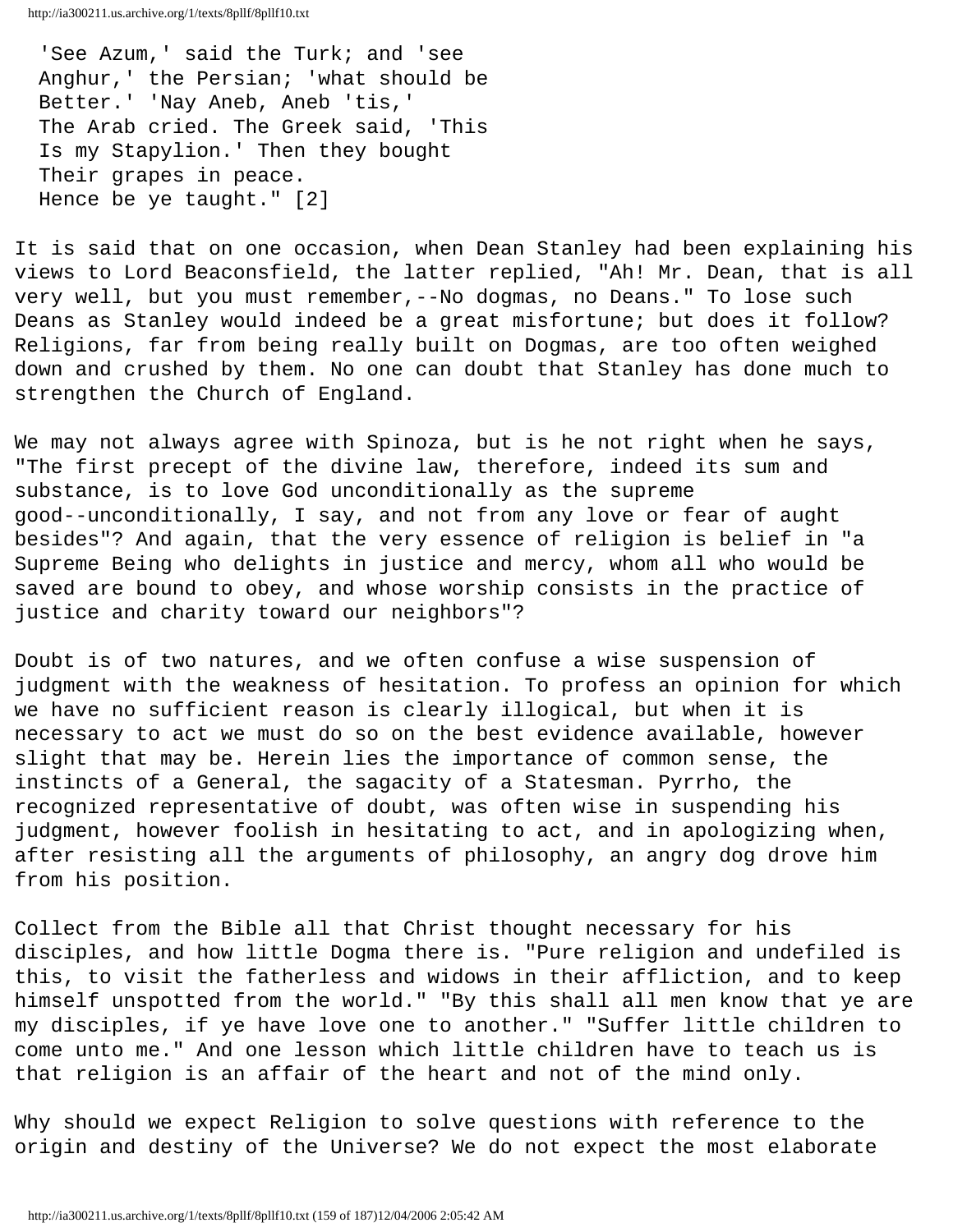treatise to tell us the origin of electricity or of heat. Natural History throws no light on the origin of life. Has Biology ever professed to explain existence?

"Simonides was asked at Syracuse by Hiero, who or what God was, when he requested a day's time to think of his answer. On subsequent days he always doubled the period required for deliberation; and when Hiero inquired the reason, he replied that the longer he considered the subject, the more obscure it appeared."

The Vedas say, "In the midst of the sun is the light, in the midst of light is truth, and in the midst of truth is the imperishable being." Deity has been defined as a circle whose centre is everywhere, and whose circumference is nowhere, but the "God is love" of St. John appeals more forcibly to the human soul.

The Church is not a place for study or speculation. Few but can sympathize with Eugénie de Guréin in her tender affection for the little Chapel at Cahuze where she tells us she left "tant de misères."

Doubt does not exclude Faith.

 "Perplexed in faith, but pure in deeds At last he beat his music out. There lies more faith in honest doubt, Believe me, than in half the creeds." [3]

And if we must admit that many points are still, and probably long will be involved in obscurity, we may be pardoned if we indulge ourselves in various speculations both as to our beginning and our end.

 "Our birth is but a sleep and a forgetting; The soul that rises with us, our life's star Hath had elsewhere its setting, And cometh from afar; Not in entire forgetfulness, And not in utter nakedness, But trailing clouds of glory do we come From God who is our home." [4]

Unfortunately many have attempted to compound for wickedness in life by purity of belief, a vain and fruitless effort. To do right is the sure ladder which leads up to Heaven, though the true faith will help us to find and to climb it.

 "It is my duty to have loved the highest, It surely was my profit had I known,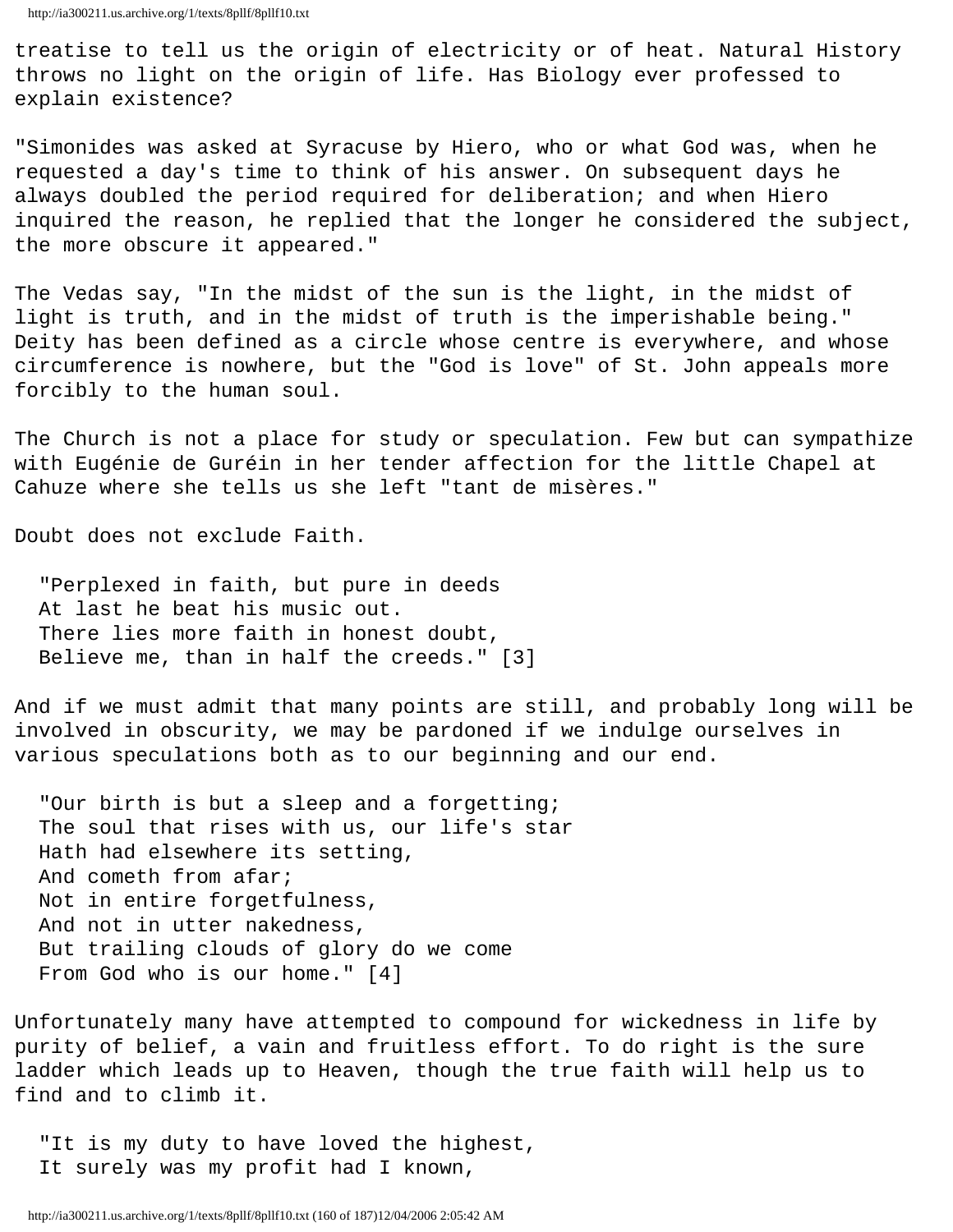It would have been my pleasure had I seen."

But though religious truth can justify no bitterness, it is well worth any amount of thought and study.

I hope I shall not be supposed to depreciate any honest effort to arrive at truth, or to undervalue the devotion of those who have died for their religion. But surely it is a mistake to regard martyrdom as a merit, when from their own point of view it was in reality a privilege.

Let every man be persuaded in his own mind

"Truth is the highest thing that man may keep." [5]

To arrive at truth we should spare ourselves no pain, but certainly inflict none on others.

We may be sure that quarrels will never advance religion, and that to persecute is no way to convert. No doubt those who consider that all who do not agree with them will suffer eternal torments, seem logically justified in persecution even unto death. Such a course, if carried out consistently, might stamp out a particular sect, and any sufferings which could be inflicted here would on this hypothesis be as nothing in comparison with the pains of Hell. Only it must be admitted that such a view of religion is incompatible with any faith in the goodness of God, and seems quite irreconcilable with the teaching of Christ.

Moreover, the Inquisition has even from its own point of view proved generally a failure. The blood of the martyrs is the seed of the Church.

"In obedience to the order of the Council of Constance (1415) the remains of Wickliffe were exhumed and burnt to ashes, and these cast into the Swift, a neighboring brook running hard by, and thus this brook hath conveyed his ashes into Avon; Avon into Severn; Severn into the narrow seas; they into the main ocean. And thus the ashes of Wickliffe are the emblem of his doctrine, which now is dispersed all the world over." [6]

The Talmud says that when a man once asked Shamai to teach him the Law in one lesson, Shamai drove him away in anger. He then went to Hillel with the same request. Hillel said, "Do unto others as you would have others do unto you. This is the whole Law; the rest, merely Commentaries upon it."

The Religion of the lower races is almost as a rule one of terror and of dread. Their deities are jealous and revengeful, cruel, merciless, and selfish, hateful and yet childish. They require to be propitiated by feasts and offerings, often even by human sacrifices. They are not only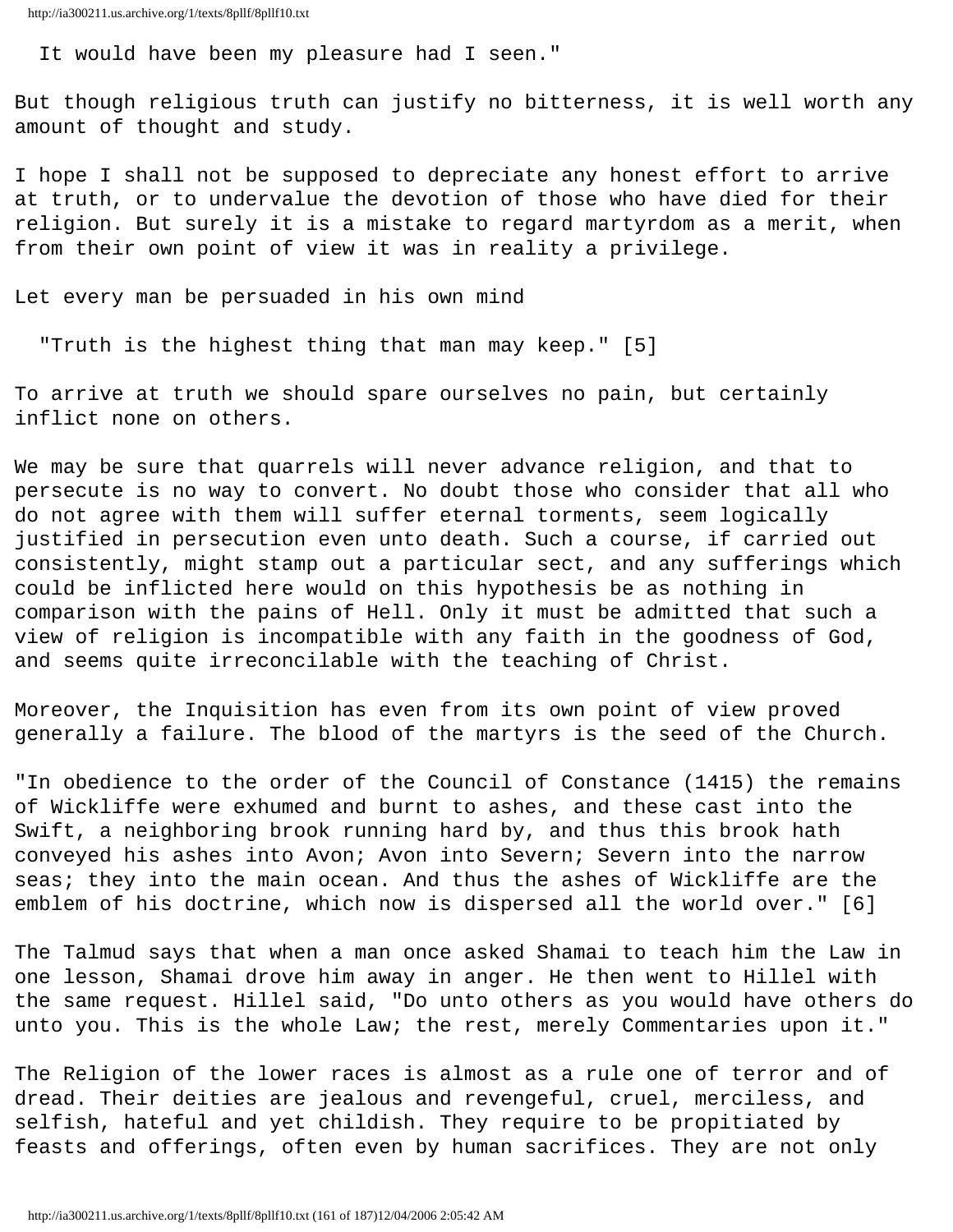exacting, but so capricious that, with the best intentions, it is often impossible to be sure of pleasing them. From such evil beings Sorcerers and Witches derived their hellish powers. No one was safe. No one knew where danger lurked. Actions apparently the most trifling might be fraught with serious risk: objects apparently the most innocent might be fatal.

In many cases there are supposed to be deities of Crime, of Misfortunes, of Disease. These wicked Spirits naturally encourage evil rather than good. An energetic friend of mine was sent to a district in India where smallpox was specially prevalent, and where one of the principal Temples was dedicated to the Goddess of that disease. He had the people vaccinated, in spite of some opposition, and the disease disappeared, much to the astonishment of the natives. But the priests of the Deity of Smallpox were not disconcerted; only they deposed the Image of their discomfited Goddess, and petitioned my friend for some emblem of himself which they might install in her stead.

We who are fortunate enough to live in this comparatively enlightened century hardly realize how our ancestors suffered from their belief in the existence of mysterious and malevolent beings; how their life was embittered and overshadowed by these awful apprehensions.

As men, however, have risen in civilization, their religion has risen with them; they have by degrees acquired higher and purer conceptions of divine power.

We are only just beginning to realize that a loving and merciful Father would not resent honest error, not even perhaps the attribution to him of such odious injustice. Yet what can be clearer than Christ's teaching on this point. He impressed it over and over again on his disciples. "The letter killeth, but the spirit giveth life."

"If," says Ruskin, "for every rebuke that we titter of men's vices, we put forth a claim upon their hearts; if, for every assertion of God's demands from them, we should substitute a display of His kindness to them; if side by side, with every warning of death, we could exhibit proofs and promises of immortality; if, in fine, instead of assuming the being of an awful Deity, which men, though they cannot and dare not deny, are always unwilling, sometimes unable, to conceive; we were to show them a near, visible, inevitable, out all-beneficent Deity, whose presence makes the earth itself a heaven, I think there would be fewer deaf children sitting in the market-place."

But it must not be supposed that those who doubt whether the ultimate truth of the Universe can be expressed in human words, or whether, even if it could, we should be able to comprehend it, undervalue the importance of religious study. Quite the contrary. Their doubts arise not from pride,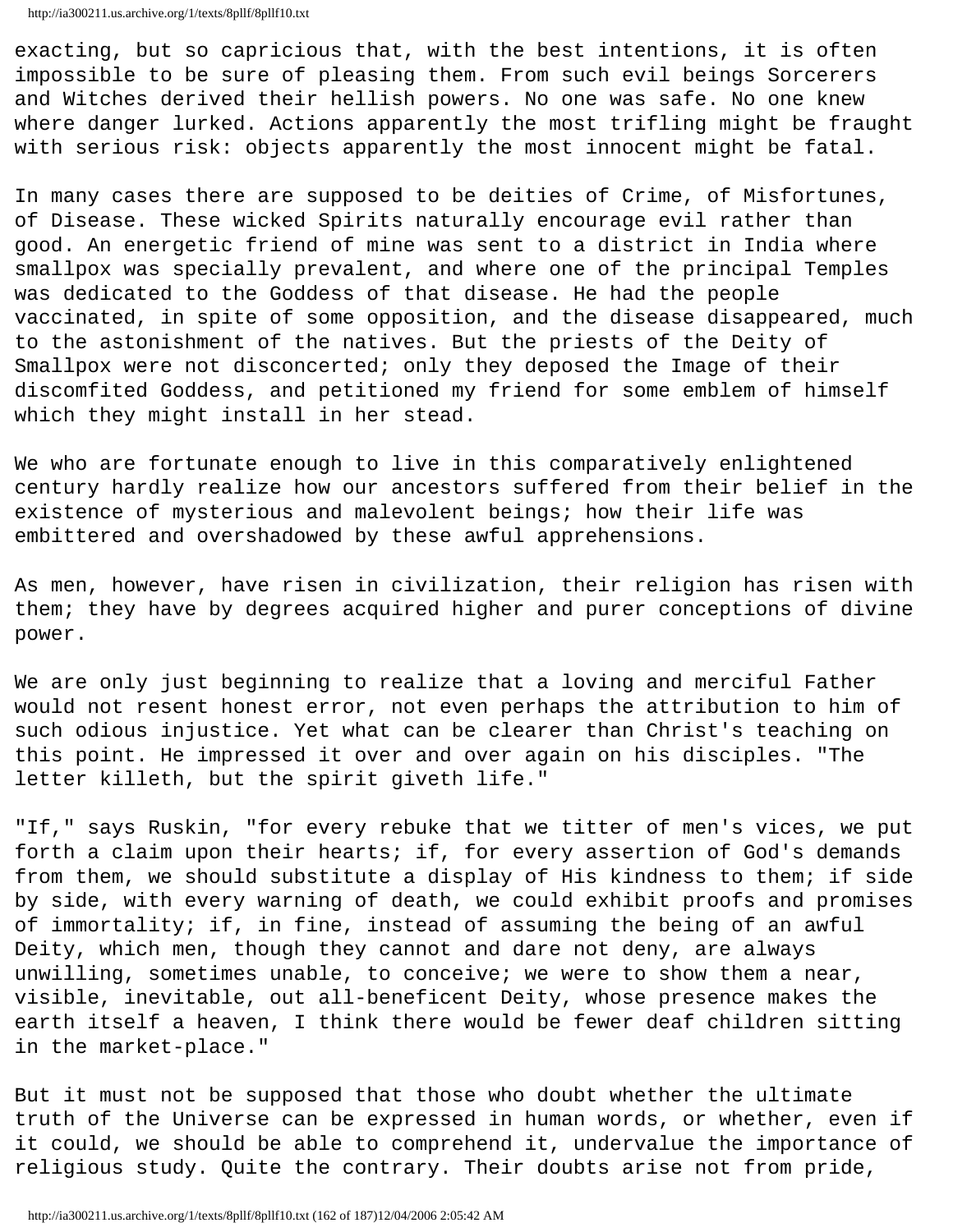but from humility: not because they do not appreciate divine truth, but on the contrary they doubt whether we can appreciate it sufficiently, and are sceptical whether the infinite can be reduced to the finite.

We may be sure that whatever may be right about religion, to quarrel over it must be wrong. "Let others wrangle," said St. Augustine, "I will wonder."

Those who suspend their judgment are not on that account sceptics, and it is often those who think they know most, who are especially troubled by doubts and anxiety.

It was Wordsworth who wrote

 "Great God, I had rather be A Pagan suckled in some creed outworn; So might I, standing on this pleasant lea, Have glimpses that would make me less forlorn."

In religion, as with children at night, it is darkness and ignorance which create dread; light and love cast out fear.

In looking forward to the future we may fairly hope with Ruskin that "the charities of more and more widely extended peace are preparing the way for a Christian Church which shall depend neither on ignorance for its continuance, nor on controversy for its progress, but shall reign at once in light and love."

- [1] Shelley.
- [2] Arnold. \_Pearls of the Faith\_.
- [3] Tennyson.
- [4] Wordsworth.
- [5] Chaucer.
- [6] Fuller.

## CHAPTER XII.

THE HOPE OF PROGRESS.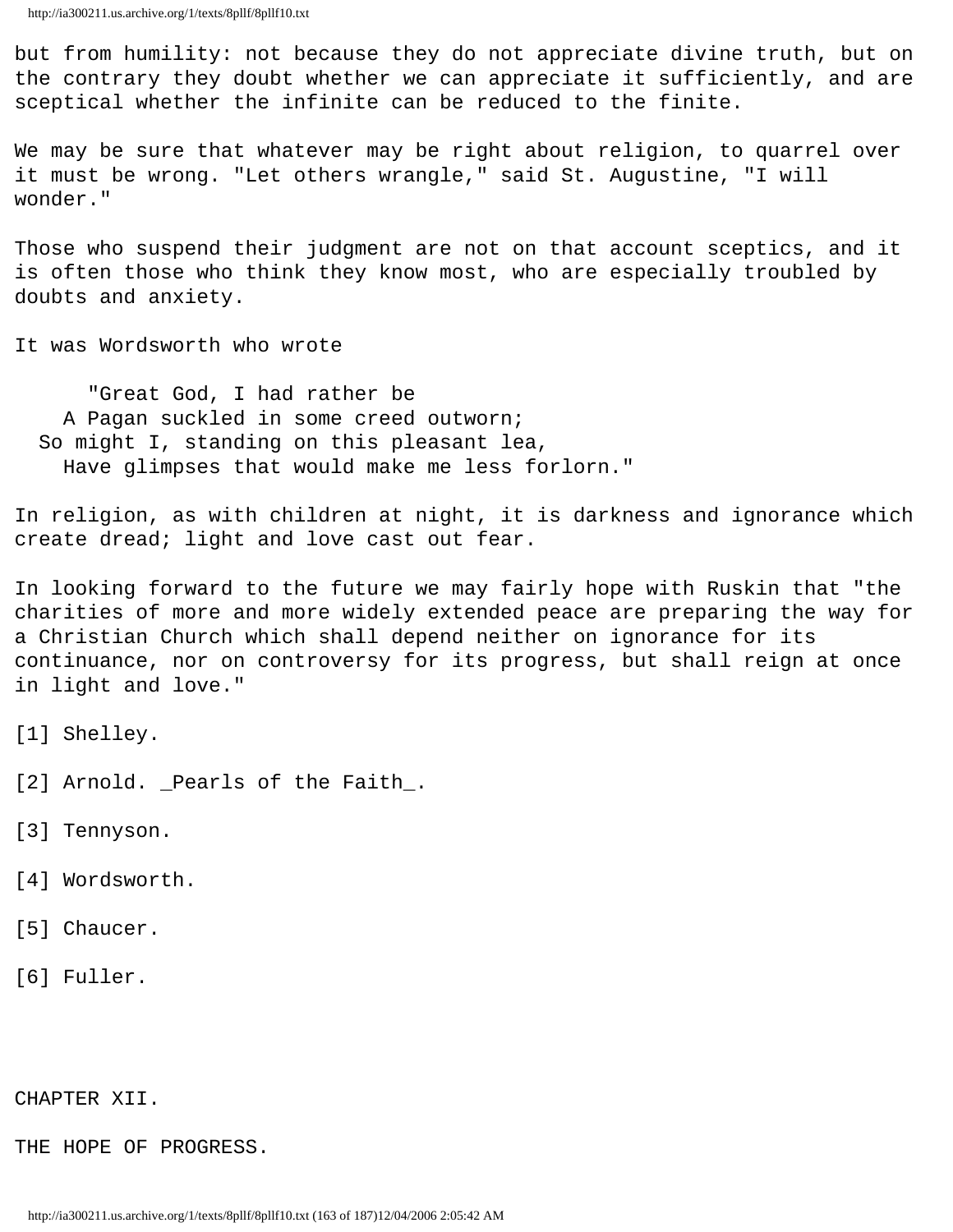"To what then may we not look forward, when a spirit of scientific inquiry shall have spread through those vast regions in which the progress of civilization, its sure precursor, is actually commenced and in active progress? And what may we not expect from the exertions of powerful minds called into action under circumstances totally different from any which have yet existed in the world, and over an extent of territory far surpassing that which has hitherto produced the whole harvest of human intellect."

HERSCHEL.

CHAPTER XII.

THE HOPE OF PROGRESS.

There are two lines, if not more, in which we may look forward with hope to progress in the future. In the first place, increased knowledge of nature, of the properties of matter, and of the phenomena which surround us, may afford to our children advantages far greater even than those which we ourselves enjoy. Secondly, the extension and improvement of education, the increasing influence of Science and Art, of Poetry and Music, of Literature and Religion,--of all the powers which are tending to good, will, we may reasonably hope, raise man and make him more master of himself, more able to appreciate and enjoy his advantages, and to realize the truth of the Italian proverb, that wherever light is, there is joy.

One consideration which has greatly tended to retard progress has been the floating idea that there was some sort of ingratitude, and even impiety, in attempting to improve on what Divine Providence had arranged for us. Thus Prometheus was said to have incurred the wrath of Jove for bestowing on mortals the use of fire; and other improvements only escaped similar punishment when the ingenuity of priests attributed them to the special favor of some particular deity. This feeling has not even yet quite died out. Even I can remember the time when many excellent persons had a scruple or prejudice against the use of chloroform, because they fancied that pain was ordained under certain circumstances.

We are told that in early Saxon days Edwin, King of Northumbria, called his nobles and his priests around him, to discuss whether a certain missionary should be heard or not. The king was doubtful. At last there rose an old chief, and said:--"You know, O King, how, on a winter evening,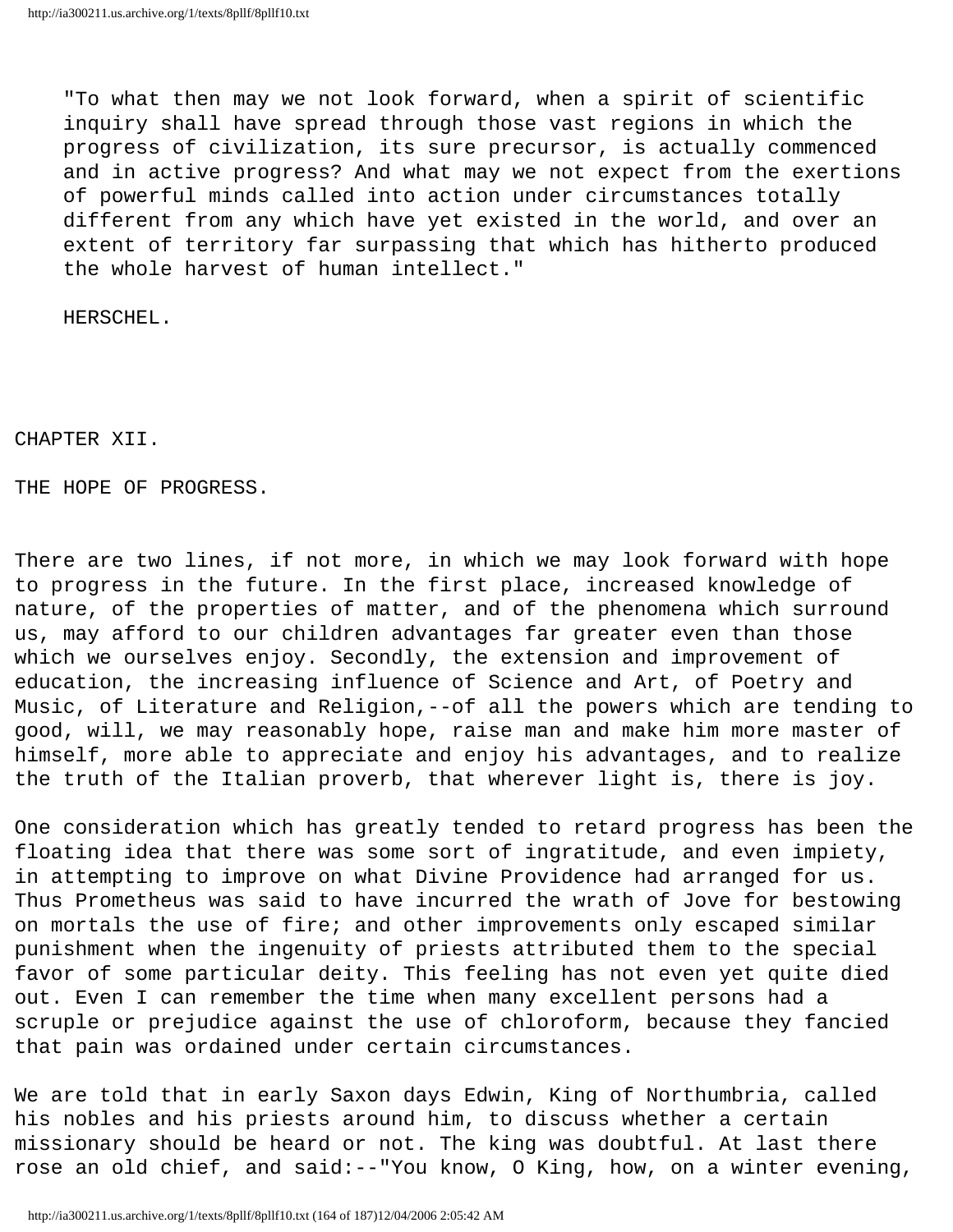when you are sitting at supper in your hall, with your company around you, when the night is dark and dreary, when the rain and the snow rage outside, when the hall inside is lighted and warm with a blazing fire, sometimes it happens that a sparrow flies into the bright hall out of the dark night, flies through the hall and then flies out at the other end into the dark night again. We see him for a few moments, but we know not whence he came nor whither he goes in the blackness of the storm outside. So is the life of man. It appears for a short space in the warmth and brightness of this life, but what came before this life, or what is to follow this life, we know not. If, therefore, these new teachers can enlighten us as to the darkness that went before, and the darkness that is to come after, let us hear what they have to teach us."

It is often said, however, that great and unexpected as recent discoveries have been, there are certain ultimate problems which must ever remain unsolved. For my part, I would prefer to abstain from laying down any such limitations. When Park asked the Arabs what became of the sun at night, and whether the sun was always the same, or new each day, they replied that such a question was foolish, being entirely beyond the reach of human investigation.

M. Comte, in his \_Cours de Philosophie Positive\_, as recently as 1842, laid it down as an axiom regarding the heavenly bodies, "We may hope to determine their forms, distances, magnitude, and movements, but we shall never by any means be able to study their chemical composition or mineralogical structure." Yet within a few years this supposed impossibility has been actually accomplished, showing how unsafe it is to limit the possibilities of science. [1]

It is, indeed, as true now as in the time of Newton, that the great ocean of truth lies undiscovered before us. I often wish that some President of the Royal Society, or of the British Association, would take for the theme of his annual address "The things we do not know." Who can say on the verge of what discoveries we are perhaps even now standing! It is extraordinary how slight a margin may stand for years between Man and some important improvement. Take the case of the electric light, for instance. It had been known for years that if a carbon rod be placed in an exhausted glass receiver, and a current of electricity be passed through it the carbon glowed with an intense light, but on the other hand it became so hot that the glass burst. The light, therefore, was useless, because the lamp burst as soon as it was lighted. Edison hit on the idea that if you made the carbon filament fine enough, you would get rid of the heat and yet have abundance of light. Edison's right to his patent has been contested on this very ground. It has been said that the mere introduction of so small a difference as the replacement of a thin rod by a fine filament was so slight an item that it could not be patented. The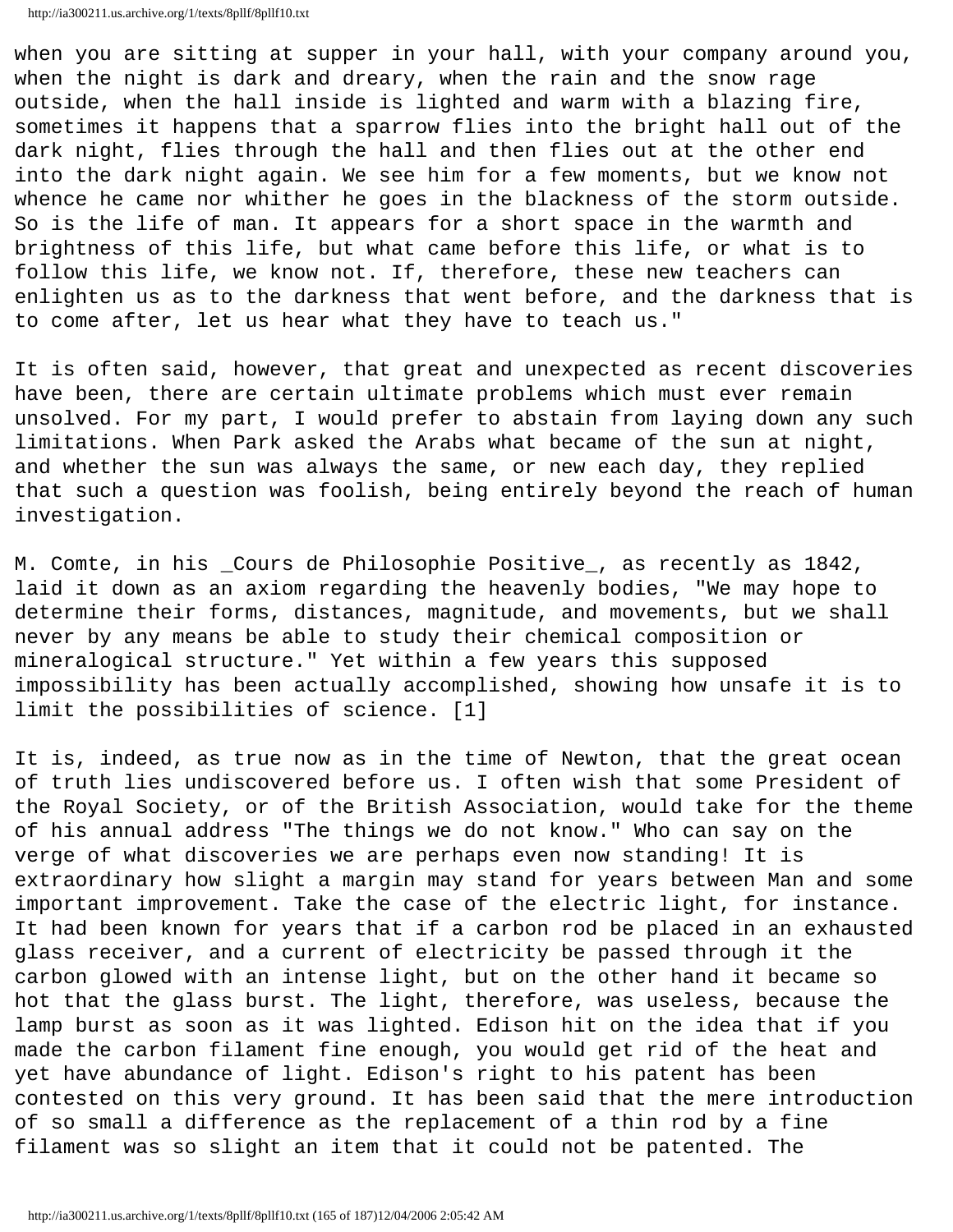improvements by Swan, Lane Fox, and others, though so important as a whole, have been made step by step.

Or take again the discovery of anaesthetics. At the beginning of the century Sir Humphrey discovered laughing gas, as it was then called. He found that it produced complete insensibility to pain and yet did not injure health. A tooth was actually taken out under its influence, and of course without suffering. These facts were known to our chemists, they were explained to the students in our great hospitals, and yet for half a century the obvious application occurred to no one. Operations continued to be performed as before, patients suffered the same horrible tortures, and yet the beneficent element was in our hands, its divine properties were known, but it never occurred to any one to make use of it.

I may give one more illustration. Printing is generally said to have been discovered in the fifteenth century; and so it was for all practical purposes. But in fact printing was known long before. The Romans used stamps; on the monuments of Assyrian kings the name of the reigning monarch may be found duly printed. What then is the difference? One little, but all-important step. The real inventor of printing was the man into whose mind flashed the fruitful idea of having separate stamps for each letter, instead of for separate words. How slight seems the difference, and yet for 3000 years the thought occurred to no one. Who can tell what other discoveries, as simple and yet as far-reaching, lie at this very moment under our very eyes!

Archimedes said that if you would give him room to stand on, he would move the earth. One truth leads to another; each discovery renders possible another, and, what is more, a higher.

We are but beginning to realize the marvelous range and complexity of Nature. I have elsewhere called attention to this with special reference to the problematical organs of sense possessed by many animals. [2]

There is every reason to hope that future studies will throw much light on these interesting structures. We may, no doubt, expect much from the improvement in our microscopes, the use of new re-agents, and of mechanical appliances; but the ultimate atoms of which matter is composed are so infinitesimally minute, that it is difficult to foresee any manner in which we may hope for a final solution of these problems.

Loschmidt, who has since been confirmed by Stoney and Sir W. Thomson, calculates that each of the ultimate atoms of matter is at most 1/50000000 of an inch in diameter. Under these circumstances we cannot, it would seem, hope at present for any great increase of our knowledge of atoms by improvements in the microscope. With our present instruments we can perceive lines ruled on glass which are 1/90000 of an inch apart; but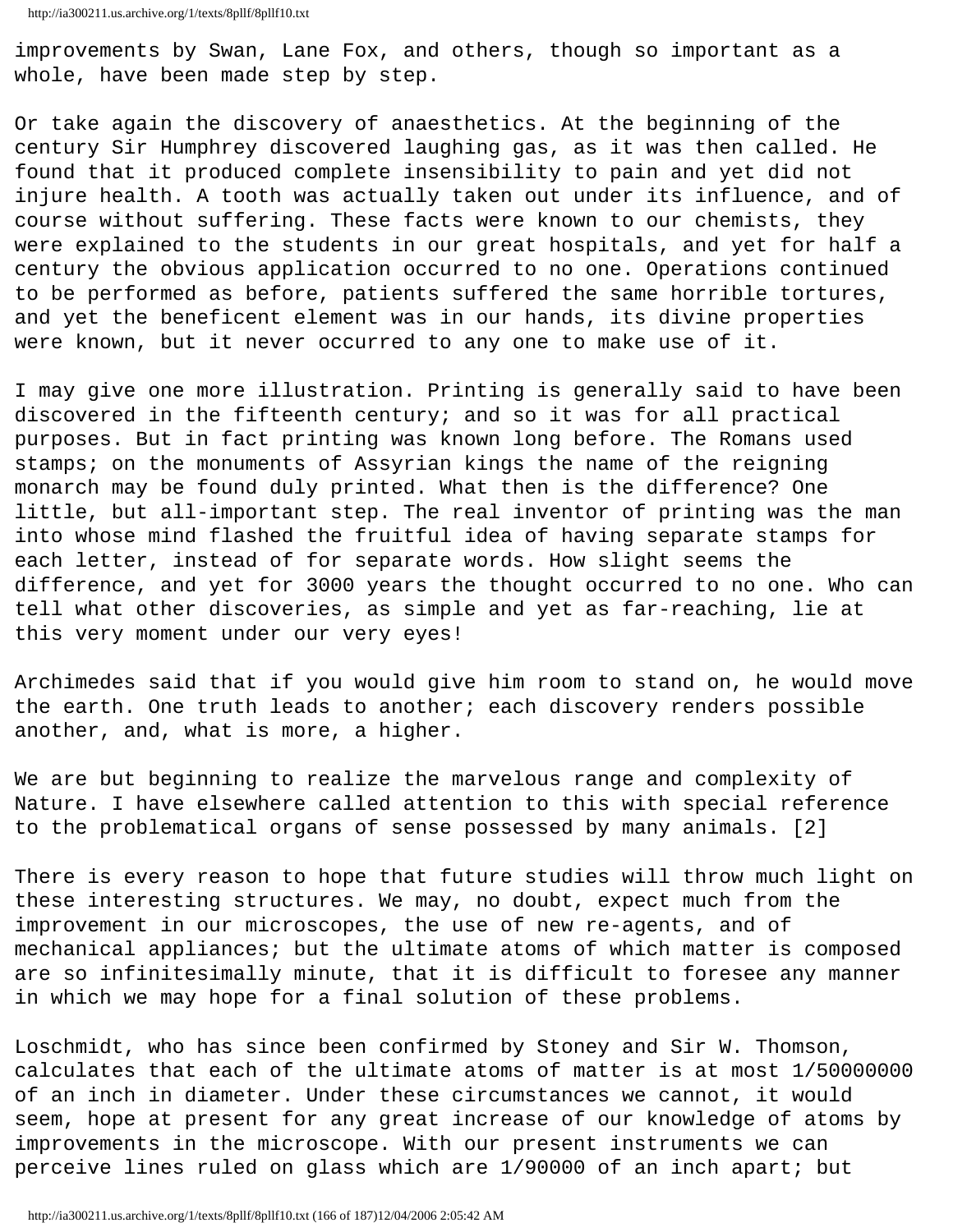owing to the properties of light itself, it would appear that we cannot hope to be able to perceive objects which are much less than 1/100000 of an inch in diameter. Our microscopes may, no doubt, be improved, but the limitation lies not in the imperfection of our optical appliances, but in the nature of light itself.

It has been calculated that a particle of albumen 1/80000 of an inch in diameter contains no less than 125,000,000 of molecules. In a simpler compound the number would be much greater; in water, for instance, no less than 8,000,000,000. Even then, if we could construct microscopes far more powerful than any which we now possess, they could not enable us to obtain by direct vision any idea of the ultimate organization of matter. The smallest sphere of organic matter which could be clearly defined with our most powerful microscopes may be, in reality, very complex; may be built up of many millions of molecules, and it follows that there may be an almost infinite number of structural characters in organic tissues which we can at present foresee no mode of examining. [3]

Again, it has been shown that animals hear sounds which are beyond the range of our hearing, and I have proved they can perceive the ultra-violet rays, which are invisible to our eyes. [4]

Now, as every ray of homogeneous light which we can perceive at all, appears to us as a distinct color, it becomes probable that these ultra-violet rays must make themselves apparent to animals as a distinct and separate color (of which we can form no idea), but as different from the rest as red is from yellow, or green from violet. The question also arises whether white light to these creatures would differ from our white light in containing this additional color.

These considerations cannot but raise the reflection how different the world may--I was going to say must--appear to other animals from what it does to us. Sound is the sensation produced on us when the vibrations of the air strike on the drum of our ear. When they are few, the sound is deep; as they increase in number, it becomes shriller and shriller; but when they reach 40,000 in a second, they cease to be audible. Light is the effect produced on us when waves of light strike on the eye. When 400 millions of millions of vibrations of ether strike the retina in a second, they produce red, and as the number increases the color passes into orange, then yellow, green, blue, and violet. But between 40,000 vibrations in a second and 400 millions of millions we have no organ of sense capable of receiving the impression. Yet between these limits any number of sensations may exist. We have five senses, and sometimes fancy that no others are possible. But it is obvious that we cannot measure the infinite by our own narrow limitations.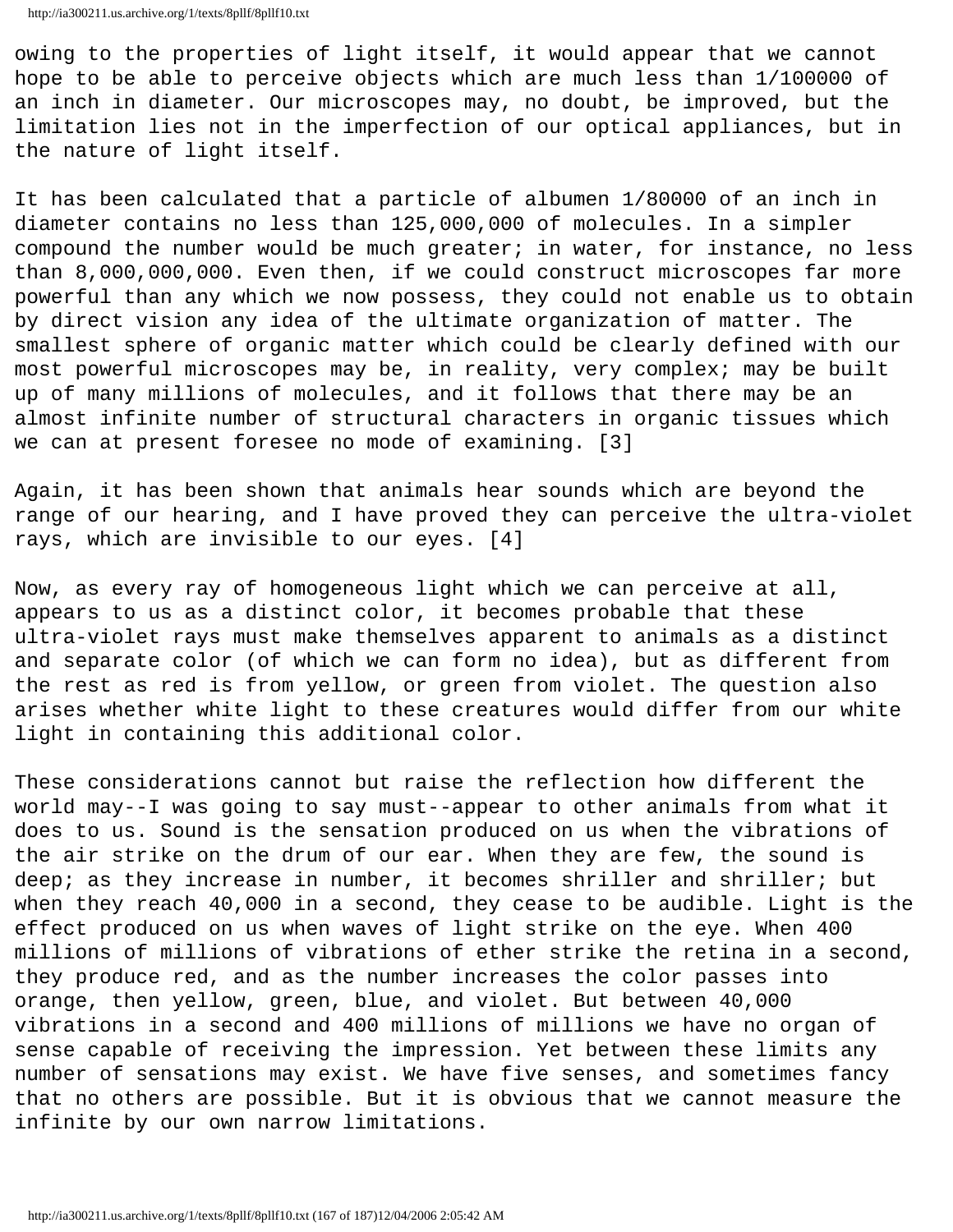Moreover, looking at the question from the other side, we find in animals complex organs of sense, richly supplied with nerves, but the function of which we are as yet powerless to explain. There may be fifty other senses as different from ours as sound is from sight; and even within the boundaries of our own senses there may be endless sounds which we cannot hear, and colors, as different as red from green, of which we have no conception. These and a thousand other questions remain for solution. The familiar world which surrounds us may be a totally different place to other animals. To them it may be full of music which we cannot hear, of color which we cannot see, of sensations which we cannot conceive. To place stuffed birds and beasts in glass cases, to arrange insects in cabinets, and dried plants in drawers, is merely the drudgery and preliminary of study; to watch their habits, to understand their relations to one another, to study their instincts and intelligence, to ascertain their adaptations and their relations to the forces of Nature, to realize what the world appears to them; these constitute, as it seems to me at least, the true interest of natural history, and may even give us the clue to senses and perceptions of which at present we have no conception. [5]

From this point of view the possibilities of progress seem to me to be almost unlimited.

So far again as the actual condition of man is concerned, the fact that there has been some advance cannot, I think, be questioned.

In the Middle Ages, for instance, culture and refinement scarcely existed beyond the limits of courts, and by no means always there. The life in English, French, and German castles was rough and almost barbarous. Mr. Galton has expressed the opinion, which I am not prepared to question, that the population of Athens, taken as a whole, was as superior to us as we are to Australian savages. But even if that be so, our civilization, such as it is, is more diffused, so that unquestionably the general European level is much higher.

Much, no doubt, is owing to the greater facility of access to the literature of our country, to that literature, in the words of Macaulay, "the brightest, the purest, the most durable of all the glories of our country; to that Literature, so rich in precious truth and precious fiction; to that Literature which boasts of the prince of all poets, and of the prince of all philosophers; to that Literature which has exercised an influence wider than that of our commerce, and mightier than that of our arms."

Few of us make the most of our minds. The body ceases to grow in a few years; but the mind, if we will let it, may grow as long as life lasts.

The onward progress of the future will not, we may be sure, be confined to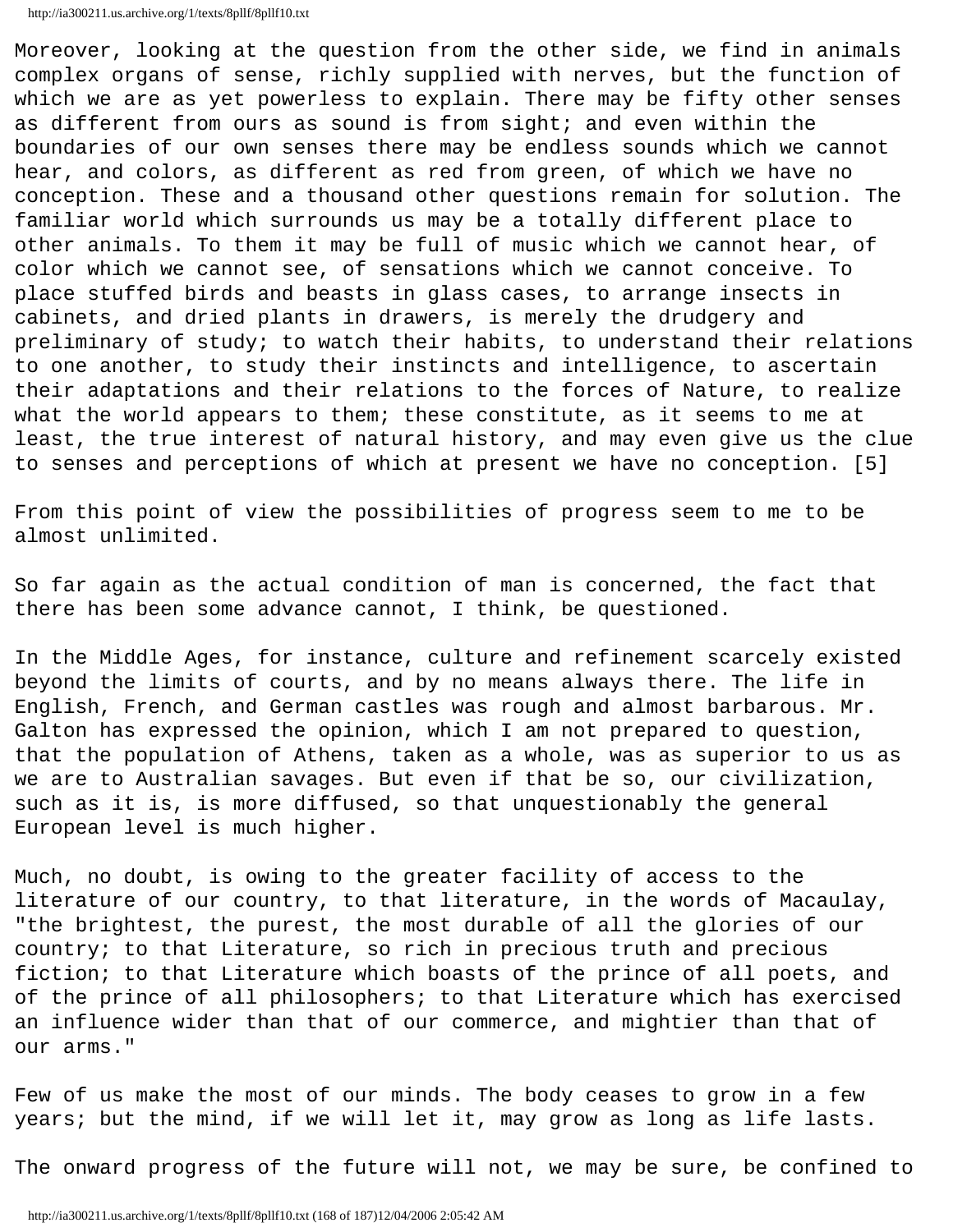mere material discoveries. We feel that we are on the road to higher mental powers; that problems which now seem to us beyond the range of human thought will receive their solution, and open the way to still further advance. Progress, moreover, we may hope, will be not merely material, not merely mental, but moral also.

It is natural that we should feel a pride in the beauty of England, in the size of our cities, the magnitude of our commerce, the wealth of our country, the vastness of our Empire. But the true glory of a nation does not consist in the extent of its dominion, in the fertility of the soil, or the beauty of Nature, but rather in the moral and intellectual pre-eminence of the people.

And yet how few of us, rich or poor, have made ourselves all we might be. If he does his best, as Shakespeare says, "What a piece of work is man! How noble in reason! How infinite in faculty! in form and movement, how express and admirable!" Few indeed, as yet, can be said to reach this high ideal.

The Hindoos have a theory that after death animals live again in a different form; those that have done well in a higher, those that have done ill in a lower grade. To realize this is, they find, a powerful incentive to a virtuous life. But whether it be true of a future life or not, it is certainly true of our present existence. If we do our best for a day, the next morning we shall rise to a higher life; while if we give way to our passions and temptations, we take with equal certainty a step downward toward a lower nature.

It is an interesting illustration of the Unity of Man, and an encouragement to those of us who have no claims to genius, that, though of course there have been exceptions, still on the whole, periods of progress have generally been those when a nation has worked and felt together; the advance has been due not entirely to the efforts of a few great men, but also of a thousand little men; not to a single genius, but to a national effort.

Think, indeed, what might be.

 "Ah! when shall all men's good Be each man's rule, and universal Peace Lie like a shaft of light across the land, And like a lane of beams athwart the sea, Thro' all the circle of the golden year." [6]

Our life is surrounded with mystery, our very world is a speck in boundless space; and not only the period of our own individual life, but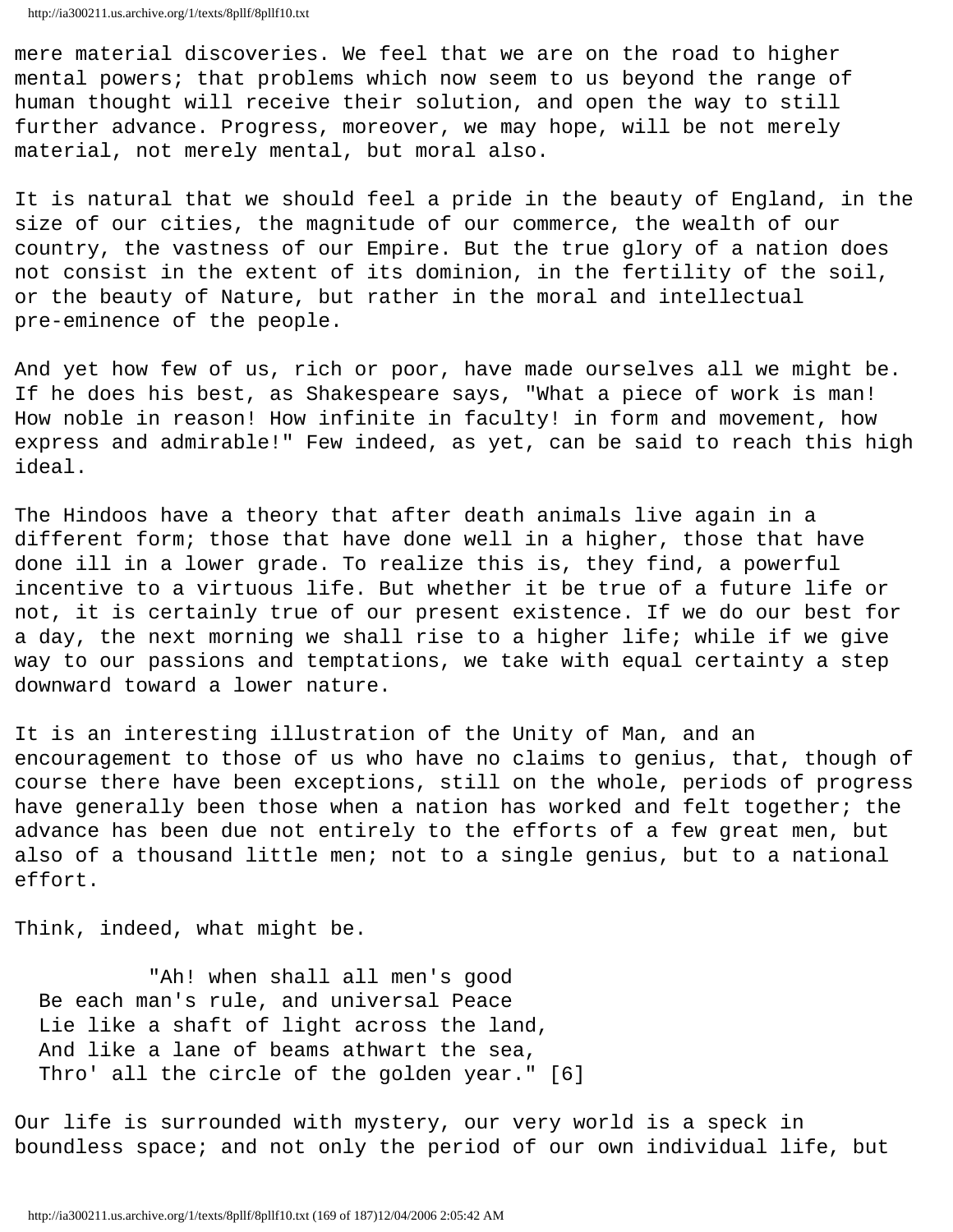that of the whole human race is, as it were, but a moment in the eternity of time. We cannot imagine any origin, nor foresee the conclusion.

But though we may not as yet perceive any line of research which can give us a clue to the solution, in another sense we may hold that every addition to our knowledge is one small step toward the great revelation.

Progress may be more slow, or more rapid. It may come to others and not to us. It will not come to us if we do not strive to deserve it. But come it surely will.

 "Yet one thing is there that ye shall not slay, Even thought, that fire nor iron can affright." [7]

The future of man is full of hope, and who can foresee the limits of his destiny?

[1] Lubbock. \_Fifty Years of Science\_.

[2] \_The Senses of Animals\_.

[3] Lubbock. \_Fifty Years of Science\_.

[4] \_Ants, Bees, and Wasps\_.

[5] Lubbock. \_The Senses of Animals\_.

[6] Tennyson.

[7] Swinburne.

CHAPTER XIII.

THE DESTINY OF MAN.

 "For I reckon that the sufferings of this present time are not worthy to be compared with the glory which shall be revealed in us."--ROMANS viii. 18.

CHAPTER XIII.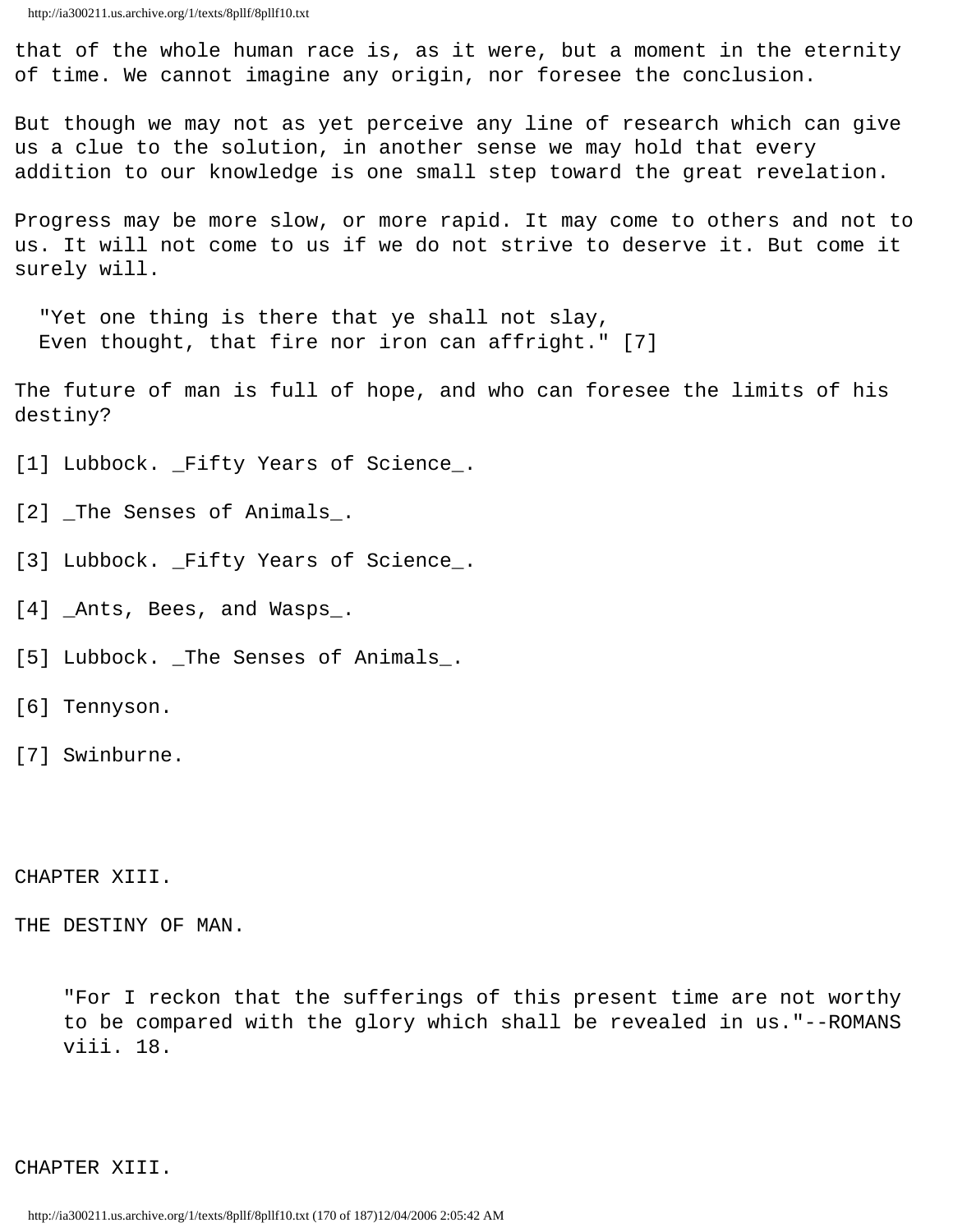## THE DESTINY OF MAN.

But though we have thus a sure and certain hope of progress for the race, still, as far as man is individually concerned, with advancing years we gradually care less and less, for many things which gave us the greatest pleasure in youth. On the other hand, if our time has been well used, if we have warmed both hands wisely "before the fire of life," we may gain even more than we lose. If our strength becomes less, we feel also the less necessity for exertion. Hope is gradually replaced by memory: and whether this adds to our happiness or not depends on what our life has been.

There are of course some lives which diminish in value as old age advances, in which one pleasure fades after another, and even those which remain gradually lose their zest; but there are others which gain in richness and peace all, and more, than that of which time robs them.

The pleasures of youth may excel in keenness and in zest, but they have at the best a tinge of anxiety and unrest; they cannot have the fulness and depth which may accompany the consolations of age, and are amongst the richest rewards of an unselfish life.

For as with the close of the day, so with that of life; there may be clouds, and yet if the horizon is clear, the evening may be beautiful.

Old age has a rich store of memories. Life is full of

 "Joys too exquisite to last, And yet more exquisite when past." [1]

Swedenborg imagines that in heaven the angels are advancing continually to the spring-time of their youth, so that those who have lived longest are really the youngest; and have we not all had friends who seem to fulfil this idea? who are in reality--that is in mind--as fresh as a child: of whom it may be said with more truth than of Cleopatra that

 "Age cannot wither nor custom stale Their infinite variety."

"When I consider old age," says Cicero, "I find four causes why it is thought miserable: one, that it calls us away from the transaction of affairs; the second, that it renders the body more feeble; the third, that it deprives us of almost all pleasures; the fourth, that it is not very far from death. Of these causes let us see, if you please, how great and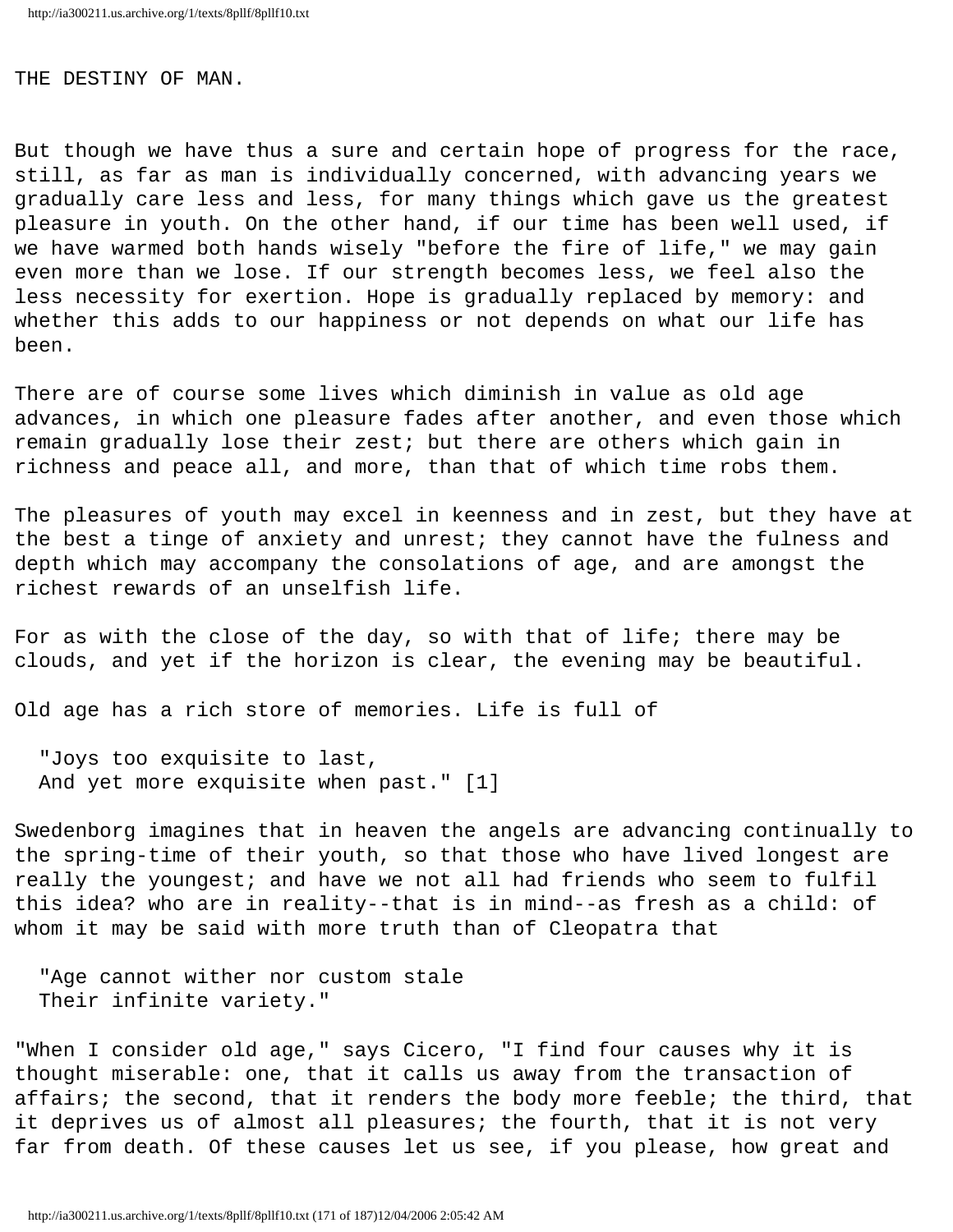how reasonable each of them is."

To be released from the absorbing affairs of life, to feel that one has earned a claim to leisure and repose, is surely in itself no evil.

To the second complaint against old age, I have already referred in speaking of Health.

The third is that it has no passions. "O noble privilege of age! if indeed it takes from us that which is in youth our greatest defect." But the higher feelings of our nature are not necessarily weakened; or rather, they may become all the brighter, being purified from the grosser elements of our lower nature.

Then, indeed, it might be said that "Man is the sun of the world; more than the real sun. The fire of his wonderful heart is the only light and heat worth gauge or measure." [2]

"Single," says Manu, "is each man born into the world; single he dies; single he receives the rewards of his good deeds; and single the punishment of his sins. When he dies his body lies like a fallen tree upon the earth, but his virtue accompanies his soul. Wherefore let Man harvest and garner virtue, that so he may have an inseparable companion in that gloom which all must pass through, and which it is so hard to traverse."

Is it not extraordinary that many men will deliberately take a road which they know is, to say the least, not that of happiness? That they prefer to make others miserable, rather than themselves happy?

Plato, in the Phaedrus, explains this by describing Man as a Composite Being, having three natures, and compares him to a pair of winged horses and a charioteer. "Of the two horses one is noble and of noble origin, the other ignoble and of ignoble origin; and the driving, as might be expected, is no easy matter." The noble steed endeavors to raise the chariot, but the ignoble one struggles to drag it down.

"Man," says Shelly, "is an instrument over which a series of external and internal impressions are driven, like the alternations of an ever-changing wind over an Aeolian lyre, which move it by their motion to ever-changing melody."

Cicero mentions the approach of death as the fourth drawback of old age. To many minds the shadow of the end is ever present, like the coffin in the Egyptian feast, and overclouds all the sunshine of life. But ought we so to regard death?

Shelly's beautiful lines,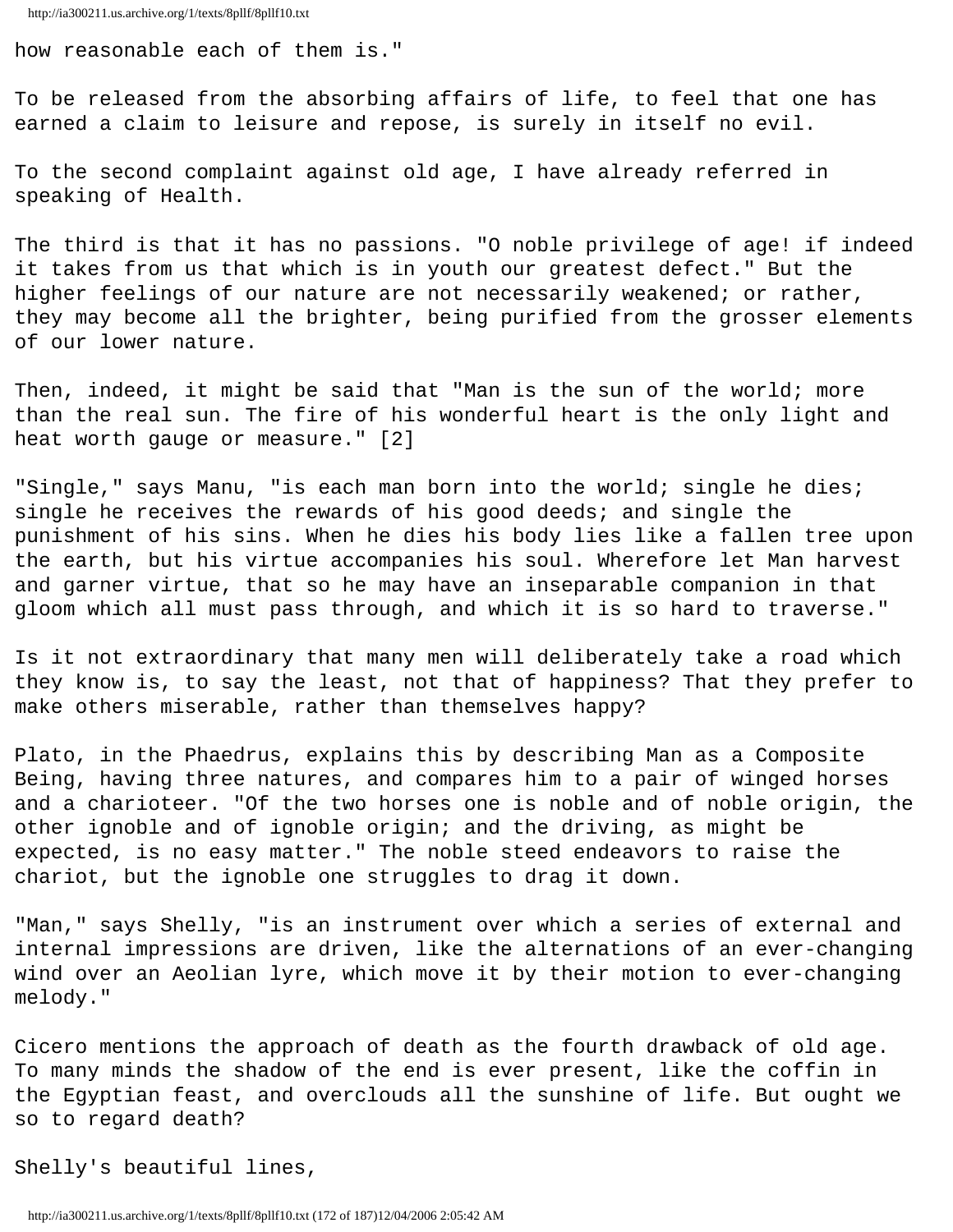"Life, like a Dome of many-colored glass, Stains the white radiance of Eternity, Until death tramples it to fragments,"

contain, as it seems to me at least, a double error. Life need not stain the white radiance of eternity; nor does death necessarily trample it to fragments.

Man has, says Coleridge,

 "Three treasures,--love and light And calm thoughts, regular as infants' breath; And three firm friends, more sure than day and night, Himself, his Maker, and the Angel Death."

Death is "the end of all, the remedy of many, the wish of divers men, deserving better of no men than of those to whom she came before she was called." [3]

It is often assumed that the journey to

 "The undiscovered country from whose bourne No traveler returns"

must be one of pain and suffering. But this is not so. Death is often peaceful and almost painless.

Bede during his late illness was translating St. John's Gospel into Anglo-Saxon, and the morning of his death his secretary, observing his weakness, said, "There remains now only one chapter, and it seems difficult to you to speak." "It is easy," said Bede; "take your pen and write as fast as you can," At the close of the chapter the scribe said, "It is finished," to which he replied, "Thou hast said the truth, \_consummatum est\_." He then divided his little property among the brethren, having done which he asked to be placed opposite to the place where he usually prayed, said "Glory be to the Father, and to the Son, and to the Holy Ghost," and as he pronounced the last words he expired.

Goethe died without any apparent suffering, having just prepared himself to write, and expressed his delight at the return of spring.

We are told of Mozart's death that "the unfinished requiem lay upon the bed, and his last efforts were to imitate some peculiar instrumental effects, as he breathed out his life in the arms of his wife and their friend Süssmaier."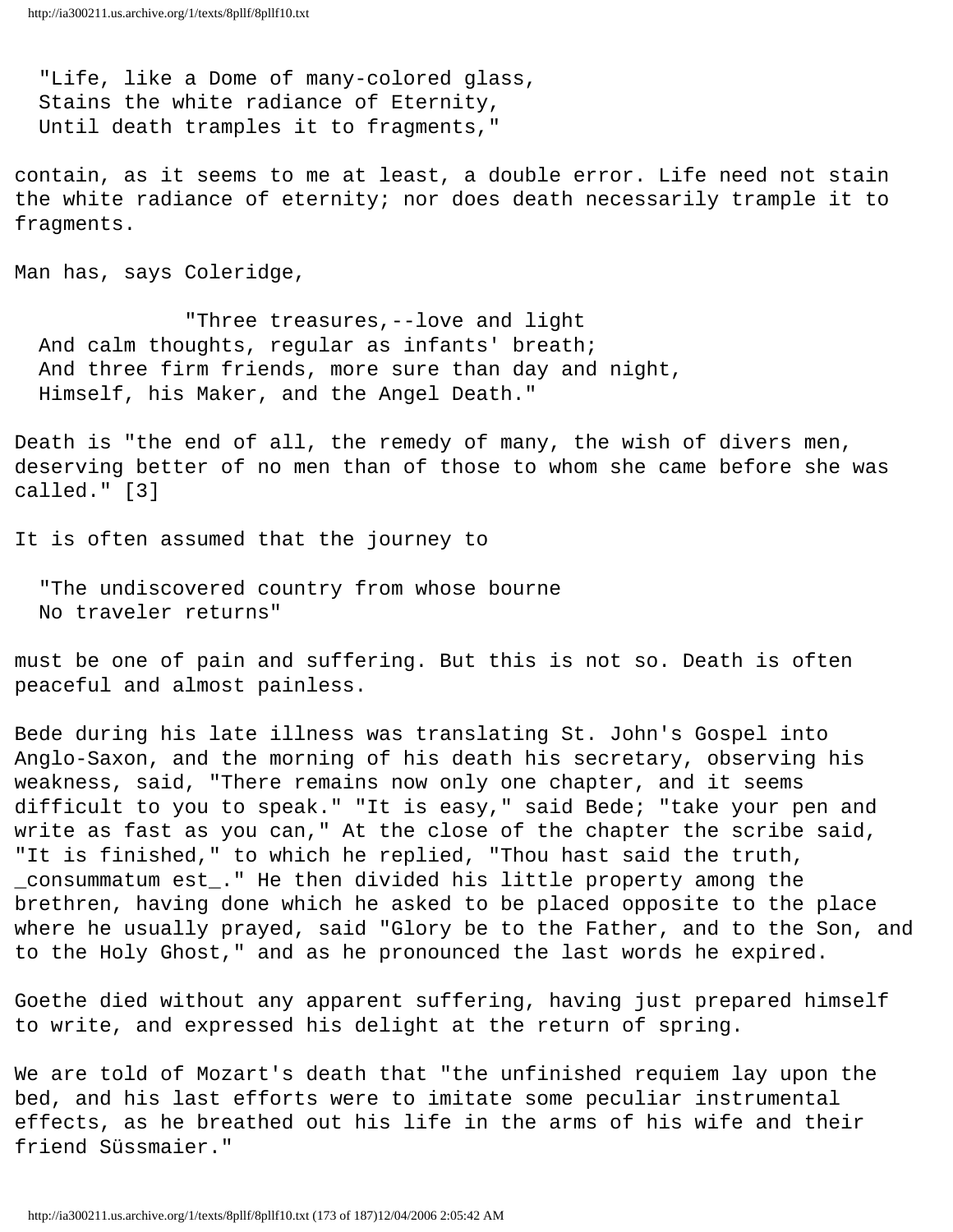Plato died in the act of writing; Lucan while reciting part of his book on the war of Pharsalus; Blake died singing; Wagner in sleep with his head on his wife's shoulder. Many have passed away in their sleep. Various high medical authorities have expressed their surprise that the dying seldom feel either dismay or regret. And even those who perish by violence, as for instance in battle, feel, it is probable, but little suffering.

But what of the future? There may be said to be now two principal views. There are some who believe indeed in the immortality of the soul, but not of the individual soul: that our life is continued in that of our children would seem indeed to be the natural deduction from the simile of St. Paul, as that of the grain of wheat is carried on in the plant of the following year.

So long indeed as happiness exists it is selfish to dwell too much on our own share in it. Admit that the soul is immortal, but that in the future state of existence there is a break in the continuity of memory, that one does not remember the present life, and from this point of view is not the importance of identity involved in that of continuous memory? But however this may be according to the general view, the soul, though detached from the body, will retain its conscious identity, and will awake from death, as it does from sleep; so that if we cannot affirm that

 "Millions of spiritual creatures walk the Earth, Unseen, both when we wake, and when we sleep," [4]

at any rate they exist somewhere else in space, and we are indeed looking at them when we gaze at the stars, though to our eyes they are as yet invisible.

In neither case, however, can death be regarded as an evil. To wish that youth and strength were unaffected by time might be a different matter.

"But if we are not destined to be immortal, yet it is a desirable thing for a man to expire at his fit time. For, as nature prescribes a boundary to all other things, so does she also to life. Now old age is the consummation of life, just as of a play: from the fatigue of which we ought to escape, especially when satiety is super-added." [5]

From this point of view, then, we need

 "Weep not for death, 'Tis but a fever stilled, A pain suppressed,--a fear at rest, A solemn hope fulfilled. The moonshine on the slumbering deep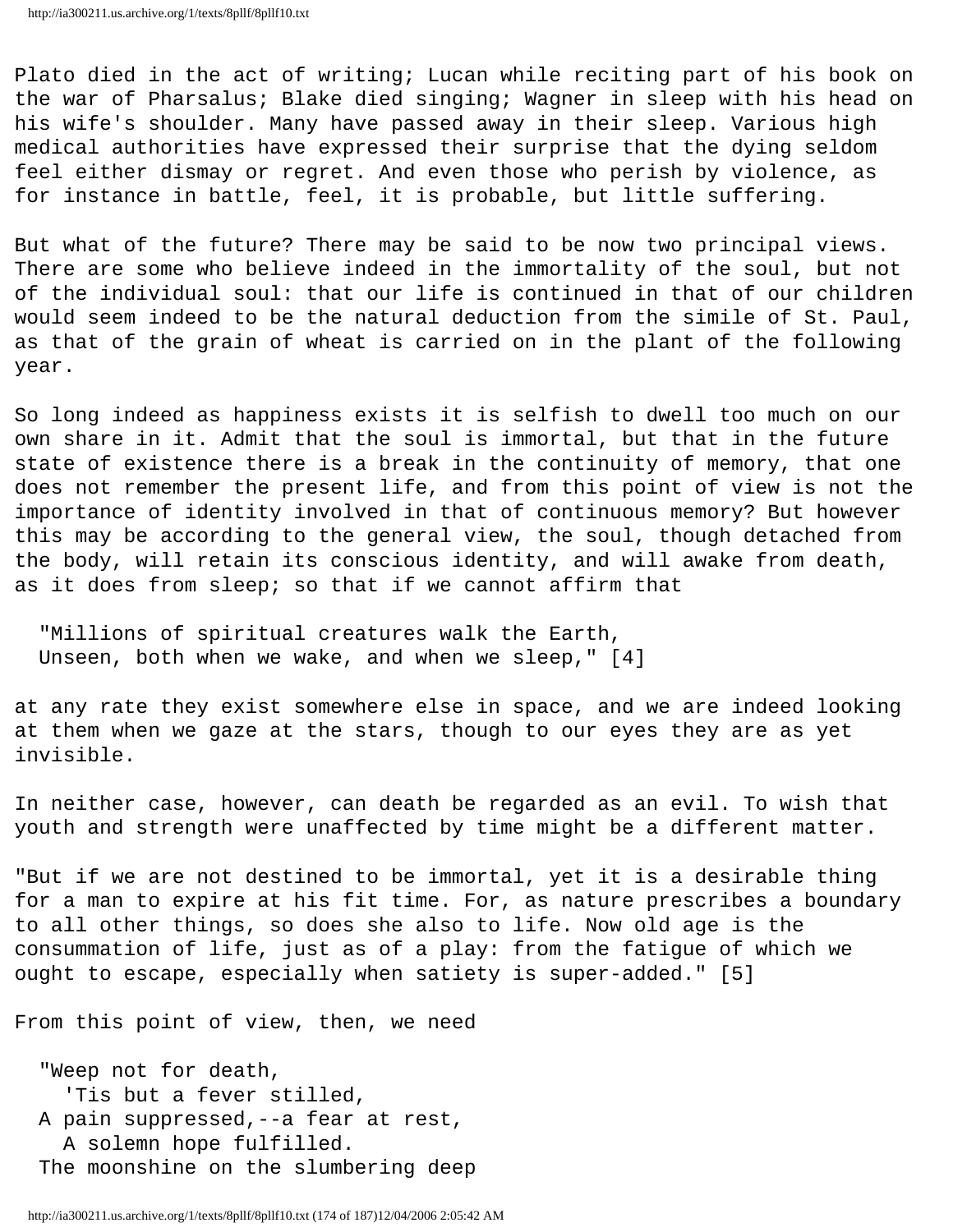```
http://ia300211.us.archive.org/1/texts/8pllf/8pllf10.txt
```
 Is scarcely calmer. Wherefore weep?" "Weep not for death! The fount of tears is sealed, Who knows how bright the inward light To those closed eyes revealed? Who knows what holy love may fill The heart that seems so cold and still." Many a weary soul will have recurred with comfort to the thought that "A few more years shall roll, A few more seasons come, And we shall be with those that rest Asleep within the tomb. "A few more struggles here, A few more partings o'er, A few more toils, a few more tears, And we shall weep no more." By no one has this, however, been more grandly expressed than by Shelley. "Peace, peace! he is not dead, he doth not sleep! He hath awakened from the dream of life. 'Tis we who, lost in stormy visions, keep With phantoms an unprofitable strife, He has outsoared the shadows of our night. Envy and calumny, and hate and pain, And that unrest which men miscall delight, Can touch him not and torture not again. From the contagion of the world's slow stain He is secure, and now can never mourn A heart grown cold, a head grown gray, in vain--" Most men, however, decline to believe that "We are such stuff As dreams are made of, and our little life Is rounded with a sleep." [6] According to the more general view death frees the soul from the encumbrance of the spirit, and summons us to the seat of judgment. In fact,

"There is no Death! What seems so is transition;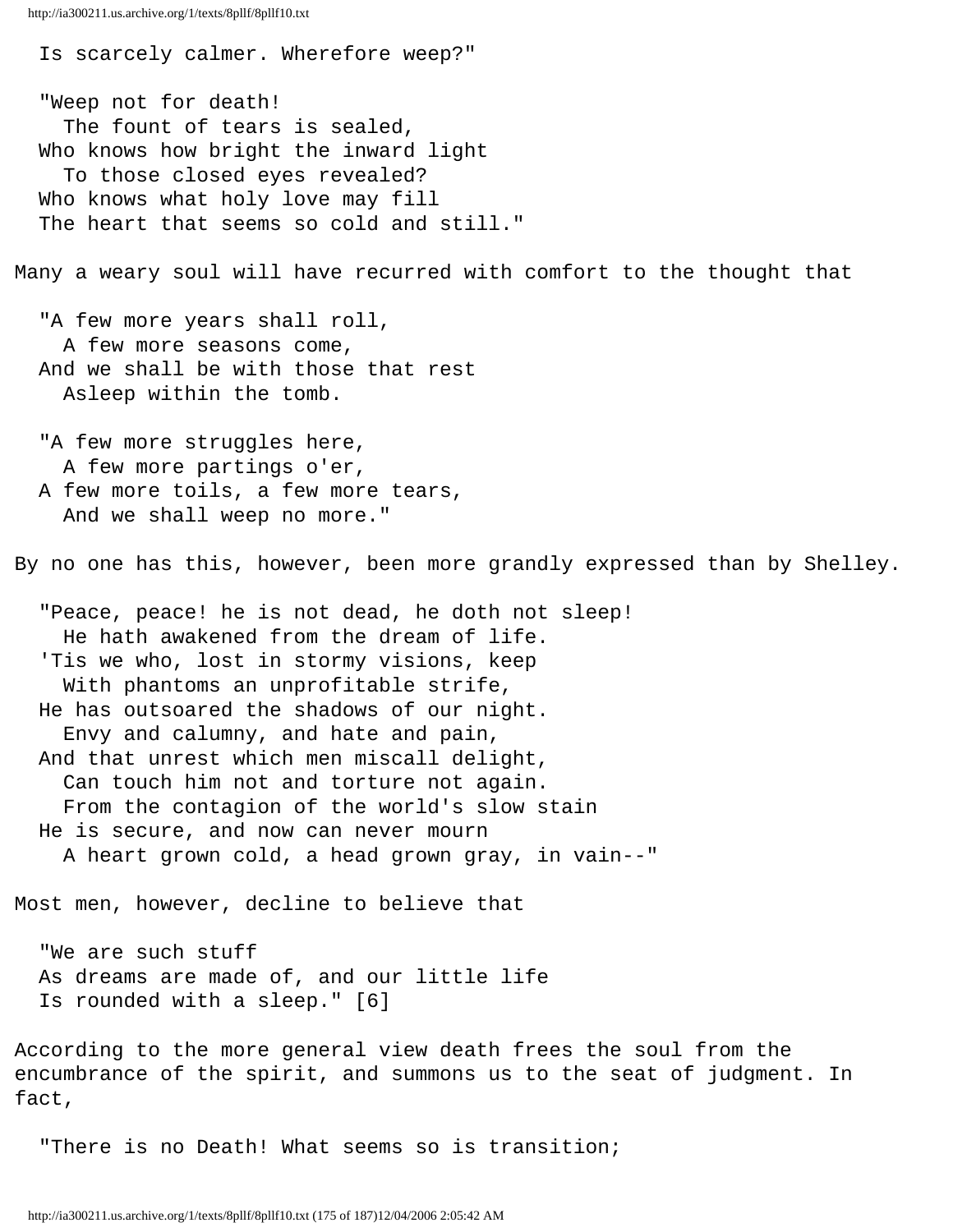This life of mortal breath Is but a suburb of the life elysian, Whose portal we call Death." [7]

We have bodies, "we are spirits." "I am a soul," said Epictetus, "dragging about a corpse." The body is the mere perishable form of the immortal essence. Plato concluded that if the ways of God are to be justified, there must be a future life.

To the aged in either case death is a release. The Bible dwells most forcibly on the blessing of peace. "My peace I give unto you: not as the world giveth, give I unto you." Heaven is described as a place where the wicked cease from troubling, and the weary are at rest.

But I suppose every one must have asked himself in what can the pleasures of heaven consist.

 "For all we know Of what the blessed do above Is that they sing, and that they love." [8]

It would indeed accord with few men's ideal that there should be any "struggle for existence" in heaven. We should then be little better off than we are now. This world is very beautiful, if we could only enjoy it in peace. And yet mere passive existence--mere vegetation--would in itself offer few attractions. It would indeed be almost intolerable.

Again, the anxiety of change seems inconsistent with perfect happiness; and yet a wearisome, interminable monotony, the same thing over and over again forever and ever without relief or variety, suggests dulness rather than bliss.

I feel that to me, said Greg, "God has promised not the heaven of the ascetic temper, or the dogmatic theologian, or of the subtle mystic, or of the stern martyr ready alike to inflict and bear; but a heaven of purified and permanent affections--of a book of knowledge with eternal leaves, and unbounded capacities to read it--of those we love ever round us, never misconceiving us, or being harassed by us--of glorious work to do, and adequate faculties to do it--a world of solved problems, as well as of realized ideals."

 "For still the doubt came back,--Can God provide For the large heart of man what shall not pall, Nor through eternal ages' endless tide On tired spirits fall?

"These make him say,--If God has so arrayed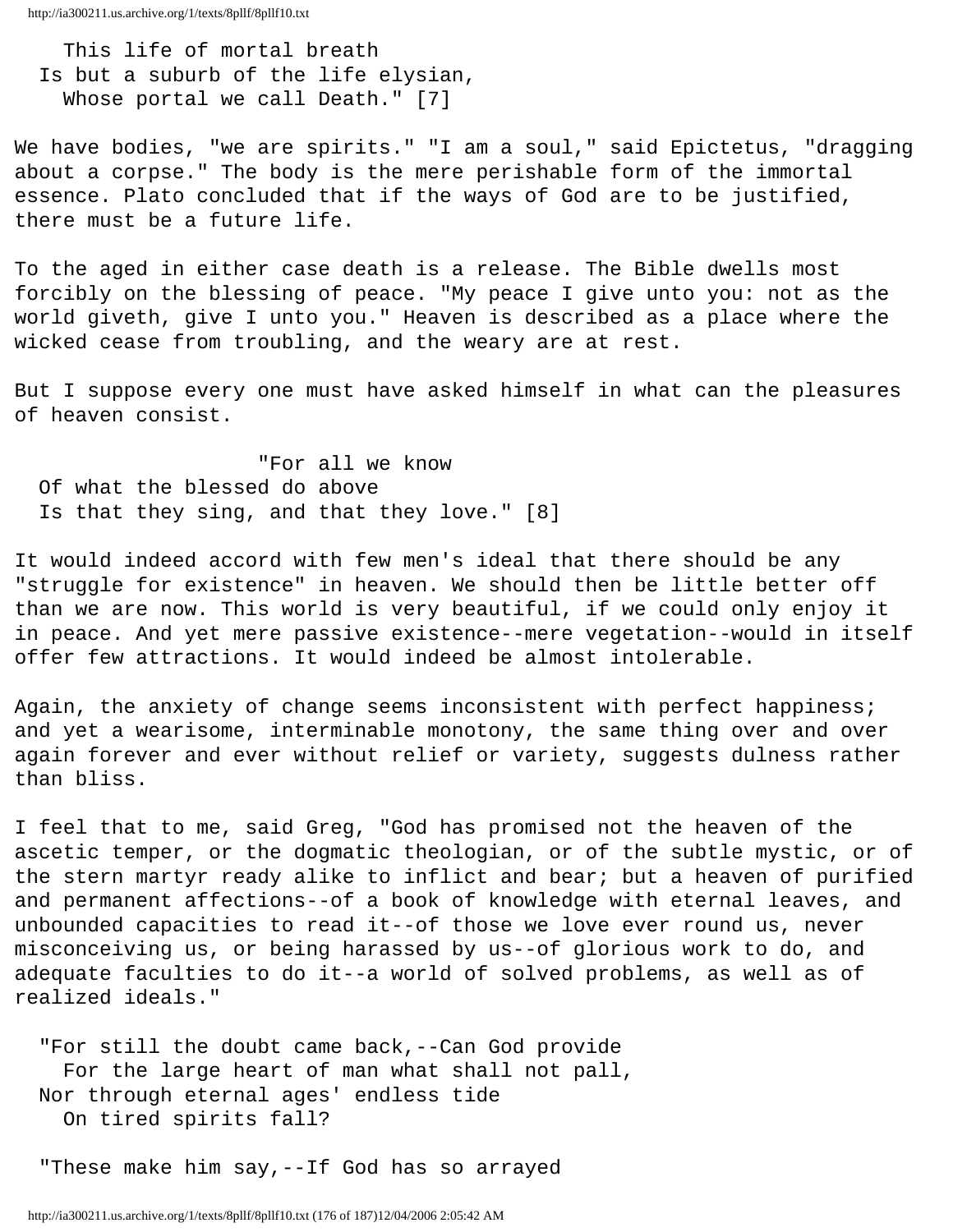A fading world that quickly passes by, Such rich provision of delight has made For every human eye,

 "What shall the eyes that wait for him survey When his own presence gloriously appears In worlds that were not founded for a day, But for eternal years?" [9]

Here science seems to suggest a possible answer: the solution of problems which have puzzled us here; the acquisition of new ideas; the unrolling the history of the past; the world of animals and plants; the secrets of space; the wonders of the stars and of the regions beyond the stars. To become acquainted with all the beautiful and interesting spots of our own world would indeed be something to look forward to, and our world is but one of many millions. I sometimes wonder as I look away to the stars at night whether it will ever be my privilege as a disembodied spirit to visit and explore them. When we had made the great tour fresh interests would have arisen, and we might well begin again.

Here there is an infinity of interest without anxiety. So that at last the only doubt may be

 "Lest an eternity should not suffice To take the measure and the breadth and height Of what there is reserved in Paradise Its ever-new delight." [10]

Cicero surely did not exaggerate when he said, "O glorious day! when I shall depart to that divine company and assemblage of spirits, and quit this troubled and polluted scene. For I shall go not only to those great men of whom I have spoken before, but also to my son Cato, than whom never was better man born, nor more distinguished for pious affection; whose body was burned by me, whereas, on the contrary, it was fitting that mine should be burned by him. But his soul not deserting me, but oft looking back, no doubt departed to these regions whither it saw that I myself was destined to come. Which, though a distress to me, I seemed patiently to endure: not that I bore it with indifference, but I comforted myself with the recollection that the separation and distance between us would not continue long. For these reasons, O Scipio (since you said that you with Laelius were accustomed to wonder at this), old age is tolerable to me, and not only not irksome, but even delightful. And if I am wrong in this, that I believe the souls of men to be immortal, I willingly delude myself: nor do I desire that this mistake, in which I take pleasure, should be wrested from me as long as I live; but if I, when dead, shall have no consciousness, as some narrow-minded philosophers imagine, I do not fear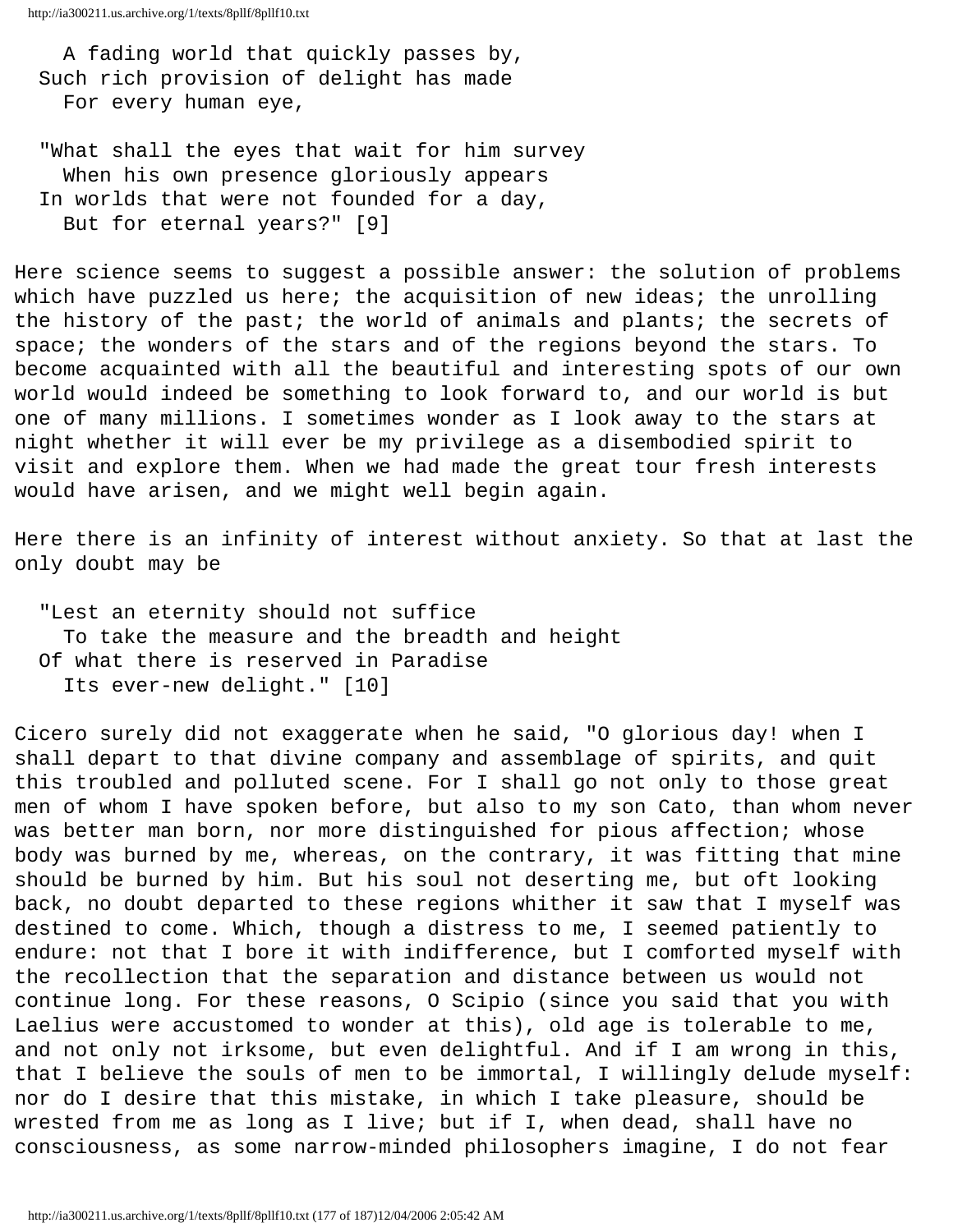```
http://ia300211.us.archive.org/1/texts/8pllf/8pllf10.txt
```
lest dead philosophers should ridicule this my delusion."

Nor can I omit the striking passage in the \_Apology\_, when pleading before the people of Athens, Socrates says, "Let us reflect in another way, and we shall see that there is great reason to hope that death is a good; for one of two things--either death is a state of nothingness and utter unconsciousness, or, as men say, there is a change and migration of the soul from this world to another. Now if you suppose that there is no consciousness, but a sleep like the sleep of him who is undisturbed even by the sight of dreams, death will be an unspeakable gain. For if a person were to select the night in which his sleep was undisturbed even by dreams, and were to compare with this the other days and nights of his life, and then were to tell us how many days and nights he had passed in the course of his life better and more pleasantly than this one, I think that any man, I will not say a private man, but even the great king will not find many such days or nights, when compared with the others. Now, if death is like this, I say that to die is gain; for eternity is then only a single night. But if death is the journey to another place, and there, as men say, all the dead are, what good, O my friends and judges, can be greater than this?

"If, indeed, when the pilgrim arrives in the world below, he is delivered from the professors of justice in this world, and finds the true judges, who are said to give judgment there, --Minos, and Rhadamanthus, and Aeacus, and Triptolemus, and other sons of God who were righteous in their own life,--that pilgrimage will be worth making. What would not a man give if he might converse with Orpheus, and Musaeus, and Hesiod, and Homer? Nay, if this be true, let me die again and again. I myself, too, shall have a wonderful interest in there meeting and conversing with Palamedes, and Ajax the son of Telamon, and other heroes of old, who have suffered death through an unjust judgment; and there will be no small pleasure, as I think, in comparing my own sufferings with theirs. Above all, I shall then be able to continue my search into true and false knowledge; as in this world, so also in that; and I shall find out who is wise, and who pretends to be wise, and is not. What would not a man give, O judges, to be able to examine the leader of the great Trojan expedition; or Odysseus or Sisyphus, or numberless others, men and women too! What infinite delight would there be in conversing with them and asking them questions. In another world they do not put a man to death for asking questions; assuredly not. For besides being happier in that world than in this, they will be immortal, if what is said be true.

"Wherefore, O judges, be of good cheer about death, and know of a certainty that no evil can happen to a good man, either in life or after death. He and his are not neglected by the gods; nor has my own approaching end happened by mere chance. But I see clearly that to die and be released was better for me; and therefore the oracle gave no sign. For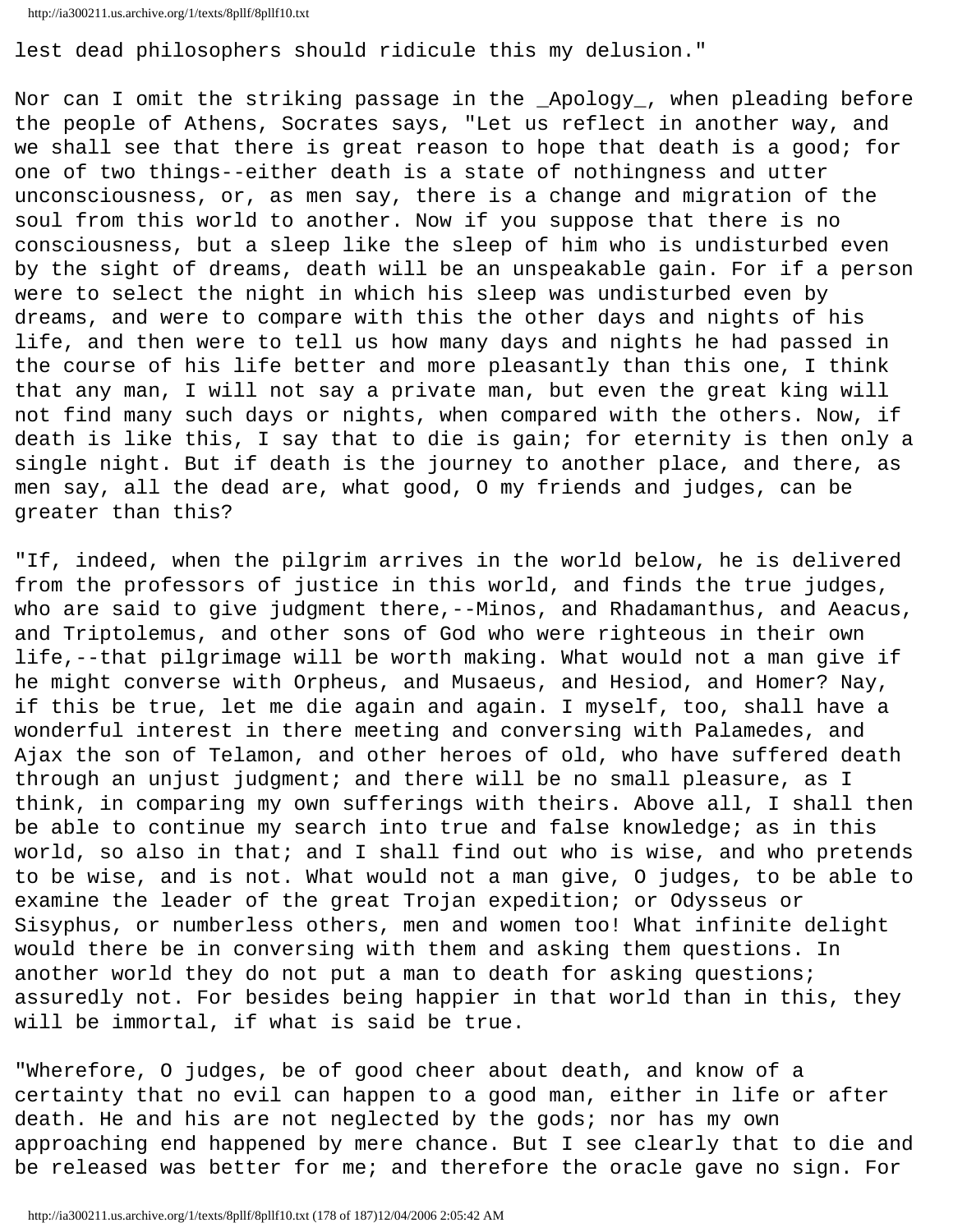which reason, also, I am not angry with my condemners, or with my accusers; they have done me no harm, although they did not mean to do me any good; and for this I may gently blame them. The hour of departure has arrived, and we go our ways--I to die and you to live. Which is better God only knows."

In the \_Wisdom of Solomon\_ we are promised that--

"The souls of the righteous are in the hand of God, and there shall no torment touch them.

"In the sight of the unwise they seemed to die; and their departure is taken for misery.

"And their going from us to be utter destruction; but they are in peace.

"For though they be punished in the sight of men, yet is their hope full of immortality.

"And having been a little chastised, they shall be greatly rewarded: for God proved them, and found them worthy for himself."

And assuredly, if in the hour of death the conscience is at peace, the mind need not be troubled. The future is full of doubt, indeed, but fuller still of hope.

If we are entering upon a rest after the struggles of life,

 "Where the wicked cease from troubling, And the weary are at rest,"

that to many a weary soul will be a welcome bourne, and even then we may say,

 "O Death! where is thy sting? O Grave! where is thy victory?"

On the other hand, if we are entering on a new sphere of existence, where we may look forward to meet not only those of whom we have heard so often, those whose works we have read and admired, and to whom we owe so much, but those also whom we have loved and lost; when we shall leave behind us the bonds of the flesh and the limitations of our earthly existence; when we shall join the Angels, and Archangels, and all the company of Heaven,--then, indeed, we may cherish a sure and certain hope that the interests and pleasures of this world are as nothing compared to those of the life that awaits us in our Eternal Home.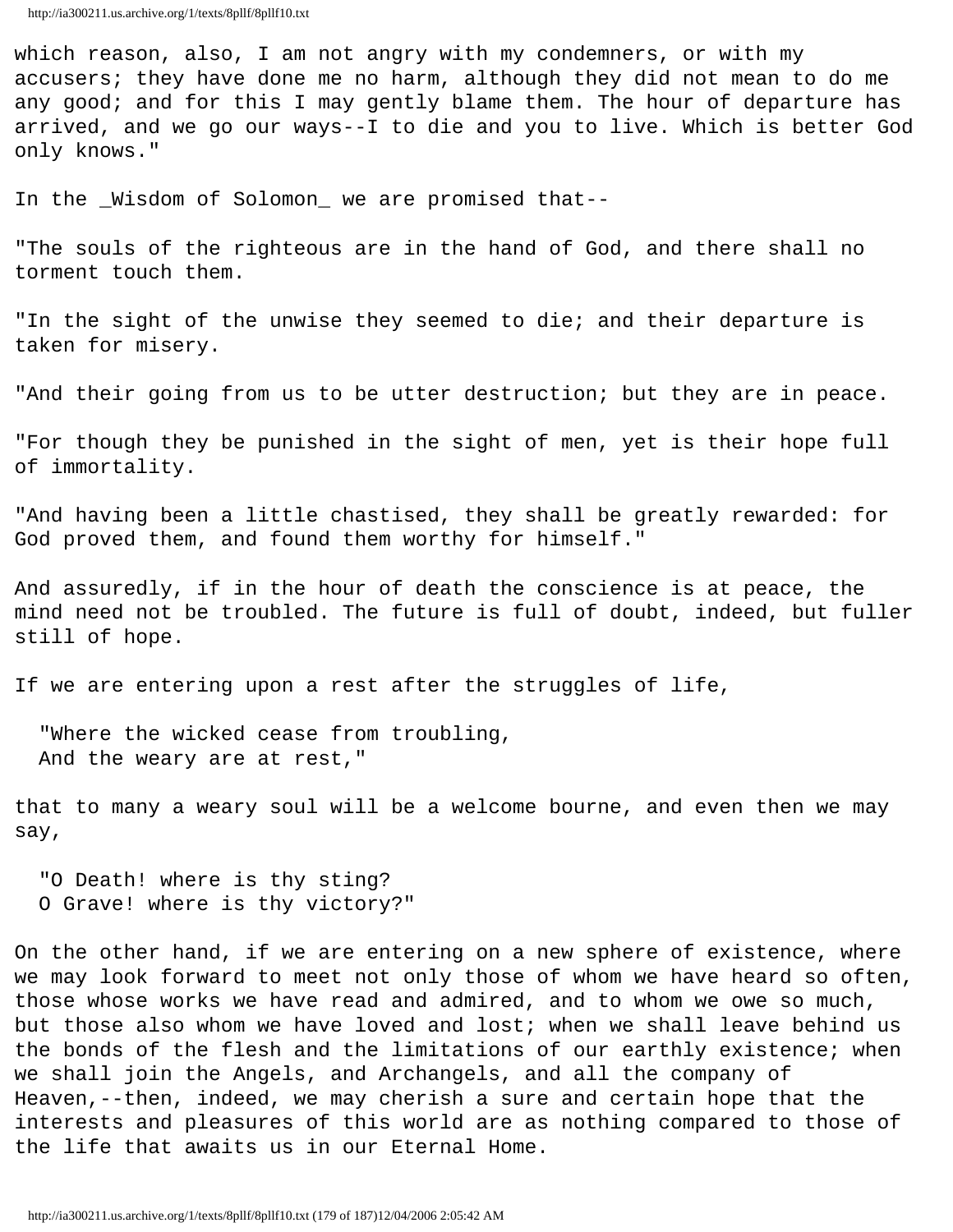- [1] Montgomery.
- [2] Emerson.
- [3] Seneca.
- [4] Milton.
- [5] Cicero.
- [6] Shakespeare.
- [7] Longfellow.
- [8] Waller.
- [9] Trench.
- [10] Trench.

\*\*\* END OF THE PROJECT GUTENBERG EBOOK, THE PLEASURES OF LIFE \*\*\*

This file should be named 8pllf10.txt or 8pllf10.zip Corrected EDITIONS of our eBooks get a new NUMBER, 8pllf11.txt VERSIONS based on separate sources get new LETTER, 8pllf10a.txt

Project Gutenberg eBooks are often created from several printed editions, all of which are confirmed as Public Domain in the US unless a copyright notice is included. Thus, we usually do not keep eBooks in compliance with any particular paper edition.

We are now trying to release all our eBooks one year in advance of the official release dates, leaving time for better editing. Please be encouraged to tell us about any error or corrections, even years after the official publication date.

Please note neither this listing nor its contents are final til midnight of the last day of the month of any such announcement. The official release date of all Project Gutenberg eBooks is at Midnight, Central Time, of the last day of the stated month. A preliminary version may often be posted for suggestion, comment and editing by those who wish to do so.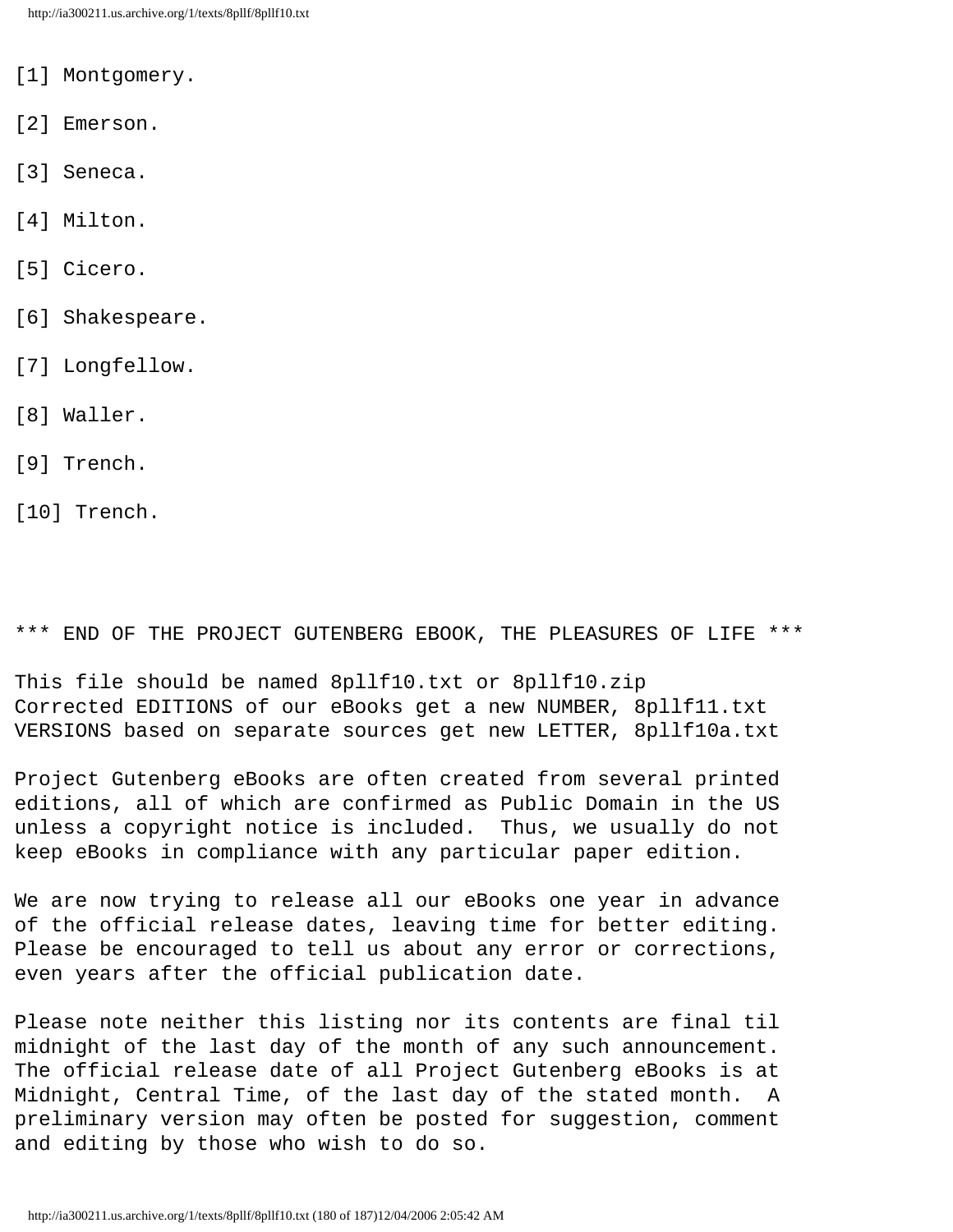Most people start at our Web sites at: http://gutenberg.net or http://promo.net/pg

These Web sites include award-winning information about Project Gutenberg, including how to donate, how to help produce our new eBooks, and how to subscribe to our email newsletter (free!).

Those of you who want to download any eBook before announcement can get to them as follows, and just download by date. This is also a good way to get them instantly upon announcement, as the indexes our cataloguers produce obviously take a while after an announcement goes out in the Project Gutenberg Newsletter.

http://www.ibiblio.org/gutenberg/etext05 or ftp://ftp.ibiblio.org/pub/docs/books/gutenberg/etext05

Or /etext04, 03, 02, 01, 00, 99, 98, 97, 96, 95, 94, 93, 92, 92, 91 or 90

Just search by the first five letters of the filename you want, as it appears in our Newsletters.

Information about Project Gutenberg (one page)

We produce about two million dollars for each hour we work. The time it takes us, a rather conservative estimate, is fifty hours to get any eBook selected, entered, proofread, edited, copyright searched and analyzed, the copyright letters written, etc. Our projected audience is one hundred million readers. If the value per text is nominally estimated at one dollar then we produce \$2 million dollars per hour in 2002 as we release over 100 new text files per month: 1240 more eBooks in 2001 for a total of 4000+ We are already on our way to trying for 2000 more eBooks in 2002 If they reach just 1-2% of the world's population then the total will reach over half a trillion eBooks given away by year's end.

The Goal of Project Gutenberg is to Give Away 1 Trillion eBooks! This is ten thousand titles each to one hundred million readers, which is only about 4% of the present number of computer users.

Here is the briefest record of our progress (\* means estimated):

eBooks Year Month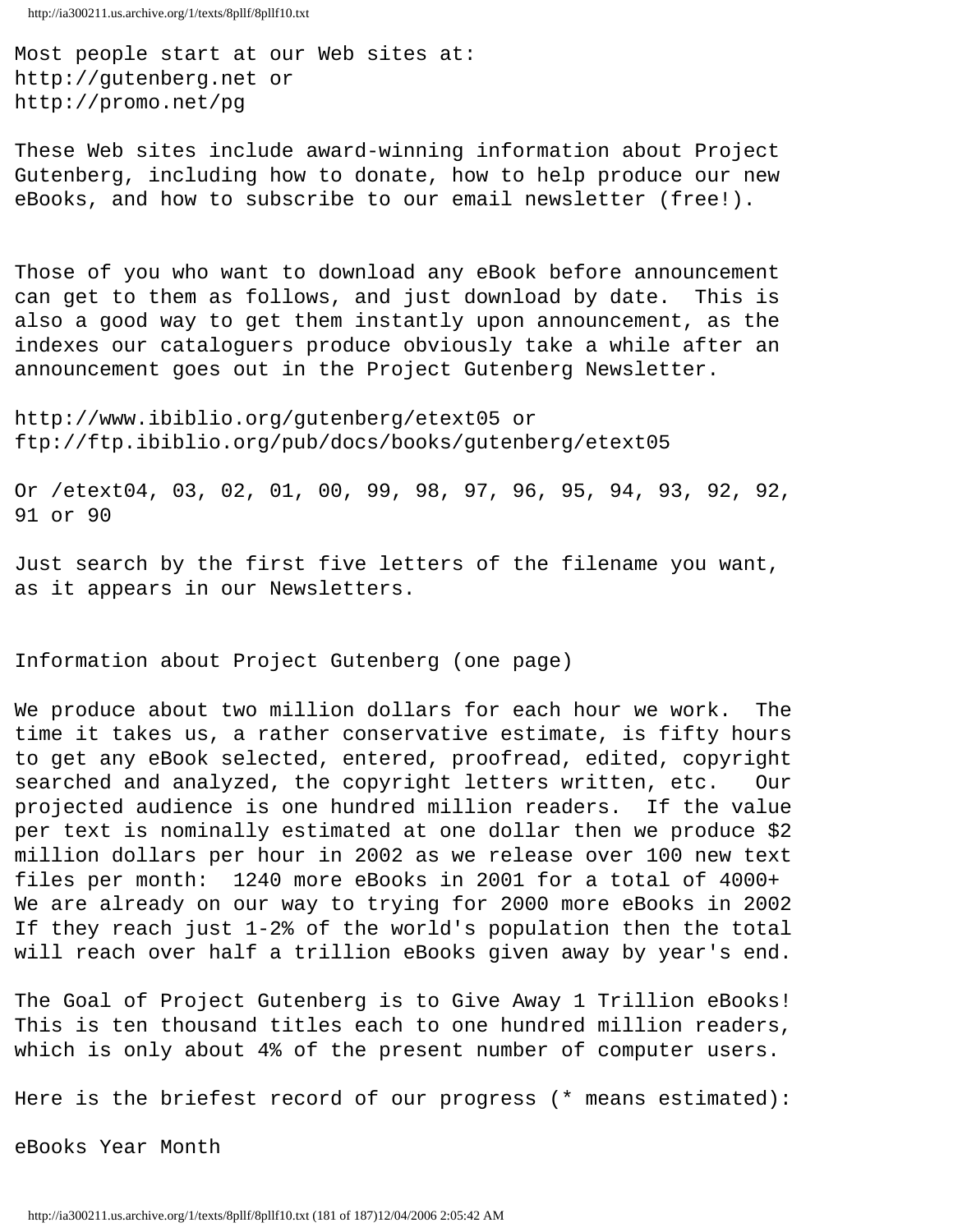| 1     | 1971 July             |
|-------|-----------------------|
| 1 O   | 1991 January          |
| 100   | 1994 January          |
| 1000  | 1997 August           |
| 1500  | 1998 October          |
| 2000  | 1999 December         |
| 2500  | 2000 December         |
| 3000  | 2001 November         |
| 4000  | 2001 October/November |
| 6000  | 2002 December*        |
| 9000  | 2003 November*        |
| 10000 | 2004 January*         |

The Project Gutenberg Literary Archive Foundation has been created to secure a future for Project Gutenberg into the next millennium.

We need your donations more than ever!

As of February, 2002, contributions are being solicited from people and organizations in: Alabama, Alaska, Arkansas, Connecticut, Delaware, District of Columbia, Florida, Georgia, Hawaii, Illinois, Indiana, Iowa, Kansas, Kentucky, Louisiana, Maine, Massachusetts, Michigan, Mississippi, Missouri, Montana, Nebraska, Nevada, New Hampshire, New Jersey, New Mexico, New York, North Carolina, Ohio, Oklahoma, Oregon, Pennsylvania, Rhode Island, South Carolina, South Dakota, Tennessee, Texas, Utah, Vermont, Virginia, Washington, West Virginia, Wisconsin, and Wyoming.

We have filed in all 50 states now, but these are the only ones that have responded.

As the requirements for other states are met, additions to this list will be made and fund raising will begin in the additional states. Please feel free to ask to check the status of your state.

In answer to various questions we have received on this:

We are constantly working on finishing the paperwork to legally request donations in all 50 states. If your state is not listed and you would like to know if we have added it since the list you have, just ask.

While we cannot solicit donations from people in states where we are not yet registered, we know of no prohibition against accepting donations from donors in these states who approach us with an offer to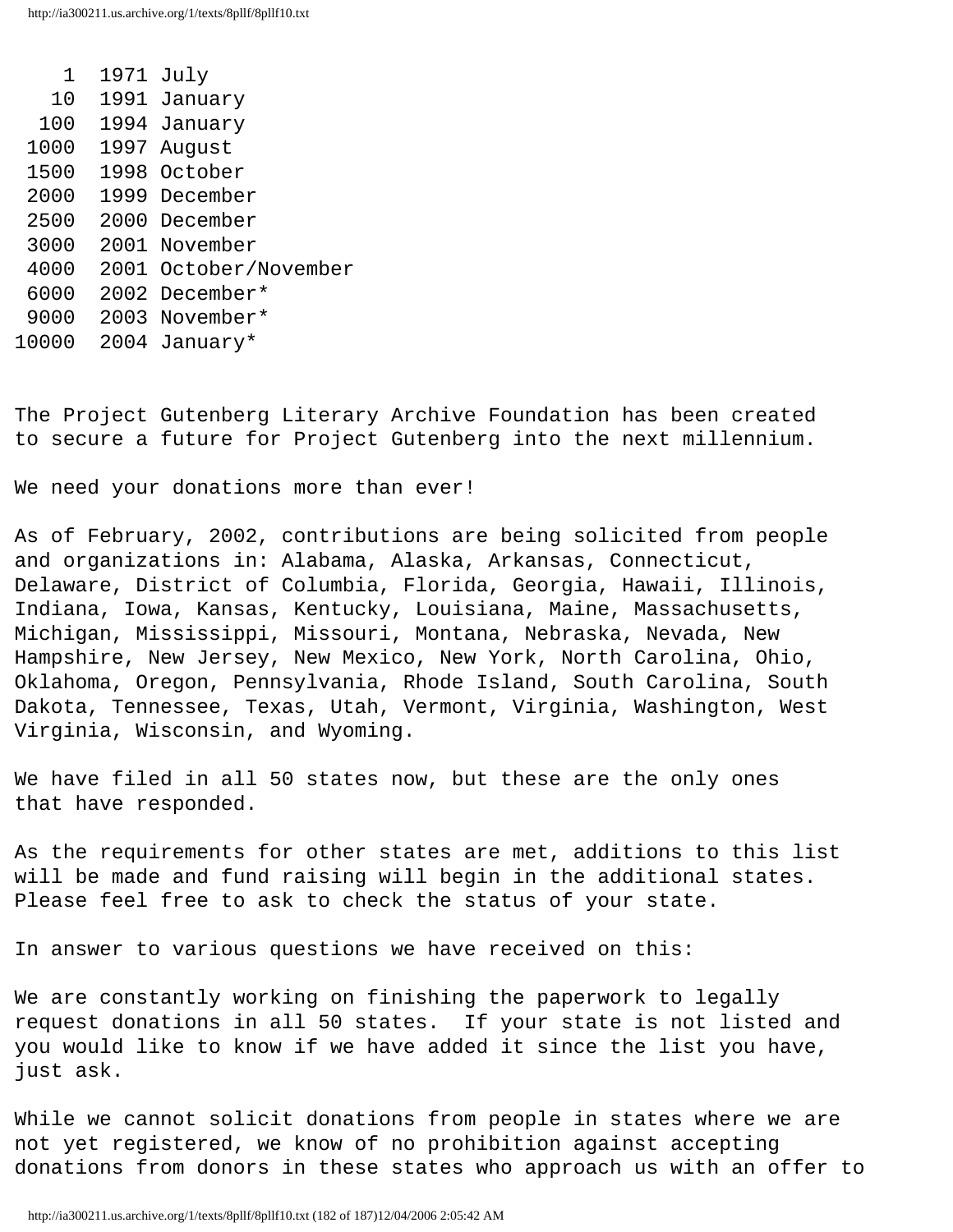http://ia300211.us.archive.org/1/texts/8pllf/8pllf10.txt

donate.

International donations are accepted, but we don't know ANYTHING about how to make them tax-deductible, or even if they CAN be made deductible, and don't have the staff to handle it even if there are ways.

Donations by check or money order may be sent to:

 PROJECT GUTENBERG LITERARY ARCHIVE FOUNDATION 809 North 1500 West Salt Lake City, UT 84116

Contact us if you want to arrange for a wire transfer or payment method other than by check or money order.

The Project Gutenberg Literary Archive Foundation has been approved by the US Internal Revenue Service as a 501(c)(3) organization with EIN [Employee Identification Number] 64-622154. Donations are tax-deductible to the maximum extent permitted by law. As fund-raising requirements for other states are met, additions to this list will be made and fund-raising will begin in the additional states.

We need your donations more than ever!

You can get up to date donation information online at:

http://www.gutenberg.net/donation.html

\*\*\*

If you can't reach Project Gutenberg, you can always email directly to:

Michael S. Hart <hart@pobox.com>

Prof. Hart will answer or forward your message.

We would prefer to send you information by email.

\*\*The Legal Small Print\*\*

(Three Pages)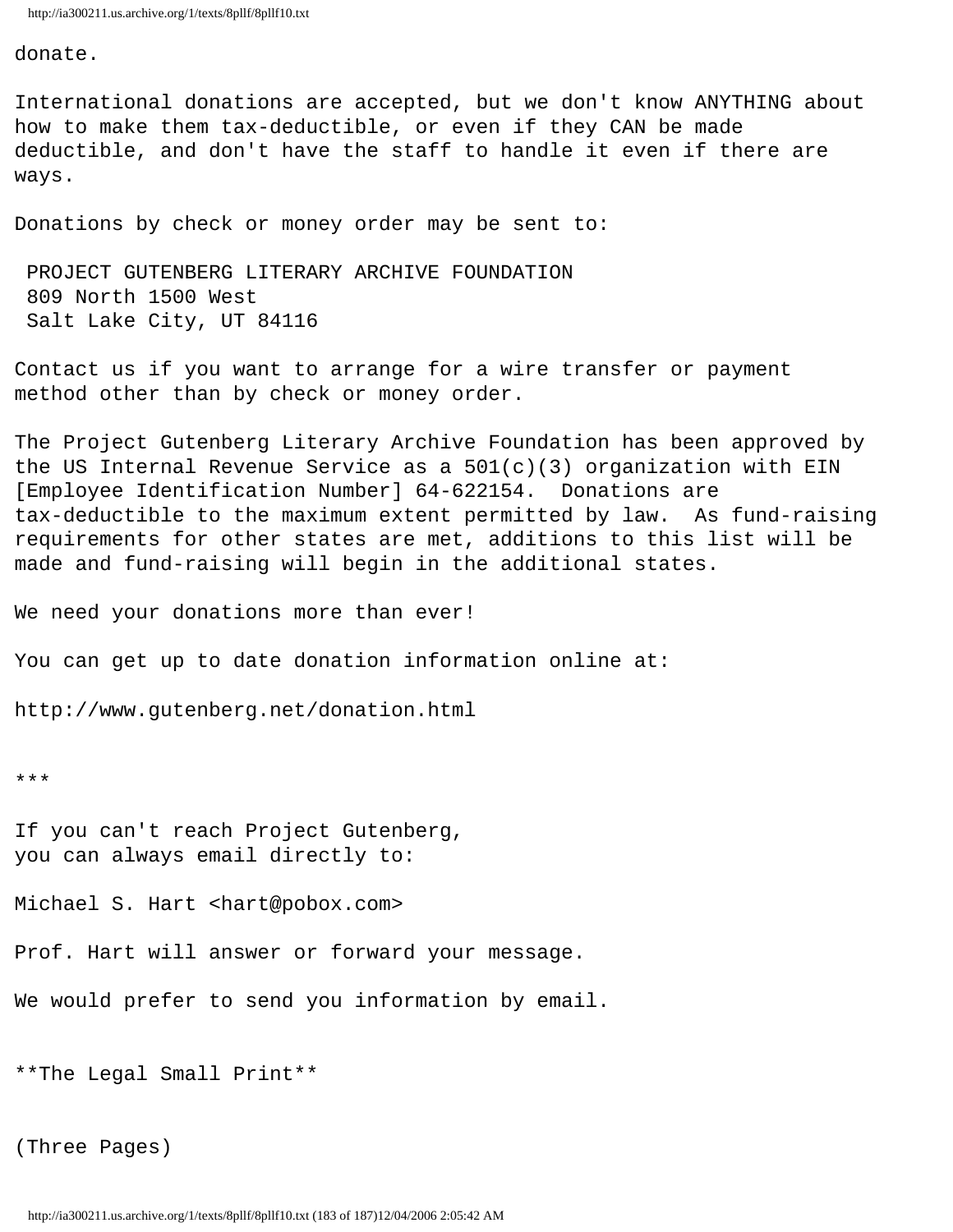http://ia300211.us.archive.org/1/texts/8pllf/8pllf10.txt

\*\*\*START\*\*THE SMALL PRINT!\*\*FOR PUBLIC DOMAIN EBOOKS\*\*START\*\*\* Why is this "Small Print!" statement here? You know: lawyers. They tell us you might sue us if there is something wrong with your copy of this eBook, even if you got it for free from someone other than us, and even if what's wrong is not our fault. So, among other things, this "Small Print!" statement disclaims most of our liability to you. It also tells you how you may distribute copies of this eBook if you want to.

## \*BEFORE!\* YOU USE OR READ THIS EBOOK

By using or reading any part of this PROJECT GUTENBERG-tm eBook, you indicate that you understand, agree to and accept this "Small Print!" statement. If you do not, you can receive a refund of the money (if any) you paid for this eBook by sending a request within 30 days of receiving it to the person you got it from. If you received this eBook on a physical medium (such as a disk), you must return it with your request.

## ABOUT PROJECT GUTENBERG-TM EBOOKS

This PROJECT GUTENBERG-tm eBook, like most PROJECT GUTENBERG-tm eBooks, is a "public domain" work distributed by Professor Michael S. Hart through the Project Gutenberg Association (the "Project"). Among other things, this means that no one owns a United States copyright on or for this work, so the Project (and you!) can copy and distribute it in the United States without permission and without paying copyright royalties. Special rules, set forth below, apply if you wish to copy and distribute this eBook under the "PROJECT GUTENBERG" trademark.

Please do not use the "PROJECT GUTENBERG" trademark to market any commercial products without permission.

To create these eBooks, the Project expends considerable efforts to identify, transcribe and proofread public domain works. Despite these efforts, the Project's eBooks and any medium they may be on may contain "Defects". Among other things, Defects may take the form of incomplete, inaccurate or corrupt data, transcription errors, a copyright or other intellectual property infringement, a defective or damaged disk or other eBook medium, a computer virus, or computer codes that damage or cannot be read by your equipment.

## LIMITED WARRANTY; DISCLAIMER OF DAMAGES

But for the "Right of Replacement or Refund" described below, [1] Michael Hart and the Foundation (and any other party you may receive this eBook from as a PROJECT GUTENBERG-tm eBook) disclaims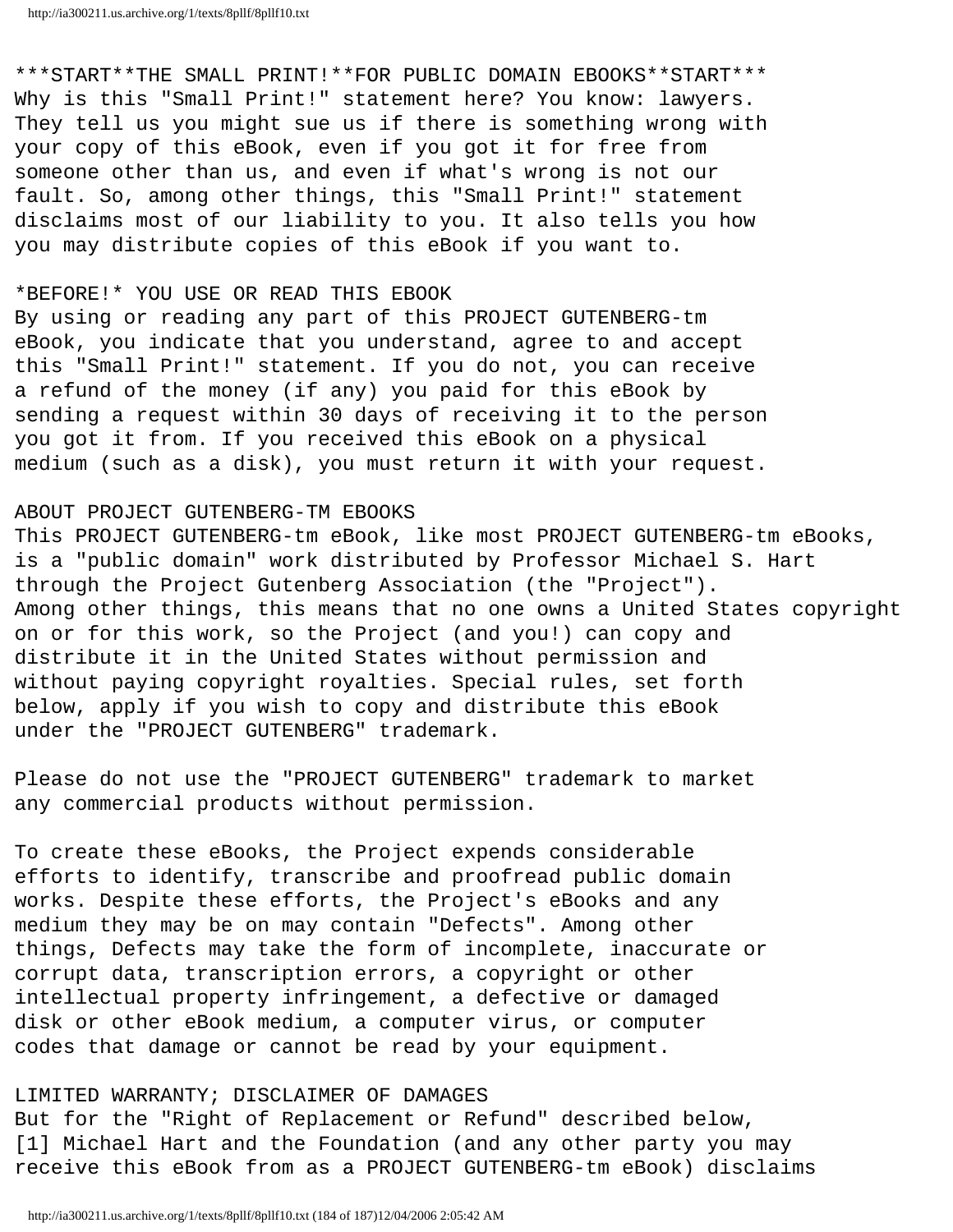all liability to you for damages, costs and expenses, including legal fees, and [2] YOU HAVE NO REMEDIES FOR NEGLIGENCE OR UNDER STRICT LIABILITY, OR FOR BREACH OF WARRANTY OR CONTRACT, INCLUDING BUT NOT LIMITED TO INDIRECT, CONSEQUENTIAL, PUNITIVE OR INCIDENTAL DAMAGES, EVEN IF YOU GIVE NOTICE OF THE POSSIBILITY OF SUCH DAMAGES.

If you discover a Defect in this eBook within 90 days of receiving it, you can receive a refund of the money (if any) you paid for it by sending an explanatory note within that time to the person you received it from. If you received it on a physical medium, you must return it with your note, and such person may choose to alternatively give you a replacement copy. If you received it electronically, such person may choose to alternatively give you a second opportunity to receive it electronically.

THIS EBOOK IS OTHERWISE PROVIDED TO YOU "AS-IS". NO OTHER WARRANTIES OF ANY KIND, EXPRESS OR IMPLIED, ARE MADE TO YOU AS TO THE EBOOK OR ANY MEDIUM IT MAY BE ON, INCLUDING BUT NOT LIMITED TO WARRANTIES OF MERCHANTABILITY OR FITNESS FOR A PARTICULAR PURPOSE.

Some states do not allow disclaimers of implied warranties or the exclusion or limitation of consequential damages, so the above disclaimers and exclusions may not apply to you, and you may have other legal rights.

## INDEMNITY

You will indemnify and hold Michael Hart, the Foundation, and its trustees and agents, and any volunteers associated with the production and distribution of Project Gutenberg-tm texts harmless, from all liability, cost and expense, including legal fees, that arise directly or indirectly from any of the following that you do or cause: [1] distribution of this eBook, [2] alteration, modification, or addition to the eBook, or [3] any Defect.

DISTRIBUTION UNDER "PROJECT GUTENBERG-tm" You may distribute copies of this eBook electronically, or by disk, book or any other medium if you either delete this "Small Print!" and all other references to Project Gutenberg, or:

[1] Only give exact copies of it. Among other things, this requires that you do not remove, alter or modify the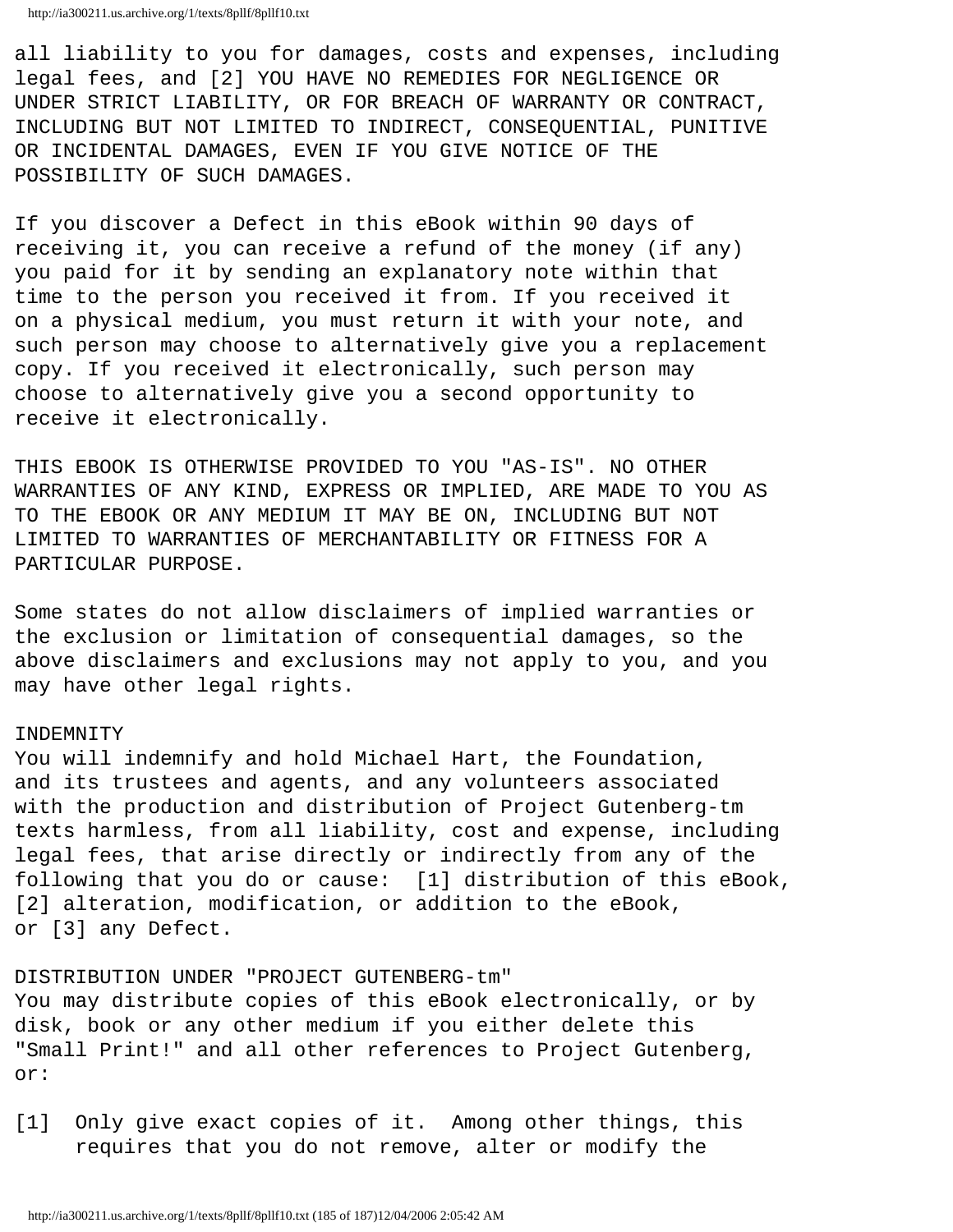eBook or this "small print!" statement. You may however, if you wish, distribute this eBook in machine readable binary, compressed, mark-up, or proprietary form, including any form resulting from conversion by word processing or hypertext software, but only so long as \*EITHER\*:

- [\*] The eBook, when displayed, is clearly readable, and does \*not\* contain characters other than those intended by the author of the work, although tilde  $(\sim)$ , asterisk  $(*)$  and underline  $(\_)$  characters may be used to convey punctuation intended by the author, and additional characters may be used to indicate hypertext links; OR
- [\*] The eBook may be readily converted by the reader at no expense into plain ASCII, EBCDIC or equivalent form by the program that displays the eBook (as is the case, for instance, with most word processors); OR
- [\*] You provide, or agree to also provide on request at no additional cost, fee or expense, a copy of the eBook in its original plain ASCII form (or in EBCDIC or other equivalent proprietary form).
- [2] Honor the eBook refund and replacement provisions of this "Small Print!" statement.
- [3] Pay a trademark license fee to the Foundation of 20% of the gross profits you derive calculated using the method you already use to calculate your applicable taxes. If you don't derive profits, no royalty is due. Royalties are payable to "Project Gutenberg Literary Archive Foundation" the 60 days following each date you prepare (or were legally required to prepare) your annual (or equivalent periodic) tax return. Please contact us beforehand to let us know your plans and to work out the details.

WHAT IF YOU \*WANT\* TO SEND MONEY EVEN IF YOU DON'T HAVE TO? Project Gutenberg is dedicated to increasing the number of public domain and licensed works that can be freely distributed in machine readable form.

The Project gratefully accepts contributions of money, time, public domain materials, or royalty free copyright licenses. Money should be paid to the: